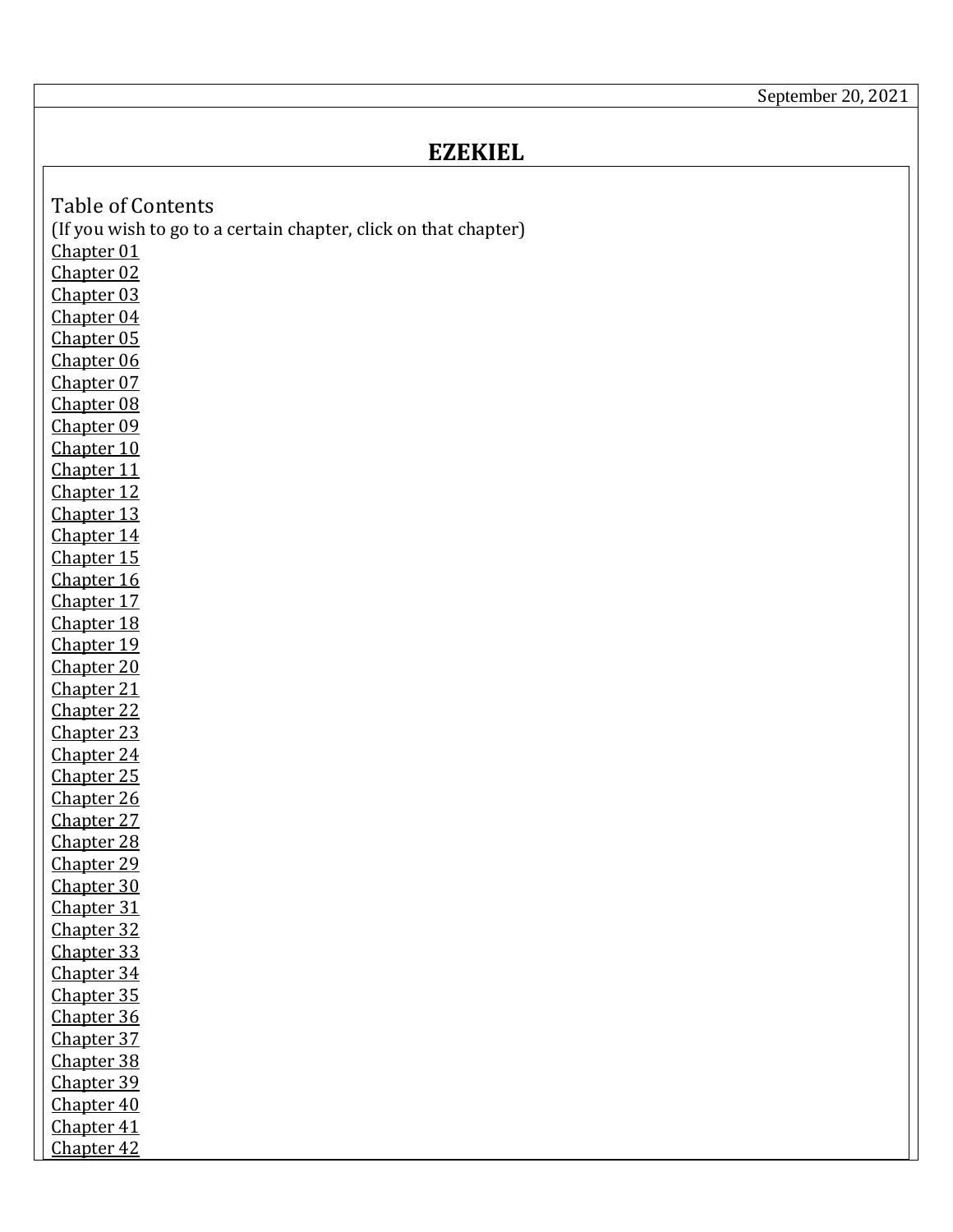| <u>Chapter 43</u> |  |
|-------------------|--|
| Chapter 44        |  |
| <b>Chapter 45</b> |  |
| <u>Chapter 46</u> |  |
| Chapter 47        |  |
| <u>Chapter 48</u> |  |

A verse can express a spiritual truth even if it is in a story which may not be historical.

Each time the subject of a verse changes from "Yahweh" to "God" and vice versa, there is a new paragraph.

(Because of Microsoft software problems, verses can independently move from where they have been placed. A ` has been placed on each vacant line in order to try to stop the verses from moving so much from where they have been placed.)

<span id="page-1-0"></span>

| 1769 King James Version                                   | 1769 King James Version                                 |
|-----------------------------------------------------------|---------------------------------------------------------|
|                                                           |                                                         |
| 1:1 Now it came to pass in the thirtieth year, in the     | 1:1 Now it came to pass in the thirtieth year, as I     |
| fourth month, in the fifth day of the month, as I was     | Ezekiel was among the captives by the river of          |
| among the captives by the river of Chebar, that the       | Chebar in Babylonia, that the heavens were opened,      |
| heavens were opened, and I saw visions of God.            | and I saw visions of God.                               |
| 2 In the fifth day of the month, which was the fifth      | 2 In the fifth year of King Jehoiachin's captivity,     |
| year of king Jehoiachin's captivity,                      | 3 the word of God came expressly to Ezekiel the         |
| 3 The word of the LORD came expressly unto                | priest, in the land of the Chaldeans by the river       |
| Ezekiel the priest, the son of Buzi, in the land of the   | Chebar. And the spirit of God was upon him there.       |
| Chaldeans by the river Chebar; and the hand of the        | 4 And I Ezekiel looked, and, behold, a whirlwind        |
| LORD was there upon him.                                  | came out of the north, a great cloud, and a fire        |
| 4   And I looked, and, behold, a whirlwind came out       | enfolding itself; and a brightness was about it. And    |
| of the north, a great cloud, and a fire infolding itself, | out of its midst as the color of amber, out of the      |
| and a brightness was about it, and out of the midst       | midst of the fire, came this whirlwind.                 |
| thereof as the colour of amber, out of the midst of       | 5 Also out of its midst came the likeness of four       |
| the fire.                                                 | living creatures. And this was their appearance:        |
| 5 Also out of the midst thereof came the likeness of      | they had human form.                                    |
| four living creatures. And this was their                 | 6 And every one had four faces, and every one had       |
| appearance; they had the likeness of a man.               | four wings.                                             |
| 6 And every one had four faces, and every one had         | 7 And their feet were straight feet; and the sole of    |
| four wings.                                               | their feet was like the sole of a calf's foot: and they |
| 7 And their feet were straight feet; and the sole of      | sparkled like the color of burnished brass.             |
| their feet was like the sole of a calf's foot: and they   | 8 And they had the hands of a man under their           |
| sparkled like the colour of burnished brass.              | wings on their four sides; and the four of them had     |
| 8 And they had the hands of a man under their             | their faces and their wings.                            |
| wings on their four sides; and they four had their        | 9 Their wings were joined one to another; they did      |
| faces and their wings.                                    | not turn when they went; every one went straight        |
| 9 Their wings were joined one to another; they            | forward.                                                |
| turned not when they went; they went every one            | 10 As for the likeness of their faces, the four had the |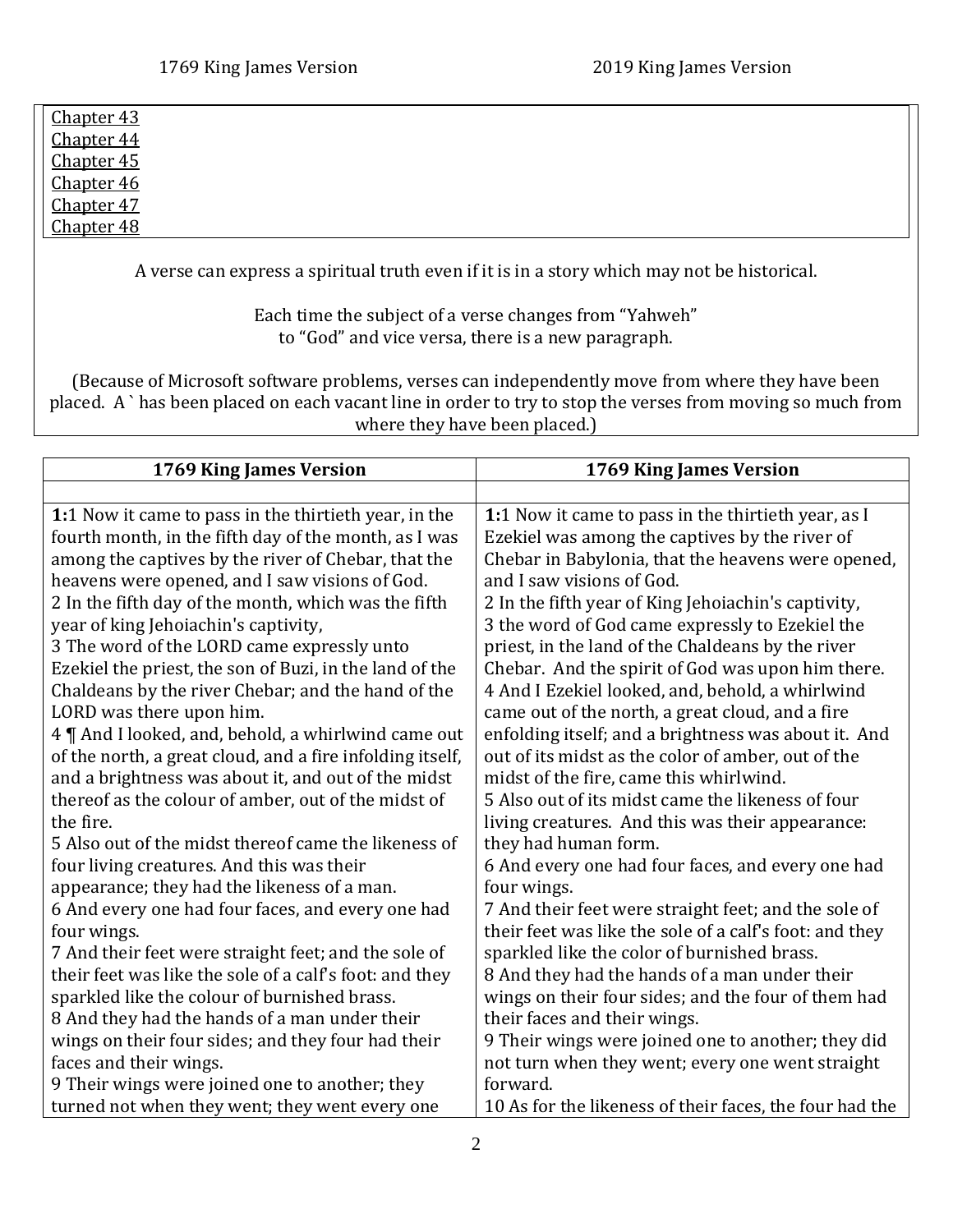| straight forward.                                       | face of a man, and the face of a lion, on the right    |
|---------------------------------------------------------|--------------------------------------------------------|
| 10 As for the likeness of their faces, they four had    | side: and the four had the face of an ox on the left   |
| the face of a man, and the face of a lion, on the right | side; the four also had the face of an eagle.          |
| side: and they four had the face of an ox on the left   | 11 Thus were their faces, and their wings were         |
| side; they four also had the face of an eagle.          | stretched upward; two wings of every one were          |
| 11 Thus were their faces: and their wings were          | joined to each another, and two covered their          |
| stretched upward; two wings of every one were           | bodies.                                                |
| joined one to another, and two covered their bodies.    | 12 And every one of them went straight forward;        |
| 12 And they went every one straight forward:            | where the spirit of Yahweh went, they went; and        |
| whither the spirit was to go, they went; and they       | they did not turn when they went.                      |
| turned not when they went.                              | 13 As for the likeness of the living creatures, their  |
| 13 As for the likeness of the living creatures, their   | appearance was like burning coals of fire, and like    |
| appearance was like burning coals of fire, and like     | the appearance of lamps: it went up and down           |
| the appearance of lamps: it went up and down            | among the living creatures; and the fire was bright,   |
| among the living creatures; and the fire was bright,    | and out of the fire went forth lightning.              |
| and out of the fire went forth lightning.               | 14 And the living creatures ran and returned as the    |
| 14 And the living creatures ran and returned as the     | appearance of a flash of lightning.                    |
| appearance of a flash of lightning.                     | 15 Now as I beheld the living creatures, behold one    |
| 15   Now as I beheld the living creatures, behold       | wheel upon the earth by the living creatures, with     |
| one wheel upon the earth by the living creatures,       | his four faces.                                        |
| with his four faces.                                    | 16 The appearance of the wheels and their work         |
| 16 The appearance of the wheels and their work          | was like the color of a beryl: and the four had one    |
| was like unto the colour of a beryl: and they four      | likeness: and their appearance and their work was      |
| had one likeness: and their appearance and their        | as it were a wheel in the middle of a wheel.           |
| work was as it were a wheel in the middle of a          | 17 When they went, they went upon their four           |
| wheel.                                                  | sides: and they did not turn when they went.           |
| 17 When they went, they went upon their four            | 18 As for their rings, their rings were so high that   |
| sides: and they turned not when they went.              | they were dreadful; and their rings were full of eyes  |
| 18 As for their rings, they were so high that they      | around them.                                           |
| were dreadful; and their rings were full of eyes        | 19 And when the living creatures went, the wheels      |
| round about them four.                                  | went by them: and when the living creatures were       |
| 19 And when the living creatures went, the wheels       | lifted up from the earth, the wheels were lifted up.   |
| went by them: and when the living creatures were        | 20 Wherever the spirit was to go, they went; thither   |
| lifted up from the earth, the wheels were lifted up.    | was their spirit to go; and the wheels were lifted up; |
| 20 Whithersoever the spirit was to go, they went,       | for the spirit of the living creature was in the       |
| thither was their spirit to go; and the wheels were     | wheels.                                                |
| lifted up over against them: for the spirit of the      | 21 When those went, these went; and when those         |
| living creature was in the wheels.                      | stood, these stood; and when those were lifted up      |
| 21 When those went, these went; and when those          | from the earth, the wheels were lifted up: for the     |
|                                                         | spirit of the living creature was in the wheels.       |
| stood, these stood; and when those were lifted up       |                                                        |
| from the earth, the wheels were lifted up over          | 22 And the likeness of the firmament upon the          |
| against them: for the spirit of the living creature     | heads of the living creature was as the color of       |
| was in the wheels.                                      | terrible crystal, stretched forth over their heads.    |
| 22 And the likeness of the firmament upon the           | 23 And under the firmament were their wings            |
| heads of the living creature was as the colour of the   | straight, the one toward the other; every one had      |
| terrible crystal, stretched forth over their heads      | two, which covered on this side, and every one had     |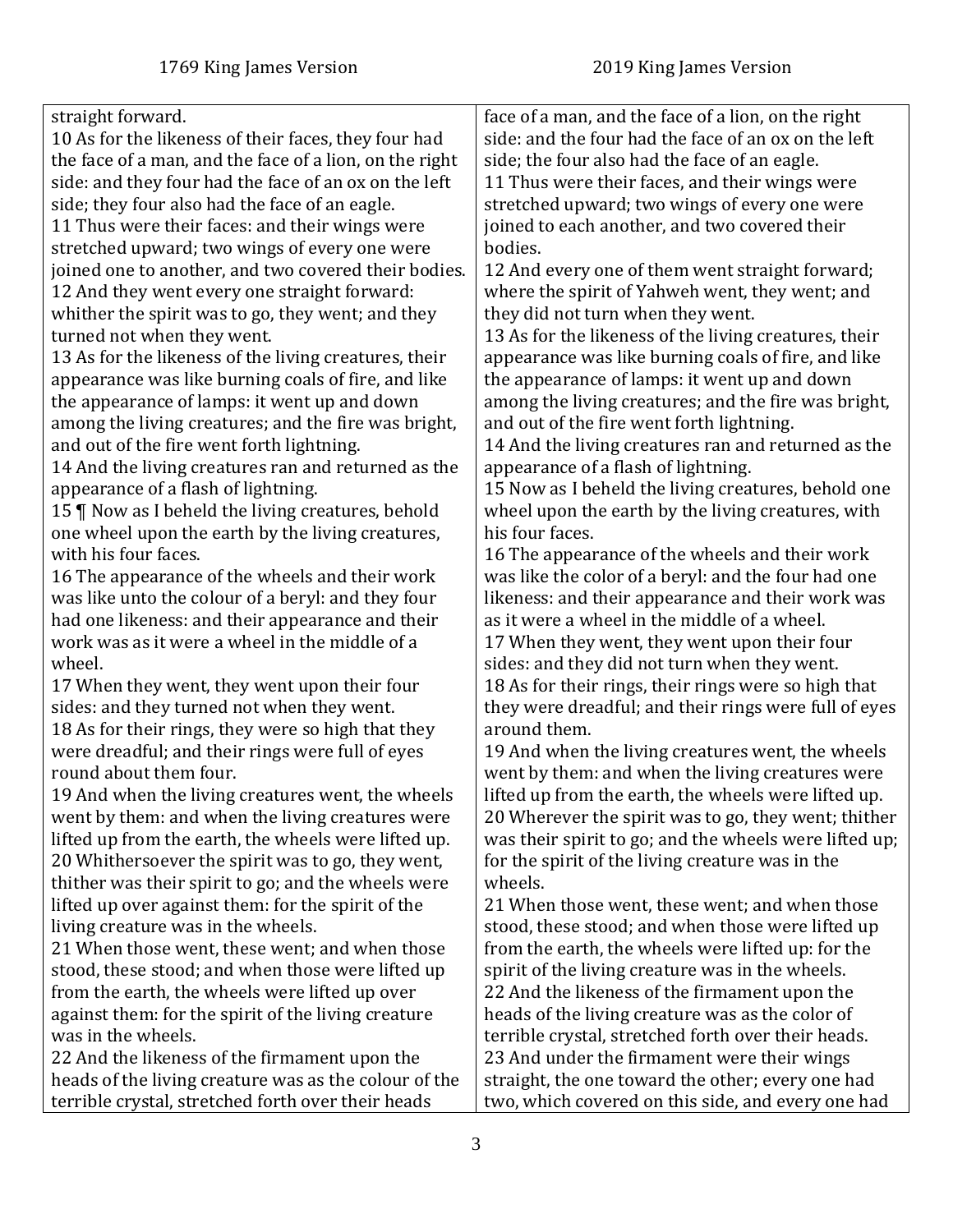<span id="page-3-0"></span>

| above.<br>23 And under the firmament were their wings<br>straight, the one toward the other: every one had<br>two, which covered on this side, and every one had<br>two, which covered on that side, their bodies.<br>24 And when they went, I heard the noise of their<br>wings, like the noise of great waters, as the voice of<br>the Almighty, the voice of speech, as the noise of an<br>host: when they stood, they let down their wings.<br>25 And there was a voice from the firmament that<br>was over their heads, when they stood, and had let<br>down their wings.<br>26    And above the firmament that was over their<br>heads was the likeness of a throne, as the<br>appearance of a sapphire stone: and upon the<br>likeness of the throne was the likeness as the<br>appearance of a man above upon it.<br>27 And I saw as the colour of amber, as the<br>appearance of fire round about within it, from the<br>appearance of his loins even upward, and from the<br>appearance of his loins even downward, I saw as it<br>were the appearance of fire, and it had brightness<br>round about.<br>28 As the appearance of the bow that is in the cloud<br>in the day of rain, so was the appearance of the<br>brightness round about. This was the appearance of<br>the likeness of the glory of the LORD. And when I<br>saw it, I fell upon my face, and I heard a voice of one<br>that spake. | two, which covered their bodies on that side.<br>24 And when they went, I heard the noise of their<br>wings, like the noise of great waters, as the voice of<br>the Almighty, the voice of speech, as the noise of an<br>host. When they stood, they let down their wings.<br>25 And there was a voice from the firmament that<br>was over their heads when they stood, and had let<br>down their wings.<br>26 And above the firmament that was over their<br>heads was the likeness of a throne, as the<br>appearance of a sapphire stone: and upon the<br>likeness of the throne was the likeness of the<br>appearance of a man upon it.<br>27 And I saw as the color of amber, as the<br>appearance of fire, from the appearance of his loins<br>upward, and from the appearance of his loins<br>downward, I saw as it were the appearance of fire,<br>and it had brightness.<br>28 As the appearance of the bow that is in the cloud<br>in the day of rain, so was the appearance of the<br>brightness. This was the appearance of the glory of<br>God. And when I saw it, I fell upon my face; and I<br>heard a voice of one that spoke.<br>$\overline{\phantom{0}}$ |
|------------------------------------------------------------------------------------------------------------------------------------------------------------------------------------------------------------------------------------------------------------------------------------------------------------------------------------------------------------------------------------------------------------------------------------------------------------------------------------------------------------------------------------------------------------------------------------------------------------------------------------------------------------------------------------------------------------------------------------------------------------------------------------------------------------------------------------------------------------------------------------------------------------------------------------------------------------------------------------------------------------------------------------------------------------------------------------------------------------------------------------------------------------------------------------------------------------------------------------------------------------------------------------------------------------------------------------------------------------------------------------------------------------------|---------------------------------------------------------------------------------------------------------------------------------------------------------------------------------------------------------------------------------------------------------------------------------------------------------------------------------------------------------------------------------------------------------------------------------------------------------------------------------------------------------------------------------------------------------------------------------------------------------------------------------------------------------------------------------------------------------------------------------------------------------------------------------------------------------------------------------------------------------------------------------------------------------------------------------------------------------------------------------------------------------------------------------------------------------------------------------------------------------------------------------------------------------------------------|
|                                                                                                                                                                                                                                                                                                                                                                                                                                                                                                                                                                                                                                                                                                                                                                                                                                                                                                                                                                                                                                                                                                                                                                                                                                                                                                                                                                                                                  |                                                                                                                                                                                                                                                                                                                                                                                                                                                                                                                                                                                                                                                                                                                                                                                                                                                                                                                                                                                                                                                                                                                                                                           |
| 2:1 And he said unto me, Son of man, stand upon<br>thy feet, and I will speak unto thee.<br>2 And the spirit entered into me when he spake<br>unto me, and set me upon my feet, that I heard him<br>that spake unto me.<br>3 And he said unto me, Son of man, I send thee to<br>the children of Israel, to a rebellious nation that<br>hath rebelled against me: they and their fathers<br>have transgressed against me, even unto this very<br>day.<br>4 For they are impudent children and stiffhearted. I<br>do send thee unto them; and thou shalt say unto<br>them, Thus saith the LORD God.<br>5 And they, whether they will hear, or whether they<br>will forbear, (for they are a rebellious house,) yet<br>shall know that there hath been a prophet among                                                                                                                                                                                                                                                                                                                                                                                                                                                                                                                                                                                                                                              | 2:1 And He said to me, "Ezekiel, son of man, stand<br>upon your feet, and I will speak to you."<br>2 And the spirit of God entered into me when He<br>spoke to me, and set me upon my feet so that I<br>heard Him that spoke to me.<br>3 And He said to me, "Ezekiel, I am sending you to<br>the people of Israel, to a rebellious nation that has<br>rebelled against Me. They and their ancestors have<br>transgressed against Me, even to this very day.<br>4 "For they are impudent people and hardhearted. I<br>am sending you to them, and you shall say to them,<br>'God says.'<br>5 "And, whether they will hear, or whether they will<br>not hear (for they are a rebellious people), they will<br>still know that there has been a prophet among<br>them.                                                                                                                                                                                                                                                                                                                                                                                                       |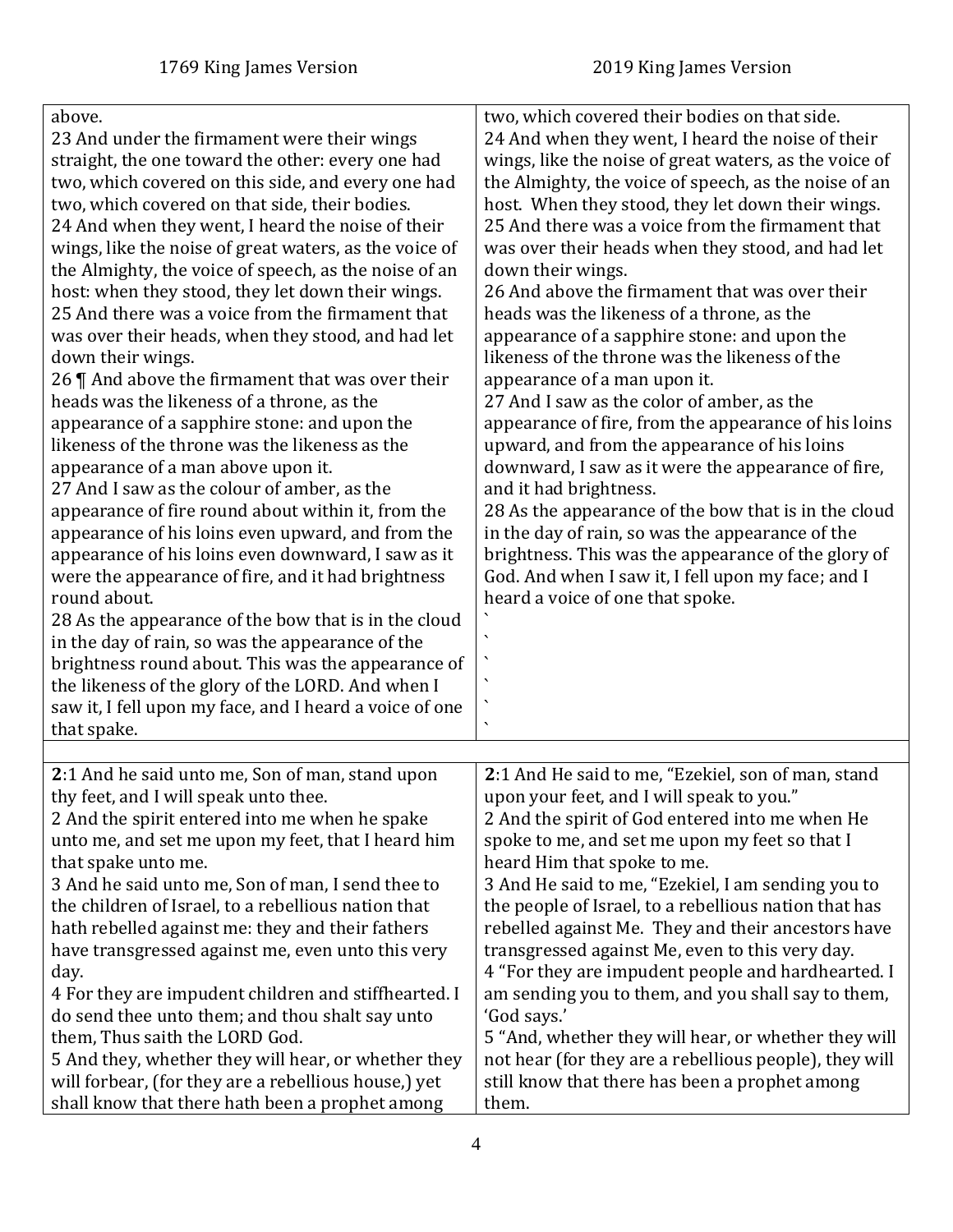<span id="page-4-0"></span>

| them.<br>6 $\P$ And thou, son of man, be not afraid of them,<br>neither be afraid of their words, though briers and<br>thorns be with thee, and thou dost dwell among<br>scorpions: be not afraid of their words, nor be<br>dismayed at their looks, though they be a rebellious<br>house.<br>7 And thou shalt speak my words unto them,<br>whether they will hear, or whether they will<br>forbear: for they are most rebellious.<br>8 But thou, son of man, hear what I say unto thee;<br>Be not thou rebellious like that rebellious house:<br>open thy mouth, and eat that I give thee.<br>9   And when I looked, behold, an hand was sent<br>unto me; and, lo, a roll of a book was therein;<br>10 And he spread it before me; and it was written<br>within and without: and there was written therein<br>lamentations, and mourning, and woe.                                                                                                    | 6 "And you, Ezekiel, do not be afraid of them, nor be<br>afraid of their words, though briers and thorns are<br>around you and you dwell among scorpions. Do not<br>be afraid of their words, nor be dismayed by their<br>looks though they are a rebellious people.<br>7 "And you shall speak My words to them, whether<br>they will hear, or whether they will not hear; for<br>they are most rebellious.<br>8 "But you, Ezekiel, hear what I say to you; do not be<br>rebellious like this rebellious people; open your<br>mouth, and eat what I give you."<br>9 And when I looked, behold, a scroll.<br>10 And He spread it before me, and it was written<br>on both sides; and there was written on it<br>lamentations, and mourning, and woe.<br>$\checkmark$<br>$\blacktriangleleft$                                                                                                                                                                                        |
|--------------------------------------------------------------------------------------------------------------------------------------------------------------------------------------------------------------------------------------------------------------------------------------------------------------------------------------------------------------------------------------------------------------------------------------------------------------------------------------------------------------------------------------------------------------------------------------------------------------------------------------------------------------------------------------------------------------------------------------------------------------------------------------------------------------------------------------------------------------------------------------------------------------------------------------------------------|------------------------------------------------------------------------------------------------------------------------------------------------------------------------------------------------------------------------------------------------------------------------------------------------------------------------------------------------------------------------------------------------------------------------------------------------------------------------------------------------------------------------------------------------------------------------------------------------------------------------------------------------------------------------------------------------------------------------------------------------------------------------------------------------------------------------------------------------------------------------------------------------------------------------------------------------------------------------------------|
|                                                                                                                                                                                                                                                                                                                                                                                                                                                                                                                                                                                                                                                                                                                                                                                                                                                                                                                                                        |                                                                                                                                                                                                                                                                                                                                                                                                                                                                                                                                                                                                                                                                                                                                                                                                                                                                                                                                                                                    |
| 3:1 Moreover he said unto me, Son of man, eat that<br>thou findest; eat this roll, and go speak unto the<br>house of Israel.<br>2 So I opened my mouth, and he caused me to eat<br>that roll.<br>3 And he said unto me, Son of man, cause thy belly<br>to eat, and fill thy bowels with this roll that I give<br>thee. Then did I eat it; and it was in my mouth as<br>honey for sweetness.<br>4    And he said unto me, Son of man, go, get thee<br>unto the house of Israel, and speak with my words<br>unto them.<br>5 For thou art not sent to a people of a strange<br>speech and of an hard language, but to the house of<br>Israel;<br>6 Not to many people of a strange speech and of an<br>hard language, whose words thou canst not<br>understand. Surely, had I sent thee to them, they<br>would have hearkened unto thee.<br>7 But the house of Israel will not hearken unto thee;<br>for they will not hearken unto me: for all the house | 3:1 Moreover He said to me, "Ezekiel, son of man,<br>eat what you find; eat this roll and go speak to the<br>people of Israel."<br>2 So I opened my mouth, and He caused me to eat<br>the roll.<br>3 And He said to me, "Ezekiel, son of man, cause<br>your belly to eat, and fill your stomach with this roll<br>that I give you." Then I ate it, and it was in my<br>mouth as sweet as honey.<br>4 And He said to me, "Ezekiel, son of man, go to the<br>people of Israel, and speak with My words to them.<br>5 "For you are not sent to a people of a strange<br>speech and a hard language, but to the people of<br>Israel,<br>6 "not to many people having a strange speech and<br>having a hard language, whose words you cannot<br>understand. Surely, had I sent you to them, they<br>would have listened to you.<br>7 "But the people of Israel will not listen to you, for<br>they will not listen to Me: for all the people of Israel<br>are impudent and hardhearted. |
| of Israel are impudent and hardhearted.                                                                                                                                                                                                                                                                                                                                                                                                                                                                                                                                                                                                                                                                                                                                                                                                                                                                                                                | 8 "Behold, I have made your face strong against                                                                                                                                                                                                                                                                                                                                                                                                                                                                                                                                                                                                                                                                                                                                                                                                                                                                                                                                    |
| 8 Behold, I have made thy face strong against their<br>faces, and thy forehead strong against their<br>foreheads.<br>9 As an adamant harder than flint have I made thy<br>forehead: fear them not, neither be dismayed at                                                                                                                                                                                                                                                                                                                                                                                                                                                                                                                                                                                                                                                                                                                              | their faces.<br>9 "I have made your forehead as an adamant harder<br>than flint. Do not fear them, nor be dismayed by<br>their looks though they are a rebellious people."<br>10 Moreover, He said to me, "Ezekiel, son of man, all                                                                                                                                                                                                                                                                                                                                                                                                                                                                                                                                                                                                                                                                                                                                                |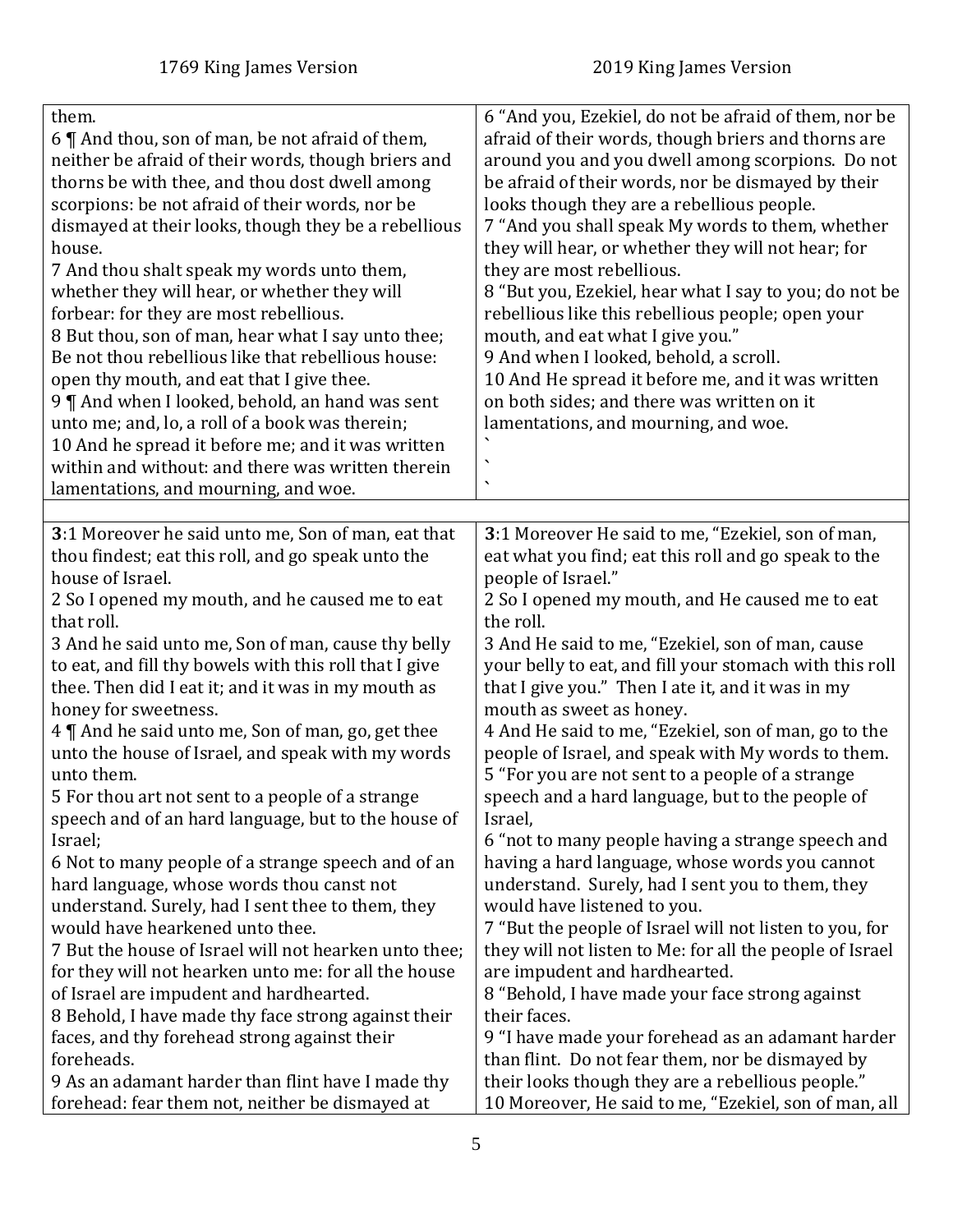| their looks, though they be a rebellious house.                                               | My words that I shall speak to you, receive in your   |
|-----------------------------------------------------------------------------------------------|-------------------------------------------------------|
| 10 Moreover he said unto me, Son of man, all my                                               | heart and hear with your ears.                        |
| words that I shall speak unto thee receive in thine                                           | 11 "And go, go to those of the captivity, to your     |
| heart, and hear with thine ears.                                                              | people, whether they will hear or whether they will   |
| 11 And go, get thee to them of the captivity, unto the                                        | not hear.                                             |
| children of thy people, and speak unto them, and                                              | 12 Then the spirit of God took me up, and I heard     |
| tell them, Thus saith the LORD God; whether they                                              | behind me a voice of a great rushing, saying,         |
| will hear, or whether they will forbear.                                                      | "Praised be the glory of God from His place."         |
| 12 Then the spirit took me up, and I heard behind                                             | 13 I heard also the noise of the wings of the living  |
| me a voice of a great rushing, saying, Blessed be the                                         | creatures that touched one another, and the noise of  |
| glory of the LORD from his place.                                                             | the wheels over against them, and a noise of a great  |
| 13 I heard also the noise of the wings of the living                                          | rushing.                                              |
| creatures that touched one another, and the noise of                                          | 14 So the spirit of God lifted me up and took me      |
| the wheels over against them, and a noise of a great                                          | away, and I went in bitterness in the heat of my      |
| rushing.                                                                                      | spirit; but the spirit of God was strong upon me.     |
| 14 So the spirit lifted me up, and took me away, and                                          | 15 Then I came to those of the captivity who dwelt    |
| I went in bitterness, in the heat of my spirit; but the                                       | by the river of Chebar. And I sat where they sat and  |
| hand of the LORD was strong upon me.                                                          | remained there astonished among them for seven        |
| 15   Then I came to them of the captivity at Telabib,                                         | days.                                                 |
| that dwelt by the river of Chebar, and I sat where                                            | 16 And it came to pass at the end of seven days, that |
| they sat, and remained there astonished among                                                 | this word of Yahweh came to me,                       |
| them seven days.                                                                              | 17 "Ezekiel, son of man, I have made you to stand     |
|                                                                                               | watch for the people of Israel; therefore, hear the   |
| 16 And it came to pass at the end of seven days, that                                         |                                                       |
| the word of the LORD came unto me, saying,<br>17 Son of man, I have made thee a watchman unto | word from Me and give them a warning from Me.         |
|                                                                                               | 18 "When I say to the wicked, 'You shall surely die'; |
| the house of Israel: therefore hear the word at my                                            | and you do not give them a warning, nor speak to      |
| mouth, and give them warning from me.                                                         | warn the wicked from their wicked way to save         |
| 18 When I say unto the wicked, Thou shalt surely                                              | their life, these same wicked persons shall die in    |
| die; and thou givest him not warning, nor speakest                                            | their iniquity. But I will hold you responsible for   |
| to warn the wicked from his wicked way, to save his                                           | their blood.                                          |
| life; the same wicked man shall die in his iniquity;                                          | 19 "Yet if you warn the wicked, and they do not turn  |
| but his blood will I require at thine hand.                                                   | from their wickedness, nor from their wicked way,     |
| 19 Yet if thou warn the wicked, and he turn not                                               | they shall die in their iniquity. But you have        |
| from his wickedness, nor from his wicked way, he                                              | delivered your soul (spiritual sense) and will not be |
| shall die in his iniquity; but thou hast delivered thy                                        | held responsible for their death.                     |
| soul.                                                                                         | 20 "Again, when righteous persons turn from their     |
| 20 Again, When a righteous man doth turn from his                                             | righteousness and commit iniquity, and I lay a        |
| righteousness, and commit iniquity, and I lay a                                               | stumbling block before them, and they die because     |
| stumblingblock before him, he shall die: because                                              | you have not given them a warning, they shall die in  |
| thou hast not given him warning, he shall die in his                                          | their sin. And their righteousness which they have    |
| sin, and his righteousness which he hath done shall                                           | done shall not be remembered, but I will hold you     |
| not be remembered; but his blood will I require at                                            | responsible for their death.                          |
| thine hand.                                                                                   | 21 "Nevertheless if you warn righteous people not     |
| 21 Nevertheless if thou warn the righteous man,                                               | to sin, and they do not sin, they shall surely live   |
| that the righteous sin not, and he doth not sin, he                                           | because they were warned. Also, you have              |
| shall surely live, because he is warned; also thou                                            | delivered your soul (spiritual sense)."               |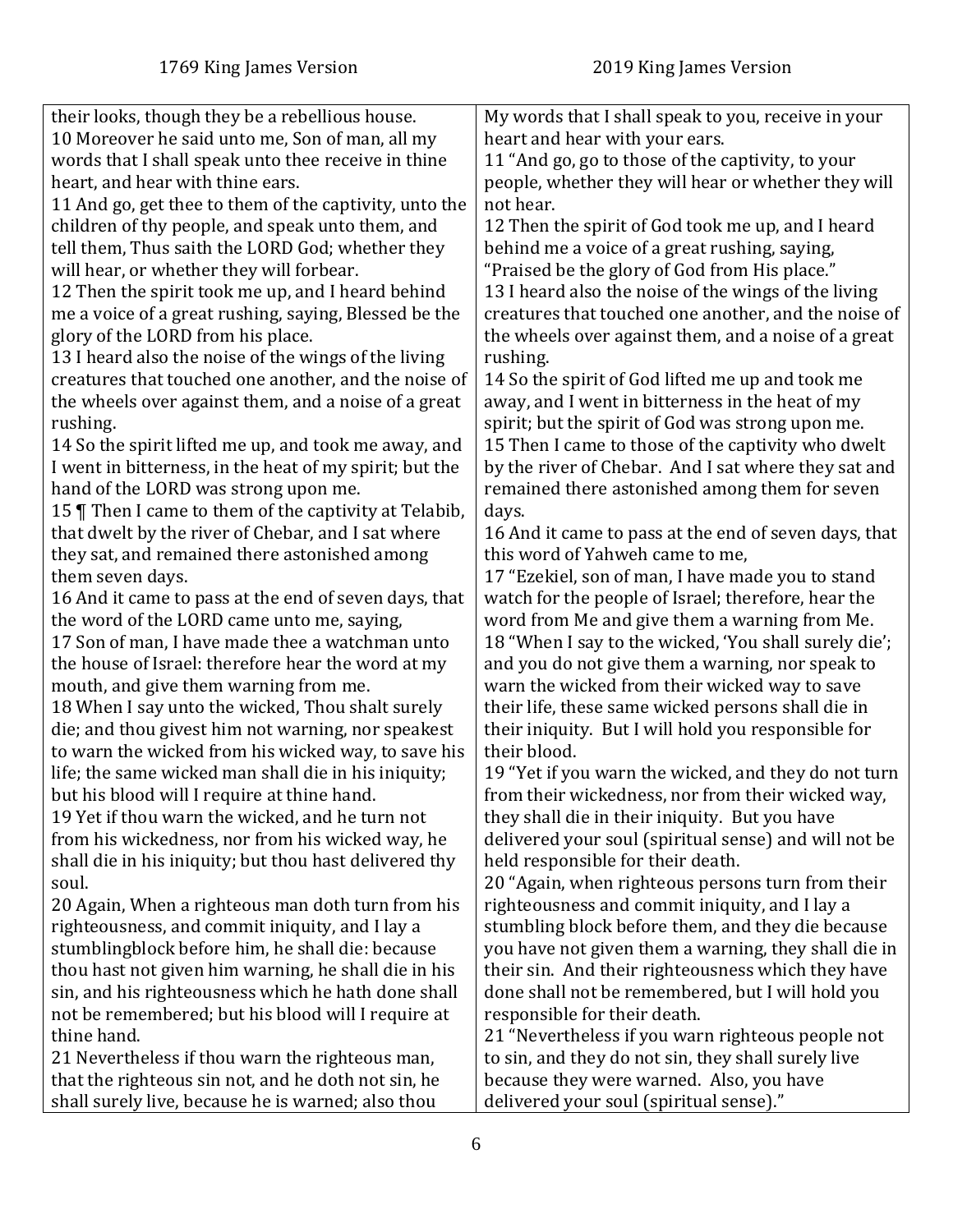<span id="page-6-0"></span>

| hast delivered thy soul.<br>22    And the hand of the LORD was there upon me;<br>and he said unto me, Arise, go forth into the plain,<br>and I will there talk with thee.<br>23 Then I arose, and went forth into the plain: and,<br>behold, the glory of the LORD stood there, as the<br>glory which I saw by the river of Chebar: and I fell<br>on my face.<br>24 Then the spirit entered into me, and set me upon<br>my feet, and spake with me, and said unto me, Go,<br>shut thyself within thine house.<br>25 But thou, O son of man, behold, they shall put<br>bands upon thee, and shall bind thee with them, and<br>thou shalt not go out among them:<br>26 And I will make thy tongue cleave to the roof of<br>thy mouth, that thou shalt be dumb, and shalt not be<br>to them a reprover: for they are a rebellious house.<br>27 But when I speak with thee, I will open thy<br>mouth, and thou shalt say unto them, Thus saith the<br>LORD God; He that heareth, let him hear; and he | 22 And the spirit of God was upon me there; and He<br>said to me, "Arise, go forth onto the plain, and I will<br>talk with you there."<br>23 Then I arose, and went forth onto the plain; and,<br>behold, the glory of God was there as the glory<br>which I saw by the river of Chebar. And I fell<br>forward to the ground.<br>24 Then the spirit of God entered into me and set<br>me upon my feet and spoke with me, saying, "Go,<br>shut yourself within your house.<br>25 "But you, Ezekiel, son of man, behold, they shall<br>put bands upon you, and shall bind you with them,<br>and you shall not go out among them.<br>26 "And I will make your tongue cling to the roof of<br>your mouth so that you shall be mute and shall not<br>be to them a reproof, for they are a rebellious<br>people.<br>27 "But when I speak with you, I will open your<br>mouth, and you shall say on My behalf, "Those who<br>hear let them hear; and those who do not hear, let |
|---------------------------------------------------------------------------------------------------------------------------------------------------------------------------------------------------------------------------------------------------------------------------------------------------------------------------------------------------------------------------------------------------------------------------------------------------------------------------------------------------------------------------------------------------------------------------------------------------------------------------------------------------------------------------------------------------------------------------------------------------------------------------------------------------------------------------------------------------------------------------------------------------------------------------------------------------------------------------------------------------|--------------------------------------------------------------------------------------------------------------------------------------------------------------------------------------------------------------------------------------------------------------------------------------------------------------------------------------------------------------------------------------------------------------------------------------------------------------------------------------------------------------------------------------------------------------------------------------------------------------------------------------------------------------------------------------------------------------------------------------------------------------------------------------------------------------------------------------------------------------------------------------------------------------------------------------------------------------------------|
| that forbeareth, let him forbear: for they are a                                                                                                                                                                                                                                                                                                                                                                                                                                                                                                                                                                                                                                                                                                                                                                                                                                                                                                                                                  | them not hear. For they are a rebellious people."                                                                                                                                                                                                                                                                                                                                                                                                                                                                                                                                                                                                                                                                                                                                                                                                                                                                                                                        |
| rebellious house.                                                                                                                                                                                                                                                                                                                                                                                                                                                                                                                                                                                                                                                                                                                                                                                                                                                                                                                                                                                 |                                                                                                                                                                                                                                                                                                                                                                                                                                                                                                                                                                                                                                                                                                                                                                                                                                                                                                                                                                          |
|                                                                                                                                                                                                                                                                                                                                                                                                                                                                                                                                                                                                                                                                                                                                                                                                                                                                                                                                                                                                   |                                                                                                                                                                                                                                                                                                                                                                                                                                                                                                                                                                                                                                                                                                                                                                                                                                                                                                                                                                          |
| 4:1 Thou also, son of man, take thee a tile, and lay it<br>before thee, and pourtray upon it the city, even                                                                                                                                                                                                                                                                                                                                                                                                                                                                                                                                                                                                                                                                                                                                                                                                                                                                                       | 4:1 "Also, Ezekiel, son of man, take a tile, and lay it                                                                                                                                                                                                                                                                                                                                                                                                                                                                                                                                                                                                                                                                                                                                                                                                                                                                                                                  |
| Jerusalem:<br>2 And lay siege against it, and build a fort against it,<br>and cast a mount against it; set the camp also<br>against it, and set battering rams against it round                                                                                                                                                                                                                                                                                                                                                                                                                                                                                                                                                                                                                                                                                                                                                                                                                   | before you, and portray upon it the city of<br>Jerusalem.<br>2 "And lay siege against it, and build a fort against it,<br>and cast a mount against it; set the camp also<br>against it, and set battering rams against it around                                                                                                                                                                                                                                                                                                                                                                                                                                                                                                                                                                                                                                                                                                                                         |
| about.<br>3 Moreover take thou unto thee an iron pan, and set<br>it for a wall of iron between thee and the city: and                                                                                                                                                                                                                                                                                                                                                                                                                                                                                                                                                                                                                                                                                                                                                                                                                                                                             | it.<br>3 "Moreover take an iron pan, and set it for a wall of<br>iron between you and the city; and set your face                                                                                                                                                                                                                                                                                                                                                                                                                                                                                                                                                                                                                                                                                                                                                                                                                                                        |
| set thy face against it, and it shall be besieged, and<br>thou shalt lay siege against it. This shall be a sign to<br>the house of Israel.<br>4 Lie thou also upon thy left side, and lay the<br>iniquity of the house of Israel upon it: according to<br>the number of the days that thou shalt lie upon it                                                                                                                                                                                                                                                                                                                                                                                                                                                                                                                                                                                                                                                                                      | against the city; and you shall lay siege against it.<br>This shall be a sign to the people of Israel.<br>4 "Lie also upon your left side, and lay the iniquity<br>of the people of Israel upon yourself. According to<br>the number of the days that you shall lie upon the<br>ground, you shall bear their iniquity.                                                                                                                                                                                                                                                                                                                                                                                                                                                                                                                                                                                                                                                   |
| thou shalt bear their iniquity.<br>5 For I have laid upon thee the years of their<br>iniquity, according to the number of the days, three<br>hundred and ninety days: so shalt thou bear the                                                                                                                                                                                                                                                                                                                                                                                                                                                                                                                                                                                                                                                                                                                                                                                                      | 5 "For I have laid upon you the years of their<br>iniquity, according to the number of the days, three<br>hundred ninety days. So you shall bear the iniquity<br>of the people of Israel.                                                                                                                                                                                                                                                                                                                                                                                                                                                                                                                                                                                                                                                                                                                                                                                |
| iniquity of the house of Israel.<br>6 And when thou hast accomplished them, lie again<br>on thy right side, and thou shalt bear the iniquity of                                                                                                                                                                                                                                                                                                                                                                                                                                                                                                                                                                                                                                                                                                                                                                                                                                                   | 6 "And when you have accomplished them, lie again<br>on your right side, and you shall bear the iniquity of<br>the people of Judah forty days. I have appointed                                                                                                                                                                                                                                                                                                                                                                                                                                                                                                                                                                                                                                                                                                                                                                                                          |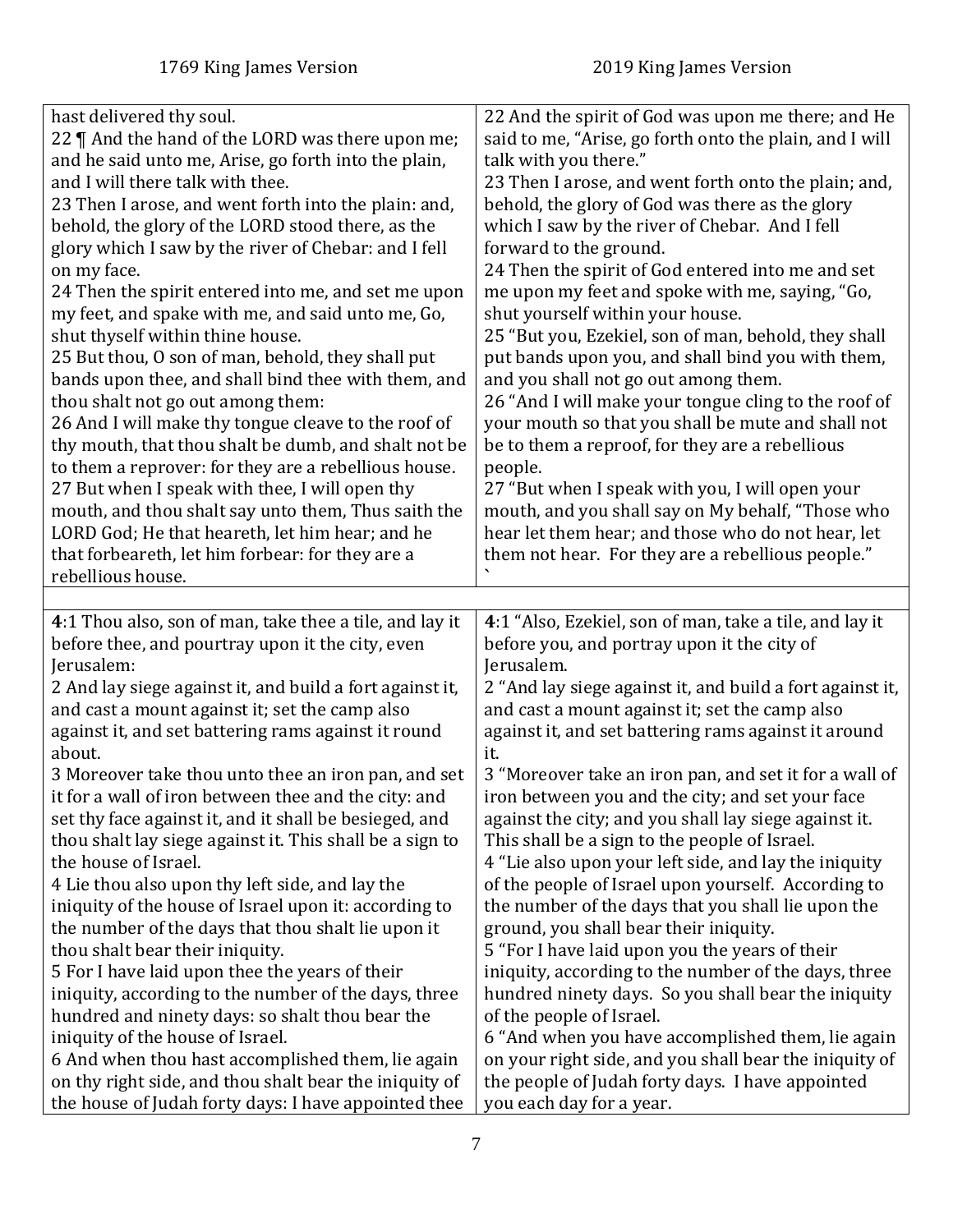<span id="page-7-0"></span>

| each day for a year.<br>7 Therefore thou shalt set thy face toward the siege<br>of Jerusalem, and thine arm shall be uncovered, and<br>thou shalt prophesy against it.<br>8 And, behold, I will lay bands upon thee, and thou<br>shalt not turn thee from one side to another, till<br>thou hast ended the days of thy siege.<br>9 Take thou also unto thee wheat, and barley, and<br>beans, and lentiles, and millet, and fitches, and put<br>them in one vessel, and make thee bread thereof,<br>according to the number of the days that thou shalt<br>lie upon thy side, three hundred and ninety days<br>shalt thou eat thereof.<br>10 And thy meat which thou shalt eat shall be by<br>weight, twenty shekels a day: from time to time<br>shalt thou eat it.<br>11 Thou shalt drink also water by measure, the<br>sixth part of an hin: from time to time shalt thou<br>drink.<br>12 And thou shalt eat it as barley cakes, and thou<br>shalt bake it with dung that cometh out of man, in<br>their sight.<br>13 And the LORD said, Even thus shall the children<br>of Israel eat their defiled bread among the Gentiles,<br>whither I will drive them.<br>14 Then said I, Ah LORD God! behold, my soul hath<br>not been polluted: for from my youth up even till<br>now have I not eaten of that which dieth of itself, or<br>is torn in pieces; neither came there abominable<br>flesh into my mouth.<br>15 Then he said unto me, Lo, I have given thee cow's<br>dung for man's dung, and thou shalt prepare thy<br>bread therewith. | 7 "Therefore, you shall set your face toward the<br>siege of Jerusalem, and your arm shall be<br>uncovered, and you shall prophesy against it.<br>8 "And, behold, I will lay bands upon you, and you<br>shall not turn you from one side to the other side till<br>you have ended the days of your siege.<br>9 "Take also wheat, barley, beans, lentils, millet<br>(small- seeded grasses) and spelt (an ancient form<br>of wheat), and put them in one vessel, and make<br>bread from them. According to the number of the<br>days that you shall lie upon your side, three<br>hundred ninety days shall you eat this bread<br>10 "And the bread which you shall eat shall be a<br>small loaf of bread a day: from time to time you<br>shall eat it.<br>11 "You shall also drink water by measure, two<br>large cups of water: from time to time you shall<br>drink.<br>12 "And you shall eat it as barley cakes, and you<br>shall bake it with dung that comes out of humanity,<br>in their sight."<br>13 And Yahweh said, "Even thus shall the people of<br>Israel eat their ritually defiled bread among the<br>Gentiles where I will drive them."<br>14 Then I said, "Ah Yehweh! Behold, my soul has<br>not been polluted; for from my youth up even till<br>now, I have not eaten any of that which dies a<br>natural death or is torn in pieces. Nor did<br>abominable flesh come into my mouth."<br>15 Then He said to me, "Behold, I mercifully have<br>given you cow's dung instead of humanity's dung,<br>and you shall prepare your bread with it."<br>16 Moreover, He said to me, "Ezekiel, son of man, |
|----------------------------------------------------------------------------------------------------------------------------------------------------------------------------------------------------------------------------------------------------------------------------------------------------------------------------------------------------------------------------------------------------------------------------------------------------------------------------------------------------------------------------------------------------------------------------------------------------------------------------------------------------------------------------------------------------------------------------------------------------------------------------------------------------------------------------------------------------------------------------------------------------------------------------------------------------------------------------------------------------------------------------------------------------------------------------------------------------------------------------------------------------------------------------------------------------------------------------------------------------------------------------------------------------------------------------------------------------------------------------------------------------------------------------------------------------------------------------------------------------------------------------------------------|----------------------------------------------------------------------------------------------------------------------------------------------------------------------------------------------------------------------------------------------------------------------------------------------------------------------------------------------------------------------------------------------------------------------------------------------------------------------------------------------------------------------------------------------------------------------------------------------------------------------------------------------------------------------------------------------------------------------------------------------------------------------------------------------------------------------------------------------------------------------------------------------------------------------------------------------------------------------------------------------------------------------------------------------------------------------------------------------------------------------------------------------------------------------------------------------------------------------------------------------------------------------------------------------------------------------------------------------------------------------------------------------------------------------------------------------------------------------------------------------------------------------------------------------------------------------------------------------------------------------|
|                                                                                                                                                                                                                                                                                                                                                                                                                                                                                                                                                                                                                                                                                                                                                                                                                                                                                                                                                                                                                                                                                                                                                                                                                                                                                                                                                                                                                                                                                                                                              |                                                                                                                                                                                                                                                                                                                                                                                                                                                                                                                                                                                                                                                                                                                                                                                                                                                                                                                                                                                                                                                                                                                                                                                                                                                                                                                                                                                                                                                                                                                                                                                                                      |
| 16 Moreover he said unto me, Son of man, behold, I<br>will break the staff of bread in Jerusalem: and they                                                                                                                                                                                                                                                                                                                                                                                                                                                                                                                                                                                                                                                                                                                                                                                                                                                                                                                                                                                                                                                                                                                                                                                                                                                                                                                                                                                                                                   | behold, I will cut off the supply of bread and limit<br>the water to Jerusalem. And they shall eat bread by                                                                                                                                                                                                                                                                                                                                                                                                                                                                                                                                                                                                                                                                                                                                                                                                                                                                                                                                                                                                                                                                                                                                                                                                                                                                                                                                                                                                                                                                                                          |
| shall eat bread by weight, and with care; and they<br>shall drink water by measure, and with<br>astonishment:<br>17 That they may want bread and water, and be<br>astonied one with another, and consume away for<br>their iniquity.                                                                                                                                                                                                                                                                                                                                                                                                                                                                                                                                                                                                                                                                                                                                                                                                                                                                                                                                                                                                                                                                                                                                                                                                                                                                                                         | weight, and with care; and they shall drink water by<br>measure and shall be anxious as they do so.<br>17 "They shall have a shortage of bread and water,<br>and be astonished by one another, and consume<br>away for their iniquity.                                                                                                                                                                                                                                                                                                                                                                                                                                                                                                                                                                                                                                                                                                                                                                                                                                                                                                                                                                                                                                                                                                                                                                                                                                                                                                                                                                               |
|                                                                                                                                                                                                                                                                                                                                                                                                                                                                                                                                                                                                                                                                                                                                                                                                                                                                                                                                                                                                                                                                                                                                                                                                                                                                                                                                                                                                                                                                                                                                              |                                                                                                                                                                                                                                                                                                                                                                                                                                                                                                                                                                                                                                                                                                                                                                                                                                                                                                                                                                                                                                                                                                                                                                                                                                                                                                                                                                                                                                                                                                                                                                                                                      |
| 5:1 And thou, son of man, take thee a sharp knife,<br>take thee a barber's razor, and cause it to pass upon<br>thine head and upon thy beard: then take thee<br>balances to weigh, and divide the hair.                                                                                                                                                                                                                                                                                                                                                                                                                                                                                                                                                                                                                                                                                                                                                                                                                                                                                                                                                                                                                                                                                                                                                                                                                                                                                                                                      | 5:1 "And you, Ezekiel, son of man, take a sharp<br>knife, take a barber's razor, and use it to shave your<br>hair and your beard. Then take balances to weigh<br>and divide the hair.                                                                                                                                                                                                                                                                                                                                                                                                                                                                                                                                                                                                                                                                                                                                                                                                                                                                                                                                                                                                                                                                                                                                                                                                                                                                                                                                                                                                                                |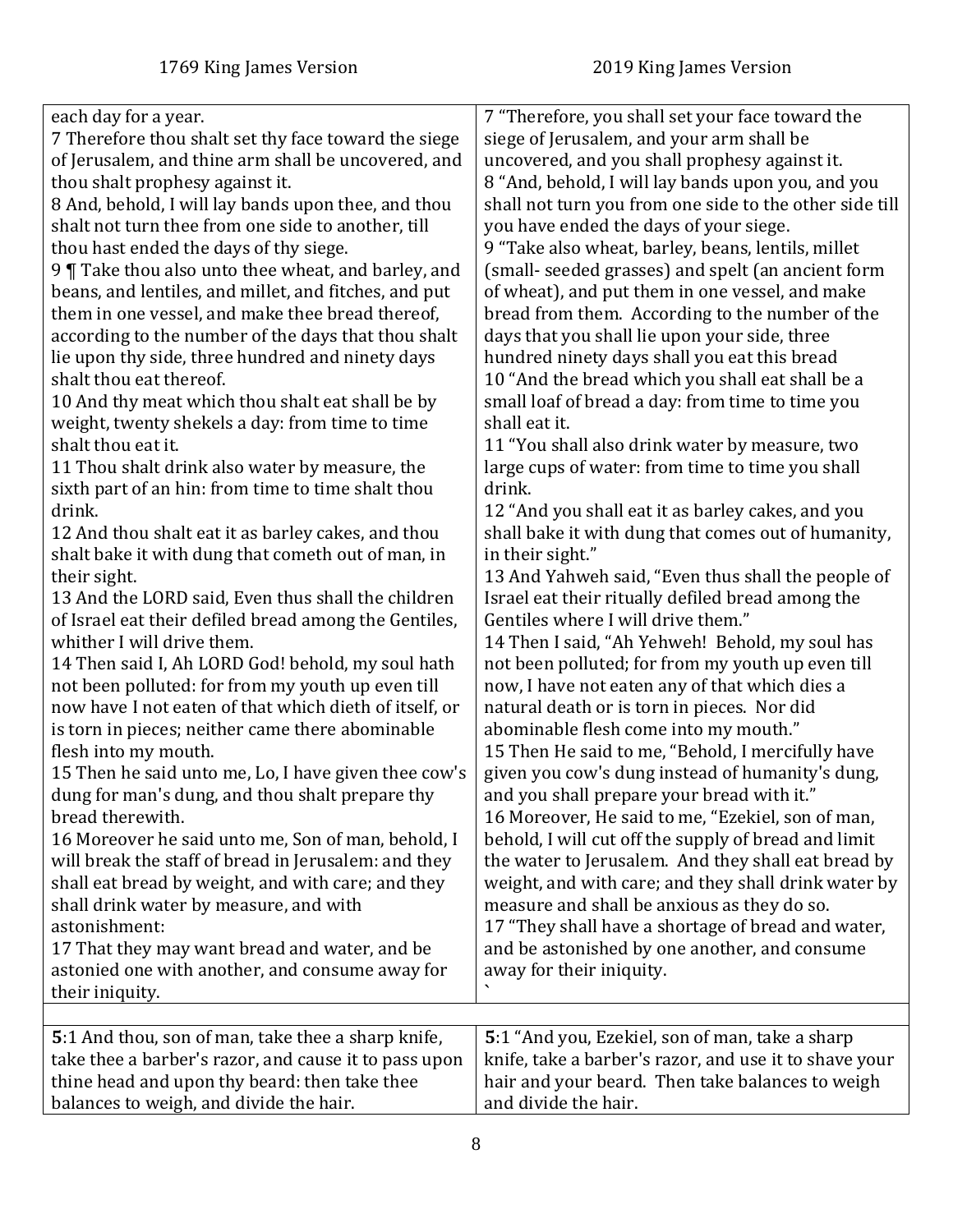| 2 Thou shalt burn with fire a third part in the midst    | 2 "You shall burn with fire a third part of the hair in                  |
|----------------------------------------------------------|--------------------------------------------------------------------------|
| of the city, when the days of the siege are fulfilled:   | the midst of the city when the days of the siege are                     |
| and thou shalt take a third part, and smite about it     | fulfilled. And you shall take a third part of your hair                  |
| with a knife: and a third part thou shalt scatter in     | and chop it up with a knife, and a third part you                        |
| the wind; and I will draw out a sword after them.        | shall scatter in the wind, and the hair will be<br>pursued with a sword. |
| 3 Thou shalt also take thereof a few in number, and      | 3 "You shall also take a few hairs, and bind them in                     |
| bind them in thy skirts.                                 | the hem of your garment.                                                 |
| 4 Then take of them again, and cast them into the        | 4 "Then take some of them, and cast them into the                        |
| midst of the fire, and burn them in the fire; for        | midst of the fire, and burn them in the fire. For                        |
| thereof shall a fire come forth into all the house of    | from this fire, a fire shall come forth into the midst                   |
| Israel.                                                  | of the people of Israel."                                                |
| 5   Thus saith the LORD God; This is Jerusalem: I        | 5 Yahweh says, "This is Jerusalem; I have set it in                      |
| have set it in the midst of the nations and countries    | the midst of the nations and countries that are                          |
| that are round about her.                                | around it.                                                               |
| 6 And she hath changed my judgments into                 | 6 "And it has changed My judgments into                                  |
| wickedness more than the nations, and my statutes        | wickedness more than the nations, and My statutes                        |
| more than the countries that are round about her:        | more than the countries that are around it. For the                      |
| for they have refused my judgments and my                | people of Jerusalem have refused My judgments and                        |
| statutes, they have not walked in them.                  | My statutes: they have not walked in them."                              |
| 7 Therefore thus saith the LORD God; Because ye          | 7 Therefore, Yahweh says, "Because you people of                         |
| multiplied more than the nations that are round          | Jerusalem multiplied more than the nations that are                      |
| about you, and have not walked in my statutes,           | around you, and have not walked in My statutes,                          |
| neither have kept my judgments, neither have done        | neither have kept My judgments nor have done                             |
| according to the judgments of the nations that are       | according to the judgments of the nations that are                       |
| round about you;                                         | around you,                                                              |
| 8 Therefore thus saith the LORD God; Behold, I,          | 8 "therefore, behold, I am against you, and will                         |
| even I, am against thee, and will execute judgments      | execute judgments in the midst of you in the sight of                    |
| in the midst of thee in the sight of the nations.        | the nations.                                                             |
| 9 And I will do in thee that which I have not done,      | 9 "And I will do in you that which I have not done,                      |
| and whereunto I will not do any more the like,           | and which I will not do anymore because of all your                      |
| because of all thine abominations.                       | abominations.                                                            |
| 10 Therefore the fathers shall eat the sons in the       | 10 "Therefore, parents shall eat their children in the                   |
| midst of thee, and the sons shall eat their fathers;     | midst of you, and children shall eat their parents.                      |
| and I will execute judgments in thee, and the whole      | And I will execute judgments in you, and the whole                       |
| remnant of thee will I scatter into all the winds.       | remnant of you I will scatter into all the winds."                       |
| 11 Wherefore, as I live, saith the LORD God; Surely,     | 11 Yahweh says, "Surely, as I live, because you have                     |
| because thou hast defiled my sanctuary with all thy      | defiled My sanctuary with all your detestable things,                    |
| detestable things, and with all thine abominations,      | and with all your abominations, I will also diminish                     |
| therefore will I also diminish thee; neither shall       | you. I shall not spare you; nor will I have any pity.                    |
| mine eye spare, neither will I have any pity.            | 12 "A third part of you shall die from pestilence, and                   |
| 12 $\P$ A third part of thee shall die with the          | by famine they shall be consumed in the midst of                         |
| pestilence, and with famine shall they be consumed       | you; and a third part shall fall by the sword around                     |
| in the midst of thee: and a third part shall fall by the | you. And I will scatter a third part into all the                        |
| sword round about thee; and I will scatter a third       | winds, and they will be pursued with a sword.                            |
| part into all the winds, and I will draw out a sword     | 13 "Thus shall My anger be accomplished, and I will                      |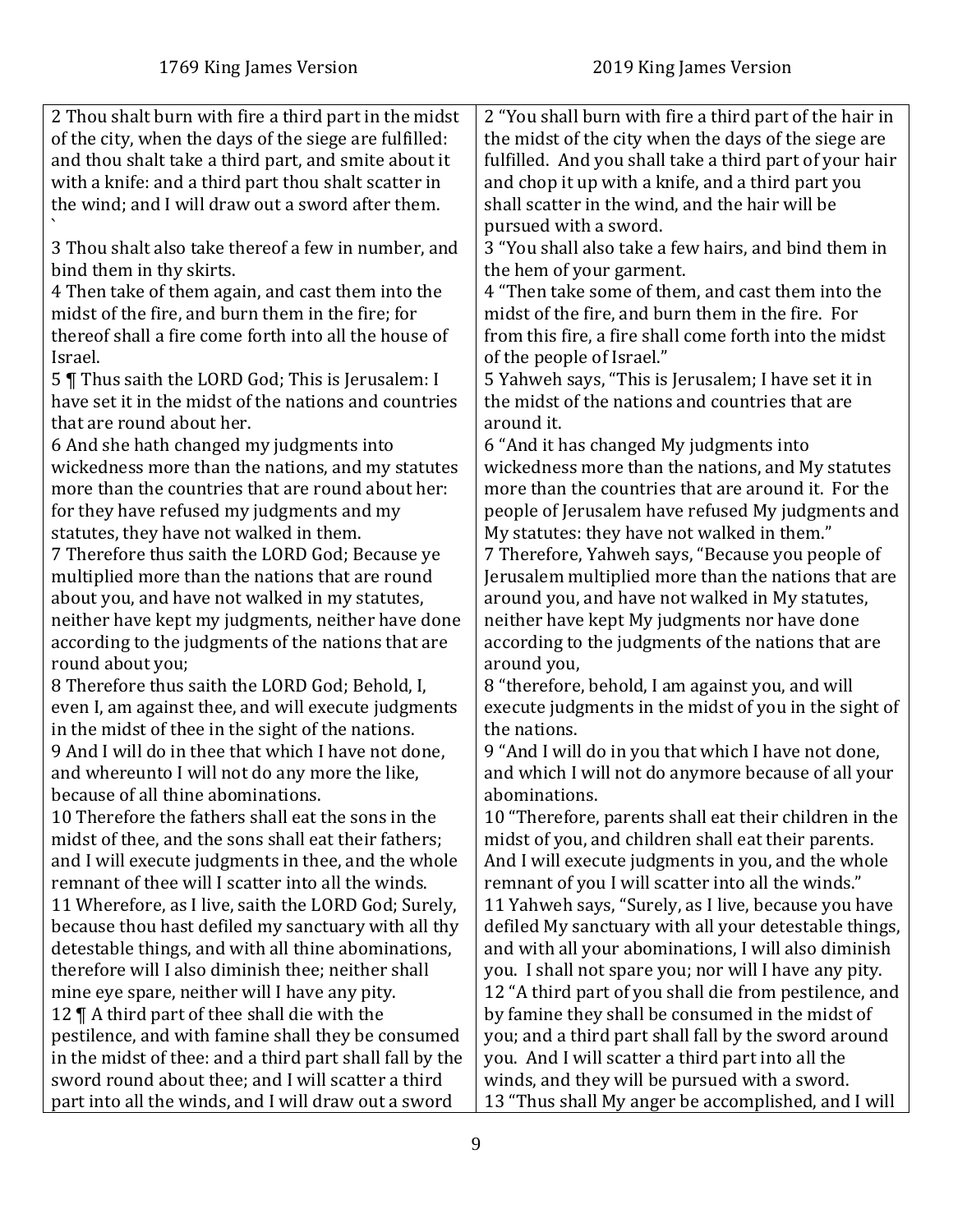<span id="page-9-0"></span>

| after them.<br>13 Thus shall mine anger be accomplished, and I<br>will cause my fury to rest upon them, and I will be<br>comforted: and they shall know that I the LORD<br>have spoken it in my zeal, when I have<br>accomplished my fury in them.<br>14 Moreover I will make thee waste, and a reproach<br>among the nations that are round about thee, in the<br>sight of all that pass by.<br>15 So it shall be a reproach and a taunt, an<br>instruction and an astonishment unto the nations<br>that are round about thee, when I shall execute<br>judgments in thee in anger and in fury and in<br>furious rebukes. I the LORD have spoken it.<br>16 When I shall send upon them the evil arrows of<br>famine, which shall be for their destruction, and<br>which I will send to destroy you: and I will increase<br>the famine upon you, and will break your staff of<br>bread:<br>17 So will I send upon you famine and evil beasts,<br>and they shall bereave thee; and pestilence and<br>blood shall pass through thee; and I will bring the<br>sword upon thee. I the LORD have spoken it. | cause My fury to rest upon them; and I will be<br>comforted. And they shall know that I the Lord<br>have spoken it in My zeal when I have accomplished<br>My fury in them.<br>14 "Moreover I will make you waste and a reproach<br>among the nations that are around you, in the sight<br>of all that pass by.<br>15 "So it shall be a reproach, a taunt, instruction,<br>and an astonishment to the nations that are around<br>you, when I shall execute judgments on you in<br>anger, in a fury, and in furious rebukes. I the Lord<br>have spoken it.<br>16 "I shall send upon you the evil arrows of famine<br>which shall be for your destruction, and which I will<br>send to destroy you; and I will increase the famine<br>upon you and will cut off your supply of food.<br>17 "I will send upon you famine and evil beasts, and<br>they shall bereave you; and pestilence and blood<br>shall pass through you. And I will bring the sword<br>upon you. I the Lord have spoken it."<br>╮ |
|-------------------------------------------------------------------------------------------------------------------------------------------------------------------------------------------------------------------------------------------------------------------------------------------------------------------------------------------------------------------------------------------------------------------------------------------------------------------------------------------------------------------------------------------------------------------------------------------------------------------------------------------------------------------------------------------------------------------------------------------------------------------------------------------------------------------------------------------------------------------------------------------------------------------------------------------------------------------------------------------------------------------------------------------------------------------------------------------------------|---------------------------------------------------------------------------------------------------------------------------------------------------------------------------------------------------------------------------------------------------------------------------------------------------------------------------------------------------------------------------------------------------------------------------------------------------------------------------------------------------------------------------------------------------------------------------------------------------------------------------------------------------------------------------------------------------------------------------------------------------------------------------------------------------------------------------------------------------------------------------------------------------------------------------------------------------------------------------------------------------|
|                                                                                                                                                                                                                                                                                                                                                                                                                                                                                                                                                                                                                                                                                                                                                                                                                                                                                                                                                                                                                                                                                                       |                                                                                                                                                                                                                                                                                                                                                                                                                                                                                                                                                                                                                                                                                                                                                                                                                                                                                                                                                                                                   |
| 6:1 And the word of the LORD came unto me,<br>saying,<br>2 Son of man, set thy face toward the mountains of<br>Israel, and prophesy against them,<br>3 And say, Ye mountains of Israel, hear the word of<br>the LORD God; Thus saith the LORD God to the<br>mountains, and to the hills, to the rivers, and to the<br>valleys; Behold, I, even I, will bring a sword upon<br>you, and I will destroy your high places.<br>4 And your altars shall be desolate, and your images<br>shall be broken: and I will cast down your slain men<br>before your idols.<br>5 And I will lay the dead carcases of the children of<br>Israel before their idols; and I will scatter your<br>bones round about your altars.<br>6 In all your dwellingplaces the cities shall be laid<br>waste, and the high places shall be desolate; that<br>your altars may be laid waste and made desolate,                                                                                                                                                                                                                      | 6:1 This word of the Lord came to me,<br>2 to Ezekiel, the son of man, to set my face toward<br>the mountains of Israel and prophesy against them,<br>3 telling them, You mountains of Israel, hear the<br>word of Yahweh. Yahweh says to the mountains, to<br>the hills, to the rivers, and to the valleys, "Behold, I<br>will bring a sword upon you, and I will destroy your<br>high places.<br>4 "And your altars shall be desolate, and your<br>images shall be broken; and I will cast down those<br>who are slain before your idols.<br>5 "And I will lay the corpses of the children of Israel<br>before their idols, and I will scatter your bones<br>around your altars.<br>6 "In all your dwelling places the towns shall be laid<br>waste, and the high places shall be desolate so that<br>your altars may be laid waste and made desolate,<br>your idols may be broken and cease, your images                                                                                       |
| and your idols may be broken and cease, and your<br>images may be cut down, and your works may be<br>abolished.<br>7 And the slain shall fall in the midst of you, and ye                                                                                                                                                                                                                                                                                                                                                                                                                                                                                                                                                                                                                                                                                                                                                                                                                                                                                                                             | may be cut down, and your works may be abolished.<br>7 "And the slain shall fall in the midst of you, and<br>you shall know that I am the Lord.<br>8 "Yet I will leave a remnant so that you may have                                                                                                                                                                                                                                                                                                                                                                                                                                                                                                                                                                                                                                                                                                                                                                                             |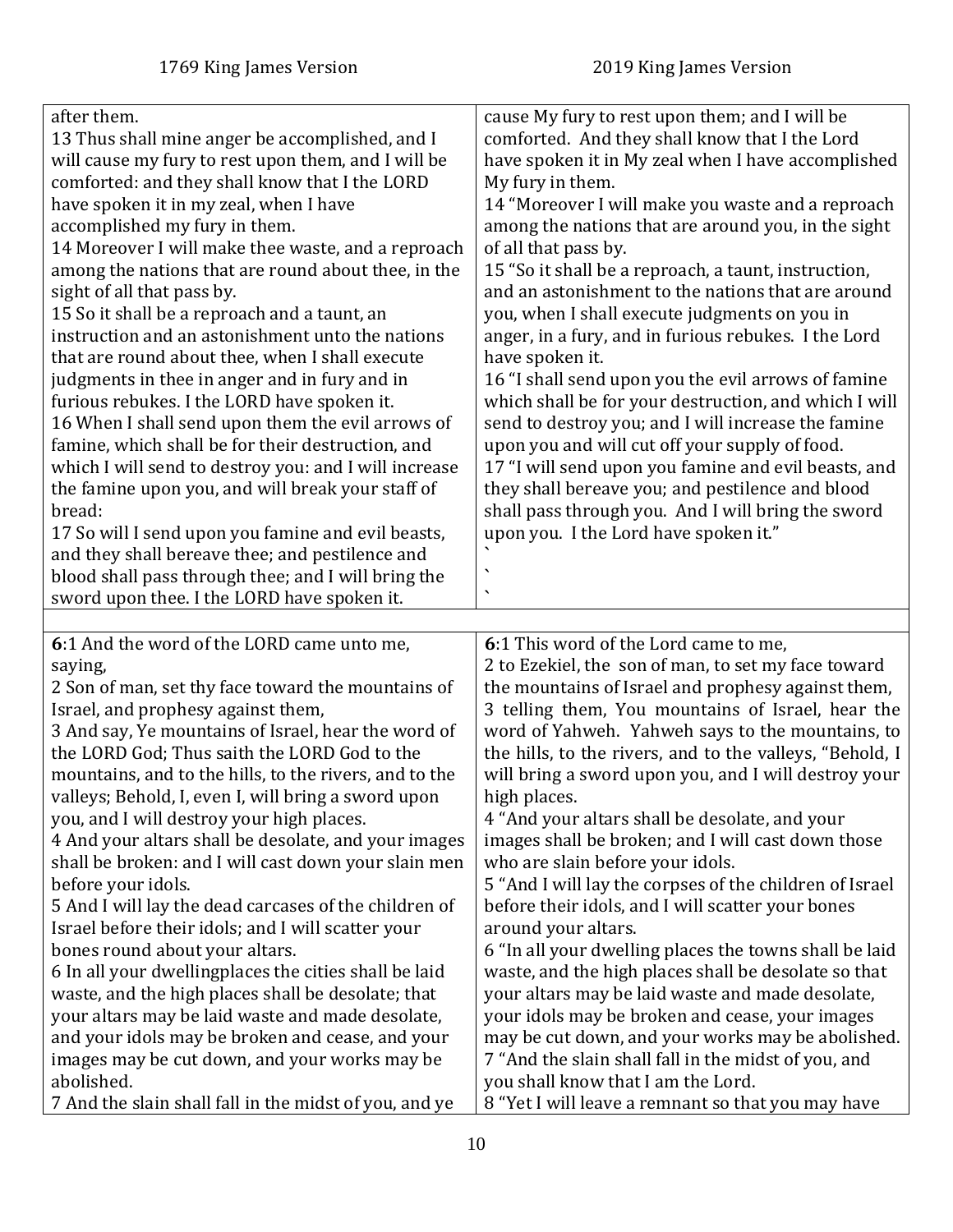<span id="page-10-0"></span>

| shall know that I am the LORD.<br>8   Yet will I leave a remnant, that ye may have<br>some that shall escape the sword among the<br>nations, when ye shall be scattered through the<br>countries.<br>9 And they that escape of you shall remember me<br>among the nations whither they shall be carried<br>captives, because I am broken with their whorish<br>heart, which hath departed from me, and with their<br>eyes, which go a whoring after their idols: and they<br>shall lothe themselves for the evils which they have<br>committed in all their abominations.<br>10 And they shall know that I am the LORD, and that<br>I have not said in vain that I would do this evil unto<br>them.<br>11   Thus saith the LORD God; Smite with thine<br>hand, and stamp with thy foot, and say, Alas for all<br>the evil abominations of the house of Israel! for they<br>shall fall by the sword, by the famine, and by the<br>pestilence.<br>12 He that is far off shall die of the pestilence; and<br>he that is near shall fall by the sword; and he that<br>remaineth and is besieged shall die by the famine:<br>thus will I accomplish my fury upon them.<br>13 Then shall ye know that I am the LORD, when<br>their slain men shall be among their idols round<br>about their altars, upon every high hill, in all the<br>tops of the mountains, and under every green tree,<br>and under every thick oak, the place where they did<br>offer sweet savour to all their idols.<br>14 So will I stretch out my hand upon them, and<br>make the land desolate, yea, more desolate than the<br>wilderness toward Diblath, in all their habitations:<br>and they shall know that I am the LORD. | some that shall escape the sword among the nations<br>when you shall be scattered through the countries.<br>9 "And those who escape of you shall remember Me<br>among the nations where they shall be carried<br>captive. I have been broken by their whorish heart,<br>which has departed from Me, and by their eyes,<br>which go whoring after their idols. They shall<br>loathe themselves for the evils which they have<br>committed in all their abominations.<br>10 "And they shall know that I am the Lord and that<br>I have not said in vain that I would do this evil to<br>them."<br>11 Yahweh says, "Wring your hands and stamp your<br>feet, and say, 'Alas for all the evil abominations of<br>the people of Israel! For they shall fall by the sword,<br>by the famine, and by the pestilence.'<br>12 "Those who are far off shall die of the pestilence,<br>and those who are near shall fall by the sword; and<br>those who remain and are besieged shall die by the<br>famine. Thus I will accomplish My fury upon them.<br>13 "Then you shall know that I am the Lord when<br>slain persons shall be among their idols around<br>their altars, upon every high hill, on all the tops of<br>the mountains, under every green tree, and under<br>every thick oak, the places where they offered sweet<br>savor to all their idols.<br>14 "So I will exercise My power over them and<br>make the land desolate, yes, more desolate than the<br>wilderness toward Diblath, in all their habitations.<br>And they shall know that I am the Lord."<br>$\overline{\phantom{a}}$<br>$\overline{\phantom{a}}$ |
|-----------------------------------------------------------------------------------------------------------------------------------------------------------------------------------------------------------------------------------------------------------------------------------------------------------------------------------------------------------------------------------------------------------------------------------------------------------------------------------------------------------------------------------------------------------------------------------------------------------------------------------------------------------------------------------------------------------------------------------------------------------------------------------------------------------------------------------------------------------------------------------------------------------------------------------------------------------------------------------------------------------------------------------------------------------------------------------------------------------------------------------------------------------------------------------------------------------------------------------------------------------------------------------------------------------------------------------------------------------------------------------------------------------------------------------------------------------------------------------------------------------------------------------------------------------------------------------------------------------------------------------------------------------------------------------------------------|-------------------------------------------------------------------------------------------------------------------------------------------------------------------------------------------------------------------------------------------------------------------------------------------------------------------------------------------------------------------------------------------------------------------------------------------------------------------------------------------------------------------------------------------------------------------------------------------------------------------------------------------------------------------------------------------------------------------------------------------------------------------------------------------------------------------------------------------------------------------------------------------------------------------------------------------------------------------------------------------------------------------------------------------------------------------------------------------------------------------------------------------------------------------------------------------------------------------------------------------------------------------------------------------------------------------------------------------------------------------------------------------------------------------------------------------------------------------------------------------------------------------------------------------------------------------------------------------------------------------------|
| 7:1 Moreover the word of the LORD came unto me,                                                                                                                                                                                                                                                                                                                                                                                                                                                                                                                                                                                                                                                                                                                                                                                                                                                                                                                                                                                                                                                                                                                                                                                                                                                                                                                                                                                                                                                                                                                                                                                                                                                     | 7:1 Moreover, this word of the Lord came to me,                                                                                                                                                                                                                                                                                                                                                                                                                                                                                                                                                                                                                                                                                                                                                                                                                                                                                                                                                                                                                                                                                                                                                                                                                                                                                                                                                                                                                                                                                                                                                                         |
| saying,                                                                                                                                                                                                                                                                                                                                                                                                                                                                                                                                                                                                                                                                                                                                                                                                                                                                                                                                                                                                                                                                                                                                                                                                                                                                                                                                                                                                                                                                                                                                                                                                                                                                                             | 2 "Also, Ezekiel, son of man, say this to the land of                                                                                                                                                                                                                                                                                                                                                                                                                                                                                                                                                                                                                                                                                                                                                                                                                                                                                                                                                                                                                                                                                                                                                                                                                                                                                                                                                                                                                                                                                                                                                                   |
| 2 Also, thou son of man, thus saith the LORD God                                                                                                                                                                                                                                                                                                                                                                                                                                                                                                                                                                                                                                                                                                                                                                                                                                                                                                                                                                                                                                                                                                                                                                                                                                                                                                                                                                                                                                                                                                                                                                                                                                                    | Israel, 'An end, the end has come upon the four                                                                                                                                                                                                                                                                                                                                                                                                                                                                                                                                                                                                                                                                                                                                                                                                                                                                                                                                                                                                                                                                                                                                                                                                                                                                                                                                                                                                                                                                                                                                                                         |
| unto the land of Israel; An end, the end is come                                                                                                                                                                                                                                                                                                                                                                                                                                                                                                                                                                                                                                                                                                                                                                                                                                                                                                                                                                                                                                                                                                                                                                                                                                                                                                                                                                                                                                                                                                                                                                                                                                                    | corners of the land.                                                                                                                                                                                                                                                                                                                                                                                                                                                                                                                                                                                                                                                                                                                                                                                                                                                                                                                                                                                                                                                                                                                                                                                                                                                                                                                                                                                                                                                                                                                                                                                                    |
| upon the four corners of the land.                                                                                                                                                                                                                                                                                                                                                                                                                                                                                                                                                                                                                                                                                                                                                                                                                                                                                                                                                                                                                                                                                                                                                                                                                                                                                                                                                                                                                                                                                                                                                                                                                                                                  | 3 "Now the end has come upon you, and I the Lord                                                                                                                                                                                                                                                                                                                                                                                                                                                                                                                                                                                                                                                                                                                                                                                                                                                                                                                                                                                                                                                                                                                                                                                                                                                                                                                                                                                                                                                                                                                                                                        |
| 3 Now is the end come upon thee, and I will send                                                                                                                                                                                                                                                                                                                                                                                                                                                                                                                                                                                                                                                                                                                                                                                                                                                                                                                                                                                                                                                                                                                                                                                                                                                                                                                                                                                                                                                                                                                                                                                                                                                    | will send My anger upon you and will judge you                                                                                                                                                                                                                                                                                                                                                                                                                                                                                                                                                                                                                                                                                                                                                                                                                                                                                                                                                                                                                                                                                                                                                                                                                                                                                                                                                                                                                                                                                                                                                                          |
| mine anger upon thee, and will judge thee according                                                                                                                                                                                                                                                                                                                                                                                                                                                                                                                                                                                                                                                                                                                                                                                                                                                                                                                                                                                                                                                                                                                                                                                                                                                                                                                                                                                                                                                                                                                                                                                                                                                 | according to your ways and will recompense upon                                                                                                                                                                                                                                                                                                                                                                                                                                                                                                                                                                                                                                                                                                                                                                                                                                                                                                                                                                                                                                                                                                                                                                                                                                                                                                                                                                                                                                                                                                                                                                         |
| to thy ways, and will recompense upon thee all                                                                                                                                                                                                                                                                                                                                                                                                                                                                                                                                                                                                                                                                                                                                                                                                                                                                                                                                                                                                                                                                                                                                                                                                                                                                                                                                                                                                                                                                                                                                                                                                                                                      | you all your abominations.                                                                                                                                                                                                                                                                                                                                                                                                                                                                                                                                                                                                                                                                                                                                                                                                                                                                                                                                                                                                                                                                                                                                                                                                                                                                                                                                                                                                                                                                                                                                                                                              |
| thine abominations.                                                                                                                                                                                                                                                                                                                                                                                                                                                                                                                                                                                                                                                                                                                                                                                                                                                                                                                                                                                                                                                                                                                                                                                                                                                                                                                                                                                                                                                                                                                                                                                                                                                                                 | 4 "And I shall not spare you, nor will I have pity;                                                                                                                                                                                                                                                                                                                                                                                                                                                                                                                                                                                                                                                                                                                                                                                                                                                                                                                                                                                                                                                                                                                                                                                                                                                                                                                                                                                                                                                                                                                                                                     |
| 4 And mine eye shall not spare thee, neither will I                                                                                                                                                                                                                                                                                                                                                                                                                                                                                                                                                                                                                                                                                                                                                                                                                                                                                                                                                                                                                                                                                                                                                                                                                                                                                                                                                                                                                                                                                                                                                                                                                                                 | but I will recompense your ways upon you, and                                                                                                                                                                                                                                                                                                                                                                                                                                                                                                                                                                                                                                                                                                                                                                                                                                                                                                                                                                                                                                                                                                                                                                                                                                                                                                                                                                                                                                                                                                                                                                           |
| have pity: but I will recompense thy ways upon                                                                                                                                                                                                                                                                                                                                                                                                                                                                                                                                                                                                                                                                                                                                                                                                                                                                                                                                                                                                                                                                                                                                                                                                                                                                                                                                                                                                                                                                                                                                                                                                                                                      | your abominations shall be in the midst of you. And                                                                                                                                                                                                                                                                                                                                                                                                                                                                                                                                                                                                                                                                                                                                                                                                                                                                                                                                                                                                                                                                                                                                                                                                                                                                                                                                                                                                                                                                                                                                                                     |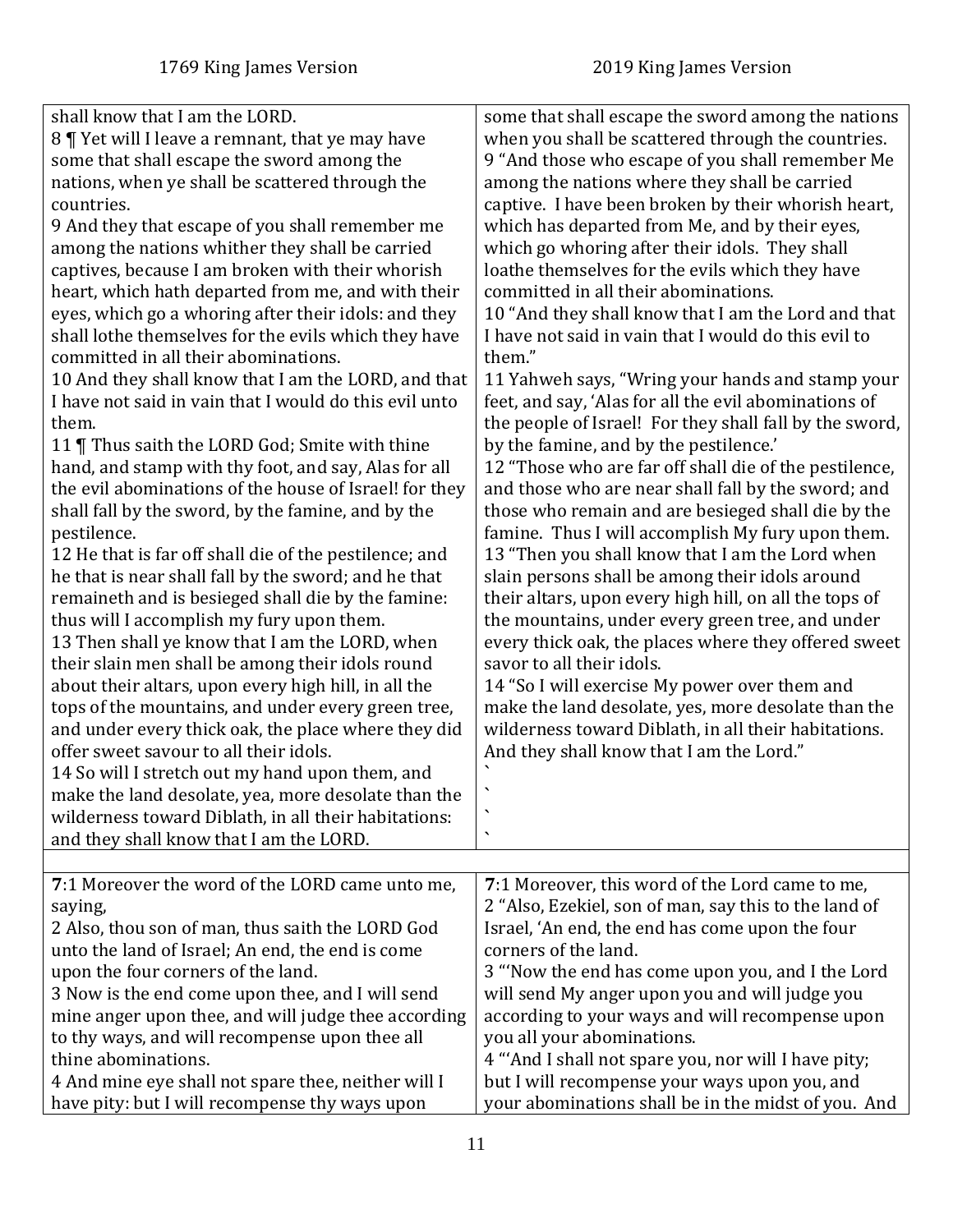| thee, and thine abominations shall be in the midst of                                                     | you shall know that I am the Lord."'                     |
|-----------------------------------------------------------------------------------------------------------|----------------------------------------------------------|
| thee: and ye shall know that I am the LORD.                                                               | 5 Yahweh says, "An evil, an only evil, behold, has       |
| 5 Thus saith the LORD God; An evil, an only evil,                                                         | come.                                                    |
| behold, is come.                                                                                          | 6 "An end has come, the end has come; it watches         |
| 6 An end is come, the end is come: it watcheth for                                                        | for you; behold, it has come.                            |
| thee; behold, it is come.                                                                                 | 7 "The morning has come to you, O you who dwell          |
| 7 The morning is come unto thee, 0 thou that                                                              | in the land. The time has come; the day of trouble is    |
| dwellest in the land: the time is come, the day of                                                        | near, and it is not the shouting of celebration on       |
| trouble is near, and not the sounding again of the                                                        | mountain tops.                                           |
| mountains.                                                                                                | 8 "Now I will shortly pour out My fury upon you and      |
| 8 Now will I shortly pour out my fury upon thee,                                                          | accomplish My anger upon you. And I will judge           |
| and accomplish mine anger upon thee: and I will                                                           | you according to your ways and will recompense           |
| judge thee according to thy ways, and will                                                                | you for all your abominations.                           |
| recompense thee for all thine abominations.                                                               | 9 "And I shall not spare, nor will I have pity; I will   |
| 9 And mine eye shall not spare, neither will I have                                                       | recompense you according to your ways and your           |
| pity: I will recompense thee according to thy ways                                                        | abominations that are in the midst of you; and you       |
| and thine abominations that are in the midst of                                                           | shall know that I am the Lord that strikes you down.     |
| thee; and ye shall know that I am the LORD that                                                           | 10 "Behold the day, behold, it has come: the             |
| smiteth.                                                                                                  |                                                          |
|                                                                                                           | morning has gone forth; the rod has blossomed;           |
| 10 Behold the day, behold, it is come: the morning is                                                     | pride has budded.                                        |
| gone forth; the rod hath blossomed, pride hath                                                            | 11 "Violence has risen up into a rod of wickedness;      |
| budded.                                                                                                   | none of them shall remain, nor of their multitude,       |
| 11 Violence is risen up into a rod of wickedness:                                                         | nor any of theirs; nor shall there be wailing for        |
| none of them shall remain, nor of their multitude,                                                        | them.                                                    |
| nor of any of theirs: neither shall there be wailing                                                      | 12 "The time has come, the day draws near; let not       |
| for them.                                                                                                 | the buyer rejoice, nor the seller mourn; for wrath is    |
| 12 The time is come, the day draweth near: let not                                                        | upon all this multitude.                                 |
| the buyer rejoice, nor the seller mourn: for wrath is                                                     | 13 "For the sellers shall not get back what was sold     |
| upon all the multitude thereof.                                                                           | even if they are still alive; for the vision is touching |
| 13 For the seller shall not return to that which is                                                       | this whole multitude, which shall not return. Nor        |
| sold, although they were yet alive: for the vision is                                                     | shall any strengthen themselves in the iniquity of       |
| touching the whole multitude thereof, which shall                                                         | their life.                                              |
| not return; neither shall any strengthen himself in                                                       | 14 "They have blown the trumpet, to make all             |
| the iniquity of his life.                                                                                 | ready; but no one goes to the battle; for My wrath is    |
| 14 They have blown the trumpet, even to make all                                                          | upon all this multitude.                                 |
| ready; but none goeth to the battle: for my wrath is                                                      | 15 "The sword is without, and pestilence and the         |
| upon all the multitude thereof.                                                                           | famine within. The person who is in the field shall      |
| 15 The sword is without, and the pestilence and the                                                       | die by the sword, and famine and pestilence shall        |
| famine within: he that is in the field shall die with                                                     | devour the person who is in the town.                    |
| the sword; and he that is in the city, famine and                                                         | 16 "But those who escape shall be on the mountains       |
| pestilence shall devour him.                                                                              | like doves of the valleys, all of them mourning          |
| 16   But they that escape of them shall escape, and                                                       | because of their iniquity.                               |
| shall be on the mountains like doves of the valleys,                                                      | 17 "All hands shall be feeble, and all knees shall be    |
|                                                                                                           | weak as water.                                           |
| all of them mourning, every one for his iniquity.<br>17 All hands shall be feeble, and all knees shall be | 18 "They shall also gird themselves with sackcloth,      |
|                                                                                                           |                                                          |
| weak as water.                                                                                            | and horror shall cover them; and shame shall be          |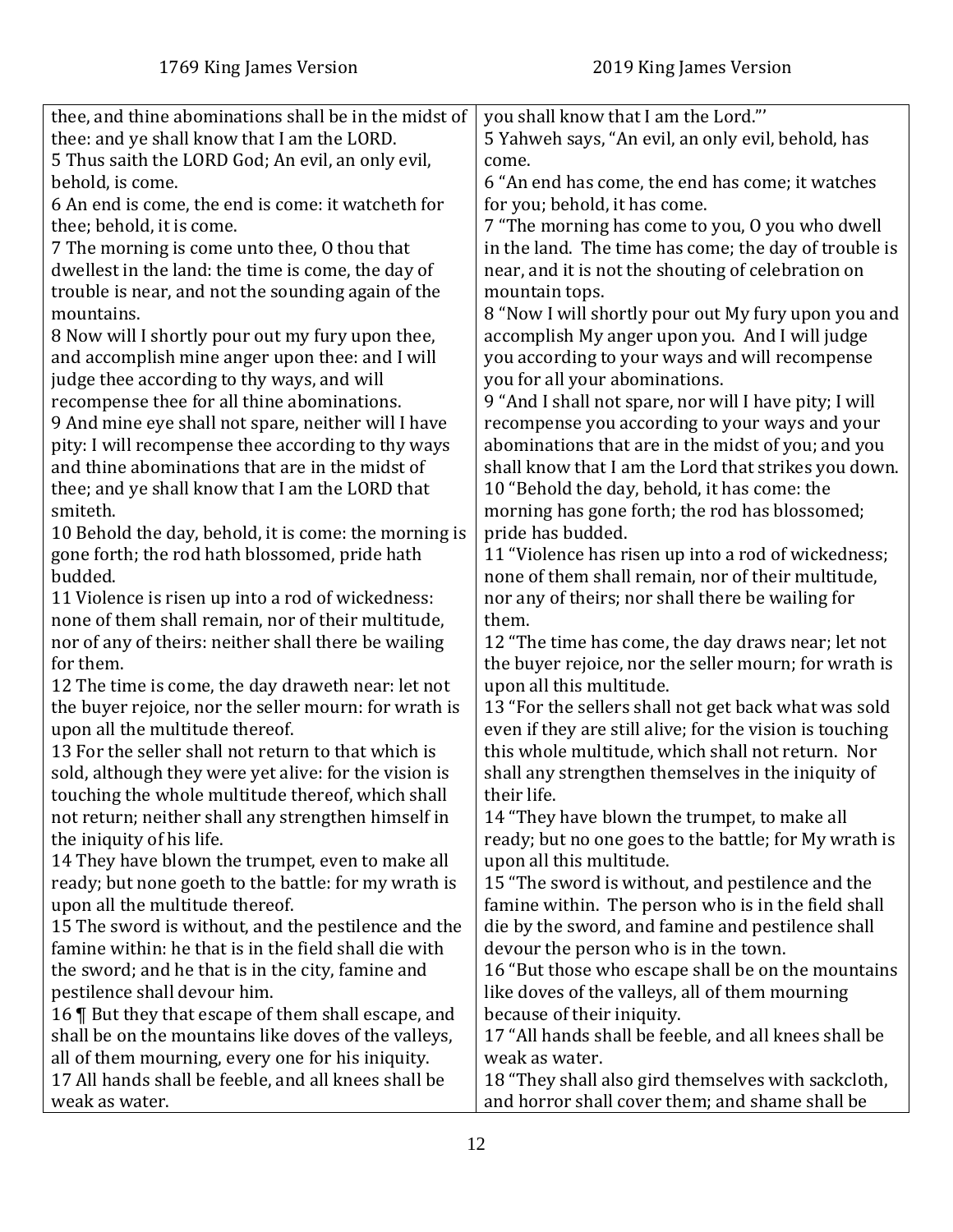<span id="page-12-0"></span>

| 18 They shall also gird themselves with sackcloth,              | upon all faces and baldness upon all their heads.        |
|-----------------------------------------------------------------|----------------------------------------------------------|
| and horror shall cover them; and shame shall be                 | 19 "They shall cast their silver in the streets, and     |
| upon all faces, and baldness upon all their heads.              | their gold shall be removed. Their silver and their      |
| 19 They shall cast their silver in the streets, and             | gold shall not be able to deliver them on the day of     |
| their gold shall be removed: their silver and their             | the wrath of the Lord. They shall not satisfy their      |
| gold shall not be able to deliver them in the day of            | souls nor fill their stomachs, because of the            |
| the wrath of the LORD: they shall not satisfy their             | stumbling block of their iniquity.                       |
| souls, neither fill their bowels: because it is the             | 20 "As for the beauty of their ornament, it was set in   |
| stumblingblock of their iniquity.                               | majesty; but they used it to make the images of their    |
| 20 $\P$ As for the beauty of his ornament, he set it in         | abominations and their detestable things.                |
| majesty: but they made the images of their                      | Therefore, I have made it ritually unclean to them.      |
| abominations and of their detestable things therein:            | 21 "And I will give their wealth into the hands of       |
| therefore have I set it far from them.                          | foreigners as prey, and to the wicked of the earth as    |
| 21 And I will give it into the hands of the strangers           | plunder; and they shall pollute all their wealth.        |
| for a prey, and to the wicked of the earth for a spoil;         | 22 "Also, I will turn away from them; and they shall     |
| and they shall pollute it.                                      | pollute My special place (the temple), for robbers       |
| 22 My face will I turn also from them, and they shall           | shall enter into it and defile it.                       |
| pollute my secret place: for the robbers shall enter            | 23 "Make a chain to drag away dead bodies; for the       |
| into it, and defile it.                                         | land is full of bloody crimes, and the city is full of   |
| 23   Make a chain: for the land is full of bloody               | violence.                                                |
| crimes, and the city is full of violence.                       | 24 "Therefore, I will bring the worst of the heathen,    |
| 24 Wherefore I will bring the worst of the heathen,             | and they shall possess their houses; I will also make    |
| and they shall possess their houses: I will also make           | the pomp of the strong to cease. And their holy          |
| the pomp of the strong to cease; and their holy                 | places shall be defiled.                                 |
| places shall be defiled.                                        | 25 "Destruction comes; and they shall seek peace,        |
| 25 Destruction cometh; and they shall seek peace,               | and there shall be none.                                 |
| and there shall be none.                                        | 26 "Mischief shall come upon mischief and rumor          |
| 26 Mischief shall come upon mischief, and rumour                | shall be upon rumor; then they shall seek a vision of    |
| shall be upon rumour; then shall they seek a vision             | the prophet. But the law shall perish from the           |
| of the prophet; but the law shall perish from the               | priest and counsel from the ancients.                    |
| priest, and counsel from the ancients.                          | 27 "The king shall mourn, and the prince shall be        |
| 27 The king shall mourn, and the prince shall be                | clothed with desolation; and the hands of the people     |
| clothed with desolation, and the hands of the people            | of the land shall be troubled. I will do to them after   |
| of the land shall be troubled: I will do unto them              | their way; and according to their actions, I will        |
| after their way, and according to their deserts will I          | judge them; and they shall know that I am the Lord."     |
| judge them; and they shall know that I am the                   |                                                          |
| LORD.                                                           |                                                          |
|                                                                 |                                                          |
| <b>8</b> :1 And it came to pass in the sixth year, in the sixth | 8:1 And it came to pass in the sixth year, in the sixth  |
| month, in the fifth day of the month, as I sat in mine          | month, in the fifth day of the month, as I, Ezekiel, sat |
| house, and the elders of Judah sat before me, that              | in my house, and the elders of Judah sat before me,      |
| the hand of the LORD God fell there upon me.                    | that the spirit of Yahweh fell upon me.                  |
| 2 Then I beheld, and lo a likeness as the appearance            | 2 Then I saw, and, behold, the appearance of fire,       |
| of fire: from the appearance of his loins even                  | from the appearance of his loins even downward,          |
| downward, fire; and from his loins even upward, as              | fire; and from his loins even upward, as the             |
| the appearance of brightness, as the colour of                  | appearance of brightness, the color of amber.            |
|                                                                 |                                                          |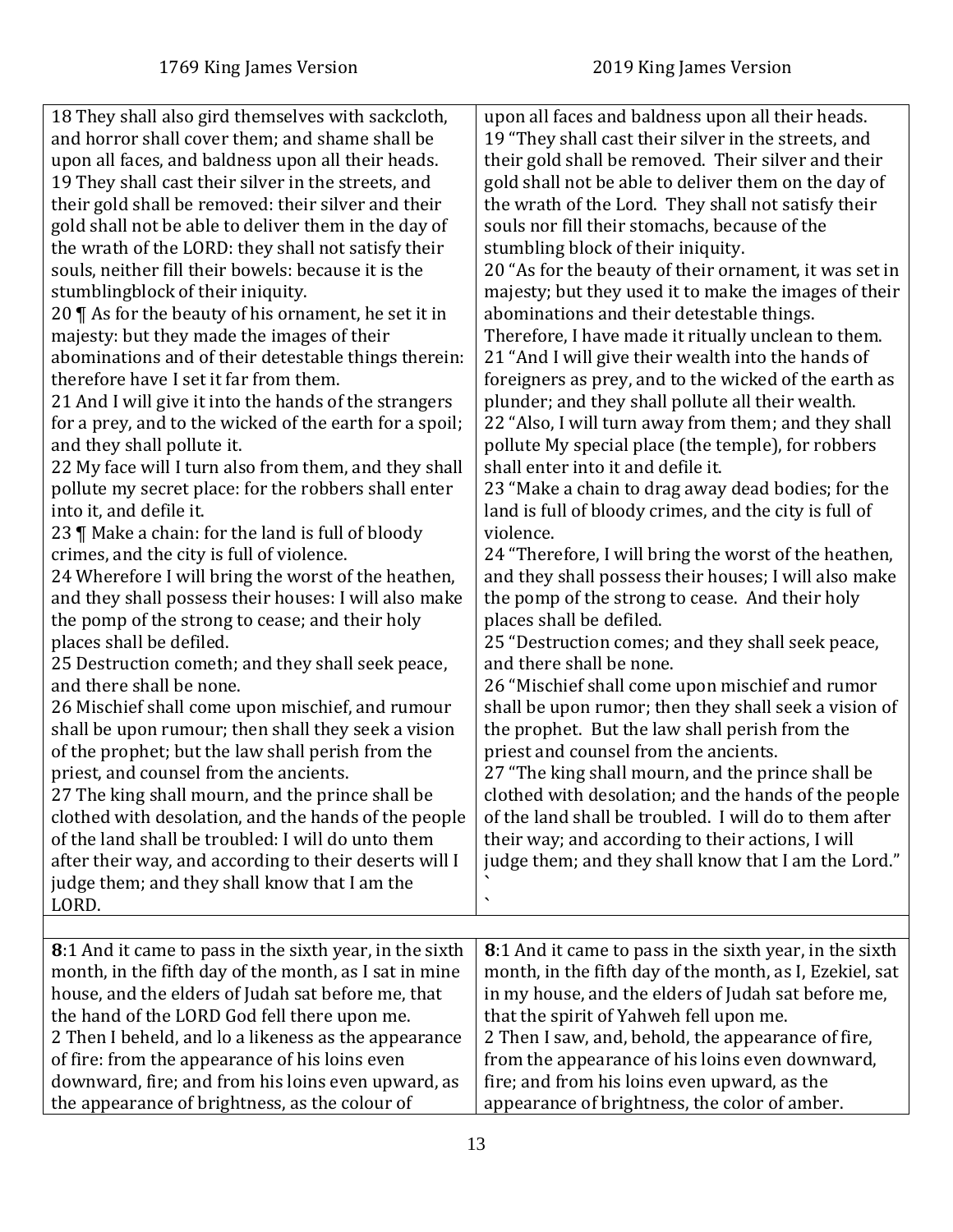| amber.                                                  | 3 And He took me by a lock of my head. And the         |
|---------------------------------------------------------|--------------------------------------------------------|
| 3 And he put forth the form of an hand, and took me     | spirit of God lifted me up between the earth and the   |
| by a lock of mine head; and the spirit lifted me up     | heavens. And the spirit brought me in a vision of      |
| between the earth and the heaven, and brought me        | God to Jerusalem, to the door of the inner gate that   |
| in the visions of God to Jerusalem, to the door of the  | looks toward the north, where the seat of the image    |
| inner gate that looketh toward the north; where         | of jealousy was, which provokes to jealousy.           |
| was the seat of the image of jealousy, which            | 4 And, behold, the glory of the God of Israel was      |
|                                                         |                                                        |
| provoketh to jealousy.                                  | there according to the vision that I saw in the plain. |
| 4 And, behold, the glory of the God of Israel was       | 5 Then He said to me, "Ezekiel, son of man, lift up    |
| there, according to the vision that I saw in the plain. | your eyes now toward the north." So I lifted up my     |
| 5   Then said he unto me, Son of man, lift up thine     | eyes toward the north, and behold northward at the     |
| eyes now the way toward the north. So I lifted up       | gate of the altar was this image of jealousy in the    |
| mine eyes the way toward the north, and behold          | entry.                                                 |
| northward at the gate of the altar this image of        | 6 He said furthermore to me, "Ezekiel, son of man,     |
| jealousy in the entry.                                  | do you see what they do, even the great                |
| 6 He said furthermore unto me, Son of man, seest        | abominations that the people of Israel commit here,    |
| thou what they do? even the great abominations          | causing Me to go far off from My sanctuary? But        |
| that the house of Israel committeth here, that I        | turn around again, and you shall see greater           |
| should go far off from my sanctuary? but turn thee      | abominations."                                         |
| yet again, and thou shalt see greater abominations.     | 7 And He brought me to the door of the court; and      |
| 7    And he brought me to the door of the court; and    | when I looked, I saw a hole in the wall.               |
| when I looked, behold a hole in the wall.               | 8 Then He said to me, "Ezekiel, son of man, dig now    |
| 8 Then said he unto me, Son of man, dig now in the      | in the wall." And when I had dug in the wall, I saw a  |
| wall: and when I had digged in the wall, behold a       | door.                                                  |
| door.                                                   | 9 And He said to me, "Go in, and see the wicked        |
| 9 And he said unto me, Go in, and behold the wicked     | abominations that they do here."                       |
| abominations that they do here.                         | 10 So I went in and, behold, I saw every form of       |
| 10 So I went in and saw; and behold every form of       | creeping things, abominable beasts and all the idols   |
| creeping things, and abominable beasts, and all the     | of the people of Israel portrayed upon the walls.      |
| idols of the house of Israel, pourtrayed upon the       | 11 And before them stood seventy of the ancients of    |
| wall round about.                                       | the people of Israel. And Jaazaniah, the son of        |
| 11 And there stood before them seventy men of the       | Shaphan, stood in the midst of them, every person      |
| ancients of the house of Israel, and in the midst of    | holding a censor (fire pan holding incense). And a     |
| them stood Jaazaniah the son of Shaphan, with           | thick cloud of incense went up.                        |
| every man his censer in his hand; and a thick cloud     | 12 Then He said to me, "Ezekiel, son of man, have      |
| of incense went up.                                     | you seen what the ancients of the people of Israel     |
| 12 Then said he unto me, Son of man, hast thou seen     | do in the dark, all persons in the chambers of their   |
| what the ancients of the house of Israel do in the      | imagery? For they say, 'The Lord does not see us:      |
| dark, every man in the chambers of his imagery? for     | the Lord has forsaken the earth."                      |
| they say, The LORD seeth us not; the LORD hath          | 13 He also said to me, "Turn again, and you shall see  |
| forsaken the earth.                                     | greater abominations that they do."                    |
| 13   He said also unto me, Turn thee yet again, and     | 14 Then He brought me to the door of the gate of       |
| thou shalt see greater abominations that they do.       | the Lord's temple which was toward the north; and,     |
| 14 Then he brought me to the door of the gate of the    | behold, women sat there weeping for the god            |
| LORD's house which was toward the north; and,           | Tammuz.                                                |
|                                                         |                                                        |
| behold, there sat women weeping for Tammuz.             | 15 Then He said to me, "Have you seen this, O          |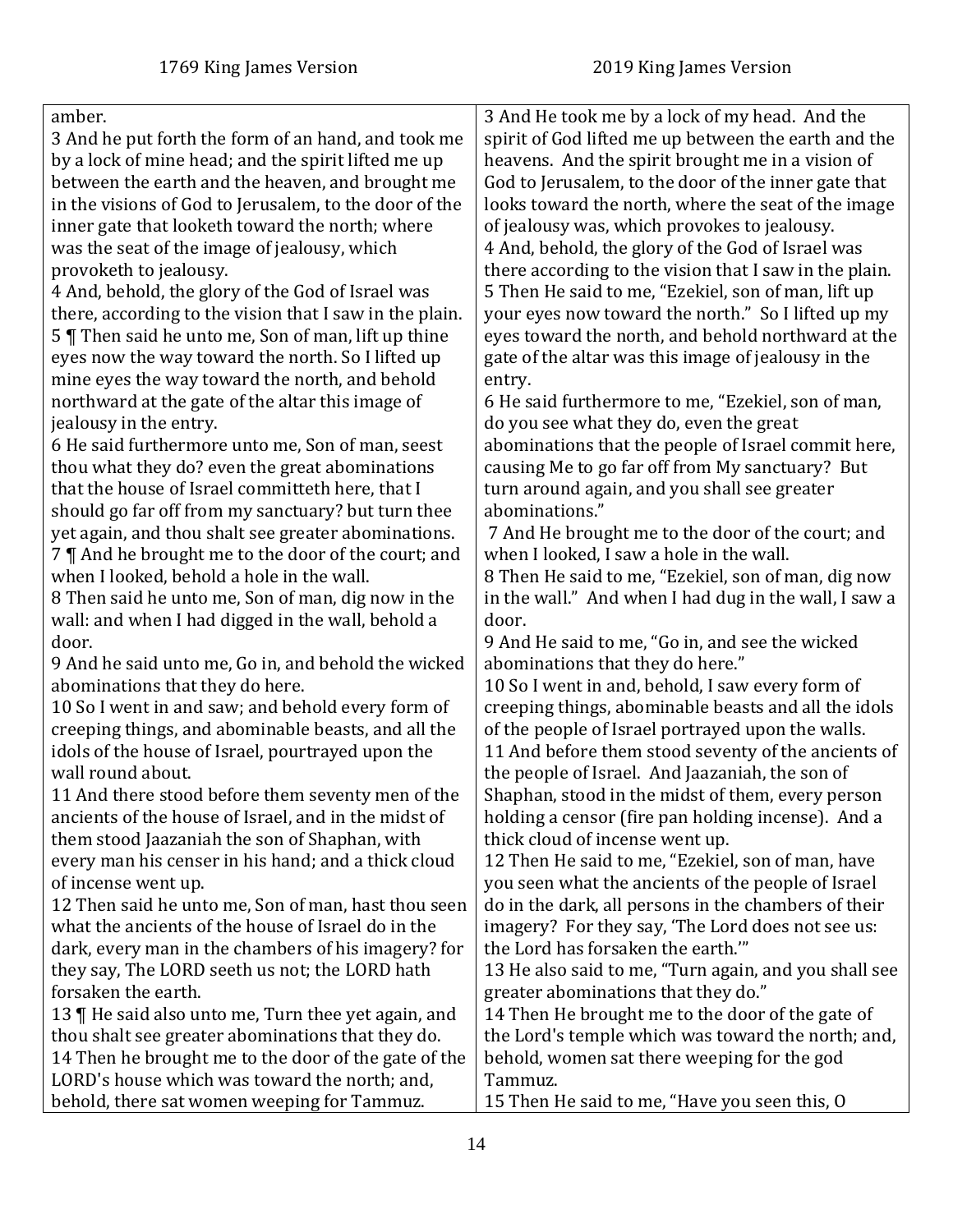<span id="page-14-0"></span>

| 15   Then said he unto me, Hast thou seen this, O<br>son of man? turn thee yet again, and thou shalt see<br>greater abominations than these.<br>16 And he brought me into the inner court of the<br>Lord's house, and, behold, at the door of the temple<br>of the LORD, between the porch and the altar, were<br>about five and twenty men, with their backs toward<br>the temple of the LORD, and their faces toward the<br>east; and they worshipped the sun toward the east.<br>17   Then he said unto me, Hast thou seen this, O<br>son of man? Is it a light thing to the house of Judah<br>that they commit the abominations which they<br>commit here? for they have filled the land with<br>violence, and have returned to provoke me to anger:<br>and, lo, they put the branch to their nose.<br>18 Therefore will I also deal in fury: mine eye shall<br>not spare, neither will I have pity: and though they<br>cry in mine ears with a loud voice, yet will I not hear<br>them. | Ezekiel, son of man? Turn again, and you shall see<br>greater abominations than these."<br>16 And He brought me into the inner room of the<br>Lord's temple. And, behold, at the door of the<br>temple of the Lord, between the porch and the altar,<br>were about twenty-five persons, with their backs<br>toward the temple of the Lord, and their faces<br>toward the east. And they worshiped the sun<br>toward the east.<br>17 Then He said to me, "Have you seen this, O<br>Ezekiel, son of man? Is it a light thing for the people<br>of Judah to commit the abominations which they<br>commit here? For they have filled the land with<br>violence and have returned to provoke Me to anger;<br>and, behold, they insulted Me.<br>18 "Therefore, I will also deal in fury; I shall not<br>spare; nor will I have pity; and though they cry to<br>Me with a loud voice, I will not hear them." |
|----------------------------------------------------------------------------------------------------------------------------------------------------------------------------------------------------------------------------------------------------------------------------------------------------------------------------------------------------------------------------------------------------------------------------------------------------------------------------------------------------------------------------------------------------------------------------------------------------------------------------------------------------------------------------------------------------------------------------------------------------------------------------------------------------------------------------------------------------------------------------------------------------------------------------------------------------------------------------------------------|-------------------------------------------------------------------------------------------------------------------------------------------------------------------------------------------------------------------------------------------------------------------------------------------------------------------------------------------------------------------------------------------------------------------------------------------------------------------------------------------------------------------------------------------------------------------------------------------------------------------------------------------------------------------------------------------------------------------------------------------------------------------------------------------------------------------------------------------------------------------------------------------------------|
|                                                                                                                                                                                                                                                                                                                                                                                                                                                                                                                                                                                                                                                                                                                                                                                                                                                                                                                                                                                              |                                                                                                                                                                                                                                                                                                                                                                                                                                                                                                                                                                                                                                                                                                                                                                                                                                                                                                       |
| 9:1 He cried also in mine ears with a loud voice,                                                                                                                                                                                                                                                                                                                                                                                                                                                                                                                                                                                                                                                                                                                                                                                                                                                                                                                                            | 9:1 He also cried in my ears with a loud voice,                                                                                                                                                                                                                                                                                                                                                                                                                                                                                                                                                                                                                                                                                                                                                                                                                                                       |
| saying, Cause them that have charge over the city to                                                                                                                                                                                                                                                                                                                                                                                                                                                                                                                                                                                                                                                                                                                                                                                                                                                                                                                                         | saying, "Cause those who have charge over the city                                                                                                                                                                                                                                                                                                                                                                                                                                                                                                                                                                                                                                                                                                                                                                                                                                                    |
| draw near, even every man with his destroying                                                                                                                                                                                                                                                                                                                                                                                                                                                                                                                                                                                                                                                                                                                                                                                                                                                                                                                                                | to draw near, every one holding a destroying                                                                                                                                                                                                                                                                                                                                                                                                                                                                                                                                                                                                                                                                                                                                                                                                                                                          |
| weapon in his hand.                                                                                                                                                                                                                                                                                                                                                                                                                                                                                                                                                                                                                                                                                                                                                                                                                                                                                                                                                                          | weapon."                                                                                                                                                                                                                                                                                                                                                                                                                                                                                                                                                                                                                                                                                                                                                                                                                                                                                              |
| 2 And, behold, six men came from the way of the                                                                                                                                                                                                                                                                                                                                                                                                                                                                                                                                                                                                                                                                                                                                                                                                                                                                                                                                              | 2 And, behold, six men came from the way of the                                                                                                                                                                                                                                                                                                                                                                                                                                                                                                                                                                                                                                                                                                                                                                                                                                                       |
| higher gate, which lieth toward the north, and every                                                                                                                                                                                                                                                                                                                                                                                                                                                                                                                                                                                                                                                                                                                                                                                                                                                                                                                                         | higher gate, which lies toward the north; and every                                                                                                                                                                                                                                                                                                                                                                                                                                                                                                                                                                                                                                                                                                                                                                                                                                                   |
| man a slaughter weapon in his hand; and one man                                                                                                                                                                                                                                                                                                                                                                                                                                                                                                                                                                                                                                                                                                                                                                                                                                                                                                                                              | man had a slaughter weapon in his hand. And one                                                                                                                                                                                                                                                                                                                                                                                                                                                                                                                                                                                                                                                                                                                                                                                                                                                       |
| among them was clothed with linen, with a writer's                                                                                                                                                                                                                                                                                                                                                                                                                                                                                                                                                                                                                                                                                                                                                                                                                                                                                                                                           | person with them was clothed with linen, holding a                                                                                                                                                                                                                                                                                                                                                                                                                                                                                                                                                                                                                                                                                                                                                                                                                                                    |
| inkhorn by his side: and they went in, and stood                                                                                                                                                                                                                                                                                                                                                                                                                                                                                                                                                                                                                                                                                                                                                                                                                                                                                                                                             | writer's inkhorn; and they went in and stood beside                                                                                                                                                                                                                                                                                                                                                                                                                                                                                                                                                                                                                                                                                                                                                                                                                                                   |
| beside the brasen altar.                                                                                                                                                                                                                                                                                                                                                                                                                                                                                                                                                                                                                                                                                                                                                                                                                                                                                                                                                                     | the bronze altar.                                                                                                                                                                                                                                                                                                                                                                                                                                                                                                                                                                                                                                                                                                                                                                                                                                                                                     |
| 3 And the glory of the God of Israel was gone up                                                                                                                                                                                                                                                                                                                                                                                                                                                                                                                                                                                                                                                                                                                                                                                                                                                                                                                                             | 3 And the glory of the God of Israel had gone up to                                                                                                                                                                                                                                                                                                                                                                                                                                                                                                                                                                                                                                                                                                                                                                                                                                                   |
| from the cherub, whereupon he was, to the                                                                                                                                                                                                                                                                                                                                                                                                                                                                                                                                                                                                                                                                                                                                                                                                                                                                                                                                                    | the temple. And He called to the person clothed in                                                                                                                                                                                                                                                                                                                                                                                                                                                                                                                                                                                                                                                                                                                                                                                                                                                    |
| threshold of the house. And he called to the man                                                                                                                                                                                                                                                                                                                                                                                                                                                                                                                                                                                                                                                                                                                                                                                                                                                                                                                                             | linen, holding the writer's inkhorn.                                                                                                                                                                                                                                                                                                                                                                                                                                                                                                                                                                                                                                                                                                                                                                                                                                                                  |
| clothed with linen, which had the writer's inkhorn                                                                                                                                                                                                                                                                                                                                                                                                                                                                                                                                                                                                                                                                                                                                                                                                                                                                                                                                           | 4 And the Lord said to this person, "Go through the                                                                                                                                                                                                                                                                                                                                                                                                                                                                                                                                                                                                                                                                                                                                                                                                                                                   |
| by his side;                                                                                                                                                                                                                                                                                                                                                                                                                                                                                                                                                                                                                                                                                                                                                                                                                                                                                                                                                                                 | midst of the city, through the midst of Jerusalem,                                                                                                                                                                                                                                                                                                                                                                                                                                                                                                                                                                                                                                                                                                                                                                                                                                                    |
| 4 And the LORD said unto him, Go through the                                                                                                                                                                                                                                                                                                                                                                                                                                                                                                                                                                                                                                                                                                                                                                                                                                                                                                                                                 | and set a mark upon the foreheads of those who                                                                                                                                                                                                                                                                                                                                                                                                                                                                                                                                                                                                                                                                                                                                                                                                                                                        |
| midst of the city, through the midst of Jerusalem,                                                                                                                                                                                                                                                                                                                                                                                                                                                                                                                                                                                                                                                                                                                                                                                                                                                                                                                                           | sigh and who cry out because of all the                                                                                                                                                                                                                                                                                                                                                                                                                                                                                                                                                                                                                                                                                                                                                                                                                                                               |
| and set a mark upon the foreheads of the men that                                                                                                                                                                                                                                                                                                                                                                                                                                                                                                                                                                                                                                                                                                                                                                                                                                                                                                                                            | abominations that are done in the midst of                                                                                                                                                                                                                                                                                                                                                                                                                                                                                                                                                                                                                                                                                                                                                                                                                                                            |
| sigh and that cry for all the abominations that be                                                                                                                                                                                                                                                                                                                                                                                                                                                                                                                                                                                                                                                                                                                                                                                                                                                                                                                                           | Jerusalem."                                                                                                                                                                                                                                                                                                                                                                                                                                                                                                                                                                                                                                                                                                                                                                                                                                                                                           |
| done in the midst thereof.                                                                                                                                                                                                                                                                                                                                                                                                                                                                                                                                                                                                                                                                                                                                                                                                                                                                                                                                                                   | 5 And to the others He said in my hearing, "Follow                                                                                                                                                                                                                                                                                                                                                                                                                                                                                                                                                                                                                                                                                                                                                                                                                                                    |
| 5    And to the others he said in mine hearing, Go ye                                                                                                                                                                                                                                                                                                                                                                                                                                                                                                                                                                                                                                                                                                                                                                                                                                                                                                                                        | after the person clothed in linen through the city                                                                                                                                                                                                                                                                                                                                                                                                                                                                                                                                                                                                                                                                                                                                                                                                                                                    |
| after him through the city, and smite: let not your                                                                                                                                                                                                                                                                                                                                                                                                                                                                                                                                                                                                                                                                                                                                                                                                                                                                                                                                          | and strike down with your sword. Do not let your                                                                                                                                                                                                                                                                                                                                                                                                                                                                                                                                                                                                                                                                                                                                                                                                                                                      |
| eye spare, neither have ye pity:                                                                                                                                                                                                                                                                                                                                                                                                                                                                                                                                                                                                                                                                                                                                                                                                                                                                                                                                                             | eye spare nor have pity.                                                                                                                                                                                                                                                                                                                                                                                                                                                                                                                                                                                                                                                                                                                                                                                                                                                                              |
| 6 Slay utterly old and young, both maids, and little                                                                                                                                                                                                                                                                                                                                                                                                                                                                                                                                                                                                                                                                                                                                                                                                                                                                                                                                         | 6 "Slay utterly old and young, both young persons,                                                                                                                                                                                                                                                                                                                                                                                                                                                                                                                                                                                                                                                                                                                                                                                                                                                    |
| children, and women: but come not near any man                                                                                                                                                                                                                                                                                                                                                                                                                                                                                                                                                                                                                                                                                                                                                                                                                                                                                                                                               | little children, and older persons; but do not come                                                                                                                                                                                                                                                                                                                                                                                                                                                                                                                                                                                                                                                                                                                                                                                                                                                   |
| upon whom is the mark; and begin at my sanctuary.                                                                                                                                                                                                                                                                                                                                                                                                                                                                                                                                                                                                                                                                                                                                                                                                                                                                                                                                            | near any person upon whom is the mark. And begin                                                                                                                                                                                                                                                                                                                                                                                                                                                                                                                                                                                                                                                                                                                                                                                                                                                      |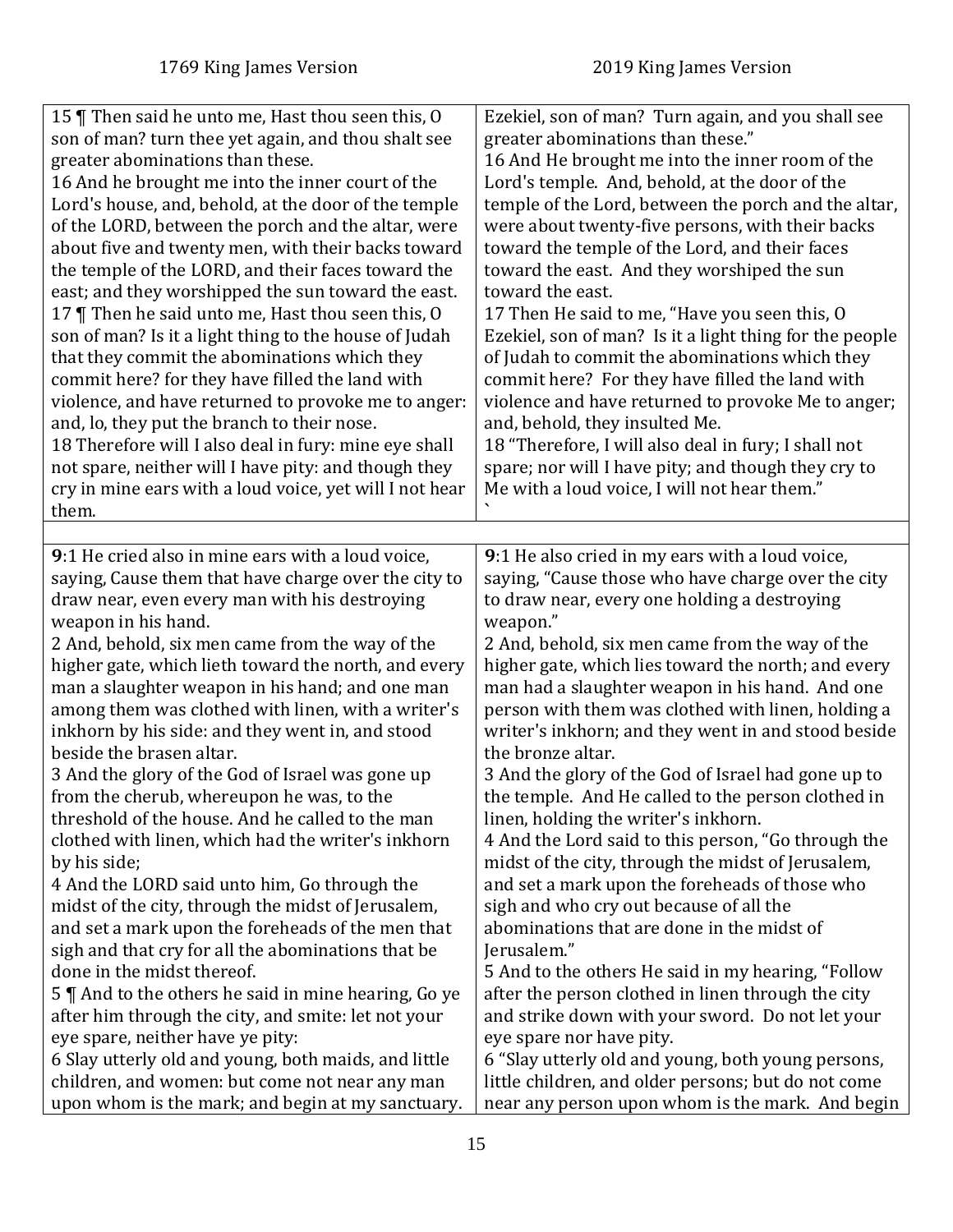<span id="page-15-0"></span>

| Then they began at the ancient men which were         | at My sanctuary." Then they began at the ancient       |
|-------------------------------------------------------|--------------------------------------------------------|
| before the house.                                     | people who were before the temple.                     |
| 7 And he said unto them, Defile the house, and fill   | 7 And He said to them, "Defile the temple and fill its |
| the courts with the slain: go ye forth. And they went | courts with the slain; go forth." And they went forth  |
| forth, and slew in the city.                          | and killed in the city.                                |
| 8    And it came to pass, while they were slaying     | 8 And it came to pass, while they were slaying them,   |
| them, and I was left, that I fell upon my face, and   | and I was left, that I, Ezekiel, bowed to the ground,  |
| cried, and said, Ah LORD God! wilt thou destroy all   | and cried out, "Ah Lord God! Will You destroy all      |
| the residue of Israel in thy pouring out of thy fury  | the residue of Israel in pouring out Your fury upon    |
| upon Jerusalem?                                       | Jerusalem?"                                            |
| 9 Then said he unto me, The iniquity of the house of  | 9 Then He said to me, "The iniquity of the people of   |
| Israel and Judah is exceeding great, and the land is  | Israel and Judah is exceedingly great, and the land is |
| full of blood, and the city full of perverseness: for | full of blood and the city full of perverseness. For   |
| they say, The LORD hath forsaken the earth, and the   | they say, 'The Lord has forsaken the earth, and the    |
| LORD seeth not.                                       | Lord does not see.'                                    |
| 10 And as for me also, mine eye shall not spare,      | 10 "And as for Me also, I shall not spare, nor will I  |
| neither will I have pity, but I will recompense their | have pity, but I will recompense their way upon        |
| way upon their head.                                  | their head."                                           |
| 11 And, behold, the man clothed with linen, which     | 11 And, behold, the person clothed with linen,         |
| had the inkhorn by his side, reported the matter,     | holding the inkhorn, reported the matter, saying, "I   |
| saying, I have done as thou hast commanded me.        | have done as You have commanded me."                   |
|                                                       |                                                        |
| 10:1 Then I looked, and, behold, in the firmament     | 10:1 Then I, Ezekiel, looked, and, behold, in the      |
| that was above the head of the cherubims there        | firmament that was above the head of the angels,       |
| appeared over them as it were a sapphire stone, as    | there appeared to me, the appearance of the            |
| the appearance of the likeness of a throne.           | likeness of a throne.                                  |
| 2 And he spake unto the man clothed with linen,       | 2 And He spoke to the person clothed with linen,       |
| and said, Go in between the wheels, even under the    | and said, "Go in between the wheels under the          |
| cherub, and fill thine hand with coals of fire from   | winged creature, fill your hand with coals of fire     |
| between the cherubims, and scatter them over the      | from between the angels, and scatter them over the     |
| city. And he went in in my sight.                     | city." And the person did so in His sight.             |
| 3 Now the cherubims stood on the right side of the    | 3 Now the angels stood on the right side of the        |
| house, when the man went in; and the cloud filled     | temple when the person went in, and the cloud          |
| the inner court.                                      | filled the inner court.                                |
| 4 Then the glory of the LORD went up from the         | 4 Then the glory of the Lord went up over the          |
| cherub, and stood over the threshold of the house;    | temple. And the temple was filled with the cloud,      |
| and the house was filled with the cloud, and the      | and the court was full of the brightness of the Lord's |
| court was full of the brightness of the Lord's glory. | glory.                                                 |
| 5 And the sound of the cherubims' wings was heard     | 5 And the sound of the angels' wings was heard         |
| even to the outer court, as the voice of the Almighty | even to the outer court, as the voice of the Almighty  |
| God when he speaketh.                                 | God when He speaks.                                    |
| 6 And it came to pass, that when he had               | 6 And it came to pass, that when He had                |
| commanded the man clothed with linen, saying,         | commanded the person clothed with linen, "Take         |
| Take fire from between the wheels, from between       | fire from between the wheels, from between the         |
| the cherubims; then he went in, and stood beside      | angels," then the person went in and stood beside      |
| the wheels.                                           | the wheels.                                            |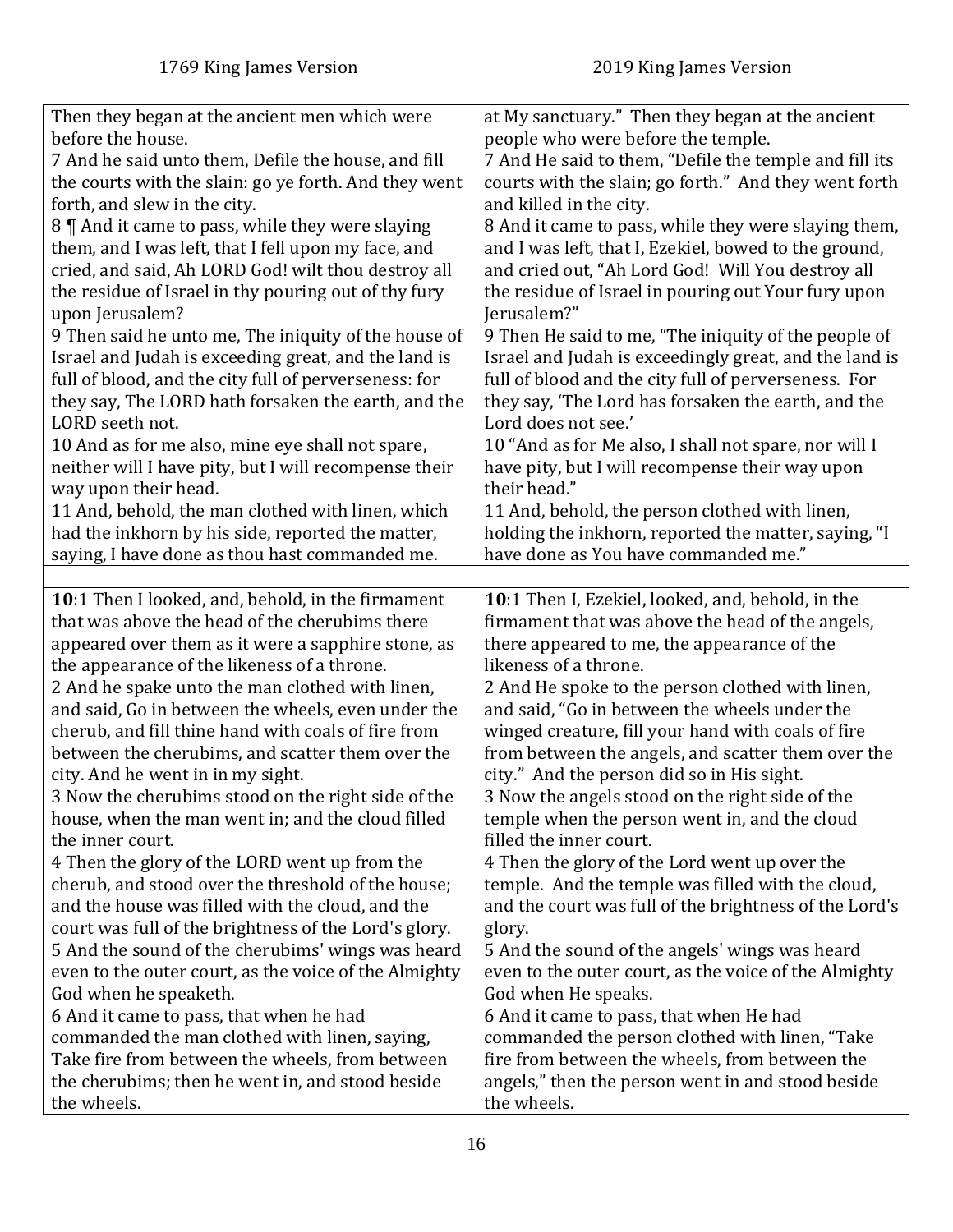| 7 And one cherub stretched forth his hand from        | 7 And one winged creature stretched forth its hand    |
|-------------------------------------------------------|-------------------------------------------------------|
| between the cherubims unto the fire that was          | from between the angels to the fire that was          |
| between the cherubims, and took thereof, and put it   | between the angels, and took some of the fire, and    |
| into the hands of him that was clothed with linen:    | put it into the hands of the person who was clothed   |
| who took it, and went out.                            | with linen. And this person took it and went out.     |
| 8    And there appeared in the cherubims the form     | 8 And the form of a human hand appeared under         |
| of a man's hand under their wings.                    | the wings of the angels.                              |
| 9 And when I looked, behold the four wheels by the    | 9 And when I looked, behold four wheels were by       |
| cherubims, one wheel by one cherub, and another       | the angels, one wheel by one winged creature, and     |
| wheel by another cherub: and the appearance of the    | another wheel by another winged creature. And the     |
| wheels was as the colour of a beryl stone.            | appearance of the wheels was like the color of a      |
|                                                       | beryl stone.                                          |
| 10 And as for their appearances, they four had one    | 10 And as for their appearances, the four had one     |
| likeness, as if a wheel had been in the midst of a    | likeness, as if a wheel was in the midst of a wheel.  |
| wheel.                                                | 11 When they went, they went upon their four          |
| 11 When they went, they went upon their four          | sides; they did not turn as they went, but to the     |
| sides; they turned not as they went, but to the place | place where the head looked, they went. They did      |
| whither the head looked they followed it; they        | not turn as they went.                                |
| turned not as they went.                              | 12 And their whole body, and their backs, and their   |
| 12 And their whole body, and their backs, and their   | hands, and their wings, and the wheels were full of   |
| hands, and their wings, and the wheels, were full of  | eyes; even the wheels of the four had eyes.           |
| eyes round about, even the wheels that they four      | 13 As for the wheels, it was cried to them in my      |
| had.                                                  | hearing, "O wheel."                                   |
| 13 As for the wheels, it was cried unto them in my    | 14 And every one had four faces. The first face was   |
| hearing, 0 wheel.                                     | the face of a winged creature; the second face was a  |
| 14 And every one had four faces: the first face was   | human face; the third was the face of a lion and the  |
| the face of a cherub, and the second face was the     | fourth was the face of an eagle.                      |
| face of a man, and the third the face of a lion, and  | 15 And the angels were lifted up. These were the      |
| the fourth the face of an eagle.                      | living creatures that I saw by the river of Chebar.   |
| 15 And the cherubims were lifted up. This is the      | 16 And when the angels went, the wheels went by       |
| living creature that I saw by the river of Chebar.    | them. And when the angels lifted up their wings to    |
| 16 And when the cherubims went, the wheels went       | mount up from the earth, the same wheels also         |
| by them: and when the cherubims lifted up their       | went up with them.                                    |
| wings to mount up from the earth, the same wheels     | 17 When they stood, these stood; and when they        |
| also turned not from beside                           | were lifted up, these also lifted up themselves; for  |
| 17 When they stood, these stood; and when they        | the spirit of the living creature was in them.        |
| were lifted up, these lifted up themselves also: for  | 18 Then the glory of the Lord departed from off the   |
| the spirit of the living creature was in them.        | threshold of the temple and stood over the angels.    |
| 18 Then the glory of the LORD departed from off the   | 19 And the angels lifted up their wings and           |
| threshold of the house, and stood over the            | mounted up from the earth in my sight. When they      |
| cherubims.                                            | went out, the wheels also went beside them. And       |
| 19 And the cherubims lifted up their wings, and       | everyone stood at the door of the east gate of the    |
| mounted up from the earth in my sight: when they      | Lord's temple, and the glory of the God of Israel was |
| went out, the wheels also were beside them, and       | over them.                                            |
| every one stood at the door of the east gate of the   | 20 This is the living creature that I saw under the   |
| Lord's house; and the glory of the God of Israel was  | God of Israel by the river of Chebar, and I knew that |
|                                                       |                                                       |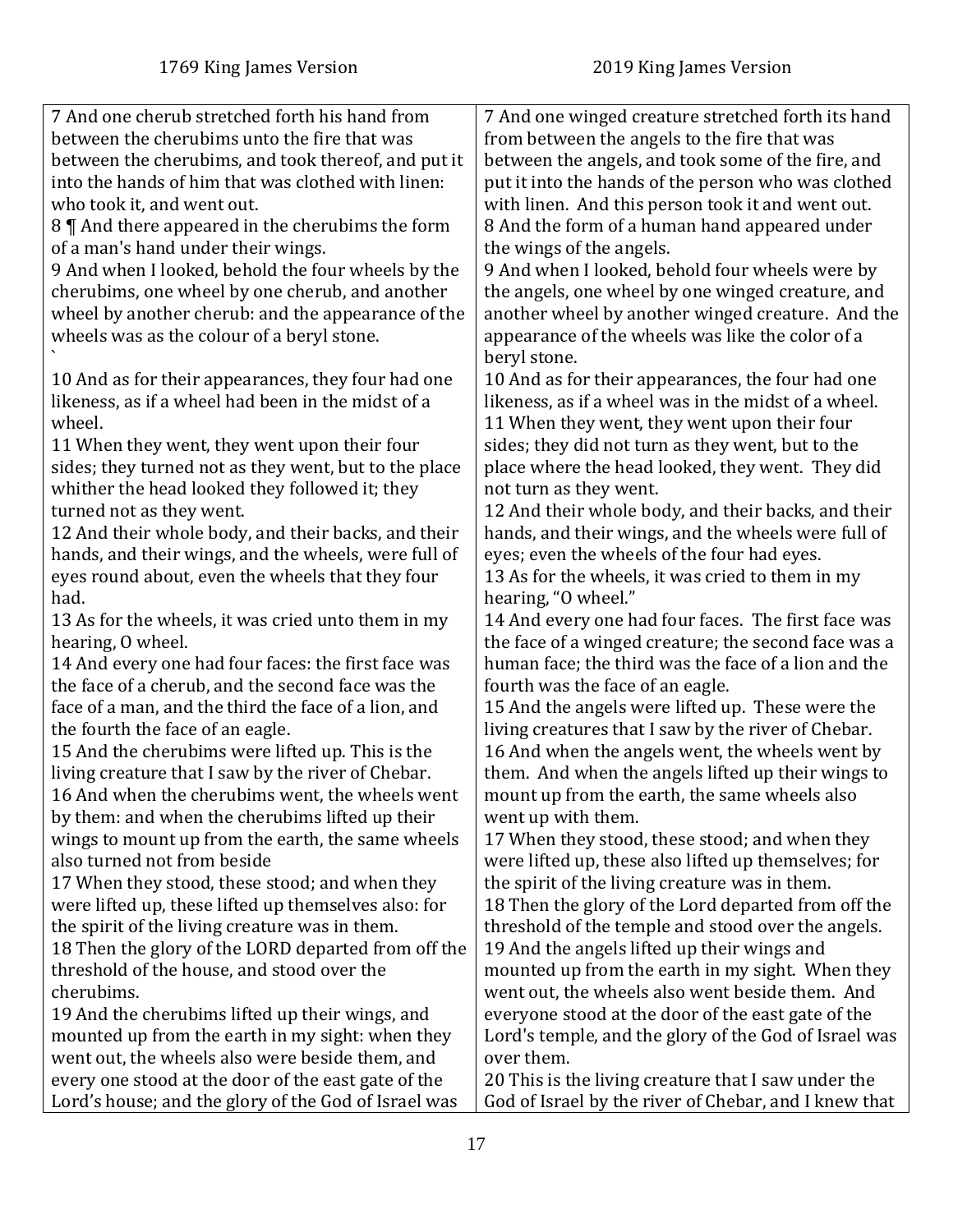<span id="page-17-0"></span>

| over them above.<br>20 This is the living creature that I saw under the<br>God of Israel by the river of Chebar; and I knew that<br>they were the cherubims.<br>21 Every one had four faces apiece, and every one<br>four wings; and the likeness of the hands of a man<br>was under their wings.<br>22 And the likeness of their faces was the same<br>faces which I saw by the river of Chebar, their<br>appearances and themselves: they went every one<br>straight forward.                                                    | they were the angels.<br>21 Every one had four faces, and every one had four<br>wings, and the likeness of human hands was under<br>their wings.<br>22 And their faces were exactly like the faces which<br>I saw by the river of Chebar, and every one of them<br>went straight forward.                                                                                                                                                                                                                                                           |
|------------------------------------------------------------------------------------------------------------------------------------------------------------------------------------------------------------------------------------------------------------------------------------------------------------------------------------------------------------------------------------------------------------------------------------------------------------------------------------------------------------------------------------|-----------------------------------------------------------------------------------------------------------------------------------------------------------------------------------------------------------------------------------------------------------------------------------------------------------------------------------------------------------------------------------------------------------------------------------------------------------------------------------------------------------------------------------------------------|
|                                                                                                                                                                                                                                                                                                                                                                                                                                                                                                                                    |                                                                                                                                                                                                                                                                                                                                                                                                                                                                                                                                                     |
| 11:1 Moreover the spirit lifted me up, and brought<br>me unto the east gate of the Lord's house, which<br>looketh eastward: and behold at the door of the gate<br>five and twenty men; among whom I saw Jaazaniah<br>the son of Azur, and Pelatiah the son of Benaiah,<br>princes of the people.<br>2 Then said he unto me, Son of man, these are the<br>men that devise mischief, and give wicked counsel<br>in this city:<br>3 Which say, It is not near; let us build houses: this<br>city is the caldron, and we be the flesh. | 11:1 Moreover, the spirit of God, lifted me up, and<br>brought me to the gate of the Lord's temple which<br>looks eastward. And behold at the door of the gate<br>were twenty-five men, among whom I saw<br>Jaazaniah the son of Azur, and Pelatiah the son of<br>Benaiah, both princes of the people.<br>2 Then He said to me, "Ezekiel, these are the men<br>who devise mischief, and give wicked counsel in<br>this city.<br>3 "They say, 'It is not near; let us build houses; this<br>city is the caldron (a vessel for boiling flesh), and we |
| 4 Therefore prophesy against them, prophesy, 0<br>son of man.                                                                                                                                                                                                                                                                                                                                                                                                                                                                      | are the flesh.'<br>4 "Therefore, prophesy against them; prophesy, O<br>Ezekiel."                                                                                                                                                                                                                                                                                                                                                                                                                                                                    |
| 5 And the Spirit of the LORD fell upon me, and said<br>unto me, Speak; Thus saith the LORD; Thus have ye<br>said, O house of Israel: for I know the things that<br>come into your mind, every one of them.                                                                                                                                                                                                                                                                                                                         | 5 And the spirit of the Lord came upon me and said<br>to me, "Speak and say that the Lord says, 'I know<br>what you have said, O people of Israel. For I know<br>the things that come into your mind, every one of<br>them.                                                                                                                                                                                                                                                                                                                         |
| 6 Ye have multiplied your slain in this city, and ye<br>have filled the streets thereof with the slain.                                                                                                                                                                                                                                                                                                                                                                                                                            | 6 'You have multiplied your slain in this city, and<br>you have filled the streets of Jerusalem with the<br>slain."                                                                                                                                                                                                                                                                                                                                                                                                                                 |
| 7 Therefore thus saith the LORD God; Your slain<br>whom ye have laid in the midst of it, they are the<br>flesh, and this city is the caldron: but I will bring you<br>forth out of the midst of it.<br>8 Ye have feared the sword; and I will bring a sword                                                                                                                                                                                                                                                                        | 7 Yahweh says, "Your slain whom you have laid in<br>the midst of it, they are the flesh, and this city is the<br>caldron. But I will bring you forth out of the midst<br>of it.<br>8 "You have feared the sword, and I will bring a                                                                                                                                                                                                                                                                                                                 |
| upon you, saith the LORD God.<br>9 And I will bring you out of the midst thereof, and<br>deliver you into the hands of strangers, and will<br>execute judgments among you.<br>10 Ye shall fall by the sword; I will judge you in the<br>border of Israel; and ye shall know that I am the<br>LORD.                                                                                                                                                                                                                                 | sword upon you.<br>9 "And I will bring you out of the midst of the city<br>and will deliver you into the hands of foreigners,<br>and they will execute judgment upon you.<br>10 "You shall fall by the sword; I will judge you on<br>the border of Israel, and you shall know that I am<br>the Lord.                                                                                                                                                                                                                                                |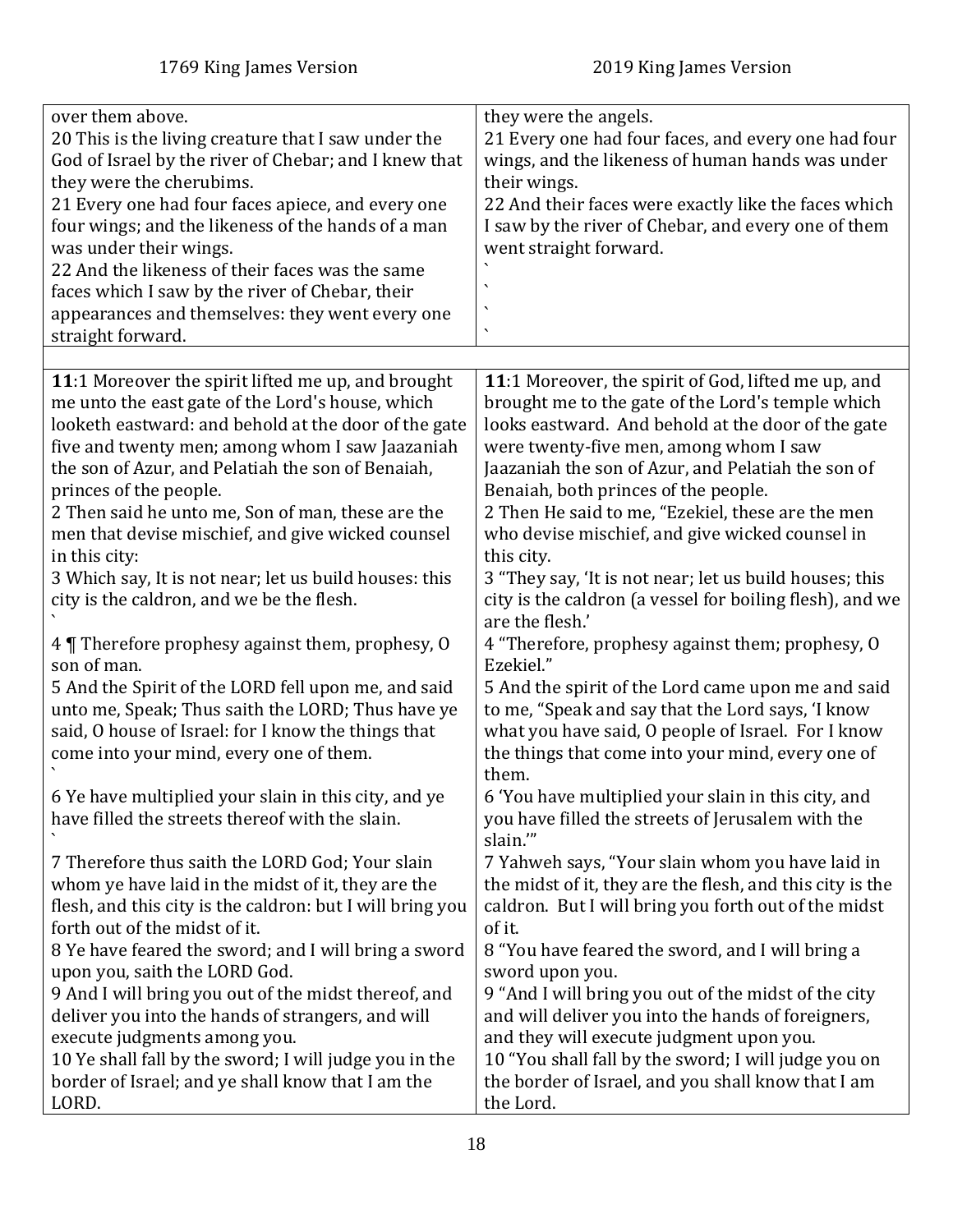| 11 This city shall not be your caldron, neither shall  | 11 "This city shall not be your caldron, nor shall you   |
|--------------------------------------------------------|----------------------------------------------------------|
| ye be the flesh in the midst thereof; but I will judge | be the flesh in the midst of it; but I will judge you on |
| you in the border of Israel:                           | the border of Israel.                                    |
| 12 And ye shall know that I am the LORD: for ye        | 12 "And you shall know that I am the Lord. For you       |
| have not walked in my statutes, neither executed       | have not walked in My statutes nor executed My           |
| my judgments, but have done after the manners of       | judgments, but have acted after the manner of the        |
| the heathen that are round about you.                  | heathen who are around you."                             |
| 13    And it came to pass, when I prophesied, that     | 13 And it came to pass, when I Ezekiel prophesied,       |
| Pelatiah the son of Benaiah died. Then fell I down     | that Pelatiah the son of Benaiah died. Then I bowed      |
| upon my face, and cried with a loud voice, and said,   | down to the ground, and cried out with a loud voice,     |
| Ah LORD God! wilt thou make a full end of the          | "Ah Lord God! Will you make a full end of the            |
| remnant of Israel?                                     | remnant of Israel?"                                      |
| 14 Again the word of the LORD came unto me,            | 14 This word of the Lord came to me,                     |
| saying,                                                | 15 "Ezekiel, your relatives, and all the people of       |
| 15 Son of man, thy brethren, even thy brethren, the    | Israel, are those to whom the inhabitants of             |
| men of thy kindred, and all the house of Israel        | Jerusalem have said, 'Get you far from the Lord. To      |
| wholly, are they unto whom the inhabitants of          | us this land is given to possess.'                       |
| Jerusalem have said, Get you far from the LORD:        | 16 "Therefore, tell them that Yahweh says,               |
| unto us is this land given in possession.              | 'Although I have cast them far off among the             |
| 16 Therefore say, Thus saith the LORD God;             | heathen and although I have scattered them among         |
| Although I have cast them far off among the            | the countries, yet I will be to them as a little         |
| heathen, and although I have scattered them among      | sanctuary in the countries where they shall come.'       |
| the countries, yet will I be to them as a little       | 17 "Therefore, tell them that Yahweh says, 'I will       |
| sanctuary in the countries where they shall come.      | even gather you from the people and assemble you         |
| 17 Therefore say, Thus saith the LORD God; I will      | out of the countries where you have been scattered.      |
| even gather you from the people, and assemble you      | And I will give you the land of Israel.'                 |
| out of the countries where ye have been scattered,     | 18 "And they shall come there, and they shall take       |
| and I will give you the land of Israel.                | away all the detestable things there and all the         |
| 18 And they shall come thither, and they shall take    | abominations from there.                                 |
| away all the detestable things thereof and all the     | 19 "And I will give them one heart, and I will put a     |
| abominations thereof from thence.                      | new spirit, the spirit of God, within them. And I will   |
| 19 And I will give them one heart, and I will put a    | take the stony heart out of their flesh, and will give   |
| new spirit within you; and I will take the stony       | them a heart of flesh so                                 |
| heart out of their flesh, and will give them an heart  | 20 "that they may walk in My statutes, and keep My       |
| of flesh:                                              | ordinances, and do them. And they shall be My            |
| 20 That they may walk in my statutes, and keep         | people, and I will be their God.                         |
| mine ordinances, and do them: and they shall be my     | 21 "But as for those whose heart walks after their       |
| people, and I will be their God.                       | detestable things and their abominations, I will         |
| 21 But as for them whose heart walketh after the       | recompense their way upon their own heads."              |
| heart of their detestable things and their             | 22 Then the angels lifted up their wings, and the        |
| abominations, I will recompense their way upon         | wheels beside them; and the glory of the God of          |
| their own heads, saith the LORD God.                   | Israel was over them.                                    |
| 22   Then did the cherubims lift up their wings, and   | 23 And the glory of the Lord went up from the midst      |
| the wheels beside them; and the glory of the God of    | of the city and settled upon the mountain which is       |
| Israel was over them above.                            | on the east side of the city.                            |
| 23 And the glory of the LORD went up from the          | 24 Afterwards the spirit took me up, and brought         |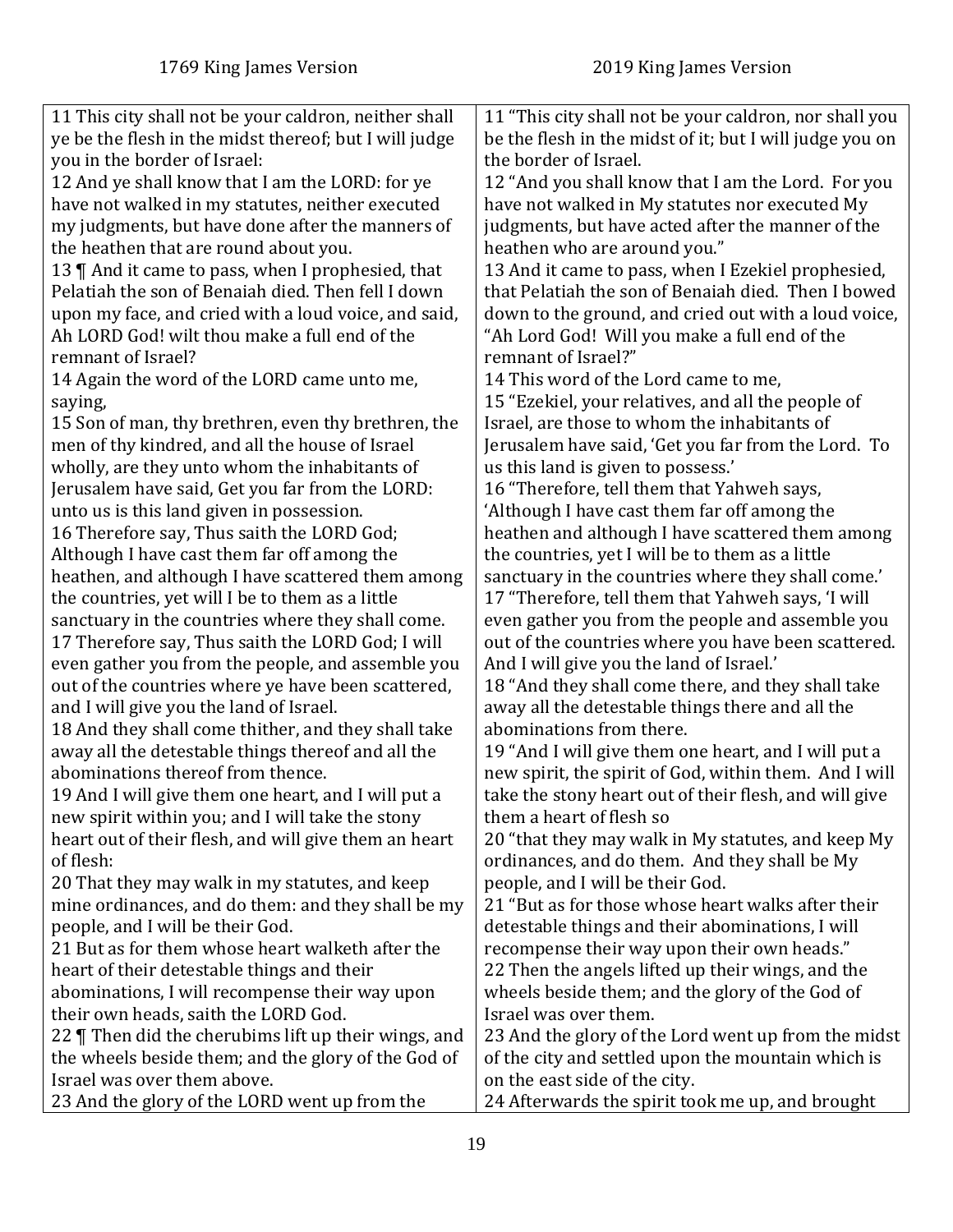<span id="page-19-0"></span>

| midst of the city, and stood upon the mountain<br>which is on the east side of the city.<br>24   Afterwards the spirit took me up, and brought<br>me in a vision by the Spirit of God into Chaldea, to<br>them of the captivity. So the vision that I had seen<br>went up from me.<br>25 Then I spake unto them of the captivity all the<br>things that the LORD had shewed me.                                                                                                                                                                                                                                                                                                                                                                                                                                                                                                                                                                                                                                                                                                                                                                                                                                                                                                                                                                                                                                                                                                                | me in a vision by the spirit of God into Chaldea to<br>those of the captivity. So the vision that I had seen<br>went up from me.<br>25 Then I Ezekiel spoke to those of the captivity all<br>the things that the Lord had shown me.<br>$\blacktriangledown$                                                                                                                                                                                                                                                                                                                                                                                                                                                                                                                                                                                                                                                                                                                                                                                                                                                                                                                                                                                                                                                                                                                                                                                                                                                                           |
|------------------------------------------------------------------------------------------------------------------------------------------------------------------------------------------------------------------------------------------------------------------------------------------------------------------------------------------------------------------------------------------------------------------------------------------------------------------------------------------------------------------------------------------------------------------------------------------------------------------------------------------------------------------------------------------------------------------------------------------------------------------------------------------------------------------------------------------------------------------------------------------------------------------------------------------------------------------------------------------------------------------------------------------------------------------------------------------------------------------------------------------------------------------------------------------------------------------------------------------------------------------------------------------------------------------------------------------------------------------------------------------------------------------------------------------------------------------------------------------------|---------------------------------------------------------------------------------------------------------------------------------------------------------------------------------------------------------------------------------------------------------------------------------------------------------------------------------------------------------------------------------------------------------------------------------------------------------------------------------------------------------------------------------------------------------------------------------------------------------------------------------------------------------------------------------------------------------------------------------------------------------------------------------------------------------------------------------------------------------------------------------------------------------------------------------------------------------------------------------------------------------------------------------------------------------------------------------------------------------------------------------------------------------------------------------------------------------------------------------------------------------------------------------------------------------------------------------------------------------------------------------------------------------------------------------------------------------------------------------------------------------------------------------------|
|                                                                                                                                                                                                                                                                                                                                                                                                                                                                                                                                                                                                                                                                                                                                                                                                                                                                                                                                                                                                                                                                                                                                                                                                                                                                                                                                                                                                                                                                                                |                                                                                                                                                                                                                                                                                                                                                                                                                                                                                                                                                                                                                                                                                                                                                                                                                                                                                                                                                                                                                                                                                                                                                                                                                                                                                                                                                                                                                                                                                                                                       |
| 12:1 The word of the LORD also came unto me,<br>saying,<br>2 Son of man, thou dwellest in the midst of a<br>rebellious house, which have eyes to see, and see<br>not; they have ears to hear, and hear not: for they<br>are a rebellious house.<br>3 Therefore, thou son of man, prepare thee stuff for<br>removing, and remove by day in their sight; and<br>thou shalt remove from thy place to another place<br>in their sight: it may be they will consider, though<br>they be a rebellious house.<br>4 Then shalt thou bring forth thy stuff by day in<br>their sight, as stuff for removing: and thou shalt go<br>forth at even in their sight, as they that go forth into<br>captivity.<br>5 Dig thou through the wall in their sight, and carry<br>out thereby.<br>6 In their sight shalt thou bear it upon thy<br>shoulders, and carry it forth in the twilight: thou<br>shalt cover thy face, that thou see not the ground:<br>for I have set thee for a sign unto the house of Israel.<br>7 And I did so as I was commanded: I brought forth<br>my stuff by day, as stuff for captivity, and in the<br>even I digged through the wall with mine hand; I<br>brought it forth in the twilight, and I bare it upon<br>my shoulder in their sight.<br>8    And in the morning came the word of the LORD<br>unto me, saying,<br>9 Son of man, hath not the house of Israel, the<br>rebellious house, said unto thee, What doest thou?<br>10 Say thou unto them, Thus saith the LORD God; | 12:1 This word of the Lord also came to me,<br>2 "Ezekiel, son of man, you dwell in the midst of a<br>rebellious people who have eyes to see, but do not<br>see. They have ears to hear, but do not hear; for<br>they are a rebellious people.<br>3 "Therefore, Ezekiel, son of man, prepare stuff for<br>moving, and move by day in their sight; and you<br>shall move from your place to another place in their<br>sight. It may be they will consider this though they<br>are a rebellious people.<br>4 "Then you shall bring forth your stuff by day in<br>their sight; and you shall go forth in the evening in<br>their sight as those who go forth into captivity.<br>5 "Dig through the wall in their sight and carry out<br>your stuff through the hole.<br>6 "In their sight you shall bear it upon your<br>shoulders, and carry it forth in the twilight; you<br>shall cover your face so that you do not see the<br>ground. For I have set you for a sign to the people<br>of Israel."<br>7 And I, Ezekiel, did so as I was commanded: I<br>brought forth my stuff for captivity by day, and in<br>the evening I dug through the wall with my hand.<br>And I carried my stuff upon my shoulder in the<br>twilight through the hole in their sight.<br>8 And in the morning this word of the Lord came to<br>me,<br>9 "Has not the people of Israel, the rebellious<br>people, said to you, 'What are you doing?'<br>10 "Say to them that Yahweh says, 'This burden<br>concerns the prince in Jerusalem and all the people |
| This burden concerneth the prince in Jerusalem,                                                                                                                                                                                                                                                                                                                                                                                                                                                                                                                                                                                                                                                                                                                                                                                                                                                                                                                                                                                                                                                                                                                                                                                                                                                                                                                                                                                                                                                | of Israel who are among them.'                                                                                                                                                                                                                                                                                                                                                                                                                                                                                                                                                                                                                                                                                                                                                                                                                                                                                                                                                                                                                                                                                                                                                                                                                                                                                                                                                                                                                                                                                                        |
| and all the house of Israel that are among them.                                                                                                                                                                                                                                                                                                                                                                                                                                                                                                                                                                                                                                                                                                                                                                                                                                                                                                                                                                                                                                                                                                                                                                                                                                                                                                                                                                                                                                               | 11 "'I am your sign; like I have done, so shall it be                                                                                                                                                                                                                                                                                                                                                                                                                                                                                                                                                                                                                                                                                                                                                                                                                                                                                                                                                                                                                                                                                                                                                                                                                                                                                                                                                                                                                                                                                 |
| 11 Say, I am your sign: like as I have done, so shall it                                                                                                                                                                                                                                                                                                                                                                                                                                                                                                                                                                                                                                                                                                                                                                                                                                                                                                                                                                                                                                                                                                                                                                                                                                                                                                                                                                                                                                       | done to them; they shall go into captivity.                                                                                                                                                                                                                                                                                                                                                                                                                                                                                                                                                                                                                                                                                                                                                                                                                                                                                                                                                                                                                                                                                                                                                                                                                                                                                                                                                                                                                                                                                           |
|                                                                                                                                                                                                                                                                                                                                                                                                                                                                                                                                                                                                                                                                                                                                                                                                                                                                                                                                                                                                                                                                                                                                                                                                                                                                                                                                                                                                                                                                                                |                                                                                                                                                                                                                                                                                                                                                                                                                                                                                                                                                                                                                                                                                                                                                                                                                                                                                                                                                                                                                                                                                                                                                                                                                                                                                                                                                                                                                                                                                                                                       |
| be done unto them: they shall remove and go into                                                                                                                                                                                                                                                                                                                                                                                                                                                                                                                                                                                                                                                                                                                                                                                                                                                                                                                                                                                                                                                                                                                                                                                                                                                                                                                                                                                                                                               | 12 "And the prince who is among them shall bear                                                                                                                                                                                                                                                                                                                                                                                                                                                                                                                                                                                                                                                                                                                                                                                                                                                                                                                                                                                                                                                                                                                                                                                                                                                                                                                                                                                                                                                                                       |
| captivity.                                                                                                                                                                                                                                                                                                                                                                                                                                                                                                                                                                                                                                                                                                                                                                                                                                                                                                                                                                                                                                                                                                                                                                                                                                                                                                                                                                                                                                                                                     | stuff upon his shoulder in the twilight, and shall go                                                                                                                                                                                                                                                                                                                                                                                                                                                                                                                                                                                                                                                                                                                                                                                                                                                                                                                                                                                                                                                                                                                                                                                                                                                                                                                                                                                                                                                                                 |
| 12 And the prince that is among them shall bear                                                                                                                                                                                                                                                                                                                                                                                                                                                                                                                                                                                                                                                                                                                                                                                                                                                                                                                                                                                                                                                                                                                                                                                                                                                                                                                                                                                                                                                | forth; they shall dig through the wall to carry out                                                                                                                                                                                                                                                                                                                                                                                                                                                                                                                                                                                                                                                                                                                                                                                                                                                                                                                                                                                                                                                                                                                                                                                                                                                                                                                                                                                                                                                                                   |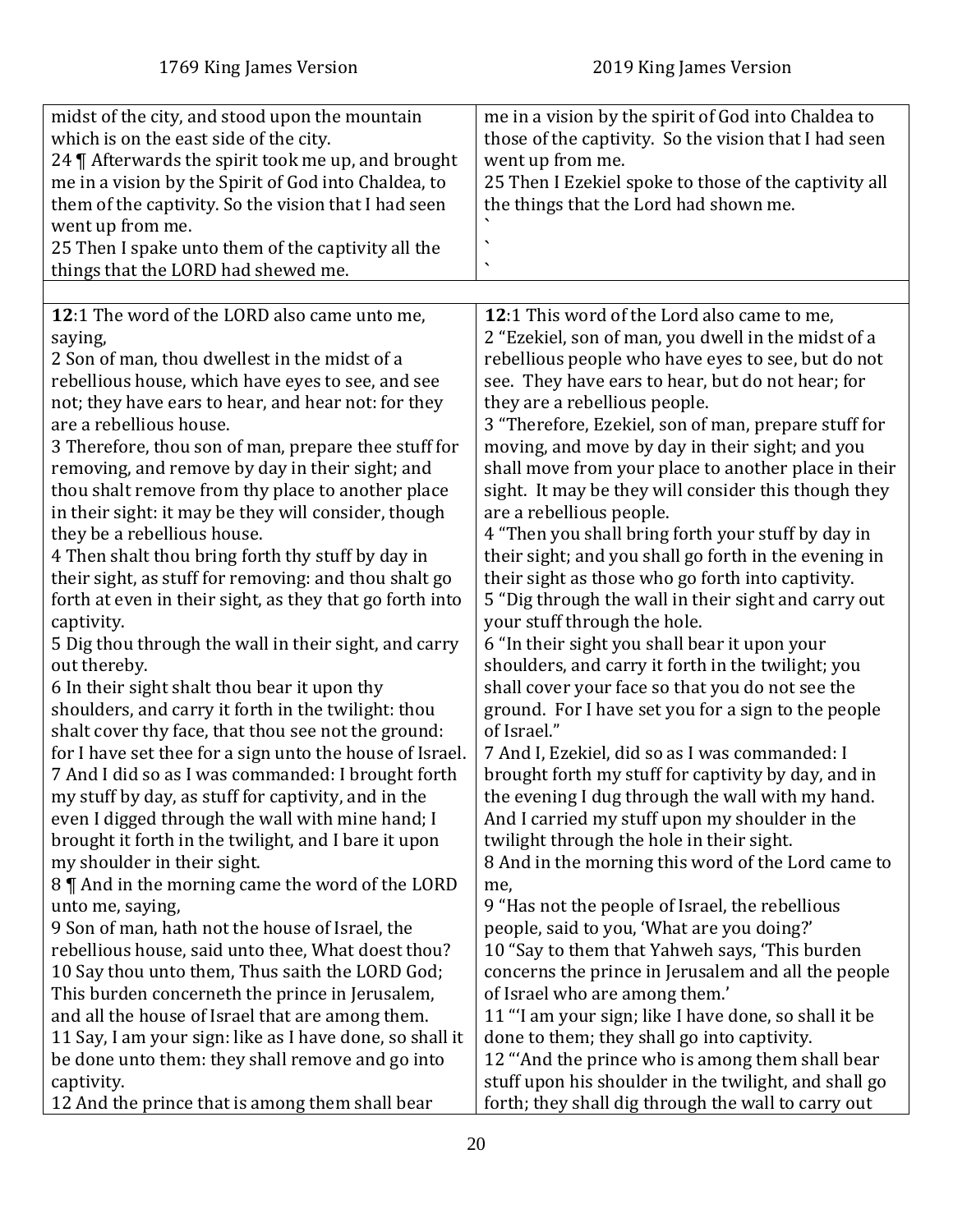| upon his shoulder in the twilight, and shall go forth:   | through it. He shall cover his face so that he does    |
|----------------------------------------------------------|--------------------------------------------------------|
| they shall dig through the wall to carry out thereby:    | not see the ground with his eyes.                      |
| he shall cover his face, that he see not the ground      | 13 "Also I will spread My net upon him, and he shall   |
| with his eyes.                                           | be taken in My snare; and I will bring him to          |
| 13 My net also will I spread upon him, and he shall      | Babylon to the land of the Chaldeans. Yet he shall     |
| be taken in my snare: and I will bring him to            | not see it though he shall die there.                  |
| Babylon to the land of the Chaldeans; yet shall he       | 14 "And I will scatter toward every wind all who       |
| not see it, though he shall die there.                   | are near him to help him and all his bands, and I will |
| 14 And I will scatter toward every wind all that are     | pursue him with the sword.                             |
| about him to help him, and all his bands; and I will     | 15 "And they shall know that I am the Lord when I      |
| draw out the sword after them.                           | shall scatter them among the nations and disperse      |
| 15 And they shall know that I am the LORD, when I        | them in the countries.                                 |
| shall scatter them among the nations, and disperse       | 16 "But I will save a few people of them from the      |
| them in the countries.                                   | sword, from the famine, and from the pestilence so     |
| 16 But I will leave a few men of them from the           | that they may declare all their abominations among     |
| sword, from the famine, and from the pestilence;         | the heathen where they come. And they shall know       |
| that they may declare all their abominations among       | that I am the Lord.""                                  |
| the heathen whither they come; and they shall            | 17 Moreover, this word of the Lord came to me,         |
| know that I am the LORD.                                 | 18 "Ezekiel, eat your bread with quaking and drink     |
| 17   Moreover the word of the LORD came to me,           | your water with trembling and with care.               |
| saying,                                                  | 19 "And say to the people of the land that Yahweh of   |
| 18 Son of man, eat thy bread with quaking, and           | the inhabitants of Jerusalem and the land of Israel    |
| drink thy water with trembling and with                  | says, 'They shall eat their bread with fearfulness     |
| carefulness;                                             | and drink their water with astonishment. They          |
| 19 And say unto the people of the land, Thus saith       | shall do so because of the desolation of the land as a |
| the LORD God of the inhabitants of Jerusalem, and        | result of the violence of all those who dwell in it.   |
| of the land of Israel; They shall eat their bread with   | 20 "The towns that are inhabited shall be laid         |
| carefulness, and drink their water with                  | waste, and the land shall be desolate; and you shall   |
| astonishment, that her land may be desolate from         | know that I am the Lord."                              |
| all that is therein, because of the violence of all them | 21 And this word of the Lord came to me,               |
| that dwell therein.                                      | 22 "Ezekiel, what is that proverb that you have in     |
| 20 And the cities that are inhabited shall be laid       | the land of Israel, saying, 'The days are prolonged,   |
| waste, and the land shall be desolate; and ye shall      | and every vision fails?'                               |
| know that I am the LORD.                                 | 23 "Therefore, tell them, that God says, 'I will make  |
| 21 ¶ And the word of the LORD came unto me,              | this proverb to cease, and they shall no more say it   |
| saying,                                                  | as a proverb in Israel.' Rather say to them, 'The      |
| 22 Son of man, what is that proverb that ye have in      | days are at hand and the effect of every vision.       |
| the land of Israel, saying, The days are prolonged,      | 24 "For there shall no more be any vain vision nor     |
| and every vision faileth?                                | flattering divination within the people of Israel.     |
| 23 Tell them therefore, Thus saith the LORD God; I       | 25 "For I am the Lord; I will speak, and the word      |
| will make this proverb to cease, and they shall no       | that I shall speak shall come to pass; it shall be no  |
| more use it as a proverb in Israel; but say unto         | more prolonged. For in your days, O rebellious         |
| them, The days are at hand, and the effect of every      | people, I will say the word and will perform it."      |
| vision.                                                  | 26 Again this word of the Lord came to me,             |
| 24 For there shall be no more any vain vision nor        | 27 "Ezekiel, son of man, behold, those of the people   |
| flattering divination within the house of Israel.        | of Israel say, 'The vision that he sees is for many    |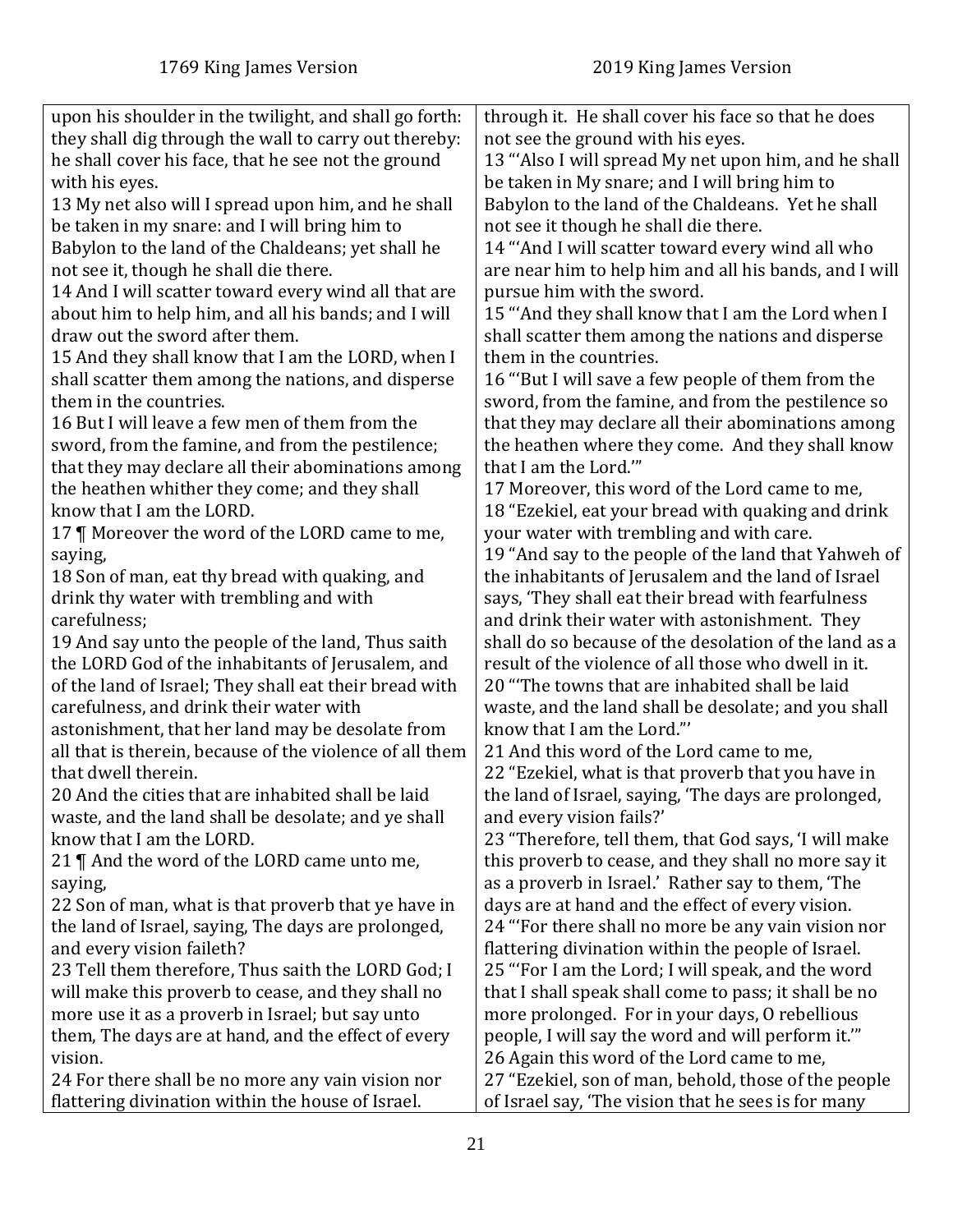<span id="page-21-0"></span>

| 25 For I am the LORD: I will speak, and the word<br>that I shall speak shall come to pass; it shall be no<br>more prolonged: for in your days, O rebellious<br>house, will I say the word, and will perform it, saith<br>the LORD God.<br>26   Again the word of the LORD came to me,<br>saying,<br>27 Son of man, behold, they of the house of Israel<br>say, The vision that he seeth is for many days to<br>come, and he prophesieth of the times that are far<br>off.<br>28 Therefore say unto them, Thus saith the LORD<br>God; There shall none of my words be prolonged<br>any more, but the word which I have spoken shall<br>be done, saith the LORD God. | days to come, and he prophesies of the times that<br>are far off.'<br>28 "Therefore, say to them that God says, 'None of<br>my words shall be prolonged anymore, but the<br>word which I have spoken shall be done now."<br>٠<br>٠<br>٠<br>$\checkmark$<br>$\checkmark$ |
|--------------------------------------------------------------------------------------------------------------------------------------------------------------------------------------------------------------------------------------------------------------------------------------------------------------------------------------------------------------------------------------------------------------------------------------------------------------------------------------------------------------------------------------------------------------------------------------------------------------------------------------------------------------------|-------------------------------------------------------------------------------------------------------------------------------------------------------------------------------------------------------------------------------------------------------------------------|
| 13:1 And the word of the LORD came unto me,                                                                                                                                                                                                                                                                                                                                                                                                                                                                                                                                                                                                                        | 13:1 And this word of God came to me,                                                                                                                                                                                                                                   |
| saying,                                                                                                                                                                                                                                                                                                                                                                                                                                                                                                                                                                                                                                                            | 2 "Ezekiel, son of man, prophesy against the                                                                                                                                                                                                                            |
| 2 Son of man, prophesy against the prophets of                                                                                                                                                                                                                                                                                                                                                                                                                                                                                                                                                                                                                     | prophets of Israel who prophesy, and say to those                                                                                                                                                                                                                       |
| Israel that prophesy, and say thou unto them that                                                                                                                                                                                                                                                                                                                                                                                                                                                                                                                                                                                                                  | who prophesy out of their own hearts, 'Hear the                                                                                                                                                                                                                         |
| prophesy out of their own hearts, Hear ye the word                                                                                                                                                                                                                                                                                                                                                                                                                                                                                                                                                                                                                 | word of God.                                                                                                                                                                                                                                                            |
| of the LORD;                                                                                                                                                                                                                                                                                                                                                                                                                                                                                                                                                                                                                                                       | 3 "Woe to the foolish prophets who follow their                                                                                                                                                                                                                         |
| 3 Thus saith the LORD God; Woe unto the foolish                                                                                                                                                                                                                                                                                                                                                                                                                                                                                                                                                                                                                    | own spirit and have seen nothing!                                                                                                                                                                                                                                       |
| prophets, that follow their own spirit, and have seen                                                                                                                                                                                                                                                                                                                                                                                                                                                                                                                                                                                                              | 4 "O Israel, your prophets are like the foxes in the                                                                                                                                                                                                                    |
| nothing!                                                                                                                                                                                                                                                                                                                                                                                                                                                                                                                                                                                                                                                           | deserts.                                                                                                                                                                                                                                                                |
| 4 0 Israel, thy prophets are like the foxes in the                                                                                                                                                                                                                                                                                                                                                                                                                                                                                                                                                                                                                 | 5 "You have not gone up into the gaps nor made up                                                                                                                                                                                                                       |
| deserts.                                                                                                                                                                                                                                                                                                                                                                                                                                                                                                                                                                                                                                                           | the hedge for the people of Israel to stand in the                                                                                                                                                                                                                      |
| 5 Ye have not gone up into the gaps, neither made                                                                                                                                                                                                                                                                                                                                                                                                                                                                                                                                                                                                                  | battle on the day of God.                                                                                                                                                                                                                                               |
| up the hedge for the house of Israel to stand in the                                                                                                                                                                                                                                                                                                                                                                                                                                                                                                                                                                                                               | 6 "They have seen vanity and lying divination,                                                                                                                                                                                                                          |
| battle in the day of the LORD.                                                                                                                                                                                                                                                                                                                                                                                                                                                                                                                                                                                                                                     | saying, "God says." And God has not sent them, and                                                                                                                                                                                                                      |
| 6 They have seen vanity and lying divination,                                                                                                                                                                                                                                                                                                                                                                                                                                                                                                                                                                                                                      | they have made others hope that they would                                                                                                                                                                                                                              |
| saying, The LORD saith: and the LORD hath not sent                                                                                                                                                                                                                                                                                                                                                                                                                                                                                                                                                                                                                 | confirm the word.""                                                                                                                                                                                                                                                     |
| them: and they have made others to hope that they                                                                                                                                                                                                                                                                                                                                                                                                                                                                                                                                                                                                                  | 7 God says, "Have you not seen a vain vision and                                                                                                                                                                                                                        |
| would confirm the word.                                                                                                                                                                                                                                                                                                                                                                                                                                                                                                                                                                                                                                            | have you not spoken a lying divination, when you                                                                                                                                                                                                                        |
| 7 Have ye not seen a vain vision, and have ye not                                                                                                                                                                                                                                                                                                                                                                                                                                                                                                                                                                                                                  | say, 'God says it,' although I have not spoken?"                                                                                                                                                                                                                        |
| spoken a lying divination, whereas ye say, The                                                                                                                                                                                                                                                                                                                                                                                                                                                                                                                                                                                                                     | 8 Therefore, Yahweh says, "Because you have                                                                                                                                                                                                                             |
| LORD saith it; albeit I have not spoken?                                                                                                                                                                                                                                                                                                                                                                                                                                                                                                                                                                                                                           | spoken vanity and seen lies, behold, I am against                                                                                                                                                                                                                       |
| 8 Therefore thus saith the LORD God; Because ye                                                                                                                                                                                                                                                                                                                                                                                                                                                                                                                                                                                                                    | you.                                                                                                                                                                                                                                                                    |
| have spoken vanity, and seen lies, therefore, behold,                                                                                                                                                                                                                                                                                                                                                                                                                                                                                                                                                                                                              | 9 "And My hand [disapproval] shall be upon the                                                                                                                                                                                                                          |
| I am against you, saith the LORD God.                                                                                                                                                                                                                                                                                                                                                                                                                                                                                                                                                                                                                              | prophets who see vanity and who divine lies. They                                                                                                                                                                                                                       |
| 9 And mine hand shall be upon the prophets that                                                                                                                                                                                                                                                                                                                                                                                                                                                                                                                                                                                                                    | shall not be in the assembly of My people, nor shall                                                                                                                                                                                                                    |
| see vanity, and that divine lies: they shall not be in                                                                                                                                                                                                                                                                                                                                                                                                                                                                                                                                                                                                             | they be written in the writing of the people of Israel,                                                                                                                                                                                                                 |
| the assembly of my people, neither shall they be                                                                                                                                                                                                                                                                                                                                                                                                                                                                                                                                                                                                                   | nor shall they enter into the land of Israel. And you                                                                                                                                                                                                                   |
| written in the writing of the house of Israel, neither                                                                                                                                                                                                                                                                                                                                                                                                                                                                                                                                                                                                             | shall know that I am God.                                                                                                                                                                                                                                               |
| shall they enter into the land of Israel; and ye shall                                                                                                                                                                                                                                                                                                                                                                                                                                                                                                                                                                                                             | 10 "They have seduced My people, saying, 'Peace,'                                                                                                                                                                                                                       |
| know that I am the LORD God.                                                                                                                                                                                                                                                                                                                                                                                                                                                                                                                                                                                                                                       | and there was no peace; and one built up a wall,                                                                                                                                                                                                                        |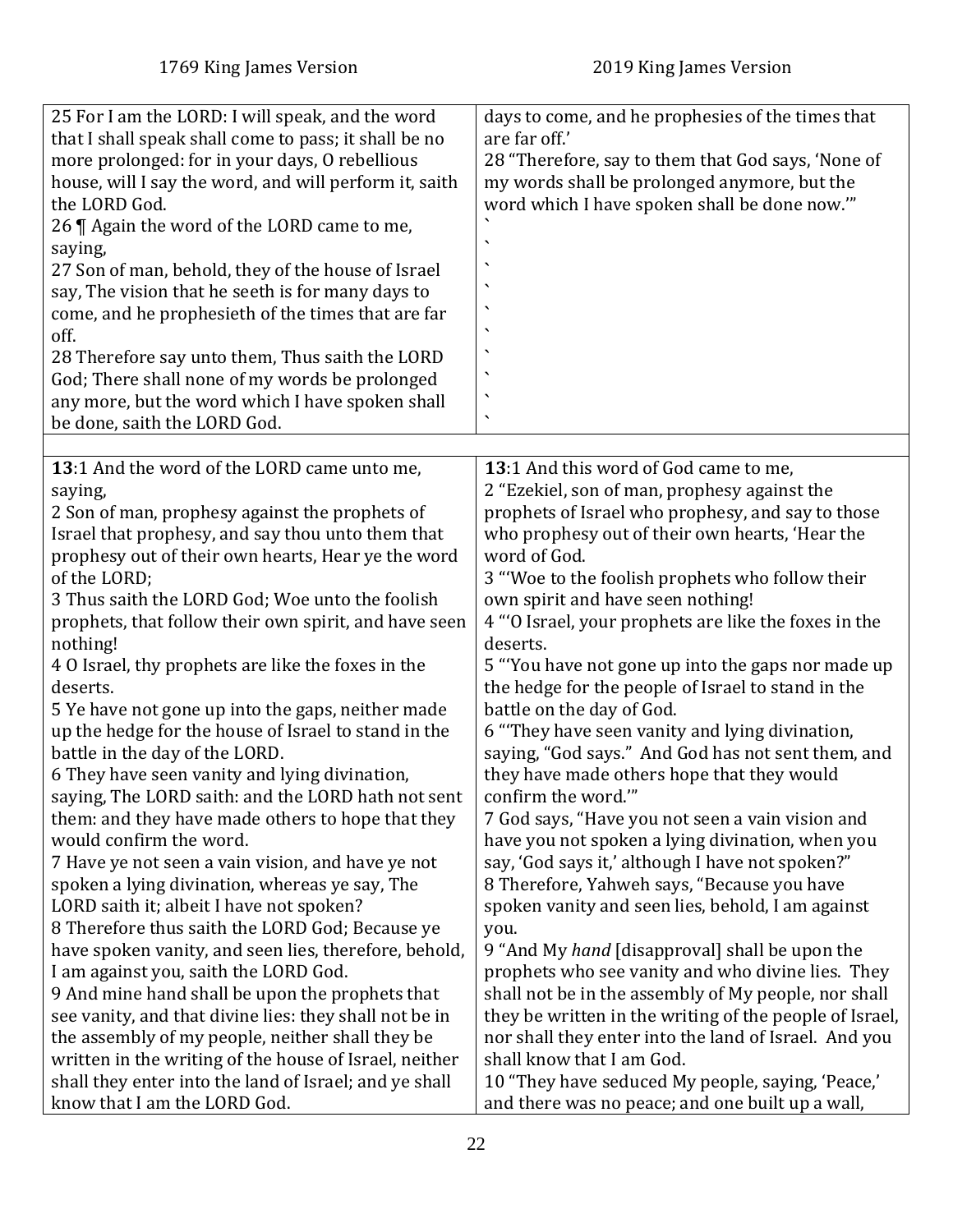| 10   Because, even because they have seduced my        | and, behold, others daubed it with whitewash.          |
|--------------------------------------------------------|--------------------------------------------------------|
| people, saying, Peace; and there was no peace; and     | 11 "Therefore, say to those who daub it with           |
| one built up a wall, and, lo, others daubed it with    | whitewash, 'It shall fall; there shall be an           |
| untempered morter:                                     | overflowing shower, and great hailstones shall fall.   |
| 11 Say unto them which daub it with untempered         | And a stormy wind shall rend it.'                      |
| morter, that it shall fall: there shall be an          | 12 "Behold, when the wall has fallen, shall it not be  |
| overflowing shower; and ye, O great hailstones,        | said to you, 'Where is the daubing with which you      |
| shall fall; and a stormy wind shall rend it.           | have daubed it?""                                      |
| 12 Lo, when the wall is fallen, shall it not be said   | 13 Therefore, Yahweh says, "I will even rend it with   |
| unto you, Where is the daubing wherewith ye have       | a stormy wind in My fury, and there shall be an        |
| daubed it?                                             | overflowing shower in My anger and great               |
| 13 Therefore thus saith the LORD God; I will even      | hailstones in My fury to consume it.                   |
| rend it with a stormy wind in my fury; and there       | 14 "So I will break down the wall that you have        |
| shall be an overflowing shower in mine anger, and      | daubed with whitewash and bring it down to the         |
| great hailstones in my fury to consume it.             | ground so that its foundation shall be discovered.     |
| 14 So will I break down the wall that ye have          | And it shall fall, and you shall be consumed by it;    |
| daubed with untempered morter, and bring it down       | and you shall know that I am Yahweh.                   |
| to the ground, so that the foundation thereof shall    | 15 "Thus I will accomplish My wrath upon the wall      |
| be discovered, and it shall fall, and ye shall be      | and upon those who have daubed it with                 |
| consumed in the midst thereof: and ye shall know       | whitewash, and I will say to you, 'The wall is no      |
| that I am the LORD.                                    | more, nor those who daubed it.'                        |
| 15 Thus will I accomplish my wrath upon the wall,      | 16 "The prophets of Israel are those who prophesy      |
| and upon them that have daubed it with                 | concerning Jerusalem and who see visions of peace      |
| untempered morter, and will say unto you, The wall     | for it, and there is no peace."                        |
| is no more, neither they that daubed it;               | 17 "Likewise, Ezekiel, son of man, set your face       |
| 16 To wit, the prophets of Israel which prophesy       | against the daughters of your people who prophesy      |
| concerning Jerusalem, and which see visions of         | out of their own heart; and prophesy this against      |
| peace for her, and there is no peace, saith the LORD   | them,                                                  |
| God.                                                   | 18 "Woe to the women who place magic charms on         |
| 17   Likewise, thou son of man, set thy face against   | their wrists, and place long veils upon the head of    |
| the daughters of thy people, which prophesy out of     | every person of stature, to hunt the spirits of        |
| their own heart; and prophesy thou against them,       | people! Will you hunt the spirits of My people, and    |
| 18 And say, Thus saith the LORD God; Woe to the        | will you save those alive who come to you?             |
| women that sew pillows to all armholes, and make       | 19 "And will you pollute Me among My people for        |
| kerchiefs upon the head of every stature to hunt       | handfuls of barley and for pieces of bread, to slay    |
| souls! Will ye hunt the souls of my people, and will   | those who should not die, and to save those who        |
| ye save the souls alive that come unto you?            | should not live, by your lying to My people who        |
| 19 And will ye pollute me among my people for          | hear your lies?"                                       |
| handfuls of barley and for pieces of bread, to slay    | 20 Therefore, I, God, say, "Behold, I am against your  |
| the souls that should not die, and to save the souls   | magic charm bracelets with which you hunt the          |
| alive that should not live, by your lying to my people | spirits of people. And I will tear your bracelets from |
| that hear your lies?                                   | your arms and will let those go that you hunt.         |
| 20 Wherefore thus saith the LORD God; Behold, I        | 21 "Also, I will tear Your veils, and deliver My       |
| am against your pillows, wherewith ye there hunt       | people out of your hand, and they shall not be any     |
| the souls to make them fly, and I will tear them from  | more in your hand to be hunted. And you shall          |
| your arms, and will let the souls go, even the souls   | know that I am God.                                    |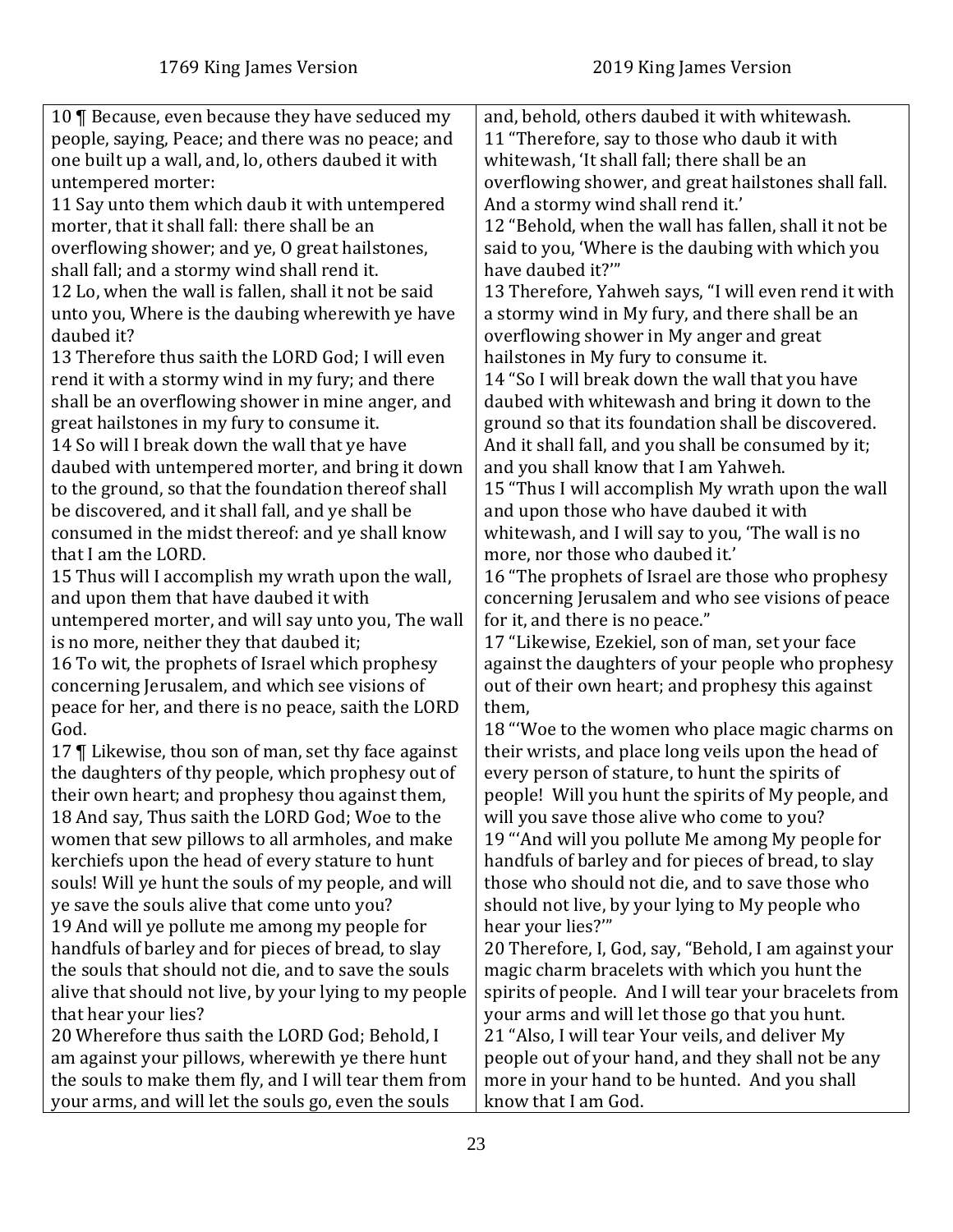<span id="page-23-0"></span>

| that ye hunt to make them fly.<br>21 Your kerchiefs also will I tear, and deliver my<br>people out of your hand, and they shall be no more<br>in your hand to be hunted; and ye shall know that I<br>am the LORD.<br>22 Because with lies ye have made the heart of the<br>righteous sad, whom I have not made sad; and<br>strengthened the hands of the wicked, that he<br>should not return from his wicked way, by<br>promising him life:<br>23 Therefore ye shall see no more vanity, nor divine | 22 "With lies you have made the heart of the<br>righteous sad whom I have not made sad, and<br>encouraged the wicked not to return from their<br>wicked way, by promising them life.<br>23 "Therefore, you shall see no more vanity, nor<br>divine divinations; for I will deliver My people out<br>of your hand, and you shall know that I am God." |
|------------------------------------------------------------------------------------------------------------------------------------------------------------------------------------------------------------------------------------------------------------------------------------------------------------------------------------------------------------------------------------------------------------------------------------------------------------------------------------------------------|------------------------------------------------------------------------------------------------------------------------------------------------------------------------------------------------------------------------------------------------------------------------------------------------------------------------------------------------------|
| divinations: for I will deliver my people out of your<br>hand: and ye shall know that I am the LORD.                                                                                                                                                                                                                                                                                                                                                                                                 |                                                                                                                                                                                                                                                                                                                                                      |
|                                                                                                                                                                                                                                                                                                                                                                                                                                                                                                      |                                                                                                                                                                                                                                                                                                                                                      |
| 14:1 Then came certain of the elders of Israel unto                                                                                                                                                                                                                                                                                                                                                                                                                                                  | 14:1 Then certain of the elders of Israel came to me                                                                                                                                                                                                                                                                                                 |
| me, and sat before me.                                                                                                                                                                                                                                                                                                                                                                                                                                                                               | and sat before me.                                                                                                                                                                                                                                                                                                                                   |
| 2 And the word of the LORD came unto me, saying,                                                                                                                                                                                                                                                                                                                                                                                                                                                     | 2 And this word of the Lord came to me,                                                                                                                                                                                                                                                                                                              |
| 3 Son of man, these men have set up their idols in                                                                                                                                                                                                                                                                                                                                                                                                                                                   | 3 "Ezekiel, son of man, these people have set up                                                                                                                                                                                                                                                                                                     |
| their heart, and put the stumblingblock of their                                                                                                                                                                                                                                                                                                                                                                                                                                                     | their idols in their heart and put the stumbling                                                                                                                                                                                                                                                                                                     |
| iniquity before their face: should I be enquired of at                                                                                                                                                                                                                                                                                                                                                                                                                                               | block of their iniquity before their face. Should I be                                                                                                                                                                                                                                                                                               |
| all by them?                                                                                                                                                                                                                                                                                                                                                                                                                                                                                         | inquired of at all by them?                                                                                                                                                                                                                                                                                                                          |
| 4 Therefore speak unto them, and say unto them,                                                                                                                                                                                                                                                                                                                                                                                                                                                      | 4 "Therefore, tell them that the Lord God says, 'All of                                                                                                                                                                                                                                                                                              |
| Thus saith the LORD God; Every man of the house of                                                                                                                                                                                                                                                                                                                                                                                                                                                   | the people of Israel who set up their idols in their                                                                                                                                                                                                                                                                                                 |
| Israel that setteth up his idols in his heart, and                                                                                                                                                                                                                                                                                                                                                                                                                                                   | heart, put the stumbling block of their iniquity                                                                                                                                                                                                                                                                                                     |
| putteth the stumblingblock of his iniquity before his                                                                                                                                                                                                                                                                                                                                                                                                                                                | before their face, and come to the prophet, I the                                                                                                                                                                                                                                                                                                    |
| face, and cometh to the prophet; I the LORD will                                                                                                                                                                                                                                                                                                                                                                                                                                                     | Lord will answer according to the multitude of their                                                                                                                                                                                                                                                                                                 |
| answer him that cometh according to the multitude                                                                                                                                                                                                                                                                                                                                                                                                                                                    | idols. I will do this so                                                                                                                                                                                                                                                                                                                             |
| of his idols;                                                                                                                                                                                                                                                                                                                                                                                                                                                                                        | 5 "that I may take the people of Israel in their own                                                                                                                                                                                                                                                                                                 |
| 5 That I may take the house of Israel in their own                                                                                                                                                                                                                                                                                                                                                                                                                                                   | heart because they are all estranged from Me                                                                                                                                                                                                                                                                                                         |
| heart, because they are all estranged from me                                                                                                                                                                                                                                                                                                                                                                                                                                                        | through their idols.'                                                                                                                                                                                                                                                                                                                                |
| through their idols.                                                                                                                                                                                                                                                                                                                                                                                                                                                                                 | 6 "Therefore, tell the people of Israel that the Lord                                                                                                                                                                                                                                                                                                |
| 6 Therefore say unto the house of Israel, Thus                                                                                                                                                                                                                                                                                                                                                                                                                                                       | God says, 'Repent, and turn yourselves from your                                                                                                                                                                                                                                                                                                     |
| saith the LORD God; Repent, and turn yourselves                                                                                                                                                                                                                                                                                                                                                                                                                                                      | idols, and turn away your faces from all your                                                                                                                                                                                                                                                                                                        |
| from your idols; and turn away your faces from all                                                                                                                                                                                                                                                                                                                                                                                                                                                   | abominations.                                                                                                                                                                                                                                                                                                                                        |
| your abominations.                                                                                                                                                                                                                                                                                                                                                                                                                                                                                   | 7 "If any of the people of Israel, or of the foreigners                                                                                                                                                                                                                                                                                              |
| 7 For every one of the house of Israel, or of the                                                                                                                                                                                                                                                                                                                                                                                                                                                    | sojourning in Israel, separate themselves from Me,                                                                                                                                                                                                                                                                                                   |
| stranger that sojourneth in Israel, which separateth                                                                                                                                                                                                                                                                                                                                                                                                                                                 | set up their idols in their heart, put the stumbling                                                                                                                                                                                                                                                                                                 |
| himself from me, and setteth up his idols in his                                                                                                                                                                                                                                                                                                                                                                                                                                                     | block of their iniquity before their face, and come to                                                                                                                                                                                                                                                                                               |
| heart, and putteth the stumblingblock of his iniquity                                                                                                                                                                                                                                                                                                                                                                                                                                                | a prophet to inquire of him concerning Me, I the                                                                                                                                                                                                                                                                                                     |
| before his face, and cometh to a prophet to enquire                                                                                                                                                                                                                                                                                                                                                                                                                                                  | Lord Myself will answer them Myself.                                                                                                                                                                                                                                                                                                                 |
| of him concerning me; I the LORD will answer him                                                                                                                                                                                                                                                                                                                                                                                                                                                     | 8 "And I will set My face against those people and                                                                                                                                                                                                                                                                                                   |
| by myself:                                                                                                                                                                                                                                                                                                                                                                                                                                                                                           | will set them as a sign and a proverb, and I will cut                                                                                                                                                                                                                                                                                                |
| 8 And I will set my face against that man, and will                                                                                                                                                                                                                                                                                                                                                                                                                                                  | them off from the midst of My people. And you shall                                                                                                                                                                                                                                                                                                  |
| make him a sign and a proverb, and I will cut him off                                                                                                                                                                                                                                                                                                                                                                                                                                                | know that I am the Lord.                                                                                                                                                                                                                                                                                                                             |
| from the midst of my people; and ye shall know that                                                                                                                                                                                                                                                                                                                                                                                                                                                  | 9 "And if prophets are deceived when they have                                                                                                                                                                                                                                                                                                       |
| I am the LORD.                                                                                                                                                                                                                                                                                                                                                                                                                                                                                       | spoken a thing, I the Lord have deceived those                                                                                                                                                                                                                                                                                                       |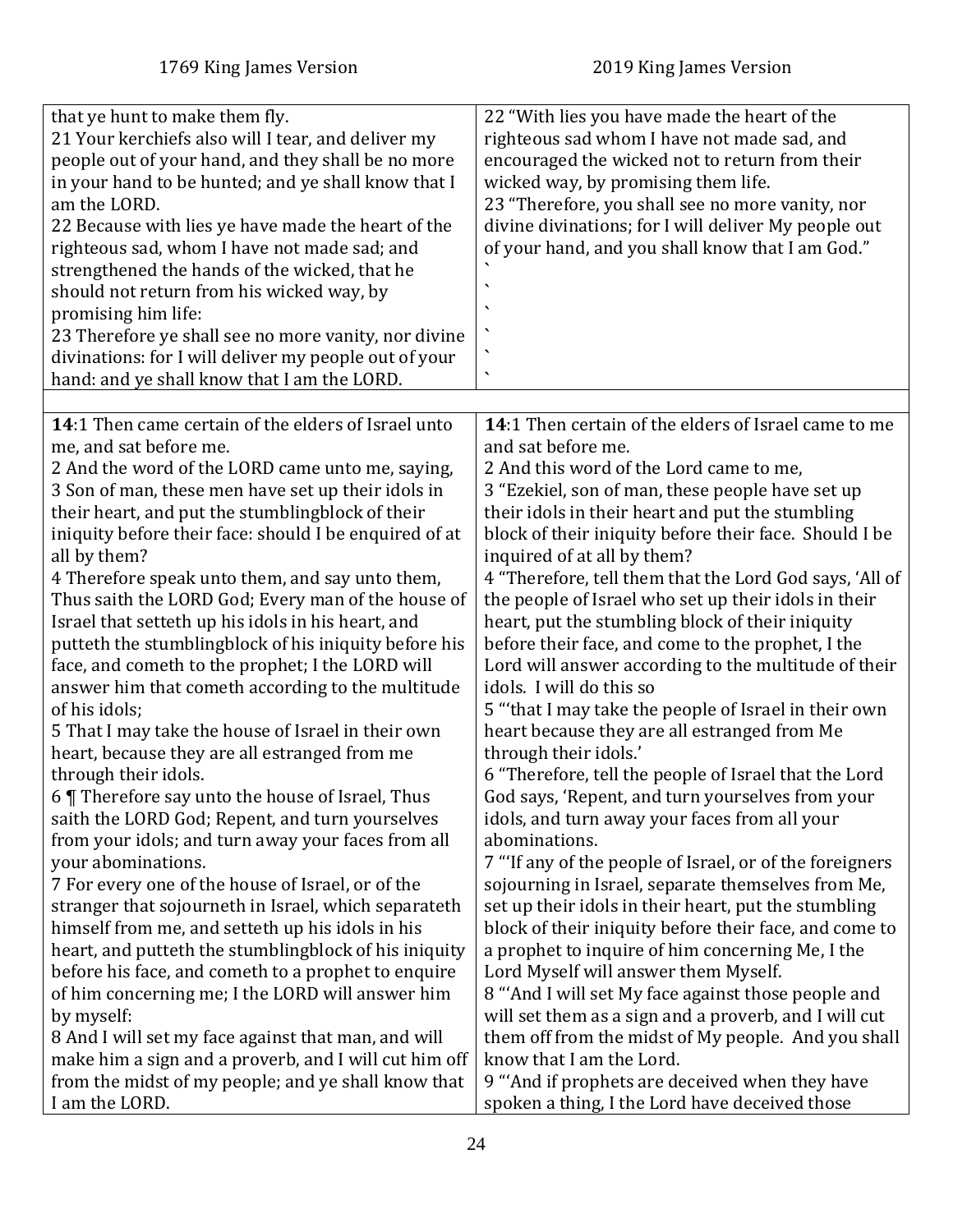| 9 And if the prophet be deceived when he hath                | prophets. And I will bring down My power upon           |
|--------------------------------------------------------------|---------------------------------------------------------|
| spoken a thing, I the LORD have deceived that                | those prophets and will destroy those prophets          |
| prophet, and I will stretch out my hand upon him,            | from the midst of My people Israel.                     |
| and will destroy him from the midst of my people             | 10 "And they shall bear the punishment of their         |
| Israel.                                                      | iniquity; the punishment of the false prophets shall    |
| 10 And they shall bear the punishment of their               | be even as the punishment of the person who seeks       |
| iniquity: the punishment of the prophet shall be             | to the false prophets,                                  |
| even as the punishment of him that seeketh unto              | 11 "'so that the people of Israel may not go astray     |
| him;                                                         | from Me anymore, nor be polluted anymore by all         |
| 11 That the house of Israel may go no more astray            | their transgressions, but so that they may be My        |
| from me, neither be polluted any more with all their         | people, and I may be their God."                        |
| transgressions; but that they may be my people, and          | 12 This word of the Lord came to me,                    |
| I may be their God, saith the LORD God.                      | 13 "Ezekiel, son of man, when the land sins against     |
| 12   The word of the LORD came again to me,                  | Me by trespassing grievously, then I will show My       |
| saying,                                                      | powerupon it. And I will cause there to be a            |
| 13 Son of man, when the land sinneth against me by           | shortage of food, and will send famine upon the         |
| trespassing grievously, then will I stretch out mine         | land, and will cut off humanity and animals from it.    |
| hand upon it, and will break the staff of the bread          | 14 "Though these three men, Noah, Daniel, and Job       |
| thereof, and will send famine upon it, and will cut          | were in it, they would deliver only their own souls     |
| off man and beast from it:                                   | by their righteousness.                                 |
| 14 Though these three men, Noah, Daniel, and Job,            | 15 "If I cause wild beasts to pass through the land     |
| were in it, they should deliver but their own souls          | and they plunder it so that it is desolate, and no      |
| by their righteousness, saith the LORD God.                  | human may pass through because of the beasts,           |
| 15   If I cause noisome beasts to pass through the           | 16 "though these three men were in it, as I live, they  |
| land, and they spoil it, so that it be desolate, that no     | would deliver neither sons nor daughters. They          |
| man may pass through because of the beasts:                  | only would be delivered, and the land would be          |
| 16 Though these three men were in it, as I live, saith       | desolate.                                               |
| the LORD God, they shall deliver neither sons nor            | 17 "Or if I bring a sword upon that land, and say,      |
| daughters; they only shall be delivered, but the land        | 'Sword, go through the land,' so that I cut off         |
| shall be desolate.                                           | humanity and animals from it,                           |
| 17 ¶ Or if I bring a sword upon that land, and say,          | 18 "though these three men were in it, as I live, they  |
| Sword, go through the land; so that I cut off man            | would deliver neither sons nor daughters, but they      |
| and beast from it:                                           | would deliver only themselves.                          |
| 18 Though these three men were in it, as I live, saith       | 19 "Or if I send a pestilence into that land, and pour  |
| the LORD God, they shall deliver neither sons nor            | out My fury upon it in blood, to cut off from it        |
| daughters, but they only shall be delivered                  | humanity and animals,                                   |
| themselves.                                                  | 20 "though Noah, Daniel, and Job were in it, as I live, |
| 19 $\parallel$ Or if I send a pestilence into that land, and | they would deliver neither son nor daughter. They       |
| pour out my fury upon it in blood, to cut off from it        | would deliver only their own souls by their             |
| man and beast:                                               | righteousness."                                         |
| 20 Though Noah, Daniel, and Job, were in it, as I live,      | 21 The Lord God says, "How much worse will it be        |
| saith the LORD God, they shall deliver neither son           | when I send My four grievous judgments upon             |
| nor daughter; they shall but deliver their own souls         | Jerusalem, the sword, the famine, the wild beast,       |
| by their righteousness.                                      | and the pestilence, to cut off from Jerusalem           |
| 21 For thus saith the LORD God; How much more                | humanity and animals?                                   |
| when I send my four sore judgments upon                      | 22 "Yet, behold, a remnant shall be left who shall be   |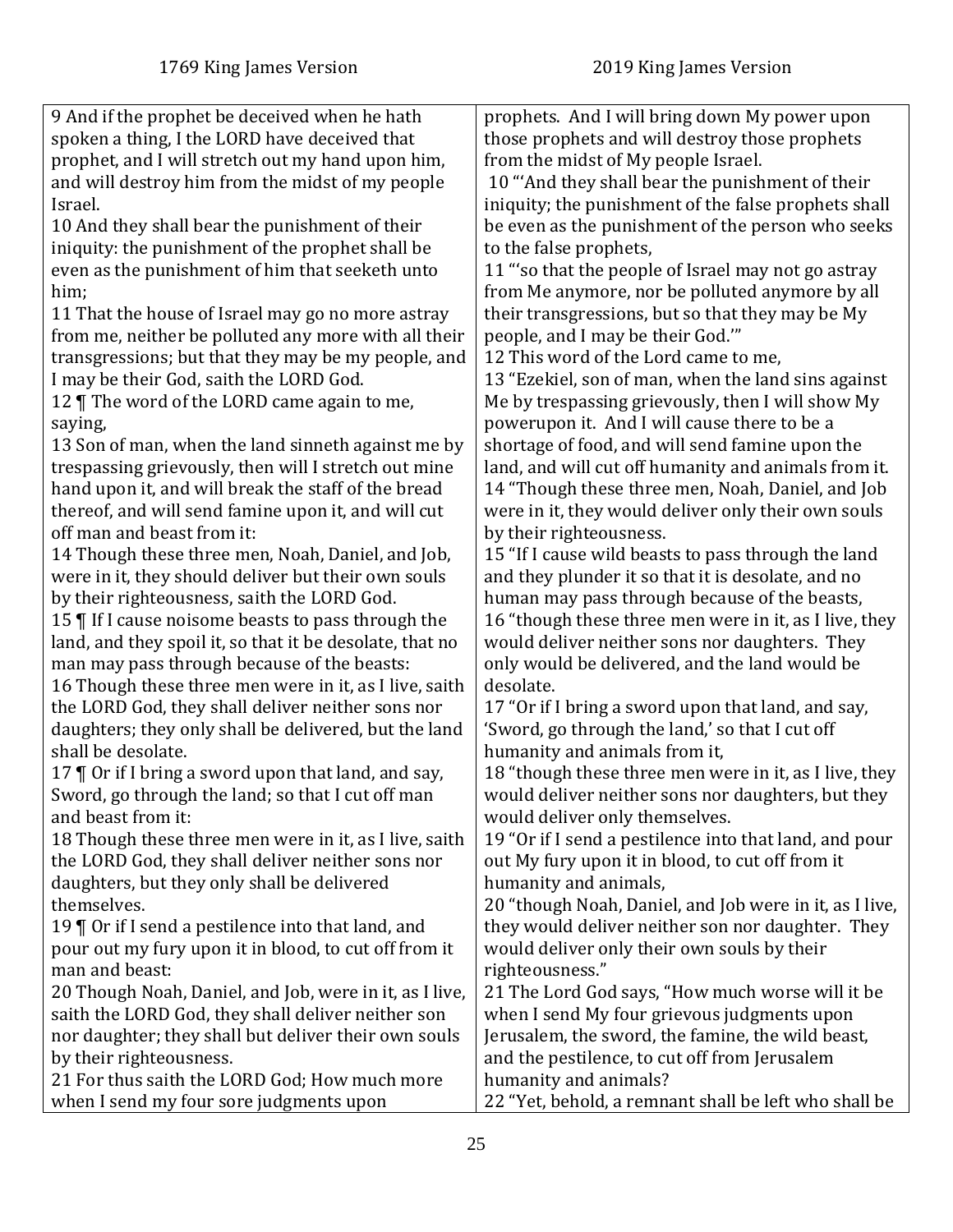<span id="page-25-1"></span><span id="page-25-0"></span>

| Jerusalem, the sword, and the famine, and the<br>noisome beast, and the pestilence, to cut off from it<br>man and beast?<br>22 ¶ Yet, behold, therein shall be left a remnant that<br>shall be brought forth, both sons and daughters:<br>behold, they shall come forth unto you, and ye shall<br>see their way and their doings: and ye shall be<br>comforted concerning the evil that I have brought<br>upon Jerusalem, even concerning all that I have<br>brought upon it.<br>23 And they shall comfort you, when ye see their<br>ways and their doings: and ye shall know that I have<br>not done without cause all that I have done in it,<br>saith the LORD God.                                                                                                                                                                                                                                                                                                                                                                                                                                                | brought forth, both sons and daughters; behold,<br>they shall come forth to you, and you shall see their<br>way and their actions. And you shall be comforted<br>concerning the evil that I have brought upon<br>Jerusalem, even concerning all that I have brought<br>upon it.<br>23 "And they shall comfort you when you see their<br>ways and their actions. And you shall know that I<br>the Lord have not done without cause all that I have<br>done in it."                                                                                                                                                                                                                                                                                                                                                                                                                                                                                                                                                                                                   |
|-----------------------------------------------------------------------------------------------------------------------------------------------------------------------------------------------------------------------------------------------------------------------------------------------------------------------------------------------------------------------------------------------------------------------------------------------------------------------------------------------------------------------------------------------------------------------------------------------------------------------------------------------------------------------------------------------------------------------------------------------------------------------------------------------------------------------------------------------------------------------------------------------------------------------------------------------------------------------------------------------------------------------------------------------------------------------------------------------------------------------|---------------------------------------------------------------------------------------------------------------------------------------------------------------------------------------------------------------------------------------------------------------------------------------------------------------------------------------------------------------------------------------------------------------------------------------------------------------------------------------------------------------------------------------------------------------------------------------------------------------------------------------------------------------------------------------------------------------------------------------------------------------------------------------------------------------------------------------------------------------------------------------------------------------------------------------------------------------------------------------------------------------------------------------------------------------------|
|                                                                                                                                                                                                                                                                                                                                                                                                                                                                                                                                                                                                                                                                                                                                                                                                                                                                                                                                                                                                                                                                                                                       |                                                                                                                                                                                                                                                                                                                                                                                                                                                                                                                                                                                                                                                                                                                                                                                                                                                                                                                                                                                                                                                                     |
| 15:1 And the word of the LORD came unto me,<br>saying,<br>2 Son of man, What is the vine tree more than any<br>tree, or than a branch which is among the trees of<br>the forest?<br>3 Shall wood be taken thereof to do any work? or<br>will men take a pin of it to hang any vessel thereon?<br>4 Behold, it is cast into the fire for fuel; the fire<br>devoureth both the ends of it, and the midst of it is<br>burned. Is it meet for any work?<br>5 Behold, when it was whole, it was meet for no<br>work: how much less shall it be meet yet for any<br>work, when the fire hath devoured it, and it is<br>burned?<br>6 Therefore thus saith the LORD God; As the vine<br>tree among the trees of the forest, which I have<br>given to the fire for fuel, so will I give the<br>inhabitants of Jerusalem.<br>7 And I will set my face against them; they shall go<br>out from one fire, and another fire shall devour<br>them; and ye shall know that I am the LORD, when I<br>set my face against them.<br>8 And I will make the land desolate, because they<br>have committed a trespass, saith the LORD God. | 15:1 And this word of the Lord came to me,<br>2 "Ezekiel, son of man, is a vine better than any tree,<br>or than a branch which is among the trees of the<br>forest?<br>3 "Shall wood be taken from it to do any work? Or<br>will men make a peg of it to hang any vessel on?<br>4 "Behold, it is cast into the fire for fuel; the fire<br>devours both ends of it, and the midst of it is<br>burned. Is it then good for any work?<br>5 "Behold, when it was whole, it was not good for<br>any work: how much less shall it still be good for<br>any work when the fire has devoured it, and it is<br>burned?<br>6 "As I, the Lord God, have given the vine among the<br>trees of the forest to the fire for fuel, so will I give<br>the inhabitants of Jerusalem.<br>7 "And I will set My face against them; they shall go<br>out from one fire, and another fire shall devour<br>them. And you shall know that I am the Lord when I<br>set Myself against them.<br>8 "And I the Lord God will make the land desolate<br>because they have committed a trespass." |
| 16:1 Again the word of the LORD came unto me,                                                                                                                                                                                                                                                                                                                                                                                                                                                                                                                                                                                                                                                                                                                                                                                                                                                                                                                                                                                                                                                                         | <b>16:1 This word of the Lord came to me,</b>                                                                                                                                                                                                                                                                                                                                                                                                                                                                                                                                                                                                                                                                                                                                                                                                                                                                                                                                                                                                                       |
| saying,                                                                                                                                                                                                                                                                                                                                                                                                                                                                                                                                                                                                                                                                                                                                                                                                                                                                                                                                                                                                                                                                                                               | 2 "Ezekiel, son of man, cause Jerusalem to know her                                                                                                                                                                                                                                                                                                                                                                                                                                                                                                                                                                                                                                                                                                                                                                                                                                                                                                                                                                                                                 |
| 2 Son of man, cause Jerusalem to know her                                                                                                                                                                                                                                                                                                                                                                                                                                                                                                                                                                                                                                                                                                                                                                                                                                                                                                                                                                                                                                                                             | abominations.                                                                                                                                                                                                                                                                                                                                                                                                                                                                                                                                                                                                                                                                                                                                                                                                                                                                                                                                                                                                                                                       |
| abominations,                                                                                                                                                                                                                                                                                                                                                                                                                                                                                                                                                                                                                                                                                                                                                                                                                                                                                                                                                                                                                                                                                                         | 3 "And say that the Lord God says to Jerusalem,                                                                                                                                                                                                                                                                                                                                                                                                                                                                                                                                                                                                                                                                                                                                                                                                                                                                                                                                                                                                                     |
| 3 And say, Thus saith the LORD God unto Jerusalem;<br>Thy birth and thy nativity is of the land of Canaan;                                                                                                                                                                                                                                                                                                                                                                                                                                                                                                                                                                                                                                                                                                                                                                                                                                                                                                                                                                                                            | 'Your birth and your nativity is of the land of<br>Canaan. Your father was an Amorite and your                                                                                                                                                                                                                                                                                                                                                                                                                                                                                                                                                                                                                                                                                                                                                                                                                                                                                                                                                                      |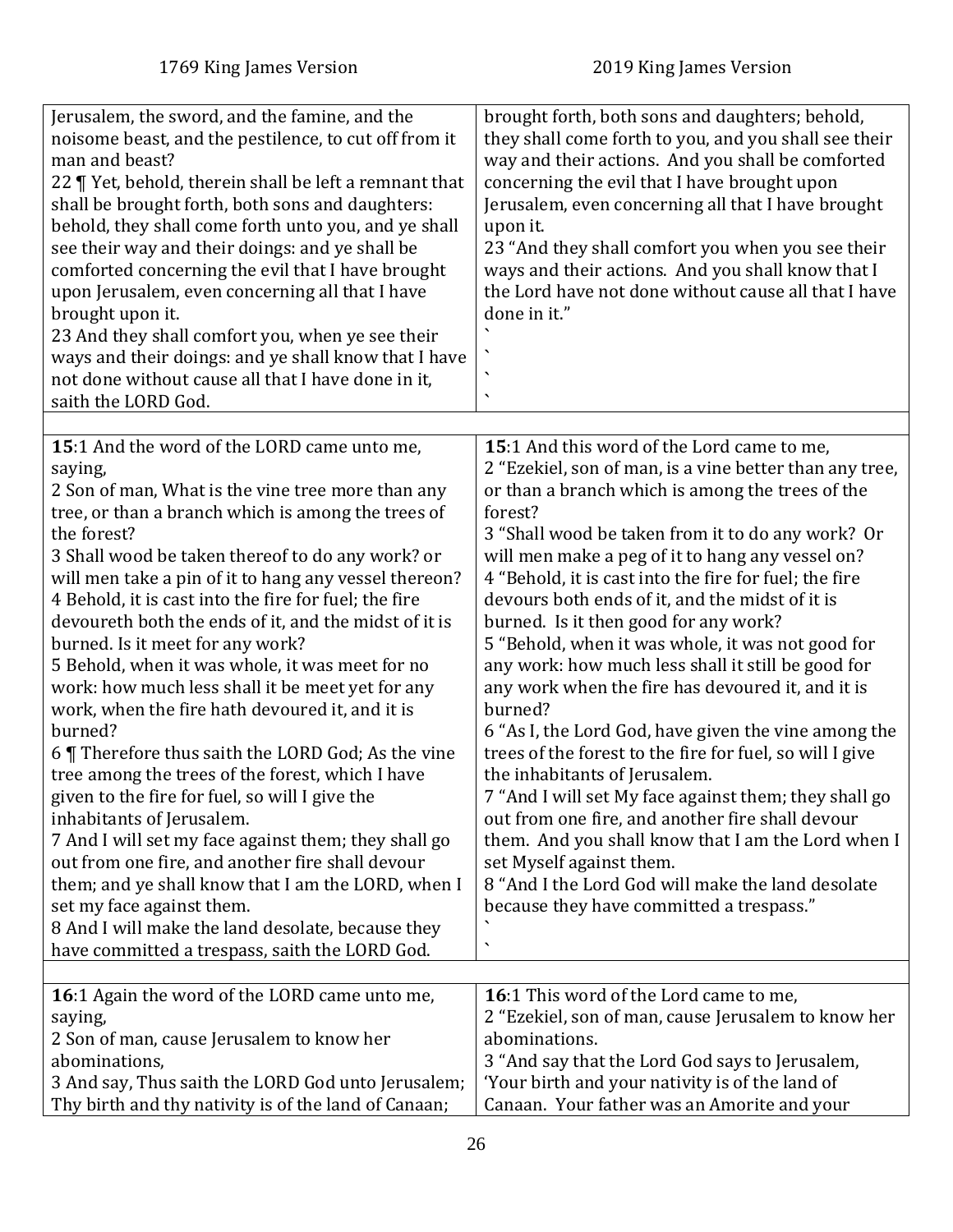| thy father was an Amorite, and thy mother an            | mother a Hittite.                                    |
|---------------------------------------------------------|------------------------------------------------------|
| Hittite.                                                | 4 "And as for your nativity, in the day you were     |
| 4 And as for thy nativity, in the day thou wast born    | born your navel was not cut, nor were you washed     |
| thy navel was not cut, neither wast thou washed in      | in water to supple you. You were not salted at all,  |
| water to supple thee; thou wast not salted at all, nor  | nor swaddled at all.                                 |
| swaddled at all.                                        | 5 "No eye pitied you to do any of these to you, to   |
| 5 None eye pitied thee, to do any of these unto thee,   | have compassion upon you. But you were cast out      |
| to have compassion upon thee; but thou wast cast        | in the open field because you were loathed on the    |
| out in the open field, to the lothing of thy person, in | day that you were born.                              |
| the day that thou wast born.                            | 6 "And when I passed by you and saw you rolling      |
| 6   And when I passed by thee, and saw thee             | around in your own blood, I said to you when you     |
| polluted in thine own blood, I said unto thee when      | were in your blood, "Live." Yes, I said to you when  |
| thou wast in thy blood, Live; yea, I said unto thee     | you were in your blood, "Live."                      |
| when thou wast in thy blood, Live.                      | 7 "I have caused you to multiply as the bud of the   |
| 7 I have caused thee to multiply as the bud of the      | field, and you have increased and grown great, and   |
| field, and thou hast increased and waxen great, and     | you have acquired excellent ornaments. Your          |
| thou art come to excellent ornaments: thy breasts       | breasts are well-formed and your hair has grown,     |
| are fashioned, and thine hair is grown, whereas         | whereas you were naked and bare before.              |
| thou wast naked and bare.                               | 8 "Now when I, the Lord God, passed by you, and      |
| 8 Now when I passed by thee, and looked upon thee,      | looked upon you, behold, your time was the time of   |
| behold, thy time was the time of love; and I spread     | love; and I spread My skirt over you and covered     |
| my skirt over thee, and covered thy nakedness: yea,     | your nakedness. Yes, I swore to you and entered      |
| I sware unto thee, and entered into a covenant with     | into a covenant with you; and you became mine.       |
| thee, saith the LORD God, and thou becamest mine.       | 9 "Then I washed you with water; yes, I thoroughly   |
| 9 Then washed I thee with water; yea, I throughly       | washed away your blood from you, and I anointed      |
| washed away thy blood from thee, and I anointed         | you with olive oil.                                  |
| thee with oil.                                          | 10 "I also clothed you with embroidered work, and    |
| 10 I clothed thee also with broidered work, and         | shod you with badgers' skin, and I girded you about  |
| shod thee with badgers' skin, and I girded thee         | with fine linen, and I covered you with silk.        |
| about with fine linen, and I covered thee with silk.    | 11 "I also decked you with ornaments, and I put      |
| 11 I decked thee also with ornaments, and I put         | bracelets upon your hands and a necklace on you.     |
| bracelets upon thy hands, and a chain on thy neck.      | 12 "And I put a jewel on your forehead and earrings  |
| 12 And I put a jewel on thy forehead, and earrings      | in your ears and a beautiful crown upon your head.   |
| in thine ears, and a beautiful crown upon thine         | 13 "Thus you were decked with gold and silver; and   |
| head.                                                   | your outer clothing was of fine linen, silk, and     |
| 13 Thus wast thou decked with gold and silver; and      | embroidered work. You ate fine flour, honey, and     |
| thy raiment was of fine linen, and silk, and            | olive oil; and you were exceeding beautiful, and you |
| broidered work; thou didst eat fine flour, and          | prospered into a kingdom.                            |
| honey, and oil: and thou wast exceeding beautiful,      | 14 "And your renown went forth among the             |
| and thou didst prosper into a kingdom.                  | heathen for your beauty; for it was perfect through  |
| 14 And thy renown went forth among the heathen          | My comeliness, which I, the Lord God, had put upon   |
| for thy beauty: for it was perfect through my           | you.                                                 |
| comeliness, which I had put upon thee, saith the        | 15 "But you trusted in your own beauty and           |
| LORD God.                                               | played the whore because of your renown, and         |
| 15   But thou didst trust in thine own beauty, and      | poured out your fornications on everyone who         |
| playedst the harlot because of thy renown, and          | passed by. His it was.                               |
|                                                         |                                                      |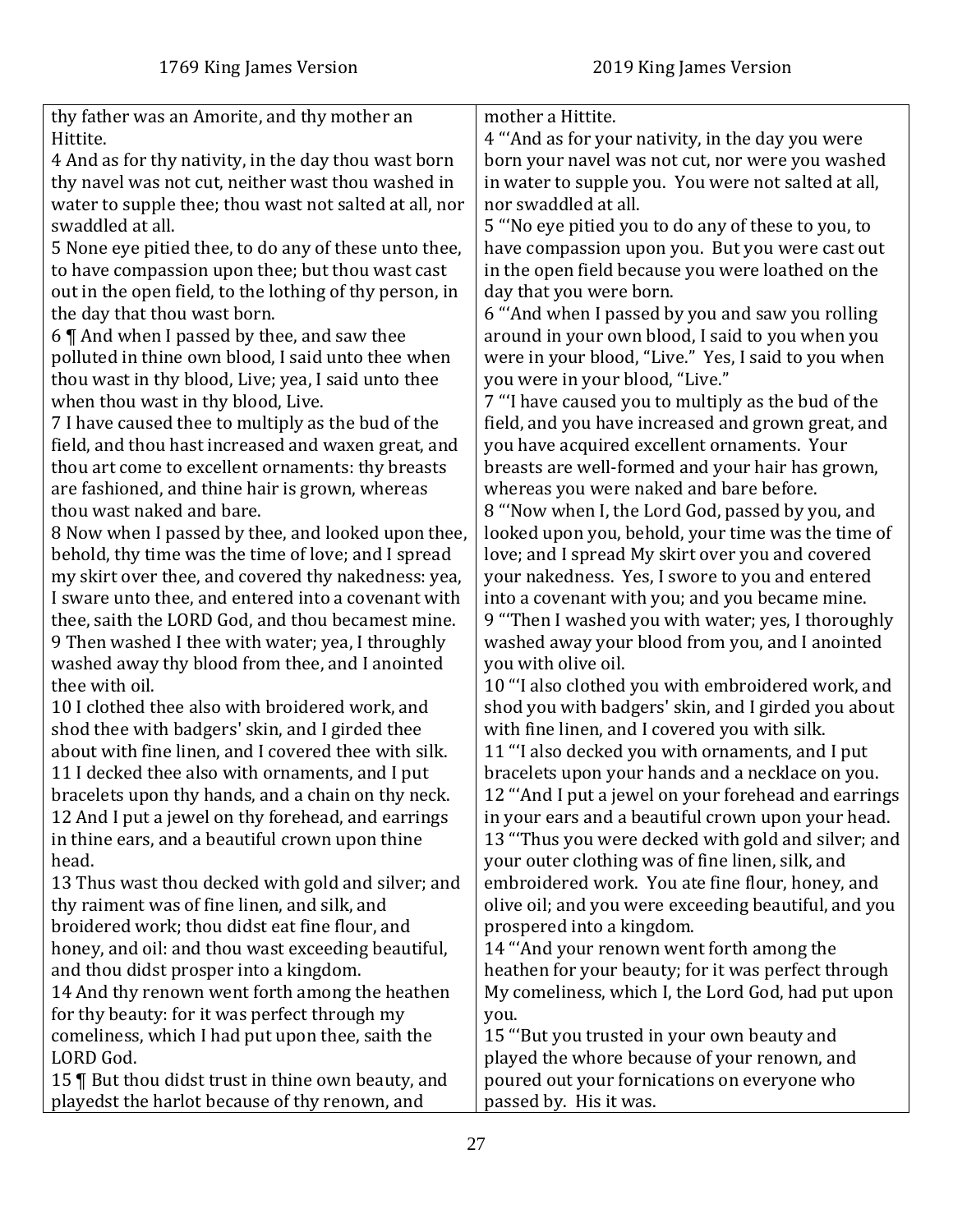| pouredst out thy fornications on every one that      | 16 "'And you took your garments, and decked your       |
|------------------------------------------------------|--------------------------------------------------------|
| passed by; his it was.                               | high places with diverse colors, and played the        |
| 16 And of thy garments thou didst take, and          | whore there. Like things shall not come, nor shall it  |
| deckedst thy high places with divers colours, and    | be so.                                                 |
| playedst the harlot thereupon: the like things shall | 17 "You have also taken your fair jewels of My gold    |
| not come, neither shall it be so.                    | and of My silver which I had given you and made        |
| 17 Thou hast also taken thy fair jewels of my gold   | yourself images of mankind and worshiped these         |
| and of my silver, which I had given thee, and madest | images, committing whoredom with them.                 |
| to thyself images of men, and didst commit           | 18 "'And you took your embroidered garments, and       |
| whoredom with them,                                  | covered these images; and you have set My olive oil    |
| 18 And tookest thy broidered garments, and           | and My incense before them.                            |
| coveredst them: and thou hast set mine oil and mine  | 19 "Also My grain which I, the Lord God, gave you,     |
| incense before them.                                 | fine flour, olive oil, and honey with which I fed you, |
| 19 My meat also which I gave thee, fine flour, and   | you have even set before these images as a sweet       |
| oil, and honey, wherewith I fed thee, thou hast even | savor. And thus it was.                                |
| set it before them for a sweet savour: and thus it   | 20 "Moreover, you have taken your sons and your        |
| was, saith the LORD God.                             | daughters, whom you have borne to Me, and these        |
| 20 Moreover thou hast taken thy sons and thy         | you have sacrificed to these images to be devoured.    |
| daughters, whom thou hast borne unto me, and         | Is this of your whoredoms a small matter,              |
| these hast thou sacrificed unto them to be           | 21 "'that you have slain My children and caused        |
| devoured. Is this of thy whoredoms a small matter,   | them to pass through the fire in your worship of       |
| 21 That thou hast slain my children, and delivered   | these idols?                                           |
| them to cause them to pass through the fire for      | 22 "And in all your abominations and your              |
| them?                                                | whoredoms, you have not remembered the days of         |
| 22 And in all thine abominations and thy             | your youth when you were naked and bare and            |
| whoredoms thou hast not remembered the days of       | were rolling around in your blood.                     |
| thy youth, when thou wast naked and bare, and        | 23 "And it came to pass after all your wickedness,     |
| wast polluted in thy blood.                          | (woe, woe to you!)                                     |
| 23 And it came to pass after all thy wickedness,     | 24 "that you have also built an eminent place, and     |
| (woe, woe unto thee! saith the LORD God;)            | you have made a high place in every street.            |
| 24 That thou hast also built unto thee an eminent    | 25 "You have built a high place at the head of every   |
| place, and hast made thee an high place in every     | way, and have made your beauty to be abhorred,         |
| street.                                              | and have opened your feet to everyone who passed       |
| 25 Thou hast built thy high place at every head of   | by, and multiplied your whoredoms.                     |
| the way, and hast made thy beauty to be abhorred,    | 26 "You have also been guilty of sexual immorality     |
| and hast opened thy feet to every one that passed    | with the Egyptians your neighbors, great of flesh,     |
| by, and multiplied thy whoredoms.                    | and have increased your whoredoms to provoke Me        |
| 26 Thou hast also committed fornication with the     | to anger.                                              |
| Egyptians thy neighbours, great of flesh; and hast   | 27 "Therefore, behold, I, the Lord God, have           |
| increased thy whoredoms, to provoke me to anger.     | exercised My power over you and have diminished        |
| 27 Behold, therefore I have stretched out my hand    | your normal food and delivered you to the will of      |
| over thee, and have diminished thine ordinary food,  | those who hate you, the Philistines, who are           |
| and delivered thee unto the will of them that hate   | ashamed of your lewd way.                              |
| thee, the daughters of the Philistines, which are    | 28 "You have also played the whore with the            |
| ashamed of thy lewd way.                             | Assyrians because you were insatiable. Yes, you        |
| 28 Thou hast played the whore also with the          | have played the whore with them and yet could not      |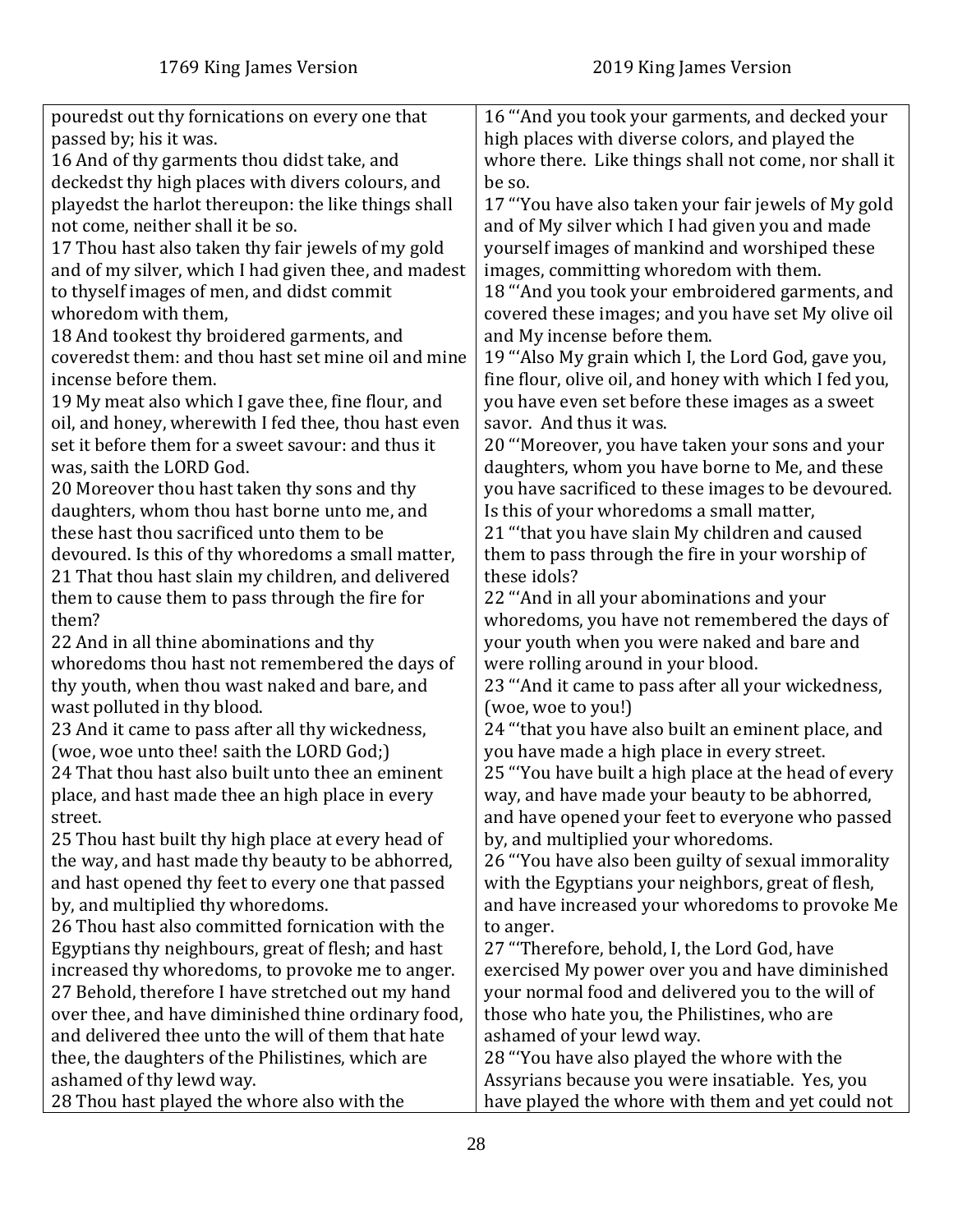| Assyrians, because thou wast unsatiable; yea, thou       | be satisfied.                                          |
|----------------------------------------------------------|--------------------------------------------------------|
| hast played the harlot with them, and yet couldest       | 29 "Moreover, you have multiplied your sexually        |
| not be satisfied.                                        | immoral acts in the land of Canaan to Chaldea, and     |
| 29 Thou hast moreover multiplied thy fornication in      | yet you were not satisfied with doing this.            |
| the land of Canaan unto Chaldea; and yet thou wast       | 30 "How weak is your heart, seeing you do all these    |
| not satisfied herewith.                                  | things, the work of an imperious whorish woman,        |
| 30 How weak is thine heart, saith the LORD God,          | 31 "in that you build your eminent place in the        |
| seeing thou doest all these things, the work of an       | head of every way, and make your high place in         |
| imperious whorish woman;                                 | every street. But you have not been as a whore, in     |
| 31 In that thou buildest thine eminent place in the      | that you scorn wages,                                  |
| head of every way, and makest thine high place in        | 32 "but act as a wife who commits adultery, who        |
| every street; and hast not been as an harlot, in that    | lies with strangers instead of her husband!            |
| thou scornest hire;                                      | 33 "They give gifts to all whores; but you give your   |
| 32 But as a wife that committeth adultery, which         | gifts to all your lovers, and hire them so that they   |
| taketh strangers instead of her husband!                 | may come to you on every side for your whoredom.       |
| 33 They give gifts to all whores: but thou givest thy    | 34 "You are different from other women in your         |
| gifts to all thy lovers, and hirest them, that they may  | whoredoms: whereas none follows you to commit          |
| come unto thee on every side for thy whoredom.           | whoredoms; and you give a reward, and no reward        |
| 34 And the contrary is in thee from other women in       | is given to you; therefore, you are different."        |
| thy whoredoms, whereas none followeth thee to            | 35 Therefore, O whore, hear the word of the Lord.      |
| commit whoredoms: and in that thou givest a              | 36 The Lord God says, "Your filthiness was poured      |
| reward, and no reward is given unto thee, therefore      | out, and your nakedness was discovered through         |
| thou art contrary.                                       | your whoredoms with your lovers and with all the       |
| 35   Wherefore, O harlot, hear the word of the           | idols of your abominations, and by the blood of your   |
| LORD:                                                    | children, who you gave to your idols.                  |
| 36 Thus saith the LORD God; Because thy filthiness       | 37 "Therefore, behold, I will gather all your lovers   |
| was poured out, and thy nakedness discovered             | with whom you have taken pleasure and all those        |
| through thy whoredoms with thy lovers, and with          | whom you have loved, with all those whom you           |
| all the idols of thy abominations, and by the blood of   | have hated. I will gather them against you and will    |
| thy children, which thou didst give unto them;           | discover your nakedness to them so that they may       |
| 37 Behold, therefore I will gather all thy lovers, with  | see all your nakedness.                                |
| whom thou hast taken pleasure, and all them that         | 38 "And I will judge you as women who break            |
| thou hast loved, with all them that thou hast hated; I   | wedlock and shed blood are judged; and I will give     |
| will even gather them round about against thee, and      | you blood in fury and jealousy.                        |
| will discover thy nakedness unto them, that they         | 39 "And I also will give you into their hand, and they |
| may see all thy nakedness.                               | shall throw down your eminent place and shall          |
| 38 And I will judge thee, as women that break            | break down your high places. They shall strip you      |
| wedlock and shed blood are judged; and I will give       | also of your clothes, and shall take your fair jewels, |
| thee blood in fury and jealousy.                         | and leave you naked and bare.                          |
| 39 And I will also give thee into their hand, and they   | 40 "They also shall bring up many against you, and     |
| shall throw down thine eminent place, and shall          | they shall stone you with stones and thrust you        |
| break down thy high places: they shall strip thee        | through with their swords.                             |
| also of thy clothes, and shall take thy fair jewels, and | 41 "And they shall burn your houses with fire and      |
| leave thee naked and bare.                               | execute judgments upon you in the sight of many        |
| 40 They shall also bring up a company against thee,      | women. And I will cause you to cease from playing      |
| and they shall stone thee with stones, and thrust        | the whore, and you also shall not give any wages       |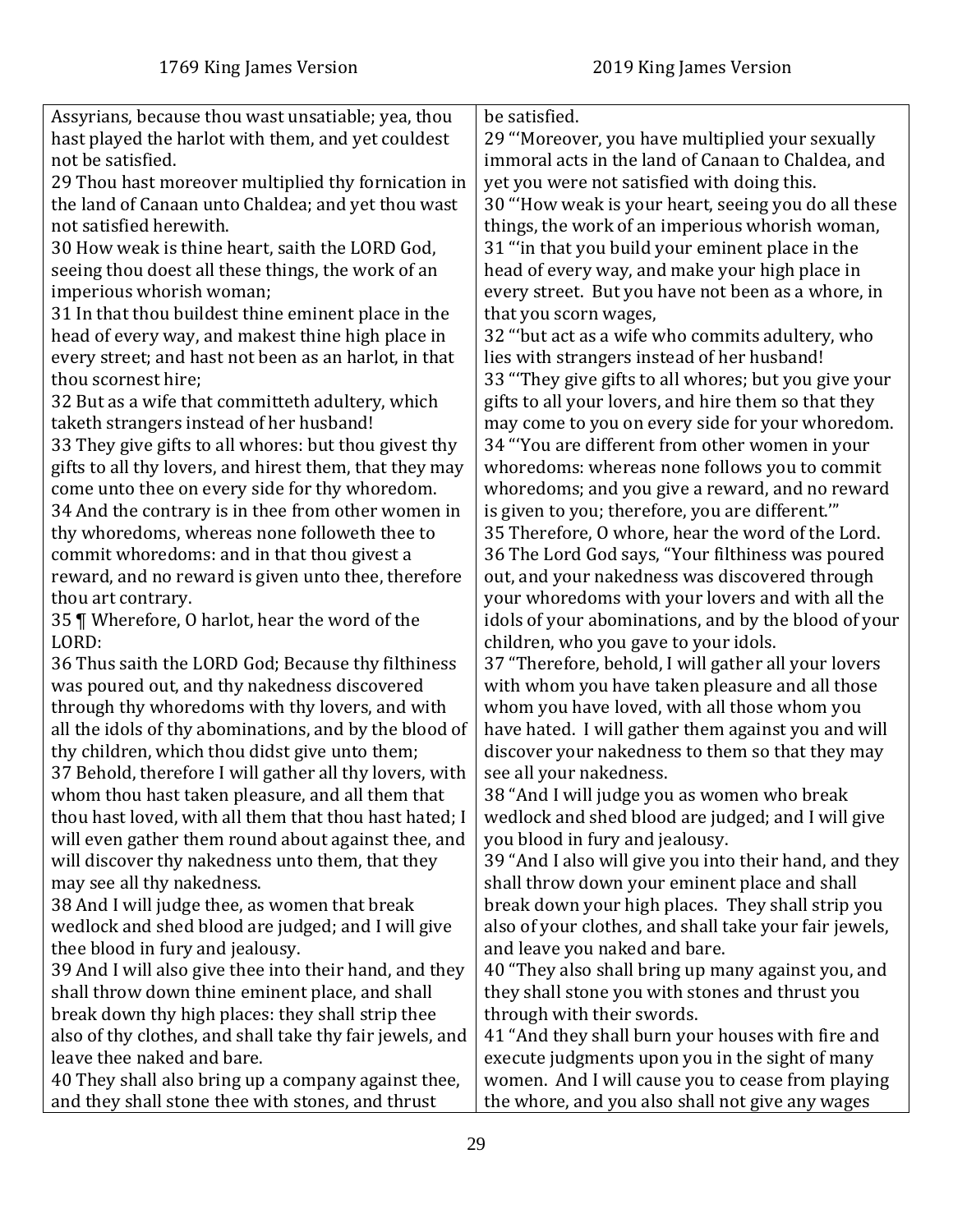| thee through with their swords.                        | any longer.                                           |
|--------------------------------------------------------|-------------------------------------------------------|
| 41 And they shall burn thine houses with fire, and     | 42 "So I will make My fury toward you to rest, and    |
| execute judgments upon thee in the sight of many       | My jealousy shall depart from you, and I will be      |
| women: and I will cause thee to cease from playing     | quiet and will be angry no longer.                    |
| the harlot, and thou also shalt give no hire any       | 43 "Because you have not remembered the days of       |
| more.                                                  | your youth, but have fretted me, the Lord God, in all |
| 42 So will I make my fury toward thee to rest, and     | these things, therefore, behold, I also will          |
| my jealousy shall depart from thee, and I will be      | recompense your way upon your head. And you           |
| quiet, and will be no more angry.                      | shall not commit this lewdness above all your         |
| 43 Because thou hast not remembered the days of        | abominations.                                         |
| thy youth, but hast fretted me in all these things;    | 44 "Behold, everyone who uses proverbs shall use      |
| behold, therefore I also will recompense thy way       | this proverb against you, saying, 'As is the mother,  |
| upon thine head, saith the LORD God: and thou shalt    | so is her daughter.'                                  |
| not commit this lewdness above all thine               | 45 "You are your mother's daughter, who loathes       |
| abominations.                                          | her husband and her children. And you are the         |
| 44   Behold, every one that useth proverbs shall       | sister of your sisters, who loathed their husbands    |
| use this proverb against thee, saying, As is the       | and their children; your mother was a Hittite and     |
| mother, so is her daughter.                            | your father an Amorite.                               |
| 45 Thou art thy mother's daughter, that lotheth her    | 46 "And your elder sister is Samaria, she and her     |
| husband and her children; and thou art the sister of   | daughters who dwell at your left hand. And your       |
| thy sisters, which lothed their husbands and their     | younger sister who dwells at your right hand is       |
| children: your mother was an Hittite, and your         | Sodom and her daughters.                              |
| father an Amorite.                                     |                                                       |
|                                                        | 47 "Yet you have not just walked after their ways     |
| 46 And thine elder sister is Samaria, she and her      | and done after their abominations. But, as if that    |
| daughters that dwell at thy left hand: and thy         | was a very little thing, you were corrupted more      |
| younger sister, that dwelleth at thy right hand, is    | than they in all your ways.                           |
| Sodom and her daughters.                               | 48 "Your sister Sodom and her daughters have not      |
| 47 Yet hast thou not walked after their ways, nor      | done as you and your daughters have done.             |
| done after their abominations: but, as if that were a  | 49 "Behold, this was the iniquity of your sister      |
| very little thing, thou wast corrupted more than       | Sodom, pride, fullness of bread, and abundance of     |
| they in all thy ways.                                  | idleness was in her and in her daughters; nor did     |
| 48 As I live, saith the LORD God, Sodom thy sister     | she strengthen the hand of the poor and needy.        |
| hath not done, she nor her daughters, as thou hast     | 50 "And they were haughty and committed               |
| done, thou and thy daughters.                          | abomination before Me; therefore, I took them away    |
| 49 Behold, this was the iniquity of thy sister Sodom,  | as I saw it was good to do so.                        |
| pride, fulness of bread, and abundance of idleness     | 51 "Nor has Samaria committed half of your sins.      |
| was in her and in her daughters, neither did she       | But you have multiplied your abominations more        |
| strengthen the hand of the poor and needy.             | than they and have justified your sisters in all your |
| 50 And they were haughty, and committed                | abominations which you have done.                     |
| abomination before me: therefore I took them away      | 52 "You also, who have judged your sisters, bear      |
| as I saw good.                                         | your own shame for your sins that you have            |
| 51 Neither hath Samaria committed half of thy sins;    | committed more abominable than theirs. They are       |
| but thou hast multiplied thine abominations more       | more righteous than you; yes, be confounded also      |
| than they, and hast justified thy sisters in all thine | and bear your shame, in that you have justified your  |
| abominations which thou hast done.                     | sisters.                                              |
| 52 Thou also, which hast judged thy sisters, bear      | 53 "When I, the Lord God, shall overturn the          |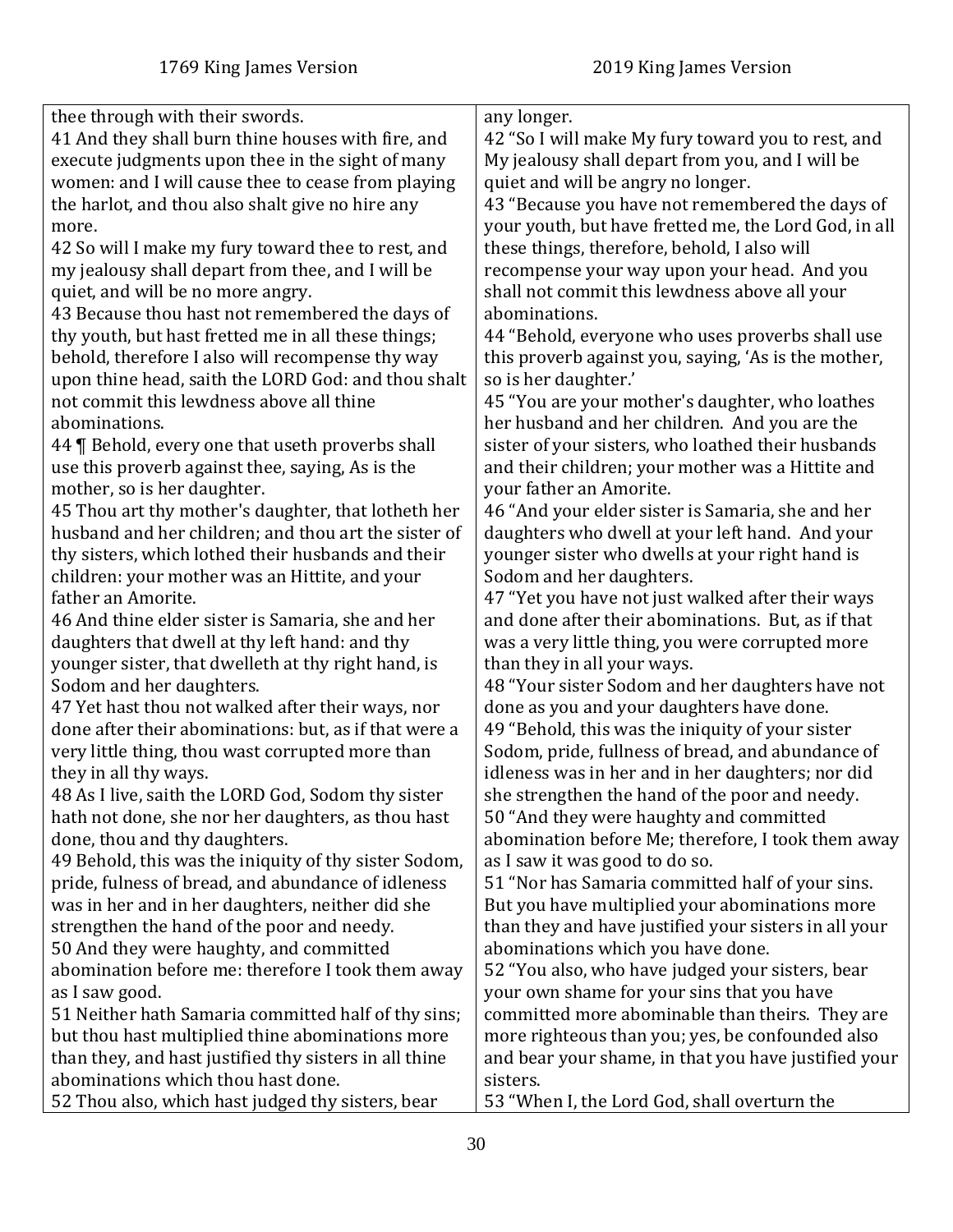<span id="page-30-0"></span>

| thine own shame for thy sins that thou hast            | captivity of Sodom and her daughters, and the         |
|--------------------------------------------------------|-------------------------------------------------------|
| committed more abominable than they: they are          | captivity of Samaria and her daughters, then I will   |
| more righteous than thou: yea, be thou confounded      | overturn the captivity of your captives in the midst  |
| also, and bear thy shame, in that thou hast justified  | of them                                               |
| thy sisters.                                           | 54 "so that you may bear your own shame and may       |
| 53 When I shall bring again their captivity, the       | be confounded in all that you have done, in that you  |
| captivity of Sodom and her daughters, and the          | are a comfort to them.                                |
| captivity of Samaria and her daughters, then will I    | 55 "When your sisters, Sodom and her daughters,       |
| bring again the captivity of thy captives in the midst | shall return to their former estate, and Samaria and  |
| of them:                                               | her daughters shall return to their former estate,    |
| 54 That thou mayest bear thine own shame, and          | then you and your daughters shall return to your      |
| mayest be confounded in all that thou hast done, in    | former estate.                                        |
| that thou art a comfort unto them.                     | 56 "For your sister Sodom was not mentioned by        |
| 55 When thy sisters, Sodom and her daughters,          | your mouth in the day of your pride,                  |
| shall return to their former estate, and Samaria and   | 57 "Before your wickedness was discovered, as at      |
| her daughters shall return to their former estate,     | the time of your reproach of the daughters of Syria   |
| then thou and thy daughters shall return to your       | and all who are around her, the Philistines despised  |
| former estate.                                         | you.                                                  |
| 56 For thy sister Sodom was not mentioned by thy       | 58 "You must pay for your lewdness and your           |
| mouth in the day of thy pride,                         | abominations.                                         |
| 57 Before thy wickedness was discovered, as at the     | 59 "I, the Lord God, will deal with you as you have   |
|                                                        |                                                       |
| time of thy reproach of the daughters of Syria, and    | done, who have despised the oath in breaking the      |
| all that are round about her, the daughters of the     | covenant.                                             |
| Philistines, which despise thee round about.           | 60 "Nevertheless I will remember My covenant with     |
| 58 Thou hast borne thy lewdness and thine              | you in the days of your youth, and I will establish   |
| abominations, saith the LORD.                          | with you an everlasting covenant.                     |
| 59 For thus saith the LORD God; I will even deal       | 61 "Then you shall remember your ways and be          |
| with thee as thou hast done, which hast despised       | ashamed when you shall receive your elder and         |
| the oath in breaking the covenant.                     | your younger sisters. And I will give them to you     |
| 60   Nevertheless I will remember my covenant          | for daughters, but not by your covenant.              |
| with thee in the days of thy youth, and I will         | 62 "And I will establish My covenant with you; and    |
| establish unto thee an everlasting covenant.           | you shall know that I am the Lord                     |
| 61 Then thou shalt remember thy ways, and be           | 63 "so that you may remember and be confounded        |
| ashamed, when thou shalt receive thy sisters, thine    | and never open your mouth again because of your       |
| elder and thy younger: and I will give them unto       | shame, when I have been pacified toward you for all   |
| thee for daughters, but not by thy covenant.           | that you have done."                                  |
| 62 And I will establish my covenant with thee; and     |                                                       |
| thou shalt know that I am the LORD:                    | ٦                                                     |
| 63 That thou mayest remember, and be                   |                                                       |
| confounded, and never open thy mouth any more          | ٠                                                     |
| because of thy shame, when I am pacified toward        | $\overline{\phantom{0}}$                              |
| thee for all that thou hast done, saith the LORD God.  | $\overline{\phantom{a}}$                              |
|                                                        |                                                       |
| 17:1 And the word of the LORD came unto me,            | 17:1 And this word of the Lord came to me,            |
| saying,                                                | 2 "Ezekiel, son of man, put forth a riddle, and speak |
| 2 Son of man, put forth a riddle, and speak a parable  | a parable to the people of Israel.                    |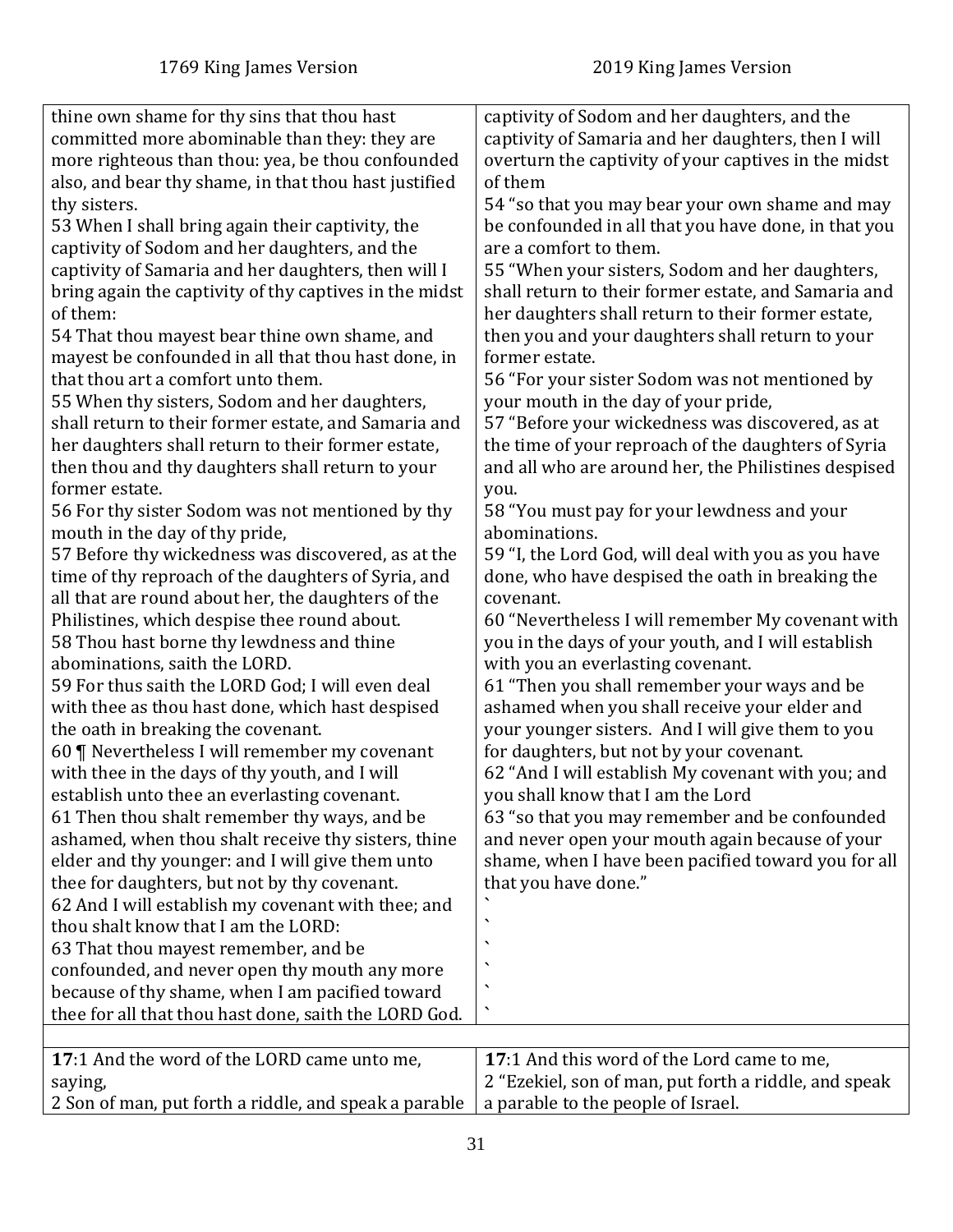| unto the house of Israel;                                  | 3 "And say that the Lord God says, 'A great eagle                                                |
|------------------------------------------------------------|--------------------------------------------------------------------------------------------------|
| 3 And say, Thus saith the LORD God; A great eagle          | with great wings, long-winged, full of feathers,                                                 |
| with great wings, longwinged, full of feathers, which      | which had diverse colors, came to Lebanon and took                                               |
| had divers colours, came unto Lebanon, and took            | the highest branch of the cedar:                                                                 |
| the highest branch of the cedar:                           | 4 "It cropped off the top of its young twigs and                                                 |
| 4 He cropped off the top of his young twigs, and           | carried the branch into a land of traffic; the eagle set                                         |
| carried it into a land of traffick; he set it in a city of | it in a city of merchants.                                                                       |
| merchants.                                                 | 5 "It also took of the seed of the land and planted it                                           |
| 5 He took also of the seed of the land, and planted it     | in a fruitful field; it placed the seed by great waters                                          |
| in a fruitful field; he placed it by great waters, and     | and set it as a willow tree.                                                                     |
| set it as a willow tree.                                   | 6 "And it grew and became a spreading vine of low                                                |
| 6 And it grew, and became a spreading vine of low          | stature whose branches turned toward the eagle,                                                  |
| stature, whose branches turned toward him, and             | and its roots were under the eagle. So it became a                                               |
| the roots thereof were under him: so it became a           | grapevine and brought forth branches and shot                                                    |
| vine, and brought forth branches, and shot forth           | forth sprigs.                                                                                    |
|                                                            | 7 "There was also another great eagle with great                                                 |
| sprigs.                                                    |                                                                                                  |
| 7 There was also another great eagle with great            | wings and many feathers. And, behold, this<br>grapevine bent its roots toward the eagle and shot |
| wings and many feathers: and, behold, this vine did        |                                                                                                  |
| bend her roots toward him, and shot forth her              | forth its branches toward the eagle so that the eagle                                            |
| branches toward him, that he might water it by the         | might water it.                                                                                  |
| furrows of her plantation.                                 | 8 "But the grapevine was planted in good soil by                                                 |
| 8 It was planted in a good soil by great waters, that      | great waters so that it might bring forth branches,                                              |
| it might bring forth branches, and that it might bear      | and so that it might bear fruit so that it might be a                                            |
| fruit, that it might be a goodly vine.                     | goodly grapevine.                                                                                |
| 9 Say thou, Thus saith the LORD God; Shall it              | 9 "Shall it prosper? Shall the first eagle not pull up                                           |
| prosper? shall he not pull up the roots thereof, and       | its roots, and cut off its fruit, and cause it to wither?                                        |
| cut off the fruit thereof, that it wither? it shall        | All its leaves shall wither even during spring, even                                             |
| wither in all the leaves of her spring, even without       | without great power or many people to pluck it up                                                |
| great power or many people to pluck it up by the           | by its roots.                                                                                    |
| roots thereof.                                             | 10 "Yes, behold, being planted, shall it prosper?                                                |
| 10 Yea, behold, being planted, shall it prosper? shall     | Shall it not utterly wither when the east wind                                                   |
| it not utterly wither, when the east wind toucheth         | touches it? It shall wither in the furrows where it                                              |
| it? it shall wither in the furrows where it grew.          | grew."                                                                                           |
| 11   Moreover the word of the LORD came unto me,           | 11 Moreover, this word of the Lord came to me,                                                   |
| saying,                                                    | Ezekiel,                                                                                         |
| 12 Say now to the rebellious house, Know ye not            | 12 "Say now to the rebellious people, 'Do you not                                                |
| what these things mean? tell them, Behold, the king        | know what these things mean?' Tell them, 'Behold,                                                |
| of Babylon is come to Jerusalem, and hath taken the        | the emperor of Babylon has come to Jerusalem, and                                                |
| king thereof, and the princes thereof, and led them        | has taken its king and its princes and led them with                                             |
| with him to Babylon;                                       | him to Babylon.                                                                                  |
| 13 And hath taken of the king's seed, and made a           | 13 "And the emperor has taken one of the king's                                                  |
| covenant with him, and hath taken an oath of him:          | descendants and made a covenant with him and has                                                 |
| he hath also taken the mighty of the land:                 | taken an oath from him; he has also taken the                                                    |
|                                                            | mighty of the land                                                                               |
| 14 That the kingdom might be base, that it might           | 14 "'so that the kingdom might be base, so that it                                               |
| not lift itself up, but that by keeping of his covenant    | might not lift itself up, but that by keeping of the                                             |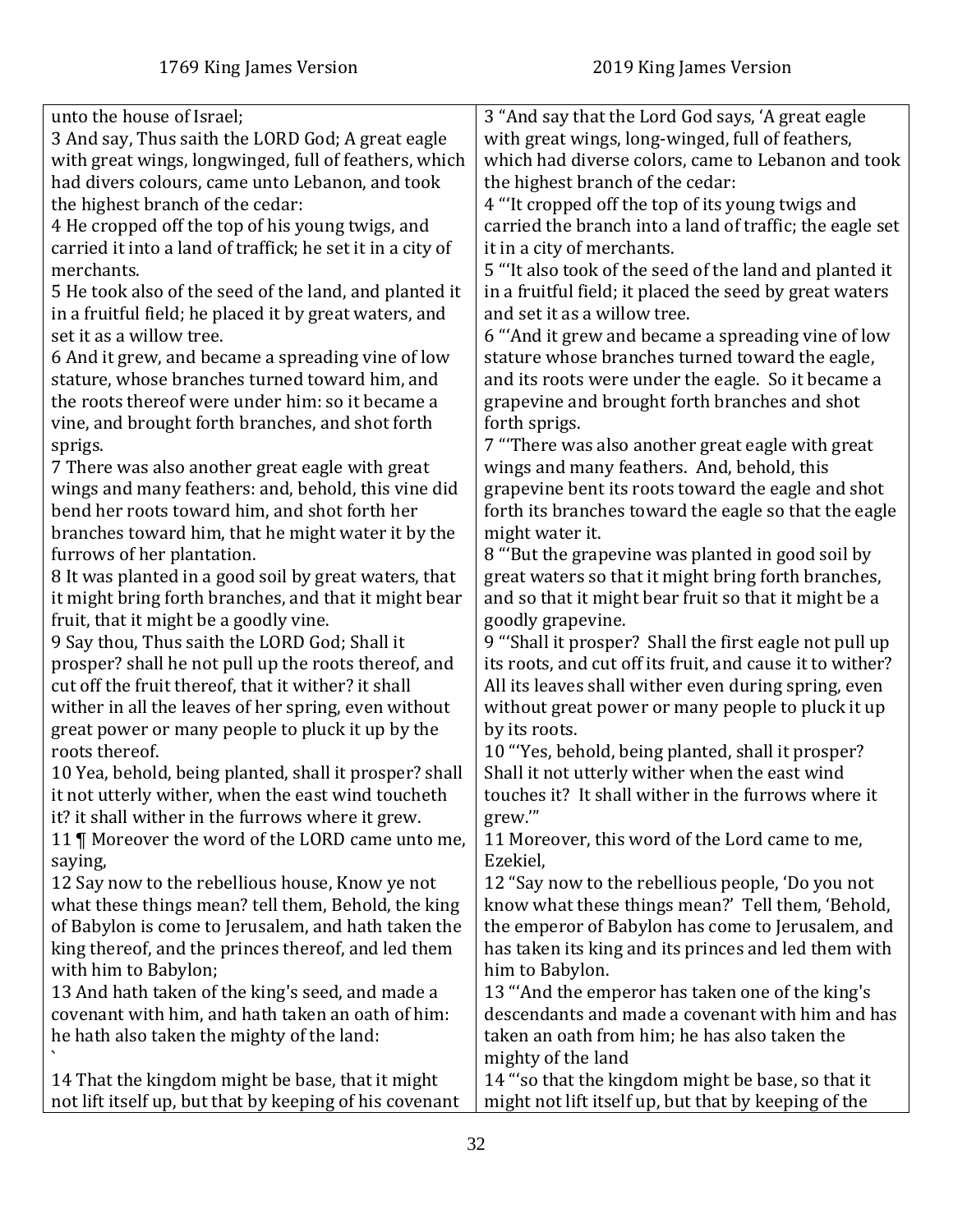| it might stand.                                          | covenant it might stand.                                |
|----------------------------------------------------------|---------------------------------------------------------|
| 15 But he rebelled against him in sending his            | 15 "But the king rebelled against the emperor by        |
| ambassadors into Egypt, that they might give him         | sending ambassadors to Egypt so that they might         |
| horses and much people. Shall he prosper? shall he       | give the king horses and much people. Shall the         |
| escape that doeth such things? or shall he break the     | king prosper? Shall he escape who does such             |
| covenant, and be delivered?                              | things? Or shall he break the covenant and be           |
|                                                          | delivered?                                              |
| 16 As I live, saith the LORD God, surely in the place    | 16 "Surely in the place where the emperor dwells        |
| where the king dwelleth that made him king, whose        | who made him king, whose oath he despised and           |
| oath he despised, and whose covenant he brake,           | whose covenant he broke, even with him in the           |
| even with him in the midst of Babylon he shall die.      | midst of Babylon he shall die.                          |
| 17 Neither shall Pharaoh with his mighty army and        | 17 "Nor shall Pharaoh with his mighty army help         |
| great company make for him in the war, by casting        | the king in the war by casting up mounts and            |
| up mounts, and building forts, to cut off many           | building forts to cut off many persons,                 |
| persons:                                                 | 18 "The king despised the oath by breaking the          |
| 18 Seeing he despised the oath by breaking the           | covenant when he had given his hand. Because he         |
| covenant, when, lo, he had given his hand, and hath      | has done all these things, he shall not escape.         |
| done all these things, he shall not escape.              | 19 "As I, the Lord God, live, surely My oath that he    |
| 19 Therefore thus saith the LORD God; As I live,         | has despised, and My covenant that he has broken, I     |
| surely mine oath that he hath despised, and my           | will recompense upon his own head.                      |
| covenant that he hath broken, even it will I             | 20 "And I will spread My net upon him, and he shall     |
| recompense upon his own head.                            | be taken in My snare, and I will bring him to           |
| 20 And I will spread my net upon him, and he shall       | Babylon, and will judge him there for his trespass      |
| be taken in my snare, and I will bring him to            | that he has trespassed against Me.                      |
| Babylon, and will plead with him there for his           | 21 "And all his fugitives with all his bands shall fall |
| trespass that he hath trespassed against me.             | by the sword, and those who remain shall be             |
| 21 And all his fugitives with all his bands shall fall   | scattered toward all winds. And you shall know          |
| by the sword, and they that remain shall be              | that I the Lord have spoken it.""                       |
| scattered toward all winds: and ye shall know that I     | 22 The Lord God says, "I will also take the highest     |
| the LORD have spoken it.                                 | branch of the high cedar, will crop off from the top    |
| 22   Thus saith the LORD God; I will also take of the    | of its young twigs a tender one, and will plant it      |
| highest branch of the high cedar, and will set it; I     | upon a high and eminent mountain.                       |
| will crop off from the top of his young twigs a          | 23 "In the mountain of the height of Israel I will      |
| tender one, and will plant it upon an high mountain      | plant it; and it shall bring forth boughs, and bear     |
| and eminent:                                             | fruit, and grow to be a goodly cedar; and under it all  |
| 23 In the mountain of the height of Israel will I plant  | birds of every wing shall dwell; in the shadow of its   |
| it: and it shall bring forth boughs, and bear fruit, and | branches, they shall dwell.                             |
| be a goodly cedar: and under it shall dwell all fowl     | 24 "And all the trees of the field shall know that I    |
| of every wing; in the shadow of the branches             | the Lord have brought down the high tree, have          |
| thereof shall they dwell.                                | exalted the low tree, have dried up the green tree,     |
| 24 And all the trees of the field shall know that I the  | and have made the dry tree to flourish; I the Lord      |
| LORD have brought down the high tree, have               | have spoken and have done it."                          |
| exalted the low tree, have dried up the green tree,      | $\boldsymbol{\checkmark}$                               |
| and have made the dry tree to flourish: I the LORD       | $\bar{\mathbf{v}}$                                      |
| have spoken and have done it.                            |                                                         |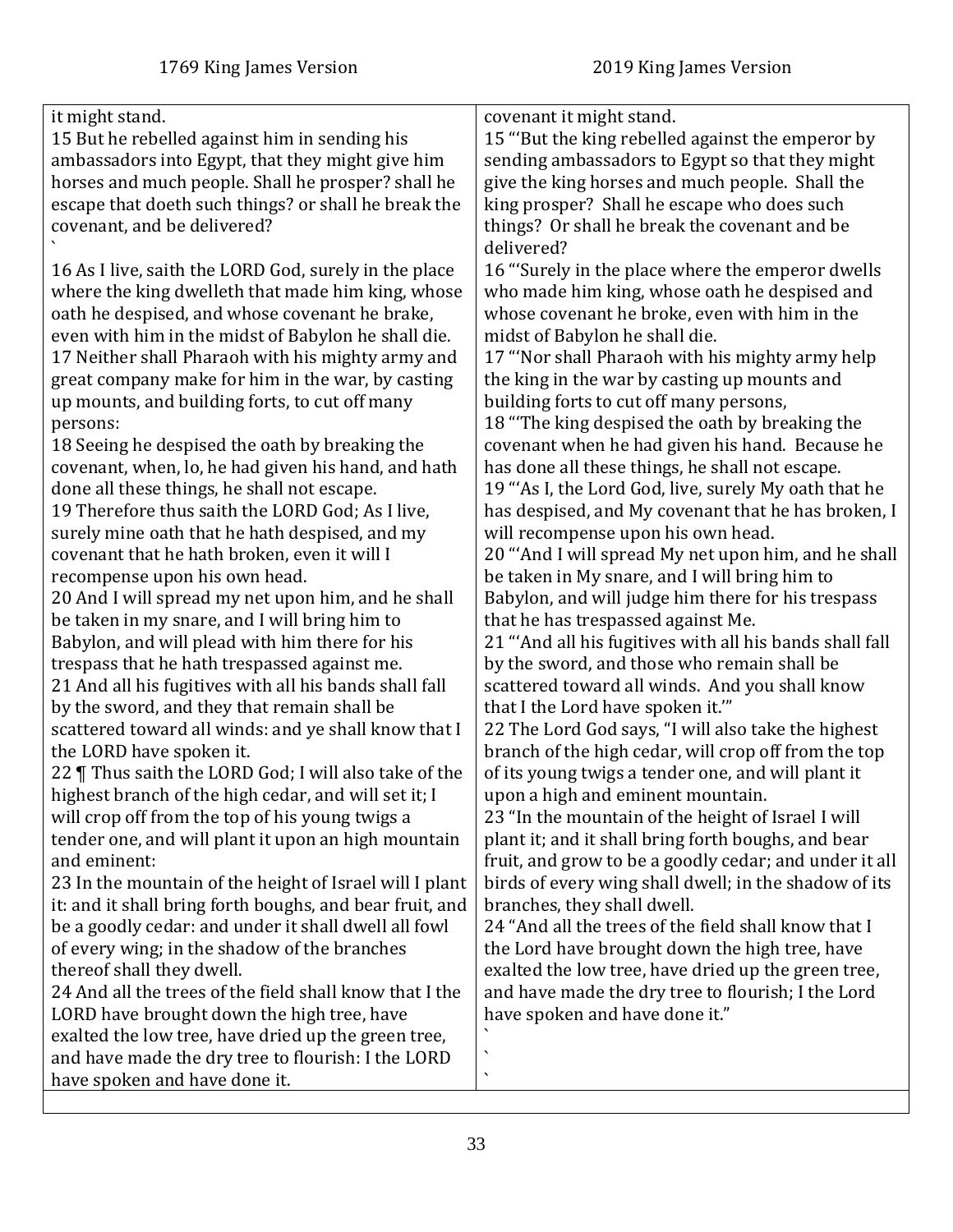<span id="page-33-0"></span>

| 18:1 The word of the LORD came unto me again,                                                              | 18:1 This word of the Lord came to me, Ezekiel,          |
|------------------------------------------------------------------------------------------------------------|----------------------------------------------------------|
| saying,                                                                                                    | 2 "What do you mean, that you use this proverb           |
| 2 What mean ye, that ye use this proverb                                                                   | concerning the land of Israel, saying, 'The fathers      |
| concerning the land of Israel, saying, The fathers                                                         | have eaten sour grapes, and the children's teeth are     |
| have eaten sour grapes, and the children's teeth are                                                       | set on edge?'                                            |
| set on edge?                                                                                               | 3 "As I the Lord God live, you shall not have            |
| 3 As I live, saith the LORD God, ye shall not have                                                         | occasion any longer to use this proverb in Israel.       |
| occasion any more to use this proverb in Israel.                                                           | 4 "Behold, all souls are Mine: as the soul of the        |
| 4 Behold, all souls are mine; as the soul of the                                                           | parent, so also the soul of the child is Mine; the soul  |
| father, so also the soul of the son is mine: the soul                                                      | that sins shall die.                                     |
| that sinneth, it shall die.                                                                                | 5 "But if people are just and do that which is lawful    |
| 5   But if a man be just, and do that which is lawful                                                      | and right,                                               |
| and right,                                                                                                 | 6 "and have not eaten upon the mountains, nor have       |
|                                                                                                            | lifted up their eyes to the idols of the people of       |
| 6 And hath not eaten upon the mountains, neither                                                           |                                                          |
| hath lifted up his eyes to the idols of the house of<br>Israel, neither hath defiled his neighbour's wife, | Israel, nor have defiled their neighbor's wife, nor      |
|                                                                                                            | have come near to a menstruous woman,                    |
| neither hath come near to a menstruous woman,                                                              | 7 "and have not oppressed any one, but have              |
| 7 And hath not oppressed any, but hath restored to                                                         | restored to debtors their pledge, have plundered no      |
| the debtor his pledge, hath spoiled none by                                                                | one by violence, have given their food to the hungry,    |
| violence, hath given his bread to the hungry, and                                                          | and have covered the naked with a garment,               |
| hath covered the naked with a garment;                                                                     | 8 "have not given forth money as usury, nor have         |
| 8 He that hath not given forth upon usury, neither                                                         | taken any similar increase, have withdrawn their         |
| hath taken any increase, that hath withdrawn his                                                           | hand from iniquity, have executed true justice           |
| hand from iniquity, hath executed true judgment                                                            | between persons,                                         |
| between man and man,                                                                                       | 9 "have walked in My statutes, and have kept My          |
| 9 Hath walked in my statutes, and hath kept my                                                             | judgments to deal truly, they are just and shall         |
| judgments, to deal truly; he is just, he shall surely                                                      | surely live.                                             |
| live, saith the LORD God.                                                                                  | 10 "If parents have a son who is a robber, a shedder     |
| 10 $\P$ If he beget a son that is a robber, a shedder of                                                   | of blood, who does anything like any one of these        |
| blood, and that doeth the like to any one of these                                                         | things,                                                  |
| things,                                                                                                    | 11 "who does not do any of the duties required of        |
| 11 And that doeth not any of those duties, but even                                                        | him, but has even eaten upon the mountains, defiled      |
| hath eaten upon the mountains, and defiled his                                                             | his neighbor's wife,                                     |
| neighbour's wife,                                                                                          | 12 "has oppressed the poor and needy, has spoiled        |
| 12 Hath oppressed the poor and needy, hath spoiled                                                         | by violence, has not restored the pledge, has lifted     |
| by violence, hath not restored the pledge, and hath                                                        | up his eyes to the idols, has committed abomination,     |
| lifted up his eyes to the idols, hath committed                                                            | 13 "has lent money for profit, has taken increase;       |
| abomination,                                                                                               | shall he then live? He shall not live; he has done all   |
| 13 Hath given forth upon usury, and hath taken                                                             | these abominations; he shall surely die; his blood       |
| increase: shall he then live? he shall not live: he hath                                                   | shall be upon him.                                       |
| done all these abominations; he shall surely die; his                                                      | 14 "However, behold, if a man has a son who sees all     |
| blood shall be upon him.                                                                                   | his father's sins which he has done and considers        |
| 14 $\P$ Now, lo, if he beget a son, that seeth all his                                                     | and does not do likewise,                                |
| father's sins which he hath done, and considereth,                                                         | 15 "who has not eaten upon the mountains, nor has        |
| and doeth not such like,                                                                                   | lifted up his eyes to the idols of the people of Israel, |
| 15 That hath not eaten upon the mountains, neither                                                         | has not defiled his neighbor's wife,                     |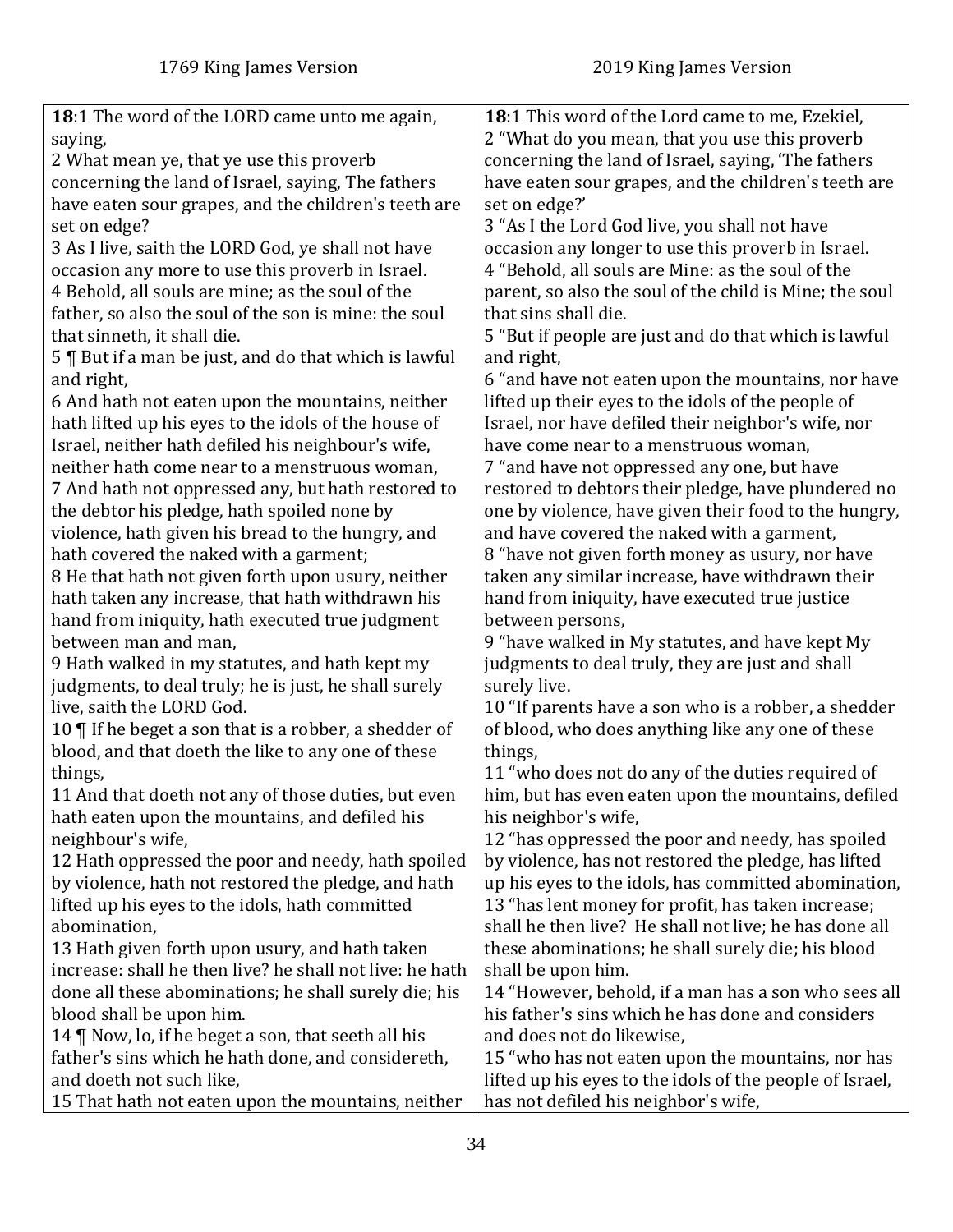| hath lifted up his eyes to the idols of the house of     | 16 "nor has oppressed any one, has not withheld          |
|----------------------------------------------------------|----------------------------------------------------------|
| Israel, hath not defiled his neighbour's wife,           | the pledge, nor has plundered by violence, but has       |
| 16 Neither hath oppressed any, hath not withholden       | given his food to the hungry, has covered the naked      |
| the pledge, neither hath spoiled by violence, but        | with a garment,                                          |
| hath given his bread to the hungry, and hath             | 17 "who has taken his hand off the poor, who has         |
| covered the naked with a garment,                        | not received usury nor increase from lending             |
| 17 That hath taken off his hand from the poor, that      | money, has executed My judgments and has walked          |
| hath not received usury nor increase, hath executed      | in My statutes, he shall not die for the iniquity of his |
| my judgments, hath walked in my statutes; he shall       | father. He shall surely live.                            |
| not die for the iniquity of his father, he shall surely  | 18 "As for his father, because he cruelly oppressed      |
| live.                                                    | people, violently treated his relatives, and did that    |
| 18 As for his father, because he cruelly oppressed,      | which is not good among his people, behold, he shall     |
| spoiled his brother by violence, and did that which      | die in his iniquity.                                     |
| is not good among his people, lo, even he shall die in   | 19 "Yet you ask, 'Why?' Does not the child bear the      |
| his iniquity.                                            | iniquity of the parent? No, when the child has done      |
| 19   Yet say ye, Why? doth not the son bear the          | that which is lawful and right, has kept all My          |
| iniquity of the father? When the son hath done that      | statutes, and has done them, the child shall surely      |
| which is lawful and right, and hath kept all my          | live.                                                    |
| statutes, and hath done them, he shall surely live.      | 20 "The soul that sins shall die. The child shall not    |
| 20 The soul that sinneth, it shall die. The son shall    | bear the iniquity of the parent, nor shall the parent    |
| not bear the iniquity of the father, neither shall the   | bear the iniquity of the child. The righteousness of     |
| father bear the iniquity of the son: the                 | the righteous shall be upon them, and the                |
| righteousness of the righteous shall be upon him,        | wickedness of the wicked shall be upon them.             |
| and the wickedness of the wicked shall be upon           | 21 "But if the wicked will turn from all their sins      |
| him.                                                     | that they have committed, and keep all My statutes,      |
| 21 But if the wicked will turn from all his sins that    | and do that which is lawful and right, they shall        |
| he hath committed, and keep all my statutes, and do      | surely live. They shall not die.                         |
| that which is lawful and right, he shall surely live, he | 22 "All the transgressions that they have                |
| shall not die.                                           | committed, shall not be remembered; in the               |
| 22 All his transgressions that he hath committed,        | righteousness of their actions, they shall live.         |
| they shall not be mentioned unto him: in his             | 23 "Have I, the Lord God, any pleasure at all that the   |
| righteousness that he hath done he shall live            | wicked should die, and not return from their ways        |
| 23 Have I any pleasure at all that the wicked should     | and live?                                                |
| die? saith the LORD God: and not that he should          | 24 "But when the righteous turn away from their          |
| return from his ways, and live?                          | righteousness, and commit iniquity, and do               |
| 24   But when the righteous turneth away from his        | according to all the abominations that the wicked        |
| righteousness, and committeth iniquity, and doeth        | do, shall they live? All the righteousness that they     |
| according to all the abominations that the wicked        | have done shall not be mentioned. In the trespass        |
| man doeth, shall he live? All his righteousness that     | that they have trespassed, and in the sin that they      |
| he hath done shall not be mentioned: in his trespass     | have sinned, they shall die.                             |
| that he hath trespassed, and in his sin that he hath     | 25 "Yet you say, 'The way of the Lord is not equal.'     |
| sinned, in them shall he die.                            | Hear now, O people of Israel, is not My way equal?       |
| 25   Yet ye say, The way of the LORD is not equal.       | Are not your ways unequal?                               |
| Hear now, O house of Israel; Is not my way equal?        | 26 "When the righteous turn away from their              |
| are not your ways unequal?                               | righteousness and commit iniquity and die in it, for     |
| 26 When a righteous man turneth away from his            | the iniquity that they have done they shall die.         |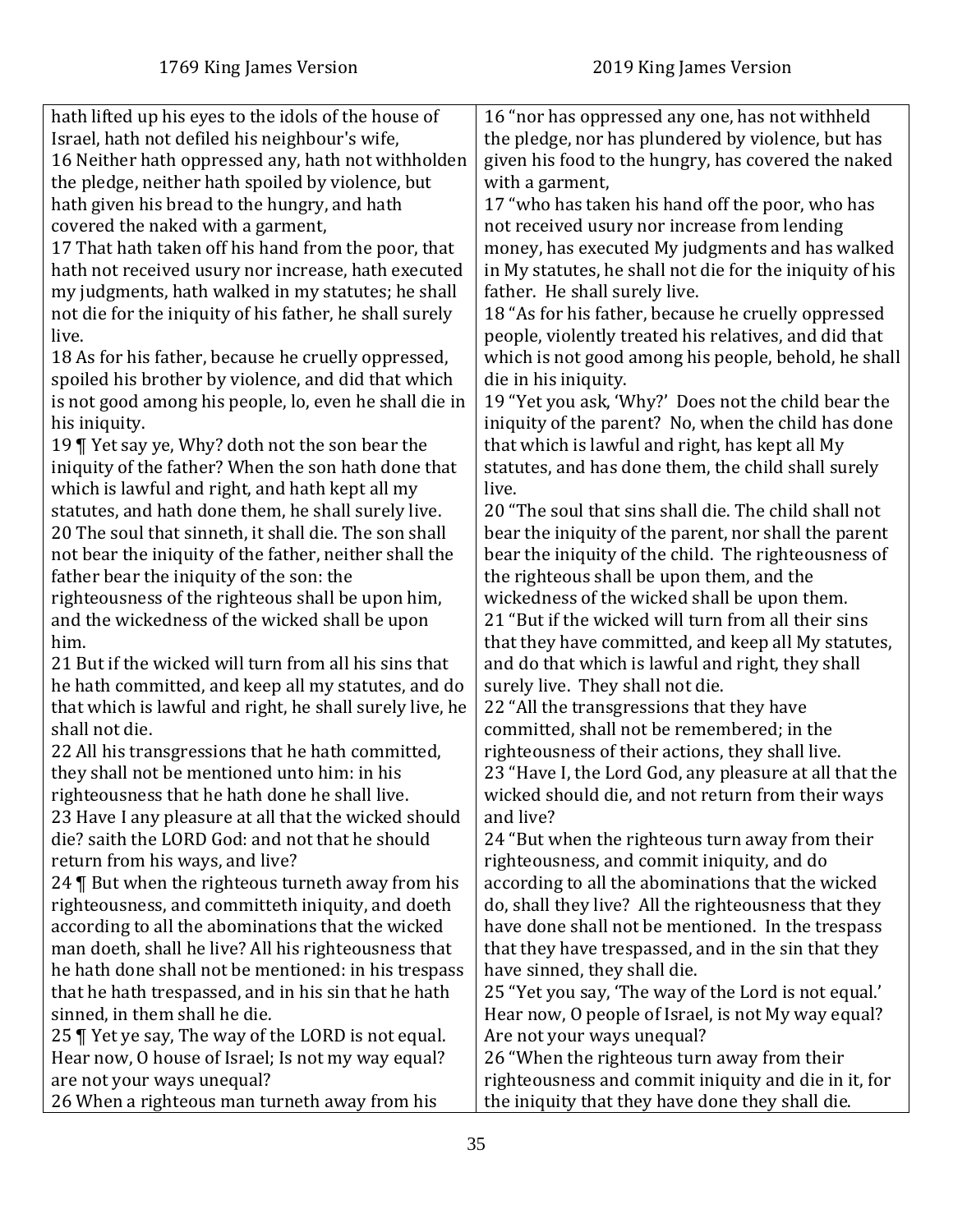<span id="page-35-0"></span>

| righteousness, and committeth iniquity, and dieth in                                                  | 27 "Again, when the wicked turn away from the         |
|-------------------------------------------------------------------------------------------------------|-------------------------------------------------------|
| them; for his iniquity that he hath done shall he die.                                                | wickedness that they have committed and do that       |
|                                                                                                       |                                                       |
| 27 Again, when the wicked man turneth away from                                                       | which is lawful and right, they will save their soul  |
| his wickedness that he hath committed, and doeth                                                      | (spiritual sense) alive.                              |
| that which is lawful and right, he shall save his soul                                                | 28 "Because they consider and turn away from all      |
| alive.                                                                                                | the transgressions that they have committed, they     |
| 28 Because he considereth, and turneth away from                                                      | shall surely live; they shall not die.                |
| all his transgressions that he hath committed, he                                                     | 29 "Yet the people of Israel say, 'The way of the     |
| shall surely live, he shall not die.                                                                  | Lord is not equal.' O people of Israel, are not My    |
| 29 Yet saith the house of Israel, The way of the                                                      | ways equal? Are not your ways unequal?                |
| LORD is not equal. O house of Israel, are not my                                                      | 30 "Therefore, I the Lord God will judge you, O       |
| ways equal? are not your ways unequal?                                                                | people of Israel, all according to their ways. Repent |
| 30 Therefore I will judge you, O house of Israel,                                                     | and turn yourselves from all your transgressions so   |
| every one according to his ways, saith the LORD                                                       | that iniquity shall not be your ruin.                 |
| God. Repent, and turn yourselves from all your                                                        | 31 "Cast away from you all your transgressions by     |
| transgressions; so iniquity shall not be your ruin.                                                   | which you have transgressed, and make in              |
| 31   Cast away from you all your transgressions,                                                      | yourselves a new heart and a new spirit. For why      |
|                                                                                                       |                                                       |
| whereby ye have transgressed; and make you a new                                                      | do you seek death, O people of Israel?                |
| heart and a new spirit: for why will ye die, O house                                                  | 32 "I, God, have no pleasure in the death of those    |
| of Israel?                                                                                            | who die; therefore, turn yourselves around and        |
| 32 For I have no pleasure in the death of him that                                                    | live."                                                |
| dieth, saith the LORD God: wherefore turn                                                             |                                                       |
| yourselves, and live ye.                                                                              |                                                       |
|                                                                                                       |                                                       |
|                                                                                                       |                                                       |
| 19:1 Moreover take thou up a lamentation for the                                                      | 19:1 The Lord told me, "Ezekiel, take up a            |
| princes of Israel,                                                                                    | lamentation for the princes of Israel,                |
|                                                                                                       |                                                       |
| 2 And say, What is thy mother? A lioness: she lay                                                     | 2 "and say, 'What is your mother?' A lioness lay      |
| down among lions, she nourished her whelps                                                            | down among lions; she nourished her cubs among        |
| among young lions.                                                                                    | young lions.                                          |
| 3 And she brought up one of her whelps: it became                                                     | 3 "And she brought up one of her cubs: he became a    |
| a young lion, and it learned to catch the prey; it                                                    | young lion, and he learned to catch prey; he          |
| devoured men                                                                                          | devoured people.                                      |
| 4 The nations also heard of him; he was taken in                                                      | 4 "The nations also heard of him; he was taken in     |
| their pit, and they brought him with chains unto the                                                  | their pit, and they brought him with chains to the    |
| land of Egypt.                                                                                        | land of Egypt.                                        |
| 5 Now when she saw that she had waited, and her                                                       | 5 "Now when she saw that she had waited and her       |
| hope was lost, then she took another of her whelps,                                                   | hope was lost, then she took another of her cubs      |
| and made him a young lion.                                                                            | and raised him to be a young lion.                    |
| 6 And he went up and down among the lions, he                                                         | 6 "And he went up and down among the lions; he        |
| became a young lion, and learned to catch the prey,                                                   | became a young lion and learned to catch prey and     |
| and devoured men.                                                                                     | devoured people.                                      |
| 7 And he knew their desolate palaces, and he laid                                                     | 7 "And he knew their desolate palaces, and he laid    |
| waste their cities; and the land was desolate, and                                                    | waste their cities; and the land was desolate and its |
|                                                                                                       | fullness by the noise of his roaring.                 |
| the fulness thereof, by the noise of his roaring.<br>8 Then the nations set against him on every side | 8 "Then the nations set against him on every side     |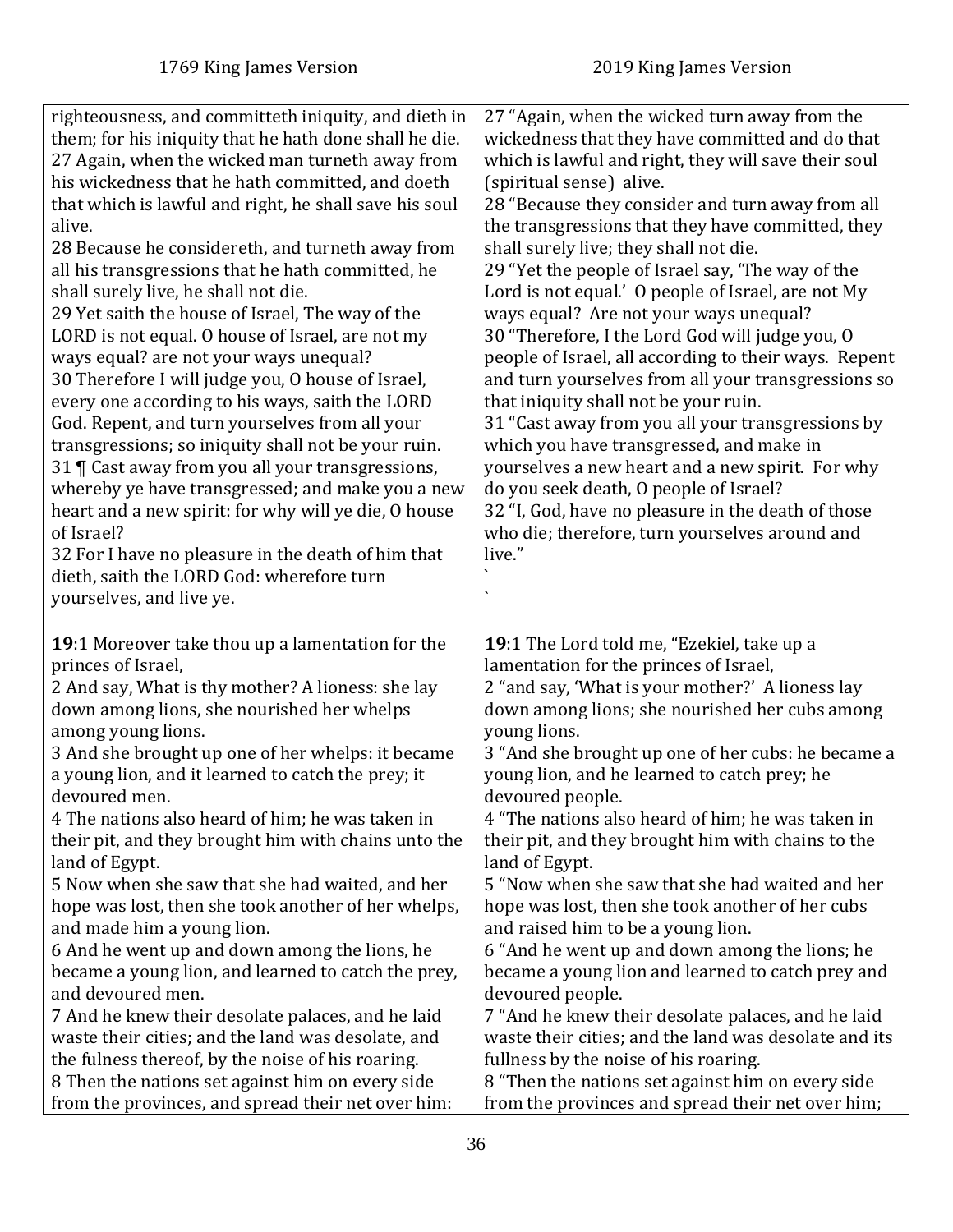| he was taken in their pit.                                                          | he was taken in their pit.                                                                        |
|-------------------------------------------------------------------------------------|---------------------------------------------------------------------------------------------------|
| 9 And they put him in ward in chains, and brought                                   | 9 "And they put him in chains, and brought him to                                                 |
| him to the king of Babylon: they brought him into                                   | the emperor of Babylon. They put him into a cage                                                  |
| holds, that his voice should no more be heard upon                                  | so that his voice would no more be heard upon the                                                 |
| the mountains of Israel.                                                            | mountains of Israel.                                                                              |
| 10 Thy mother is like a vine in thy blood, planted                                  | 10 "Your mother is like a grapevine in your blood                                                 |
| by the waters: she was fruitful and full of branches                                | planted by the waters; she was fruitful and full of                                               |
| by reason of many waters.                                                           | branches because of plentiful water.                                                              |
| 11 And she had strong rods for the sceptres of them                                 | 11 "And she had strong rods for the scepters of                                                   |
| that bare rule, and her stature was exalted among                                   | those who bore rule, and her stature was exalted                                                  |
| the thick branches, and she appeared in her height                                  | among the thick branches. And she appeared in her                                                 |
| with the multitude of her branches.                                                 | height with the multitude of her branches.                                                        |
| 12 But she was plucked up in fury, she was cast                                     | 12 "But she was plucked up in a fury; she was cast                                                |
| down to the ground, and the east wind dried up her                                  | down to the ground, and the east wind dried up her                                                |
| fruit: her strong rods were broken and withered;                                    | fruit; her strong rods were broken and withered.                                                  |
| the fire consumed them.                                                             | The fire consumed them.                                                                           |
| 13 And now she is planted in the wilderness, in a                                   | 13 "And now she is planted in the wilderness in a                                                 |
| dry and thirsty ground.                                                             | dry and thirsty ground.                                                                           |
| 14 And fire is gone out of a rod of her branches,                                   | 14 "And fire has gone out of a rod of her branches                                                |
| which hath devoured her fruit, so that she hath no                                  | which has devoured her fruit so that she has no                                                   |
| strong rod to be a sceptre to rule. This is a                                       | strong rod to be a scepter to rule. This is a                                                     |
| lamentation, and shall be for a lamentation.                                        | lamentation, and shall be for a lamentation."                                                     |
|                                                                                     |                                                                                                   |
| 20:1 And it came to pass in the seventh year, in the                                | 20:1 And it came to pass in the seventh year, in the                                              |
|                                                                                     |                                                                                                   |
|                                                                                     |                                                                                                   |
| fifth month, the tenth day of the month, that certain                               | fifth month on the tenth day of the month, that                                                   |
| of the elders of Israel came to enquire of the LORD,                                | certain of the elders of Israel came to inquire of the                                            |
| and sat before me.                                                                  | Lord and sat before me.                                                                           |
| 2 Then came the word of the LORD unto me, saying,                                   | 2 Then this word of the Lord came to me,                                                          |
| 3 Son of man, speak unto the elders of Israel, and                                  | 3 "Ezekiel, speak to the elders of Israel and say to                                              |
| say unto them, Thus saith the LORD God; Are ye                                      | them that the Lord God says, 'Have you come to                                                    |
| come to enquire of me? As I live, saith the LORD                                    | inquire of Me? As I the Lord God live, I will not be                                              |
| God, I will not be enquired of by you.                                              | inquired of by you.'                                                                              |
| 4 Wilt thou judge them, son of man, wilt thou judge                                 | 4 "Will you judge them, Ezekiel, son of man, will you                                             |
| them? cause them to know the abominations of                                        | judge them? Cause them to know the abominations                                                   |
| their fathers:                                                                      | of their ancestors.                                                                               |
| 5    And say unto them, Thus saith the LORD God; In                                 | 5 "And tell them that the Lord God says, 'In the day                                              |
| the day when I chose Israel, and lifted up mine hand                                | when I chose Israel and reached out to the                                                        |
| unto the seed of the house of Jacob, and made                                       | descendants of Jacob, and made myself known to                                                    |
| myself known unto them in the land of Egypt, when                                   | them in the land of Egypt, I told them that I was the                                             |
| I lifted up mine hand unto them, saying, I am the                                   | Lord their God.                                                                                   |
| LORD your God;                                                                      | 6 "In the day that I the Lord God offered to help                                                 |
| 6 In the day that I lifted up mine hand unto them, to                               | them, to bring them forth out of the land of Egypt                                                |
| bring them forth of the land of Egypt into a land that                              | into a land that I had found for them flowing with                                                |
| I had espied for them, flowing with milk and honey,                                 | milk and honey, which is the glory of all lands,                                                  |
| which is the glory of all lands:<br>7 Then said I unto them, Cast ye away every man | 7 "then I said to them, "All of you cast away the<br>abominations of your eyes, and do not defile |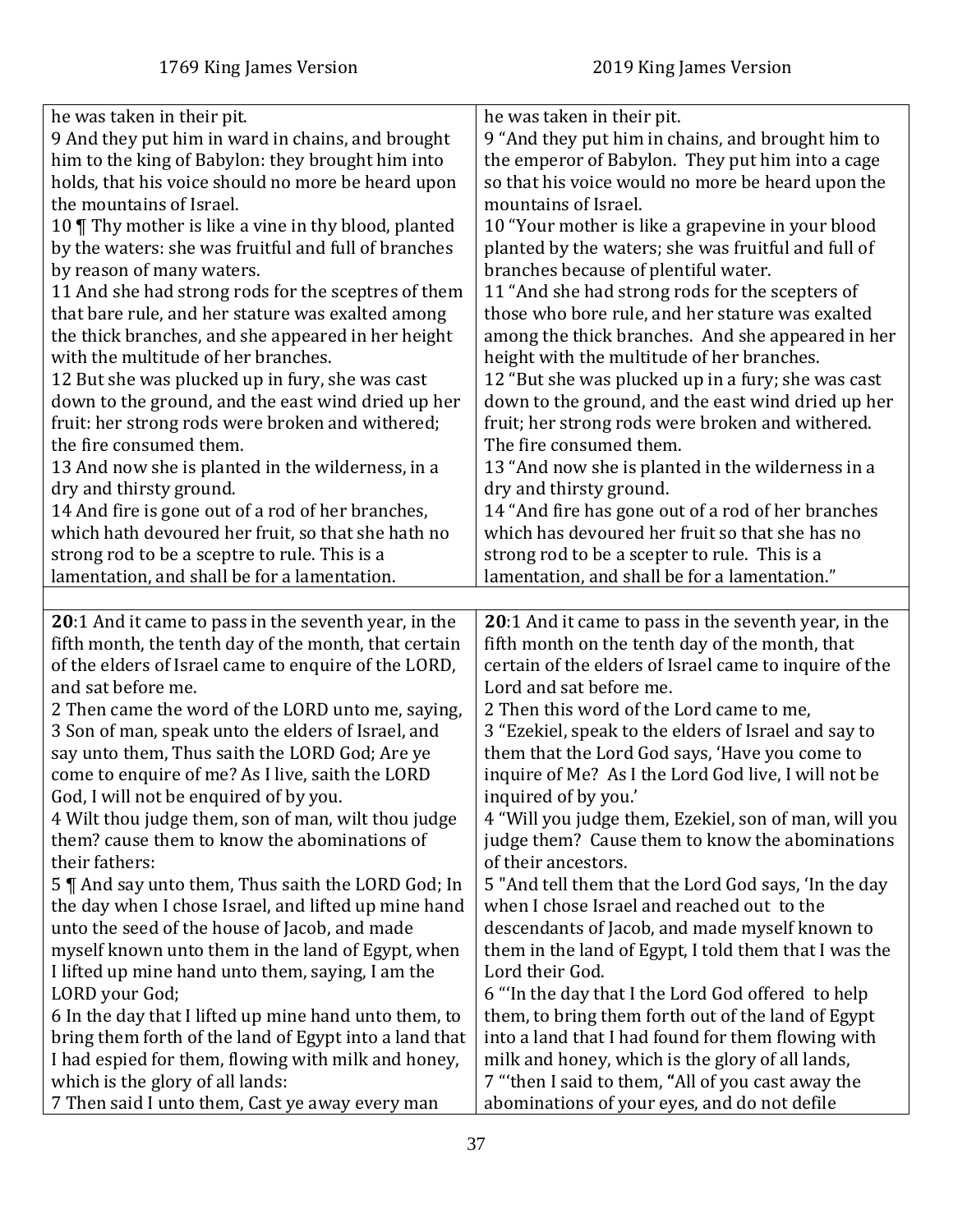| the abominations of his eyes, and defile not<br>yourselves with the idols of Egypt: I am the LORD<br>your God. | yourselves with the idols of Egypt. I am the Lord<br>your God.""<br>8 Then the Lord said, "But they rebelled against Me |
|----------------------------------------------------------------------------------------------------------------|-------------------------------------------------------------------------------------------------------------------------|
| 8 But they rebelled against me, and would not<br>hearken unto me: they did not every man cast away             | and would not listen to Me; all of them did not cast<br>away the abominations of their eyes, nor did they               |
| the abominations of their eyes, neither did they                                                               | forsake the idols of Egypt. Then I said, 'I will pour                                                                   |
| forsake the idols of Egypt: then I said, I will pour out                                                       | out My fury upon them, to accomplish My anger                                                                           |
| my fury upon them, to accomplish my anger against                                                              | against them in the midst of the land of Egypt.'                                                                        |
| them in the midst of the land of Egypt.                                                                        | 9 "But I worked for My name's sake so that it would                                                                     |
| 9 But I wrought for my name's sake, that it should<br>not be polluted before the heathen, among whom           | not be polluted before the heathen among whom<br>they were, in whose sight I made Myself known to                       |
| they were, in whose sight I made myself known                                                                  | them in bringing them forth out of the land of Egypt.                                                                   |
| unto them, in bringing them forth out of the land of                                                           | 10 "Therefore, I caused them to go forth out of the                                                                     |
| Egypt.                                                                                                         | land of Egypt and brought them into the wilderness.                                                                     |
| 10   Wherefore I caused them to go forth out of the                                                            | 11 "And I gave them My statutes and showed them                                                                         |
| land of Egypt, and brought them into the                                                                       | My judgments, which if people do, they shall live in                                                                    |
| wilderness.                                                                                                    | them.                                                                                                                   |
| 11 And I gave them my statutes, and shewed them<br>my judgments, which if a man do, he shall even live         | 12 "Moreover I also gave them My Sabbaths to be a<br>sign between Me and them so that they might know                   |
| in them.                                                                                                       | that I am the Lord that sanctifies them.                                                                                |
| 12 Moreover also I gave them my Sabbaths, to be a                                                              | 13 "But the people of Israel rebelled against Me in                                                                     |
| sign between me and them, that they might know                                                                 | the wilderness. They did not walk in My statutes,                                                                       |
| that I am the LORD that sanctify them.                                                                         | and they despised My judgments, which if people                                                                         |
| 13 But the house of Israel rebelled against me in the                                                          | obey, they shall live in them; and My Sabbaths they                                                                     |
| wilderness: they walked not in my statutes, and                                                                | greatly polluted. Then I said, 'I would pour out My                                                                     |
| they despised my judgments, which if a man do, he<br>shall even live in them; and my sabbaths they             | fury upon them in the wilderness to consume them.'<br>14 "But I worked for My name's sake so that it                    |
| greatly polluted: then I said, I would pour out my                                                             | would not be polluted before the heathen, in whose                                                                      |
| fury upon them in the wilderness, to consume them.                                                             | sight I brought them out.                                                                                               |
| 14 But I wrought for my name's sake, that it should                                                            | 15 "Yet I also made an oath to them in the                                                                              |
| not be polluted before the heathen, in whose sight I                                                           | wilderness that I would not bring them into the land                                                                    |
| brought them out.                                                                                              | which I would have given them flowing with milk                                                                         |
| 15 Yet also I lifted up my hand unto them in the                                                               | and honey, which is the glory of all lands,                                                                             |
| wilderness, that I would not bring them into the<br>land which I had given them, flowing with milk and         | 16 "because they despised My judgments and did<br>not walk in My statutes, but polluted My Sabbaths;                    |
| honey, which is the glory of all lands;                                                                        | for their heart went after their idols.                                                                                 |
| 16 Because they despised my judgments, and                                                                     | 17 "Nevertheless I spared them from being                                                                               |
| walked not in my statutes, but polluted my                                                                     | destroyed, and so I did not make an end of them in                                                                      |
| sabbaths: for their heart went after their idols.                                                              | the wilderness.                                                                                                         |
| 17 Nevertheless mine eye spared them from                                                                      | 18 "But I said to their children in the wilderness, 'Do                                                                 |
| destroying them, neither did I make an end of them<br>in the wilderness.                                       | not walk in the statutes of your ancestors, nor<br>observe their judgments, nor defile yourselves with                  |
| 18 But I said unto their children in the wilderness,                                                           | their idols.                                                                                                            |
| Walk ye not in the statutes of your fathers, neither                                                           | 19 "I am the Lord your God; walk in My statutes,                                                                        |
| observe their judgments, nor defile yourselves with                                                            | and keep My judgments, and do them.                                                                                     |
| their idols:                                                                                                   | 20 "And hallow My Sabbaths, and they shall be a                                                                         |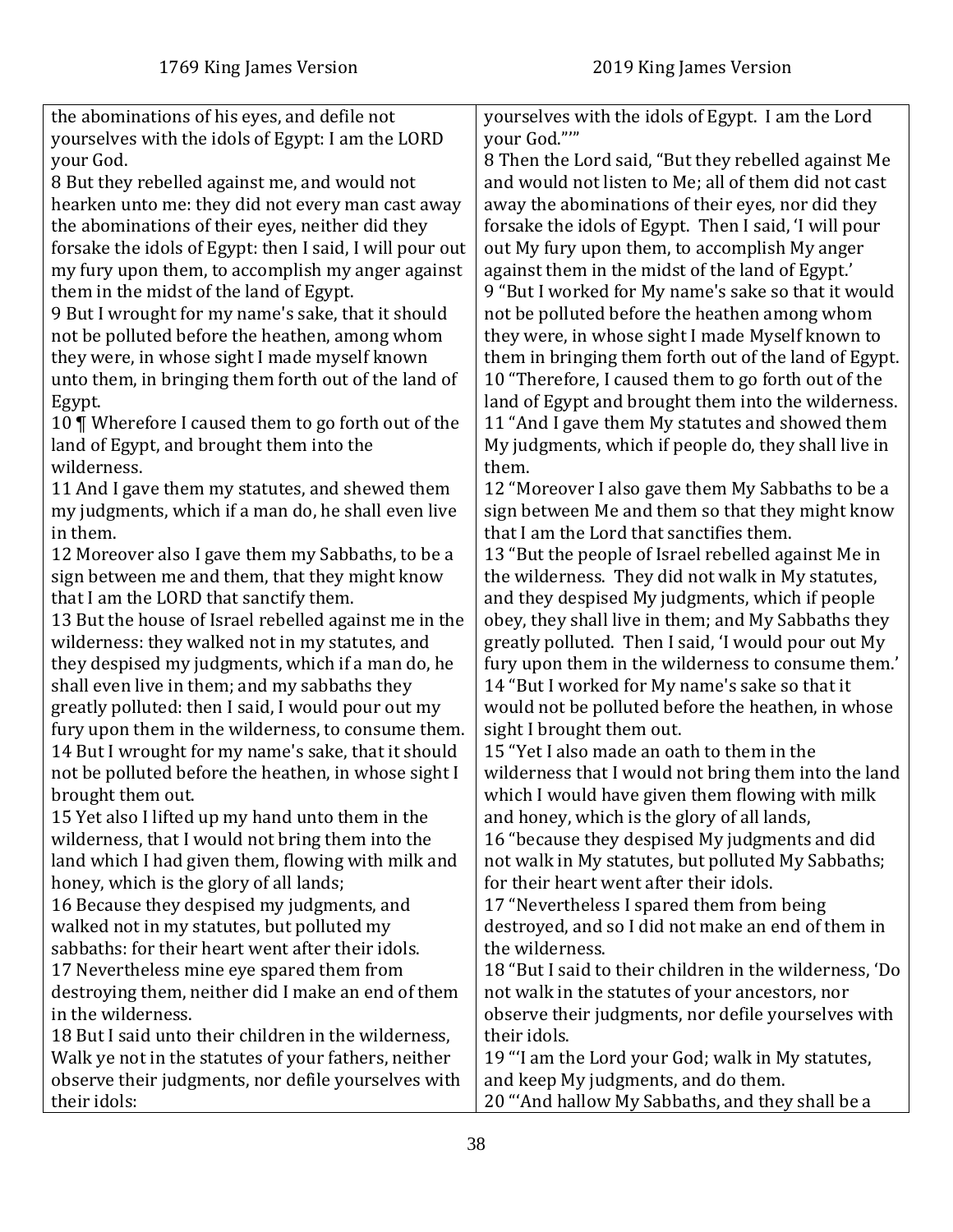| 19 I am the LORD your God; walk in my statutes,         | sign between Me and you so that you may know          |
|---------------------------------------------------------|-------------------------------------------------------|
| and keep my judgments, and do them;                     | that I am the Lord your God.'                         |
| 20 And hallow my sabbaths; and they shall be a sign     | 21 "Notwithstanding the people rebelled against       |
| between me and you, that ye may know that I am          | Me. They did not walk in My statutes, nor did they    |
| the LORD your God.                                      | keep My judgments to do them, which if people do      |
| 21 Notwithstanding the children rebelled against        | they shall live in them. They polluted My Sabbaths;   |
| me: they walked not in my statutes, neither kept my     | then I said, 'I would pour out My fury upon them, to  |
| judgments to do them, which if a man do, he shall       | accomplish My anger against them in the               |
| even live in them; they polluted my sabbaths: then I    | wilderness.'                                          |
| said, I would pour out my fury upon them, to            | 22 "Nevertheless I lessened My fury and worked for    |
| accomplish my anger against them in the                 | My name's sake so that it would not be polluted in    |
| wilderness.                                             | the sight of the heathen, in whose sight I brought    |
| 22 Nevertheless I withdrew mine hand, and               | them forth.                                           |
| wrought for my name's sake, that it should not be       | 23 "I also swore to them in the wilderness that I     |
| polluted in the sight of the heathen, in whose sight I  | would scatter them among the heathen and              |
| brought them forth.                                     | disperse them through the countries                   |
| 23 I lifted up mine hand unto them also in the          | 24 "because they had not executed My judgments,       |
| wilderness, that I would scatter them among the         | but had despised My statutes, had polluted My         |
| heathen, and disperse them through the countries;       | Sabbaths, and their eyes were after their ancestors'  |
| 24 Because they had not executed my judgments,          | idols.                                                |
| but had despised my statutes, and had polluted my       | 25 "Therefore, I also gave them statutes that were    |
| sabbaths, and their eyes were after their fathers'      | not good and judgments by which they should not       |
| idols.                                                  | live.                                                 |
| 25 Wherefore I gave them also statutes that were        | 26 "And I polluted them in their own gifts in that    |
| not good, and judgments whereby they should not         | they caused to pass through the fire all who open     |
| live;                                                   | the womb so that I might make them desolate to the    |
| 26 And I polluted them in their own gifts, in that      | end that they might know that I am the Lord.          |
| they caused to pass through the fire all that openeth   | 27 "Therefore, Ezekiel, son of man, speak to the      |
| the womb, that I might make them desolate, to the       | people of Israel, and say to them that the Lord God   |
| end that they might know that I am the LORD.            | says, 'Yet in this your ancestors have blasphemed     |
| 27   Therefore, son of man, speak unto the house of     | Me, in that they have committed a trespass against    |
| Israel, and say unto them, Thus saith the LORD God;     | Me.                                                   |
| Yet in this your fathers have blasphemed me, in that    | 28 "For when I had brought them into the land for     |
| they have committed a trespass against me.              | which I lifted up My power to give it to them, then   |
| 28 For when I had brought them into the land, for       | they saw every high hill and all the thick trees. And |
| the which I lifted up mine hand to give it to them,     | there they offered their sacrifices, and there they   |
| then they saw every high hill, and all the thick trees, | presented the provocation of their offering. Also     |
| and they offered there their sacrifices, and there      | there they made their sweet savor and there poured    |
| they presented the provocation of their offering:       | out their drink offerings.'                           |
| there also they made their sweet savour, and            | 29 "Then I said to them, 'What is the high place to   |
| poured out there their drink offerings.                 | which you go?' And its name is called Bamah (high     |
| 29 Then I said unto them, What is the high place        | place) to this day.                                   |
| whereunto ye go? And the name thereof is called         | 30 "Therefore, say to the people of Israel that the   |
| Bamah unto this day.                                    | Lord God says, 'Are you polluted after the manner of  |
| 30 Wherefore say unto the house of Israel, Thus         | your fathers? And do you commit whoredom after        |
| saith the LORD God; Are ye polluted after the           | their abominations?                                   |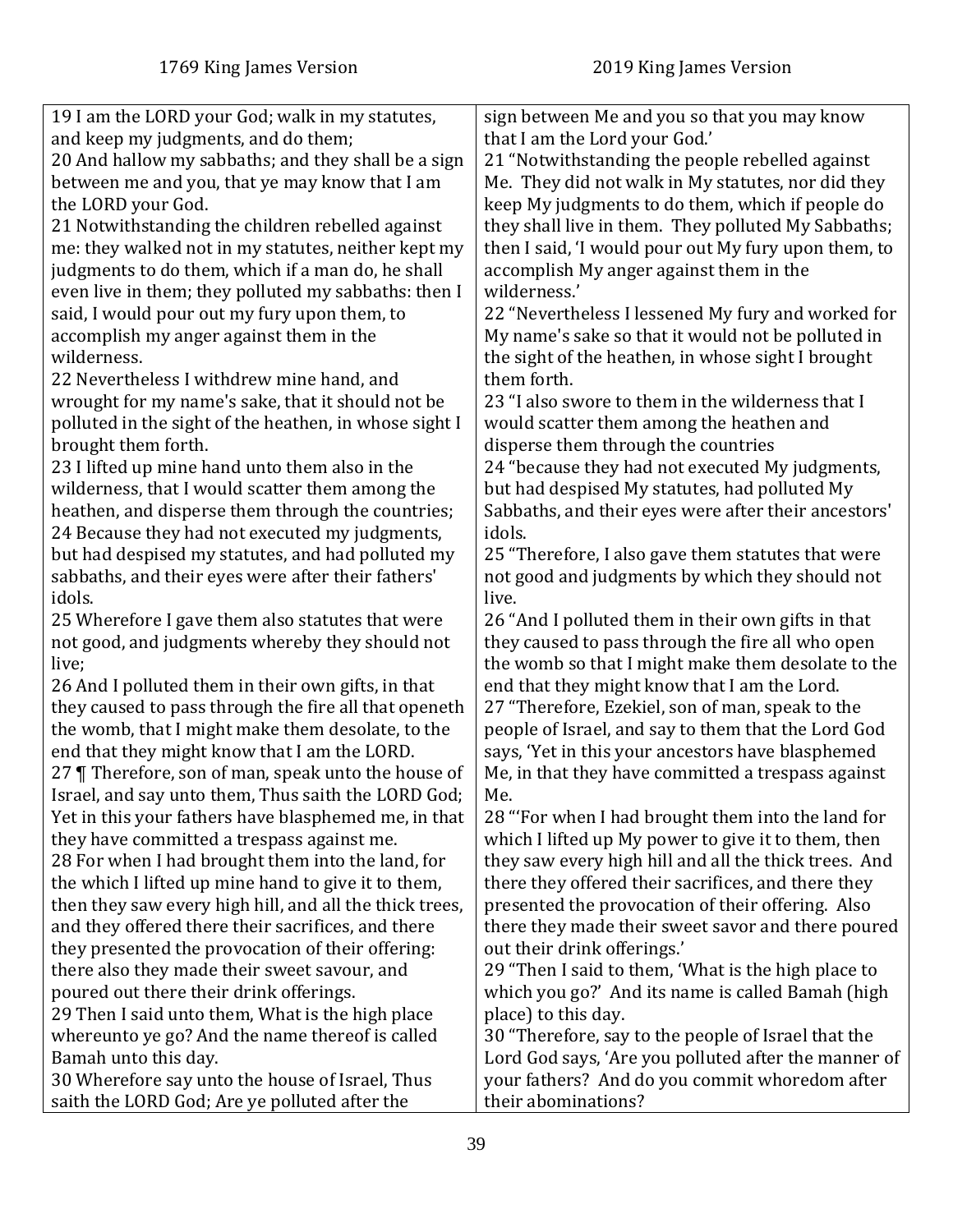| manner of your fathers? and commit ye whoredom          | 31 "For when you offer your gifts, when you make        |
|---------------------------------------------------------|---------------------------------------------------------|
| after their abominations?                               | your children pass through the fire, you pollute        |
| 31 For when ye offer your gifts, when ye make your      | yourselves with all your idols even to this day. And    |
| sons to pass through the fire, ye pollute yourselves    | shall I be inquired of by you, O people of Israel? As I |
| with all your idols, even unto this day: and shall I be | the Lord God live, I will not be inquired of by you.'   |
| enquired of by you, O house of Israel? As I live, saith | 32 "You say, 'We will be as the heathen, as the         |
| the LORD God, I will not be enquired of by you.         | families of the countries, to serve wood and stone."    |
| 32 And that which cometh into your mind shall not       | But that which comes into your mind now shall no        |
| be at all, that ye say, We will be as the heathen, as   | longer be at all."                                      |
| the families of the countries, to serve wood and        | 33 The Lord God says, "As I live, surely with great     |
| stone.                                                  | might, with power, and with fury poured out, I will     |
| 33   As I live, saith the LORD God, surely with a       | rule over you.                                          |
| mighty hand, and with a stretched out arm, and          | 34 "And I will bring you out from the people, and       |
| with fury poured out, will I rule over you:             | will gather you out of the countries in which you are   |
| 34 And I will bring you out from the people, and will   | scattered with might, with power, and with fury         |
| gather you out of the countries wherein ye are          | poured out.                                             |
| scattered, with a mighty hand, and with a stretched     | 35 "And I will bring you into the wilderness of the     |
| out arm, and with fury poured out.                      | people, and there I will plead with you to your face.   |
| 35 And I will bring you into the wilderness of the      | 36 "As I pleaded with your ancestors in the             |
| people, and there will I plead with you face to face.   | wilderness of the land of Egypt, so I the Lord God      |
| 36 Like as I pleaded with your fathers in the           | will plead with you.                                    |
| wilderness of the land of Egypt, so will I plead with   | 37 "And I will cause you to pass under the rod, and I   |
| you, saith the LORD God.                                | will bring you into the bond of the covenant.           |
| 37 And I will cause you to pass under the rod, and I    | 38 "And I will purge out from among you the rebels      |
| will bring you into the bond of the covenant:           | and those who transgress against Me. I will bring       |
| 38 And I will purge out from among you the rebels,      | them forth out of the country where they sojourn,       |
| and them that transgress against me: I will bring       | and they shall not enter into the land of Israel; and   |
| them forth out of the country where they sojourn,       | you shall know that I am the Lord."                     |
| and they shall not enter into the land of Israel: and   | 39 The Lord God says, "As for you, O people of          |
| ye shall know that I am the LORD.                       | Israel, every one of you, go and serve your idols       |
| 39 As for you, O house of Israel, thus saith the LORD   | now and hereafter also if you will not listen to Me.    |
| God; Go ye, serve ye every one his idols, and           | But pollute My holy name no longer by your gifts        |
| hereafter also, if ye will not hearken unto me: but     | and by your idols.                                      |
| pollute ye my holy name no more with your gifts,        | 40 "For in My holy mountain, in the mountain of the     |
| and with your idols.                                    | height of Israel, there shall all the people of Israel, |
| 40 For in mine holy mountain, in the mountain of        | all of them in the land, serve Me. There I will accept  |
| the height of Israel, saith the LORD God, there shall   | them, and there I will require your offerings and the   |
| all the house of Israel, all of them in the land, serve | first fruits of your sacrifices, with all your holy     |
| me: there will I accept them, and there will I require  | things.                                                 |
| your offerings, and the firstfruits of your oblations,  | 41 "I will accept you with your sweet savor when I      |
|                                                         |                                                         |
| with all your holy things.                              | bring you out from the people and gather you out of     |
| 41 I will accept you with your sweet savour, when I     | the countries in which you have been scattered.         |
| bring you out from the people, and gather you out of    | And I will be sanctified in you before the heathen.     |
| the countries wherein ye have been scattered; and I     | 42 "And you shall know that I am the Lord, when I       |
| will be sanctified in you before the heathen.           | shall bring you into the land of Israel, into the       |
| 42 And ye shall know that I am the LORD, when I         | country for which I exercised My power to give it to    |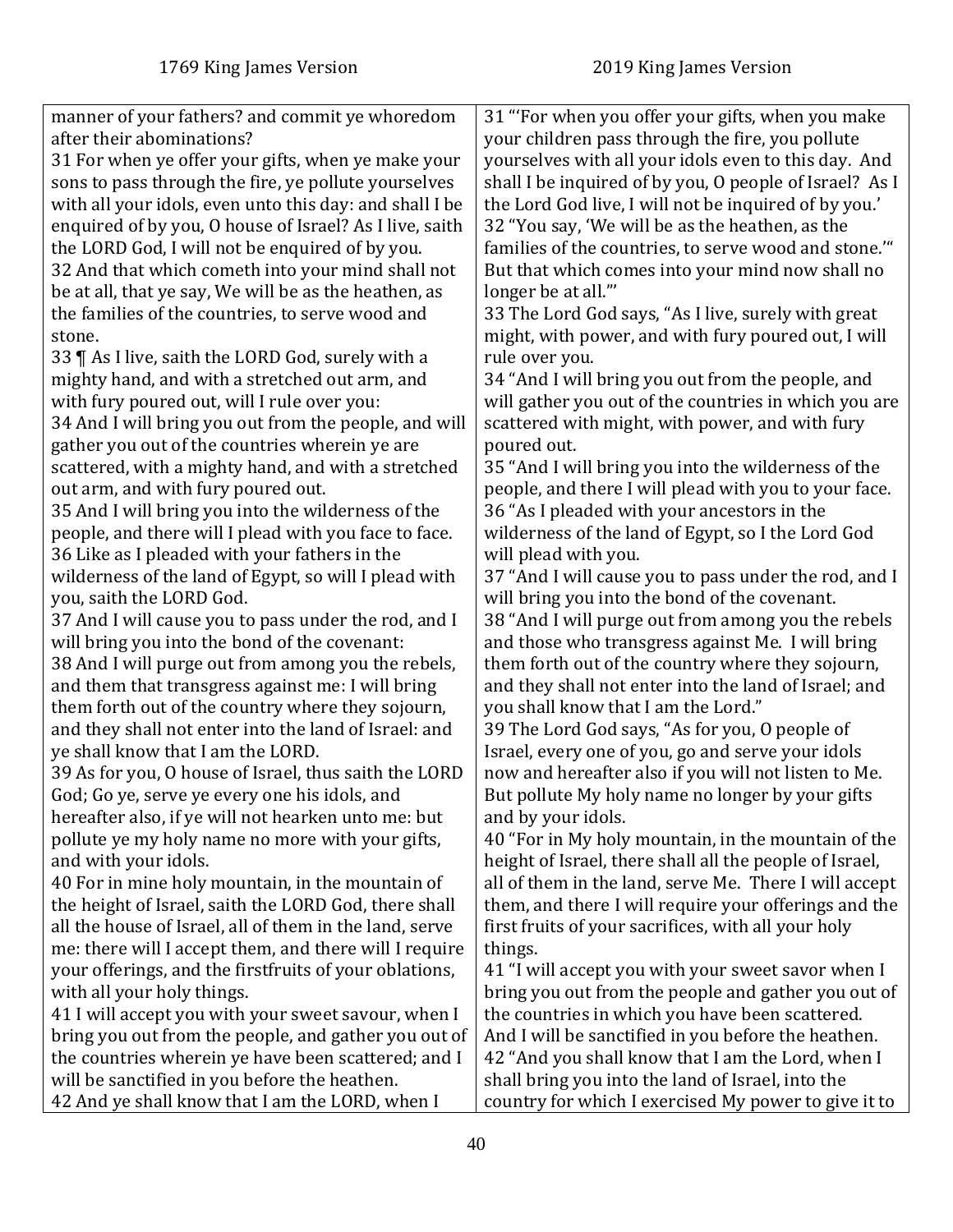| shall bring you into the land of Israel, into the<br>country for the which I lifted up mine hand to give it<br>to your fathers.<br>43 And there shall ye remember your ways, and all<br>your doings, wherein ye have been defiled; and ye<br>shall lothe yourselves in your own sight for all your<br>evils that ye have committed.<br>44 And ye shall know that I am the LORD, when I<br>have wrought with you for my name's sake, not<br>according to your wicked ways, nor according to<br>your corrupt doings, O ye house of Israel, saith the<br>LORD God.<br>45   Moreover the word of the LORD came unto me,<br>saying,<br>46 Son of man, set thy face toward the south, and<br>drop thy word toward the south, and prophesy<br>against the forest of the south field;<br>47 And say to the forest of the south, Hear the word<br>of the LORD; Thus saith the LORD God; Behold, I<br>will kindle a fire in thee, and it shall devour every<br>green tree in thee, and every dry tree: the flaming<br>flame shall not be quenched, and all faces from the<br>south to the north shall be burned therein.<br>48 And all flesh shall see that I the LORD have<br>kindled it: it shall not be quenched.<br>49 Then said I, Ah LORD God! they say of me, Doth<br>he not speak parables? | your ancestors.<br>43 "And there you shall remember your ways and<br>all your doings in which you have been defiled. And<br>you shall loathe yourselves in your own sight for all<br>your evils that you have committed.<br>44 "And you shall know that I am the Lord when I<br>have worked with you for My name's sake, not<br>according to your wicked ways, nor according to<br>your corrupt doings, O you people of Israel."<br>45 Moreover, this word of the Lord came to me,<br>46 "Ezekiel, son of man, set your face toward the<br>south and prophesy against the south and prophesy<br>against the forest of the south.<br>47 "And tell the forest of the south to hear the word<br>that the Lord God says, 'Behold, I will kindle a fire in<br>you, and it shall devour every green tree in you and<br>every dry tree. The flaming flame shall not be<br>quenched, and all faces from the south to the north<br>shall be burned in you.<br>48 "And all flesh shall see that I the Lord have<br>kindled it: it shall not be quenched."<br>49 Then I, Ezekiel, said, "Ah Lord God! They say of<br>me, 'Does he not speak parables?" h Simplify<br>٠<br>$\overline{\phantom{a}}$ |
|-------------------------------------------------------------------------------------------------------------------------------------------------------------------------------------------------------------------------------------------------------------------------------------------------------------------------------------------------------------------------------------------------------------------------------------------------------------------------------------------------------------------------------------------------------------------------------------------------------------------------------------------------------------------------------------------------------------------------------------------------------------------------------------------------------------------------------------------------------------------------------------------------------------------------------------------------------------------------------------------------------------------------------------------------------------------------------------------------------------------------------------------------------------------------------------------------------------------------------------------------------------------------------------------|-----------------------------------------------------------------------------------------------------------------------------------------------------------------------------------------------------------------------------------------------------------------------------------------------------------------------------------------------------------------------------------------------------------------------------------------------------------------------------------------------------------------------------------------------------------------------------------------------------------------------------------------------------------------------------------------------------------------------------------------------------------------------------------------------------------------------------------------------------------------------------------------------------------------------------------------------------------------------------------------------------------------------------------------------------------------------------------------------------------------------------------------------------------------------------------------|
| 21:1 And the word of the LORD came unto me,                                                                                                                                                                                                                                                                                                                                                                                                                                                                                                                                                                                                                                                                                                                                                                                                                                                                                                                                                                                                                                                                                                                                                                                                                                               | 21:1 This word of the Lord came to me,                                                                                                                                                                                                                                                                                                                                                                                                                                                                                                                                                                                                                                                                                                                                                                                                                                                                                                                                                                                                                                                                                                                                                  |
| saying,                                                                                                                                                                                                                                                                                                                                                                                                                                                                                                                                                                                                                                                                                                                                                                                                                                                                                                                                                                                                                                                                                                                                                                                                                                                                                   | 2 Ezekiel, the son of man, to set my face toward                                                                                                                                                                                                                                                                                                                                                                                                                                                                                                                                                                                                                                                                                                                                                                                                                                                                                                                                                                                                                                                                                                                                        |
| 2 Son of man, set thy face toward Jerusalem, and                                                                                                                                                                                                                                                                                                                                                                                                                                                                                                                                                                                                                                                                                                                                                                                                                                                                                                                                                                                                                                                                                                                                                                                                                                          | Jerusalem and to preach against the holy places and                                                                                                                                                                                                                                                                                                                                                                                                                                                                                                                                                                                                                                                                                                                                                                                                                                                                                                                                                                                                                                                                                                                                     |
| drop thy word toward the holy places, and                                                                                                                                                                                                                                                                                                                                                                                                                                                                                                                                                                                                                                                                                                                                                                                                                                                                                                                                                                                                                                                                                                                                                                                                                                                 | to prophesy against the land of Israel.                                                                                                                                                                                                                                                                                                                                                                                                                                                                                                                                                                                                                                                                                                                                                                                                                                                                                                                                                                                                                                                                                                                                                 |
| prophesy against the land of Israel,                                                                                                                                                                                                                                                                                                                                                                                                                                                                                                                                                                                                                                                                                                                                                                                                                                                                                                                                                                                                                                                                                                                                                                                                                                                      | 3 And to say to the land of Israel that the Lord says,                                                                                                                                                                                                                                                                                                                                                                                                                                                                                                                                                                                                                                                                                                                                                                                                                                                                                                                                                                                                                                                                                                                                  |
| 3 And say to the land of Israel, Thus saith the LORD;                                                                                                                                                                                                                                                                                                                                                                                                                                                                                                                                                                                                                                                                                                                                                                                                                                                                                                                                                                                                                                                                                                                                                                                                                                     | "Behold, I am against you, and will draw forth My                                                                                                                                                                                                                                                                                                                                                                                                                                                                                                                                                                                                                                                                                                                                                                                                                                                                                                                                                                                                                                                                                                                                       |
| Behold, I am against thee, and will draw forth my                                                                                                                                                                                                                                                                                                                                                                                                                                                                                                                                                                                                                                                                                                                                                                                                                                                                                                                                                                                                                                                                                                                                                                                                                                         | sword out of its sheath, and will cut off from you the                                                                                                                                                                                                                                                                                                                                                                                                                                                                                                                                                                                                                                                                                                                                                                                                                                                                                                                                                                                                                                                                                                                                  |
| sword out of his sheath, and will cut off from thee                                                                                                                                                                                                                                                                                                                                                                                                                                                                                                                                                                                                                                                                                                                                                                                                                                                                                                                                                                                                                                                                                                                                                                                                                                       | righteous and the wicked.                                                                                                                                                                                                                                                                                                                                                                                                                                                                                                                                                                                                                                                                                                                                                                                                                                                                                                                                                                                                                                                                                                                                                               |
| the righteous and the wicked.                                                                                                                                                                                                                                                                                                                                                                                                                                                                                                                                                                                                                                                                                                                                                                                                                                                                                                                                                                                                                                                                                                                                                                                                                                                             | 4 "Seeing then that I will cut off from you the                                                                                                                                                                                                                                                                                                                                                                                                                                                                                                                                                                                                                                                                                                                                                                                                                                                                                                                                                                                                                                                                                                                                         |
| 4 Seeing then that I will cut off from thee the                                                                                                                                                                                                                                                                                                                                                                                                                                                                                                                                                                                                                                                                                                                                                                                                                                                                                                                                                                                                                                                                                                                                                                                                                                           | righteous and the wicked, therefore, My sword shall                                                                                                                                                                                                                                                                                                                                                                                                                                                                                                                                                                                                                                                                                                                                                                                                                                                                                                                                                                                                                                                                                                                                     |
| righteous and the wicked, therefore shall my sword                                                                                                                                                                                                                                                                                                                                                                                                                                                                                                                                                                                                                                                                                                                                                                                                                                                                                                                                                                                                                                                                                                                                                                                                                                        | go forth out of its sheath against all flesh from the                                                                                                                                                                                                                                                                                                                                                                                                                                                                                                                                                                                                                                                                                                                                                                                                                                                                                                                                                                                                                                                                                                                                   |
| go forth out of his sheath against all flesh from the                                                                                                                                                                                                                                                                                                                                                                                                                                                                                                                                                                                                                                                                                                                                                                                                                                                                                                                                                                                                                                                                                                                                                                                                                                     | south to the north                                                                                                                                                                                                                                                                                                                                                                                                                                                                                                                                                                                                                                                                                                                                                                                                                                                                                                                                                                                                                                                                                                                                                                      |
| south to the north:                                                                                                                                                                                                                                                                                                                                                                                                                                                                                                                                                                                                                                                                                                                                                                                                                                                                                                                                                                                                                                                                                                                                                                                                                                                                       | 5 "so that all flesh may know that I the Lord have                                                                                                                                                                                                                                                                                                                                                                                                                                                                                                                                                                                                                                                                                                                                                                                                                                                                                                                                                                                                                                                                                                                                      |
| 5 That all flesh may know that I the LORD have                                                                                                                                                                                                                                                                                                                                                                                                                                                                                                                                                                                                                                                                                                                                                                                                                                                                                                                                                                                                                                                                                                                                                                                                                                            | drawn forth My sword out of its sheath; it shall not                                                                                                                                                                                                                                                                                                                                                                                                                                                                                                                                                                                                                                                                                                                                                                                                                                                                                                                                                                                                                                                                                                                                    |
| drawn forth my sword out of his sheath: it shall not                                                                                                                                                                                                                                                                                                                                                                                                                                                                                                                                                                                                                                                                                                                                                                                                                                                                                                                                                                                                                                                                                                                                                                                                                                      | return any longer."                                                                                                                                                                                                                                                                                                                                                                                                                                                                                                                                                                                                                                                                                                                                                                                                                                                                                                                                                                                                                                                                                                                                                                     |
| return any more.                                                                                                                                                                                                                                                                                                                                                                                                                                                                                                                                                                                                                                                                                                                                                                                                                                                                                                                                                                                                                                                                                                                                                                                                                                                                          | 6 The Lord continued, saying to me, "Therefore,                                                                                                                                                                                                                                                                                                                                                                                                                                                                                                                                                                                                                                                                                                                                                                                                                                                                                                                                                                                                                                                                                                                                         |
| 6 Sigh therefore, thou son of man, with the breaking                                                                                                                                                                                                                                                                                                                                                                                                                                                                                                                                                                                                                                                                                                                                                                                                                                                                                                                                                                                                                                                                                                                                                                                                                                      | sigh, Ezekiel, son of man, with the breaking of your                                                                                                                                                                                                                                                                                                                                                                                                                                                                                                                                                                                                                                                                                                                                                                                                                                                                                                                                                                                                                                                                                                                                    |
| of thy loins; and with bitterness sigh before their                                                                                                                                                                                                                                                                                                                                                                                                                                                                                                                                                                                                                                                                                                                                                                                                                                                                                                                                                                                                                                                                                                                                                                                                                                       | loins; with bitterness sigh before their eyes.                                                                                                                                                                                                                                                                                                                                                                                                                                                                                                                                                                                                                                                                                                                                                                                                                                                                                                                                                                                                                                                                                                                                          |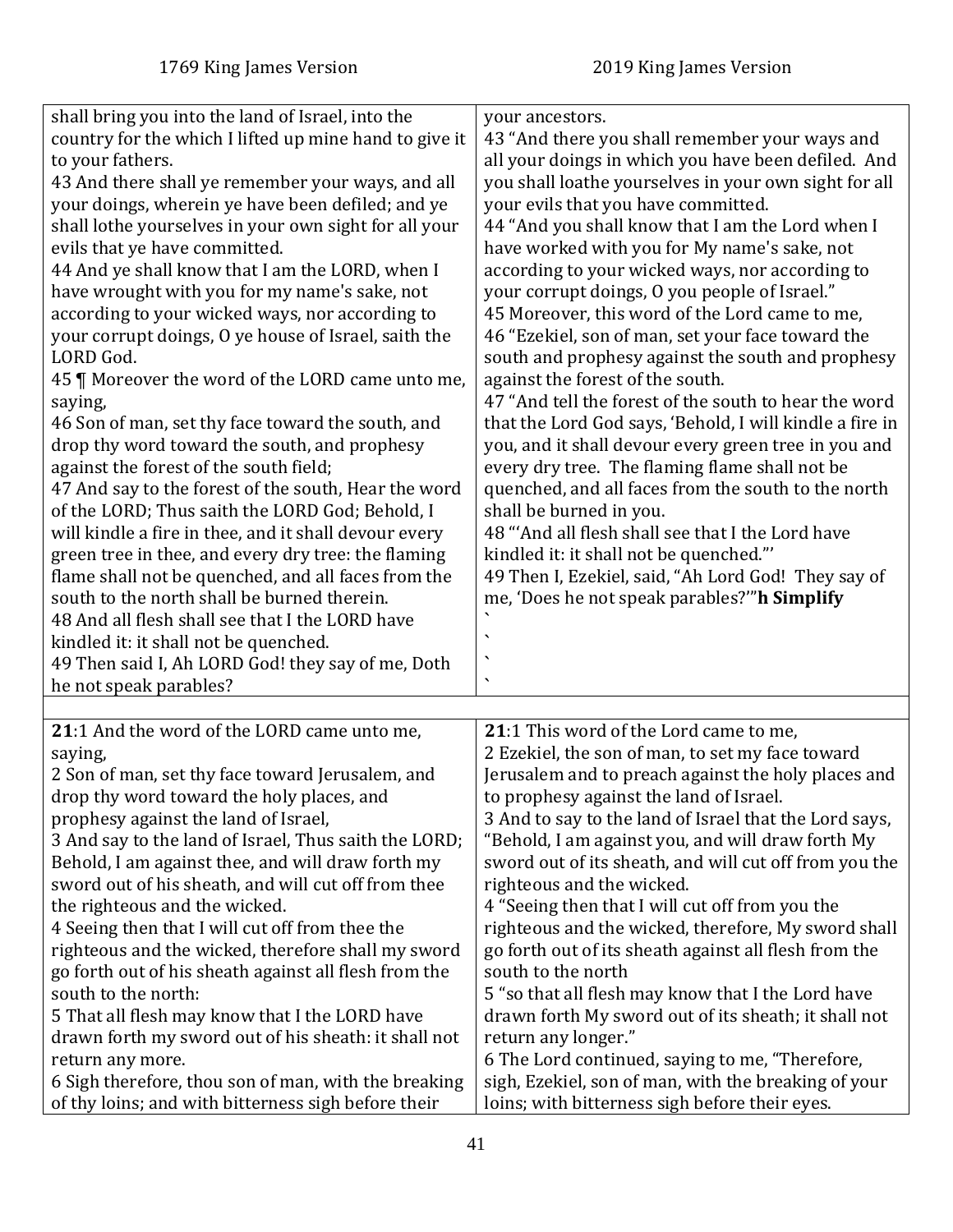| eyes.                                                   | 7 "And it shall be, when they ask you the reason        |
|---------------------------------------------------------|---------------------------------------------------------|
| 7 And it shall be, when they say unto thee,             | why you sigh, that you shall answer, 'For the           |
| Wherefore sighest thou? that thou shalt answer, For     | tidings; because it comes; and every heart shall        |
| the tidings; because it cometh: and every heart shall   | melt, and all hands shall be feeble; and every spirit   |
| melt, and all hands shall be feeble, and every spirit   | shall faint, and all knees shall be weak as water.      |
| shall faint, and all knees shall be weak as water:      | Behold, it comes and shall be brought to pass."         |
| behold, it cometh, and shall be brought to pass, saith  | 8 This word of the Lord came to me,                     |
| the LORD God.                                           | 9 Ezekiel, the son of man, to prophesy and to say       |
| 8 ¶ Again the word of the LORD came unto me,            | that the Lord says, "A sword, a sword is sharpened,     |
| saying,                                                 | and also polished:                                      |
| 9 Son of man, prophesy, and say, Thus saith the         | 10 "It is sharpened to make a sore slaughter; it is     |
| LORD; Say, A sword, a sword is sharpened, and also      | polished so that it may glitter. Should you then        |
| furbished:                                              | make mirth? Are you people despising the rod as if      |
| 10 It is sharpened to make a sore slaughter; it is      | it were just an ordinary branch of a tree?              |
| furbished that it may glitter: should we then make      | 11 "And I have given it to be polished so that it may   |
| mirth? it contemneth the rod of my son, as every        | be handled; this sword is sharpened, and it is          |
| tree.                                                   | polished to give it into the hand of the slayer.        |
| 11 And he hath given it to be furbished, that it may    | 12 "Cry and howl, Ezekiel, son of man; for it shall be  |
| be handled: this sword is sharpened, and it is          | upon My people, it shall be upon all the princes of     |
| furbished, to give it into the hand of the slayer.      | Israel. Terrors because of the sword shall be upon      |
| 12 Cry and howl, son of man: for it shall be upon my    | My people; therefore, strike down upon your thigh       |
| people, it shall be upon all the princes of Israel:     | 13 "because it is a trial. And what if the sword        |
| terrors by reason of the sword shall be upon my         | despises even the rod? It shall be no longer.           |
| people: smite therefore upon thy thigh.                 | 14 "Therefore, Ezekiel, son of man, prophesy and        |
| 13 Because it is a trial, and what if the sword         | strike your hands together, and let the sword be        |
| contemn even the rod? it shall be no more, saith the    | doubled the third time, the sword that kills the        |
| LORD God.                                               | slain. It is the sword that kills the great people who  |
| 14 Thou therefore, son of man, prophesy, and smite      | are slain, which enters into their private rooms.       |
| thine hands together, and let the sword be doubled      | 15 "I have set the point of the sword against all their |
| the third time, the sword of the slain: it is the sword | gates so that their hearts may faint and their ruins    |
| of the great men that are slain, which entereth into    | may be multiplied. The sword is made bright; it is      |
| their privy chambers.                                   | wrapped up for the slaughter.                           |
| 15 I have set the point of the sword against all their  | 16 "Go one way or the other, either on the right        |
| gates, that their heart may faint, and their ruins be   | hand or the left, wherever your gaze is set.            |
| multiplied: ah! it is made bright, it is wrapped up for | 17 "I will also strike My hands together, and I will    |
| the slaughter.                                          | cause My fury to rest; I the Lord have said it."        |
| 16 Go thee one way or other, either on the right        | 18 This word of the Lord came to me,                    |
| hand, or on the left, whithersoever thy face is set.    | 19 "Also, you Ezekiel, son of man, appoint two ways     |
| 17 I will also smite mine hands together, and I will    | that the sword of the emperor of Babylon may            |
| cause my fury to rest: I the LORD have said it.         | come. Both two shall come forth out of one land;        |
| 18   The word of the LORD came unto me again,           | and choose a place, choose it at the head of the way    |
| saying,                                                 | to the city.                                            |
| 19 Also, thou son of man, appoint thee two ways,        | 20 "Appoint a way that the sword may come to            |
| that the sword of the king of Babylon may come:         | Rabbath of the Ammonites and to Judah in                |
| both twain shall come forth out of one land: and        | Jerusalem, the fortified city.                          |
| choose thou a place, choose it at the head of the way   | 21 "For the emperor of Babylon stood at the parting     |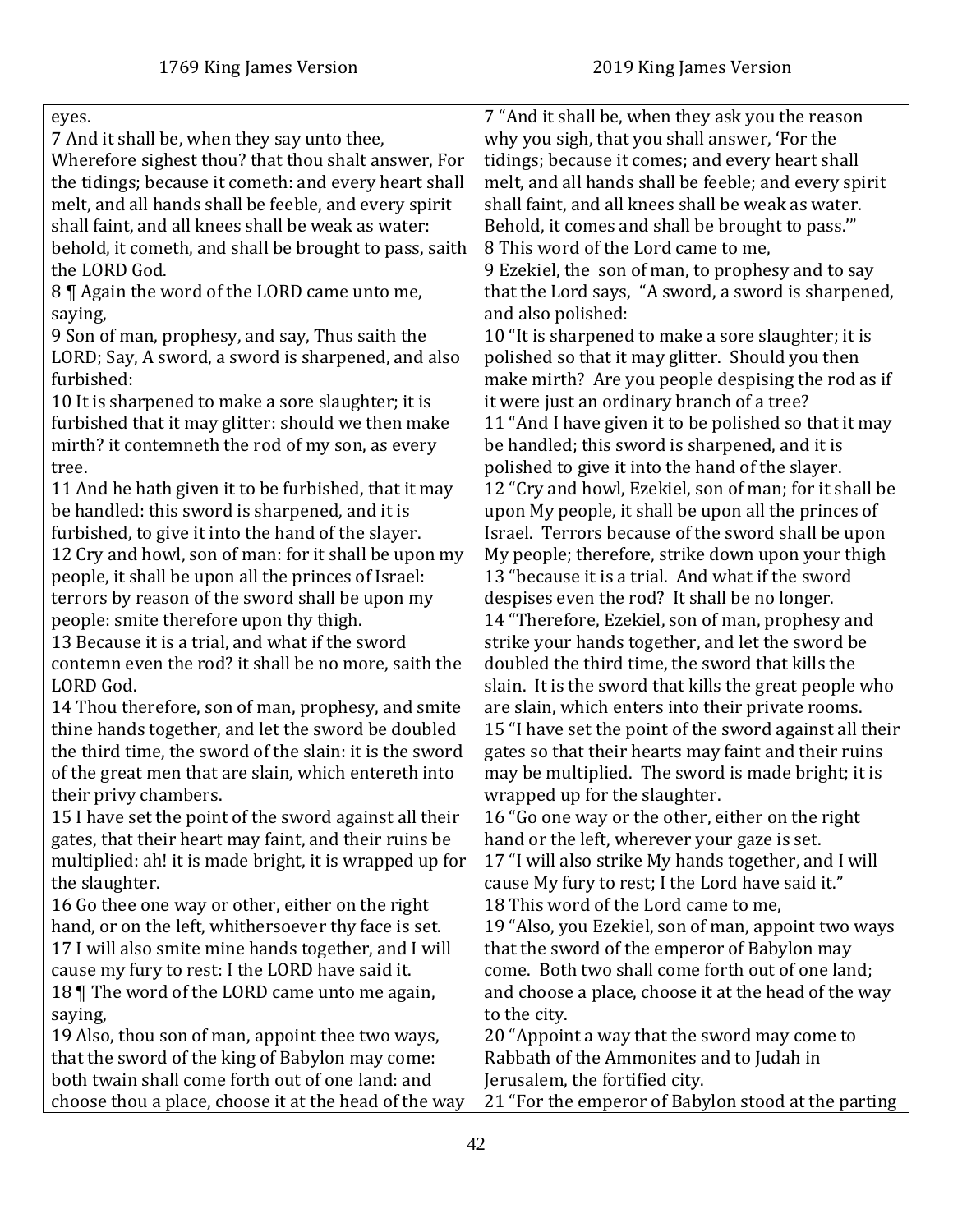| to the city.                                             | of the way, at the head of the two ways to use          |
|----------------------------------------------------------|---------------------------------------------------------|
| 20 Appoint a way, that the sword may come to             | divination. He made his arrows bright; he consulted     |
| Rabbath of the Ammonites, and to Judah in                | with images; he looked in the liver.                    |
| Jerusalem the defenced.                                  | 22 "At his right hand was the decision to attack        |
| 21 For the king of Babylon stood at the parting of       | Jerusalem, to appoint captains, to open the mouth in    |
| the way, at the head of the two ways, to use             | the slaughter, to lift up the voice with shouting, to   |
| divination: he made his arrows bright, he consulted      | appoint battering rams against the gates, to make a     |
| with images, he looked in the liver.                     | mound, and to build a fort.                             |
| 22 At his right hand was the divination for              | 23 "And it shall be to them as a false divination in    |
| Jerusalem, to appoint captains, to open the mouth in     | their sight, to those who have sworn oaths. But he      |
| the slaughter, to lift up the voice with shouting, to    | will call to remembrance the iniquity so that they      |
| appoint battering rams against the gates, to cast a      | may be taken."                                          |
| mount, and to build a fort.                              | 24 The Lord God says, "Because you have made            |
| 23 And it shall be unto them as a false divination in    | your iniquity to be remembered, in that your            |
| their sight, to them that have sworn oaths: but he       | transgressions are discovered so that in all your       |
| will call to remembrance the iniquity, that they may     | doings your sins appear because you have come to        |
| be taken.                                                | remembrance, you shall be taken with the hand.          |
| 24 Therefore thus saith the LORD God; Because ye         | 25 "And you, profane wicked prince of Israel, your      |
| have made your iniquity to be remembered, in that        | day has come when iniquity shall have an end."          |
| your transgressions are discovered, so that in all       | 26 Yahweh says, "Remove the diadem and take off         |
| your doings your sins do appear; because, I say, that    | the crown; nothing shall be the same; exalt the         |
| ye are come to remembrance, ye shall be taken with       | person who is low and abase the person who is           |
| the hand.                                                | high.                                                   |
| 25    And thou, profane wicked prince of Israel,         | 27 "I will overturn, overturn, overturn until he        |
| whose day is come, when iniquity shall have an end,      | comes whose right it is to have the honor, and I will   |
| 26 Thus saith the LORD God; Remove the diadem,           | give it to him."                                        |
| and take off the crown: this shall not be the same:      | 28 I, Ezekiel, the son of man, was told to prophesy     |
| exalt him that is low, and abase him that is high.       | and to say that the Lord God says concerning the        |
| 27 I will overturn, overturn, overturn, it: and it shall | Ammonites, and concerning their reproach, "The          |
| be no more, until he come whose right it is; and I       | sword, the sword is drawn. For the slaughter it is      |
| will give it him.                                        | polished to consume; it flashes like lightning          |
| 28    And thou, son of man, prophesy and say, Thus       | 29 "while they see vanity to you, while they divine a   |
| saith the LORD God concerning the Ammonites, and         | lie to you, to bring you upon the necks of those who    |
| concerning their reproach; even say thou, The            | are slain of the wicked, whose day has come when        |
| sword, the sword is drawn: for the slaughter it is       | their iniquity shall have an end.                       |
| furbished, to consume because of the glittering:         | 30 "Shall I cause it to return into its sheath? I will  |
| 29 Whiles they see vanity unto thee, whiles they         | judge you in the place where you were created, in       |
| divine a lie unto thee, to bring thee upon the necks     | the land of your nativity.                              |
| of them that are slain, of the wicked, whose day is      | 31 "And I will pour out My indignation upon you; I      |
| come, when their iniquity shall have an end.             | will blow against you the fire of My wrath and          |
| 30 Shall I cause it to return into his sheath? I will    | deliver you into the hand of brutish people who are     |
| judge thee in the place where thou wast created, in      | skillful at destroying.                                 |
| the land of thy nativity.                                | 32 "You shall be for fuel to the fire; your blood shall |
| 31 And I will pour out mine indignation upon thee, I     | be in the midst of the land; you shall no more be       |
| will blow against thee in the fire of my wrath, and      | remembered: for I the Lord have spoken it."             |
| deliver thee into the hand of brutish men, and           |                                                         |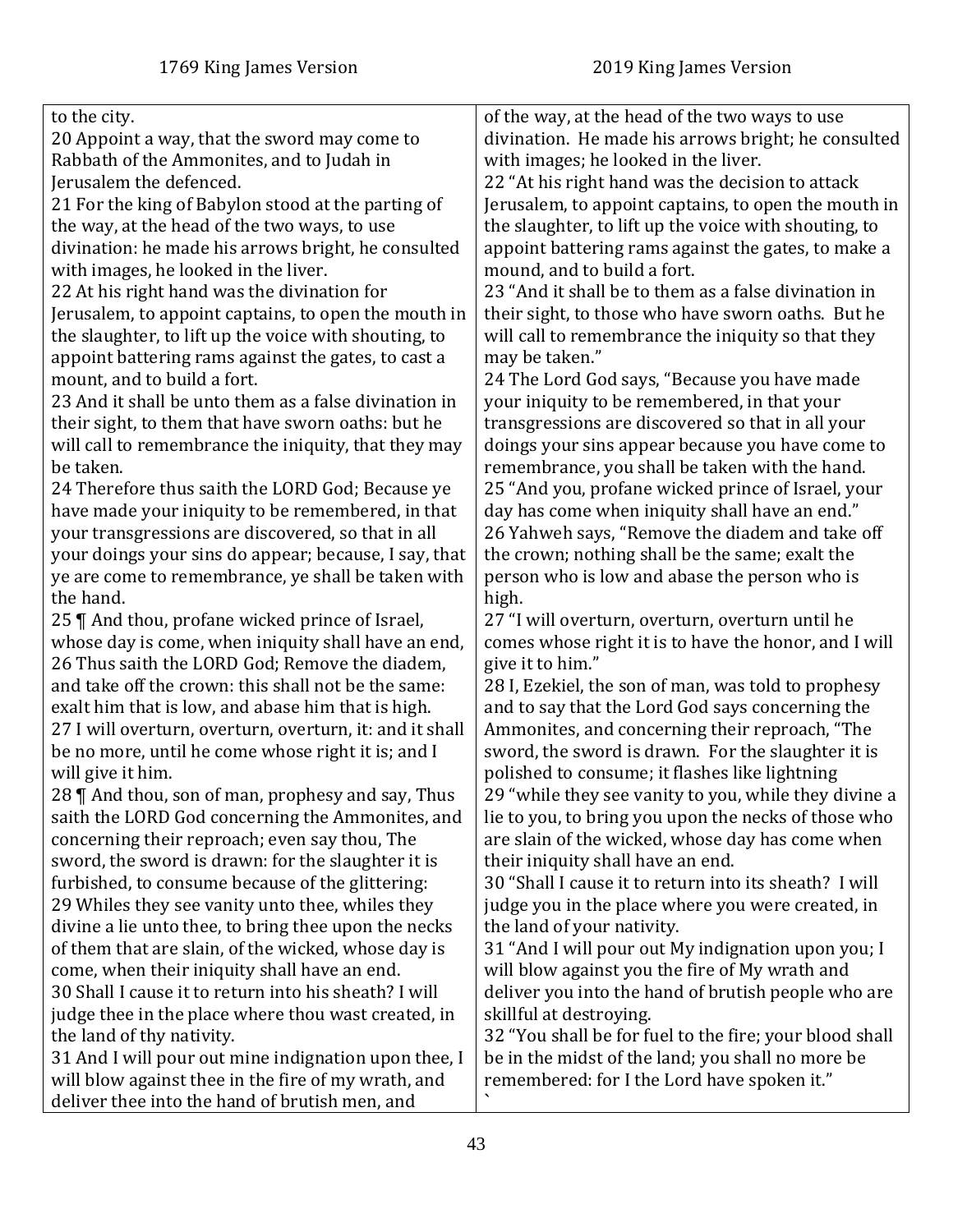|                                                        | $\blacktriangledown$                                  |
|--------------------------------------------------------|-------------------------------------------------------|
| skilful to destroy.                                    | ٠                                                     |
| 32 Thou shalt be for fuel to the fire; thy blood shall | ╮                                                     |
| be in the midst of the land; thou shalt be no more     |                                                       |
| remembered: for I the LORD have spoken it.             | $\blacktriangledown$                                  |
|                                                        |                                                       |
| 22:1 Moreover the word of the LORD came unto me,       | 22:1 Moreover, this word of the Lord came to me,      |
| saying,                                                | 2 "Now, Ezekiel, son of man, will you judge, will you |
| 2 Now, thou son of man, wilt thou judge, wilt thou     | judge the bloody city Jerusalem? Yes, you shall       |
| judge the bloody city? yea, thou shalt shew her all    | show it all its abominations.                         |
| her abominations.                                      | 3 "Then report that the Lord God says, 'Jerusalem is  |
| 3 Then say thou, Thus saith the LORD God, The city     | a city that sheds blood in its midst causing its time |
| sheddeth blood in the midst of it, that her time may   | to come, and makes idols to defile itself with.       |
| come, and maketh idols against herself to defile       | 4 "You have become guilty in the blood that you       |
| herself.                                               | have shed and have defiled yourself with your idols   |
| 4 Thou art become guilty in thy blood that thou hast   | which you have made. And you have caused the end      |
| shed; and hast defiled thyself in thine idols which    | of your days to draw near, and have come even to      |
| thou hast made; and thou hast caused thy days to       | the end of your years. Therefore, I have made you a   |
| draw near, and art come even unto thy years:           | reproach to the heathen and a mocking to all          |
| therefore have I made thee a reproach unto the         | countries.                                            |
| heathen, and a mocking to all countries.               | 5 "Those who are near and those who are far from      |
| 5 Those that be near, and those that be far from       | you shall mock you, who are infamous and much         |
| thee, shall mock thee, which art infamous and much     | tormented.                                            |
| vexed.                                                 | 6 "Behold, the princes of Israel in you Jerusalem     |
| 6 Behold, the princes of Israel, every one were in     | trust in their power to shed blood.                   |
| thee to their power to shed blood.                     | 7 "In you they dishonor father and mother: in the     |
| 7 In thee have they set light by father and mother:    | midst of you, they have oppressed the stranger; in    |
| in the midst of thee have they dealt by oppression     | you they have tormented the fatherless and the        |
| with the stranger: in thee have they vexed the         | widow.                                                |
| fatherless and the widow.                              | 8 "Jerusalem you have despised My holy things and     |
| 8 Thou hast despised mine holy things, and hast        | have profaned My Sabbaths.                            |
| profaned my sabbaths.                                  | 9 "In you are people who carry tales to shed blood;   |
| 9 In thee are men that carry tales to shed blood: and  | in you they eat upon the mountains; in the midst of   |
| in thee they eat upon the mountains: in the midst of   | you, they commit lewdness.                            |
| thee they commit lewdness.                             | 10 "In you they have discovered their ancestors'      |
| 10 In thee have they discovered their fathers'         | nakedness; in you they have humbled her who was       |
| nakedness: in thee have they humbled her that was      | set apart for pollution.                              |
| set apart for pollution.                               | 11 "And one has committed abomination with his        |
| 11 And one hath committed abomination with his         | neighbor's wife, and another has lewdly defiled his   |
| neighbour's wife; and another hath lewdly defiled      | daughter-in-law. And another in you has humbled       |
| his daughter in law; and another in thee hath          | his sister, his father's daughter.                    |
| humbled his sister, his father's daughter.             | 12 "In you they have taken bribes to shed blood.      |
| 12 In thee have they taken gifts to shed blood; thou   | You have taken usury and increase, and you have       |
| hast taken usury and increase, and thou hast           | greedily gained from your neighbors by extortion      |
| greedily gained of thy neighbours by extortion, and    | and have forgotten Me the Lord God.                   |
| hast forgotten me, saith the LORD God.                 | 13 "Therefore, behold, I have grown angry at your     |
| 13 Behold, therefore I have smitten mine hand at       | dishonest gain which you have made and at your        |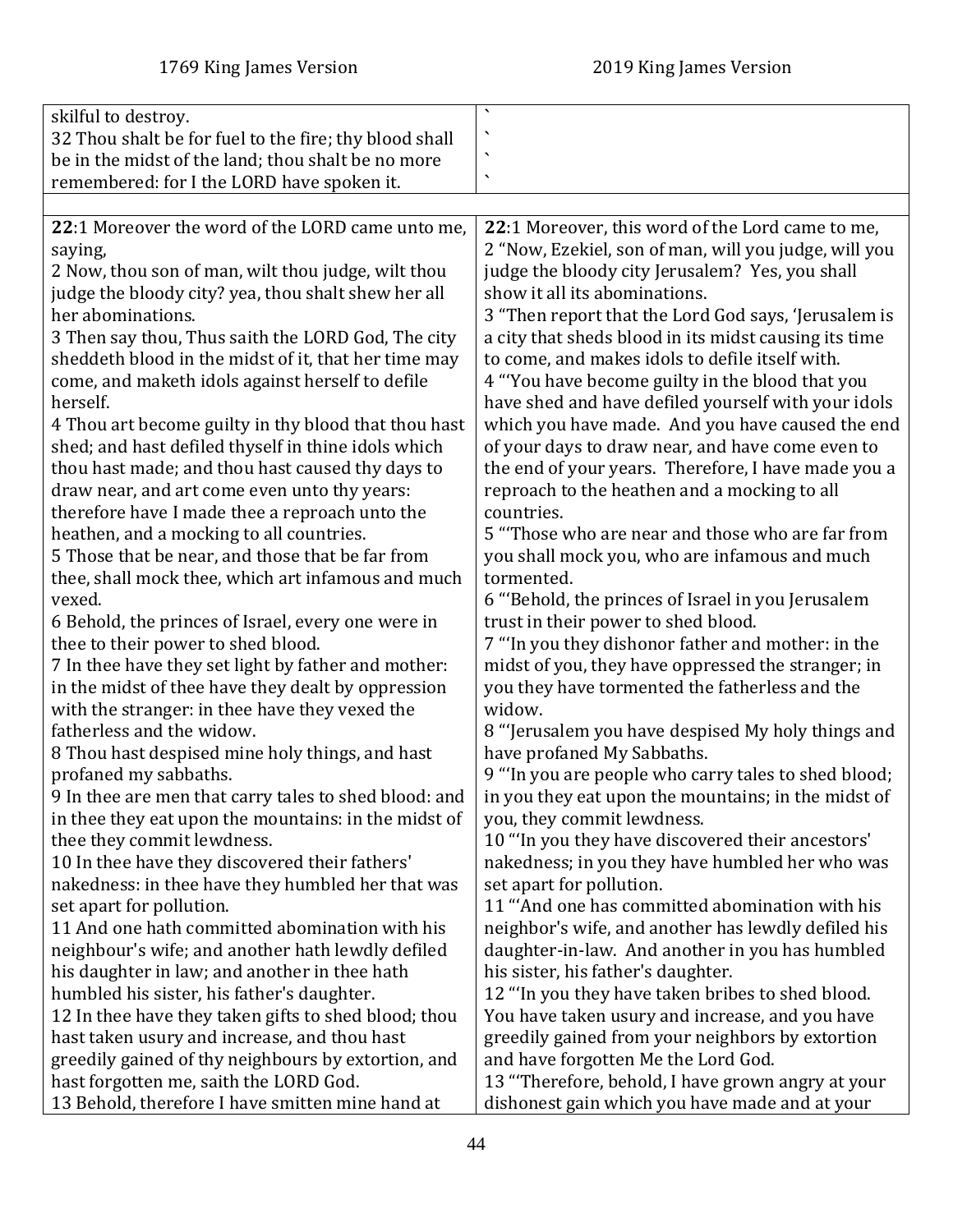| thy dishonest gain which thou hast made, and at thy<br>blood which hath been in the midst of thee.<br>14 Can thine heart endure, or can thine hands be<br>strong, in the days that I shall deal with thee? I the<br>LORD have spoken it, and will do it.<br>15 And I will scatter thee among the heathen, and<br>disperse thee in the countries, and will consume thy | blood which has been in the midst of you.<br>14 "Can your heart endure, or can your hands be<br>strong in the days when I shall deal with you? I the<br>Lord have spoken it and will do it.<br>15 "And I will scatter you among the heathen, and<br>disperse you in the countries, and will consume<br>your filthiness out of you. |
|-----------------------------------------------------------------------------------------------------------------------------------------------------------------------------------------------------------------------------------------------------------------------------------------------------------------------------------------------------------------------|------------------------------------------------------------------------------------------------------------------------------------------------------------------------------------------------------------------------------------------------------------------------------------------------------------------------------------|
| filthiness out of thee.                                                                                                                                                                                                                                                                                                                                               | 16 "And you shall lose your inheritance in the sight                                                                                                                                                                                                                                                                               |
| 16 And thou shalt take thine inheritance in thyself                                                                                                                                                                                                                                                                                                                   | of, and in the nations of, the heathen; and you shall                                                                                                                                                                                                                                                                              |
| in the sight of the heathen, and thou shalt know that                                                                                                                                                                                                                                                                                                                 | know that I am the Lord."                                                                                                                                                                                                                                                                                                          |
| I am the LORD.                                                                                                                                                                                                                                                                                                                                                        | 17 This word of the Lord came to me,                                                                                                                                                                                                                                                                                               |
| 17 And the word of the LORD came unto me, saying,                                                                                                                                                                                                                                                                                                                     | 18 "Ezekiel, son of man, the people of Israel have                                                                                                                                                                                                                                                                                 |
| 18 Son of man, the house of Israel is to me become                                                                                                                                                                                                                                                                                                                    | become dross to Me; all them are left-over bronze,                                                                                                                                                                                                                                                                                 |
| dross: all they are brass, and tin, and iron, and lead,                                                                                                                                                                                                                                                                                                               | tin, iron, and lead in the midst of the furnace. They                                                                                                                                                                                                                                                                              |
| in the midst of the furnace; they are even the dross                                                                                                                                                                                                                                                                                                                  | are the dross of silver.                                                                                                                                                                                                                                                                                                           |
| of silver.                                                                                                                                                                                                                                                                                                                                                            | 19 "Because you have all become dross, therefore,                                                                                                                                                                                                                                                                                  |
| 19 Therefore thus saith the LORD God; Because ye                                                                                                                                                                                                                                                                                                                      | behold, I will gather you into the midst of Jerusalem.                                                                                                                                                                                                                                                                             |
| are all become dross, behold, therefore I will gather                                                                                                                                                                                                                                                                                                                 | 20 "As they gather silver, bronze, iron, lead, and tin                                                                                                                                                                                                                                                                             |
| you into the midst of Jerusalem.                                                                                                                                                                                                                                                                                                                                      | into the midst of the furnace to blow the fire on it to                                                                                                                                                                                                                                                                            |
| 20 As they gather silver, and brass, and iron, and                                                                                                                                                                                                                                                                                                                    | melt it, so I will gather you in My anger and My fury,                                                                                                                                                                                                                                                                             |
| lead, and tin, into the midst of the furnace, to blow                                                                                                                                                                                                                                                                                                                 | and I will leave you there and melt you.                                                                                                                                                                                                                                                                                           |
| the fire upon it, to melt it; so will I gather you in                                                                                                                                                                                                                                                                                                                 | 21 "Yes, I will gather you, and blow upon you in the                                                                                                                                                                                                                                                                               |
| mine anger and in my fury, and I will leave you                                                                                                                                                                                                                                                                                                                       | fire of My wrath, and you shall be melted in the                                                                                                                                                                                                                                                                                   |
| there, and melt you.                                                                                                                                                                                                                                                                                                                                                  | midst of it.                                                                                                                                                                                                                                                                                                                       |
| 21 Yea, I will gather you, and blow upon you in the                                                                                                                                                                                                                                                                                                                   | 22 "As silver is melted in the midst of the furnace, so                                                                                                                                                                                                                                                                            |
| fire of my wrath, and ye shall be melted in the midst                                                                                                                                                                                                                                                                                                                 | shall you be melted in the midst of it. And you shall                                                                                                                                                                                                                                                                              |
| thereof.                                                                                                                                                                                                                                                                                                                                                              | know that I the Lord have poured out My fury upon                                                                                                                                                                                                                                                                                  |
| 22 As silver is melted in the midst of the furnace, so                                                                                                                                                                                                                                                                                                                | you."                                                                                                                                                                                                                                                                                                                              |
| shall ye be melted in the midst thereof; and ye shall                                                                                                                                                                                                                                                                                                                 | 23 This word of the Lord came to me,                                                                                                                                                                                                                                                                                               |
| know that I the LORD have poured out my fury                                                                                                                                                                                                                                                                                                                          | 24 Ezekiel, the son of man, to say to the land of                                                                                                                                                                                                                                                                                  |
| upon you.                                                                                                                                                                                                                                                                                                                                                             | Israel, "You are the land that is not cleansed, nor                                                                                                                                                                                                                                                                                |
| 23    And the word of the LORD came unto me,                                                                                                                                                                                                                                                                                                                          | rained upon in the day of indignation.<br>25 "There is a conspiracy of her prophets in her                                                                                                                                                                                                                                         |
| saying,<br>24 Son of man, say unto her, Thou art the land that                                                                                                                                                                                                                                                                                                        | midst, like a roaring lion ravening the prey. They                                                                                                                                                                                                                                                                                 |
| is not cleansed, nor rained upon in the day of                                                                                                                                                                                                                                                                                                                        | have devoured souls; they have taken the treasure                                                                                                                                                                                                                                                                                  |
| indignation.                                                                                                                                                                                                                                                                                                                                                          | and precious things; they have made her many                                                                                                                                                                                                                                                                                       |
| 25 There is a conspiracy of her prophets in the                                                                                                                                                                                                                                                                                                                       | widows in her midst.                                                                                                                                                                                                                                                                                                               |
| midst thereof, like a roaring lion ravening the prey;                                                                                                                                                                                                                                                                                                                 | 26 "Her priests have violated My law and have                                                                                                                                                                                                                                                                                      |
| they have devoured souls; they have taken the                                                                                                                                                                                                                                                                                                                         | profaned My holy things. They have put no                                                                                                                                                                                                                                                                                          |
| treasure and precious things; they have made her                                                                                                                                                                                                                                                                                                                      | difference between the holy and profane, nor have                                                                                                                                                                                                                                                                                  |
| many widows in the midst thereof.                                                                                                                                                                                                                                                                                                                                     | they showed any difference between the ritually                                                                                                                                                                                                                                                                                    |
| 26 Her priests have violated my law, and have                                                                                                                                                                                                                                                                                                                         | pure and the ritually impure, and have hid their                                                                                                                                                                                                                                                                                   |
| profaned mine holy things: they have put no                                                                                                                                                                                                                                                                                                                           | eyes from My Sabbaths; and I am profaned among                                                                                                                                                                                                                                                                                     |
| difference between the holy and profane, neither                                                                                                                                                                                                                                                                                                                      | them.                                                                                                                                                                                                                                                                                                                              |
| have they shewed difference between the unclean                                                                                                                                                                                                                                                                                                                       | 27 "Her princes in her midst are like wolves                                                                                                                                                                                                                                                                                       |
| and the clean, and have hid their eyes from my                                                                                                                                                                                                                                                                                                                        | ravening the prey to shed blood and to destroy                                                                                                                                                                                                                                                                                     |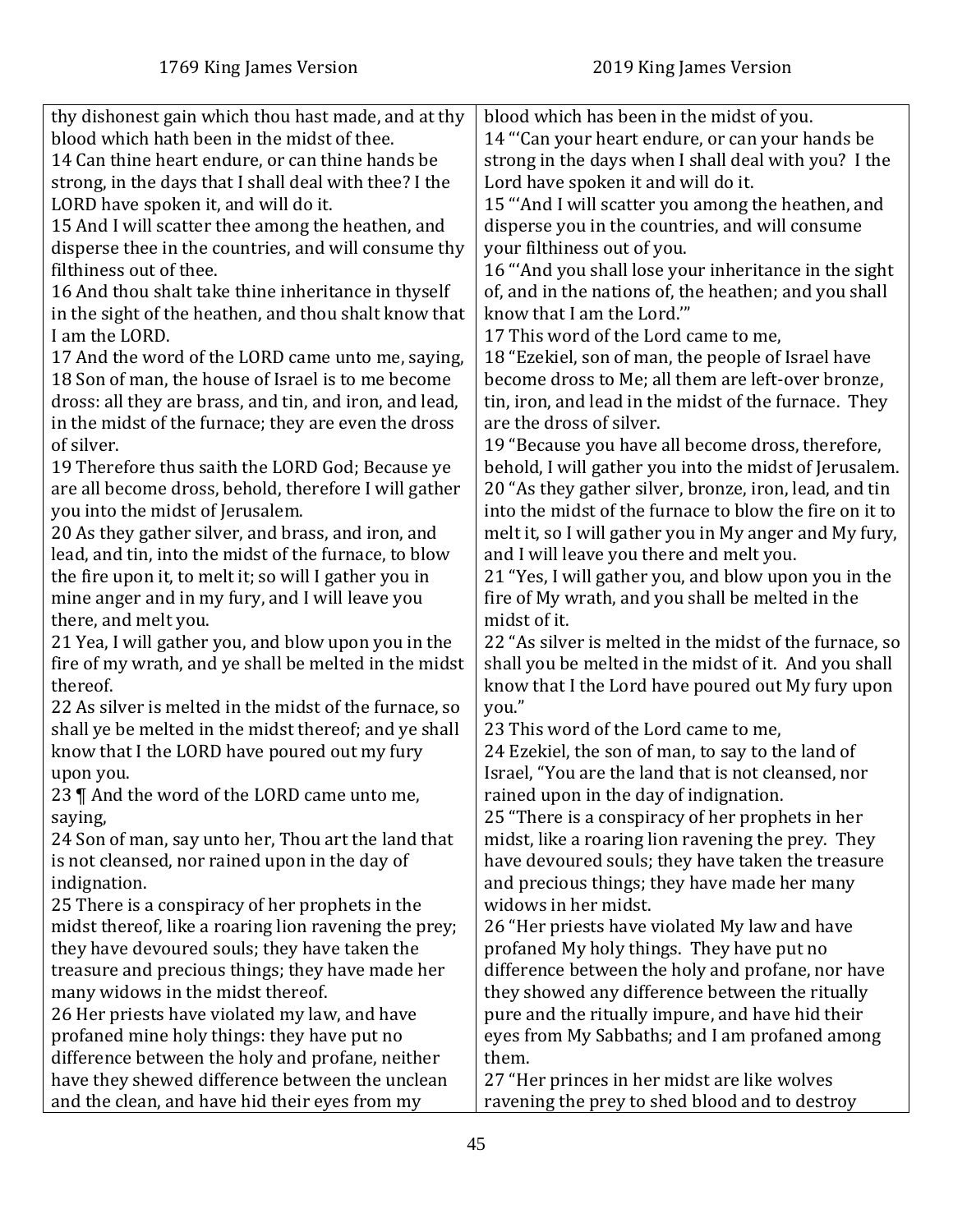| sabbaths, and I am profaned among them.<br>souls to get dishonest gain.                                      |  |
|--------------------------------------------------------------------------------------------------------------|--|
| 27 Her princes in the midst thereof are like wolves<br>28 "And her prophets have daubed them with            |  |
| untempered mortar, seeing vanity, and divining lies<br>ravening the prey, to shed blood, and to destroy      |  |
| souls, to get dishonest gain.                                                                                |  |
| to them, saying, 'Thus says the Lord God,' when the                                                          |  |
| 28 And her prophets have daubed them with<br>Lord has not spoken.                                            |  |
| untempered morter, seeing vanity, and divining lies<br>29 "The people of the land have used oppression,      |  |
| have exercised robbery and have tormented the<br>unto them, saying, Thus saith the LORD God, when            |  |
| the LORD hath not spoken.<br>poor and needy. Yes, they have oppressed the                                    |  |
| 29 The people of the land have used oppression,<br>foreigner wrongfully.                                     |  |
| and exercised robbery, and have vexed the poor and<br>30 "And I sought for one among them who would          |  |
| make up the hedge and stand in the gap before Me<br>needy: yea, they have oppressed the stranger             |  |
| for the land, requesting Me not to destroy it; but I<br>wrongfully.                                          |  |
| 30 And I sought for a man among them, that should<br>found none.                                             |  |
| make up the hedge, and stand in the gap before me<br>31 "Therefore, I have poured out My indignation         |  |
| for the land, that I should not destroy it: but I found<br>upon them; I have consumed them with the fire of  |  |
| My wrath. Their own way I the Lord God have<br>none.                                                         |  |
| recompensed upon their heads."<br>31 Therefore have I poured out mine indignation                            |  |
| upon them; I have consumed them with the fire of                                                             |  |
| $\boldsymbol{\checkmark}$<br>my wrath: their own way have I recompensed upon                                 |  |
| $\overline{\phantom{a}}$<br>their heads, saith the LORD God.                                                 |  |
|                                                                                                              |  |
| 23:1 The word of the LORD came again unto me,<br>23:1 This word of the Lord came to me,                      |  |
| 2 "Ezekiel, son of man, there were two women, the<br>saying,                                                 |  |
| 2 Son of man, there were two women, the daughters<br>daughters of one mother.                                |  |
| of one mother:<br>3 "And they committed whoredoms in Egypt; they                                             |  |
| 3 And they committed whoredoms in Egypt; they<br>committed whoredoms in their youth. There their             |  |
| committed whoredoms in their youth: there were<br>breasts were pressed, and there they bruised the           |  |
| their breasts pressed, and there they bruised the<br>teats of their virginity.                               |  |
| teats of their virginity.<br>4 "And the names of them were Oholah (her                                       |  |
| 4 And the names of them were Aholah the elder,<br>sanctuary) the elder, and Oholibah (My sanctuary is        |  |
| and Aholibah her sister: and they were mine, and<br>in her) her sister; and they were Mine, and they         |  |
| they bare sons and daughters. Thus were their<br>bore sons and daughters. Thus were their names:             |  |
| names; Samaria is Aholah, and Jerusalem Aholibah.<br>Samaria is Oholah, and Jerusalem Oholibah.              |  |
| 5 And Aholah played the harlot when she was mine;<br>5 "And Oholah played the harlot when she was            |  |
| and she doted on her lovers, on the Assyrians her<br>Mine; and she doted on her lovers, on the Assyrians     |  |
| her neighbors<br>neighbours,                                                                                 |  |
| 6 Which were clothed with blue, captains and<br>6 "who were clothed with blue, captains and rulers,          |  |
| all of them desirable young men, horsemen riding<br>rulers, all of them desirable young men, horsemen        |  |
| riding upon horses.<br>on horses.                                                                            |  |
| 7 Thus she committed her whoredoms with them,<br>7 "Thus she committed her whoredoms with them,              |  |
| with all those who were the chosen men of Assyria,<br>with all them that were the chosen men of Assyria,     |  |
| and with all on whom she doted: with all their idols<br>and with all on whom she doted; with all their idols |  |
| she defiled herself.<br>she defiled herself.                                                                 |  |
| 8 Neither left she her whoredoms brought from<br>8 "Nor did she leave her whoredoms brought from             |  |
| Egypt: for in her youth they lay with her, and they<br>Egypt. For in her youth they lay with her, and they   |  |
| bruised the breasts of her virginity, and poured<br>bruised the breasts of her virginity and poured their    |  |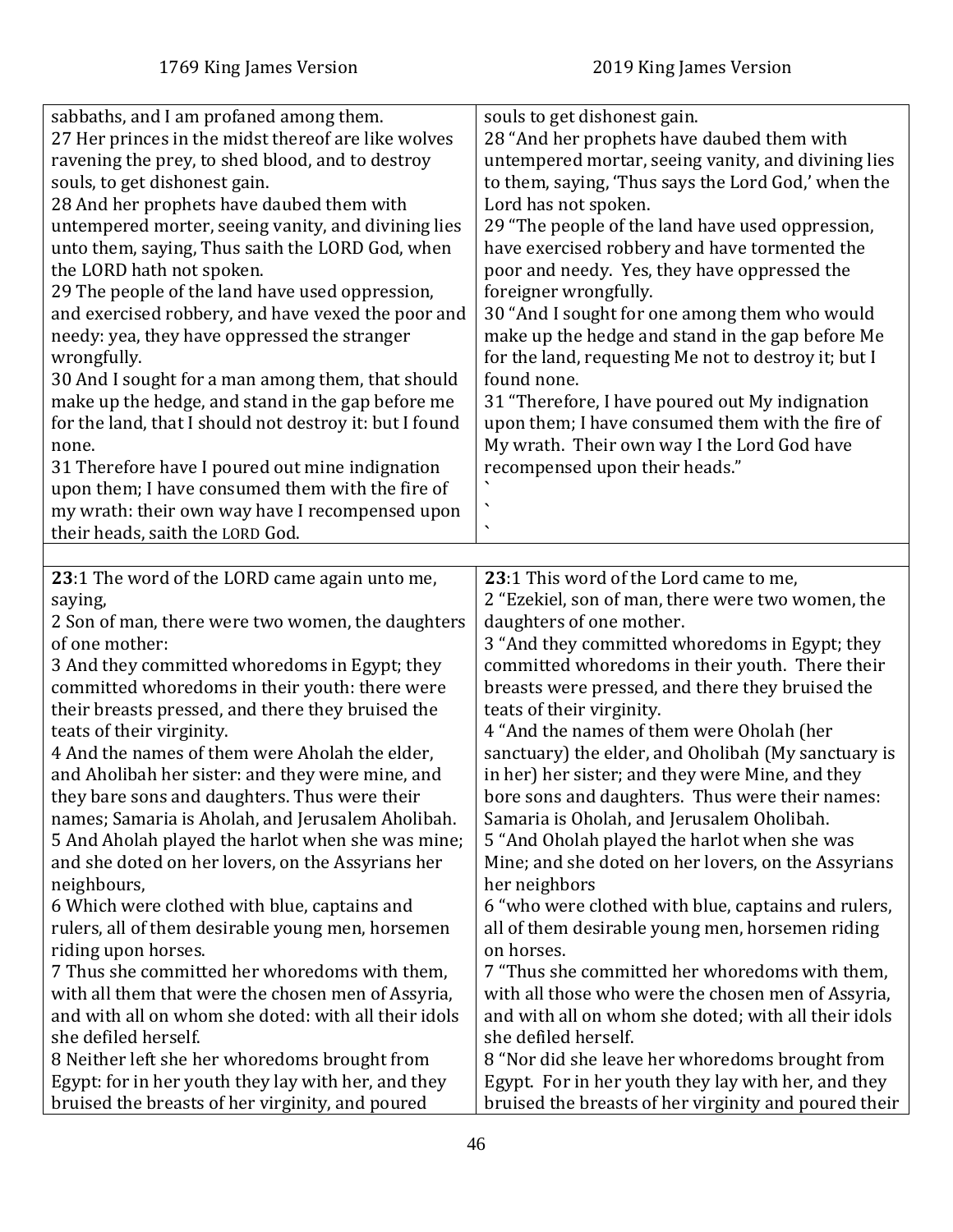| their whoredom upon her.                              | whoredom upon her.                                   |
|-------------------------------------------------------|------------------------------------------------------|
| 9 Wherefore I have delivered her into the hand of     | 9 "Therefore, I have delivered her into the hand of  |
| her lovers, into the hand of the Assyrians, upon      | her lovers, into the hand of the Assyrians upon      |
| whom she doted.                                       | whom she doted.                                      |
| 10 These discovered her nakedness: they took her      | 10 "These discovered her nakedness; they took her    |
| sons and her daughters, and slew her with the         | sons and her daughters and killed her with the       |
| sword: and she became famous among women; for         | sword. And she became famous among women; for        |
| they had executed judgment upon her.                  | they had executed judgment upon her.                 |
| 11 And when her sister Aholibah saw this, she was     | 11 "And when her sister Oholibah (Jerusalem) saw     |
| more corrupt in her inordinate love than she, and in  | this, she was more corrupt in her inordinate love    |
| her whoredoms more than her sister in her             | than her sister, and in her whoredoms more than      |
| whoredoms.                                            | her sister in her whoredoms.                         |
| 12 She doted upon the Assyrians her neighbours,       | 12 "She doted upon the Assyrians her neighbors,      |
| captains and rulers clothed most gorgeously,          | captains and rulers clothed most gorgeously,         |
| horsemen riding upon horses, all of them desirable    | horsemen riding upon horses, all of them desirable   |
| young men.                                            | young men.                                           |
| 13 Then I saw that she was defiled, that they took    | 13 "Then I saw that she was defiled, that they took  |
| both one way,                                         | both one way,                                        |
| 14 And that she increased her whoredoms: for          | 14 "And that she increased her whoredoms: for        |
| when she saw men pourtrayed upon the wall, the        | when she saw men portrayed upon the wall, the        |
| images of the Chaldeans pourtrayed with vermilion,    | images of the Chaldeans portrayed with bright red,   |
| 15 Girded with girdles upon their loins, exceeding    | 15 "girded with belts upon their loins, exceedingly  |
| in dyed attire upon their heads, all of them princes  | handsome with dyed attire upon their heads, all of   |
| to look to, after the manner of the Babylonians of    | them princes to look to, after the manner of the     |
| Chaldea, the land of their nativity:                  | Babylonians of Chaldea, the land of their nativity.  |
| 16 And as soon as she saw them with her eyes, she     | 16 "And as soon as she saw them with her eyes, she   |
| doted upon them, and sent messengers unto them        | doted upon them and sent messengers to them into     |
| into Chaldea.                                         | Chaldea.                                             |
| 17 And the Babylonians came to her into the bed of    | 17 "And the Babylonians came to her into the bed of  |
| love, and they defiled her with their whoredom, and   | love, and they defiled her with their whoredom, and  |
| she was polluted with them, and her mind was          | she was polluted with them. And her mind became      |
| alienated from them.                                  | alienated from them.                                 |
| 18 So she discovered her whoredoms, and               | 18 "So she discovered her whoredoms and              |
| discovered her nakedness: then my mind was            | discovered her nakedness. Then My mind was           |
| alienated from her, like as my mind was alienated     | alienated from her, as My mind was alienated from    |
| from her sister.                                      | her sister.                                          |
| 19 Yet she multiplied her whoredoms, in calling to    | 19 "Yet she multiplied her whoredoms, in calling to  |
| remembrance the days of her youth, wherein she        | remembrance the days of her youth, in which she      |
| had played the harlot in the land of Egypt.           | had played the harlot in the land of Egypt.          |
| 20 For she doted upon their paramours, whose flesh    | 20 "For she doted upon her paramours, whose flesh    |
| is as the flesh of asses, and whose issue is like the | is like the flesh of donkeys, and whose lustiness is |
| issue of horses.                                      | like the lustiness of horses.                        |
| 21 Thus thou calledst to remembrance the lewdness     | 21 "Thus you called to remembrance the lewdness      |
| of thy youth, in bruising thy teats by the Egyptians  | of your youth, when the Egyptians pressed your       |
| for the paps of thy youth.                            | bosom and bruised your young teats."                 |
| 22   Therefore, O Aholibah, thus saith the LORD       | 22 The Lord God says, O "Oholibah, (Jerusalem)       |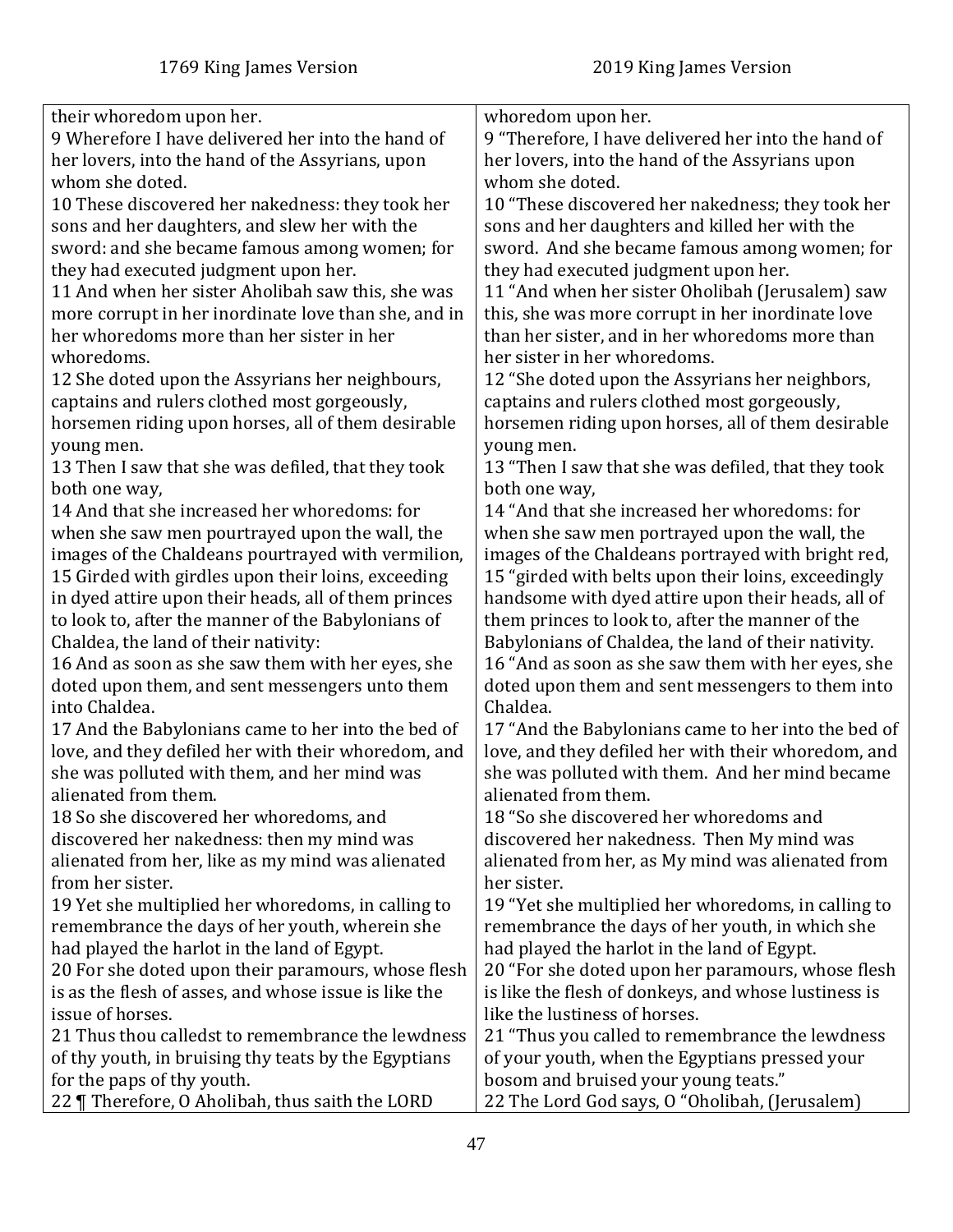| God; Behold, I will raise up thy lovers against thee, | Behold, I will raise up your lovers against you from   |
|-------------------------------------------------------|--------------------------------------------------------|
| from whom thy mind is alienated, and I will bring     | whom your mind is alienated. And I will bring them     |
| them against thee on every side;                      | against you on every side:                             |
| 23 The Babylonians, and all the Chaldeans, Pekod,     | 23 "the Babylonians, and all the Chaldeans, Pekod,     |
| and Shoa, and Koa, and all the Assyrians with them:   | Shoa, Koa, and all the Assyrians with them: all of     |
| all of them desirable young men, captains and         | them desirable young men, captains and rulers,         |
| rulers, great LORDs and renowned, all of them         | great lords and renowned, all of them riding on        |
| riding upon horses.                                   | horses.                                                |
| 24 And they shall come against thee with chariots,    | 24 "And they shall come against you with chariots,     |
| wagons, and wheels, and with an assembly of           | wagons, and wheels, and with an assembly of            |
| people, which shall set against thee buckler and      | people who shall set against you buckler (a small      |
| shield and helmet round about: and I will set         | shield), and shield, and helmet around you. And I      |
| judgment before them, and they shall judge thee       | will set judgment before them, and they shall judge    |
| according to their judgments.                         | you according to their standards.                      |
| 25 And I will set my jealousy against thee, and they  | 25 "And I will set My jealousy against you, and they   |
| shall deal furiously with thee: they shall take away  | shall deal furiously with you. They shall take away    |
| thy nose and thine ears; and thy remnant shall fall   | your nose and your ears; and the remnant of you        |
| by the sword: they shall take thy sons and thy        | shall fall by the sword; they shall take your sons and |
| daughters; and thy residue shall be devoured by the   | your daughters. And your residue shall be              |
| fire.                                                 | devoured by the fire.                                  |
| 26 They shall also strip thee out of thy clothes, and | 26 "They shall also strip you out of your clothes and  |
| take away thy fair jewels.                            | take away your fair jewels.                            |
| 27 Thus will I make thy lewdness to cease from        | 27 "Thus I will make your lewdness to cease from       |
| thee, and thy whoredom brought from the land of       | you and your whoredom brought from the land of         |
| Egypt: so that thou shalt not lift up thine eyes unto | Egypt; so that you shall not lift up your eyes to them |
| them, nor remember Egypt any more.                    | nor remember Egypt any longer."                        |
| 28 For thus saith the LORD God; Behold, I will        | 28 The Lord God says, "Behold, I will deliver you      |
| deliver thee into the hand of them whom thou          | into the hand of those whom you hate, into the hand    |
| hatest, into the hand of them from whom thy mind      | of those from whom your mind is alienated.             |
| is alienated:                                         | 29 "And they shall deal with you hatefully, and shall  |
| 29 And they shall deal with thee hatefully, and shall | take away all your labor, and shall leave you naked    |
| take away all thy labour, and shall leave thee naked  | and bare. And the nakedness of your whoredoms          |
| and bare: and the nakedness of thy whoredoms          | shall be discovered, both your lewdness and your       |
| shall be discovered, both thy lewdness and thy        | whoredoms.                                             |
| whoredoms.                                            | 30 "I will do these things to you because you have     |
| 30 I will do these things unto thee, because thou     | gone whoring after the heathen and because you         |
| hast gone a whoring after the heathen, and because    | are polluted with their idols.                         |
| thou art polluted with their idols.                   | 31 "You have walked in the way of your sister;         |
| 31 Thou hast walked in the way of thy sister;         | therefore, I will give her cup into your hand."        |
| therefore will I give her cup into thine hand.        | 32 The Lord God says, "You shall drink of your         |
| 32 Thus saith the LORD God; Thou shalt drink of thy   | sister's cup. It is deep and large; you shall be       |
| sister's cup deep and large: thou shalt be laughed to | laughed to scorn and held in derision; for the cup     |
| scorn and had in derision; it containeth much.        | contains much.                                         |
| 33 Thou shalt be filled with drunkenness and          | 33 "You shall be filled with drunkenness and           |
| sorrow, with the cup of astonishment and              | sorrow, with the cup of astonishment and               |
| desolation, with the cup of thy sister Samaria.       | desolation, with the cup of your sister Samaria.       |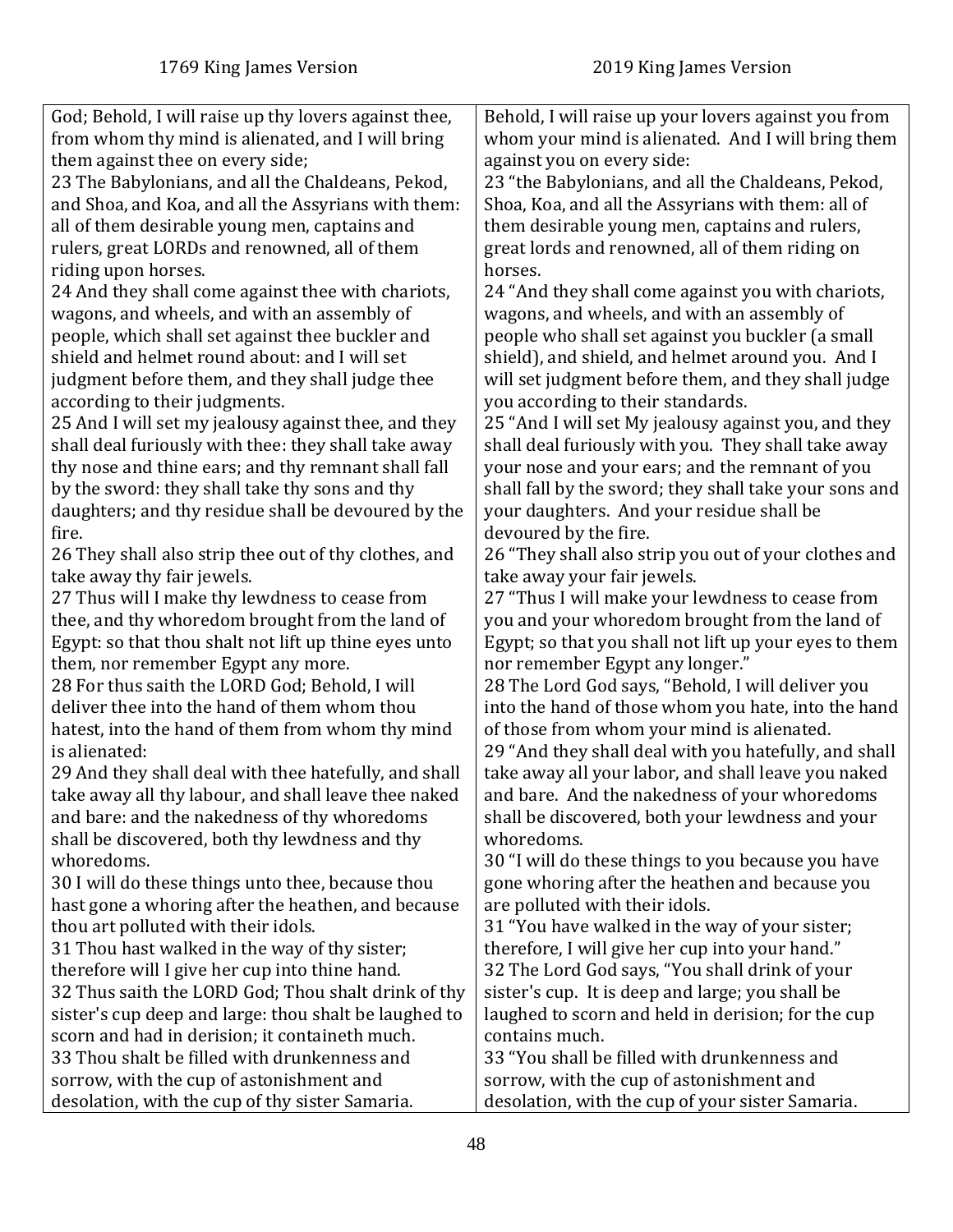| 34 Thou shalt even drink it and suck it out, and thou<br>shalt break the sherds thereof, and pluck off thine<br>own breasts: for I have spoken it, saith the LORD | 34 "You shall drink it and suck it out, and you shall<br>break the shards of it and pluck off your own<br>breasts; for I have spoken it." |
|-------------------------------------------------------------------------------------------------------------------------------------------------------------------|-------------------------------------------------------------------------------------------------------------------------------------------|
| God.                                                                                                                                                              | 35 The Lord God says, "Because you have forgotten                                                                                         |
| 35 Therefore thus saith the LORD God; Because                                                                                                                     | Me and cast Me behind your back, therefore, you                                                                                           |
| thou hast forgotten me, and cast me behind thy                                                                                                                    | will bear your lewdness and your whoredoms."                                                                                              |
|                                                                                                                                                                   |                                                                                                                                           |
| back, therefore bear thou also thy lewdness and thy                                                                                                               | 36 Moreover, the Lord said to me, "Ezekiel, son of                                                                                        |
| whoredoms.                                                                                                                                                        | man, will you judge Oholah (Samaria) and Oholibah                                                                                         |
| 36   The LORD said moreover unto me; Son of man,                                                                                                                  | (Jerusalem)? Yes, declare to them their                                                                                                   |
| wilt thou judge Aholah and Aholibah? yea, declare                                                                                                                 | abominations.                                                                                                                             |
| unto them their abominations;                                                                                                                                     | 37 "For they have committed adultery, and blood is                                                                                        |
| 37 That they have committed adultery, and blood is                                                                                                                | on their hands; and with their idols they have                                                                                            |
| in their hands, and with their idols have they                                                                                                                    | committed adultery and have also caused their sons                                                                                        |
|                                                                                                                                                                   |                                                                                                                                           |
| committed adultery, and have also caused their                                                                                                                    | whom they bore to Me to pass through the fire to                                                                                          |
| sons, whom they bare unto me, to pass for them                                                                                                                    | devour them.                                                                                                                              |
| through the fire, to devour them.                                                                                                                                 | 38 "Moreover, they have done this to Me; they have                                                                                        |
| 38 Moreover this they have done unto me: they                                                                                                                     | defiled My sanctuary in the same day and have                                                                                             |
| have defiled my sanctuary in the same day, and                                                                                                                    | profaned My Sabbaths.                                                                                                                     |
| have profaned my sabbaths.                                                                                                                                        | 39 "For when they had slain their children to their                                                                                       |
| 39 For when they had slain their children to their                                                                                                                | idols, then they came the same day into My                                                                                                |
| idols, then they came the same day into my                                                                                                                        | sanctuary to profane it. And, behold, thus have they                                                                                      |
| sanctuary to profane it; and, lo, thus have they done                                                                                                             | done in the midst of My temple.                                                                                                           |
| in the midst of mine house.                                                                                                                                       | 40 "And furthermore, you have sent for men to                                                                                             |
| 40 And furthermore, that ye have sent for men to                                                                                                                  | come from far, to whom a messenger was sent.                                                                                              |
| come from far, unto whom a messenger was sent;                                                                                                                    | And, behold, they came, for whom you washed                                                                                               |
| and, lo, they came: for whom thou didst wash                                                                                                                      | yourself, painted your eyes, and decked yourself                                                                                          |
| thyself, paintedst thy eyes, and deckedst thyself                                                                                                                 | with ornaments.                                                                                                                           |
| with ornaments,                                                                                                                                                   | 41 "And you sat upon a stately bed, with a table                                                                                          |
| 41 And satest upon a stately bed, and a table                                                                                                                     | prepared before it, on which you have set My                                                                                              |
| prepared before it, whereupon thou hast set mine                                                                                                                  | incense and My olive oil.                                                                                                                 |
| incense and mine oil.                                                                                                                                             | 42 "And a voice of a multitude being at ease was                                                                                          |
| 42 And a voice of a multitude being at ease was with                                                                                                              | with you. And with the men of the common sort                                                                                             |
| her: and with the men of the common sort were                                                                                                                     | were brought Sabeans from the wilderness, who put                                                                                         |
| brought Sabeans from the wilderness, which put                                                                                                                    | bracelets upon their hands and beautiful crowns                                                                                           |
| bracelets upon their hands, and beautiful crowns                                                                                                                  | upon their heads."                                                                                                                        |
| upon their heads.                                                                                                                                                 | 43 "Then I said to you, who was old in adulteries,                                                                                        |
| 43 Then said I unto her that was old in adulteries,                                                                                                               | 'Will they now commit whoredoms with you, and                                                                                             |
| Will they now commit whoredoms with her, and she                                                                                                                  | you with them?'                                                                                                                           |
| with them?                                                                                                                                                        | 44 "Yet they went in to you, as they go in to a                                                                                           |
| 44 Yet they went in unto her, as they go in unto a                                                                                                                | woman who plays the harlot; so they went in to                                                                                            |
| woman that playeth the harlot: so went they in unto                                                                                                               | Oholah and to Oholibah, the lewd women.                                                                                                   |
| Aholah and unto Aholibah, the lewd women.                                                                                                                         | 45 "And the righteous men shall judge them after                                                                                          |
| 45    And the righteous men, they shall judge them                                                                                                                | the manner of adulteresses and after the manner of                                                                                        |
| after the manner of adulteresses, and after the                                                                                                                   | women who shed blood because they are                                                                                                     |
| manner of women that shed blood; because they are                                                                                                                 | adulteresses, and blood is on their hands."                                                                                               |
| adulteresses, and blood is in their hands.                                                                                                                        | 46 The Lord God says; "I will bring up people upon,                                                                                       |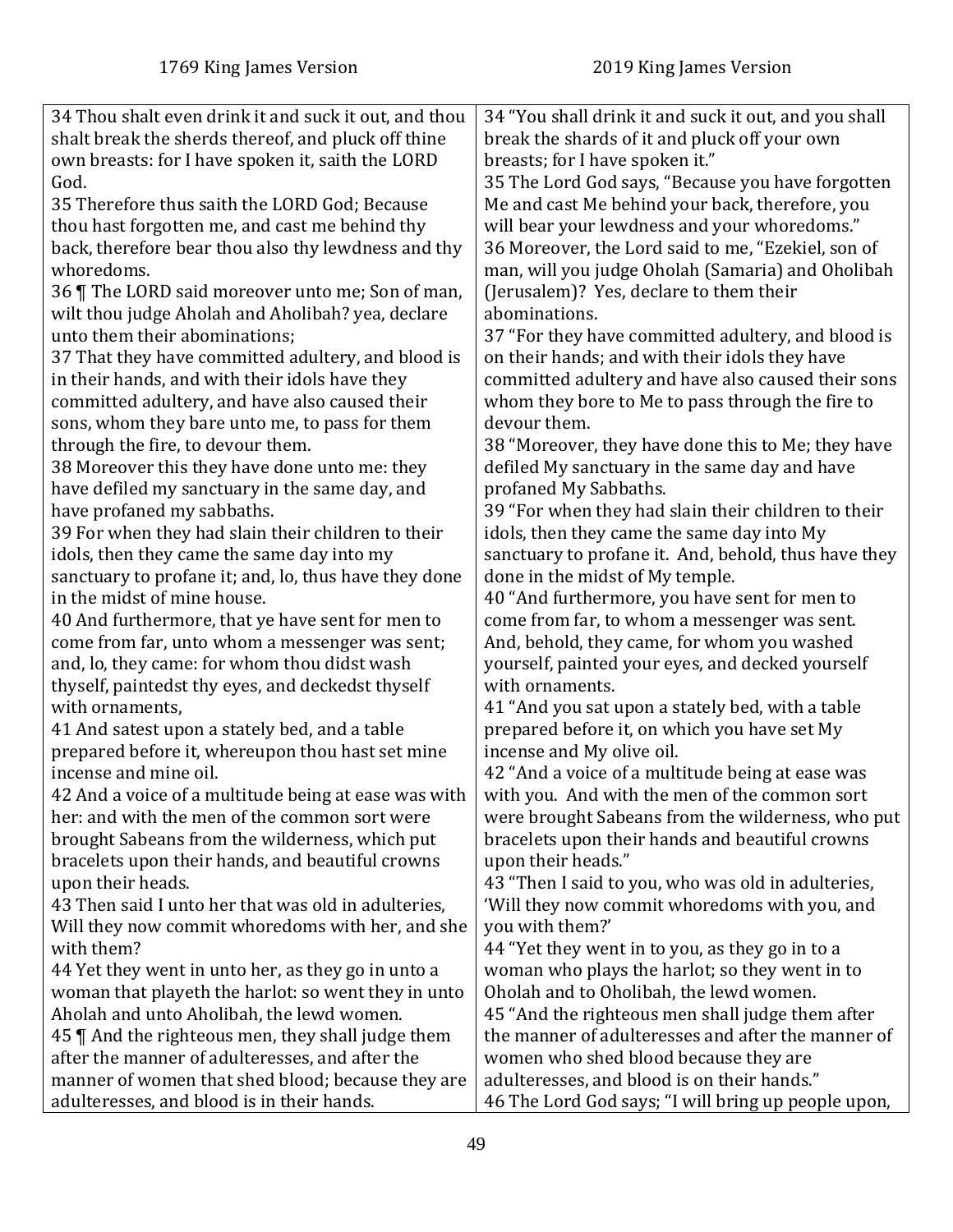| 46 For thus saith the LORD God; I will bring up a                                                                                                                                                                                                                                                                                                                                                                                            | Oholah and Oholibah, and will give them to be                                                                                                                                                                                                                                                                                                                                                                                        |
|----------------------------------------------------------------------------------------------------------------------------------------------------------------------------------------------------------------------------------------------------------------------------------------------------------------------------------------------------------------------------------------------------------------------------------------------|--------------------------------------------------------------------------------------------------------------------------------------------------------------------------------------------------------------------------------------------------------------------------------------------------------------------------------------------------------------------------------------------------------------------------------------|
| company upon them, and will give them to be                                                                                                                                                                                                                                                                                                                                                                                                  | removed and spoiled.                                                                                                                                                                                                                                                                                                                                                                                                                 |
| removed and spoiled.                                                                                                                                                                                                                                                                                                                                                                                                                         | 47 "And they shall stone them with stones and                                                                                                                                                                                                                                                                                                                                                                                        |
| 47 And the company shall stone them with stones,                                                                                                                                                                                                                                                                                                                                                                                             | dispatch them with their swords. They shall slay                                                                                                                                                                                                                                                                                                                                                                                     |
| and dispatch them with their swords; they shall slay                                                                                                                                                                                                                                                                                                                                                                                         | their sons and their daughters and burn up their                                                                                                                                                                                                                                                                                                                                                                                     |
| their sons and their daughters, and burn up their                                                                                                                                                                                                                                                                                                                                                                                            | houses with fire.                                                                                                                                                                                                                                                                                                                                                                                                                    |
| houses with fire.                                                                                                                                                                                                                                                                                                                                                                                                                            | 48 "Thus will I cause lewdness to cease out of the                                                                                                                                                                                                                                                                                                                                                                                   |
| 48 Thus will I cause lewdness to cease out of the                                                                                                                                                                                                                                                                                                                                                                                            | land so that all women may be taught not to do after                                                                                                                                                                                                                                                                                                                                                                                 |
| land, that all women may be taught not to do after                                                                                                                                                                                                                                                                                                                                                                                           | your lewdness.                                                                                                                                                                                                                                                                                                                                                                                                                       |
| your lewdness.                                                                                                                                                                                                                                                                                                                                                                                                                               | 49 "And they shall recompense your lewdness upon                                                                                                                                                                                                                                                                                                                                                                                     |
| 49 And they shall recompense your lewdness upon                                                                                                                                                                                                                                                                                                                                                                                              | you, Oholah and Oholibah, and you shall bear the                                                                                                                                                                                                                                                                                                                                                                                     |
| you, and ye shall bear the sins of your idols: and ye                                                                                                                                                                                                                                                                                                                                                                                        | sins of your idols; and you shall know that I am the                                                                                                                                                                                                                                                                                                                                                                                 |
| shall know that I am the LORD God.                                                                                                                                                                                                                                                                                                                                                                                                           | Lord God."                                                                                                                                                                                                                                                                                                                                                                                                                           |
|                                                                                                                                                                                                                                                                                                                                                                                                                                              |                                                                                                                                                                                                                                                                                                                                                                                                                                      |
| 24:1 Again in the ninth year, in the tenth month, in<br>the tenth day of the month, the word of the LORD<br>came unto me, saying,<br>2 Son of man, write thee the name of the day, even<br>of this same day: the king of Babylon set himself<br>against Jerusalem this same day.<br>3 And utter a parable unto the rebellious house, and<br>say unto them, Thus saith the LORD God; Set on a<br>pot, set it on, and also pour water into it: | 24:1 Again in the ninth year, in the tenth month, on<br>the tenth day of the month, this word of the Lord<br>came to me, Ezekiel,<br>2 to write the name of the day, even of the same<br>day; the emperor of Babylon set himself against<br>Jerusalem,<br>3 and to utter a parable to the rebellious people of<br>Jerusalem, and to say to them that the Lord God<br>says, "Set on a pot, set it on, and also pour water<br>into it. |
| 4 Gather the pieces thereof into it, even every good                                                                                                                                                                                                                                                                                                                                                                                         | 4 "Gather the pieces of the sacrifice into it, even                                                                                                                                                                                                                                                                                                                                                                                  |
| piece, the thigh, and the shoulder; fill it with the                                                                                                                                                                                                                                                                                                                                                                                         | every good piece, the thigh, and the shoulder; fill it                                                                                                                                                                                                                                                                                                                                                                               |
| choice bones.                                                                                                                                                                                                                                                                                                                                                                                                                                | with the choice bones.                                                                                                                                                                                                                                                                                                                                                                                                               |
| 5 Take the choice of the flock, and burn also the                                                                                                                                                                                                                                                                                                                                                                                            | 5 "Take the choice of the flock, and also burn the                                                                                                                                                                                                                                                                                                                                                                                   |
| bones under it, and make it boil well, and let them                                                                                                                                                                                                                                                                                                                                                                                          | bones under it, and make it boil well, and let them                                                                                                                                                                                                                                                                                                                                                                                  |
| seethe the bones of it therein.                                                                                                                                                                                                                                                                                                                                                                                                              | seethe the bones of it in the pot."                                                                                                                                                                                                                                                                                                                                                                                                  |
| 6   Wherefore thus saith the LORD God; Woe to the                                                                                                                                                                                                                                                                                                                                                                                            | 6 The Lord God says "Woe to the bloody city                                                                                                                                                                                                                                                                                                                                                                                          |
| bloody city, to the pot whose scum is therein, and                                                                                                                                                                                                                                                                                                                                                                                           | Jerusalem, to the pot whose scum is in it, and whose                                                                                                                                                                                                                                                                                                                                                                                 |
| whose scum is not gone out of it! bring it out piece                                                                                                                                                                                                                                                                                                                                                                                         | scum has not gone out of it! Bring it out piece by                                                                                                                                                                                                                                                                                                                                                                                   |
| by piece; let no lot fall upon it.                                                                                                                                                                                                                                                                                                                                                                                                           | piece without making any choice.                                                                                                                                                                                                                                                                                                                                                                                                     |
| 7 For her blood is in the midst of her; she set it upon                                                                                                                                                                                                                                                                                                                                                                                      | 7 "For her blood is in the midst of her; she set it on                                                                                                                                                                                                                                                                                                                                                                               |
| the top of a rock; she poured it not upon the ground,                                                                                                                                                                                                                                                                                                                                                                                        | the top of a rock; she did not pour it on the ground,                                                                                                                                                                                                                                                                                                                                                                                |
| to cover it with dust;                                                                                                                                                                                                                                                                                                                                                                                                                       | to cover it with dust.                                                                                                                                                                                                                                                                                                                                                                                                               |
| 8 That it might cause fury to come up to take                                                                                                                                                                                                                                                                                                                                                                                                | 8 "So that it might cause fury to come up to take                                                                                                                                                                                                                                                                                                                                                                                    |
| vengeance; I have set her blood upon the top of a                                                                                                                                                                                                                                                                                                                                                                                            | vengeance, I have set her blood upon the top of a                                                                                                                                                                                                                                                                                                                                                                                    |
| rock, that it should not be covered.                                                                                                                                                                                                                                                                                                                                                                                                         | rock so that it should not be covered."                                                                                                                                                                                                                                                                                                                                                                                              |
| 9 Therefore thus saith the LORD God; Woe to the                                                                                                                                                                                                                                                                                                                                                                                              | 9 The Lord God says, "Woe to the bloody city                                                                                                                                                                                                                                                                                                                                                                                         |
| bloody city! I will even make the pile for fire great.                                                                                                                                                                                                                                                                                                                                                                                       | Jerusalem! I will make the pile for fire great.                                                                                                                                                                                                                                                                                                                                                                                      |
| 10 Heap on wood, kindle the fire, consume the flesh,                                                                                                                                                                                                                                                                                                                                                                                         | 10 "Heap on wood, kindle the fire, consume the                                                                                                                                                                                                                                                                                                                                                                                       |
| and spice it well, and let the bones be burned.                                                                                                                                                                                                                                                                                                                                                                                              | flesh, spice it well, and let the bones be burned.                                                                                                                                                                                                                                                                                                                                                                                   |
| 11 Then set it empty upon the coals thereof, that the                                                                                                                                                                                                                                                                                                                                                                                        | 11 "Then set the pot empty upon the coals of the                                                                                                                                                                                                                                                                                                                                                                                     |
| brass of it may be hot, and may burn, and that the                                                                                                                                                                                                                                                                                                                                                                                           | fire so that the brass of the pot may be hot and may                                                                                                                                                                                                                                                                                                                                                                                 |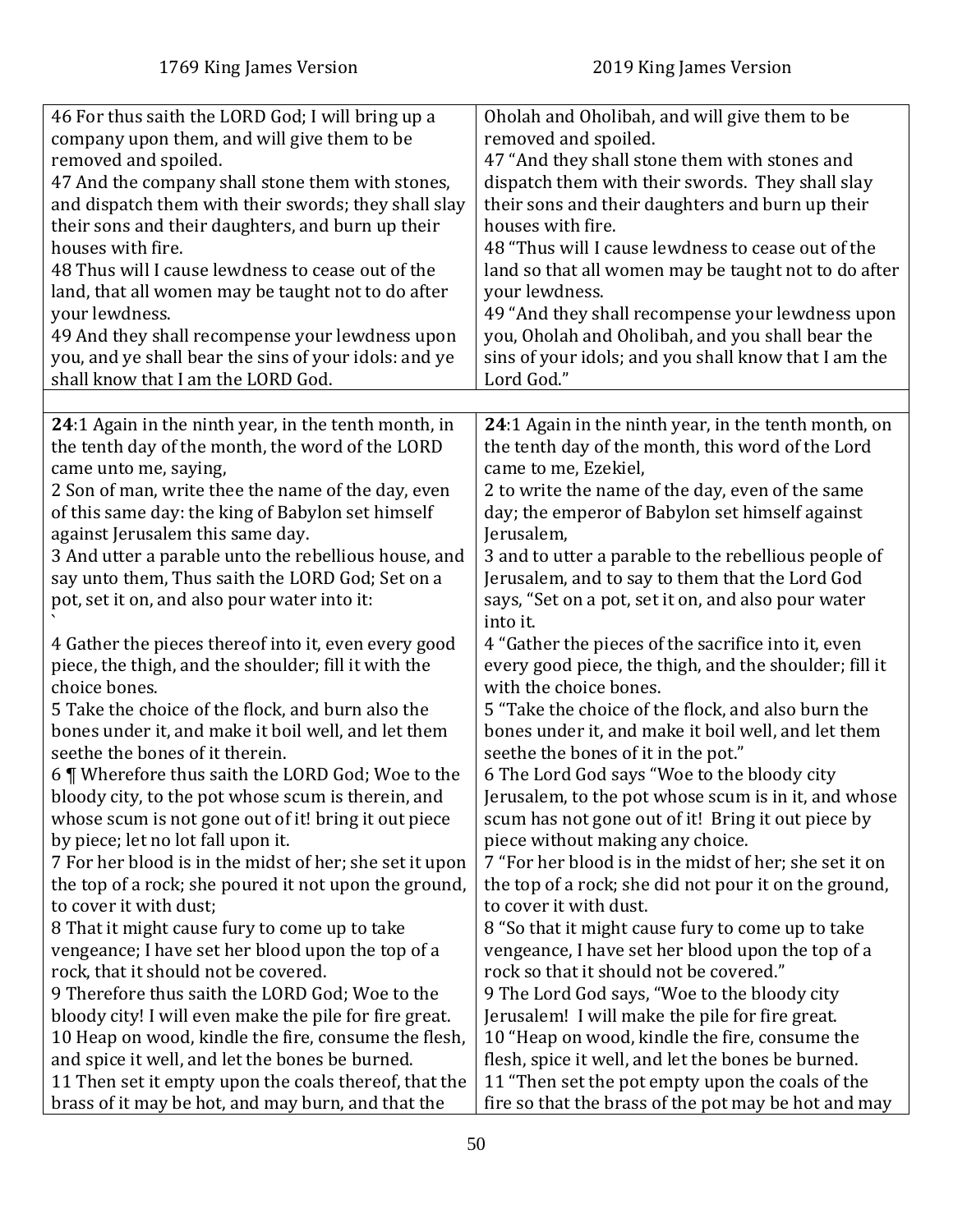| filthiness of it may be molten in it, that the scum of | burn, and so that the filthiness of it may be molten    |
|--------------------------------------------------------|---------------------------------------------------------|
| it may be consumed.                                    | in it so that the scum of it may be consumed.           |
| 12 She hath wearied herself with lies, and her great   | 12 "Jerusalem has wearied herself with lies, and her    |
| scum went not forth out of her: her scum shall be in   | great scum did not go forth out of her; her scum        |
| the fire.                                              | shall be in the fire.                                   |
|                                                        |                                                         |
| 13 In thy filthiness is lewdness: because I have       | 13 "Jerusalem, in your filthiness is lewdness.          |
| purged thee, and thou wast not purged, thou shalt      | Because I have purged you and you were not              |
| not be purged from thy filthiness any more, till I     | purged, you shall not be purged from your filthiness    |
| have caused my fury to rest upon thee.                 | anymore till I have caused My fury to rest upon you.    |
| 14 I the LORD have spoken it: it shall come to pass,   | 14 "I the Lord have spoken it; it shall come to pass,   |
| and I will do it; I will not go back, neither will I   | and I will do it. I will not go back, nor will I spare, |
| spare, neither will I repent; according to thy ways,   | nor will I repent; according to your ways and           |
| and according to thy doings, shall they judge thee,    | according to your actions, they shall judge you."       |
| saith the LORD God.                                    | 15 Also, this word of the Lord came to me,              |
| 15    Also the word of the LORD came unto me,          | 16 "Ezekiel, son of man, behold, I take away from       |
| saying,                                                | you the desire of your eyes with a stroke; yet          |
| 16 Son of man, behold, I take away from thee the       | neither shall you mourn nor weep, nor shall your        |
| desire of thine eyes with a stroke: yet neither shalt  | tears run down.                                         |
| thou mourn nor weep, neither shall thy tears run       | 17 "Refrain from crying, do not mourn for the dead,     |
| down.                                                  | bind your turban on your head, put your shoes on        |
| 17 Forbear to cry, make no mourning for the dead,      | your feet, and do not cover your lips or eat the food   |
| bind the tire of thine head upon thee, and put on thy  | that mourners eat."                                     |
| shoes upon thy feet, and cover not thy lips, and eat   | 18 So I Ezekiel spoke to the people in the morning;     |
| not the bread of men.                                  | and in the evening my wife died; and I did in the       |
| 18 So I spake unto the people in the morning: and at   | morning as I was commanded.                             |
| even my wife died; and I did in the morning as I was   | 19 And the people said to me, "Will you not tell us     |
| commanded.                                             | what these things are to us that you are doing so?"     |
| 19    And the people said unto me, Wilt thou not tell  | 20 Then I answered them that the word of the Lord       |
| us what these things are to us, that thou doest so?    | came to me, telling me to                               |
| 20 Then I answered them, The word of the LORD          | 21 tell the people of Israel that the Lord God says,    |
| came unto me, saying,                                  | "Behold, I will profane My sanctuary, the excellence    |
| 21 Speak unto the house of Israel, Thus saith the      | of your strength, the desire of your eyes, and that     |
| LORD God; Behold, I will profane my sanctuary, the     | which your soul pities. And your sons and your          |
| excellency of your strength, the desire of your eyes,  | daughters whom you have left shall fall by the          |
| and that which your soul pitieth; and your sons and    | sword.                                                  |
| your daughters whom ye have left shall fall by the     | 22 "And you shall do as I have done; you shall not      |
| sword.                                                 | cover your lips, nor eat the food of mourners.          |
| 22 And ye shall do as I have done: ye shall not cover  | 23 "And your turbans shall be on your heads and         |
| your lips, nor eat the bread of men.                   | your shoes on your feet. You shall not mourn nor        |
| 23 And your tires shall be upon your heads, and        | weep, but you shall pine away for your iniquities       |
| your shoes upon your feet: ye shall not mourn nor      | and groan toward one another.                           |
| weep; but ye shall pine away for your iniquities, and  | 24 "Thus Ezekiel is a sign to you; according to all     |
| mourn one toward another.                              | that I have done, you shall do; and when this comes,    |
| 24 Thus Ezekiel is unto you a sign: according to all   | you shall know that I am the Lord God.                  |
| that he hath done shall ye do: and when this           | 25 "Also, Ezekiel, son of man, shall it not be in the   |
|                                                        |                                                         |
| cometh, ye shall know that I am the LORD God.          | day when I take from them their strength, the joy of    |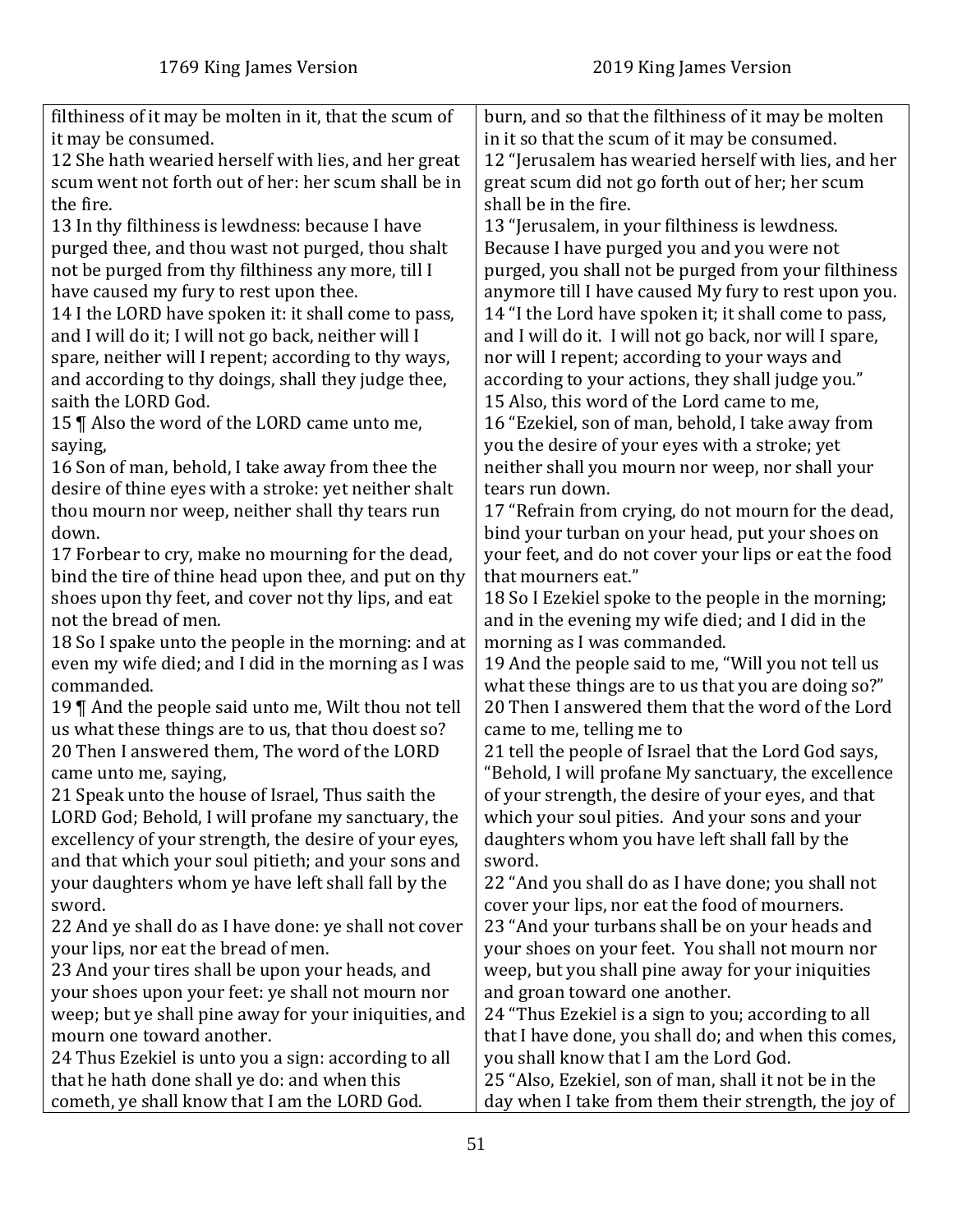| 25 Also, thou son of man, shall it not be in the day<br>when I take from them their strength, the joy of<br>their glory, the desire of their eyes, and that<br>whereupon they set their minds, their sons and<br>their daughters,<br>26 That he that escapeth in that day shall come unto<br>thee, to cause thee to hear it with thine ears?<br>27 In that day shall thy mouth be opened to him<br>which is escaped, and thou shalt speak, and be no<br>more dumb: and thou shalt be a sign unto them; and<br>they shall know that I am the LORD. | their glory, the desire of their eyes, and that on<br>which they set their minds, their sons and their<br>daughters,<br>26 "that those who escape in that day shall come to<br>you, to cause you to hear it with your ears?<br>27 "In that day your mouth shall be opened to those<br>who have escaped, and you shall speak and not be<br>mute anymore. And you shall be a sign to them, and<br>they shall know that I am the Lord."'h<br>$\overline{\phantom{a}}$ |
|---------------------------------------------------------------------------------------------------------------------------------------------------------------------------------------------------------------------------------------------------------------------------------------------------------------------------------------------------------------------------------------------------------------------------------------------------------------------------------------------------------------------------------------------------|--------------------------------------------------------------------------------------------------------------------------------------------------------------------------------------------------------------------------------------------------------------------------------------------------------------------------------------------------------------------------------------------------------------------------------------------------------------------|
| 25:1 The word of the LORD came again unto me,                                                                                                                                                                                                                                                                                                                                                                                                                                                                                                     | 25:1 This word of the Lord came to me,                                                                                                                                                                                                                                                                                                                                                                                                                             |
| saying,                                                                                                                                                                                                                                                                                                                                                                                                                                                                                                                                           | 2 Ezekiel, the son of man, to set my face against the                                                                                                                                                                                                                                                                                                                                                                                                              |
| 2 Son of man, set thy face against the Ammonites,                                                                                                                                                                                                                                                                                                                                                                                                                                                                                                 | Ammonites, and prophesy against them.                                                                                                                                                                                                                                                                                                                                                                                                                              |
| and prophesy against them;                                                                                                                                                                                                                                                                                                                                                                                                                                                                                                                        | 3 And to say to the Ammonites, "Hear the word of                                                                                                                                                                                                                                                                                                                                                                                                                   |
| 3 And say unto the Ammonites, Hear the word of                                                                                                                                                                                                                                                                                                                                                                                                                                                                                                    | the Lord God, which says that because you said,                                                                                                                                                                                                                                                                                                                                                                                                                    |
| the LORD God; Thus saith the LORD God; Because                                                                                                                                                                                                                                                                                                                                                                                                                                                                                                    | 'Aha,' against My sanctuary when it was profaned,                                                                                                                                                                                                                                                                                                                                                                                                                  |
| thou saidst, Aha, against my sanctuary, when it was                                                                                                                                                                                                                                                                                                                                                                                                                                                                                               | and against the land of Israel when it was desolate,                                                                                                                                                                                                                                                                                                                                                                                                               |
| profaned; and against the land of Israel, when it was                                                                                                                                                                                                                                                                                                                                                                                                                                                                                             | and against the people of Judah when they went                                                                                                                                                                                                                                                                                                                                                                                                                     |
| desolate; and against the house of Judah, when they                                                                                                                                                                                                                                                                                                                                                                                                                                                                                               | into captivity,                                                                                                                                                                                                                                                                                                                                                                                                                                                    |
| went into captivity;                                                                                                                                                                                                                                                                                                                                                                                                                                                                                                                              | 4 "therefore, behold, I will deliver you to the enemy                                                                                                                                                                                                                                                                                                                                                                                                              |
| 4 Behold, therefore I will deliver thee to the men of                                                                                                                                                                                                                                                                                                                                                                                                                                                                                             | of the east for a possession, and they shall set their                                                                                                                                                                                                                                                                                                                                                                                                             |
| the east for a possession, and they shall set their                                                                                                                                                                                                                                                                                                                                                                                                                                                                                               | palaces in you and make their dwellings in you.                                                                                                                                                                                                                                                                                                                                                                                                                    |
| palaces in thee, and make their dwellings in thee:                                                                                                                                                                                                                                                                                                                                                                                                                                                                                                | They shall eat your fruit, and they shall drink your                                                                                                                                                                                                                                                                                                                                                                                                               |
| they shall eat thy fruit, and they shall drink thy milk.                                                                                                                                                                                                                                                                                                                                                                                                                                                                                          | milk.                                                                                                                                                                                                                                                                                                                                                                                                                                                              |
| 5 And I will make Rabbah a stable for camels, and                                                                                                                                                                                                                                                                                                                                                                                                                                                                                                 | 5 "And I will make Rabbah a stable for camels, and                                                                                                                                                                                                                                                                                                                                                                                                                 |
| the Ammonites a couchingplace for flocks: and ye                                                                                                                                                                                                                                                                                                                                                                                                                                                                                                  | the Ammonites a couching place for flocks; and you                                                                                                                                                                                                                                                                                                                                                                                                                 |
| shall know that I am the LORD.                                                                                                                                                                                                                                                                                                                                                                                                                                                                                                                    | shall know that I am the Lord."                                                                                                                                                                                                                                                                                                                                                                                                                                    |
| 6 For thus saith the LORD God; Because thou hast                                                                                                                                                                                                                                                                                                                                                                                                                                                                                                  | 6 The Lord God says, "Because you have clapped                                                                                                                                                                                                                                                                                                                                                                                                                     |
| clapped thine hands, and stamped with the feet, and                                                                                                                                                                                                                                                                                                                                                                                                                                                                                               | your hands, and stamped your feet, and rejoiced in                                                                                                                                                                                                                                                                                                                                                                                                                 |
| rejoiced in heart with all thy despite against the                                                                                                                                                                                                                                                                                                                                                                                                                                                                                                | your heart, and despised the land of Israel,                                                                                                                                                                                                                                                                                                                                                                                                                       |
| land of Israel;                                                                                                                                                                                                                                                                                                                                                                                                                                                                                                                                   | 7 "therefore, behold, I will exercise My power upon                                                                                                                                                                                                                                                                                                                                                                                                                |
| 7 Behold, therefore I will stretch out mine hand                                                                                                                                                                                                                                                                                                                                                                                                                                                                                                  | you, and will deliver you as plunder to the heathen.                                                                                                                                                                                                                                                                                                                                                                                                               |
| upon thee, and will deliver thee for a spoil to the                                                                                                                                                                                                                                                                                                                                                                                                                                                                                               | And I will cut you off from the people, and I will                                                                                                                                                                                                                                                                                                                                                                                                                 |
| heathen; and I will cut thee off from the people, and                                                                                                                                                                                                                                                                                                                                                                                                                                                                                             | cause you to perish out of the countries; I will                                                                                                                                                                                                                                                                                                                                                                                                                   |
| I will cause thee to perish out of the countries: I will                                                                                                                                                                                                                                                                                                                                                                                                                                                                                          | destroy you; and you shall know that I am the Lord."                                                                                                                                                                                                                                                                                                                                                                                                               |
| destroy thee; and thou shalt know that I am the                                                                                                                                                                                                                                                                                                                                                                                                                                                                                                   | 8 The Lord God says, "Because Moab and Seir say,                                                                                                                                                                                                                                                                                                                                                                                                                   |
| LORD.                                                                                                                                                                                                                                                                                                                                                                                                                                                                                                                                             | 'Behold, the people of Judah are like all the heathen,'                                                                                                                                                                                                                                                                                                                                                                                                            |
| 8 Thus saith the LORD God; Because that Moab                                                                                                                                                                                                                                                                                                                                                                                                                                                                                                      | 9 "therefore, behold, I will let the fortress cities on                                                                                                                                                                                                                                                                                                                                                                                                            |
| and Seir do say, Behold, the house of Judah is like                                                                                                                                                                                                                                                                                                                                                                                                                                                                                               | the frontiers of Moab be attacked, the cities which                                                                                                                                                                                                                                                                                                                                                                                                                |
| unto all the heathen;                                                                                                                                                                                                                                                                                                                                                                                                                                                                                                                             | are the glory of the country, Beth-jeshimoth, Baal-                                                                                                                                                                                                                                                                                                                                                                                                                |
| 9 Therefore, behold, I will open the side of Moab                                                                                                                                                                                                                                                                                                                                                                                                                                                                                                 | meon, and Kiriathaim.                                                                                                                                                                                                                                                                                                                                                                                                                                              |
| from the cities, from his cities which are on his                                                                                                                                                                                                                                                                                                                                                                                                                                                                                                 | 10 "And I will give them to the people of the east to                                                                                                                                                                                                                                                                                                                                                                                                              |
| frontiers, the glory of the country, Bethjeshimoth,                                                                                                                                                                                                                                                                                                                                                                                                                                                                                               | possess, along with the Ammonites so that the                                                                                                                                                                                                                                                                                                                                                                                                                      |
| Baalmeon, and Kiriathaim,                                                                                                                                                                                                                                                                                                                                                                                                                                                                                                                         | Ammonites may not be remembered among the                                                                                                                                                                                                                                                                                                                                                                                                                          |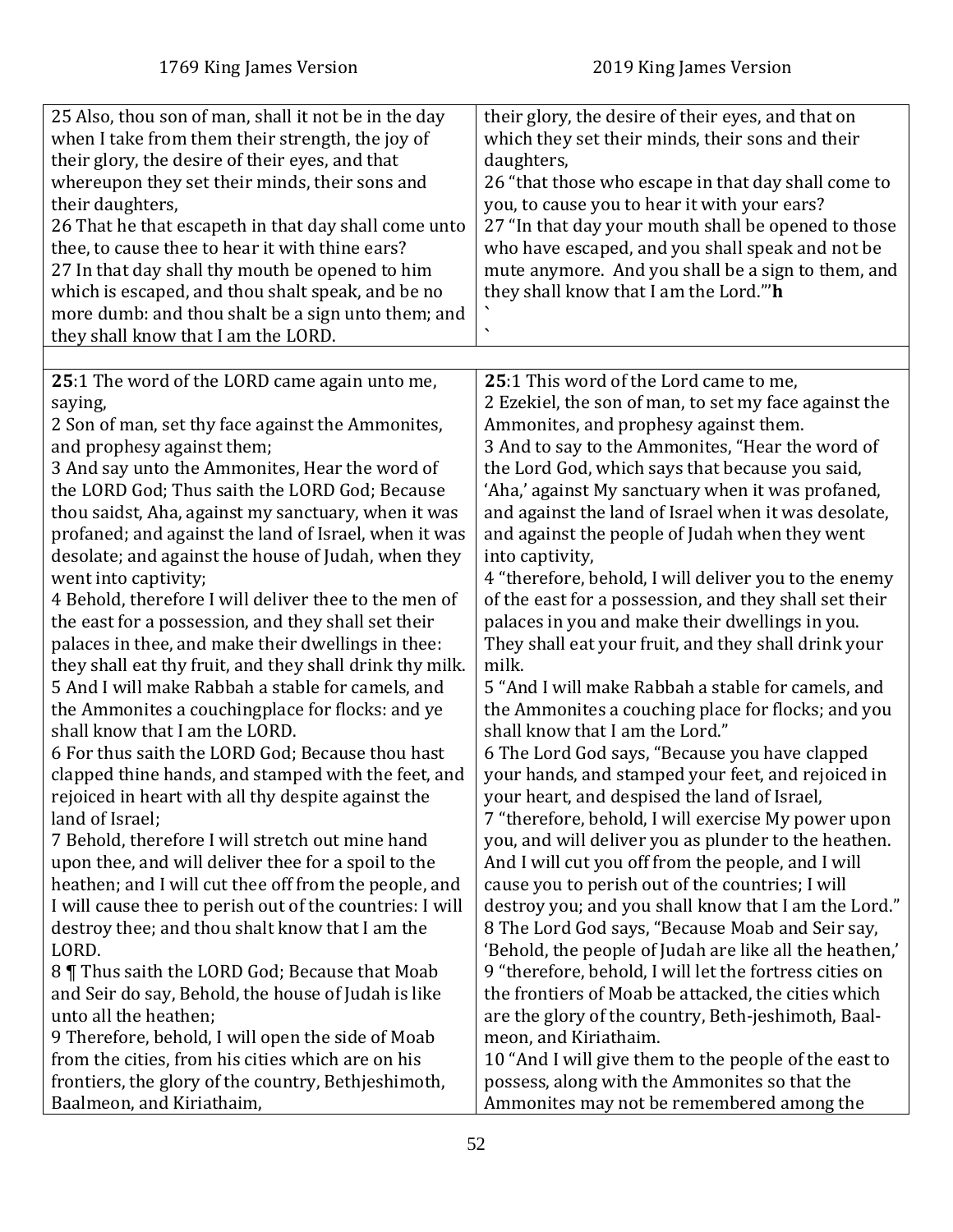| 10 Unto the men of the east with the Ammonites,       | nations.                                               |
|-------------------------------------------------------|--------------------------------------------------------|
| and will give them in possession, that the            | 11 "And I will execute judgments upon Moab, and        |
| Ammonites may not be remembered among the             | they shall know that I am the Lord."                   |
| nations.                                              | 12 The Lord God says, "Because Edom took action        |
| 11 And I will execute judgments upon Moab; and        | against the people of Judah by taking vengeance,       |
| they shall know that I am the LORD.                   | and has greatly offended, and taken revenge upon       |
| 12   Thus saith the LORD God; Because that Edom       | them,                                                  |
| hath dealt against the house of Judah by taking       | 13 "I will also exercise My power upon Edom, and       |
| vengeance, and hath greatly offended, and revenged    | will cut off humanity and animals from it. And I will  |
| himself upon them;                                    | make it desolate from Teman; and those of Dedan        |
| 13 Therefore thus saith the LORD God; I will also     | shall fall by the sword.                               |
| stretch out mine hand upon Edom, and will cut off     | 14 "And I the Lord God will lay My vengeance upon      |
| man and beast from it; and I will make it desolate    | Edom by the hand of My people Israel, and they         |
| from Teman; and they of Dedan shall fall by the       | shall do in Edom according to My anger and             |
| sword.                                                | according to My fury. And they shall know My           |
| 14 And I will lay my vengeance upon Edom by the       | vengeance."                                            |
| hand of my people Israel: and they shall do in Edom   | 15 The Lord God says, "Because the Philistines have    |
| according to mine anger and according to my fury;     | dealt by revenge, and have taken vengeance with a      |
| and they shall know my vengeance, saith the LORD      | despiteful heart, to destroy it because of the old     |
| God.                                                  | hatred,                                                |
| 15   Thus saith the LORD God; Because the             | 16 "behold, I will show My power upon the              |
| Philistines have dealt by revenge, and have taken     | Philistines, and I will cut off the Cherethims and     |
| vengeance with a despiteful heart, to destroy it for  | destroy the remnant who are left on Philistine land    |
| the old hatred;                                       | by the sea.                                            |
| 16 Therefore thus saith the LORD God; Behold, I will  | 17 "And I will execute great vengeance upon them       |
| stretch out mine hand upon the Philistines, and I     | with furious rebukes, and they shall know that I am    |
| will cut off the Cherethims, and destroy the remnant  | the Lord when I shall lay My vengeance upon them."     |
| of the sea coast.                                     |                                                        |
| 17 And I will execute great vengeance upon them       |                                                        |
| with furious rebukes; and they shall know that I am   |                                                        |
| the LORD, when I shall lay my vengeance upon          |                                                        |
| them.                                                 |                                                        |
|                                                       |                                                        |
| 26:1 And it came to pass in the eleventh year, in the | 26:1 And it came to pass in the eleventh year, on the  |
| first day of the month, that the word of the LORD     | first day of the month, that this word of the Lord     |
| came unto me, saying,                                 | came to me,                                            |
| 2 Son of man, because that Tyrus hath said against    | 2 Ezekiel, the son of man, "Because Tyrus (Tyre) has   |
| Jerusalem, Aha, she is broken that was the gates of   | said against Jerusalem, 'Aha, she is broken that was   |
| the people: she is turned unto me: I shall be         | the gates of the people; she has turned to me; I shall |
| replenished, now she is laid waste:                   | be replenished now that she is laid waste,'            |
| 3 Therefore thus saith the LORD God; Behold, I am     | 3 "the Lord God says, 'Behold, I am against you, O     |
| against thee, O Tyrus, and will cause many nations    | Tyre, and will cause many nations to come up           |
| to come up against thee, as the sea causeth his       | against you, as the sea causes its waves to come up.   |
| waves to come up.                                     | 4 "And they shall destroy the walls of Tyre, and       |
| 4 And they shall destroy the walls of Tyrus, and      | break down its towers; I will also scrape its dust     |
| break down her towers: I will also scrape her dust    | from it and make it like the top of a rock.            |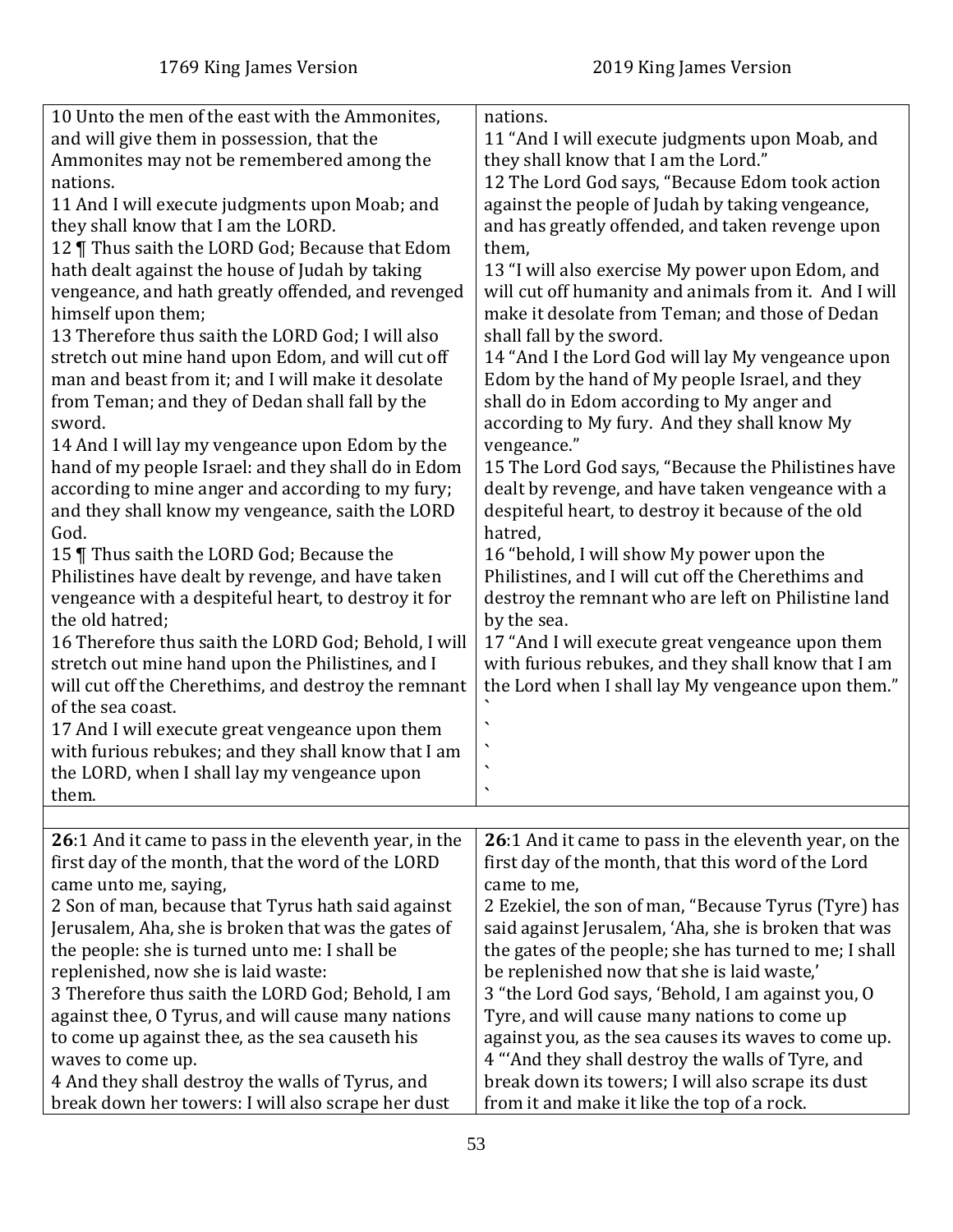| from her, and make her like the top of a rock.          | 5 "It shall be a place for the spreading of nets in the |
|---------------------------------------------------------|---------------------------------------------------------|
| 5 It shall be a place for the spreading of nets in the  | midst of the sea; for I the Lord God have spoken,       |
| midst of the sea: for I have spoken it, saith the LORD  | and it shall become plunder to the nations.             |
| God: and it shall become a spoil to the nations.        | 6 "And its daughters who are in the field shall be      |
| 6 And her daughters which are in the field shall be     | slain by the sword, and they shall know that I am       |
| slain by the sword; and they shall know that I am       | the Lord."                                              |
| the LORD.                                               | 7 The Lord God says, "Behold, I will bring              |
| 7   For thus saith the LORD God; Behold, I will bring   | Nebuchadrezzar (Nebuchadnezzar) emperor of              |
| upon Tyrus Nebuchadrezzar king of Babylon, a king       | Babylon, a king of kings, from the north with horses,   |
| of kings, from the north, with horses, and with         | chariots, cavalry, companies, and many soldiers         |
| chariots, and with horsemen, and companies, and         | against Tyre.                                           |
| much people.                                            | 8 "He shall slay with the sword your daughters in       |
| 8 He shall slay with the sword thy daughters in the     | the field; and he shall make a fort against you, cast a |
| field: and he shall make a fort against thee, and cast  | mount against you and lift up the buckler (a small      |
| a mount against thee, and lift up the buckler against   | shield) against you.                                    |
| thee.                                                   | 9 "And he shall set siege mounts against your walls,    |
| 9 And he shall set engines of war against thy walls,    | and with his axes he shall break down your towers.      |
| and with his axes he shall break down thy towers.       | 10 "Because of the abundance of his horses, their       |
| 10 By reason of the abundance of his horses their       | dust shall cover you; your walls shall shake at the     |
| dust shall cover thee: thy walls shall shake at the     | noise of the cavalry, of the wheels and the chariots    |
| noise of the horsemen, and of the wheels, and of the    | when he shall enter into your gates, as soldiers        |
| chariots, when he shall enter into thy gates, as men    | enter into a city in which is made a breach.            |
| enter into a city wherein is made a breach.             | 11 "With the hoofs of his horses he shall tread down    |
| 11 With the hoofs of his horses shall he tread down     | all your streets. He shall slay your people by the      |
| all thy streets: he shall slay thy people by the sword, | sword, and your strong garrisons shall go down to       |
| and thy strong garrisons shall go down to the           | the ground.                                             |
| ground.                                                 | 12 "And they shall make a plunder of your riches        |
| 12 And they shall make a spoil of thy riches, and       | and make a prey of your merchandise. And they           |
| make a prey of thy merchandise: and they shall          | shall break down your walls and destroy your            |
| break down thy walls, and destroy thy pleasant          | pleasant houses. And they shall lay your stones and     |
| houses: and they shall lay thy stones and thy timber    | your timber and your dust in the midst of the water.    |
| and thy dust in the midst of the water.                 | 13 "And I will cause the sound of your songs to         |
| 13 And I will cause the noise of thy songs to cease;    | cease, and the sound of your harps shall be heard no    |
| and the sound of thy harps shall be no more heard.      | more.                                                   |
| 14 And I will make thee like the top of a rock: thou    | 14 "And I will make you like the top of a rock: you     |
| shalt be a place to spread nets upon; thou shalt be     | shall be a place to spread nets upon; you shall not     |
| built no more: for I the LORD have spoken it, saith     | be built anymore, for I the Lord have spoken it."       |
| the LORD God.                                           | 15 The Lord God says to Tyre, "Shall not the isles      |
| 15   Thus saith the LORD God to Tyrus; Shall not        | shake at the sound of your fall when the wounded        |
| the isles shake at the sound of thy fall, when the      | cry out when the slaughter is made in the midst of      |
| wounded cry, when the slaughter is made in the          | you?                                                    |
| midst of thee?                                          | 16 "Then all the princes of the sea shall come down     |
| 16 Then all the princes of the sea shall come down      | from their thrones, and lay away their robes, and       |
| from their thrones, and lay away their robes, and       | put off their embroidered garments. They shall          |
|                                                         |                                                         |
| put off their broidered garments: they shall clothe     | clothe themselves with trembling; they shall sit        |
| themselves with trembling; they shall sit upon the      | upon the ground and shall tremble at every moment       |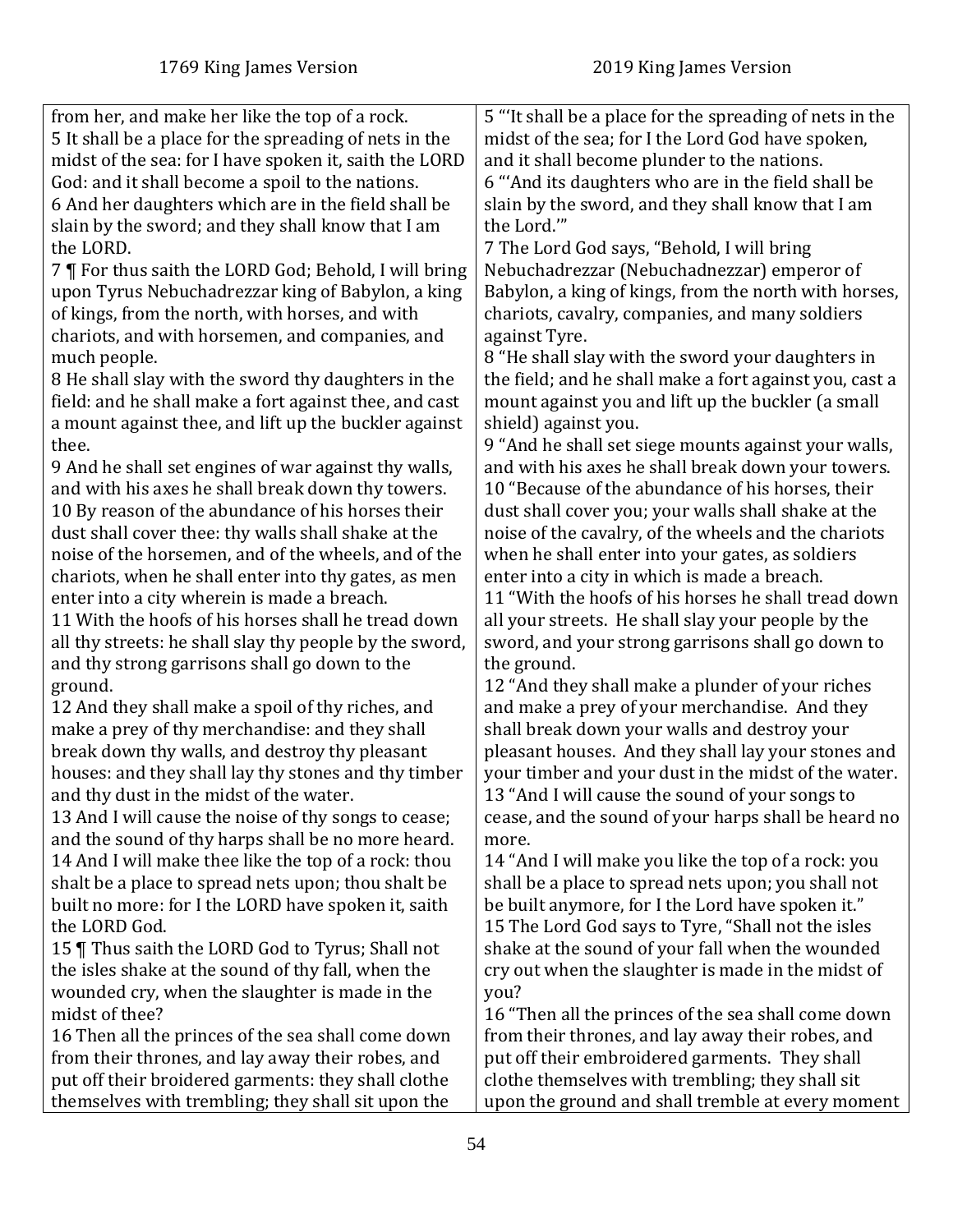| ground, and shall tremble at every moment, and be              | and be astonished at you.                                                                               |
|----------------------------------------------------------------|---------------------------------------------------------------------------------------------------------|
| astonished at thee.                                            | 17 "And they shall take up a lamentation for you,                                                       |
| 17 And they shall take up a lamentation for thee,              | and say to you, 'How you are destroyed, that were                                                       |
| and say to thee, How art thou destroyed, that wast             | inhabited by seafaring people, the renowned city,                                                       |
| inhabited of seafaring men, the renowned city,                 | which was strong in the sea, it and its inhabitants,                                                    |
| which wast strong in the sea, she and her                      | who cause their terror to be on all who haunt it!'                                                      |
| inhabitants, which cause their terror to be on all             | 18 "Now shall the isles tremble in the day of your                                                      |
| that haunt it!                                                 | fall; yes, the isles that are in the sea shall be                                                       |
| 18 Now shall the isles tremble in the day of thy fall;         | troubled at your departure."                                                                            |
| yea, the isles that are in the sea shall be troubled at        | 19 The Lord God says, "I shall make you a desolate                                                      |
| thy departure.                                                 | city like the cities that are not inhabited, when I                                                     |
| 19 For thus saith the LORD God; When I shall make              | shall bring up the deep upon you and great waters                                                       |
|                                                                |                                                                                                         |
| thee a desolate city, like the cities that are not             | shall cover you,                                                                                        |
| inhabited; when I shall bring up the deep upon thee,           | 20 "I shall bring you down with those who descend                                                       |
| and great waters shall cover thee;                             | into the pit with the people of former times, and                                                       |
| 20 When I shall bring thee down with them that                 | shall set you in the low parts of the earth, in places                                                  |
| descend into the pit, with the people of old time,             | desolate from long ago, with those who go down to                                                       |
| and shall set thee in the low parts of the earth, in           | the pit so that you are not inhabited. And I shall set                                                  |
| places desolate of old, with them that go down to              | glory in the land of the living.                                                                        |
| the pit, that thou be not inhabited; and I shall set           | 21 "I the Lord God will make you a terror, and you                                                      |
| glory in the land of the living;                               | shall be no more. Though you are sought for, yet                                                        |
| 21 I will make thee a terror, and thou shalt be no             | you shall never be found again."                                                                        |
| more: though thou be sought for, yet shalt thou                |                                                                                                         |
| never be found again, saith the LORD God.                      |                                                                                                         |
|                                                                |                                                                                                         |
| 27:1 The word of the LORD came again unto me,                  | 27:1 This word of the Lord came to me,                                                                  |
| saying,                                                        | 2 "Now, Ezekiel, son of man, take up a lamentation                                                      |
| 2 Now, thou son of man, take up a lamentation for              | for Tyre;                                                                                               |
| Tyrus;                                                         | 3 "And say to Tyre that the Lord God says, 'O Tyre,                                                     |
| 3 And say unto Tyrus, 0 thou that art situate at the           | you that are situated at the entry of the sea and are                                                   |
| entry of the sea, which art a merchant of the people           | a merchant of the people for many isles, you have                                                       |
| for many isles, Thus saith the LORD God; O Tyrus,              | said, "I have perfect beauty."                                                                          |
| thou hast said, I am of perfect beauty.                        | 4 "Your borders are in the midst of the seas, your                                                      |
| 4 Thy borders are in the midst of the seas, thy                | builders have perfected your beauty.                                                                    |
| builders have perfected thy beauty.                            | 5 "They have made all your ship boards of fir trees                                                     |
| 5 They have made all thy ship boards of fir trees of           | of Senir; they have taken cedars from Lebanon to                                                        |
| Senir: they have taken cedars from Lebanon to                  | make masts for you.                                                                                     |
| make masts for thee.                                           | 6 "From the oaks of Bashan they have made your                                                          |
|                                                                |                                                                                                         |
| 6 Of the oaks of Bashan have they made thine oars;             | oars; the company of the Ashurites have made your                                                       |
| the company of the Ashurites have made thy                     | benches of ivory, brought out of the isles of Chittim.                                                  |
| benches of ivory, brought out of the isles of Chittim.         |                                                                                                         |
|                                                                | 7 "Fine linen with embroidered work from Egypt                                                          |
| 7 Fine linen with broidered work from Egypt was                | was that which you spread forth to be your sail.                                                        |
| that which thou spreadest forth to be thy sail; blue           | Blue and purple from the isles of Elishah were that                                                     |
| and purple from the isles of Elishah was that which            | which covered you.                                                                                      |
| covered thee.<br>8 The inhabitants of Zidon and Arvad were thy | 8 "The inhabitants of Zidon (Sidon) and Arvad were<br>your mariners; your wise people, O Tyre, who were |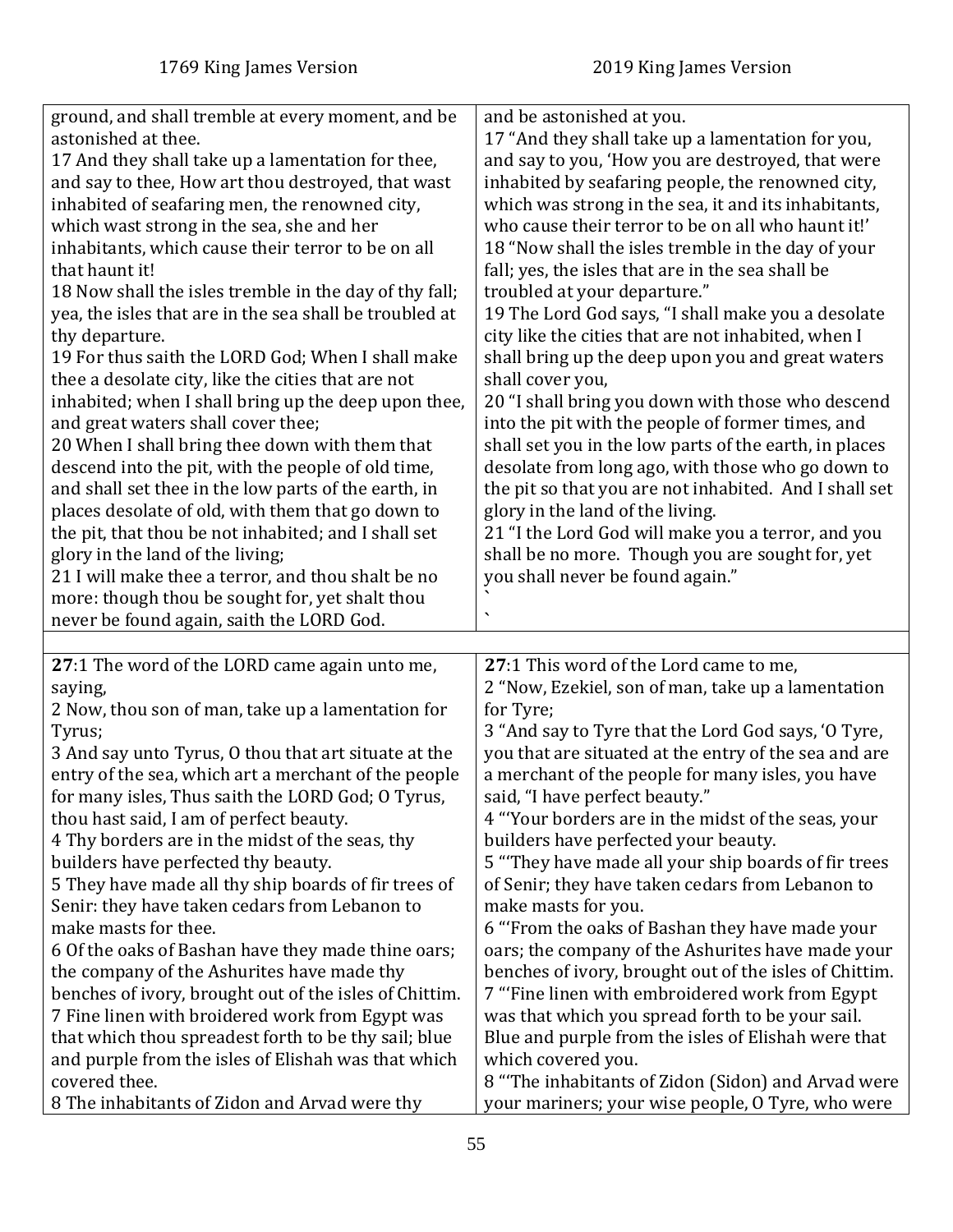| mariners: thy wise men, O Tyrus, that were in thee,      | in you were your pilots.                                 |
|----------------------------------------------------------|----------------------------------------------------------|
| were thy pilots.                                         | 9 "The ancients of Gebal and its wise people were        |
| 9 The ancients of Gebal and the wise men thereof         | your calkers in you; all the ships of the sea with       |
| were in thee thy calkers: all the ships of the sea with  | their mariners were in you doing their business.         |
| their mariners were in thee to occupy thy                | 10 "Those of Persia and Lud and Phut were in your        |
| merchandise.                                             | army, your warriors; they hanged the shield and          |
| 10 They of Persia and of Lud and of Phut were in         | helmet in you; they set forth your comeliness.           |
| thine army, thy men of war: they hanged the shield       | 11 "The soldiers of Arvad with your army were on         |
| and helmet in thee; they set forth thy comeliness.       | your walls surrounding you, and the Gammadims            |
| 11 The men of Arvad with thine army were upon            | were in your towers: they hung their shields on          |
| thy walls round about, and the Gammadims were in         | your walls surrounding you. They have made your          |
| thy towers: they hanged their shields upon thy           | beauty perfect.                                          |
| walls round about; they have made thy beauty             | 12 "Tarshish was your merchant because of the            |
| perfect.                                                 | multitude of all kind of riches; with silver, iron, tin, |
| 12 Tarshish was thy merchant by reason of the            | and lead, they traded in your fairs.                     |
| multitude of all kind of riches; with silver, iron, tin, | 13 "Javan, Tubal, and Meshech were your                  |
| and lead, they traded in thy fairs.                      | merchants; they traded slaves and vessels of bronze      |
| 13 Javan, Tubal, and Meshech, they were thy              | in your market.                                          |
| merchants: they traded the persons of men and            | 14 "Some of the people of Togarmah traded in your        |
| vessels of brass in thy market.                          | fairs with horses and cavalry troops and mules.          |
| 14 They of the house of Togarmah traded in thy           | 15 "The people of Dedan were your merchants;             |
| fairs with horses and horsemen and mules.                | many isles traded for the merchandise of your hand;      |
| 15 The men of Dedan were thy merchants; many             | they brought you horns of ivory and ebony as a           |
| isles were the merchandise of thine hand: they           | present.                                                 |
| brought thee for a present horns of ivory and ebony.     | 16 "Syria was your merchant because of the               |
| 16 Syria was thy merchant by reason of the               | multitude of the goods of your making. They did          |
| multitude of the wares of thy making: they occupied      | business in your fairs with emeralds, purple,            |
| in thy fairs with emeralds, purple, and broidered        | embroidered work, fine linen, coral, and agate.          |
| work, and fine linen, and coral, and agate.              | 17 "In Judah, and the land of Israel were your           |
| 17 Judah, and the land of Israel, they were thy          | merchants; they traded in your market wheat of           |
| merchants: they traded in thy market wheat of            | Minnith and Pannag, and honey, oil, and balm.            |
| Minnith, and Pannag, and honey, and oil, and balm.       | 18 "Damascus was your merchant of the multitude          |
| 18 Damascus was thy merchant in the multitude of         | of goods of your making, for the multitude of all        |
| the wares of thy making, for the multitude of all        | riches, in the wine of Helbon, and white wool.           |
| riches; in the wine of Helbon, and white wool.           | 19 "Dan also and Javan going to and fro did              |
| 19 Dan also and Javan going to and fro occupied in       | business in your fairs; bright iron, cassia, and         |
| thy fairs: bright iron, cassia, and calamus, were in     | calamus were in your market.                             |
| thy market.                                              | 20 "Dedan was your merchant for saddle blankets.         |
| 20 Dedan was thy merchant in precious clothes for        | 21 "Arabia and all the princes of Kedar did business     |
| chariots.                                                | with you in lambs, rams, and goats: in these they        |
| 21 Arabia, and all the princes of Kedar, they            | were your merchants.                                     |
| occupied with thee in lambs, and rams, and goats: in     | 22 "The merchants of Sheba and Raamah were your          |
| these were they thy merchants.                           | merchants; they did business in your fairs with the      |
| 22 The merchants of Sheba and Raamah, they were          | chief of all spices, with all precious stones, and gold. |
| thy merchants: they occupied in thy fairs with chief     | 23 "Haran, Canneh, and Eden, the merchants of            |
| of all spices, and with all precious stones, and gold.   | Sheba, Asshur, and Chilmad were your merchants.          |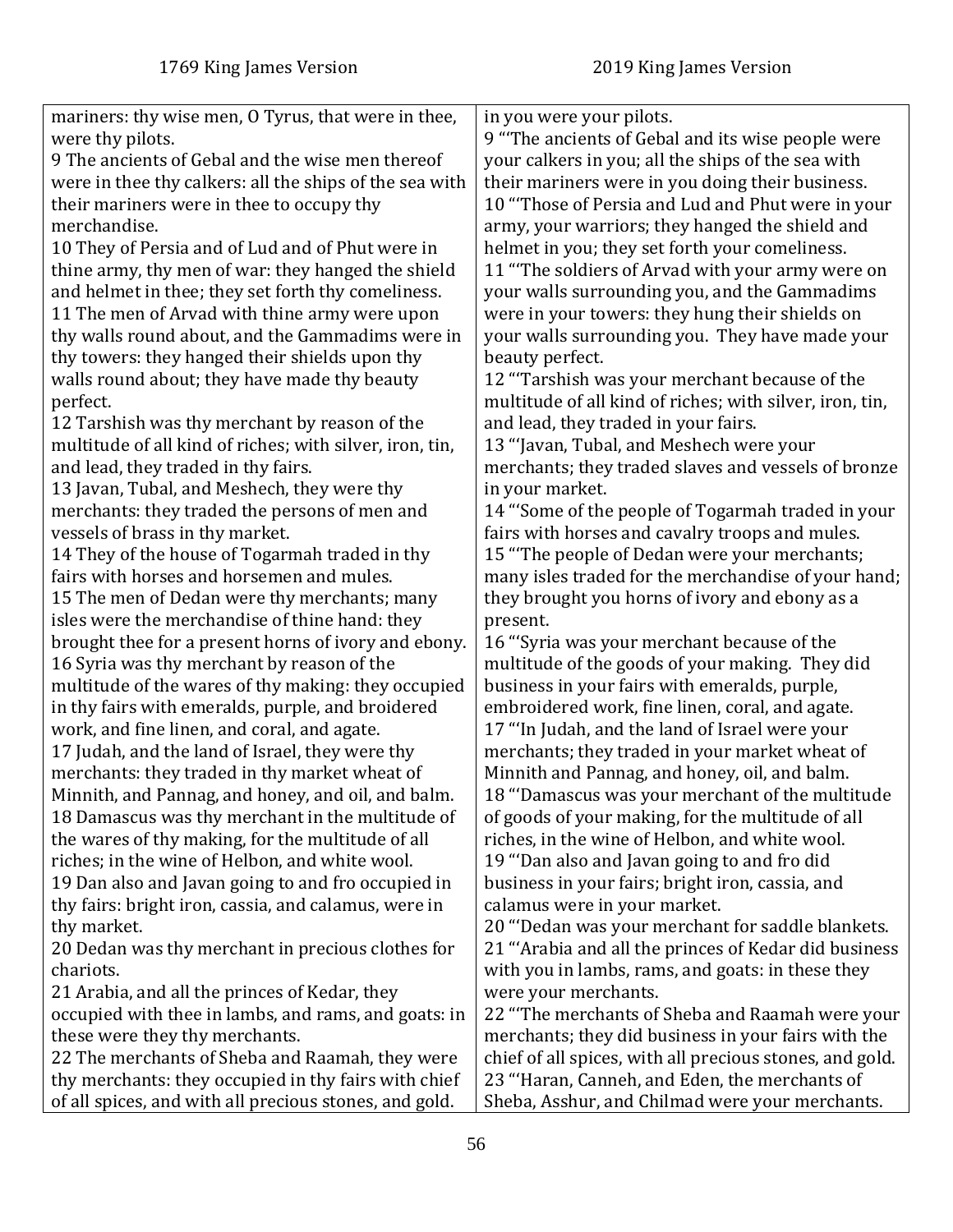| 23 Haran, and Canneh, and Eden, the merchants of          | 24 "These were your merchants in all sorts of           |
|-----------------------------------------------------------|---------------------------------------------------------|
| Sheba, Asshur, and Chilmad, were thy merchants.           | things, in blue clothes, embroidered work, in chests    |
| 24 These were thy merchants in all sorts of things,       | of rich apparel bound with cords and made of cedar,     |
| in blue clothes, and broidered work, and in chests of     | among your merchandise.                                 |
| rich apparel, bound with cords, and made of cedar,        | 25 "The ships of Tarshish sang of you in your           |
| among thy merchandise.                                    | market, and you were replenished and made very          |
| 25 The ships of Tarshish did sing of you in thy           | glorious in the midst of the seas.                      |
| market: and thou wast replenished, and made very          | 26 "Your rowers have brought you into great             |
| glorious in the midst of the seas.                        | waters; the east wind has broken you in the midst of    |
|                                                           |                                                         |
| 26 Thy rowers have brought thee into great                | the seas.                                               |
| waters: the east wind hath broken thee in the midst       | 27 "Your riches, your fairs, your merchandise, your     |
| of the seas.                                              | mariners, your pilots, your calkers, the sellers of     |
| 27 Thy riches, and thy fairs, thy merchandise, thy        | your merchandise, and all your soldiers who are in      |
| mariners, and thy pilots, thy calkers, and the            | you and in all your company shall fall into the midst   |
| occupiers of thy merchandise, and all thy men of          | of the seas on the day of your ruin.                    |
| war, that are in thee, and in all thy company which       | 28 "The surrounding habitations shall shake at the      |
| is in the midst of thee, shall fall into the midst of the | sound of the cry of your pilots.                        |
| seas in the day of thy ruin.                              | 29 "And all who handle the oar, the mariners and        |
| 28 The suburbs shall shake at the sound of the cry        | all the pilots of the sea shall come down from their    |
| of thy pilots.                                            | ships and shall stand upon the land,                    |
| 29 And all that handle the oar, the mariners, and all     | 30 "and shall cause their voice to be heard against     |
| the pilots of the sea, shall come down from their         | you, and shall cry out bitterly, and shall cast up dust |
| ships, they shall stand upon the land;                    | upon their heads. They shall wallow in the ashes.       |
| 30 And shall cause their voice to be heard against        | 31 "And they shall make themselves utterly bald for     |
| thee, and shall cry bitterly, and shall cast up dust      | you and gird themselves with sackcloth, and they        |
| upon their heads, they shall wallow themselves in         | shall weep for you with bitterness of heart and         |
| the ashes:                                                | bitter wailing.                                         |
| 31 And they shall make themselves utterly bald for        | 32 "And in their wailing they shall take up a           |
| thee, and gird them with sackcloth, and they shall        | lamentation for you and lament over you, saying,        |
| weep for thee with bitterness of heart and bitter         | 'What city is like Tyre, destroyed in the midst of the  |
| wailing.                                                  | sea?'                                                   |
| 32 And in their wailing they shall take up a              | 33 "When your goods went forth out of the seas,         |
| lamentation for thee, and lament over thee, saying,       | you filled many people; you enriched the kings of       |
| What city is like Tyrus, like the destroyed in the        | the earth with the multitude of your riches and of      |
| midst of the sea?                                         | your merchandise.                                       |
| 33 When thy wares went forth out of the seas, thou        | 34 "In the time when you shall be broken by the         |
| filledst many people; thou didst enrich the kings of      | seas in the depths of the waters, your merchandise      |
| the earth with the multitude of thy riches and of thy     | and all your company in the midst of you shall fall.    |
| merchandise.                                              | 35 "All the inhabitants of the isles shall be           |
| 34 In the time when thou shalt be broken by the           | astonished at you, and their kings shall be very        |
| seas in the depths of the waters thy merchandise          | afraid; they shall be troubled in their countenance.    |
| and all thy company in the midst of thee shall fall.      | 36 "The merchants among the people shall hiss at        |
| 35 All the inhabitants of the isles shall be              | you; you shall be a terror and shall not be             |
| astonished at thee, and their kings shall be sore         | anymore.""                                              |
| afraid, they shall be troubled in their countenance.      |                                                         |
| 36 The merchants among the people shall hiss at           | ╮                                                       |
|                                                           |                                                         |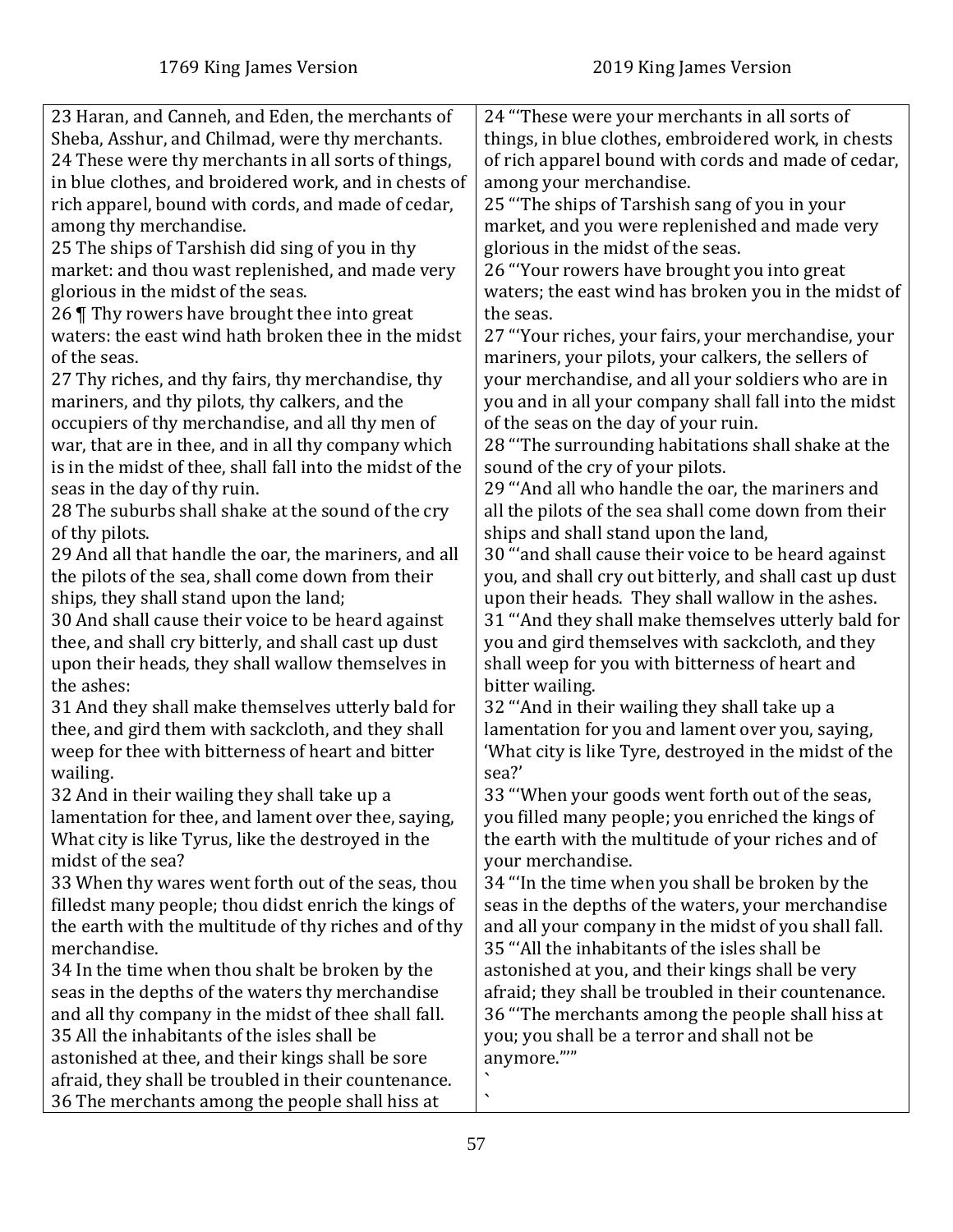|                                                        | $\boldsymbol{\checkmark}$                                  |
|--------------------------------------------------------|------------------------------------------------------------|
| thee; thou shalt be a terror, and never shalt be any   | $\overline{\phantom{a}}$                                   |
| more.                                                  |                                                            |
|                                                        |                                                            |
| 28:1 The word of the LORD came again unto me,          | 28:1 This word of the Lord came to me,                     |
| saying,                                                | 2 "Ezekiel, son of man, tell the prince of Tyre that       |
| 2 Son of man, say unto the prince of Tyrus, Thus       | the Lord God says, 'Your heart is lifted up, and you       |
| saith the LORD God; Because thine heart is lifted up,  | have said, "I am a god, I sit in the seat of a god, in the |
| and thou hast said, I am a God, I sit in the seat of   | midst of the seas." Yet you are human and not a            |
| God, in the midst of the seas; yet thou art a man, and | god, though you set your heart as the heart of a god:      |
| not God, though thou set thine heart as the heart of   | 3 "Behold, you are wiser than Daniel; there is no          |
| God:                                                   | secret that they can hide from you:                        |
| 3 Behold, thou art wiser than Daniel; there is no      | 4 "With your wisdom and with your understand-              |
| secret that they can hide from thee:                   | ing, you have gotten riches and have gotten gold           |
| 4 With thy wisdom and with thine understanding         | and silver into your treasures.                            |
| thou hast gotten thee riches, and hast gotten gold     | 5 "By your great wisdom and by your traffic, you           |
| and silver into thy treasures:                         | have increased your riches and your heart is lifted        |
| 5 By thy great wisdom and by thy traffick hast thou    | up because of your riches.""                               |
| increased thy riches, and thine heart is lifted up     | 6 The Lord God says, "Because you have set your            |
| because of thy riches:                                 | heart as the heart of a god,                               |
| 6 Therefore thus saith the LORD God; Because thou      | 7 "Therefore, behold, I will bring foreigners upon         |
| hast set thine heart as the heart of God;              | you, the terrible of the nations. And they shall draw      |
| 7 Behold, therefore I will bring strangers upon thee,  | their swords against the beauty of your wisdom,            |
| the terrible of the nations: and they shall draw their | and they shall defile your brightness.                     |
| swords against the beauty of thy wisdom, and they      | 8 "They shall bring you down to the pit, and you           |
| shall defile thy brightness.                           | shall die the deaths of those who are slain in the         |
| 8 They shall bring thee down to the pit, and thou      | midst of the seas.                                         |
| shalt die the deaths of them that are slain in the     | 9 "Will you yet say before those who slay you, I am a      |
| midst of the seas.                                     | god? But you shall be just a human, and no god, in         |
| 9 Wilt thou yet say before him that slayeth thee, I    | the hand of the person who slays you.                      |
| am God? but thou shalt be a man, and no God, in the    | 10 "You shall die the deaths of the uncircumcised by       |
| hand of him that slayeth thee.                         | the hand of foreigners; for I the Lord God have            |
| 10 Thou shalt die the deaths of the uncircumcised      | spoken it."                                                |
| by the hand of strangers: for I have spoken it, saith  | 11 Moreover, this word of the Lord came to me,             |
| the LORD God.                                          | 12 "Ezekiel, son of man, take up a lamentation upon        |
| 11   Moreover the word of the LORD came unto me,       | the king of Tyre and tell him that the Lord God says,      |
| saying,                                                | 'You seal up the sum, full of wisdom and perfect in        |
| 12 Son of man, take up a lamentation upon the king     | beauty.                                                    |
| of Tyrus, and say unto him, Thus saith the LORD        | 13 "You have been in Eden the garden of God; every         |
| God; Thou sealest up the sum, full of wisdom, and      | precious stone was your covering, the sardius, the         |
| perfect in beauty.                                     | topaz, the diamond, the beryl, the onyx, the jasper,       |
| 13 Thou hast been in Eden the garden of God; every     | the sapphire, the emerald, the carbuncle, and the          |
| precious stone was thy covering, the sardius, topaz,   | gold. The workmanship of your timbrels and your            |
| and the diamond, the beryl, the onyx, and the jasper,  | pipes was accomplished for you on the day that you         |
| the sapphire, the emerald, and the carbuncle, and      | were created.                                              |
| gold: the workmanship of thy tabrets and of thy        | 14 "You are the anointed winged creature that              |
| pipes was prepared in thee in the day that thou        | covers, and I have set you so; you were upon the           |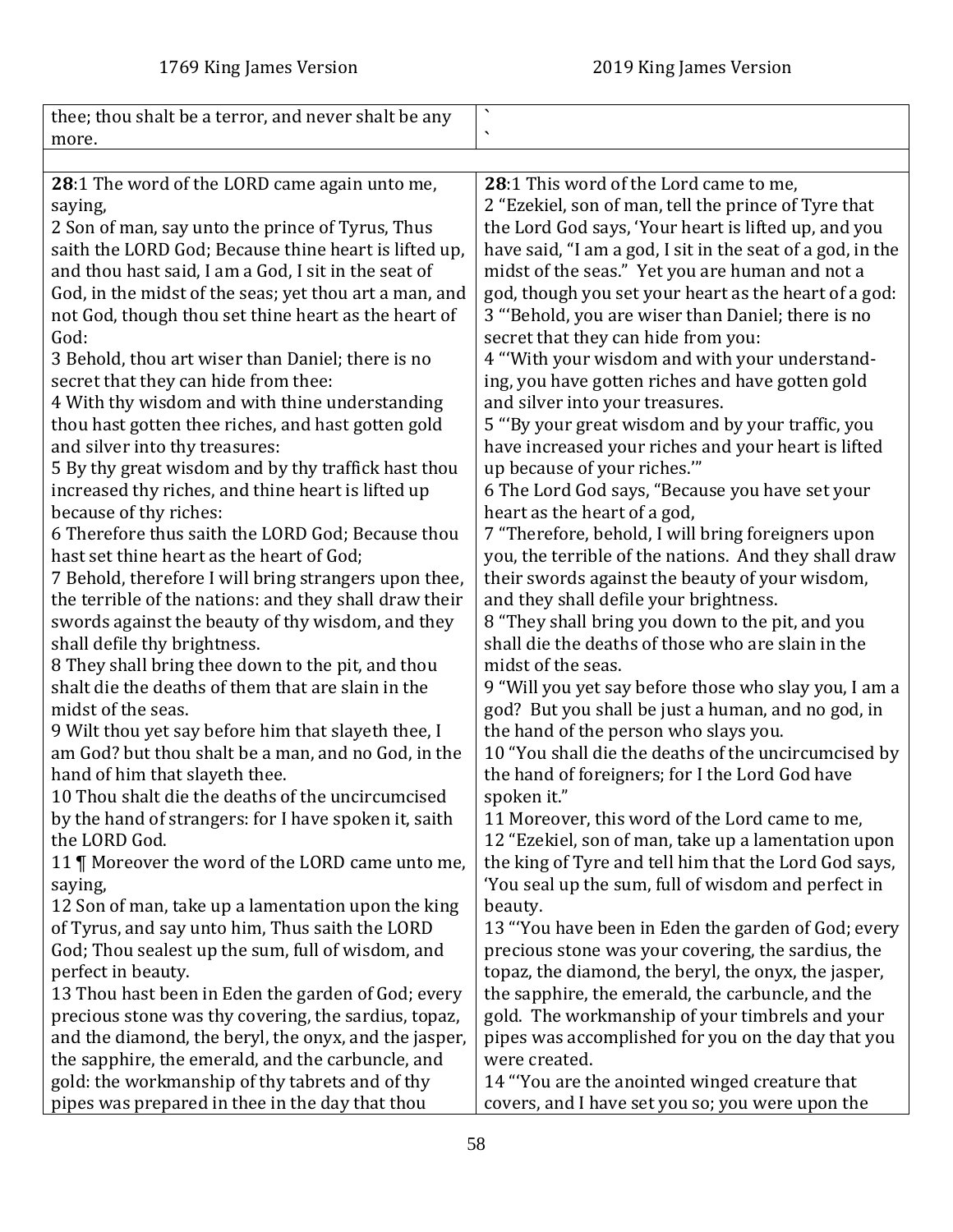| wast created.                                          | holy mountain of God. You have walked up and           |
|--------------------------------------------------------|--------------------------------------------------------|
| 14 Thou art the anointed cherub that covereth; and     | down in the midst of the stones of fire.               |
| I have set thee so: thou wast upon the holy            | 15 "You were perfect in your ways from the day         |
| mountain of God; thou hast walked up and down in       | that you were created till iniquity was found in you.  |
| the midst of the stones of fire.                       | 16 "By the multitude of your merchandise they          |
| 15 Thou wast perfect in thy ways from the day that     | have filled the midst of you with violence, and you    |
| thou wast created, till iniquity was found in thee.    | have sinned. Therefore, I will cast you as profane     |
| 16 By the multitude of thy merchandise they have       | out of the mountain of God; and I will destroy you, O  |
| filled the midst of thee with violence, and thou hast  | covering winged creature, from the midst of the        |
| sinned: therefore I will cast thee as profane out of   | stones of fire.                                        |
| the mountain of God: and I will destroy thee, O        | 17 "Your heart was lifted up because of your           |
| covering cherub, from the midst of the stones of fire. | beauty; you have corrupted your wisdom because         |
| 17 Thine heart was lifted up because of thy beauty,    | of your brightness. I will cast you to the ground; I   |
|                                                        |                                                        |
| thou hast corrupted thy wisdom by reason of thy        | will lay you before kings so that they may behold      |
| brightness: I will cast thee to the ground, I will lay | you.                                                   |
| thee before kings, that they may behold thee.          | 18 "You have defiled your sanctuaries by the           |
| 18 Thou hast defiled thy sanctuaries by the            | multitude of your iniquities, by the iniquity of your  |
| multitude of thine iniquities, by the iniquity of thy  | traffic. Therefore, I will bring forth a fire from the |
| traffick; therefore will I bring forth a fire from the | midst of you. It shall devour you, and I will turn you |
| midst of thee, it shall devour thee, and I will bring  | into ashes upon the earth in the sight of all those    |
| thee to ashes upon the earth in the sight of all them  | who behold you.                                        |
| that behold thee.                                      | 19 "All those who know you among the people shall      |
| 19 All they that know thee among the people shall      | be astonished at you; you shall be a terror and shall  |
| be astonished at thee: thou shalt be a terror, and     | be no more.""                                          |
| never shalt thou be any more.                          | 20 This word of the Lord came to me,                   |
| 20   Again the word of the LORD came unto me,          | 21 "Ezekiel, son of man, set your face against Sidon,  |
| saying,                                                | and prophesy against it,                               |
| 21 Son of man, set thy face against Zidon, and         | 22 "And say that the Lord God says, 'Behold, I am      |
| prophesy against it,                                   | against you, O Sidon; and I will be glorified in the   |
| 22 And say, Thus saith the LORD God; Behold, I am      | midst of you. And they shall know that I am the        |
| against thee, O Zidon; and I will be glorified in the  | Lord when I shall have executed judgments in you       |
| midst of thee: and they shall know that I am the       | and shall be sanctified in you.                        |
| LORD, when I shall have executed judgments in her,     | 23 "For I will send pestilence, and blood into your    |
| and shall be sanctified in her.                        | streets, and the wounded shall be judged in the        |
| 23 For I will send into her pestilence, and blood into | midst of you by the sword on you. And they shall       |
| her streets; and the wounded shall be judged in the    | know that I am the Lord.                               |
| midst of her by the sword upon her on every side;      | 24 "And there shall be no more a pricking brier to     |
| and they shall know that I am the LORD.                | the people of Israel, nor any grieving thorn of all    |
| 24 $\P$ And there shall be no more a pricking brier    | who are around them, who despised them. And            |
| unto the house of Israel, nor any grieving thorn of    | they shall know that I am the Lord God."               |
| all that are round about them, that despised them;     | 25 The Lord God says, "When I shall have gathered      |
| and they shall know that I am the LORD God.            | the people of Israel from the people among whom        |
| 25 Thus saith the LORD God; When I shall have          | they are scattered, and shall be sanctified in them in |
| gathered the house of Israel from the people among     | the sight of the heathen, then they shall dwell in     |
| whom they are scattered, and shall be sanctified in    | their land that I have given to My servant Jacob.      |
| them in the sight of the heathen, then shall they      | 26 "And they shall dwell safely therein, and shall     |
|                                                        |                                                        |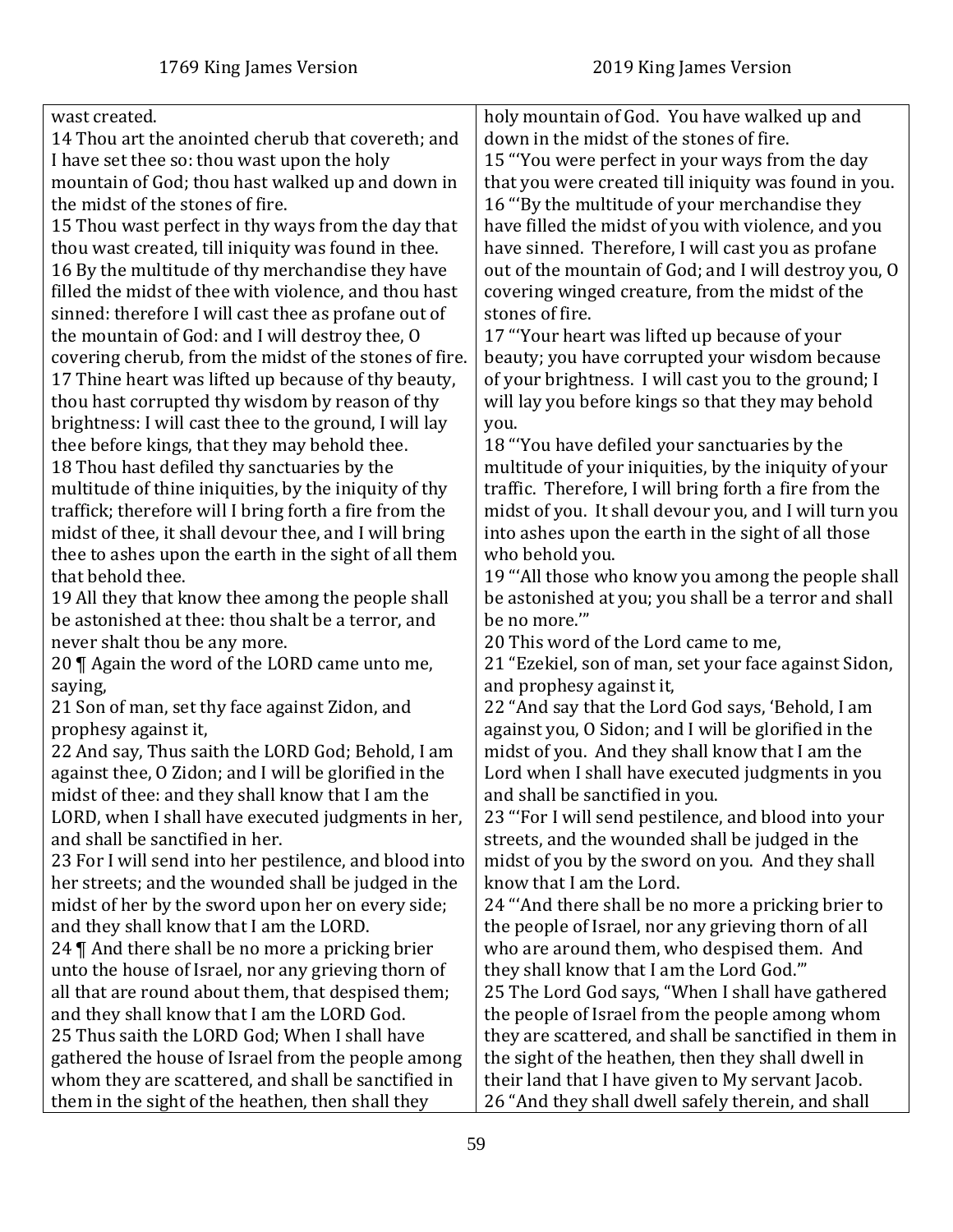| dwell in their land that I have given to my servant<br>Jacob.<br>26 And they shall dwell safely therein, and shall<br>build houses, and plant vineyards; yea, they shall<br>dwell with confidence, when I have executed<br>judgments upon all those that despise them round<br>about them; and they shall know that I am the LORD<br>their God. | build houses, and plant vineyards. Yes, they shall<br>dwell with confidence when I have executed<br>judgments upon all those who despise them around<br>them. And they shall know that I am the Lord their<br>God."<br>$\cdot$<br>$\overline{\phantom{a}}$ |
|-------------------------------------------------------------------------------------------------------------------------------------------------------------------------------------------------------------------------------------------------------------------------------------------------------------------------------------------------|------------------------------------------------------------------------------------------------------------------------------------------------------------------------------------------------------------------------------------------------------------|
| 29:1 In the tenth year, in the tenth month, in the                                                                                                                                                                                                                                                                                              | 29:1 In the tenth year in the tenth month on the                                                                                                                                                                                                           |
| twelfth day of the month, the word of the LORD                                                                                                                                                                                                                                                                                                  | twelfth day of the month, this word of the Lord                                                                                                                                                                                                            |
| came unto me, saying,                                                                                                                                                                                                                                                                                                                           | came to me,                                                                                                                                                                                                                                                |
| 2 Son of man, set thy face against Pharaoh king of                                                                                                                                                                                                                                                                                              | 2 "Ezekiel, son of man, set your face against the                                                                                                                                                                                                          |
| Egypt, and prophesy against him, and against all                                                                                                                                                                                                                                                                                                | Pharaoh of Egypt, and prophesy against him and                                                                                                                                                                                                             |
| Egypt:                                                                                                                                                                                                                                                                                                                                          | against all Egypt:                                                                                                                                                                                                                                         |
| 3 Speak, and say, Thus saith the LORD God; Behold,                                                                                                                                                                                                                                                                                              | 3 "relate that the Lord God says, 'Behold, I am                                                                                                                                                                                                            |
| I am against thee, Pharaoh king of Egypt, the great                                                                                                                                                                                                                                                                                             | against you, the Pharaoh of Egypt, the great dragon                                                                                                                                                                                                        |
| dragon that lieth in the midst of his rivers, which                                                                                                                                                                                                                                                                                             | who lies in the midst of his rivers, who has said, "My                                                                                                                                                                                                     |
| hath said, My river is mine own, and I have made it                                                                                                                                                                                                                                                                                             | river is my own, and I have made it for myself."                                                                                                                                                                                                           |
| for myself.                                                                                                                                                                                                                                                                                                                                     | 4 "But I will put hooks in your jaws, and I will cause                                                                                                                                                                                                     |
| 4 But I will put hooks in thy jaws, and I will cause                                                                                                                                                                                                                                                                                            | the fish of your rivers to stick to your scales; and I                                                                                                                                                                                                     |
| the fish of thy rivers to stick unto thy scales, and I                                                                                                                                                                                                                                                                                          | will bring you up out of the midst of your rivers.                                                                                                                                                                                                         |
| will bring thee up out of the midst of thy rivers, and                                                                                                                                                                                                                                                                                          | And all the fish of your rivers shall stick to your                                                                                                                                                                                                        |
| all the fish of thy rivers shall stick unto thy scales.                                                                                                                                                                                                                                                                                         | scales.                                                                                                                                                                                                                                                    |
| 5 And I will leave thee thrown into the wilderness,                                                                                                                                                                                                                                                                                             | 5 "And I will leave you thrown into the wilderness                                                                                                                                                                                                         |
| thee and all the fish of thy rivers: thou shalt fall                                                                                                                                                                                                                                                                                            | with all the fish of your rivers; you shall fall upon                                                                                                                                                                                                      |
| upon the open fields; thou shalt not be brought                                                                                                                                                                                                                                                                                                 | the open fields; you shall not be brought together                                                                                                                                                                                                         |
| together, nor gathered: I have given thee for meat to                                                                                                                                                                                                                                                                                           | nor gathered. I have given you for food to the                                                                                                                                                                                                             |
| the beasts of the field and to the fowls of the heaven.                                                                                                                                                                                                                                                                                         | beasts of the field and the birds of the heavens.                                                                                                                                                                                                          |
| 6 And all the inhabitants of Egypt shall know that I                                                                                                                                                                                                                                                                                            | 6 "And all the inhabitants of Egypt shall know that I                                                                                                                                                                                                      |
| am the LORD, because they have been a staff of reed                                                                                                                                                                                                                                                                                             | am the Lord because they have been an unreliable                                                                                                                                                                                                           |
| to the house of Israel.                                                                                                                                                                                                                                                                                                                         | staff of reeds to the people of Israel.                                                                                                                                                                                                                    |
| 7 When they took hold of thee by thy hand, thou                                                                                                                                                                                                                                                                                                 | 7 "When they took hold of you, you broke, and tore                                                                                                                                                                                                         |
| didst break, and rend all their shoulder: and when                                                                                                                                                                                                                                                                                              | their shoulder; and when they leaned upon you, you                                                                                                                                                                                                         |
| they leaned upon thee, thou brakest, and madest all                                                                                                                                                                                                                                                                                             | broke, making them fall."                                                                                                                                                                                                                                  |
| their loins to be at a stand.                                                                                                                                                                                                                                                                                                                   | 8 The Lord God says, "Behold, I will bring a sword                                                                                                                                                                                                         |
| 8 Therefore thus saith the LORD God; Behold, I                                                                                                                                                                                                                                                                                                  | upon you, and cut off humanity and animal out of                                                                                                                                                                                                           |
| will bring a sword upon thee, and cut off man and                                                                                                                                                                                                                                                                                               | your land.                                                                                                                                                                                                                                                 |
| beast out of thee.                                                                                                                                                                                                                                                                                                                              | 9 "And the land of Egypt shall be desolate and                                                                                                                                                                                                             |
| 9 And the land of Egypt shall be desolate and waste;                                                                                                                                                                                                                                                                                            | waste. And they shall know that I am the Lord                                                                                                                                                                                                              |
| and they shall know that I am the LORD: because he                                                                                                                                                                                                                                                                                              | because Pharaoh has said, 'The river is mine, and I                                                                                                                                                                                                        |
| hath said, The river is mine, and I have made it.                                                                                                                                                                                                                                                                                               | have made it.'                                                                                                                                                                                                                                             |
| 10 Behold, therefore I am against thee, and against                                                                                                                                                                                                                                                                                             | 10 "Therefore, behold, I am against you, and against                                                                                                                                                                                                       |
| thy rivers, and I will make the land of Egypt utterly                                                                                                                                                                                                                                                                                           | your rivers. And I will make the land of Egypt                                                                                                                                                                                                             |
| waste and desolate, from the tower of Syene even                                                                                                                                                                                                                                                                                                | utterly waste and desolate from the tower of Syene                                                                                                                                                                                                         |
| unto the border of Ethiopia.                                                                                                                                                                                                                                                                                                                    | even to the border of Ethiopia.                                                                                                                                                                                                                            |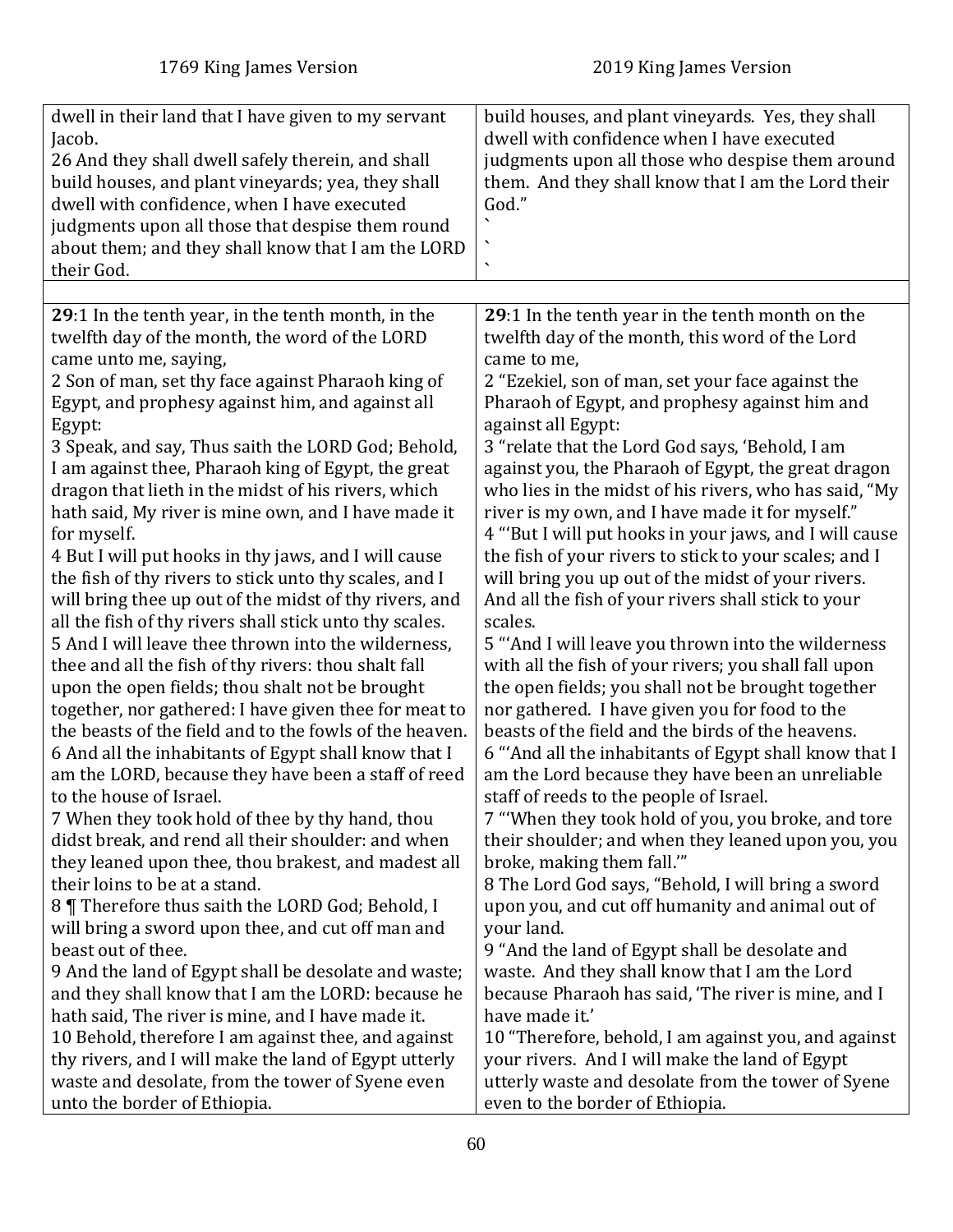| 11 No foot of man shall pass through it, nor foot of     | 11 "No feet of humanity shall pass through it, nor     |
|----------------------------------------------------------|--------------------------------------------------------|
| beast shall pass through it, neither shall it be         | feet of beasts shall pass through it, nor shall it be  |
| inhabited forty years.                                   | inhabited for forty years.                             |
| 12 And I will make the land of Egypt desolate in the     | 12 "And I will make the land of Egypt desolate in the  |
| midst of the countries that are desolate, and her        | midst of the countries that are desolate. And her      |
| cities among the cities that are laid waste shall be     | cities shall be desolate forty years among the cities  |
| desolate forty years: and I will scatter the Egyptians   | that are laid waste. And I will scatter the Egyptians  |
| among the nations, and will disperse them through        | among the nations and will disperse them through       |
| the countries.                                           | the countries."                                        |
| 13   Yet thus saith the LORD God; At the end of          | 13 The Lord God says, "At the end of forty years I     |
| forty years will I gather the Egyptians from the         | will gather the Egyptians from the people where        |
| people whither they were scattered:                      | they were scattered.                                   |
| 14 And I will bring again the captivity of Egypt, and    | 14 "And I will bring again to Egypt and will cause     |
| will cause them to return into the land of Pathros,      | them to return into the land of Pathros, into the      |
| into the land of their habitation; and they shall be     | land of their habitation. And they shall be a lowly    |
| there a base kingdom.                                    | kingdom there.                                         |
| 15 It shall be the basest of the kingdoms; neither       | 15 "It shall be the lowliest of kingdoms; nor shall it |
| shall it exalt itself any more above the nations: for I  | exalt itself anymore above the nations. For I will     |
| will diminish them, that they shall no more rule         | diminish them so that they shall not rule anymore      |
| over the nations.                                        | over the nations.                                      |
| 16 And it shall be no more the confidence of the         | 16 "And Egypt shall be no more the confidence of       |
| house of Israel, which bringeth their iniquity to        | the Israelites, but the situation will bring the       |
| remembrance, when they shall look after them: but        | iniquity of the Israelites to remembrance because      |
| they shall know that I am the LORD God.                  | they turned to the Egyptians for help. But the         |
|                                                          | Israelites shall know now that I am the Lord God."     |
| 17 $\P$ And it came to pass in the seven and twentieth   | 17 And it came to pass in the twenty-seventh year      |
| year, in the first month, in the first day of the month, | in the first month on the first day of the month, this |
| the word of the LORD came unto me, saying,               | word of the Lord came to me,,                          |
| 18 Son of man, Nebuchadrezzar king of Babylon            | 18 "Ezekiel, son of man, Nebuchadnezzar emperor        |
| caused his army to serve a great service against         | of Babylon caused his army to serve a great service    |
| Tyrus: every head was made bald, and every               | against Tyre. Every head was made bald, and every      |
| shoulder was peeled: yet had he no wages, nor his        | shoulder was peeled; yet neither Nebuchadnezzar        |
| army, for Tyrus, for the service that he had served      | nor his army received any wages for his service        |
| against it:                                              | against Tyre."                                         |
| 19 Therefore thus saith the LORD God; Behold, I will     | 19 The Lord God thus says, "Behold, I will give the    |
| give the land of Egypt unto Nebuchadrezzar king of       | land of Egypt to Nebuchadnezzar emperor of             |
| Babylon; and he shall take her multitude, and take       | Babylon. And he shall take her multitude, and her      |
|                                                          |                                                        |
| her spoil, and take her prey; and it shall be the        | plunder, and her prey; and this shall be the wages     |
| wages for his army.                                      | for his army.                                          |
| 20 I have given him the land of Egypt for his labour     | 20 "I have given him the land of Egypt for his labor   |
| wherewith he served against it, because they             | against it because his army was working for Me.        |
| wrought for me, saith the LORD God.                      | 21 "On that day I will cause the horn of the people of |
| 21    In that day will I cause the horn of the house of  | Israel to bud forth, and I will cause you Ezekiel to   |
| Israel to bud forth, and I will give thee the opening    | open your mouth in the midst of them. And they         |
| of the mouth in the midst of them; and they shall        | shall know that I am the Lord."                        |
| know that I am the LORD.                                 |                                                        |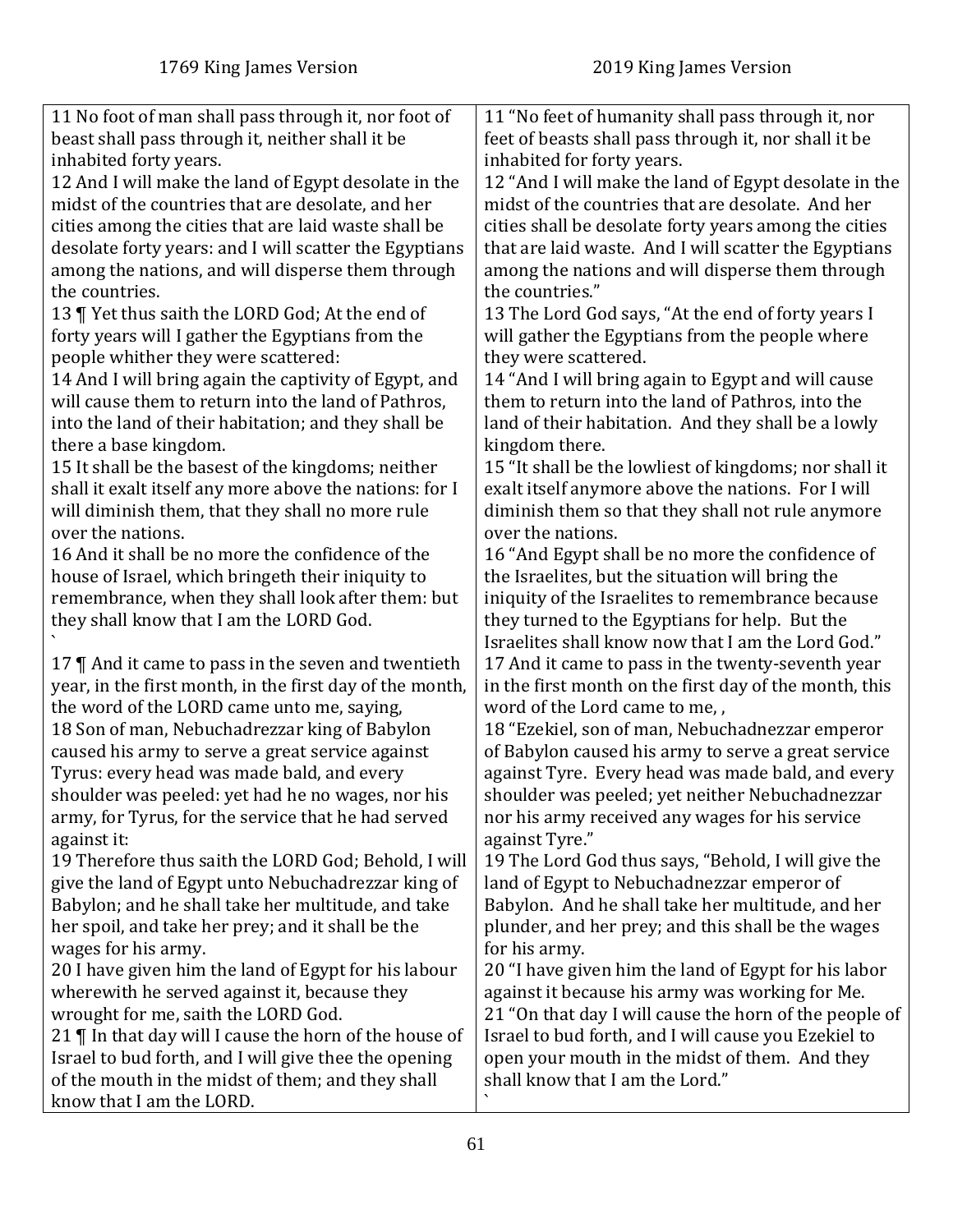| 30:1 The word of the LORD came again unto me,           | 30:1 This word of the Lord came to me,,                 |
|---------------------------------------------------------|---------------------------------------------------------|
| saying,                                                 | 2 "Ezekiel, son of man, prophesy and relate that the    |
| 2 Son of man, prophesy and say, Thus saith the          | Lord God says, 'Howl you, woe the day!                  |
| LORD God; Howl ye, Woe worth the day!                   | 3 "For the day is near, even the day of the Lord is     |
| 3 For the day is near, even the day of the LORD is      | near, a cloudy day; it shall be the time of the         |
| near, a cloudy day; it shall be the time of the         | heathen.                                                |
| heathen.                                                | 4 "'And the sword shall come upon Egypt. And            |
| 4 And the sword shall come upon Egypt, and great        | there shall be great pain in Ethiopia when the slain    |
| pain shall be in Ethiopia, when the slain shall fall in | shall fall in Egypt, and they shall take away the       |
| Egypt, and they shall take away her multitude, and      | multitude of Egypt, and her foundations shall be        |
| her foundations shall be broken down.                   | broken down.                                            |
| 5 Ethiopia, and Libya, and Lydia, and all the mingled   | 5 "Ethiopia, Libya, Lydia, all the mingled people,      |
| people, and Chub, and the men of the land that is in    | Chub, and the hired soldiers from these lands shall     |
| league, shall fall with them by the sword.              | fall with them by the sword."                           |
| 6 Thus saith the LORD; They also that uphold Egypt      | 6 The Lord thus says, "Those also who uphold Egypt      |
| shall fall; and the pride of her power shall come       | shall fall, and the pride of her power shall come       |
| down: from the tower of Syene shall they fall in it by  | down. From the tower of Syene they shall fall in        |
| the sword, saith the LORD God.                          | Egypt by the sword.                                     |
| 7 And they shall be desolate in the midst of the        | 7 "And they shall be desolate in the midst of the       |
| countries that are desolate, and her cities shall be in | countries that are desolate, and her cities shall be in |
| the midst of the cities that are wasted.                | the midst of the cities that are wasted.                |
| 8 And they shall know that I am the LORD, when I        | 8 "And they shall know that I am the Lord when I        |
| have set a fire in Egypt, and when all her helpers      | have set a fire in Egypt and when all her helpers       |
| shall be destroyed.                                     | shall be destroyed.                                     |
| 9 In that day shall messengers go forth from me in      | 9 "In that day messengers shall go forth from Me in     |
| ships to make the careless Ethiopians afraid, and       | ships to make the careless Ethiopians afraid, and       |
| great pain shall come upon them, as in the day of       | great pain shall come upon them, as in the day of       |
| Egypt: for, lo, it cometh.                              | Egypt. For, behold, it comes."                          |
| 10 Thus saith the LORD God; I will also make the        | 10 The Lord God says, "I will also make the             |
| multitude of Egypt to cease by the hand of              | multitude of Egypt to cease by the hand of              |
| Nebuchadrezzar king of Babylon.                         | Nebuchadnezzar emperor of Babylon.                      |
| 11 He and his people with him, the terrible of the      | 11 "He and his people with him, the terrible of the     |
| nations, shall be brought to destroy the land: and      | nations, shall be brought to destroy the land. And      |
| they shall draw their swords against Egypt, and fill    | they shall draw their swords against Egypt and fill     |
| the land with the slain.                                | the land with the slain.                                |
| 12 And I will make the rivers dry, and sell the land    | 12 "And I the Lord will make the rivers dry and sell    |
| into the hand of the wicked: and I will make the        | the land into the hand of the wicked. And I will        |
| land waste, and all that is therein, by the hand of     | make the land waste and all that is in it by the hand   |
| strangers: I the LORD have spoken it.                   | of foreigners."                                         |
| 13 Thus saith the LORD God; I will also destroy the     | 13 The Lord God says, "I will also destroy the idols,   |
| idols, and I will cause their images to cease out of    | and I will cause their images to cease out of Noph.     |
| Noph; and there shall be no more a prince of the        | And there shall no longer be a prince of the land of    |
| land of Egypt: and I will put a fear in the land of     | Egypt, and I will put fear in the land of Egypt.        |
| Egypt.                                                  | 14 "And I will make Pathros desolate and will set a     |
| 14 And I will make Pathros desolate, and will set       | fire in Zoan and will execute judgments in No.          |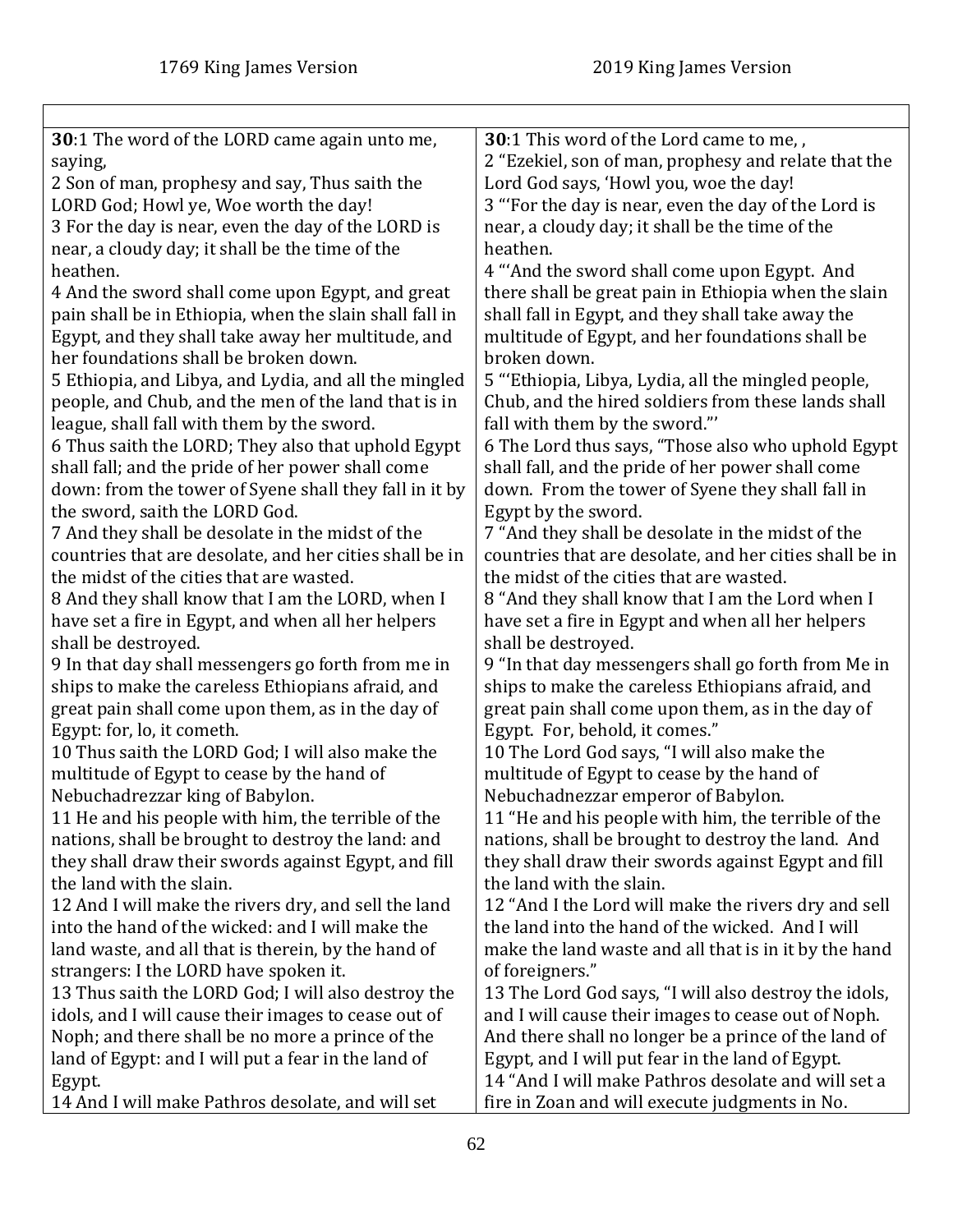| fire in Zoan, and will execute judgments in No.          | 15 "And I will pour My fury upon Sin, the strength of    |
|----------------------------------------------------------|----------------------------------------------------------|
| 15 And I will pour my fury upon Sin, the strength of     | Egypt; and I will cut off the multitude of No.           |
| Egypt; and I will cut off the multitude of No.           | 16 "And I will set a fire in Egypt: Sin shall have great |
| 16 And I will set fire in Egypt: Sin shall have great    | pain, No shall be torn asunder, and Noph shall have      |
| pain, and No shall be rent asunder, and Noph shall       | distresses daily.                                        |
| have distresses daily.                                   | 17 "The young people of Aven and Pibeseth shall fall     |
| 17 The young men of Aven and of Pibeseth shall fall      | by the sword, and these cities shall go into captivity.  |
| by the sword: and these cities shall go into captivity.  | 18 "At Tehaphnehes also the day shall be darkened        |
| 18 At Tehaphnehes also the day shall be darkened,        | when I shall break there the yokes of Egypt, and the     |
| when I shall break there the yokes of Egypt: and the     | pomp of its strength shall cease in it. As for the city, |
| pomp of her strength shall cease in her: as for her, a   | a cloud shall cover it; and the surrounding towns        |
| cloud shall cover her, and her daughters shall go        | shall go into captivity.                                 |
| into captivity.                                          | 19 "Thus I will execute judgment in Egypt, and they      |
| 19 Thus will I execute judgments in Egypt: and they      | shall know that I am the Lord."                          |
| shall know that I am the LORD.                           | 20 And it came to pass in the eleventh year in the       |
| 20 $\P$ And it came to pass in the eleventh year, in the | first month on the seventh day of the month, that        |
| first month, in the seventh day of the month, that       | this word of the Lord came to me,                        |
| the word of the LORD came unto me, saying,               | 21 "Ezekiel, son of man, I have broken the arm of        |
| 21 Son of man, I have broken the arm of Pharaoh          | the Pharaoh of Egypt. And, behold, the arm shall         |
| king of Egypt; and, lo, it shall not be bound up to be   | not be bound up to be healed, or put in a sling to       |
| healed, to put a roller to bind it, to make it strong to | bind it to make it strong enough to hold the sword."     |
| hold the sword.                                          | 22 The Lord God says, "Behold, I am against the          |
| 22 Therefore thus saith the LORD God; Behold, I am       | Pharaoh of Egypt, and will break his arms, the           |
| against Pharaoh king of Egypt, and will break his        | strong arm, and the arm which had already been           |
| arms, the strong, and that which was broken; and I       | broken. And I will cause the sword to fall out of his    |
| will cause the sword to fall out of his hand.            | hand.                                                    |
| 23 And I will scatter the Egyptians among the            | 23 "And I will scatter the Egyptians among the           |
| nations, and will disperse them through the              | nations, and will disperse them through the              |
| countries.                                               | countries.                                               |
| 24 And I will strengthen the arms of the king of         | 24 "And I will strengthen the arms of the emperor        |
| Babylon, and put my sword in his hand: but I will        | of Babylon and put My sword in his hand. But I will      |
| break Pharaoh's arms, and he shall groan before          | break the Pharaoh's arms, and he shall groan before      |
| him with the groanings of a deadly wounded man.          | the emperor with the groanings of a deadly               |
|                                                          | wounded man.                                             |
| 25 But I will strengthen the arms of the king of         | 25 "And I will strengthen the arms of the emperor        |
| Babylon, and the arms of Pharaoh shall fall down;        | of Babylon, and the arms of the Pharaoh shall fall       |
| and they shall know that I am the LORD, when I           | down. And they shall know that I am the Lord when        |
| shall put my sword into the hand of the king of          | I shall put a sword into the hand of the emperor of      |
| Babylon, and he shall stretch it out upon the land of    | Babylon, and he shall stretch it out upon the land of    |
|                                                          |                                                          |
| Egypt.                                                   | Egypt.<br>26 "And I will scatter the Egyptians among the |
| 26 And I will scatter the Egyptians among the            |                                                          |
| nations, and disperse them among the countries;          | nations and disperse them among the countries, and       |
| and they shall know that I am the LORD.                  | they shall know that I am the Lord."                     |
| 31:1 And it came to pass in the eleventh year, in the    | 31:1 And it came to pass in the eleventh year in the     |
| third month, in the first day of the month, that the     | third month on the first day of the month, that this     |
|                                                          |                                                          |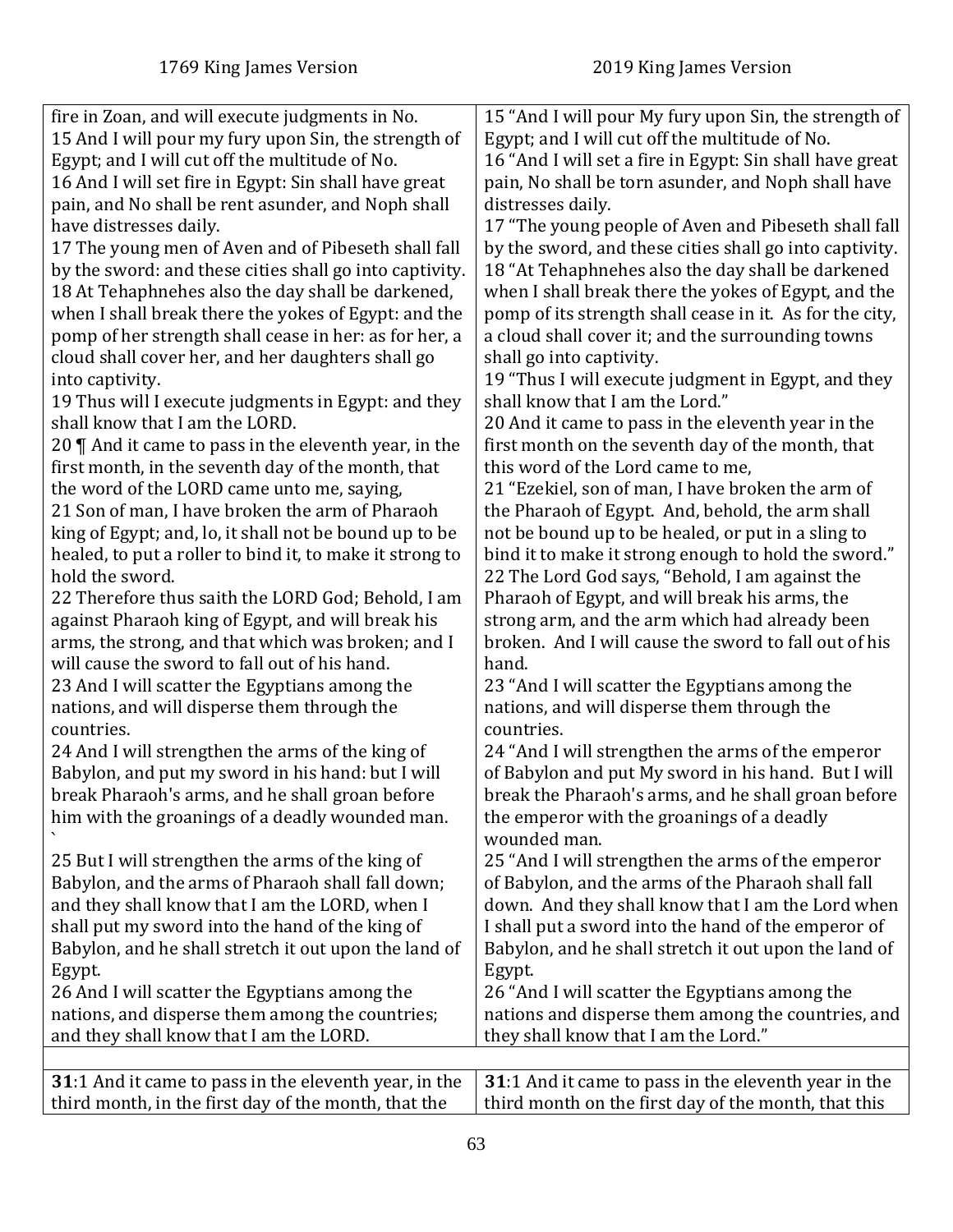| word of the LORD came unto me, saying,                  | word of the Lord came to me,,                             |
|---------------------------------------------------------|-----------------------------------------------------------|
| 2 Son of man, speak unto Pharaoh king of Egypt, and     | 2 "Ezekiel, son of man, say to the Pharaoh of Egypt       |
| to his multitude; Whom art thou like in thy             | and to his multitude, 'Whom are you like in your          |
| greatness?                                              | greatness?'                                               |
| 3 ¶ Behold, the Assyrian was a cedar in Lebanon         | 3 "Behold, the Assyrian was a cedar in Lebanon with       |
| with fair branches, and with a shadowing shroud,        | fair branches, and with a shadowing shroud, and           |
| and of an high stature; and his top was among the       | having a high stature. And its top was among the          |
| thick boughs.                                           | thick boughs.                                             |
| 4 The waters made him great, the deep set him up        | 4 "The waters made it great; the deep set it up on        |
| on high with her rivers running round about his         | high with its rivers running around the nearby            |
| plants, and sent out her little rivers unto all the     | plants and sent out its little rivers to all the trees of |
| trees of the field.                                     | the field.                                                |
| 5 Therefore his height was exalted above all the        | 5 "Therefore, the tree's height was exalted above all     |
| trees of the field, and his boughs were multiplied,     | the other trees of the field, and its boughs were         |
| and his branches became long because of the             | multiplied. And its branches became long because of       |
| multitude of waters, when he shot forth.                | the multitude of waters when it shot forth.               |
| 6 All the fowls of heaven made their nests in his       | 6 "All the birds of the heavens made their nests in       |
| boughs, and under his branches did all the beasts of    | its boughs, and under its branches all the animals of     |
| the field bring forth their young, and under his        | the field brought forth their young. And under its        |
| shadow dwelt all great nations.                         | shadow all great nations dwelt.                           |
| 7 Thus was he fair in his greatness, in the length of   | 7 "Thus the tree was fair in its greatness, in the        |
| his branches: for his root was by great waters.         | length of its branches: for its root was by great         |
|                                                         | waters.                                                   |
| 8 The cedars in the garden of God could not hide        | 8 "The cedars in the garden of God could not match        |
| him: the fir trees were not like his boughs, and the    | it. The fir trees were not like its boughs, and the       |
| chesnut trees were not like his branches; nor any       | chestnut trees were not like its branches; nor any        |
| tree in the garden of God was like unto him in his      | tree in the garden of God was like it in its beauty.      |
| beauty.                                                 | 9 "I the Lord have made this tree fair by the             |
| 9 I have made him fair by the multitude of his          | multitude of its branches so that all the trees of        |
| branches: so that all the trees of Eden, that were in   | Eden that were in the garden of God envied it."           |
| the garden of God, envied him.                          | 10 Therefore, the Lord God says, "Because this tree       |
| 10   Therefore thus saith the LORD God; Because         | has lifted up itself in height, and it has shot up its    |
| thou hast lifted up thyself in height, and he hath      | top among the thick boughs, and its heart is lifted       |
| shot up his top among the thick boughs, and his         | up in its height,                                         |
| heart is lifted up in his height;                       | 11 "I have delivered this tree into the hand of the       |
| 11 I have therefore delivered him into the hand of      | mighty one of the heathen. The mighty one shall           |
| the mighty one of the heathen; he shall surely deal     | surely deal with it; I have driven the tree out for its   |
| with him: I have driven him out for his wickedness.     | wickedness.                                               |
| 12 And strangers, the terrible of the nations, have     | 12 "And foreigners, the terrible of the nations, have     |
| cut him off, and have left him: upon the mountains      | cut it off and have left it. Upon the mountains and in    |
| and in all the valleys his branches are fallen, and his | all the valleys its branches have fallen, and its         |
| boughs are broken by all the rivers of the land; and    | boughs have been broken by all the rivers of the          |
| all the people of the earth are gone down from his      | land. And all the people of the earth have gone out       |
| shadow, and have left him.                              | from under its shadow and have left it.                   |
| 13 Upon his ruin shall all the fowls of the heaven      | 13 "Upon its ruin shall all the birds of the heavens      |
| remain, and all the beasts of the field shall be upon   | remain, and all the animals of the field shall be upon    |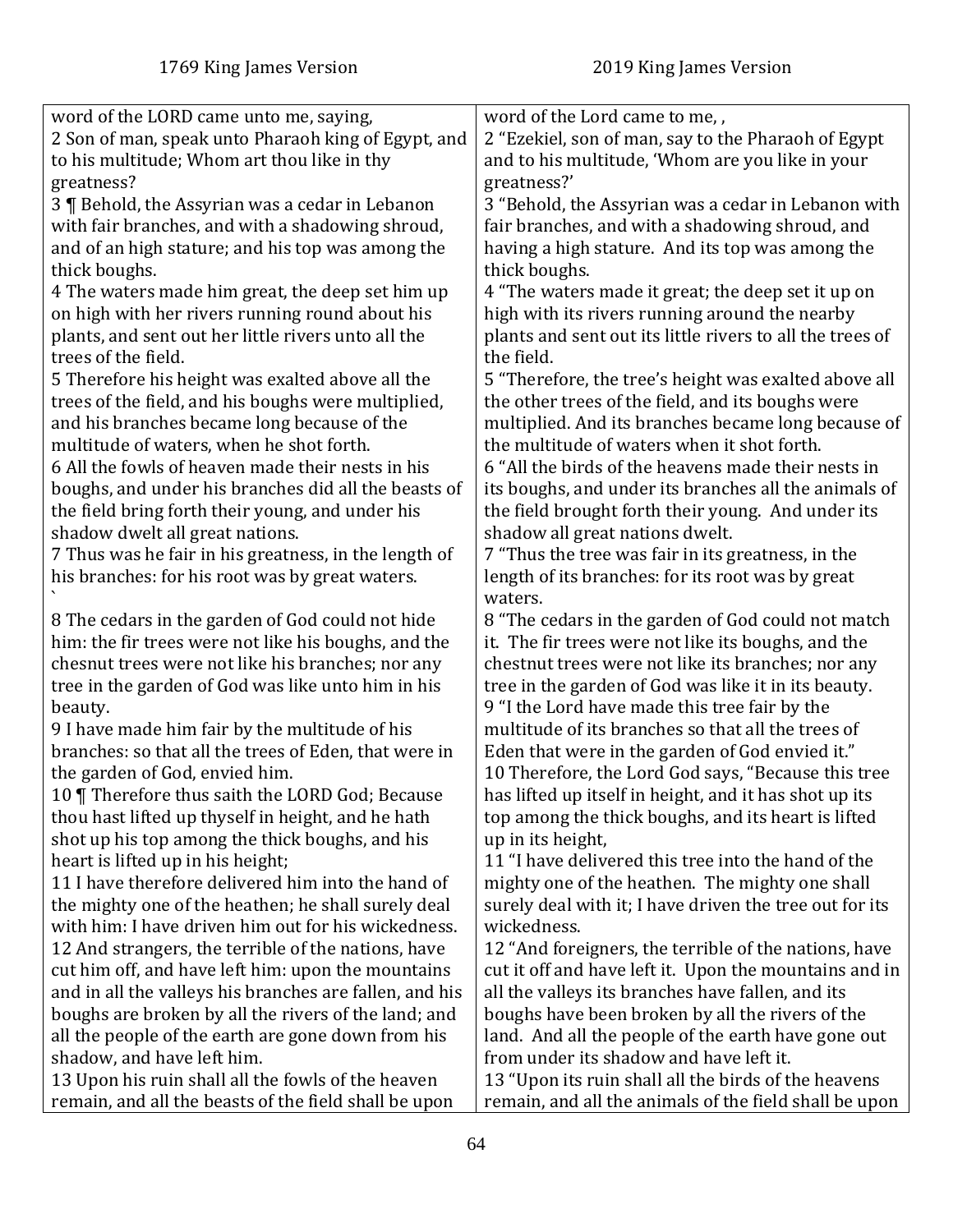| his branches:                                          | its branches                                           |
|--------------------------------------------------------|--------------------------------------------------------|
| 14 To the end that none of all the trees by the        | 14 "to the end that none of all the trees by the       |
| waters exalt themselves for their height, neither      | waters shall exalt themselves for their height, nor    |
| shoot up their top among the thick boughs, neither     | shoot up their top among the thick boughs, nor their   |
| their trees stand up in their height, all that drink   | trees that drink water shall stand up in their height. |
| water: for they are all delivered unto death, to the   | For they are all delivered to death in the lower parts |
| nether parts of the earth, in the midst of the         | of the earth in the midst of the people, with those    |
| children of men, with them that go down to the pit.    | who go down to the pit."                               |
| 15 Thus saith the LORD God; In the day when he         | 15 The Lord God says, "In the day when this tree       |
| went down to the grave I caused a mourning: I          | went down to the grave, I caused mourning. I           |
| covered the deep for him, and I restrained the         | covered the deep for this tree, and I restrained the   |
| floods thereof, and the great waters were stayed:      | floods, and the great waters were held back. And I     |
| and I caused Lebanon to mourn for him, and all the     | caused Lebanon to mourn for the tree, and all the      |
| trees of the field fainted for him.                    | other trees of the field fainted for the tree.         |
| 16 I made the nations to shake at the sound of his     | 16 "I made the nations to shake at the sound of the    |
| fall, when I cast him down to hell with them that      | tree's fall when I cast it down to hell with those who |
| descend into the pit: and all the trees of Eden, the   | descend into the pit. And all the trees of Eden, the   |
| choice and best of Lebanon, all that drink water,      | choice and best of Lebanon, all that drink water,      |
| shall be comforted in the nether parts of the earth.   | shall be comforted in the lower parts of the earth.    |
| 17 They also went down into hell with him unto         | 17 "They also went down into hell with those who       |
| them that be slain with the sword; and they that       | are slain with the sword and those who were the        |
| were his arm, that dwelt under his shadow in the       | tree's arm, who dwelt under its shadow in the midst    |
| midst of the heathen.                                  | of the heathen.                                        |
| 18 To whom art thou thus like in glory and in          | 18 "To whom thus are you like in glory and in          |
| greatness among the trees of Eden? yet shalt thou      | greatness among the trees of Eden? Yet you shall be    |
| be brought down with the trees of Eden unto the        | brought down with the trees of Eden to the lower       |
| nether parts of the earth: thou shalt lie in the midst | parts of the earth. You shall lie in the midst of the  |
| of the uncircumcised with them that be slain by the    | uncircumcised with those who have been slain by        |
| sword. This is Pharaoh and all his multitude, saith    | the sword. This shall happen to the Pharaoh and all    |
| the LORD God.                                          | his multitude," says the Lord God.                     |
|                                                        |                                                        |
| 32:1 And it came to pass in the twelfth year, in the   | 32:1 And it came to pass in the twelfth year in the    |
| twelfth month, in the first day of the month, that the | twelfth month on the first day of the month that this  |
| word of the LORD came unto me, saying,                 | word of the Lord came to me,,                          |
| 2 Son of man, take up a lamentation for Pharaoh        | 2 "Ezekiel, son of man, take up a lamentation for the  |
| king of Egypt, and say unto him, Thou art like a       | Pharaoh of Egypt and say to him, 'You are like a       |
| young lion of the nations, and thou art as a whale in  | young lion of the nations, and you are like a whale    |
| the seas: and thou camest forth with thy rivers, and   | in the seas. And you came forth with your rivers       |
| troubledst the waters with thy feet, and fouledst      | and troubled the waters with your feet and fouled      |
| their rivers.                                          | their rivers."                                         |
| 3 Thus saith the LORD God; I will therefore spread     | 3 The Lord God says, "Therefore, in the company of     |
| out my net over thee with a company of many            | many people, I will spread out My net over you; and    |
| people; and they shall bring thee up in my net.        | they shall bring you up in My net.                     |
| 4 Then will I leave thee upon the land, I will cast    | 4 "Then I will leave you upon the land; I will cast    |
| thee forth upon the open field, and will cause all the | you forth upon the open field and will cause all the   |
| fowls of the heaven to remain upon thee, and I will    | birds of the heavens to remain upon you. And I will    |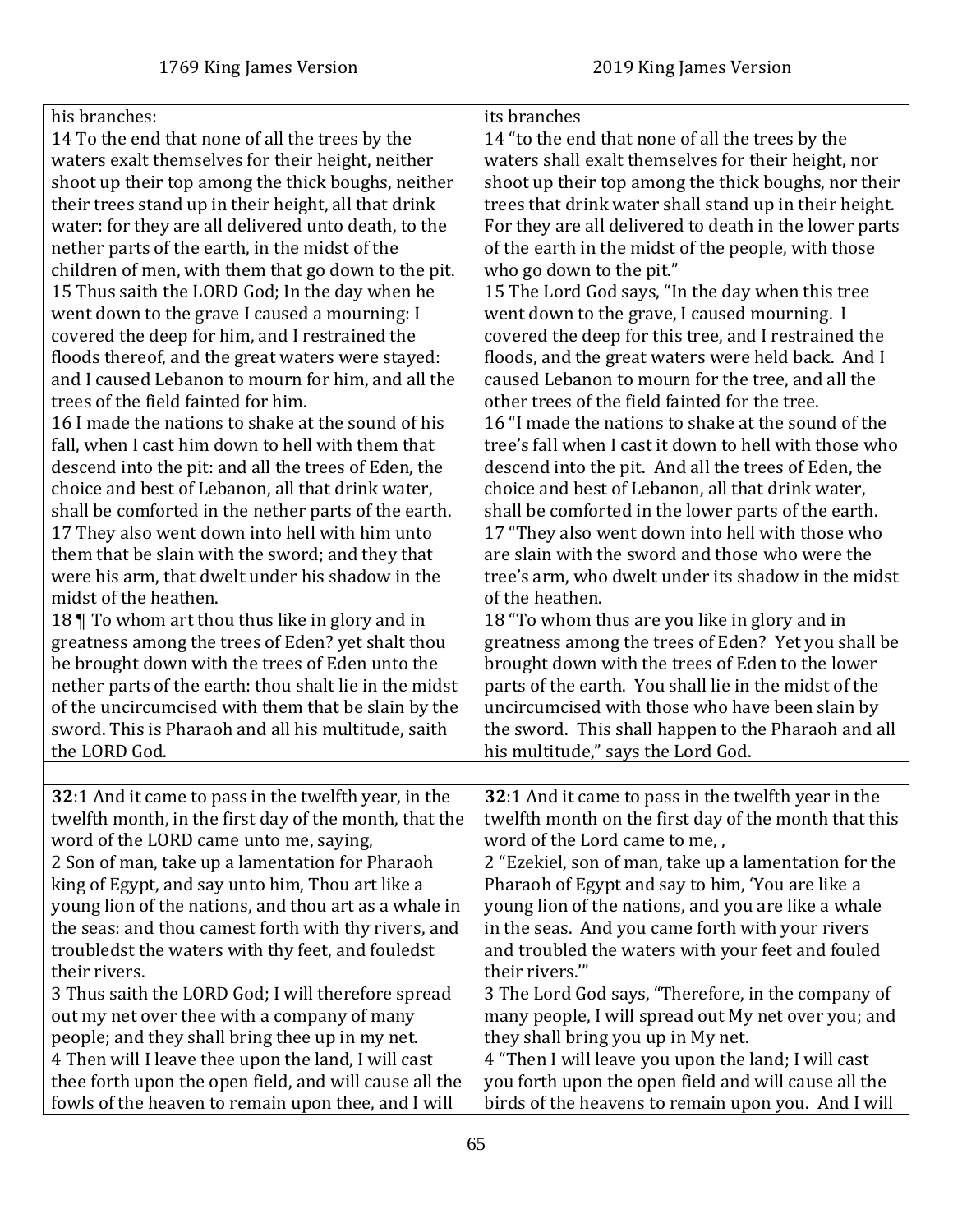| fill the beasts of the whole earth with thee.<br>fill the beasts of the whole earth with you.                     |  |
|-------------------------------------------------------------------------------------------------------------------|--|
| 5 And I will lay thy flesh upon the mountains, and<br>5 "And I will lay your flesh upon the mountains and         |  |
| fill the valleys with thy height.<br>fill the valleys with your height.                                           |  |
| 6 I will also water with thy blood the land wherein<br>6 "I will also water with your blood the land in           |  |
| thou swimmest, even to the mountains; and the<br>which you swim, even to the mountains; and the                   |  |
|                                                                                                                   |  |
| rivers shall be full of thee.<br>rivers shall be full of you.                                                     |  |
| 7 And when I shall put thee out, I will cover the<br>7 "And when I shall put you out, I will cover the            |  |
| heaven, and make the stars thereof dark; I will<br>heavens, and make its stars dark. I will cover the             |  |
| cover the sun with a cloud, and the moon shall not<br>sun with a cloud, and the moon shall not give her           |  |
| give her light.<br>light.                                                                                         |  |
| 8 All the bright lights of heaven will I make dark<br>8 "All the bright lights of the heavens I the Lord will     |  |
| over thee, and set darkness upon thy land, saith the<br>make dark over you and set darkness upon your             |  |
| LORD God.<br>land.                                                                                                |  |
| 9 I will also vex the hearts of many people, when I<br>9 "I will also vex the hearts of many people when I        |  |
| shall bring thy destruction among the nations, into<br>shall bring news of your destruction among the             |  |
| the countries which thou hast not known.                                                                          |  |
| nations into the countries which you have not                                                                     |  |
| known.<br>10 "Yes, I will make many people amazed at you,<br>10 Yea, I will make many people amazed at thee,      |  |
| and their kings shall be very afraid for you when I<br>and their kings shall be horribly afraid for thee,         |  |
| shall brandish a sword before them. And all of them<br>when I shall brandish my sword before them; and            |  |
|                                                                                                                   |  |
| they shall tremble at every moment, every man for<br>shall tremble at every moment for their own life in          |  |
| the day of your fall."<br>his own life, in the day of thy fall.                                                   |  |
| 11   For thus saith the LORD God; The sword of the<br>11 The Lord God says to the pharaoh, "The sword of          |  |
| king of Babylon shall come upon thee.<br>the emperor of Babylon shall come upon you.                              |  |
| 12 By the swords of the mighty will I cause thy<br>12 "By the swords of the mighty, all of them the               |  |
| multitude to fall, the terrible of the nations, all of<br>terrible ones of the nations, I will cause your         |  |
| them: and they shall spoil the pomp of Egypt, and all<br>multitude to fall. And they shall plunder the pomp       |  |
| the multitude thereof shall be destroyed.<br>of Egypt, and all the multitude of Egypt shall be                    |  |
| destroyed.                                                                                                        |  |
| 13 I will destroy also all the beasts thereof from<br>13 "I will also destroy all the animals of Egypt from       |  |
| beside the great waters; neither shall the foot of<br>beside the great waters. Nor shall the feet of              |  |
| humanity trouble the waters anymore, nor the<br>man trouble them any more, nor the hoofs of beasts                |  |
| hoofs of animalstrouble them.<br>trouble them.                                                                    |  |
| 14 "Then I the Lord God will make their waters<br>14 Then will I make their waters deep, and cause                |  |
| their rivers to run like oil, saith the LORD God.<br>deep and cause their rivers to run like olive oil.           |  |
| 15 When I shall make the land of Egypt desolate,                                                                  |  |
| 15 "I shall make the land of Egypt desolate, and the                                                              |  |
| and the country shall be destitute of that whereof it<br>country shall be destitute of that of which it was full. |  |
| was full, when I shall smite all them that dwell<br>When I shall strike down all those who dwell in               |  |
| Egypt, then they shall know that I am the Lord.<br>therein, then shall they know that I am the LORD.              |  |
| 16 "This is the lamentation with which they shall<br>16 This is the lamentation wherewith they shall              |  |
| lament her: the daughters of the nations shall<br>lament Egypt. The daughters of the nations shall                |  |
| lament her: they shall lament for her, even for<br>lament Egypt; they shall lament for Egypt, and for             |  |
| Egypt, and for all her multitude, saith the LORD God.<br>all Egypt's multitude."                                  |  |
| 17 $\P$ It came to pass also in the twelfth year, in the<br>17 It came to pass also in the twelfth year on the    |  |
| fifteenth day of the month, that the word of the<br>fifteenth day of the month that this word of the Lord         |  |
| LORD came unto me, saying,<br>came to me,                                                                         |  |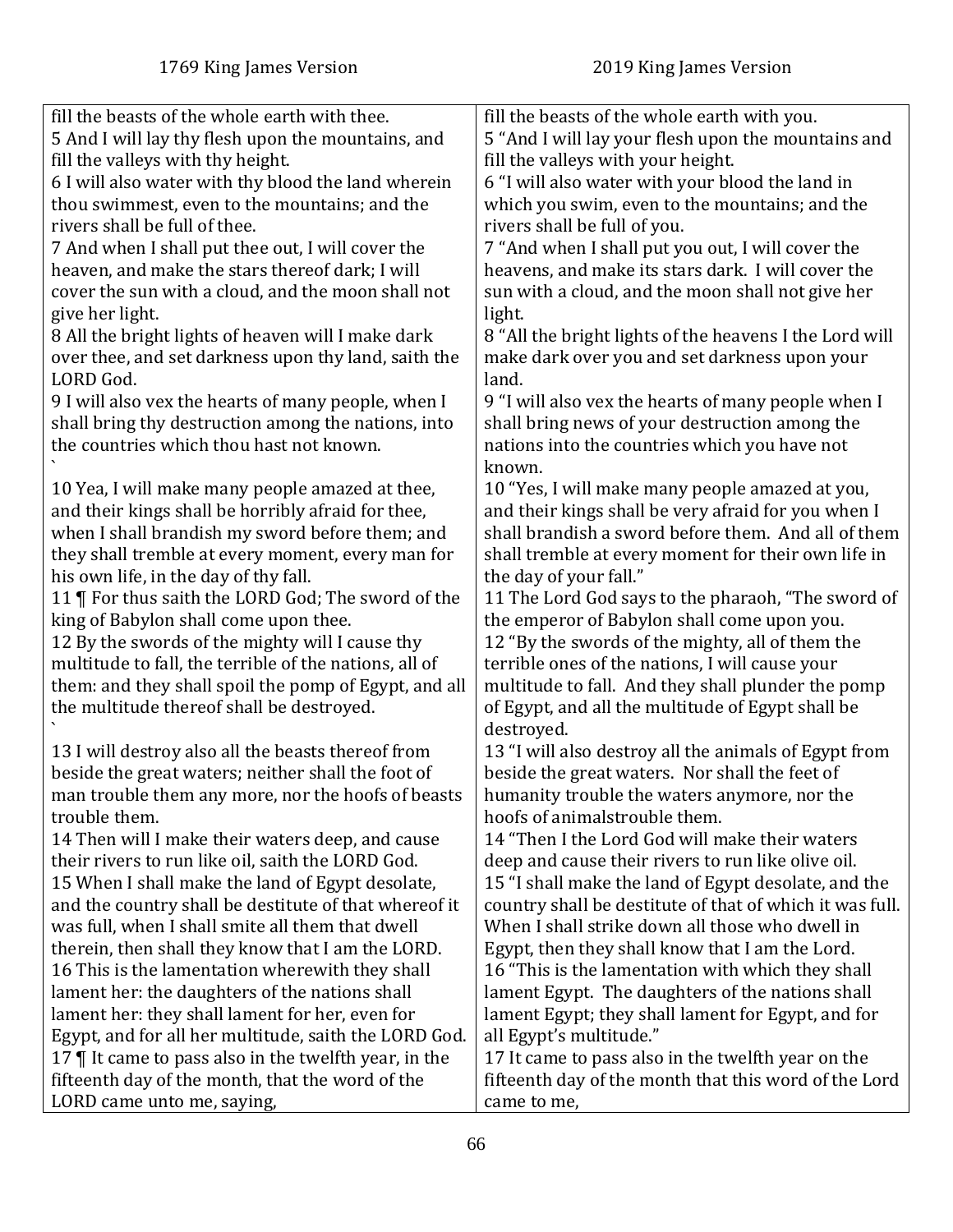| 18 Son of man, wail for the multitude of Egypt, and<br>18 "Ezekiel, son of man, wail for the multitude of<br>cast them down, even her, and the daughters of the<br>Egypt, and cast them down, even Egypt, and the<br>famous nations, unto the nether parts of the earth,<br>daughters of the famous nations to the lower parts<br>with them that go down into the pit.<br>of the earth with those who go down into the pit.<br>19 Whom dost thou pass in beauty? go down, and<br>19 "Whom do you think you are more beautiful<br>than? Go down and be laid with the uncircumcised.<br>be thou laid with the uncircumcised.<br>20 They shall fall in the midst of them that are slain<br>20 "They shall fall in the midst of those who are<br>by the sword: she is delivered to the sword: draw<br>slain by the sword; Egypt is delivered to the sword;<br>her and all her multitudes.<br>draw Egypt and all Egypt's multitudes to their<br>death.<br>21 "The strong among the mighty shall speak out of<br>21 The strong among the mighty shall speak to him<br>out of the midst of hell with them that help him:<br>the midst of the world of the dead to those who<br>helped Egypt. They have gone down; they lie<br>they are gone down, they lie uncircumcised, slain by<br>the sword.<br>uncircumcised, slain by the sword.<br>22 Asshur is there and all her company: his graves<br>22 "Asshur is there and all her army: their graves<br>are about her, all of them slain, fallen by the sword.<br>are about him: all of them slain, fallen by the sword:<br>23 Whose graves are set in the sides of the pit, and<br>23 "Their graves are set in the sides of the pit, and<br>her company is round about her grave: all of them<br>her army is around her grave, all of them slain,<br>fallen by the sword, who caused terror in the land of<br>slain, fallen by the sword, which caused terror in<br>the land of the living.<br>the living. |
|----------------------------------------------------------------------------------------------------------------------------------------------------------------------------------------------------------------------------------------------------------------------------------------------------------------------------------------------------------------------------------------------------------------------------------------------------------------------------------------------------------------------------------------------------------------------------------------------------------------------------------------------------------------------------------------------------------------------------------------------------------------------------------------------------------------------------------------------------------------------------------------------------------------------------------------------------------------------------------------------------------------------------------------------------------------------------------------------------------------------------------------------------------------------------------------------------------------------------------------------------------------------------------------------------------------------------------------------------------------------------------------------------------------------------------------------------------------------------------------------------------------------------------------------------------------------------------------------------------------------------------------------------------------------------------------------------------------------------------------------------------------------------------------------------------------------------------------------------------------------------------------------------------------------------------------------------|
|                                                                                                                                                                                                                                                                                                                                                                                                                                                                                                                                                                                                                                                                                                                                                                                                                                                                                                                                                                                                                                                                                                                                                                                                                                                                                                                                                                                                                                                                                                                                                                                                                                                                                                                                                                                                                                                                                                                                                    |
|                                                                                                                                                                                                                                                                                                                                                                                                                                                                                                                                                                                                                                                                                                                                                                                                                                                                                                                                                                                                                                                                                                                                                                                                                                                                                                                                                                                                                                                                                                                                                                                                                                                                                                                                                                                                                                                                                                                                                    |
|                                                                                                                                                                                                                                                                                                                                                                                                                                                                                                                                                                                                                                                                                                                                                                                                                                                                                                                                                                                                                                                                                                                                                                                                                                                                                                                                                                                                                                                                                                                                                                                                                                                                                                                                                                                                                                                                                                                                                    |
|                                                                                                                                                                                                                                                                                                                                                                                                                                                                                                                                                                                                                                                                                                                                                                                                                                                                                                                                                                                                                                                                                                                                                                                                                                                                                                                                                                                                                                                                                                                                                                                                                                                                                                                                                                                                                                                                                                                                                    |
|                                                                                                                                                                                                                                                                                                                                                                                                                                                                                                                                                                                                                                                                                                                                                                                                                                                                                                                                                                                                                                                                                                                                                                                                                                                                                                                                                                                                                                                                                                                                                                                                                                                                                                                                                                                                                                                                                                                                                    |
|                                                                                                                                                                                                                                                                                                                                                                                                                                                                                                                                                                                                                                                                                                                                                                                                                                                                                                                                                                                                                                                                                                                                                                                                                                                                                                                                                                                                                                                                                                                                                                                                                                                                                                                                                                                                                                                                                                                                                    |
|                                                                                                                                                                                                                                                                                                                                                                                                                                                                                                                                                                                                                                                                                                                                                                                                                                                                                                                                                                                                                                                                                                                                                                                                                                                                                                                                                                                                                                                                                                                                                                                                                                                                                                                                                                                                                                                                                                                                                    |
|                                                                                                                                                                                                                                                                                                                                                                                                                                                                                                                                                                                                                                                                                                                                                                                                                                                                                                                                                                                                                                                                                                                                                                                                                                                                                                                                                                                                                                                                                                                                                                                                                                                                                                                                                                                                                                                                                                                                                    |
|                                                                                                                                                                                                                                                                                                                                                                                                                                                                                                                                                                                                                                                                                                                                                                                                                                                                                                                                                                                                                                                                                                                                                                                                                                                                                                                                                                                                                                                                                                                                                                                                                                                                                                                                                                                                                                                                                                                                                    |
|                                                                                                                                                                                                                                                                                                                                                                                                                                                                                                                                                                                                                                                                                                                                                                                                                                                                                                                                                                                                                                                                                                                                                                                                                                                                                                                                                                                                                                                                                                                                                                                                                                                                                                                                                                                                                                                                                                                                                    |
|                                                                                                                                                                                                                                                                                                                                                                                                                                                                                                                                                                                                                                                                                                                                                                                                                                                                                                                                                                                                                                                                                                                                                                                                                                                                                                                                                                                                                                                                                                                                                                                                                                                                                                                                                                                                                                                                                                                                                    |
|                                                                                                                                                                                                                                                                                                                                                                                                                                                                                                                                                                                                                                                                                                                                                                                                                                                                                                                                                                                                                                                                                                                                                                                                                                                                                                                                                                                                                                                                                                                                                                                                                                                                                                                                                                                                                                                                                                                                                    |
|                                                                                                                                                                                                                                                                                                                                                                                                                                                                                                                                                                                                                                                                                                                                                                                                                                                                                                                                                                                                                                                                                                                                                                                                                                                                                                                                                                                                                                                                                                                                                                                                                                                                                                                                                                                                                                                                                                                                                    |
|                                                                                                                                                                                                                                                                                                                                                                                                                                                                                                                                                                                                                                                                                                                                                                                                                                                                                                                                                                                                                                                                                                                                                                                                                                                                                                                                                                                                                                                                                                                                                                                                                                                                                                                                                                                                                                                                                                                                                    |
|                                                                                                                                                                                                                                                                                                                                                                                                                                                                                                                                                                                                                                                                                                                                                                                                                                                                                                                                                                                                                                                                                                                                                                                                                                                                                                                                                                                                                                                                                                                                                                                                                                                                                                                                                                                                                                                                                                                                                    |
|                                                                                                                                                                                                                                                                                                                                                                                                                                                                                                                                                                                                                                                                                                                                                                                                                                                                                                                                                                                                                                                                                                                                                                                                                                                                                                                                                                                                                                                                                                                                                                                                                                                                                                                                                                                                                                                                                                                                                    |
|                                                                                                                                                                                                                                                                                                                                                                                                                                                                                                                                                                                                                                                                                                                                                                                                                                                                                                                                                                                                                                                                                                                                                                                                                                                                                                                                                                                                                                                                                                                                                                                                                                                                                                                                                                                                                                                                                                                                                    |
|                                                                                                                                                                                                                                                                                                                                                                                                                                                                                                                                                                                                                                                                                                                                                                                                                                                                                                                                                                                                                                                                                                                                                                                                                                                                                                                                                                                                                                                                                                                                                                                                                                                                                                                                                                                                                                                                                                                                                    |
|                                                                                                                                                                                                                                                                                                                                                                                                                                                                                                                                                                                                                                                                                                                                                                                                                                                                                                                                                                                                                                                                                                                                                                                                                                                                                                                                                                                                                                                                                                                                                                                                                                                                                                                                                                                                                                                                                                                                                    |
|                                                                                                                                                                                                                                                                                                                                                                                                                                                                                                                                                                                                                                                                                                                                                                                                                                                                                                                                                                                                                                                                                                                                                                                                                                                                                                                                                                                                                                                                                                                                                                                                                                                                                                                                                                                                                                                                                                                                                    |
| 24 There is Elam and all her multitude round about<br>24 "There is Elam and all her army around her                                                                                                                                                                                                                                                                                                                                                                                                                                                                                                                                                                                                                                                                                                                                                                                                                                                                                                                                                                                                                                                                                                                                                                                                                                                                                                                                                                                                                                                                                                                                                                                                                                                                                                                                                                                                                                                |
| her grave, all of them slain, fallen by the sword,<br>grave, all of them slain, fallen by the sword, who                                                                                                                                                                                                                                                                                                                                                                                                                                                                                                                                                                                                                                                                                                                                                                                                                                                                                                                                                                                                                                                                                                                                                                                                                                                                                                                                                                                                                                                                                                                                                                                                                                                                                                                                                                                                                                           |
| have gone down uncircumcised into the lower parts<br>which are gone down uncircumcised into the nether                                                                                                                                                                                                                                                                                                                                                                                                                                                                                                                                                                                                                                                                                                                                                                                                                                                                                                                                                                                                                                                                                                                                                                                                                                                                                                                                                                                                                                                                                                                                                                                                                                                                                                                                                                                                                                             |
|                                                                                                                                                                                                                                                                                                                                                                                                                                                                                                                                                                                                                                                                                                                                                                                                                                                                                                                                                                                                                                                                                                                                                                                                                                                                                                                                                                                                                                                                                                                                                                                                                                                                                                                                                                                                                                                                                                                                                    |
| parts of the earth, which caused their terror in the<br>of the earth, who caused their terror in the land of                                                                                                                                                                                                                                                                                                                                                                                                                                                                                                                                                                                                                                                                                                                                                                                                                                                                                                                                                                                                                                                                                                                                                                                                                                                                                                                                                                                                                                                                                                                                                                                                                                                                                                                                                                                                                                       |
| the living. Yet they have borne their shame with<br>land of the living; yet have they borne their shame                                                                                                                                                                                                                                                                                                                                                                                                                                                                                                                                                                                                                                                                                                                                                                                                                                                                                                                                                                                                                                                                                                                                                                                                                                                                                                                                                                                                                                                                                                                                                                                                                                                                                                                                                                                                                                            |
| with them that go down to the pit.<br>those who go down to the pit.                                                                                                                                                                                                                                                                                                                                                                                                                                                                                                                                                                                                                                                                                                                                                                                                                                                                                                                                                                                                                                                                                                                                                                                                                                                                                                                                                                                                                                                                                                                                                                                                                                                                                                                                                                                                                                                                                |
| 25 They have set her a bed in the midst of the slain<br>25 "They have set her in a bed in the midst of the                                                                                                                                                                                                                                                                                                                                                                                                                                                                                                                                                                                                                                                                                                                                                                                                                                                                                                                                                                                                                                                                                                                                                                                                                                                                                                                                                                                                                                                                                                                                                                                                                                                                                                                                                                                                                                         |
| with all her multitude: her graves are round about<br>slain with all her army; her graves are around her:                                                                                                                                                                                                                                                                                                                                                                                                                                                                                                                                                                                                                                                                                                                                                                                                                                                                                                                                                                                                                                                                                                                                                                                                                                                                                                                                                                                                                                                                                                                                                                                                                                                                                                                                                                                                                                          |
| him: all of them uncircumcised, slain by the sword:<br>all of them uncircumcised, slain by the sword.                                                                                                                                                                                                                                                                                                                                                                                                                                                                                                                                                                                                                                                                                                                                                                                                                                                                                                                                                                                                                                                                                                                                                                                                                                                                                                                                                                                                                                                                                                                                                                                                                                                                                                                                                                                                                                              |
| though their terror was caused in the land of the<br>Though their terror was caused in the land of the                                                                                                                                                                                                                                                                                                                                                                                                                                                                                                                                                                                                                                                                                                                                                                                                                                                                                                                                                                                                                                                                                                                                                                                                                                                                                                                                                                                                                                                                                                                                                                                                                                                                                                                                                                                                                                             |
| living, yet have they borne their shame with them<br>living, they have borne their shame with those who                                                                                                                                                                                                                                                                                                                                                                                                                                                                                                                                                                                                                                                                                                                                                                                                                                                                                                                                                                                                                                                                                                                                                                                                                                                                                                                                                                                                                                                                                                                                                                                                                                                                                                                                                                                                                                            |
| that go down to the pit: he is put in the midst of<br>go down to the pit. Elam is in the midst of those                                                                                                                                                                                                                                                                                                                                                                                                                                                                                                                                                                                                                                                                                                                                                                                                                                                                                                                                                                                                                                                                                                                                                                                                                                                                                                                                                                                                                                                                                                                                                                                                                                                                                                                                                                                                                                            |
| them that be slain.<br>who are slain.                                                                                                                                                                                                                                                                                                                                                                                                                                                                                                                                                                                                                                                                                                                                                                                                                                                                                                                                                                                                                                                                                                                                                                                                                                                                                                                                                                                                                                                                                                                                                                                                                                                                                                                                                                                                                                                                                                              |
| 26 There is Meshech, Tubal, and all her multitude:<br>26 "There is Meshech, Tubal, and all her army; the                                                                                                                                                                                                                                                                                                                                                                                                                                                                                                                                                                                                                                                                                                                                                                                                                                                                                                                                                                                                                                                                                                                                                                                                                                                                                                                                                                                                                                                                                                                                                                                                                                                                                                                                                                                                                                           |
| her graves are round about him: all of them<br>graves of the army are around them, all of her army                                                                                                                                                                                                                                                                                                                                                                                                                                                                                                                                                                                                                                                                                                                                                                                                                                                                                                                                                                                                                                                                                                                                                                                                                                                                                                                                                                                                                                                                                                                                                                                                                                                                                                                                                                                                                                                 |
| uncircumcised, slain by the sword, though they<br>being uncircumcised, slain by the sword, though                                                                                                                                                                                                                                                                                                                                                                                                                                                                                                                                                                                                                                                                                                                                                                                                                                                                                                                                                                                                                                                                                                                                                                                                                                                                                                                                                                                                                                                                                                                                                                                                                                                                                                                                                                                                                                                  |
| caused their terror in the land of the living.<br>they caused terror in the land of the living.                                                                                                                                                                                                                                                                                                                                                                                                                                                                                                                                                                                                                                                                                                                                                                                                                                                                                                                                                                                                                                                                                                                                                                                                                                                                                                                                                                                                                                                                                                                                                                                                                                                                                                                                                                                                                                                    |
| 27 And they shall not lie with the mighty that are<br>27 "They shall not lie with the mighty of the                                                                                                                                                                                                                                                                                                                                                                                                                                                                                                                                                                                                                                                                                                                                                                                                                                                                                                                                                                                                                                                                                                                                                                                                                                                                                                                                                                                                                                                                                                                                                                                                                                                                                                                                                                                                                                                |
| fallen of the uncircumcised, which are gone down to<br>uncircumcised who fell, who went down to the                                                                                                                                                                                                                                                                                                                                                                                                                                                                                                                                                                                                                                                                                                                                                                                                                                                                                                                                                                                                                                                                                                                                                                                                                                                                                                                                                                                                                                                                                                                                                                                                                                                                                                                                                                                                                                                |
| hell with their weapons of war: and they have laid<br>world of the dead with their weapons of war, and                                                                                                                                                                                                                                                                                                                                                                                                                                                                                                                                                                                                                                                                                                                                                                                                                                                                                                                                                                                                                                                                                                                                                                                                                                                                                                                                                                                                                                                                                                                                                                                                                                                                                                                                                                                                                                             |
| with their swords laid under their heads. But their<br>their swords under their heads, but their iniquities                                                                                                                                                                                                                                                                                                                                                                                                                                                                                                                                                                                                                                                                                                                                                                                                                                                                                                                                                                                                                                                                                                                                                                                                                                                                                                                                                                                                                                                                                                                                                                                                                                                                                                                                                                                                                                        |
| iniquities shall be upon their bones, though they<br>shall be upon their bones, though they were the                                                                                                                                                                                                                                                                                                                                                                                                                                                                                                                                                                                                                                                                                                                                                                                                                                                                                                                                                                                                                                                                                                                                                                                                                                                                                                                                                                                                                                                                                                                                                                                                                                                                                                                                                                                                                                               |
| terror of the mighty in the land of the living.<br>were the terror of the mighty in the land of the                                                                                                                                                                                                                                                                                                                                                                                                                                                                                                                                                                                                                                                                                                                                                                                                                                                                                                                                                                                                                                                                                                                                                                                                                                                                                                                                                                                                                                                                                                                                                                                                                                                                                                                                                                                                                                                |
| living.                                                                                                                                                                                                                                                                                                                                                                                                                                                                                                                                                                                                                                                                                                                                                                                                                                                                                                                                                                                                                                                                                                                                                                                                                                                                                                                                                                                                                                                                                                                                                                                                                                                                                                                                                                                                                                                                                                                                            |
| 28 Yea, thou shalt be broken in the midst of the<br>28 "Yes, they shall be broken in the midst of the                                                                                                                                                                                                                                                                                                                                                                                                                                                                                                                                                                                                                                                                                                                                                                                                                                                                                                                                                                                                                                                                                                                                                                                                                                                                                                                                                                                                                                                                                                                                                                                                                                                                                                                                                                                                                                              |
| uncircumcised, and shalt lie with them that are slain<br>uncircumcised and shall lie with those who are slain                                                                                                                                                                                                                                                                                                                                                                                                                                                                                                                                                                                                                                                                                                                                                                                                                                                                                                                                                                                                                                                                                                                                                                                                                                                                                                                                                                                                                                                                                                                                                                                                                                                                                                                                                                                                                                      |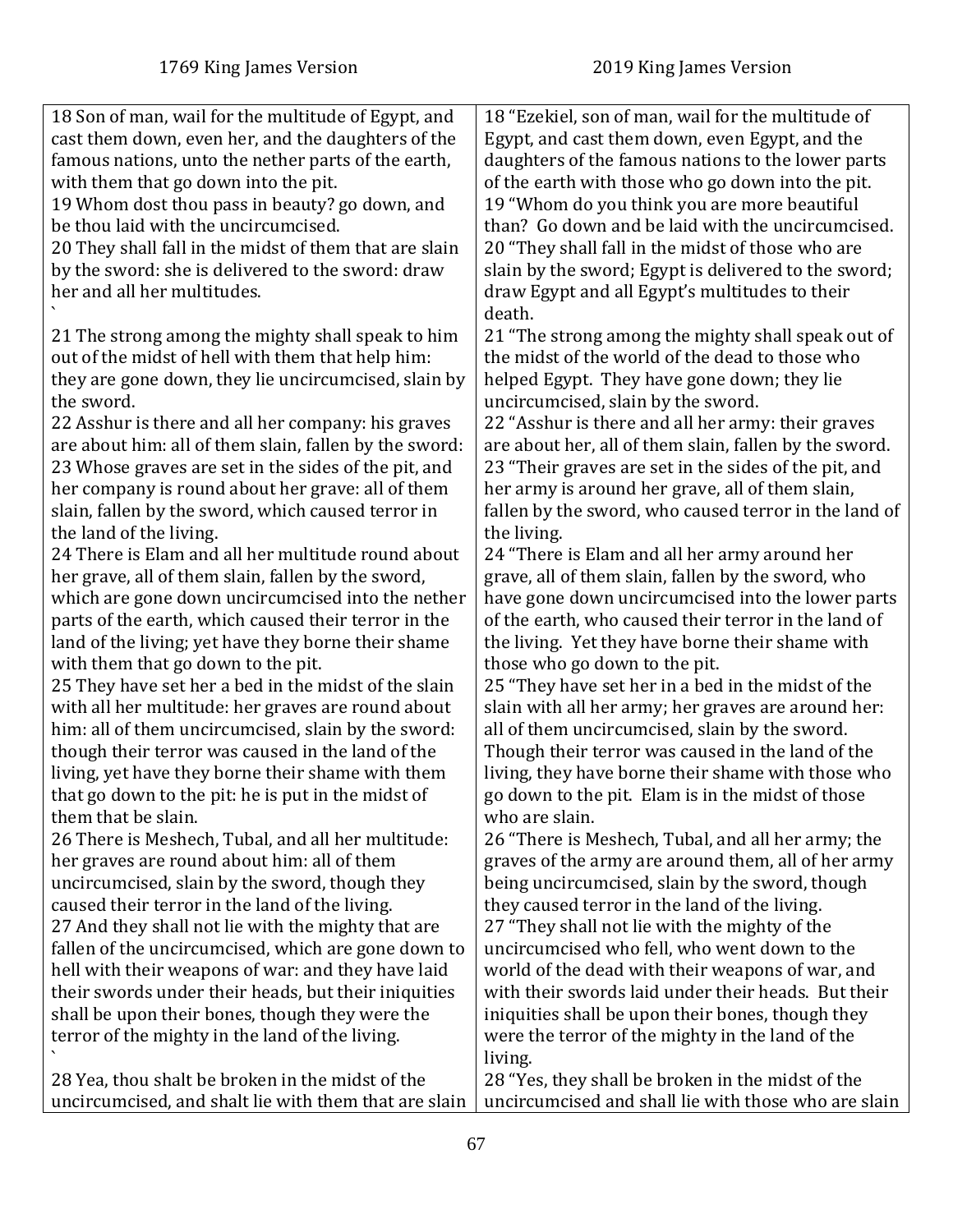| with the sword.                                                                                   | with the sword.                                                                                     |
|---------------------------------------------------------------------------------------------------|-----------------------------------------------------------------------------------------------------|
| 29 There is Edom, her kings, and all her princes,                                                 | 29 "There is Edom, her kings, and all her princes,                                                  |
| which with their might are laid by them that were                                                 | who with their might are laid by those who were                                                     |
| slain by the sword: they shall lie with the                                                       | slain by the sword. They shall lie with the                                                         |
| uncircumcised, and with them that go down to the                                                  | uncircumcised, and with those who go down to the                                                    |
| pit.                                                                                              | pit.                                                                                                |
| 30 There be the princes of the north, all of them,                                                | 30 "There are the princes of the north, all of them,                                                |
| and all the Zidonians, which are gone down with the                                               | and all the Zidonians, who have gone down with the                                                  |
| slain; with their terror they are ashamed of their                                                | slain; with their terror they are ashamed of their                                                  |
| might; and they lie uncircumcised with them that be                                               | might. And they lie uncircumcised with those who                                                    |
| slain by the sword, and bear their shame with them                                                | are slain by the sword and bear their shame with                                                    |
| that go down to the pit.                                                                          | those who go down to the pit."                                                                      |
| 31 Pharaoh shall see them, and shall be comforted                                                 | 31 The Lord God says, "The Pharaoh shall see them,                                                  |
| over all his multitude, even Pharaoh and all his                                                  | and be comforted over all his multitude, even the                                                   |
| army slain by the sword, saith the LORD God.                                                      | pharaoh and all his army slain by the sword.                                                        |
| 32 For I have caused my terror in the land of the                                                 | 32 "For I used him to cause terror in the land of the                                               |
| living: and he shall be laid in the midst of the                                                  | living. And he shall be laid in the midst of the                                                    |
| uncircumcised with them that are slain with the                                                   | uncircumcised with those who are slain by the                                                       |
| sword, even Pharaoh and all his multitude, saith the                                              | sword, even the Pharaoh and all his multitude," says                                                |
| LORD God.                                                                                         | the Lord God.h                                                                                      |
|                                                                                                   |                                                                                                     |
| 33:1 Again the word of the LORD came unto me,                                                     | 33:1 This word of the Lord came to me, Ezekiel,                                                     |
| saying,                                                                                           | 2 "Ezekiel, son of man, speak to the children of your                                               |
| 2 Son of man, speak to the children of thy people,                                                | people, and say on My behalf to them, 'When I the                                                   |
| and say unto them, When I bring the sword upon a                                                  | Lord bring the sword upon a land, if the people of                                                  |
| land, if the people of the land take a man of their                                               | the land take someone of their land, and set the                                                    |
| coasts, and set him for their watchman:                                                           | person as their sentinel,                                                                           |
| 3 If when he seeth the sword come upon the land,                                                  | 3 "'if when the sentinel sees the sword come upon                                                   |
| he blow the trumpet, and warn the people;                                                         | the land, the sentinel blows the trumpet and warns                                                  |
|                                                                                                   | the people,                                                                                         |
| 4 Then whosoever heareth the sound of the                                                         | 4 "then whoever hears the sound of the trumpet                                                      |
| trumpet, and taketh not warning; if the sword come,                                               | and is not warned, if the sword comes and takes                                                     |
| and take him away, his blood shall be upon his own                                                | those persons away, they shall be responsible for                                                   |
| head.                                                                                             | their own death.                                                                                    |
| 5 He heard the sound of the trumpet, and took not                                                 | 5 "They heard the sound of the trumpet, and did                                                     |
| warning; his blood shall be upon him. But he that                                                 | not heed the warning; therefore, their blood shall be                                               |
| taketh warning shall deliver his soul.                                                            | upon them. But those who heeded the warning                                                         |
|                                                                                                   | shall deliver their own soul.                                                                       |
| 6 But if the watchman see the sword come, and                                                     | 6 "But if the sentinel sees the sword come and does                                                 |
| blow not the trumpet, and the people be not                                                       | not blow the trumpet, and thus the people are not                                                   |
| warned; if the sword come, and take any person                                                    | warned, if the sword comes and takes any people                                                     |
| from among them, he is taken away in his iniquity;                                                |                                                                                                     |
|                                                                                                   |                                                                                                     |
|                                                                                                   | away from among them, they are taken away in                                                        |
| but his blood will I require at the watchman's hand.                                              | their iniquity; but I the Lord will hold the sentinel                                               |
|                                                                                                   | responsible for their death.                                                                        |
| 7   So thou, 0 son of man, I have set thee a<br>watchman unto the house of Israel; therefore thou | 7 "'So Ezekiel, son of man, I have set you as a<br>watchman to the people of Israel; therefore, you |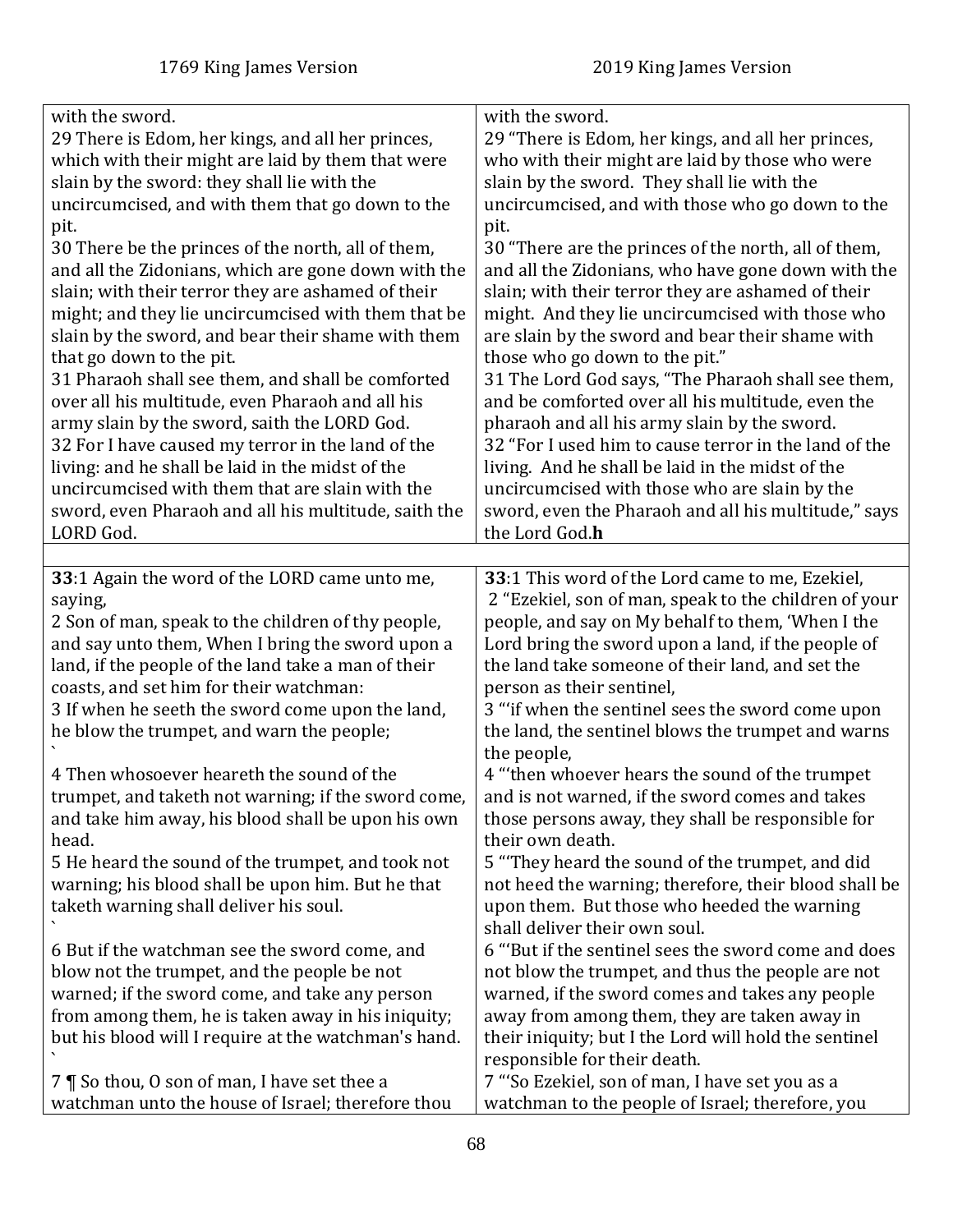| shalt hear the word at my mouth, and warn them          | shall hear My word and warn them from Me.              |
|---------------------------------------------------------|--------------------------------------------------------|
| from me.                                                | 8 "When I say to the wicked, "O wicked people you      |
| 8 When I say unto the wicked, 0 wicked man, thou        | shall surely die." If you, Ezekiel, do not speak to    |
| shalt surely die; if thou dost not speak to warn the    | warn the wicked from their way, those wicked           |
| wicked from his way, that wicked man shall die in       | people shall die in thei iniquity; but I will hold you |
| his iniquity; but his blood will I require at thine     | responsible for their death.                           |
| hand.                                                   | 9 "Nevertheless, if you warn wicked people of their    |
| 9 Nevertheless, if thou warn the wicked of his way      | way to encourage them to turn from it and if they      |
| to turn from it; if he do not turn from his way, he     | do not turn from their way, they shall die in their    |
| shall die in his iniquity; but thou hast delivered thy  | iniquity. But you have delivered your soul.            |
| soul.                                                   | 10 "Ezekiel, son of man, the people of Israel are      |
| 10 Therefore, O thou son of man, speak unto the         | saying, "If our transgressions and our sins are upon   |
| house of Israel; Thus ye speak, saying, If our          | us, and we pine away in them, how should we then       |
| transgressions and our sins be upon us, and we pine     | live?"                                                 |
| away in them, how should we then live?                  | 11 "Say to them that the Lord God says, "As I live, I  |
| 11 Say unto them, As I live, saith the LORD God, I      | have no pleasure in the death of wicked people, but    |
| have no pleasure in the death of the wicked; but        | would have the wicked people turn from their way       |
| that the wicked turn from his way and live: turn ye,    | and live. Therefore, turn from your evil ways; for     |
| turn ye from your evil ways; for why will ye die, O     | why will you die, O people of Israel?"                 |
| house of Israel?                                        | 12 "Therefore, Ezekiel, son of man, say to the         |
| 12 Therefore, thou son of man, say unto the             | children of your people, "The righteousness of the     |
|                                                         |                                                        |
| children of thy people, The righteousness of the        | righteous shall not deliver them in the day of their   |
| righteous shall not deliver him in the day of his       | transgression. As for the wickedness of the wicked,    |
| transgression: as for the wickedness of the wicked,     | they shall not fall from it in the day that they turn  |
| he shall not fall thereby in the day that he turneth    | from their wickedness. Nor shall the righteous be      |
| from his wickedness; neither shall the righteous be     | able to live because of their past righteousness in    |
| able to live for his righteousness in the day that he   | the day that they sin."                                |
| sinneth.                                                | 13 "When I shall say to the righteous, that they       |
| 13 When I shall say to the righteous, that he shall     | shall surely live. If they trust to their own          |
| surely live; if he trust to his own righteousness, and  | righteousness and commit iniquity, all their past      |
| commit iniquity, all his righteousnesses shall not be   | righteous acts shall not be remembered. But for        |
| remembered; but for his iniquity that he hath           | their iniquity that they have committed, they shall    |
| committed, he shall die for it.                         | die.                                                   |
| 14 Again, when I say unto the wicked, Thou shalt        | 14 "'Again, when I say to the wicked, "You shall       |
| surely die; if he turn from his sin, and do that which  | surely die." If they turn from their sin and do that   |
| is lawful and right;                                    | which is lawful and right, they shall not die.         |
| 15 If the wicked restore the pledge, give again that    | 15 "If the wicked people restore to the poor their     |
| he had robbed, walk in the statutes of life, without    | pawned belongings, give back what they robbed,         |
| committing iniquity; he shall surely live, he shall not | and walk in the statutes of life without committing    |
| die.                                                    | iniquity, they shall surely live. They shall not die.  |
| 16 None of his sins that he hath committed shall be     | 16 "None of their sins that they have committed        |
| mentioned unto him: he hath done that which is          | shall be mentioned to them: they have done that        |
| lawful and right; he shall surely live.                 | which is lawful and right; they shall surely live.     |
| 17   Yet the children of thy people say, The way of     | 17 "Yet the children of your people say, "The way of   |
| the LORD is not equal: but as for them, their way is    | the Lord is not equal." But as for them, their way is  |
| not equal.                                              | not equal.                                             |
|                                                         |                                                        |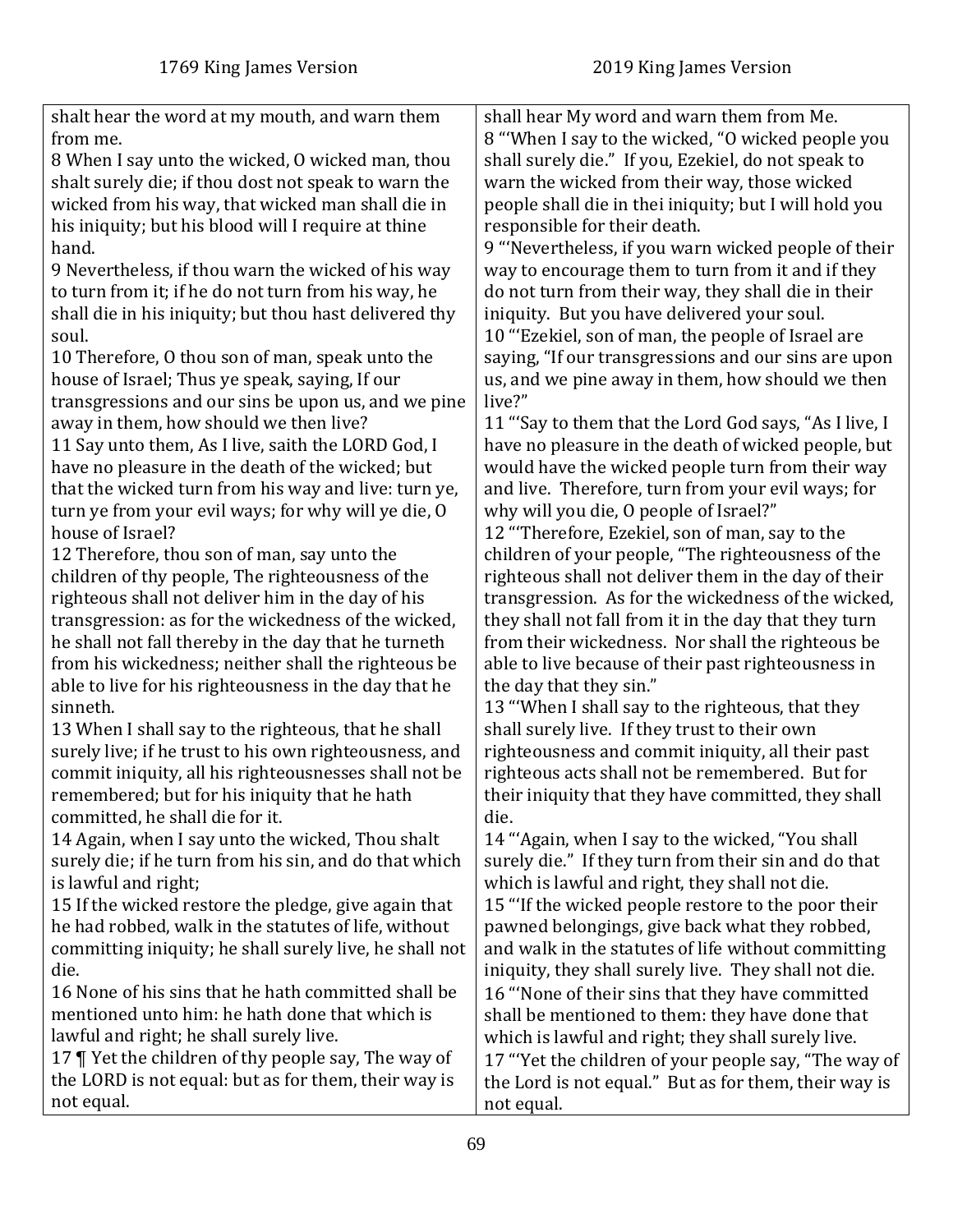| 18 When the righteous turneth from his                  | 18 "When the righteous person turn from their           |
|---------------------------------------------------------|---------------------------------------------------------|
| righteousness, and committeth iniquity, he shall        | righteousness and commit iniquity, they shall die       |
| even die thereby.                                       | from doing so.                                          |
| 19 But if the wicked turn from his wickedness, and      | 19 "But if the wicked turn from their wickedness        |
| do that which is lawful and right, he shall live        | and do that which is lawful and right, they shall live  |
| thereby.                                                | by doing so.                                            |
| 20   Yet ye say, The way of the LORD is not equal. O    | 20 "Yet you say, "The way of the Lord is not equal."    |
|                                                         |                                                         |
| ye house of Israel, I will judge you every one after    | You people of Israel, I the Lord will judge every one   |
| his ways.                                               | of you after their ways."                               |
| 21 $\P$ And it came to pass in the twelfth year of our  | 21 And it came to pass in the twelfth year of our       |
| captivity, in the tenth month, in the fifth day of the  | captivity in the tenth month on the fifth day of the    |
| month, that one that had escaped out of Jerusalem       | month, that one who had escaped out of Jerusalem        |
| came unto me, saying, The city is smitten.              | came to me, Ezekiel, saying, "The city is struck        |
|                                                         | down."                                                  |
| 22 Now the hand of the LORD was upon me in the          | 22 Now the spirit of the Lord was upon me in the        |
| evening, afore he that was escaped came; and had        | evening before one who had escaped came and             |
| opened my mouth, until he came to me in the             | opened my mouth, until this person came to me in        |
| morning; and my mouth was opened, and I was no          | the morning and my mouth was opened, and I was          |
| more dumb.                                              | no longer mute.                                         |
| 23 Then the word of the LORD came unto me,              | 23 Then this word of the Lord came to me, Ezekiel,      |
| saying,                                                 | 24 "Ezekiel, son of man, those who inhabit the          |
|                                                         |                                                         |
| 24 Son of man, they that inhabit those wastes of the    | wastes of the land of Israel say, 'Abraham was one,     |
| land of Israel speak, saying, Abraham was one, and      | and he inherited the land; but we are many. The         |
| he inherited the land: but we are many; the land is     | land is given to us for an inheritance.'                |
| given us for inheritance.                               | 25 "Therefore, say to them that the Lord God says.      |
| 25 Wherefore say unto them, Thus saith the LORD         | 'You eat with the blood and lift up your eyes toward    |
| God; Ye eat with the blood, and lift up your eyes       | your idols and shed blood. And shall you possess        |
| toward your idols, and shed blood: and shall ye         | the land?                                               |
| possess the land?                                       | 26 "You stand upon your sword, you work                 |
| 26 Ye stand upon your sword, ye work abomination,       | abomination, and every one of you defiles his           |
| and ye defile every one his neighbour's wife: and       | neighbor's wife. And shall you possess the land?'       |
| shall ye possess the land?                              | 27 "Say to them that the Lord God says, 'As I live,     |
| 27 Say thou thus unto them, Thus saith the LORD         | surely those who are in the ruined cities shall fall by |
| God; As I live, surely they that are in the wastes      | the sword and those who are in the open field I will    |
| shall fall by the sword, and him that is in the open    | give to the wild animals to be devoured. And those      |
| field will I give to the beasts to be devoured, and     | who are in strongholds and caves shall die of the       |
| they that be in the forts and in the caves shall die of | pestilence.                                             |
|                                                         |                                                         |
| the pestilence.                                         | 28 "For I will lay the land most desolate, and the      |
| 28 For I will lay the land most desolate, and the       | pomp of its strength shall cease. And the mountains     |
| pomp of her strength shall cease; and the               | of Israel shall be so desolate that none shall pass     |
| mountains of Israel shall be desolate, that none shall  | through.                                                |
| pass through.                                           | 29 "Then they shall know that I am the Lord when I      |
| 29 Then shall they know that I am the LORD, when I      | have laid the land most desolate because of all their   |
| have laid the land most desolate because of all their   | abominations which they have committed.""               |
| abominations which they have committed.                 | 30 And the Lord said, "Also, Ezekiel, your people are   |
| 30 ¶ Also, thou son of man, the children of thy         | always talking against you by the walls and in the      |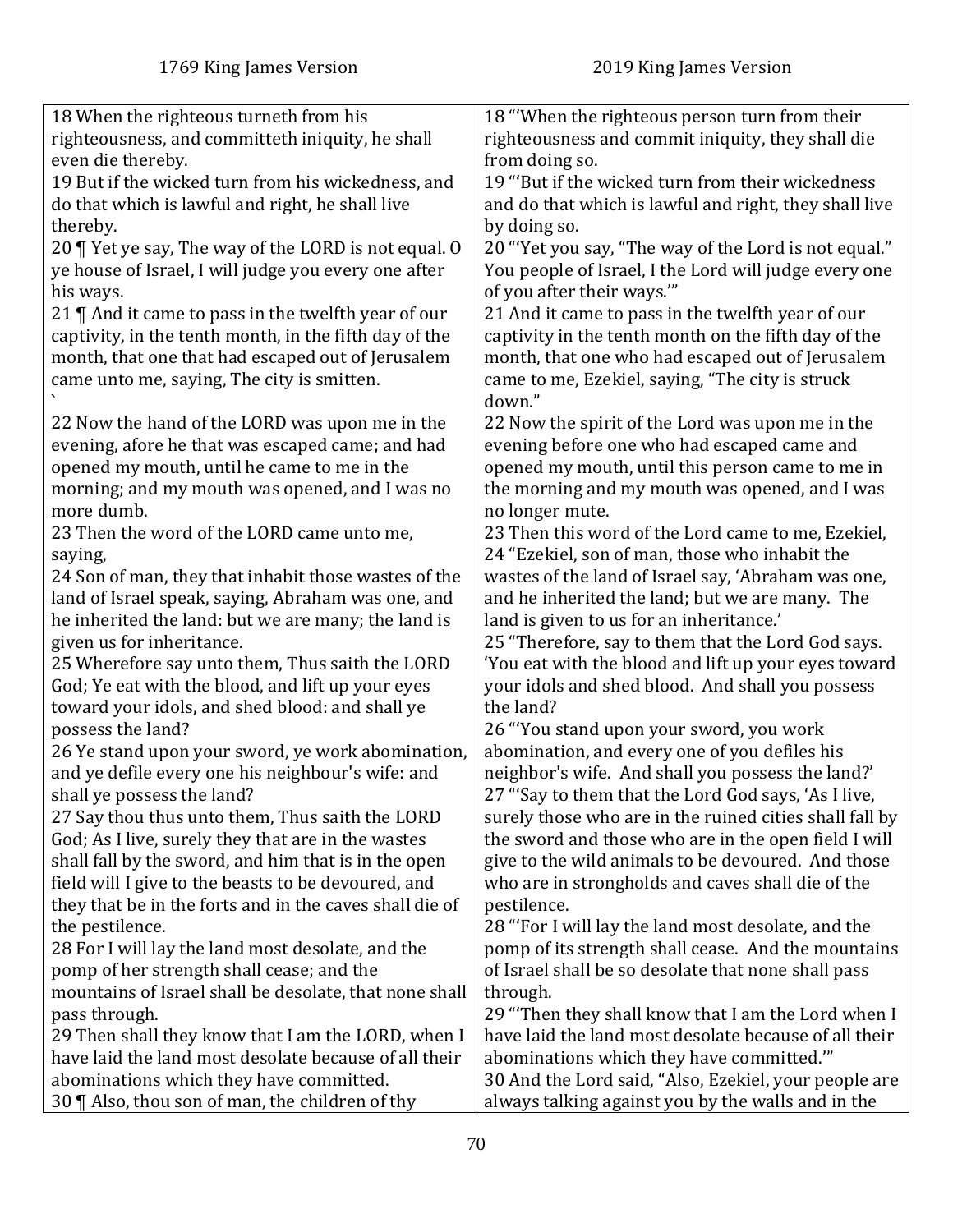| people still are talking against thee by the walls and<br>doors of the houses. And they speak to one another,<br>in the doors of the houses, and speak one to<br>everyone to their relative, saying, 'Please come and<br>another, every one to his brother, saying, Come, I<br>hear what the word that comes forth from the Lord<br>pray you, and hear what is the word that cometh<br>is.<br>forth from the LORD.<br>31 "And they come to you as the people come, and<br>31 And they come unto thee as the people cometh,<br>then sit before you as My people, and then hear<br>and they sit before thee as my people, and they hear<br>your words, but they will not do them. For with<br>thy words, but they will not do them: for with their<br>their mouth they express much love, but their heart<br>mouth they shew much love, but their heart goeth<br>reveals their covetousness.<br>after their covetousness.<br>32 "And, behold, you are to them as a very lovely<br>32 And, lo, thou art unto them as a very lovely song<br>song of one who has a pleasant voice and can play<br>of one that hath a pleasant voice, and can play well<br>well on an instrument. For they hear your words,<br>on an instrument: for they hear thy words, but they<br>but they do not do them.<br>do them not.<br>33 "And when this comes to pass (behold, it will<br>come), then they shall know that a prophet has been<br>33 And when this cometh to pass, (lo, it will come,)<br>then shall they know that a prophet hath been<br>among them."<br>among them.<br>34:1 And the word of the LORD came unto me,<br>34:1 And this word of God came to me,<br>2 "Ezekiel, son of man, prophesy against the<br>saying,<br>shepherds of Israel; prophesy and say to them that<br>2 Son of man, prophesy against the shepherds of<br>the Lord God says to the shepherds, 'Woe to the<br>Israel, prophesy, and say unto them, Thus saith the<br>LORD God unto the shepherds; Woe be to the<br>shepherds of Israel who feed themselves! Should<br>shepherds of Israel that do feed themselves! should<br>not the shepherds feed the flocks?<br>3 "You eat the meat, and you clothe yourselves with<br>not the shepherds feed the flocks?<br>3 Ye eat the fat, and ye clothe you with the wool, ye<br>the wool; you kill those that are fed, but you do not<br>kill them that are fed: but ye feed not the flock.<br>feed the flock.<br>4 "The diseased you have not strengthened, nor<br>4 The diseased have ye not strengthened, neither<br>have ye healed that which was sick, neither have ye<br>have you healed that which was sick, nor have you<br>bound up that which was broken, neither have ye<br>bound up that which was broken, nor have you<br>brought again that which was driven away, neither<br>brought again that which was driven away, nor<br>have ye sought that which was lost; but with force<br>have you sought that which was lost. But with force<br>and with cruelty have ye ruled them.<br>and with cruelty you have ruled them.<br>5 "And they were scattered because there is no<br>5 And they were scattered, because there is no<br>shepherd, and they became meat to all the wild<br>shepherd: and they became meat to all the beasts of<br>the field, when they were scattered.<br>beasts of the fields when they were scattered.<br>6 My sheep wandered through all the mountains,<br>6 "My sheep wandered through all the mountains,<br>and upon every high hill: yea, my flock was<br>and upon every high hill. Yes, My flock was<br>scattered upon all the face of the earth, and none<br>scattered over all the face of the earth, and no one<br>did search or seek after them.<br>searched or sought after them.""<br>7 Therefore, ye shepherds, hear the word of the<br>7 Therefore, you shepherds, hear the word of the<br>LORD;<br>Lord.<br>8 As I live, saith the LORD God, surely because my<br>8 The Lord God says, "As I live, My flock became a<br>prey and meat to every wild beast of the field<br>flock became a prey, and my flock became meat to<br>every beast of the field, because there was no<br>because there was no shepherd. Also, My |                                                  |                                                   |
|----------------------------------------------------------------------------------------------------------------------------------------------------------------------------------------------------------------------------------------------------------------------------------------------------------------------------------------------------------------------------------------------------------------------------------------------------------------------------------------------------------------------------------------------------------------------------------------------------------------------------------------------------------------------------------------------------------------------------------------------------------------------------------------------------------------------------------------------------------------------------------------------------------------------------------------------------------------------------------------------------------------------------------------------------------------------------------------------------------------------------------------------------------------------------------------------------------------------------------------------------------------------------------------------------------------------------------------------------------------------------------------------------------------------------------------------------------------------------------------------------------------------------------------------------------------------------------------------------------------------------------------------------------------------------------------------------------------------------------------------------------------------------------------------------------------------------------------------------------------------------------------------------------------------------------------------------------------------------------------------------------------------------------------------------------------------------------------------------------------------------------------------------------------------------------------------------------------------------------------------------------------------------------------------------------------------------------------------------------------------------------------------------------------------------------------------------------------------------------------------------------------------------------------------------------------------------------------------------------------------------------------------------------------------------------------------------------------------------------------------------------------------------------------------------------------------------------------------------------------------------------------------------------------------------------------------------------------------------------------------------------------------------------------------------------------------------------------------------------------------------------------------------------------------------------------------------------------------------------------------------------------------------------------------------------------------------------------------------------------------------------------------------------------------------------------------------------------------------------------------------------------------------------------------------------------------------------------------------------------------------------------------------------------------------------------------------------------------------------------------------------------------------------------------------------------------------------------------------------------------------------------------------------------------------------------------------------------------------------------------------------------------------------------------------------------------------------------------------------------------------------------------------------------------------------------|--------------------------------------------------|---------------------------------------------------|
|                                                                                                                                                                                                                                                                                                                                                                                                                                                                                                                                                                                                                                                                                                                                                                                                                                                                                                                                                                                                                                                                                                                                                                                                                                                                                                                                                                                                                                                                                                                                                                                                                                                                                                                                                                                                                                                                                                                                                                                                                                                                                                                                                                                                                                                                                                                                                                                                                                                                                                                                                                                                                                                                                                                                                                                                                                                                                                                                                                                                                                                                                                                                                                                                                                                                                                                                                                                                                                                                                                                                                                                                                                                                                                                                                                                                                                                                                                                                                                                                                                                                                                                                                                                        |                                                  |                                                   |
|                                                                                                                                                                                                                                                                                                                                                                                                                                                                                                                                                                                                                                                                                                                                                                                                                                                                                                                                                                                                                                                                                                                                                                                                                                                                                                                                                                                                                                                                                                                                                                                                                                                                                                                                                                                                                                                                                                                                                                                                                                                                                                                                                                                                                                                                                                                                                                                                                                                                                                                                                                                                                                                                                                                                                                                                                                                                                                                                                                                                                                                                                                                                                                                                                                                                                                                                                                                                                                                                                                                                                                                                                                                                                                                                                                                                                                                                                                                                                                                                                                                                                                                                                                                        |                                                  |                                                   |
|                                                                                                                                                                                                                                                                                                                                                                                                                                                                                                                                                                                                                                                                                                                                                                                                                                                                                                                                                                                                                                                                                                                                                                                                                                                                                                                                                                                                                                                                                                                                                                                                                                                                                                                                                                                                                                                                                                                                                                                                                                                                                                                                                                                                                                                                                                                                                                                                                                                                                                                                                                                                                                                                                                                                                                                                                                                                                                                                                                                                                                                                                                                                                                                                                                                                                                                                                                                                                                                                                                                                                                                                                                                                                                                                                                                                                                                                                                                                                                                                                                                                                                                                                                                        |                                                  |                                                   |
|                                                                                                                                                                                                                                                                                                                                                                                                                                                                                                                                                                                                                                                                                                                                                                                                                                                                                                                                                                                                                                                                                                                                                                                                                                                                                                                                                                                                                                                                                                                                                                                                                                                                                                                                                                                                                                                                                                                                                                                                                                                                                                                                                                                                                                                                                                                                                                                                                                                                                                                                                                                                                                                                                                                                                                                                                                                                                                                                                                                                                                                                                                                                                                                                                                                                                                                                                                                                                                                                                                                                                                                                                                                                                                                                                                                                                                                                                                                                                                                                                                                                                                                                                                                        |                                                  |                                                   |
|                                                                                                                                                                                                                                                                                                                                                                                                                                                                                                                                                                                                                                                                                                                                                                                                                                                                                                                                                                                                                                                                                                                                                                                                                                                                                                                                                                                                                                                                                                                                                                                                                                                                                                                                                                                                                                                                                                                                                                                                                                                                                                                                                                                                                                                                                                                                                                                                                                                                                                                                                                                                                                                                                                                                                                                                                                                                                                                                                                                                                                                                                                                                                                                                                                                                                                                                                                                                                                                                                                                                                                                                                                                                                                                                                                                                                                                                                                                                                                                                                                                                                                                                                                                        |                                                  |                                                   |
|                                                                                                                                                                                                                                                                                                                                                                                                                                                                                                                                                                                                                                                                                                                                                                                                                                                                                                                                                                                                                                                                                                                                                                                                                                                                                                                                                                                                                                                                                                                                                                                                                                                                                                                                                                                                                                                                                                                                                                                                                                                                                                                                                                                                                                                                                                                                                                                                                                                                                                                                                                                                                                                                                                                                                                                                                                                                                                                                                                                                                                                                                                                                                                                                                                                                                                                                                                                                                                                                                                                                                                                                                                                                                                                                                                                                                                                                                                                                                                                                                                                                                                                                                                                        |                                                  |                                                   |
|                                                                                                                                                                                                                                                                                                                                                                                                                                                                                                                                                                                                                                                                                                                                                                                                                                                                                                                                                                                                                                                                                                                                                                                                                                                                                                                                                                                                                                                                                                                                                                                                                                                                                                                                                                                                                                                                                                                                                                                                                                                                                                                                                                                                                                                                                                                                                                                                                                                                                                                                                                                                                                                                                                                                                                                                                                                                                                                                                                                                                                                                                                                                                                                                                                                                                                                                                                                                                                                                                                                                                                                                                                                                                                                                                                                                                                                                                                                                                                                                                                                                                                                                                                                        |                                                  |                                                   |
|                                                                                                                                                                                                                                                                                                                                                                                                                                                                                                                                                                                                                                                                                                                                                                                                                                                                                                                                                                                                                                                                                                                                                                                                                                                                                                                                                                                                                                                                                                                                                                                                                                                                                                                                                                                                                                                                                                                                                                                                                                                                                                                                                                                                                                                                                                                                                                                                                                                                                                                                                                                                                                                                                                                                                                                                                                                                                                                                                                                                                                                                                                                                                                                                                                                                                                                                                                                                                                                                                                                                                                                                                                                                                                                                                                                                                                                                                                                                                                                                                                                                                                                                                                                        |                                                  |                                                   |
|                                                                                                                                                                                                                                                                                                                                                                                                                                                                                                                                                                                                                                                                                                                                                                                                                                                                                                                                                                                                                                                                                                                                                                                                                                                                                                                                                                                                                                                                                                                                                                                                                                                                                                                                                                                                                                                                                                                                                                                                                                                                                                                                                                                                                                                                                                                                                                                                                                                                                                                                                                                                                                                                                                                                                                                                                                                                                                                                                                                                                                                                                                                                                                                                                                                                                                                                                                                                                                                                                                                                                                                                                                                                                                                                                                                                                                                                                                                                                                                                                                                                                                                                                                                        | shepherd, neither did my shepherds search for my | shepherds did not search for My flock, but rather |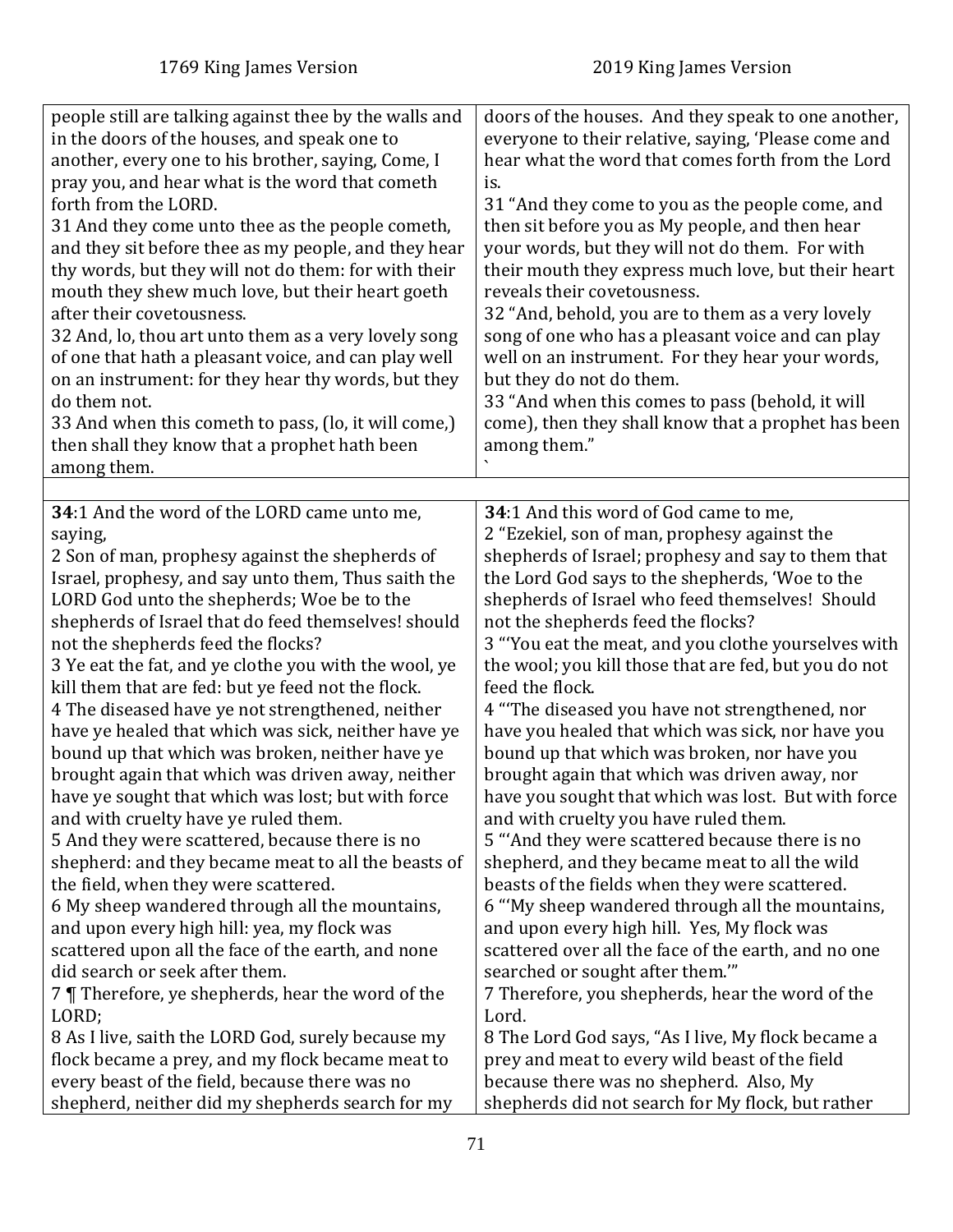| flock, but the shepherds fed themselves, and fed not      | fed themselves and did not feed My flock."              |
|-----------------------------------------------------------|---------------------------------------------------------|
| my flock;                                                 | 9 Therefore, you shepherds, hear the word of the        |
| 9 Therefore, O ye shepherds, hear the word of the         | Lord.                                                   |
| LORD;                                                     | 10 The Lord God says, "Behold, I am against the         |
| 10 Thus saith the LORD God; Behold, I am against          | shepherds. And I will take My flock from their          |
| the shepherds; and I will require my flock at their       | hands and cause the shepherds to cease from             |
| hand, and cause them to cease from feeding the            | feeding the flock; nor shall the shepherds feed         |
| flock; neither shall the shepherds feed themselves        | themselves anymore. For I will deliver My flock         |
| any more; for I will deliver my flock from their          | from their mouths so that the sheep may not be          |
| mouth, that they may not be meat for them.                | meat for them."                                         |
| 11   For thus saith the LORD God; Behold, I, even I,      | 11 God says, "Behold, I, even I, will both search My    |
| will both search my sheep, and seek them out.             | sheep and seek them out.                                |
| 12 As a shepherd seeketh out his flock in the day         | 12 "As a shepherd seeks for the flock in the day that   |
| that he is among his sheep that are scattered; so will    | the sheep are scattered, so I will seek for My sheep    |
| I seek out my sheep, and will deliver them out of all     | and will deliver them out of all places where they      |
| places where they have been scattered in the cloudy       | have been scattered in the cloudy and dark day.         |
| and dark day.                                             | 13 "And I will bring them out from the people,          |
| 13 And I will bring them out from the people, and         | gather them from the countries, will bring them to      |
| gather them from the countries, and will bring them       | their own land, and feed them upon the mountains        |
| to their own land, and feed them upon the                 | of Israel by the rivers and in all the inhabited places |
| mountains of Israel by the rivers, and in all the         | of the country.                                         |
| inhabited places of the country.                          | 14 "I will feed them in a good pasture, and their fold  |
| 14 I will feed them in a good pasture, and upon the       | shall be upon the high hills of Israel. There they      |
| high mountains of Israel shall their fold be: there       | shall lie in a good fold, and they shall feed upon the  |
| shall they lie in a good fold, and in a fat pasture shall | hills of Israel in a grassy meadow.                     |
| they feed upon the mountains of Israel.                   | 15 "I God will feed My flock, and I will cause them to  |
| 15 I will feed my flock, and I will cause them to lie     | lie down.                                               |
|                                                           |                                                         |
| down, saith the LORD God.                                 | 16 "I will seek what was lost, bring back what was      |
| 16 I will seek that which was lost, and bring again       | driven away, bind up what was broken, and               |
| that which was driven away, and will bind up that         | strengthen the sick.                                    |
| which was broken, and will strengthen that which          | But I will destroy the fat and the strong; I will feed  |
| was sick: but I will destroy the fat and the strong; I    | them with justice."                                     |
| will feed them with judgment.                             | 17 The Lord God thus says, "And as for you, O My        |
| 17 And as for you, O my flock, thus saith the LORD        | flock, Behold, I judge between the good and the bad,    |
| God; Behold, I judge between cattle and cattle,           | between the sheep and the goats.                        |
| between the rams and the he goats.                        | 18 "Does it seem a small thing to you to have eaten     |
| 18 Seemeth it a small thing unto you to have eaten        | up the good pasture, but must you tread down with       |
| up the good pasture, but ye must tread down with          | your feet the residue of your pastures? Was it not      |
| your feet the residue of your pastures? and to have       | enough to have drunk of the deep waters, but must       |
| drunk of the deep waters, but ye must foul the            | you foul the residue with your feet?                    |
| residue with your feet?                                   | 19 "And as for My flock, they eat that which you        |
| 19 And as for my flock, they eat that which ye have       | have walked on with your feet; and they drink that      |
| trodden with your feet; and they drink that which         | which you have fouled with your feet."                  |
| ye have fouled with your feet.                            | 20 Therefore, the Lord God says to them, "Behold, I,    |
| 20   Therefore thus saith the LORD God unto them;         | even I, will judge between the fat sheep and the lean   |
| Behold, I, even I, will judge between the fat cattle      | sheep.                                                  |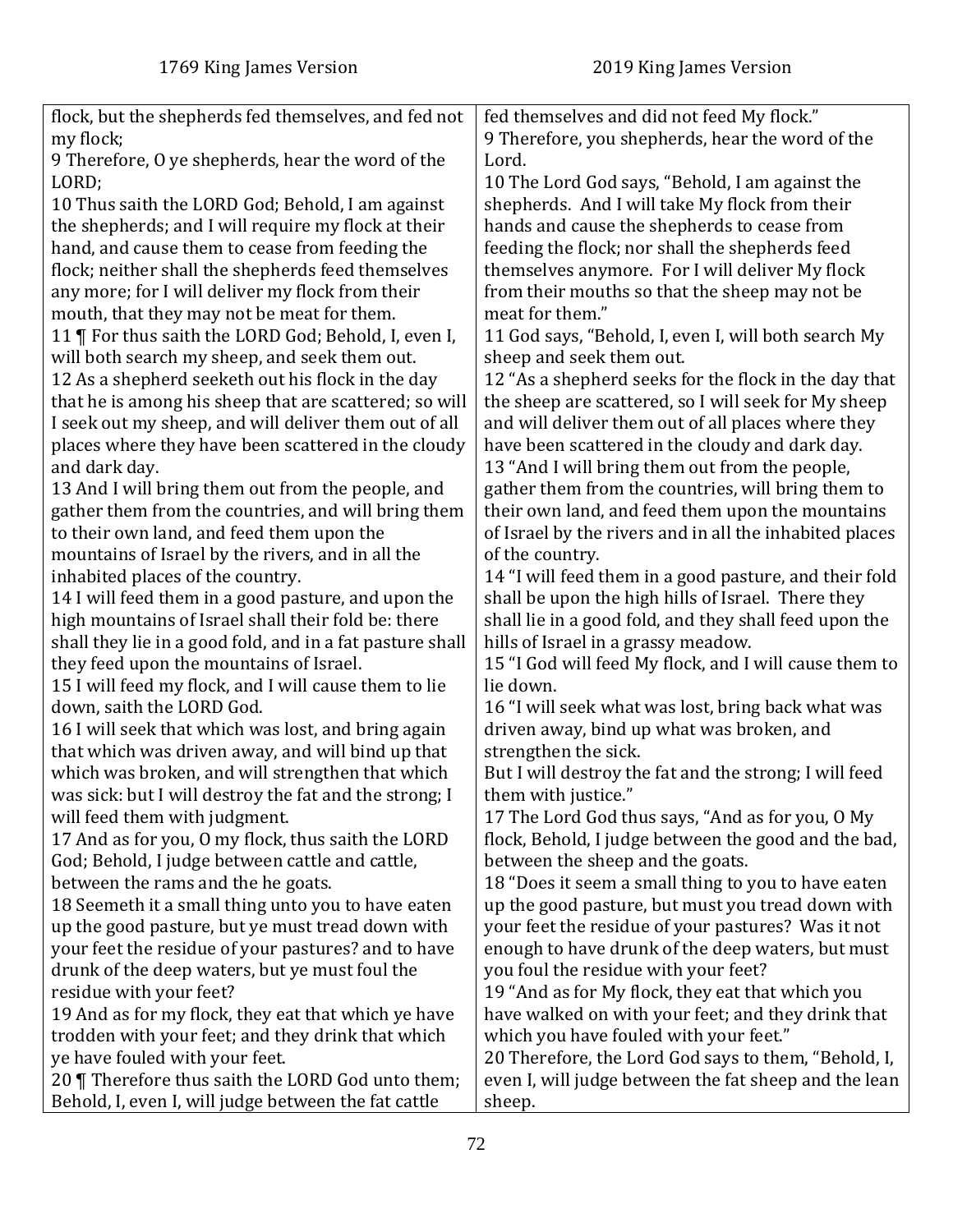| and between the lean cattle.<br>21 Because ye have thrust with side and with<br>shoulder, and pushed all the diseased with your<br>horns, till ye have scattered them abroad;<br>22 Therefore will I save my flock, and they shall no<br>more be a prey; and I will judge between cattle and<br>cattle.<br>23 And I will set up one shepherd over them, and he<br>shall feed them, even my servant David; he shall<br>feed them, and he shall be their shepherd.<br>24 And I the LORD will be their God, and my servant<br>David a prince among them; I the LORD have<br>spoken it.<br>25 And I will make with them a covenant of peace,<br>and will cause the evil beasts to cease out of the<br>land: and they shall dwell safely in the wilderness,<br>and sleep in the woods.<br>26 And I will make them and the places round about<br>my hill a blessing; and I will cause the shower to<br>come down in his season; there shall be showers of<br>blessing.<br>27 And the tree of the field shall yield her fruit, and<br>the earth shall yield her increase, and they shall be<br>safe in their land, and shall know that I am the<br>LORD, when I have broken the bands of their yoke,<br>and delivered them out of the hand of those that<br>served themselves of them.<br>28 And they shall no more be a prey to the heathen,<br>neither shall the beast of the land devour them; but<br>they shall dwell safely, and none shall make them<br>afraid.<br>29 And I will raise up for them a plant of renown,<br>and they shall be no more consumed with hunger in<br>the land, neither bear the shame of the heathen any<br>more.<br>30 Thus shall they know that I the LORD their God<br>am with them, and that they, even the house of<br>Israel, are my people, saith the LORD God.<br>31 And ye my flock, the flock of my pasture, are<br>men, and I am your God, saith the LORD God. | 21 "You have thrust with your side and with your<br>shoulder and pushed all the diseased with your<br>horns till you have scattered them abroad.<br>22 "Therefore, I will save My flock, and they shall no<br>longer be a prey; and I will judge between the good<br>sheep and the bad sheep.<br>23 "And I will set up one shepherd over them, even<br>My servant David; and he shall feed them and be<br>their shepherd.<br>24 "And I the Lord will be their God, and My servant<br>David will be a prince among them.<br>25 "And I will make with them a covenant of peace<br>and will cause the evil beasts to cease out of the<br>land. And they shall dwell safely in the wilderness<br>and sleep in the woods.<br>26 "And I will make them and the places around my<br>hill a blessing, and I will cause the shower to come<br>down in its season; there shall be showers of<br>blessing.<br>27 "And the tree of the field shall yield its fruit, and<br>the earth shall yield its increase. And they shall be<br>safe in their land and shall know that I am God<br>when I have broken the bands of their yoke and<br>delivered them out of the hand of those who served<br>themselves of them.<br>28 "And they shall no longer be a prey to the<br>heathen, nor shall the beast of the land devour<br>them. But they shall dwell safely, and none shall<br>make them afraid.<br>29 "And I will make their land grow large amounts<br>of crops. And they shall no longer be consumed<br>with hunger in the land nor bear the shame of the<br>heathen any longer.<br>30 "Thus they shall know that I the Lord their God<br>am with them and that they, the people of Israel, are<br>My people.<br>"31 And you My flock, the flock of My pasture, are<br>My people, and I am your God." |
|---------------------------------------------------------------------------------------------------------------------------------------------------------------------------------------------------------------------------------------------------------------------------------------------------------------------------------------------------------------------------------------------------------------------------------------------------------------------------------------------------------------------------------------------------------------------------------------------------------------------------------------------------------------------------------------------------------------------------------------------------------------------------------------------------------------------------------------------------------------------------------------------------------------------------------------------------------------------------------------------------------------------------------------------------------------------------------------------------------------------------------------------------------------------------------------------------------------------------------------------------------------------------------------------------------------------------------------------------------------------------------------------------------------------------------------------------------------------------------------------------------------------------------------------------------------------------------------------------------------------------------------------------------------------------------------------------------------------------------------------------------------------------------------------------------------------------------------------------------------------------------------------------|----------------------------------------------------------------------------------------------------------------------------------------------------------------------------------------------------------------------------------------------------------------------------------------------------------------------------------------------------------------------------------------------------------------------------------------------------------------------------------------------------------------------------------------------------------------------------------------------------------------------------------------------------------------------------------------------------------------------------------------------------------------------------------------------------------------------------------------------------------------------------------------------------------------------------------------------------------------------------------------------------------------------------------------------------------------------------------------------------------------------------------------------------------------------------------------------------------------------------------------------------------------------------------------------------------------------------------------------------------------------------------------------------------------------------------------------------------------------------------------------------------------------------------------------------------------------------------------------------------------------------------------------------------------------------------------------------------------------------------------------------------------------------------------------|
| 35:1 Moreover the word of the LORD came unto me,                                                                                                                                                                                                                                                                                                                                                                                                                                                                                                                                                                                                                                                                                                                                                                                                                                                                                                                                                                                                                                                                                                                                                                                                                                                                                                                                                                                                                                                                                                                                                                                                                                                                                                                                                                                                                                                  | 35:1 Moreover, this word of the Lord came to me,                                                                                                                                                                                                                                                                                                                                                                                                                                                                                                                                                                                                                                                                                                                                                                                                                                                                                                                                                                                                                                                                                                                                                                                                                                                                                                                                                                                                                                                                                                                                                                                                                                                                                                                                             |
| saying,<br>2 Son of man, set thy face against mount Seir, and<br>prophesy against it,<br>3 And say unto it, Thus saith the LORD God; Behold,                                                                                                                                                                                                                                                                                                                                                                                                                                                                                                                                                                                                                                                                                                                                                                                                                                                                                                                                                                                                                                                                                                                                                                                                                                                                                                                                                                                                                                                                                                                                                                                                                                                                                                                                                      | 2 "Ezekiel, son of man, set your face against Mount<br>Seir (Edom), and prophesy against it,<br>3 "And say to it that the Lord God says, 'Behold,<br>Mount Seir, I am against you and will exercise My                                                                                                                                                                                                                                                                                                                                                                                                                                                                                                                                                                                                                                                                                                                                                                                                                                                                                                                                                                                                                                                                                                                                                                                                                                                                                                                                                                                                                                                                                                                                                                                       |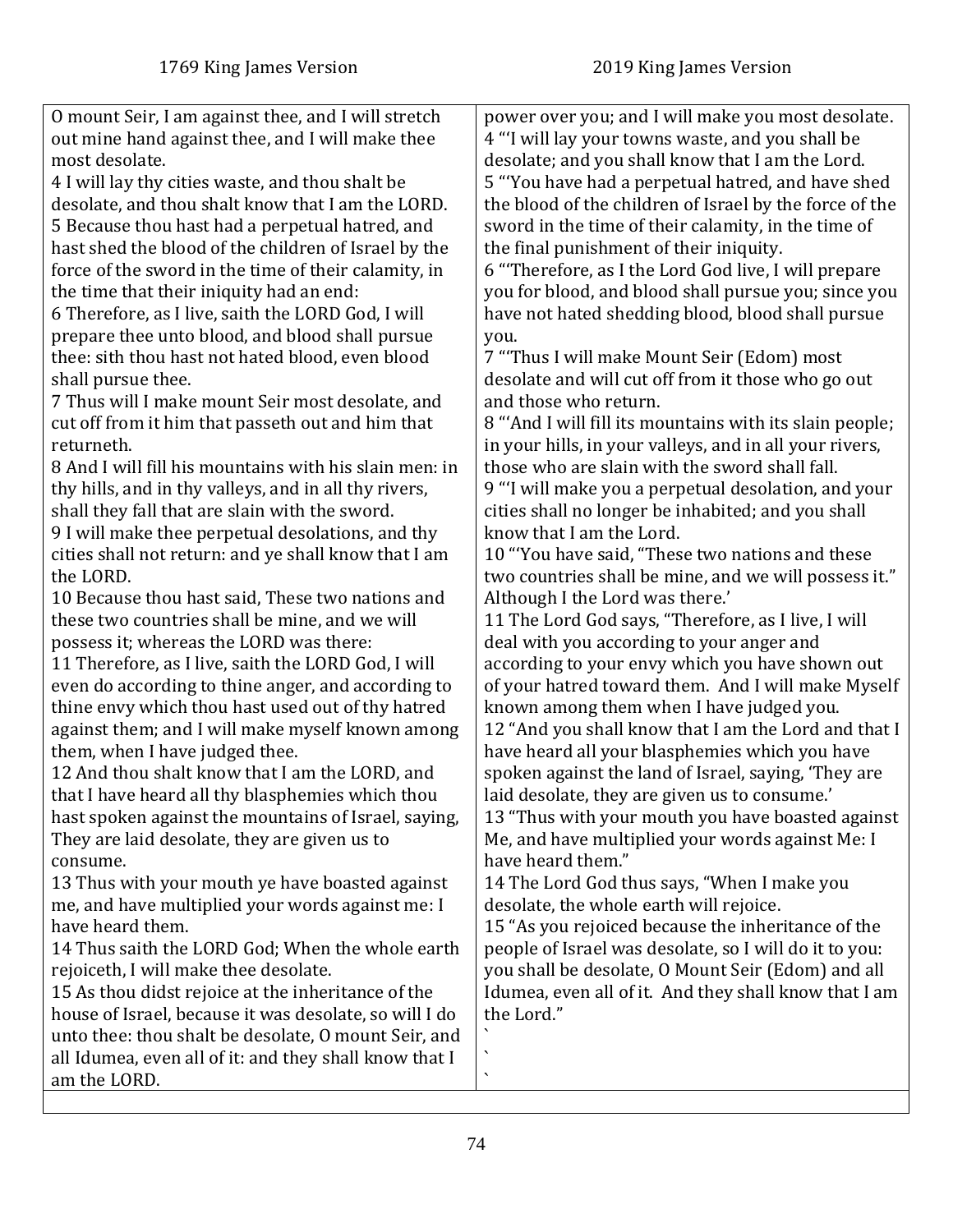| 36:1 Also, thou son of man, prophesy unto the                                                         | 36:1 The Lord says, "Also, Ezekiel, son of man,           |
|-------------------------------------------------------------------------------------------------------|-----------------------------------------------------------|
| mountains of Israel, and say, Ye mountains of Israel,                                                 | prophesy to the mountains of Israel and say, 'You         |
| hear the word of the LORD:                                                                            | mountains of Israel, hear the word of the Lord."          |
| 2 Thus saith the LORD God; Because the enemy hath                                                     | 2 The Lord God says, "The enemy has said against          |
| said against you, Aha, even the ancient high places                                                   | the mountains of Israel, 'Aha, even the ancient high      |
| are ours in possession:                                                                               | places are ours to possess.'                              |
| 3 Therefore prophesy and say, Thus saith the LORD                                                     | 3 "Therefore, prophesy and say that the Lord God          |
| God; Because they have made you desolate, and                                                         | says, 'They have made you desolate and swallowed          |
| swallowed you up on every side, that ye might be a                                                    | you up on every side so that you might be a               |
| possession unto the residue of the heathen, and ye                                                    | possession of the heathen, and you have been taken        |
| are taken up in the lips of talkers, and are an infamy                                                | up on the lips of talkers, and are an infamy of the       |
| of the people:                                                                                        | people.                                                   |
| 4 Therefore, ye mountains of Israel, hear the word                                                    | 4 "Therefore, you mountains of Israel, hear the           |
| of the LORD God; Thus saith the LORD God to the                                                       | word of the Lord God to the mountains, to the hills,      |
| mountains, and to the hills, to the rivers, and to the                                                | to the rivers, to the valleys, to the desolate wastes,    |
| valleys, to the desolate wastes, and to the cities that                                               | and to the cities that are forsaken, which became a       |
|                                                                                                       |                                                           |
| are forsaken, which became a prey and derision to<br>the residue of the heathen that are round about; | prey and derision to the heathen who are around<br>them." |
| 5 Therefore thus saith the LORD God; Surely in the                                                    |                                                           |
|                                                                                                       | 5 The Lord God says, "Surely in the fire of My            |
| fire of my jealousy have I spoken against the residue                                                 | jealousy I have spoken against the heathen and            |
| of the heathen, and against all Idumea, which have                                                    | against all Idumea, who have taken My land into           |
| appointed my land into their possession with the                                                      | their possession with all the joy of their heart, with    |
| joy of all their heart, with despiteful minds, to cast it                                             | despiteful minds, to cast it out for a prey.              |
| out for a prey.                                                                                       | 6 "Therefore, prophesy concerning the land of             |
| 6 Prophesy therefore concerning the land of Israel,                                                   | Israel, and say to the mountains, to the hills, to the    |
| and say unto the mountains, and to the hills, to the                                                  | rivers, and to the valleys, 'Behold, I the Lord God       |
| rivers, and to the valleys, Thus saith the LORD God;                                                  | have spoken in My jealousy and in My fury because         |
| Behold, I have spoken in my jealousy and in my                                                        | you have borne the shame of the heathen."                 |
| fury, because ye have borne the shame of the                                                          | 7 The Lord God says, "I have lifted up My power,          |
| heathen:                                                                                              | Surely the heathen who are around you shall bear          |
| 7 Therefore thus saith the LORD God; I have lifted                                                    | their shame.                                              |
| up mine hand, Surely the heathen that are about                                                       | 8 "But you, trees on the mountains of Israel, you         |
| you, they shall bear their shame.                                                                     | shall shoot forth your branches, and yield your fruit     |
| 8   But ye, 0 mountains of Israel, ye shall shoot                                                     | to My people of Israel; for they are about to come        |
| forth your branches, and yield your fruit to my                                                       | home.                                                     |
| people of Israel; for they are at hand to come.                                                       | 9 "For, behold, I am for you mountains, and I will        |
| 9 For, behold, I am for you, and I will turn unto you,                                                | turn to you, and you shall be tilled and sown.            |
| and ye shall be tilled and sown:                                                                      | 10 "And I will multiply people upon you, all the          |
| 10 And I will multiply men upon you, all the house                                                    | people of Israel, even all of it; and the towns shall be  |
| of Israel, even all of it: and the cities shall be                                                    | inhabited, and the ruins shall be rebuilt.                |
| inhabited, and the wastes shall be builded:                                                           | 11 "And I will multiply upon you humanity and             |
| 11 And I will multiply upon you man and beast; and                                                    | animals; and they shall increase and bring forth          |
| they shall increase and bring fruit: and I will settle                                                | fruit. And I will settle you in accord with your          |
| you after your old estates, and will do better unto                                                   | former way of life and will do better to you than at      |
| you than at your beginnings: and ye shall know that                                                   | your beginnings. And you shall know that I am the         |
| I am the LORD.                                                                                        | Lord.                                                     |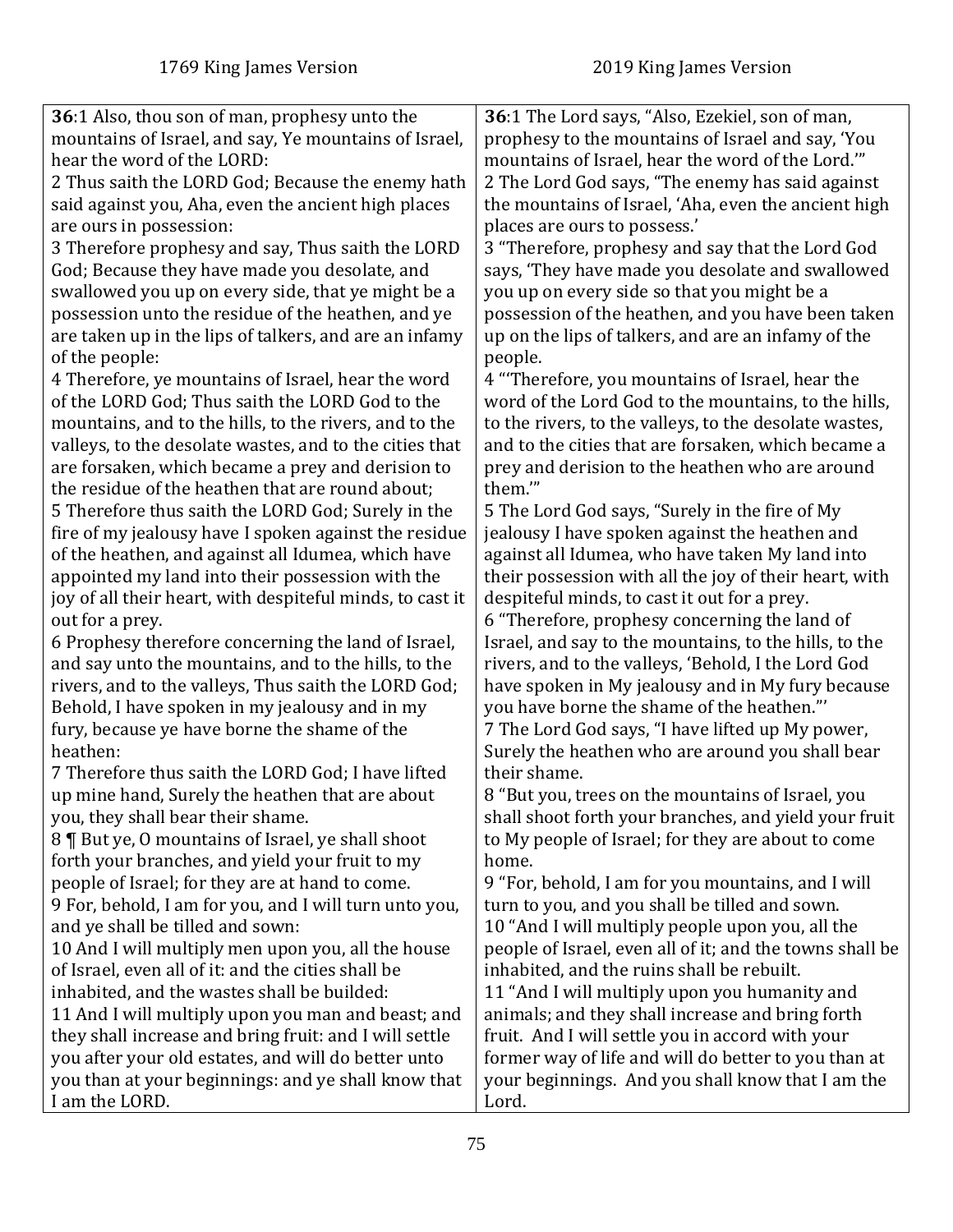| 12 Yea, I will cause men to walk upon you, even my   | 12 "Yes, I will cause people, even My people Israel,   |
|------------------------------------------------------|--------------------------------------------------------|
| people Israel; and they shall possess thee, and thou | to walk upon you. And they shall possess you, and      |
| shalt be their inheritance, and thou shalt no more   | you shall be their inheritance, and you shall no       |
| henceforth bereave them of men.                      | more bereave them of people."                          |
| 13 Thus saith the LORD God; Because they say unto    | 13 The Lord God says, "Because they say to you,        |
| you, Thou land devourest up men, and hast            | 'You O land devour up people and have bereaved         |
| bereaved thy nations;                                | your nations,'                                         |
| 14 Therefore thou shalt devour men no more,          | 14 "you shall not devour people anymore, nor           |
| neither bereave thy nations any more, saith the      | bereave your nations anymore.                          |
| LORD God.                                            | 15 "Nor will I cause people to hear in you the shame   |
| 15 Neither will I cause men to hear in thee the      | of the heathen anymore, nor shall you bear the         |
| shame of the heathen any more, neither shalt thou    | reproach of the people anymore. Nor shall you          |
| bear the reproach of the people any more, neither    | cause your nations to fall anymore."                   |
| shalt thou cause thy nations to fall any more, saith | 16 Moreover the word of Yahweh came to me,             |
| the LORD God.                                        | saying,                                                |
| 16   Moreover the word of the LORD came unto me,     | 17 "Ezekiel, son of man, when the people of Israel     |
| saying,                                              | dwelt in their own land, they defiled it by their own  |
| 17 Son of man, when the house of Israel dwelt in     | ways and doings. Their ways were before Me as the      |
| their own land, they defiled it by their own way and | ritual uncleanness of a removed woman.                 |
| by their doings: their way was before me as the      | 18 "Therefore, I poured My fury upon them for the      |
| uncleanness of a removed woman.                      | blood that they had shed upon the land, and for        |
|                                                      |                                                        |
| 18 Wherefore I poured my fury upon them for the      | their idols with which they had polluted it.           |
| blood that they had shed upon the land, and for      | 19 "And I scattered them among the heathen, and        |
| their idols wherewith they had polluted it:          | they were dispersed through the countries;             |
| 19 And I scattered them among the heathen, and       | according to their ways and actions I judged them.     |
| they were dispersed through the countries:           | 20 "And when they approached the heathen, where        |
| according to their way and according to their doings | they went, they profaned My holy name when they        |
| I judged them.                                       | said to them, 'We are the people of the Lord and       |
| 20 And when they entered unto the heathen,           | have gone forth out of His land.'                      |
| whither they went, they profaned my holy name,       | 21 "But I had pity for My holy name which the          |
| when they said to them, These are the people of the  | people of Israel had profaned among the heathen        |
| LORD, and are gone forth out of his land.            | where they went."                                      |
| 21   But I had pity for mine holy name, which the    | 22 The Lord God says, "Therefore, I say to the         |
| house of Israel had profaned among the heathen,      | people of Israel that I do not do this for your sakes, |
| whither they went.                                   | O people of Israel, but for My holy name's sake        |
| 22 Therefore say unto the house of Israel, Thus      | which you have profaned among the heathen where        |
| saith the LORD God; I do not this for your sakes, O  | you went.                                              |
| house of Israel, but for mine holy name's sake,      | 23 "And I will sanctify My great name which was        |
| which ye have profaned among the heathen,            | profaned among the heathen, which you have             |
| whither ye went.                                     | profaned in the midst of them. And the heathen         |
| 23 And I will sanctify my great name, which was      | shall know that I am the Lord when I shall be          |
| profaned among the heathen, which ye have            | sanctified in you before their eyes.                   |
| profaned in the midst of them; and the heathen shall | 24 "For I will take you from among the heathen,        |
| know that I am the LORD, saith the LORD God, when    | gather you out of all countries, and will bring you    |
| I shall be sanctified in you before their eyes.      | into your own land.                                    |
| 24 For I will take you from among the heathen, and   | 25 "Then I will sprinkle clean water upon you, and     |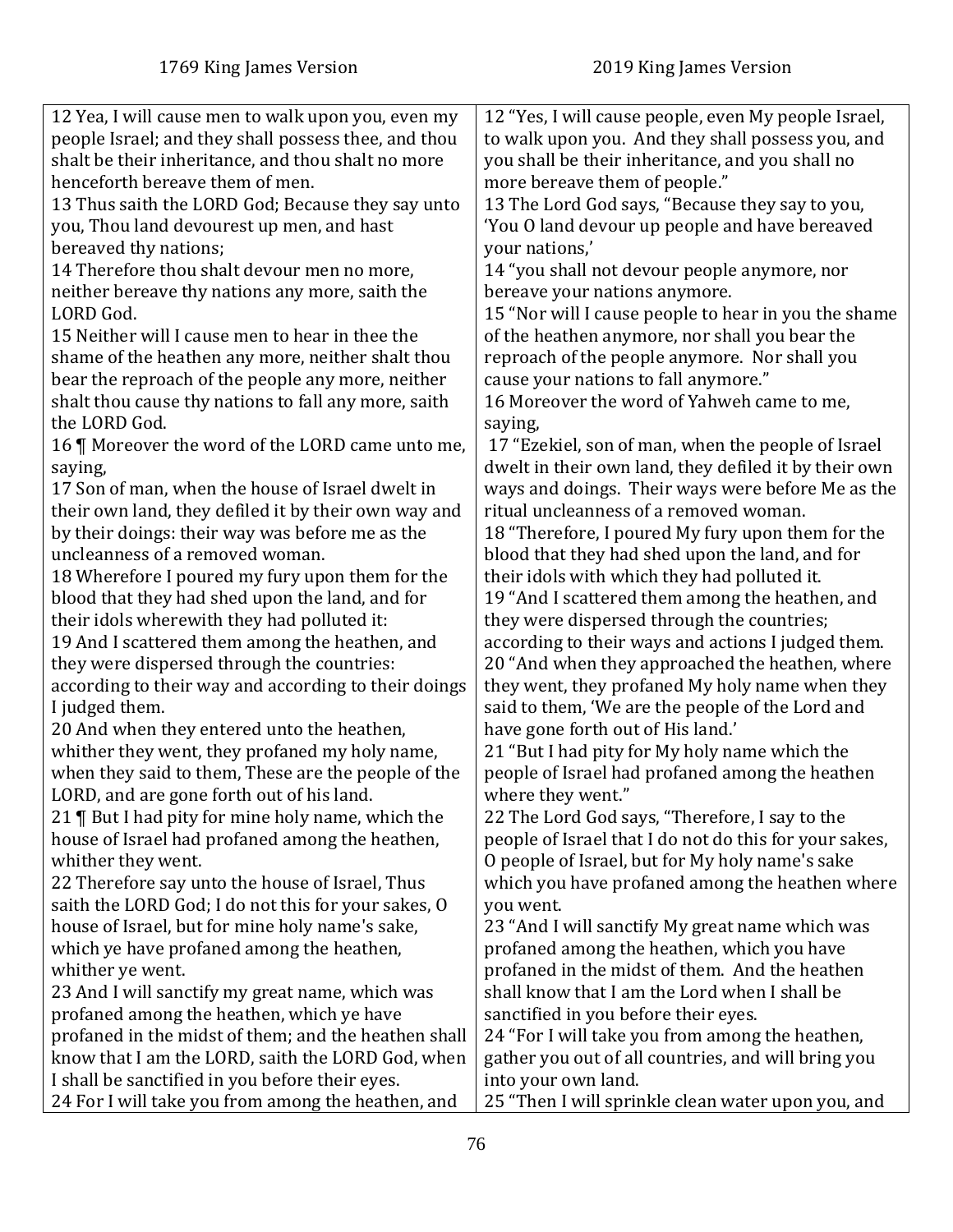| gather you out of all countries, and will bring you     | you shall be clean; from all your filthiness and from   |
|---------------------------------------------------------|---------------------------------------------------------|
| into your own land.                                     | all your idols, I will cleanse you.                     |
| 25   Then will I sprinkle clean water upon you, and     | 26 "Also, I will give you a new heart, and I will put   |
| ye shall be clean: from all your filthiness, and from   | within you a new spirit: I will take away the stony     |
| all your idols, will I cleanse you.                     | heart out of your flesh, and I will give you a new      |
| 26 A new heart also will I give you, and a new spirit   | heart.                                                  |
| will I put within you: and I will take away the stony   | 27 "And I will put My spirit within you, and cause      |
| heart out of your flesh, and I will give you an heart   | you to walk according to My laws, and you shall         |
| of flesh.                                               | follow My rules and do them.                            |
| 27 And I will put my spirit within you, and cause       | 28 "And you shall dwell in the land that I gave to      |
| you to walk in my statutes, and ye shall keep my        | your ancestors, and you shall be My people; and I       |
| judgments, and do them.                                 | will be your God.                                       |
| 28 And ye shall dwell in the land that I gave to your   | 29 "I will also save you from everything which          |
| fathers; and ye shall be my people, and I will be       | makes you ritually unclean. And I will call for the     |
| your God.                                               | grain and will increase it and not lay any famine       |
| 29 I will also save you from all your uncleannesses:    | upon you.                                               |
| and I will call for the corn, and will increase it, and | 30 "And I will multiply the fruit of the trees and the  |
| lay no famine upon you.                                 | increase of the fields so that you shall not receive    |
| 30 And I will multiply the fruit of the tree, and the   | any more reproach of famine among the heathen.          |
| increase of the field, that ye shall receive no more    | 31 "Then you shall remember your own evil ways          |
| reproach of famine among the heathen.                   | and actions that were not good and shall loathe         |
| 31 Then shall ye remember your own evil ways, and       | yourselves in your own sight for your iniquities and    |
| your doings that were not good, and shall lothe         | for your abominations."                                 |
| yourselves in your own sight for your iniquities and    | 32 The Lord God says, "Let it be it known to you        |
| for your abominations.                                  | that not for your sakes do I do this; be ashamed and    |
| 32 Not for your sakes do I this, saith the LORD God,    | confounded for your own ways, O people of Israel."      |
| be it known unto you: be ashamed and confounded         | 33 The Lord God says, "In the day that I shall have     |
| for your own ways, O house of Israel.                   | ritually cleansed you from all your iniquities I will   |
| 33 Thus saith the LORD God; In the day that I shall     | also cause you to dwell in the towns. And the           |
| have cleansed you from all your iniquities I will also  | ruined towns shall be re-built.                         |
| cause you to dwell in the cities, and the wastes shall  | 34 "And the desolate land shall be tilled, whereas it   |
| be builded.                                             | lay desolate in the sight of all who passed by.         |
| 34 And the desolate land shall be tilled, whereas it    | 35 "And they shall say, 'This land that was desolate    |
| lay desolate in the sight of all that passed by.        | has become like the garden of Eden. And the waste       |
| 35 And they shall say, This land that was desolate is   | and desolate and ruined cities have become walled       |
| become like the garden of Eden; and the waste and       | and are inhabited.'                                     |
| desolate and ruined cities are become fenced, and       | 36 "Then the heathen who are left around you shall      |
| are inhabited.                                          | know that I the Lord build the ruined places            |
| 36 Then the heathen that are left round about you       | and plant that that was desolate. I the Lord have       |
| shall know that I the LORD build the ruined places,     | spoken it, and I will do it."                           |
| and plant that that was desolate: I the LORD have       | 37 The Lord God says, "I will for this be inquired of   |
| spoken it, and I will do it.                            | by the people of Israel, to do it for them; I will      |
| 37 Thus saith the LORD God; I will yet for this be      | increase them with people like a flock.                 |
| enquired of by the house of Israel, to do it for them;  | 38 "As the holy flock, as the flock of Jerusalem in her |
| I will increase them with men like a flock.             | solemn feasts, so shall the waste cities be filled with |
| 38 As the holy flock, as the flock of Jerusalem in her  | flocks of people, and they shall know that I am the     |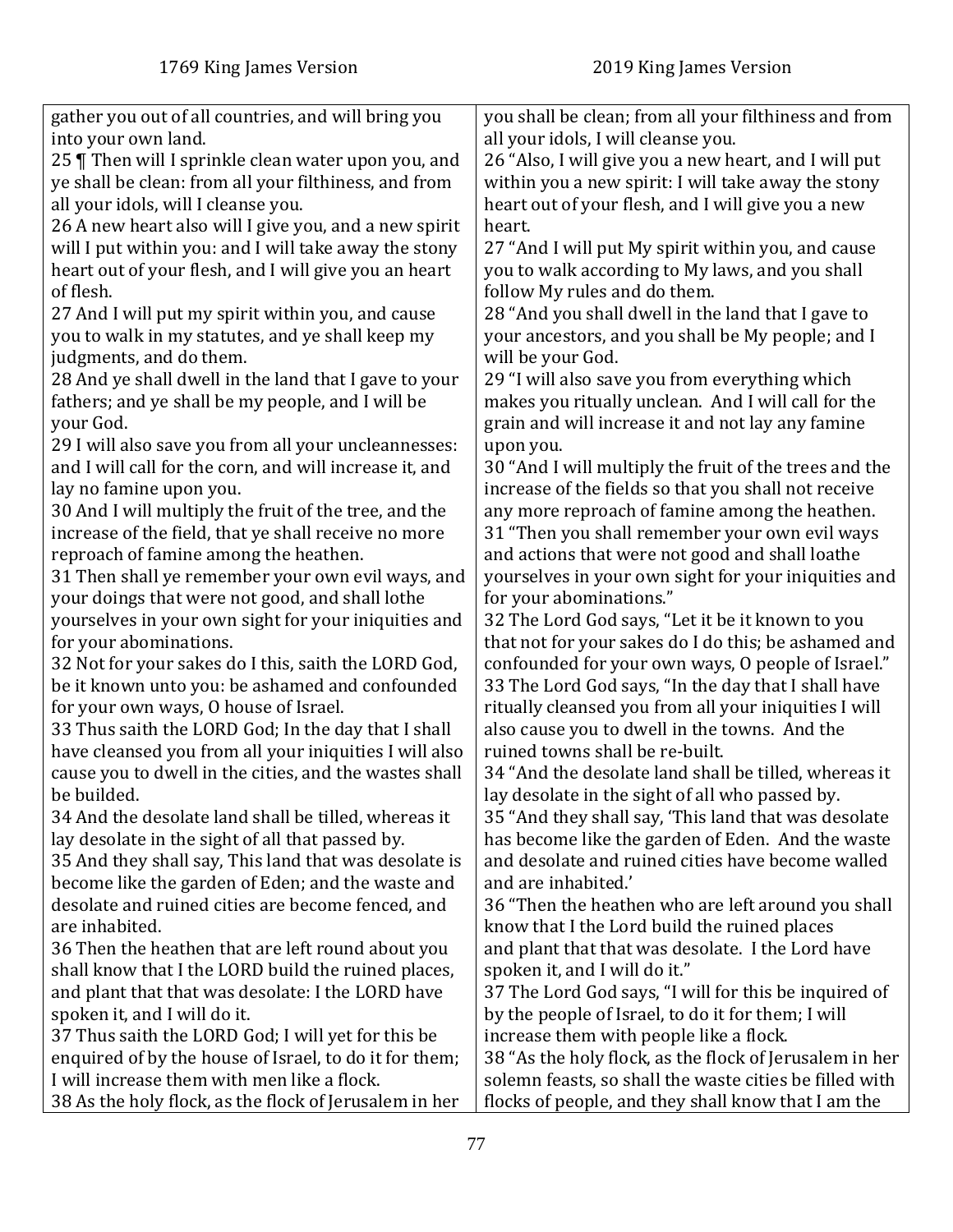| solemn feasts; so shall the waste cities be filled with<br>flocks of men: and they shall know that I am the | Lord."                                                                                              |
|-------------------------------------------------------------------------------------------------------------|-----------------------------------------------------------------------------------------------------|
| LORD.                                                                                                       | $\overline{\phantom{0}}$                                                                            |
|                                                                                                             |                                                                                                     |
| 37:1 The hand of the LORD was upon me, and                                                                  | 37:1 The spirit of God was upon me, Ezekiel, and                                                    |
| carried me out in the spirit of the LORD, and set me                                                        | carried me in the spirit of God, and set me down in                                                 |
| down in the midst of the valley which was full of                                                           | the midst of a valley which was full of bones,                                                      |
| bones,                                                                                                      | 2 and caused me to pass by them; and, behold, there                                                 |
| 2 And caused me to pass by them round about: and,                                                           | were very many in the open valley, and, behold,                                                     |
| behold, there were very many in the open valley;                                                            | they were very dry.                                                                                 |
| and, lo, they were very dry.                                                                                | 3 And He said to me, "Ezekiel, son of man, can these                                                |
| 3 And he said unto me, Son of man, can these bones                                                          | bones live?" And I answered, "O God, You know."                                                     |
| live? And I answered, O LORD God, thou knowest.                                                             | 4 And He said to me, "Prophesy upon these bones,                                                    |
| 4 Again he said unto me, Prophesy upon these                                                                | and say to them, 'O you dry bones, hear the word of                                                 |
| bones, and say unto them, O ye dry bones, hear the                                                          | God.                                                                                                |
| word of the LORD.                                                                                           | 5 "Behold, I will cause breath to enter into you, and                                               |
| 5 Thus saith the LORD God unto these bones;                                                                 | you shall live.                                                                                     |
| Behold, I will cause breath to enter into you, and ye                                                       | 6 "And I will lay sinews upon you, and will place                                                   |
| shall live:                                                                                                 | flesh upon you, and cover you with skin, and put                                                    |
| 6 And I will lay sinews upon you, and will bring up                                                         | breath in you, and you shall live. And you shall                                                    |
| flesh upon you, and cover you with skin, and put                                                            | know that I am the Lord."                                                                           |
| breath in you, and ye shall live; and ye shall know                                                         | 7 So I, Ezekiel, prophesied as I was commanded;                                                     |
| that I am the LORD.                                                                                         | and as I prophesied, there was a sound, and behold                                                  |
| 7 So I prophesied as I was commanded: and as I                                                              | a shaking, and the bones came together bone to                                                      |
| prophesied, there was a noise, and behold a                                                                 | bone.                                                                                               |
| shaking, and the bones came together, bone to his                                                           | 8 And as I was watching, behold, the sinews and the                                                 |
| bone.                                                                                                       | flesh came upon them, and the skin covered them;<br>but there was no breath in them.                |
| 8 And when I beheld, lo, the sinews and the flesh<br>came up upon them, and the skin covered them           |                                                                                                     |
| above: but there was no breath in them.                                                                     | 9 Then He said to me, "Prophesy to the wind;<br>prophesy, Ezekiel, son of man, and say to the wind, |
| 9 Then said he unto me, Prophesy unto the wind,                                                             | 'Come from the four winds, O breath, and breathe                                                    |
| prophesy, son of man, and say to the wind, Thus                                                             | upon these slain skeletons so that they may live."                                                  |
| saith the LORD God; Come from the four winds, O                                                             | 10 So I prophesied as He commanded me, and                                                          |
| breath, and breathe upon these slain, that they may                                                         | breath came into them; and they lived and stood up                                                  |
| live.                                                                                                       | upon their feet as an exceedingly great army.                                                       |
| 10 So I prophesied as he commanded me, and the                                                              | 11 Then He said to me, "Ezekiel, son of man, these                                                  |
| breath came into them, and they lived, and stood up                                                         | bones are the whole people of Israel. Behold, they                                                  |
| upon their feet, an exceeding great army.                                                                   | say, 'Our bones are dried, and our hope is lost: we                                                 |
| 11   Then he said unto me, Son of man, these bones                                                          | are cut off for our parts.'                                                                         |
| are the whole house of Israel: behold, they say, Our                                                        | 12 "Therefore, prophesy and say to them that God                                                    |
| bones are dried, and our hope is lost: we are cut off                                                       | says, 'Behold, O My people, I will open your graves,                                                |
| for our parts.                                                                                              | and cause you to come up out of your graves and                                                     |
| 12 Therefore prophesy and say unto them, Thus                                                               | bring you into the land of Israel.                                                                  |
| saith the LORD God; Behold, O my people, I will                                                             | 13 "'And you shall know that I am the Lord when I                                                   |
| open your graves, and cause you to come up out of                                                           | have opened your graves, O My people, and brought                                                   |
| your graves, and bring you into the land of Israel.                                                         | you up out of your graves                                                                           |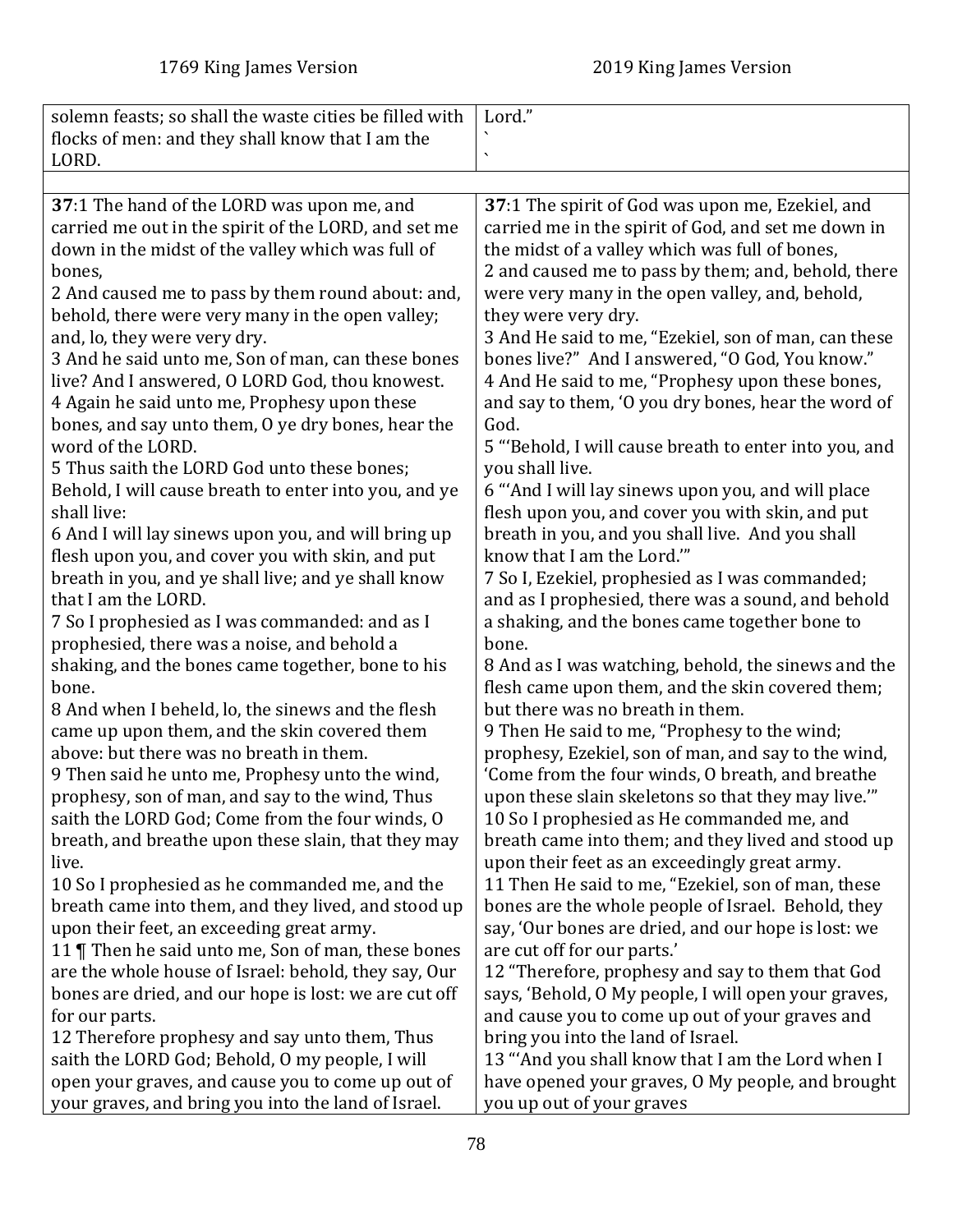| 13 And ye shall know that I am the LORD, when I<br>14 "and will put My spirit in you, and you shall live;<br>have opened your graves, O my people, and brought<br>and I will place you in your own land. Then you<br>shall know that I, God, have spoken it and<br>you up out of your graves,<br>performed it.""<br>14 And shall put my spirit in you, and ye shall live, |
|---------------------------------------------------------------------------------------------------------------------------------------------------------------------------------------------------------------------------------------------------------------------------------------------------------------------------------------------------------------------------|
|                                                                                                                                                                                                                                                                                                                                                                           |
|                                                                                                                                                                                                                                                                                                                                                                           |
|                                                                                                                                                                                                                                                                                                                                                                           |
|                                                                                                                                                                                                                                                                                                                                                                           |
| and I shall place you in your own land: then shall ye<br>15 This word of the Lord came to me,                                                                                                                                                                                                                                                                             |
| know that I the LORD have spoken it, and<br>16 "Moreover, Ezekiel, son of man, take a stick, and                                                                                                                                                                                                                                                                          |
| performed it, saith the LORD.<br>write on it, 'For Judah and for the children of Israel                                                                                                                                                                                                                                                                                   |
| 15   The word of the LORD came again unto me,<br>his companions.' Then take another stick, and write                                                                                                                                                                                                                                                                      |
| on it, 'For Joseph, the stick of Ephraim, and for the<br>saying,                                                                                                                                                                                                                                                                                                          |
| ten northern tribes of Israel his companions.'<br>16 Moreover, thou son of man, take thee one stick,                                                                                                                                                                                                                                                                      |
| and write upon it, For Judah, and for the children of<br>17 "And join them to one another into one stick, and                                                                                                                                                                                                                                                             |
| Israel his companions: then take another stick, and<br>they shall become one in your hand.                                                                                                                                                                                                                                                                                |
| 18 "And when the children of your people shall ask<br>write upon it, For Joseph, the stick of Ephraim, and                                                                                                                                                                                                                                                                |
| you, 'Will you not show us what you mean by these<br>for all the house of Israel his companions:                                                                                                                                                                                                                                                                          |
| 17 And join them one to another into one stick; and<br>instructions?'                                                                                                                                                                                                                                                                                                     |
| they shall become one in thine hand.<br>19 "Say to them that the Lord God says, 'Behold, I                                                                                                                                                                                                                                                                                |
| 18    And when the children of thy people shall<br>will take the stick of Joseph, which is in the hand of                                                                                                                                                                                                                                                                 |
| speak unto thee, saying, Wilt thou not shew us what<br>Ephraim, and the ten northern tribes of Israel his                                                                                                                                                                                                                                                                 |
| fellows and will put them with the stick of Judah<br>thou meanest by these?                                                                                                                                                                                                                                                                                               |
| 19 Say unto them, Thus saith the LORD God; Behold,<br>and make them one stick.' And they shall be one in                                                                                                                                                                                                                                                                  |
| I will take the stick of Joseph, which is in the hand of<br>My hand.                                                                                                                                                                                                                                                                                                      |
| Ephraim, and the tribes of Israel his fellows, and<br>20 "And the sticks on which you write shall be in                                                                                                                                                                                                                                                                   |
| will put them with him, even with the stick of Judah,<br>your hand before their eyes."                                                                                                                                                                                                                                                                                    |
| and make them one stick, and they shall be one in<br>21 The Lord God says, "Say to the children of Israel                                                                                                                                                                                                                                                                 |
| mine hand.<br>that the Lord God says, 'Behold, I will take them                                                                                                                                                                                                                                                                                                           |
| from among the heathen where they have gone and<br>20 $\parallel$ And the sticks whereon thou writest shall be in                                                                                                                                                                                                                                                         |
| thine hand before their eyes.<br>will gather them on every side and bring them into                                                                                                                                                                                                                                                                                       |
| 21 And say unto them, Thus saith the LORD God;<br>their own land.                                                                                                                                                                                                                                                                                                         |
| Behold, I will take the children of Israel from among<br>22 "And I will make them one nation in the land                                                                                                                                                                                                                                                                  |
| the heathen, whither they be gone, and will gather<br>upon the mountains of Israel, and one king shall be                                                                                                                                                                                                                                                                 |
| king to them all. And they shall not be two nations<br>them on every side, and bring them into their own                                                                                                                                                                                                                                                                  |
| anymore, nor shall they be divided into two<br>land:                                                                                                                                                                                                                                                                                                                      |
| 22 And I will make them one nation in the land<br>kingdoms anymore at all.                                                                                                                                                                                                                                                                                                |
| upon the mountains of Israel; and one king shall be<br>23 "Nor shall they defile themselves anymore with                                                                                                                                                                                                                                                                  |
| king to them all: and they shall be no more two<br>their idols, nor with their detestable things, nor                                                                                                                                                                                                                                                                     |
| nations, neither shall they be divided into two<br>with any of their transgressions. But I will save                                                                                                                                                                                                                                                                      |
| kingdoms any more at all:<br>them out of all their dwelling places in which they                                                                                                                                                                                                                                                                                          |
| 23 Neither shall they defile themselves any more<br>have sinned and will cleanse them; so they shall be                                                                                                                                                                                                                                                                   |
| with their idols, nor with their detestable things,<br>My people, and I will be their God.                                                                                                                                                                                                                                                                                |
| nor with any of their transgressions: but I will save<br>24 "And My servant David shall be king over them,                                                                                                                                                                                                                                                                |
| them out of all their dwellingplaces, wherein they<br>and they all shall have one shepherd. They shall                                                                                                                                                                                                                                                                    |
| have sinned, and will cleanse them: so shall they be<br>also walk in My judgments, and observe My                                                                                                                                                                                                                                                                         |
| my people, and I will be their God.<br>statutes, and do them.                                                                                                                                                                                                                                                                                                             |
| 25 "And they shall dwell in the land that I have<br>24 And David my servant shall be king over them;                                                                                                                                                                                                                                                                      |
| and they all shall have one shepherd: they shall also<br>given to My servant Jacob, in which your ancestors                                                                                                                                                                                                                                                               |
|                                                                                                                                                                                                                                                                                                                                                                           |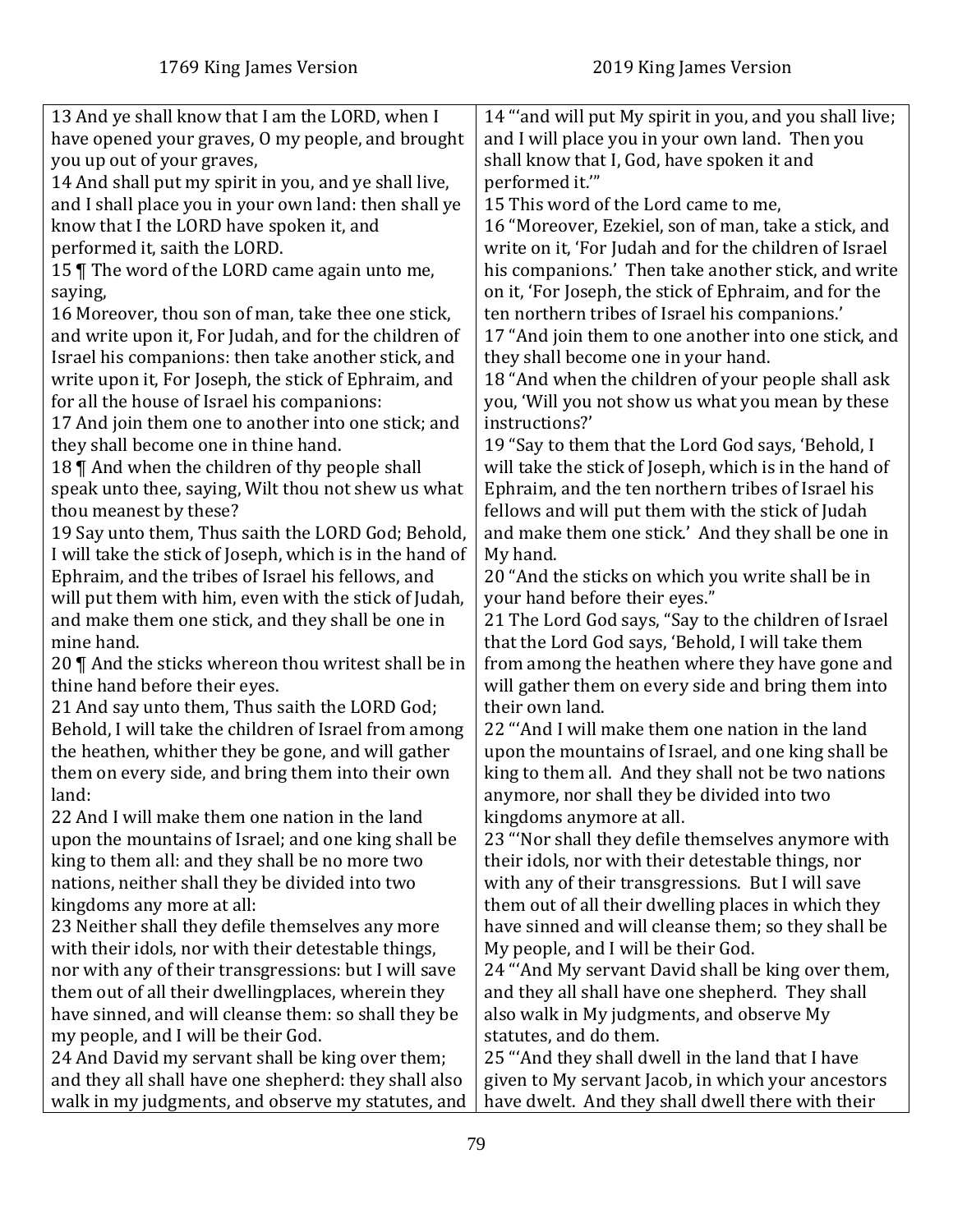| do them.<br>25 And they shall dwell in the land that I have given<br>unto Jacob my servant, wherein your fathers have<br>dwelt; and they shall dwell therein, even they, and<br>their children, and their children's children for ever:<br>and my servant David shall be their prince for ever.<br>26 Moreover I will make a covenant of peace with<br>them; it shall be an everlasting covenant with them:<br>and I will place them, and multiply them, and will<br>set my sanctuary in the midst of them for evermore.<br>27 My tabernacle also shall be with them: yea, I will<br>be their God, and they shall be my people.<br>28 And the heathen shall know that I the LORD do<br>sanctify Israel, when my sanctuary shall be in the<br>midst of them for evermore. | children and their children's children forever, and<br>My servant David shall be their prince forever.<br>26 "Moreover I will make a covenant of peace with<br>them. It shall be an everlasting covenant with them;<br>and I will place them, and multiply them, and will<br>set My sanctuary in the midst of them forevermore.<br>27 "My tabernacle also shall be with them; yes, I<br>will be their God, and they shall be My people.<br>28 "And the heathen shall know that I the Lord<br>sanctify Israel, when My sanctuary shall be in the<br>midst of Israel forevermore."" |
|--------------------------------------------------------------------------------------------------------------------------------------------------------------------------------------------------------------------------------------------------------------------------------------------------------------------------------------------------------------------------------------------------------------------------------------------------------------------------------------------------------------------------------------------------------------------------------------------------------------------------------------------------------------------------------------------------------------------------------------------------------------------------|-----------------------------------------------------------------------------------------------------------------------------------------------------------------------------------------------------------------------------------------------------------------------------------------------------------------------------------------------------------------------------------------------------------------------------------------------------------------------------------------------------------------------------------------------------------------------------------|
|                                                                                                                                                                                                                                                                                                                                                                                                                                                                                                                                                                                                                                                                                                                                                                          |                                                                                                                                                                                                                                                                                                                                                                                                                                                                                                                                                                                   |
| 38:1 And the word of the LORD came unto me,                                                                                                                                                                                                                                                                                                                                                                                                                                                                                                                                                                                                                                                                                                                              | 38:1 This word of the Lord came to me,                                                                                                                                                                                                                                                                                                                                                                                                                                                                                                                                            |
| saying,                                                                                                                                                                                                                                                                                                                                                                                                                                                                                                                                                                                                                                                                                                                                                                  | 2 "Ezekiel, son of man, set your face against Gog, the                                                                                                                                                                                                                                                                                                                                                                                                                                                                                                                            |
| 2 Son of man, set thy face against Gog, the land of                                                                                                                                                                                                                                                                                                                                                                                                                                                                                                                                                                                                                                                                                                                      | chief prince of Meshech and Tubal, in the land of                                                                                                                                                                                                                                                                                                                                                                                                                                                                                                                                 |
| Magog, the chief prince of Meshech and Tubal, and                                                                                                                                                                                                                                                                                                                                                                                                                                                                                                                                                                                                                                                                                                                        | Magog, and prophesy against him,                                                                                                                                                                                                                                                                                                                                                                                                                                                                                                                                                  |
| prophesy against him,                                                                                                                                                                                                                                                                                                                                                                                                                                                                                                                                                                                                                                                                                                                                                    | 3 "And say that the Lord God says, 'Behold, I am                                                                                                                                                                                                                                                                                                                                                                                                                                                                                                                                  |
| 3 And say, Thus saith the LORD God; Behold, I am                                                                                                                                                                                                                                                                                                                                                                                                                                                                                                                                                                                                                                                                                                                         | against you, O Gog, the chief prince of Meshech and                                                                                                                                                                                                                                                                                                                                                                                                                                                                                                                               |
| against thee, O Gog, the chief prince of Meshech and                                                                                                                                                                                                                                                                                                                                                                                                                                                                                                                                                                                                                                                                                                                     | Tubal.                                                                                                                                                                                                                                                                                                                                                                                                                                                                                                                                                                            |
| Tubal:                                                                                                                                                                                                                                                                                                                                                                                                                                                                                                                                                                                                                                                                                                                                                                   | 4 "And I will turn you back, and put hooks into your                                                                                                                                                                                                                                                                                                                                                                                                                                                                                                                              |
| 4 And I will turn thee back, and put hooks into thy                                                                                                                                                                                                                                                                                                                                                                                                                                                                                                                                                                                                                                                                                                                      | jaws. And I will bring you forth and all your army,                                                                                                                                                                                                                                                                                                                                                                                                                                                                                                                               |
| jaws, and I will bring thee forth, and all thine army,                                                                                                                                                                                                                                                                                                                                                                                                                                                                                                                                                                                                                                                                                                                   | horses and cavalry troops, all of them clothed with                                                                                                                                                                                                                                                                                                                                                                                                                                                                                                                               |
| horses and horsemen, all of them clothed with all                                                                                                                                                                                                                                                                                                                                                                                                                                                                                                                                                                                                                                                                                                                        | all sorts of armor, even a great company with                                                                                                                                                                                                                                                                                                                                                                                                                                                                                                                                     |
| sorts of armour, even a great company with                                                                                                                                                                                                                                                                                                                                                                                                                                                                                                                                                                                                                                                                                                                               | bucklers and shields, all of them handling swords:                                                                                                                                                                                                                                                                                                                                                                                                                                                                                                                                |
| bucklers and shields, all of them handling swords:                                                                                                                                                                                                                                                                                                                                                                                                                                                                                                                                                                                                                                                                                                                       | 5 "'Persia, Ethiopia, and Libya with them; all of them                                                                                                                                                                                                                                                                                                                                                                                                                                                                                                                            |
| 5 Persia, Ethiopia, and Libya with them; all of them                                                                                                                                                                                                                                                                                                                                                                                                                                                                                                                                                                                                                                                                                                                     | with shield and helmet:                                                                                                                                                                                                                                                                                                                                                                                                                                                                                                                                                           |
| with shield and helmet:                                                                                                                                                                                                                                                                                                                                                                                                                                                                                                                                                                                                                                                                                                                                                  | 6 "'Gomer, and all his bands; the people of                                                                                                                                                                                                                                                                                                                                                                                                                                                                                                                                       |
| 6 Gomer, and all his bands; the house of Togarmah                                                                                                                                                                                                                                                                                                                                                                                                                                                                                                                                                                                                                                                                                                                        | Togarmah of the north quarters, and all his bands;                                                                                                                                                                                                                                                                                                                                                                                                                                                                                                                                |
| of the north quarters, and all his bands: and many                                                                                                                                                                                                                                                                                                                                                                                                                                                                                                                                                                                                                                                                                                                       | and many people with you.                                                                                                                                                                                                                                                                                                                                                                                                                                                                                                                                                         |
| people with thee.                                                                                                                                                                                                                                                                                                                                                                                                                                                                                                                                                                                                                                                                                                                                                        | 7 "Be prepared, and prepare for yourself with all                                                                                                                                                                                                                                                                                                                                                                                                                                                                                                                                 |
| 7 Be thou prepared, and prepare for thyself, thou,                                                                                                                                                                                                                                                                                                                                                                                                                                                                                                                                                                                                                                                                                                                       | your company who are assembled to you, and be a                                                                                                                                                                                                                                                                                                                                                                                                                                                                                                                                   |
| and all thy company that are assembled unto thee,                                                                                                                                                                                                                                                                                                                                                                                                                                                                                                                                                                                                                                                                                                                        | guard to them.                                                                                                                                                                                                                                                                                                                                                                                                                                                                                                                                                                    |
| and be thou a guard unto them.                                                                                                                                                                                                                                                                                                                                                                                                                                                                                                                                                                                                                                                                                                                                           | 8 "After many days you shall be visited. In the                                                                                                                                                                                                                                                                                                                                                                                                                                                                                                                                   |
| 8    After many days thou shalt be visited: in the                                                                                                                                                                                                                                                                                                                                                                                                                                                                                                                                                                                                                                                                                                                       | latter years you shall come into the land that is                                                                                                                                                                                                                                                                                                                                                                                                                                                                                                                                 |
| latter years thou shalt come into the land that is                                                                                                                                                                                                                                                                                                                                                                                                                                                                                                                                                                                                                                                                                                                       | brought back from the sword and is gathered out of                                                                                                                                                                                                                                                                                                                                                                                                                                                                                                                                |
| brought back from the sword, and is gathered out of                                                                                                                                                                                                                                                                                                                                                                                                                                                                                                                                                                                                                                                                                                                      | many people against the mountains of Israel, which                                                                                                                                                                                                                                                                                                                                                                                                                                                                                                                                |
| many people, against the mountains of Israel, which                                                                                                                                                                                                                                                                                                                                                                                                                                                                                                                                                                                                                                                                                                                      | have been always waste. But it is brought forth out                                                                                                                                                                                                                                                                                                                                                                                                                                                                                                                               |
| have been always waste: but it is brought forth out                                                                                                                                                                                                                                                                                                                                                                                                                                                                                                                                                                                                                                                                                                                      | of the nations, and all of them shall dwell safely.                                                                                                                                                                                                                                                                                                                                                                                                                                                                                                                               |
| of the nations, and they shall dwell safely all of                                                                                                                                                                                                                                                                                                                                                                                                                                                                                                                                                                                                                                                                                                                       | 9 "You shall ascend and come like a storm; you                                                                                                                                                                                                                                                                                                                                                                                                                                                                                                                                    |
| them.                                                                                                                                                                                                                                                                                                                                                                                                                                                                                                                                                                                                                                                                                                                                                                    | shall be like a cloud to cover the land with all your                                                                                                                                                                                                                                                                                                                                                                                                                                                                                                                             |
| 9 Thou shalt ascend and come like a storm, thou                                                                                                                                                                                                                                                                                                                                                                                                                                                                                                                                                                                                                                                                                                                          | bands and with many people."                                                                                                                                                                                                                                                                                                                                                                                                                                                                                                                                                      |
| shalt be like a cloud to cover the land, thou, and all                                                                                                                                                                                                                                                                                                                                                                                                                                                                                                                                                                                                                                                                                                                   | 10 The Lord God says, "It shall also come to pass                                                                                                                                                                                                                                                                                                                                                                                                                                                                                                                                 |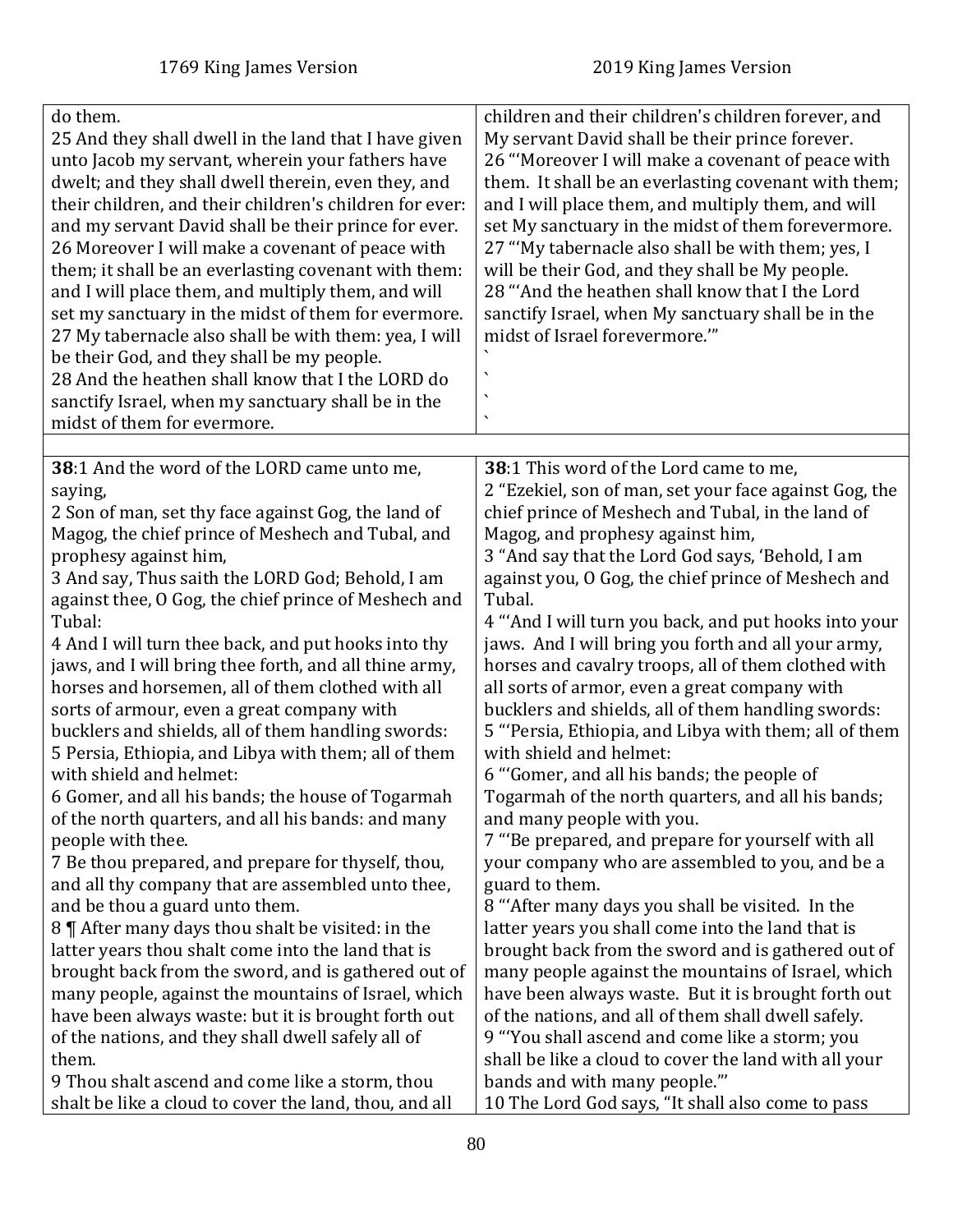| thy bands, and many people with thee.                    | that at the same time, things shall come into your      |
|----------------------------------------------------------|---------------------------------------------------------|
| 10 Thus saith the LORD God; It shall also come to        | mind, and you shall think an evil thought.              |
| pass, that at the same time shall things come into       | 11 "And you shall say, 'I will go to the land of        |
| thy mind, and thou shalt think an evil thought:          | unwalled villages. I will go to those who are at rest,  |
| 11 And thou shalt say, I will go up to the land of       | who dwell safely, all of them dwelling without walls,   |
| unwalled villages; I will go to them that are at rest,   | and having neither bars nor gates,                      |
| that dwell safely, all of them dwelling without walls,   | 12 "to take plunder, and to take prey; to turn my       |
| and having neither bars nor gates,                       | hand upon the desolate places that are now              |
| 12 To take a spoil, and to take a prey; to turn thine    | inhabited and upon the people who have been             |
| hand upon the desolate places that are now               | gathered out of the nations, who have gotten cattle     |
| inhabited, and upon the people that are gathered         | and goods, who dwell in the midst of the land.'         |
| out of the nations, which have gotten cattle and         | 13 "'Sheba, and Dedan, and the merchants of             |
| goods, that dwell in the midst of the land.              | Tarshish, with all the young lions there, shall say to  |
| 13 Sheba, and Dedan, and the merchants of                | you, "Have you come to take plunder? Have you           |
| Tarshish, with all the young lions thereof, shall say    | gathered your company to take prey, to carry away       |
| unto thee, Art thou come to take a spoil? hast thou      | silver and gold, to take away cattle and goods, to      |
| gathered thy company to take a prey? to carry away       | take great plunder?""                                   |
| silver and gold, to take away cattle and goods, to       | 14 The Lord God says, "Therefore, Ezekiel, son of       |
| take a great spoil?                                      | man, prophesy and say to Gog on My behalf, 'In that     |
| 14 Therefore, son of man, prophesy and say unto          | day when My people of Israel dwell safely, shall you    |
| Gog, Thus saith the LORD God; In that day when my        | not know it?'                                           |
| people of Israel dwelleth safely, shalt thou not know    | 15 "And you shall come from your place out of the       |
| it?                                                      | north parts, you, and many people with you, all of      |
| 15 And thou shalt come from thy place out of the         | them riding upon horses, a great company, and a         |
| north parts, thou, and many people with thee, all of     | mighty army.                                            |
| them riding upon horses, a great company, and a          | 16 "And you shall come up against My people of          |
| mighty army:                                             | Israel as a cloud to cover the land. It shall be in the |
| 16 And thou shalt come up against my people of           | latter days, and I will bring you against My land so    |
| Israel, as a cloud to cover the land; it shall be in the | that the heathen may know Me when I shall be            |
| latter days, and I will bring thee against my land,      | sanctified in you, O Gog, before their eyes."           |
| that the heathen may know me, when I shall be            | 17 The Lord God says, "Are you the one about            |
| sanctified in thee, O Gog, before their eyes.            | whom I spoke in former times by My servants the         |
| 17 Thus saith the LORD God; Art thou he of whom I        | prophets of Israel, who prophesied in those days for    |
| have spoken in old time by my servants the               | many years that I would bring you against them?         |
| prophets of Israel, which prophesied in those days       | 18 "And it shall come to pass at the same time when     |
| many years that I would bring thee against them?         | Gog shall come against the land of Israel that I shall  |
| 18 And it shall come to pass at the same time when       | become furious.                                         |
| Gog shall come against the land of Israel, saith the     | 19 "For in My jealousy and in the fire of My wrath I    |
| LORD God, that my fury shall come up in my face.         | said that surely in that day there shall be a great     |
| 19 For in my jealousy and in the fire of my wrath        | shaking in the land of Israel                           |
| have I spoken, Surely in that day there shall be a       | 20 "so that the fish of the sea, the birds of the       |
| great shaking in the land of Israel;                     | heavens, the beasts of the field, all creeping things   |
|                                                          |                                                         |
| 20 So that the fishes of the sea, and the fowls of the   | that creep upon the earth, and all the people who       |
| heaven, and the beasts of the field, and all creeping    | are upon the face of the earth, shall shake at My       |
| things that creep upon the earth, and all the men        | presence. And the mountains shall be thrown             |
| that are upon the face of the earth, shall shake at my   | down, the steep places shall fall, and every wall       |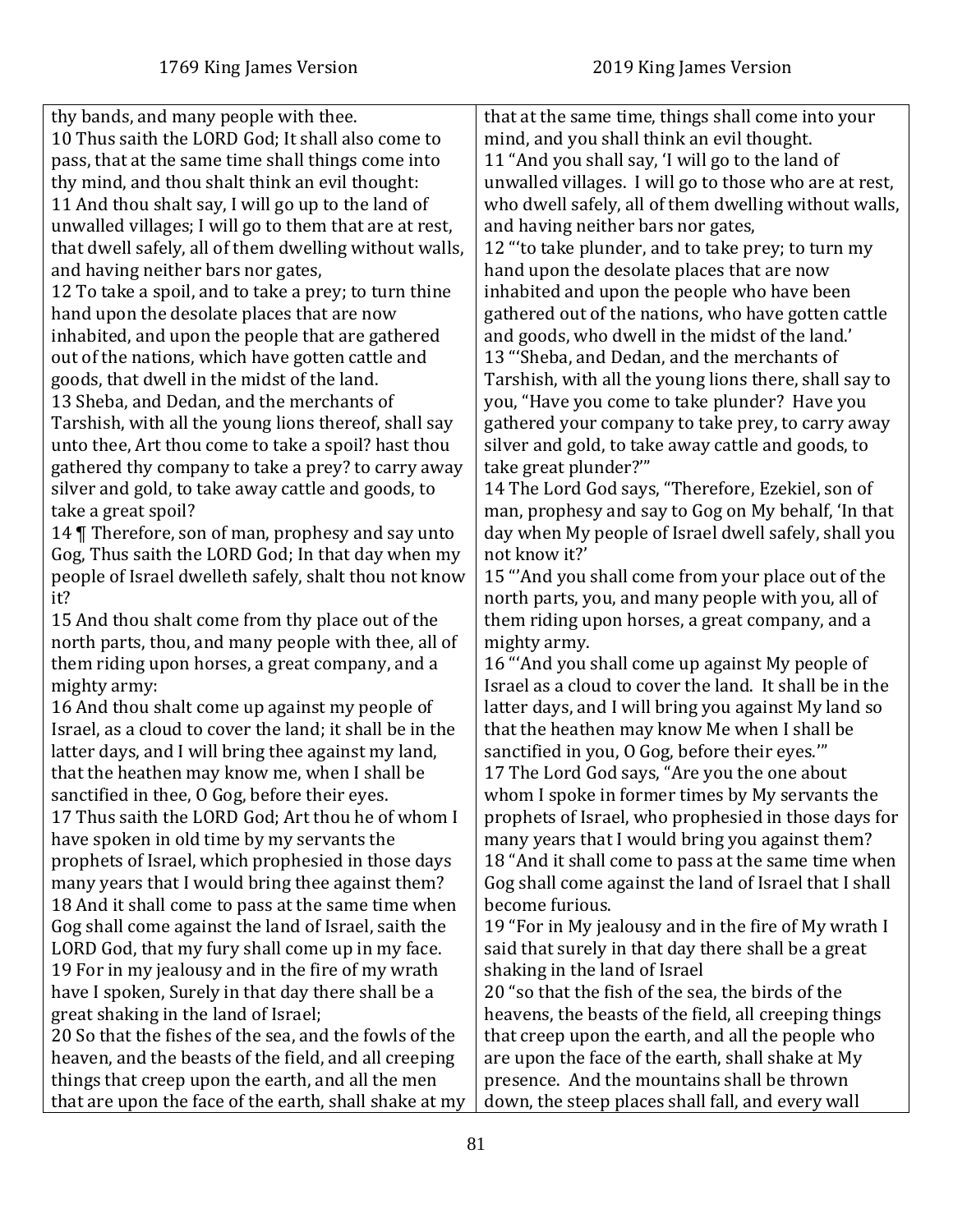| presence, and the mountains shall be thrown down,<br>and the steep places shall fall, and every wall shall<br>fall to the ground.<br>21 And I will call for a sword against him<br>throughout all my mountains, saith the LORD God:<br>every man's sword shall be against his brother.<br>22 And I will plead against him with pestilence and<br>with blood; and I will rain upon him, and upon his<br>bands, and upon the many people that are with him,<br>an overflowing rain, and great hailstones, fire, and<br>brimstone.<br>23 Thus will I magnify myself, and sanctify myself;<br>and I will be known in the eyes of many nations, and<br>they shall know that I am the LORD. | shall fall to the ground.<br>21 "And I the Lord God will call for a sword against<br>Gog throughout all My mountains: every person's<br>sword shall be against every other person's sword.<br>22 "And I will plead against him with pestilence and<br>with blood. And I will rain upon him, and upon his<br>army, and upon the many other people who are<br>with him, an overflowing rain, great hailstones, fire,<br>and brimstone.<br>23 "Thus I will magnify Myself and sanctify Myself;<br>and I will be known in the eyes of many nations, and<br>they shall know that I am the Lord." |
|---------------------------------------------------------------------------------------------------------------------------------------------------------------------------------------------------------------------------------------------------------------------------------------------------------------------------------------------------------------------------------------------------------------------------------------------------------------------------------------------------------------------------------------------------------------------------------------------------------------------------------------------------------------------------------------|---------------------------------------------------------------------------------------------------------------------------------------------------------------------------------------------------------------------------------------------------------------------------------------------------------------------------------------------------------------------------------------------------------------------------------------------------------------------------------------------------------------------------------------------------------------------------------------------|
|                                                                                                                                                                                                                                                                                                                                                                                                                                                                                                                                                                                                                                                                                       |                                                                                                                                                                                                                                                                                                                                                                                                                                                                                                                                                                                             |
| 39:1 Therefore, thou son of man, prophesy against                                                                                                                                                                                                                                                                                                                                                                                                                                                                                                                                                                                                                                     | 39:1 The Lord God says, "Ezekiel, son of man,                                                                                                                                                                                                                                                                                                                                                                                                                                                                                                                                               |
| Gog, and say, Thus saith the LORD God; Behold, I am                                                                                                                                                                                                                                                                                                                                                                                                                                                                                                                                                                                                                                   | prophesy against Gog and say on My behalf, 'Behold,                                                                                                                                                                                                                                                                                                                                                                                                                                                                                                                                         |
| against thee, O Gog, the chief prince of Meshech and                                                                                                                                                                                                                                                                                                                                                                                                                                                                                                                                                                                                                                  | I am against you, O Gog, the chief prince of Meshech                                                                                                                                                                                                                                                                                                                                                                                                                                                                                                                                        |
| Tubal:                                                                                                                                                                                                                                                                                                                                                                                                                                                                                                                                                                                                                                                                                | and Tubal.                                                                                                                                                                                                                                                                                                                                                                                                                                                                                                                                                                                  |
| 2 And I will turn thee back, and leave but the sixth                                                                                                                                                                                                                                                                                                                                                                                                                                                                                                                                                                                                                                  | 2 "And I will turn you back and leave only a sixth                                                                                                                                                                                                                                                                                                                                                                                                                                                                                                                                          |
| part of thee, and will cause thee to come up from                                                                                                                                                                                                                                                                                                                                                                                                                                                                                                                                                                                                                                     | part of you and will cause you to come up from the                                                                                                                                                                                                                                                                                                                                                                                                                                                                                                                                          |
| the north parts, and will bring thee upon the                                                                                                                                                                                                                                                                                                                                                                                                                                                                                                                                                                                                                                         | north parts and will bring you upon the mountains                                                                                                                                                                                                                                                                                                                                                                                                                                                                                                                                           |
| mountains of Israel:<br>3 And I will smite thy bow out of thy left hand, and<br>will cause thine arrows to fall out of thy right hand.                                                                                                                                                                                                                                                                                                                                                                                                                                                                                                                                                | of Israel.<br>3 "And I will strike down your bow out of your left<br>hand and will cause your arrows to fall out of your<br>right hand.                                                                                                                                                                                                                                                                                                                                                                                                                                                     |
| 4 Thou shalt fall upon the mountains of Israel, thou,                                                                                                                                                                                                                                                                                                                                                                                                                                                                                                                                                                                                                                 | 4 "You shall fall upon the mountains of Israel, you                                                                                                                                                                                                                                                                                                                                                                                                                                                                                                                                         |
| and all thy bands, and the people that is with thee: I                                                                                                                                                                                                                                                                                                                                                                                                                                                                                                                                                                                                                                | and all your bands and the people who are with                                                                                                                                                                                                                                                                                                                                                                                                                                                                                                                                              |
| will give thee unto the ravenous birds of every sort,                                                                                                                                                                                                                                                                                                                                                                                                                                                                                                                                                                                                                                 | you; I will give you to the ravenous birds of every                                                                                                                                                                                                                                                                                                                                                                                                                                                                                                                                         |
| and to the beasts of the field to be devoured.                                                                                                                                                                                                                                                                                                                                                                                                                                                                                                                                                                                                                                        | sort and to the beasts of the field to be devoured.                                                                                                                                                                                                                                                                                                                                                                                                                                                                                                                                         |
| 5 Thou shalt fall upon the open field: for I have                                                                                                                                                                                                                                                                                                                                                                                                                                                                                                                                                                                                                                     | 5 "You shall fall upon the open field, for I the Lord                                                                                                                                                                                                                                                                                                                                                                                                                                                                                                                                       |
| spoken it, saith the LORD God.                                                                                                                                                                                                                                                                                                                                                                                                                                                                                                                                                                                                                                                        | God have spoken it.                                                                                                                                                                                                                                                                                                                                                                                                                                                                                                                                                                         |
| 6 And I will send a fire on Magog, and among them                                                                                                                                                                                                                                                                                                                                                                                                                                                                                                                                                                                                                                     | 6 "And I will send a fire on Magog and among those                                                                                                                                                                                                                                                                                                                                                                                                                                                                                                                                          |
| that dwell carelessly in the isles: and they shall                                                                                                                                                                                                                                                                                                                                                                                                                                                                                                                                                                                                                                    | who dwell without any cares in the isles, and they                                                                                                                                                                                                                                                                                                                                                                                                                                                                                                                                          |
| know that I am the LORD.                                                                                                                                                                                                                                                                                                                                                                                                                                                                                                                                                                                                                                                              | shall know that I am the Lord.                                                                                                                                                                                                                                                                                                                                                                                                                                                                                                                                                              |
| 7 So will I make my holy name known in the midst                                                                                                                                                                                                                                                                                                                                                                                                                                                                                                                                                                                                                                      | 7 "So I will make My holy name known in the midst                                                                                                                                                                                                                                                                                                                                                                                                                                                                                                                                           |
| of my people Israel; and I will not let them pollute                                                                                                                                                                                                                                                                                                                                                                                                                                                                                                                                                                                                                                  | of My people Israel, and I will not let them pollute                                                                                                                                                                                                                                                                                                                                                                                                                                                                                                                                        |
| my holy name any more: and the heathen shall                                                                                                                                                                                                                                                                                                                                                                                                                                                                                                                                                                                                                                          | My holy name anymore. And the heathen shall                                                                                                                                                                                                                                                                                                                                                                                                                                                                                                                                                 |
| know that I am the LORD, the Holy One in Israel.                                                                                                                                                                                                                                                                                                                                                                                                                                                                                                                                                                                                                                      | know that I am the Lord, the Holy One in Israel.                                                                                                                                                                                                                                                                                                                                                                                                                                                                                                                                            |
| 8   Behold, it is come, and it is done, saith the LORD                                                                                                                                                                                                                                                                                                                                                                                                                                                                                                                                                                                                                                | 8 "Behold, it has come, and it is done; this is the day                                                                                                                                                                                                                                                                                                                                                                                                                                                                                                                                     |
| God; this is the day where of I have spoken.                                                                                                                                                                                                                                                                                                                                                                                                                                                                                                                                                                                                                                          | of which I have spoken.                                                                                                                                                                                                                                                                                                                                                                                                                                                                                                                                                                     |
| 9 And they that dwell in the cities of Israel shall go                                                                                                                                                                                                                                                                                                                                                                                                                                                                                                                                                                                                                                | 9 "And those who dwell in the towns of Israel shall                                                                                                                                                                                                                                                                                                                                                                                                                                                                                                                                         |
| forth, and shall set on fire and burn the weapons,                                                                                                                                                                                                                                                                                                                                                                                                                                                                                                                                                                                                                                    | go forth and shall set on fire and burn the weapons:                                                                                                                                                                                                                                                                                                                                                                                                                                                                                                                                        |
| both the shields and the bucklers, the bows and the                                                                                                                                                                                                                                                                                                                                                                                                                                                                                                                                                                                                                                   | both the shields and the bucklers, the bows and the                                                                                                                                                                                                                                                                                                                                                                                                                                                                                                                                         |
| arrows, and the handstaves, and the spears, and                                                                                                                                                                                                                                                                                                                                                                                                                                                                                                                                                                                                                                       | arrows, the hand staves and the spears. And they                                                                                                                                                                                                                                                                                                                                                                                                                                                                                                                                            |
| they shall burn them with fire seven years:                                                                                                                                                                                                                                                                                                                                                                                                                                                                                                                                                                                                                                           | shall burn them with fire for seven years                                                                                                                                                                                                                                                                                                                                                                                                                                                                                                                                                   |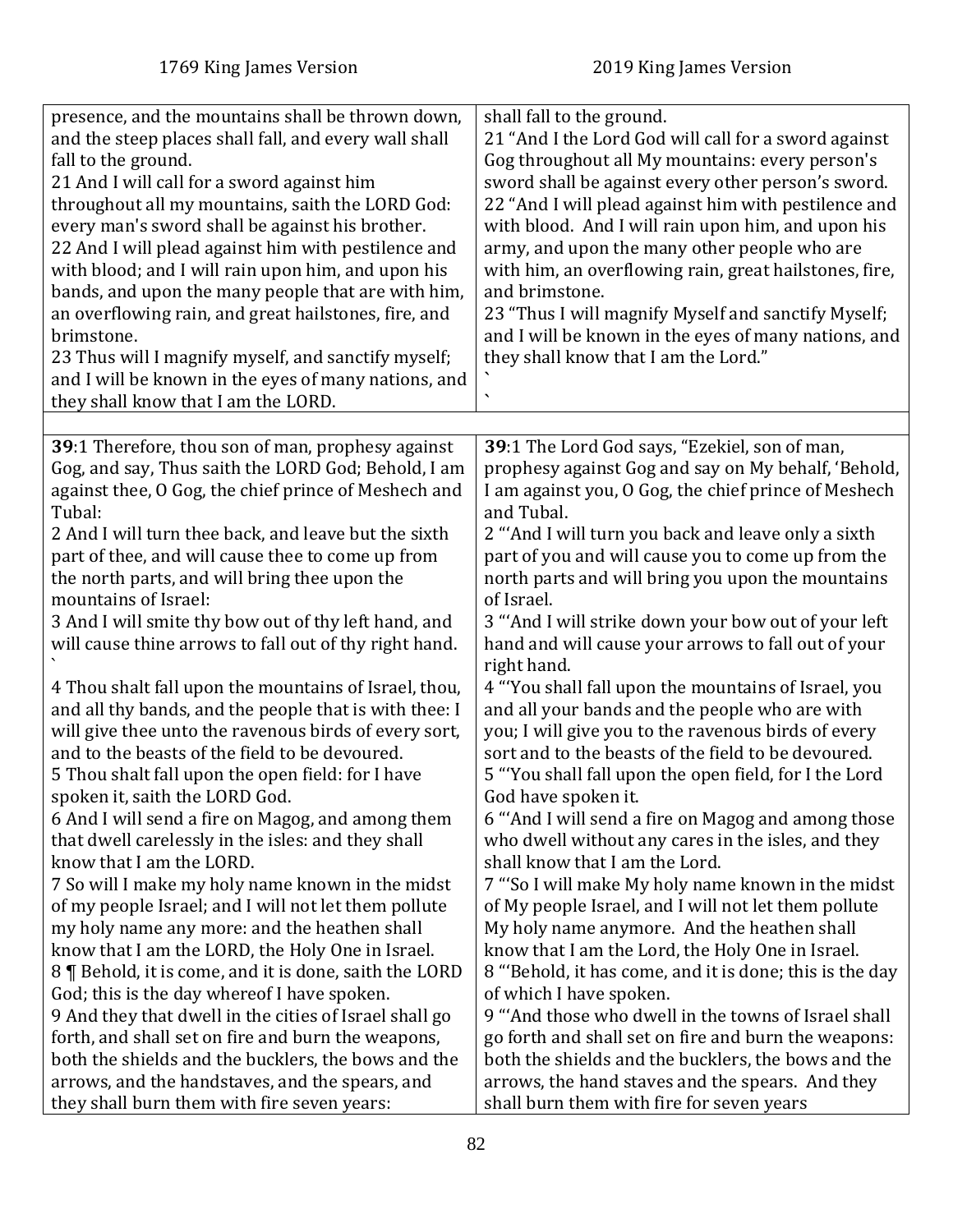| 10 So that they shall take no wood out of the field,<br>10 "'so that they shall take not take any wood out of                                                   |  |
|-----------------------------------------------------------------------------------------------------------------------------------------------------------------|--|
| neither cut down any out of the forests; for they<br>the field, nor cut down any trees out of the forests.                                                      |  |
| shall burn the weapons with fire: and they shall<br>For they shall burn the weapons with fire, and they                                                         |  |
| spoil those that spoiled them, and rob those that<br>shall plunder those who plundered them and rob                                                             |  |
| robbed them, saith the LORD God.<br>those who robbed them.""                                                                                                    |  |
|                                                                                                                                                                 |  |
| 11 The Lord God says, "It shall come to pass in that<br>11    And it shall come to pass in that day, that I will                                                |  |
| give unto Gog a place there of graves in Israel, the<br>day, that I will give to Gog a place of graves in Israel,                                               |  |
| valley of the passengers on the east of the sea: and it<br>the valley of the travelers on the east of the sea.                                                  |  |
| shall stop the noses of the passengers: and there<br>And it shall block the way of travelers; and there                                                         |  |
| shall they bury Gog and all his multitude: and they<br>they shall bury Gog and all his multitude; and they                                                      |  |
| shall call it, 'The valley of Hamongog.'<br>shall call it The valley of Hamongog.                                                                               |  |
| 12 And seven months shall the house of Israel be<br>12 "And seven months the people of Israel shall be                                                          |  |
| burying of them, that they may cleanse the land.<br>burying them so that they may cleanse the land.                                                             |  |
| 13 "Yes, all the people of the land shall bury them;<br>13 Yea, all the people of the land shall bury them;                                                     |  |
| and it shall be a day of honor for them when I the<br>and it shall be to them a renown the day that I shall                                                     |  |
| be glorified, saith the LORD God.<br>Lord God am glorified.                                                                                                     |  |
| 14 "And people shall be employed to pass through<br>14 And they shall sever out men of continual                                                                |  |
| employment, passing through the land to bury with<br>the land to find and bury those corpses remaining                                                          |  |
| upon the face of the earth, to cleanse it; after the<br>the passengers those that remain upon the face of                                                       |  |
| the earth, to cleanse it: after the end of seven<br>end of seven months they shall search.                                                                      |  |
| 15 "And when any traveler who passes through the<br>months shall they search.                                                                                   |  |
| 15 And the passengers that pass through the land,<br>land sees a person's bone, then the traveler shall set                                                     |  |
| when any seeth a man's bone, then shall he set up a<br>up a sign by it, till the buriers have buried it in the                                                  |  |
| sign by it, till the buriers have buried it in the valley<br>valley of Hamongog.                                                                                |  |
| 16 "And also the name of the city shall be Hamonah.<br>of Hamongog.<br>16 And also the name of the city shall be Hamonah.<br>Thus they shall cleanse the land." |  |
| Thus shall they cleanse the land.<br>17 The Lord God told me, Ezekiel, son of man, to tell                                                                      |  |
| 17    And, thou son of man, thus saith the LORD God;<br>every feathered bird, and every beast of the field,                                                     |  |
| "Assemble yourselves and come. Gather yourselves<br>Speak unto every feathered fowl, and to every beast                                                         |  |
| of the field, Assemble yourselves, and come; gather<br>on every side to My sacrifice that I sacrifice for you,                                                  |  |
| even a great sacrifice upon the mountains of Israel<br>yourselves on every side to my sacrifice that I do                                                       |  |
| so that you may eat flesh and drink blood.<br>sacrifice for you, even a great sacrifice upon the                                                                |  |
| 18 "You shall eat the flesh of the mighty and drink<br>mountains of Israel, that ye may eat flesh, and drink                                                    |  |
| the blood of the princes of the earth, of rams, of<br>blood.                                                                                                    |  |
| 18 Ye shall eat the flesh of the mighty, and drink the<br>lambs, of goats, and of bulls, all of them fatlings of                                                |  |
| blood of the princes of the earth, of rams, of lambs,<br>Bashan.                                                                                                |  |
| and of goats, of bullocks, all of them fatlings of<br>19 "And you shall eat fat till you are full and drink                                                     |  |
| blood till you are drunk from the blood of My<br>Bashan.                                                                                                        |  |
| 19 And ye shall eat fat till ye be full, and drink blood<br>sacrifice which I have sacrificed for you.                                                          |  |
| till ye be drunken, of my sacrifice which I have<br>20 "Thus you shall be filled at My table with horses                                                        |  |
| sacrificed for you.<br>and chariots, with mighty people, and with all                                                                                           |  |
| 20 Thus ye shall be filled at my table with horses<br>people of war."                                                                                           |  |
| and chariots, with mighty men, and with all men of<br>21 The Lord God said, "I will set My glory among the                                                      |  |
| war, saith the LORD God.<br>heathen. And all the heathen shall see My judgment                                                                                  |  |
| 21 And I will set my glory among the heathen, and<br>that I have executed, and My hand that I have laid                                                         |  |
| all the heathen shall see my judgment that I have<br>upon the army of Gog.                                                                                      |  |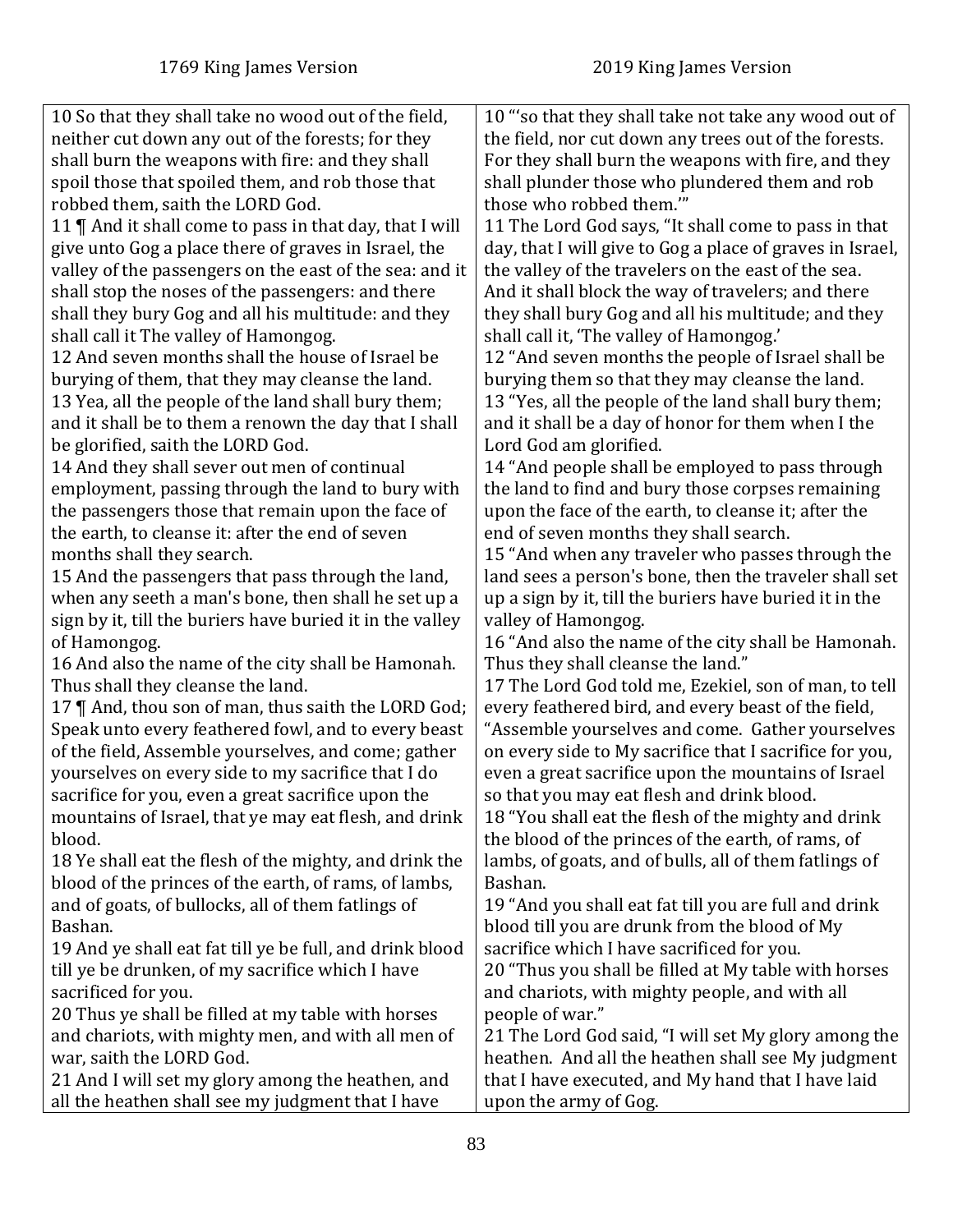| executed, and my hand that I have laid upon them.<br>22 So the house of Israel shall know that I am the<br>LORD their God from that day and forward.<br>23    And the heathen shall know that the house of<br>Israel went into captivity for their iniquity: because<br>they trespassed against me, therefore hid I my face<br>from them, and gave them into the hand of their<br>enemies: so fell they all by the sword.<br>24 According to their uncleanness and according to<br>their transgressions have I done unto them, and hid<br>my face from them.<br>25 Therefore thus saith the LORD God; Now will I<br>bring again the captivity of Jacob, and have mercy<br>upon the whole house of Israel, and will be jealous<br>for my holy name;<br>26 After that they have borne their shame, and all<br>their trespasses whereby they have trespassed<br>against me, when they dwelt safely in their land,<br>and none made them afraid.<br>27 When I have brought them again from the<br>people, and gathered them out of their enemies'<br>lands, and am sanctified in them in the sight of<br>many nations;<br>28 Then shall they know that I am the LORD their<br>God, which caused them to be led into captivity<br>among the heathen: but I have gathered them unto<br>their own land, and have left none of them any more<br>there.<br>29 Neither will I hide my face any more from them:<br>for I have poured out my spirit upon the house of<br>Israel, saith the LORD God. | 22 "So the people of Israel shall know that I am the<br>Lord their God from that day and forward.<br>23 "And the heathen shall know that the people of<br>Israel went into captivity for their iniquity because<br>they trespassed against Me. Therefore, I hid Myself<br>from them, and gave them into the hand of their<br>enemies so they all fell by the sword.<br>24 "According to their ritual uncleanness and<br>according to their transgressions, I have done to<br>them and hid Myself from them."<br>25 The Lord God said, "Now I will overturn the<br>captivity of Jacob, and have mercy upon the whole<br>people of Israel, and will be jealous for My holy<br>name.<br>26 "After they have borne their shame for all their<br>trespasses by which they have trespassed against<br>Me, when they dwelt safely in their land and no one<br>made them afraid,<br>27 "when I have brought them again from the<br>people, and gathered them out of their enemies'<br>lands, and am sanctified in them in the sight of<br>many nations,<br>28 "then they shall know that I am the Lord their<br>God which caused them to be led into captivity<br>among the heathen. But I have gathered them to<br>their own land and have left none of them anymore<br>among the heathen.<br>29 "Nor will I the Lord God hide Myself anymore<br>from them; for I have poured out My spirit upon the<br>people of Israel." |
|------------------------------------------------------------------------------------------------------------------------------------------------------------------------------------------------------------------------------------------------------------------------------------------------------------------------------------------------------------------------------------------------------------------------------------------------------------------------------------------------------------------------------------------------------------------------------------------------------------------------------------------------------------------------------------------------------------------------------------------------------------------------------------------------------------------------------------------------------------------------------------------------------------------------------------------------------------------------------------------------------------------------------------------------------------------------------------------------------------------------------------------------------------------------------------------------------------------------------------------------------------------------------------------------------------------------------------------------------------------------------------------------------------------------------------------------------------------------------------------|---------------------------------------------------------------------------------------------------------------------------------------------------------------------------------------------------------------------------------------------------------------------------------------------------------------------------------------------------------------------------------------------------------------------------------------------------------------------------------------------------------------------------------------------------------------------------------------------------------------------------------------------------------------------------------------------------------------------------------------------------------------------------------------------------------------------------------------------------------------------------------------------------------------------------------------------------------------------------------------------------------------------------------------------------------------------------------------------------------------------------------------------------------------------------------------------------------------------------------------------------------------------------------------------------------------------------------------------------------------------------------------------------------------------|
|                                                                                                                                                                                                                                                                                                                                                                                                                                                                                                                                                                                                                                                                                                                                                                                                                                                                                                                                                                                                                                                                                                                                                                                                                                                                                                                                                                                                                                                                                          |                                                                                                                                                                                                                                                                                                                                                                                                                                                                                                                                                                                                                                                                                                                                                                                                                                                                                                                                                                                                                                                                                                                                                                                                                                                                                                                                                                                                                     |
| 40:1 In the five and twentieth year of our captivity,<br>in the beginning of the year, in the tenth day of the<br>month, in the fourteenth year after that the city was<br>smitten, in the selfsame day the hand of the LORD<br>was upon me, and brought me thither.<br>2 In the visions of God brought he me into the land<br>of Israel, and set me upon a very high mountain, by<br>which was as the frame of a city on the south.<br>3 And he brought me thither, and, behold, there was<br>a man, whose appearance was like the appearance<br>of brass, with a line of flax in his hand, and a<br>measuring reed; and he stood in the gate.<br>4 And the man said unto me, Son of man, behold<br>with thine eyes, and hear with thine ears, and set                                                                                                                                                                                                                                                                                                                                                                                                                                                                                                                                                                                                                                                                                                                                  | 40:1 In the twenty-fifth year of our captivity, in the<br>beginning of the year, on the tenth day of the month,<br>in the fourteenth year after the city was struck<br>down, on the selfsame day the spirit of the Lord was<br>upon me, Ezekiel, and took control of me.<br>2 In the visions of God He brought me into the land<br>of Israel, and set me upon a very high mountain, by<br>which was as the frame of a city on the south.<br>3 And He brought me there, and, behold, there was<br>a man, whose appearance was like the appearance<br>of bronze, with a line of flax in his hand, and a<br>measuring reed. And he stood in the gate.<br>4 And the man said to me, "Ezekiel, son of man, see<br>with your eyes, and hear with your ears and set                                                                                                                                                                                                                                                                                                                                                                                                                                                                                                                                                                                                                                                        |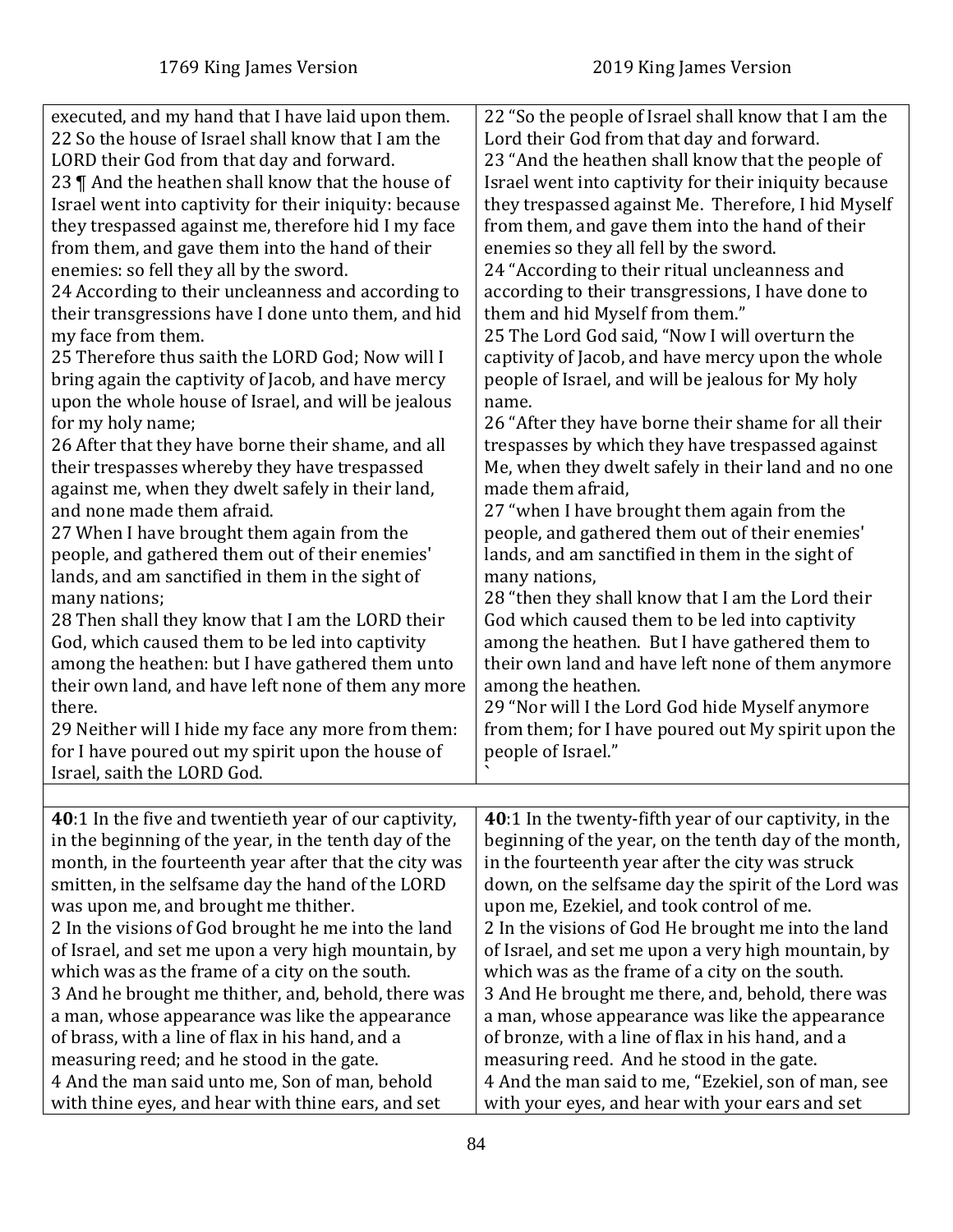| thine heart upon all that I shall shew thee; for to the | your heart upon all that I shall show you. For you       |
|---------------------------------------------------------|----------------------------------------------------------|
| intent that I might shew them unto thee art thou        | are brought here so that I might show it to you;         |
| brought hither: declare all that thou seest to the      | declare all that you see to the people of Israel."       |
| house of Israel.                                        | 5 And behold a wall on the outside of the temple         |
| 5 And behold a wall on the outside of the house         | surrounding it, and in the man's hand a measuring        |
| round about, and in the man's hand a measuring          | reed ten and a half feet long. So he measured the        |
| reed of six cubits long by the cubit and an hand        | breadth of the building, ten and a half feet long, and   |
| breadth: so he measured the breadth of the              | the height, ten and a half feet long.                    |
| building, one reed; and the height, one reed.           | 6 Then he came to the gate which looks toward the        |
| 6 $\P$ Then came he unto the gate which looketh         | east, and went up the stairs there, and measured the     |
| toward the east, and went up the stairs thereof, and    | threshold of the gate, which was ten and a half feet     |
| measured the threshold of the gate, which was one       | wide, and the other threshold of the gate, which was     |
| reed broad; and the other threshold of the gate,        | ten and a half feet wide.                                |
| which was one reed broad.                               | 7 And every little room was ten and a half feet long     |
| 7 And every little chamber was one reed long, and       | and ten and a half feet wide. And between the little     |
| one reed broad; and between the little chambers         | rooms was seven and a half feet; and the threshold       |
| were five cubits; and the threshold of the gate by      | of the gate by the porch of the gate within was ten      |
| the porch of the gate within was one reed.              | and a half feet.                                         |
| 8 He measured also the porch of the gate within,        | 8 He measured also the porch of the gate within, ten     |
| one reed.                                               | and a half feet.                                         |
| 9 Then measured he the porch of the gate, eight         | 9 Then he measured the porch of the gate, twelve         |
| cubits; and the posts thereof, two cubits; and the      | feet; and the arch there, three feet; and the porch of   |
| porch of the gate was inward.                           | the gate was inward.                                     |
| 10 And the little chambers of the gate eastward         | 10 And the little rooms of the gate eastward were        |
| were three on this side, and three on that side; they   | three on this side, and three on that side. The three    |
| three were of one measure: and the posts had one        | of them were all the same size; and the posts had        |
| measure on this side and on that side.                  | one measure on this side and on that side.               |
| 11 And he measured the breadth of the entry of the      | 11 And he measured the width of the entry of the         |
| gate, ten cubits; and the length of the gate, thirteen  | gate, fifteen feet; and the length of the gate, nineteen |
| cubits.                                                 | and a half feet.                                         |
| 12 The space also before the little chambers was        | 12 Also the space before the little rooms was            |
| one cubit on this side, and the space was one cubit     | eighteen inches on this side, and the space was          |
| on that side: and the little chambers were six cubits   | eighteen inches on that side. And the little rooms       |
| on this side, and six cubits on that side.              | were nine feet square.                                   |
| 13 He measured then the gate from the roof of one       | 13 He measured then the gate from the roof of one        |
| little chamber to the roof of another: the breadth      | little room to the roof of another: the width was        |
| was five and twenty cubits, door against door.          | thirty-seven and a half feet wide, door against door.    |
| 14 He made also posts of threescore cubits, even        | 14 Also, he made posts of ninety feet, even to the       |
| unto the post of the court round about the gate.        | post of the court around the gate.                       |
| 15 And from the face of the gate of the entrance        | 15 And from the face of the gate of the entrance to      |
| unto the face of the porch of the inner gate were       | the face of the porch of the inner gate were seventy-    |
| fifty cubits.                                           | five feet.                                               |
| 16 And there were narrow windows to the little          | 16 And there were narrow windows to the little           |
| chambers, and to their posts within the gate round      | rooms, and to their posts within the gate round          |
| about, and likewise to the arches: and windows          | about, and likewise to the arches. And windows           |
| were round about inward: and upon each post were        | were round about inward; and upon each post were         |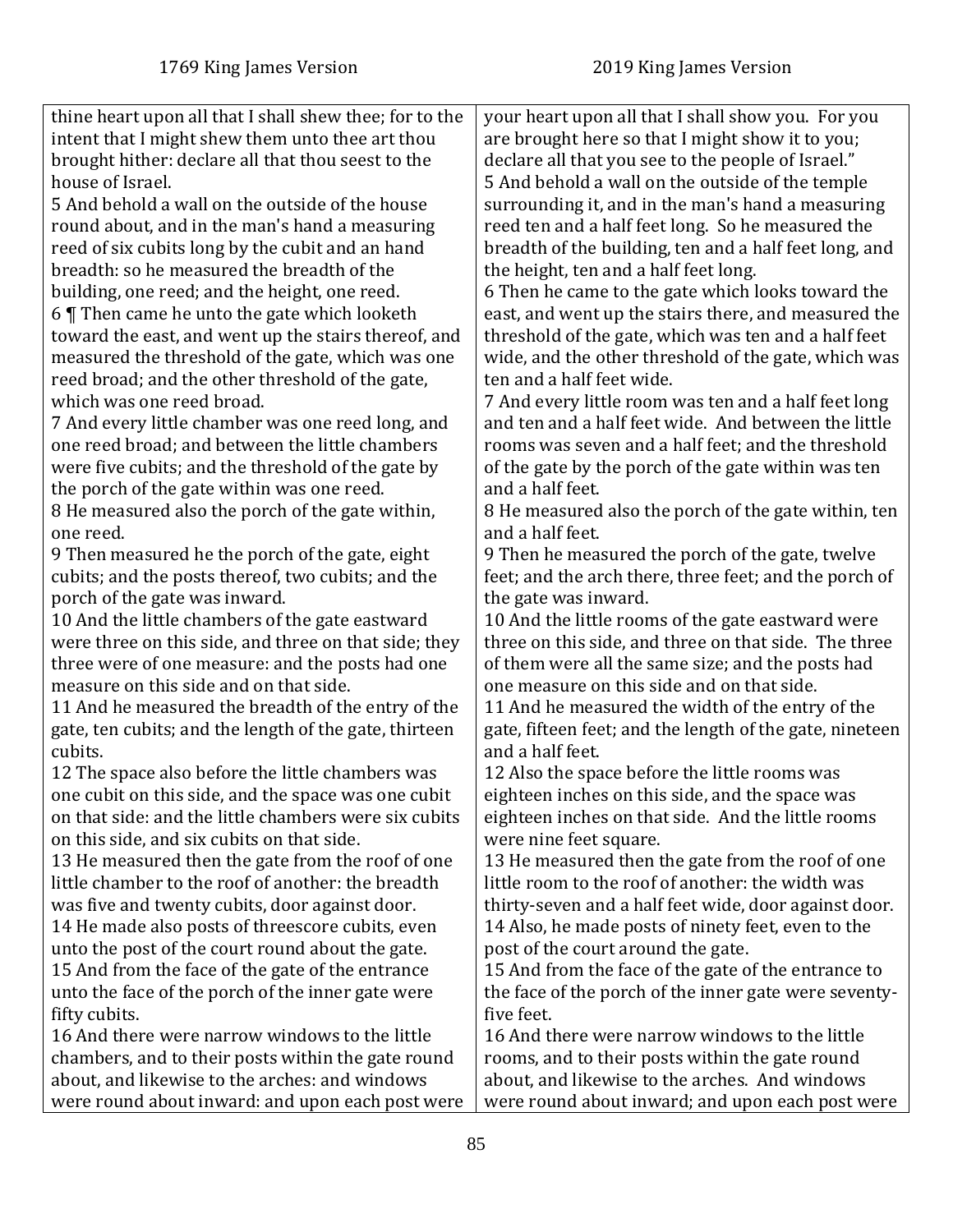| palm trees.                                           | palm trees.                                           |
|-------------------------------------------------------|-------------------------------------------------------|
| 17 Then brought he me into the outward court, and,    | 17 Then he brought me into the outward court, and,    |
| lo, there were chambers, and a pavement made for      | behold, there were rooms and a pavement made for      |
| the court round about: thirty chambers were upon      | the court round about. Thirty rooms were upon the     |
| the pavement.                                         | pavement.                                             |
| 18 And the pavement by the side of the gates over     | 18 And the pavement by the side of the gates over     |
| against the length of the gates was the lower         | against the length of the gates was the lower         |
| pavement.                                             | pavement.                                             |
| 19 Then he measured the breadth from the              | 19 Then he measured the width from the forefront      |
| forefront of the lower gate unto the forefront of the | of the lower gate to the forefront of the inner court |
| inner court without, an hundred cubits eastward       | without, one hundred fifty feet eastward and          |
| and northward.                                        | northward.                                            |
| 20    And the gate of the outward court that looked   | 20 And the gate of the outward court that looked      |
| toward the north, he measured the length thereof,     | toward the north, he measured the length of it, and   |
| and the breadth thereof.                              | the width of it.                                      |
| 21 And the little chambers thereof were three on      | 21 And the little rooms of it were three on this side |
| this side and three on that side; and the posts       | and three on that side; and its posts and its arches  |
| thereof and the arches thereof were after the         | were after the measure of the first gate. The length  |
| measure of the first gate: the length thereof was     | of them was seventy-five feet, and the width thirty-  |
| fifty cubits, and the breadth five and twenty cubits. | seven and a half feet.                                |
| 22 And their windows, and their arches, and their     | 22 And their windows, and their arches, and their     |
| palm trees, were after the measure of the gate that   | palm trees, were after the measure of the gate that   |
| looketh toward the east; and they went up unto it     | looks toward the east. And they went up to it by      |
| by seven steps; and the arches thereof were before    | seven steps; and the arches of it were before them.   |
| them.                                                 | 23 And the gate of the inner court was over against   |
| 23 And the gate of the inner court was over against   | the gate toward the north, and toward the east; and   |
| the gate toward the north, and toward the east; and   | he measured from gate to gate one hundred fifty       |
| he measured from gate to gate an hundred cubits.      | feet.                                                 |
| 24   After that he brought me toward the south, and   | 24 After that he brought me toward the south, and     |
| behold a gate toward the south: and he measured       | behold a gate toward the south. And he measured       |
| the posts thereof and the arches thereof according    | its posts and its arches according to these measures. |
| to these measures.                                    | 25 And there were windows in it and in the arches     |
| 25 And there were windows in it and in the arches     | of it round about, like those windows. The length     |
| thereof round about, like those windows: the length   | was seventy-five feet, and the width thirty-seven     |
| was fifty cubits, and the breadth five and twenty     | and a half feet.                                      |
| cubits.                                               | 26 And there were seven steps to go up to it, and its |
| 26 And there were seven steps to go up to it, and     | arches were before them. And it had palm trees,       |
| the arches thereof were before them: and it had       | one on this side, and another on that side, upon its  |
| palm trees, one on this side, and another on that     | posts.                                                |
| side, upon the posts thereof.                         | 27 And there was a gate in the inner court toward     |
| 27 And there was a gate in the inner court toward     | the south; and he measured from gate to gate          |
| the south: and he measured from gate to gate          | toward the south one hundred fifty feet.              |
| toward the south an hundred cubits.                   | 28 And he brought me to the inner court by the        |
| 28 And he brought me to the inner court by the        | south gate, and he measured the south gate            |
| south gate: and he measured the south gate            | according to these measures.                          |
| according to these measures;                          | 29 And the little rooms, and the posts, and the       |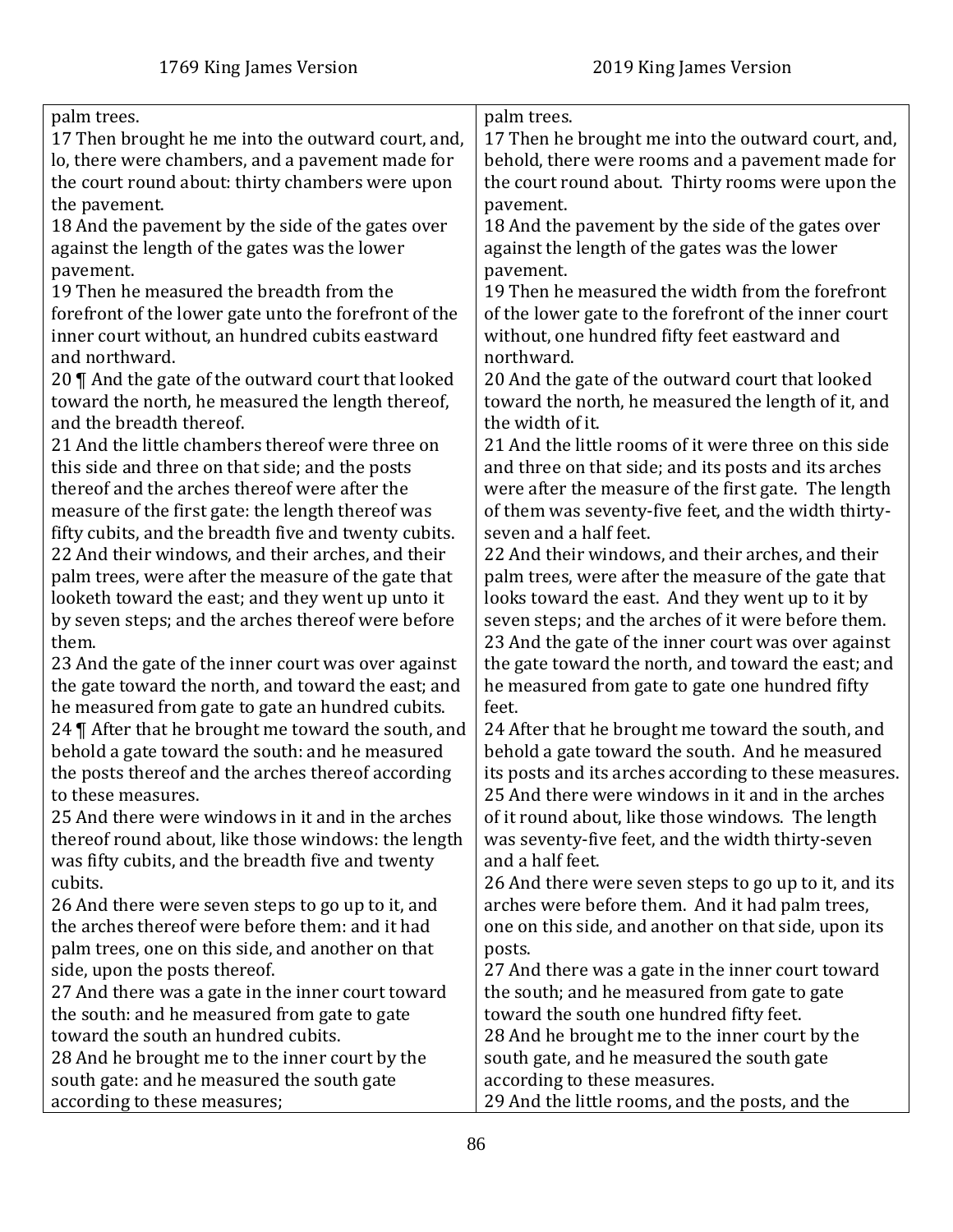| 29 And the little chambers thereof, and the posts       | arches, were according to these measures. And           |
|---------------------------------------------------------|---------------------------------------------------------|
| thereof, and the arches thereof, according to these     | there were windows in it and in its arches round        |
| measures: and there were windows in it and in the       | about; it was seventy-five feet long, and thirty-seven  |
| arches thereof round about: it was fifty cubits long,   | and a half feet wide.                                   |
| and five and twenty cubits broad.                       | 30 And the arches roundabout were thirty-seven          |
| 30 And the arches round about were five and             | and one half feet long, and seven and a half feet       |
| twenty cubits long, and five cubits broad.              | wide.                                                   |
| 31 And the arches thereof were toward the utter         | 31 And its arches were toward the utter court; and      |
| court; and palm trees were upon the posts thereof:      | palm trees were upon its posts: and the going up to     |
| and the going up to it had eight steps.                 | it had eight steps.                                     |
| 32    And he brought me into the inner court toward     | 32 And he brought me into the inner court toward        |
| the east: and he measured the gate according to         | the east; and he measured the gate according to         |
| these measures.                                         | these measures.                                         |
| 33 And the little chambers thereof, and the posts       | 33 And its little rooms, and its posts, and its arches, |
| thereof, and the arches thereof, were according to      | were according to these measures. And there were        |
| these measures: and there were windows therein          | windows in them and in their arches round about: it     |
| and in the arches thereof round about: it was fifty     | was seventy-five long, and thirty-seven and a half      |
| cubits long, and five and twenty cubits broad.          | feet wide.                                              |
| 34 And the arches thereof were toward the outward       | 34 And its arches were toward the outward court;        |
| court; and palm trees were upon the posts thereof,      | and palm trees were upon its posts, on this side, and   |
| on this side, and on that side: and the going up to it  | on that side. And the going up to it had eight steps.   |
| had eight steps.                                        | 5 And he brought me to the north gate and               |
| 35    And he brought me to the north gate, and          | measured it according to these measures.                |
| measured it according to these measures;                | 36 The little rooms thereof, the posts thereof, and     |
| 36 The little chambers thereof, the posts thereof,      | the arches thereof, and the windows to it round         |
| and the arches thereof, and the windows to it round     | about: the length was seventy-five feet, and the        |
| about: the length was fifty cubits, and the breadth     | width thirty-seven and a half feet.                     |
| five and twenty cubits.                                 | 37 And the posts thereof were toward the utter          |
| 37 And the posts thereof were toward the utter          | court; and palm trees were upon the posts thereof,      |
| court; and palm trees were upon the posts thereof,      | on this side, and on that side. And the going up to it  |
| on this side, and on that side: and the going up to it  | had eight steps.                                        |
| had eight steps.                                        | 38 And the rooms and the entries thereof were by        |
| 38 And the chambers and the entries thereof were        | the posts of the gates, where they washed the burnt     |
| by the posts of the gates, where they washed the        | offering.                                               |
| burnt offering.                                         | 39 And in the porch of the gate were two tables on      |
| 39 $\P$ And in the porch of the gate were two tables on | this side, and two tables on that side, to slay thereon |
| this side, and two tables on that side, to slay thereon | the burnt offering and the sin offering and the         |
| the burnt offering and the sin offering and the         | trespass offering.                                      |
| trespass offering.                                      | 40 And at the side without, as one goes up to the       |
| 40 And at the side without, as one goeth up to the      | entry of the north gate, were two tables; and on the    |
| entry of the north gate, were two tables; and on the    | other side, which was at the porch of the gate, were    |
| other side, which was at the porch of the gate, were    | two tables.                                             |
| two tables.                                             | 41 Four tables were on this side, and four tables on    |
| 41 Four tables were on this side, and four tables on    | that side, by the side of the gate; eight tables,       |
| that side, by the side of the gate; eight tables,       | whereupon they killed their sacrifices.                 |
| whereupon they slew their sacrifices.                   | 42 And the four tables were of hewn stone for the       |
|                                                         |                                                         |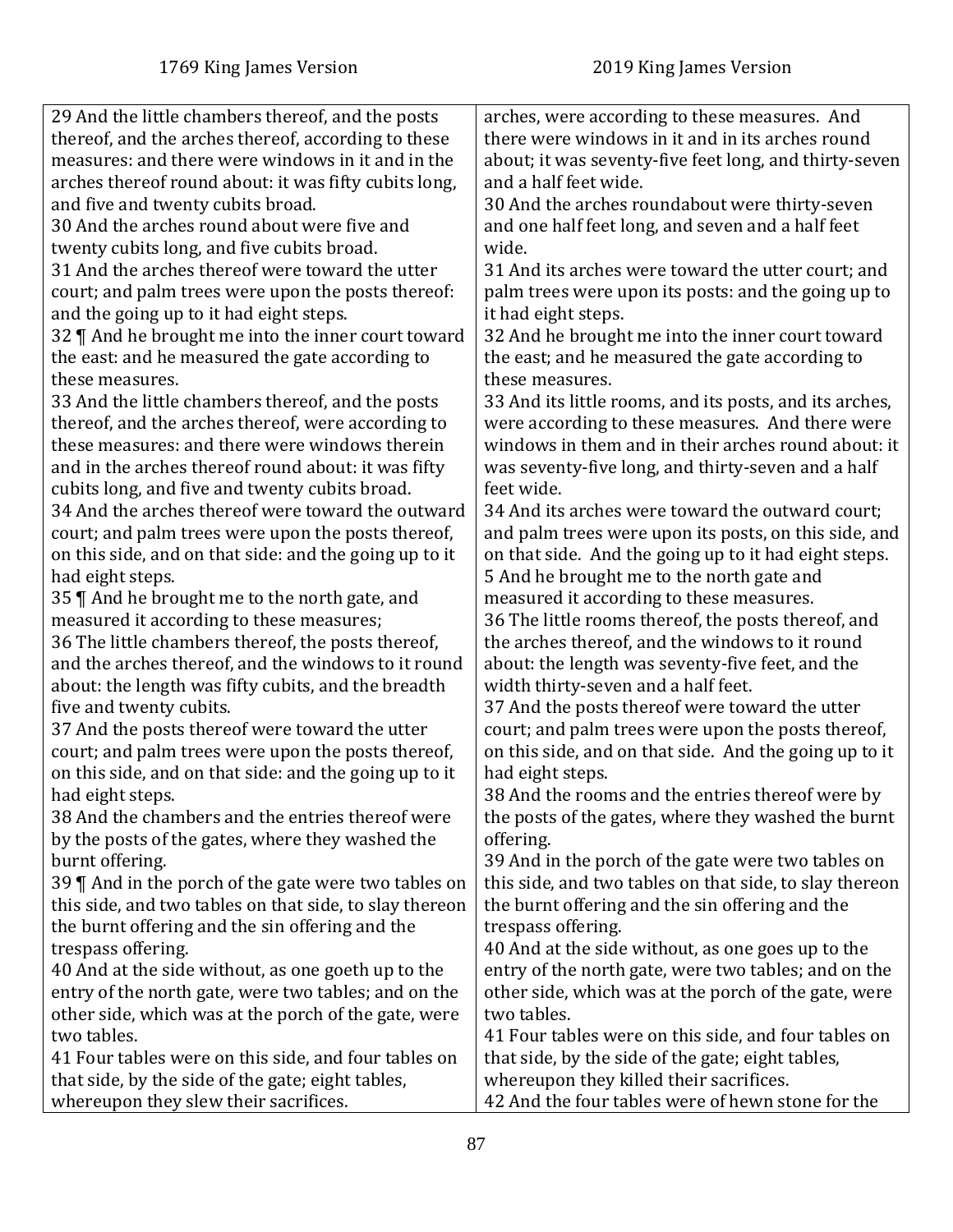| burnt offering, twenty-seven inches long, and<br>twenty-seven inches wide, and eighteen inches high.<br>On this they laid the instruments with which they<br>killed the burnt offering and the sacrifice.<br>43 And within were hooks, three inches wide,<br>fastened round about: and upon the tables was the<br>flesh of the offering.<br>44 And without the inner gate were the rooms of<br>the singers in the inner court, which was at the side<br>of the north gate; and their prospect was toward the<br>south, one at the side of the east gate facing the<br>north.<br>45 And he said to me, "This room, which faces<br>toward the south, is for the priests, the keepers of<br>the temple.<br>46 "And the room which faces toward the north is<br>for the priests, the keepers of the charge of the altar.<br>These are the sons of Zadok among the sons of Levi,<br>which come near to the Lord to serve him."<br>47 So he measured the court, one hundred fifty feet<br>long, and one hundred fifty feet wide, foursquare;<br>and the altar that was before the temple.<br>48 And he brought me to the porch of the temple,<br>and measured each post of the porch, seven and a<br>half feet on this side, and seven and a half feet on<br>that side. And the width of the gate was four and a<br>half feet on this side, and four and a half feet on that<br>side.<br>49 The length of the porch was thirty feet, and the<br>width sixteen and a half feet; and he brought me by<br>the steps whereby they went up to it. And there<br>were pillars by the posts, one on this side, and<br>another on that side.<br>$\blacktriangledown$ |
|-------------------------------------------------------------------------------------------------------------------------------------------------------------------------------------------------------------------------------------------------------------------------------------------------------------------------------------------------------------------------------------------------------------------------------------------------------------------------------------------------------------------------------------------------------------------------------------------------------------------------------------------------------------------------------------------------------------------------------------------------------------------------------------------------------------------------------------------------------------------------------------------------------------------------------------------------------------------------------------------------------------------------------------------------------------------------------------------------------------------------------------------------------------------------------------------------------------------------------------------------------------------------------------------------------------------------------------------------------------------------------------------------------------------------------------------------------------------------------------------------------------------------------------------------------------------------------------------------------------------------------------------------------|
|                                                                                                                                                                                                                                                                                                                                                                                                                                                                                                                                                                                                                                                                                                                                                                                                                                                                                                                                                                                                                                                                                                                                                                                                                                                                                                                                                                                                                                                                                                                                                                                                                                                       |
| 41:1 Afterward he brought me to the temple, and<br>measured the posts, nine feet wide on the one side,<br>and nine feet wide on the other side, which was the<br>width of the tabernacle.<br>2 And the width of the door was fifteen feet; and the<br>sides of the door were fifteen feet on the one side,<br>and fifteen feet on the other side. And he measured<br>the length thereof, sixty feet; and the width, thirty<br>feet.<br>3 Then he went inward and measured the post of                                                                                                                                                                                                                                                                                                                                                                                                                                                                                                                                                                                                                                                                                                                                                                                                                                                                                                                                                                                                                                                                                                                                                                 |
|                                                                                                                                                                                                                                                                                                                                                                                                                                                                                                                                                                                                                                                                                                                                                                                                                                                                                                                                                                                                                                                                                                                                                                                                                                                                                                                                                                                                                                                                                                                                                                                                                                                       |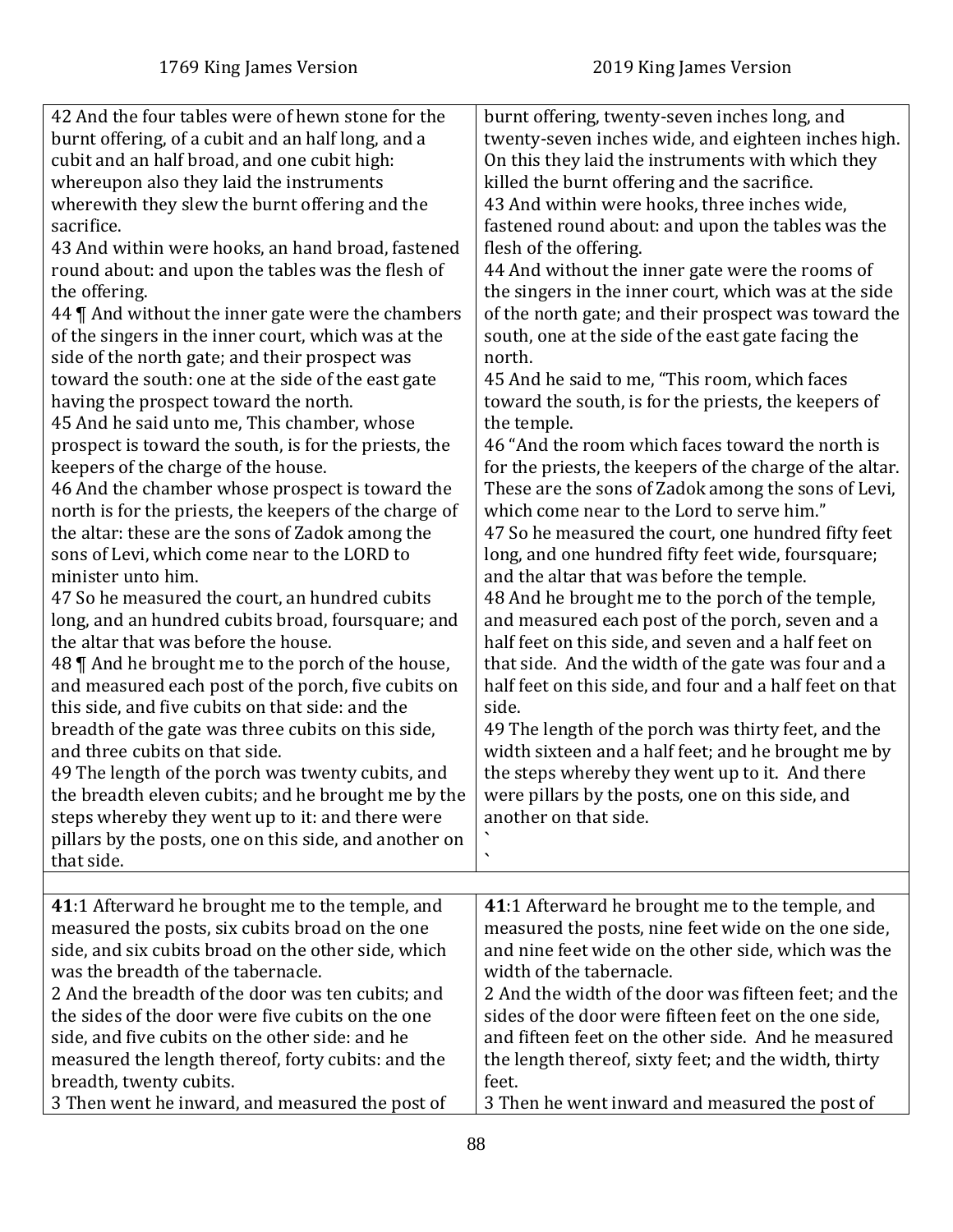| the door, two cubits; and the door, six cubits; and   | the door, three feet; and the door nine feet; and the  |
|-------------------------------------------------------|--------------------------------------------------------|
| the breadth of the door, seven cubits.                | width of the door, ten and a half feet.                |
| 4 So he measured the length thereof, twenty cubits;   | 4 So he measured the length thereof, thirty feet; and  |
| and the breadth, twenty cubits, before the temple:    | the width, thirty feet, before the temple; and he said |
| and he said unto me, This is the most holy place.     | to me, "This is the most holy place."                  |
| 5 After he measured the wall of the house, six        | 5 After he measured the wall of the temple, nine       |
| cubits; and the breadth of every side chamber, four   | feet; and the width of every side room, six feet,      |
| cubits, round about the house on every side.          | around the temple on every side.                       |
| 6 And the side chambers were three, one over          | 6 And the side rooms were three, one over another,     |
| another, and thirty in order; and they entered into   | and thirty in order. And they set on ledges, which     |
| the wall which was of the house for the side          | supported them, so they didrooms not have to be        |
| chambers round about, that they might have hold,      | built into the wall of the temple.                     |
| but they had not hold in the wall of the house.       | 7 And there was an enlarging, and a winding about      |
| 7 And there was an enlarging, and a winding about     | still upward to the side rooms; for the winding        |
| still upward to the side chambers: for the winding    | about of the temple went still upward round about      |
| about of the house went still upward round about      | the temple. Therefore, the breadth of the temple       |
| the house: therefore the breadth of the house was     | was still upward, and so increased from the lowest     |
| still upward, and so increased from the lowest        | room to the highest by the midst.                      |
| chamber to the highest by the midst.                  | 8 I also saw the height of the temple round about;     |
| 8 I saw also the height of the house round about: the | the foundations of the side rooms were a full reed of  |
| foundations of the side chambers were a full reed of  | nine feet.                                             |
| six great cubits.                                     | 9 The thickness of the wall, which was for the side    |
| 9 The thickness of the wall, which was for the side   | room without, was seven and a half feet, and that      |
| chamber without, was five cubits: and that which      | which was left was the place of the side rooms that    |
| was left was the place of the side chambers that      | were within.                                           |
| were within.                                          | 10 And between the rooms was the wideness of           |
| 10 And between the chambers was the wideness of       | thirty feet round about the temple on every side.      |
| twenty cubits round about the house on every side.    | 11 And the doors of the side rooms were toward the     |
| 11 And the doors of the side chambers were toward     | place that was left, one door toward the north, and    |
| the place that was left, one door toward the north,   | another door toward the south. And the width of        |
| and another door toward the south: and the breadth    | the place that was left was seven and a half feet      |
| of the place that was left was five cubits round      | round about.                                           |
| about.                                                | 12 Now the building that was before the separate       |
| 12 Now the building that was before the separate      | place at the end toward the west was one hundred       |
| place at the end toward the west was seventy cubits   | five feet wide. And the wall of the building was       |
| broad; and the wall of the building was five cubits   | seven and a half feet thick round about, and the       |
| thick round about, and the length thereof ninety      | length thereof one hundred thirty-five feet.           |
| cubits.                                               | 13 So he measured the temple, one hundred fifty        |
| 13 So he measured the house, an hundred cubits        |                                                        |
| long; and the separate place, and the building, with  | feet long; and the separate place, and the building,   |
|                                                       | with the walls thereof, one hundred fifty feet long.   |
| the walls thereof, an hundred cubits long;            | 14 Also the width of the face of the temple, and of    |
| 14 Also the breadth of the face of the house, and of  | the separate place toward the east, one hundred        |
| the separate place toward the east, an hundred        | fifty feet.                                            |
| cubits.                                               | 15 And he measured the length of the building over     |
| 15 And he measured the length of the building over    | against the separate place which was behind it, and    |
| against the separate place which was behind it, and   | the galleries thereof on the one side and on the       |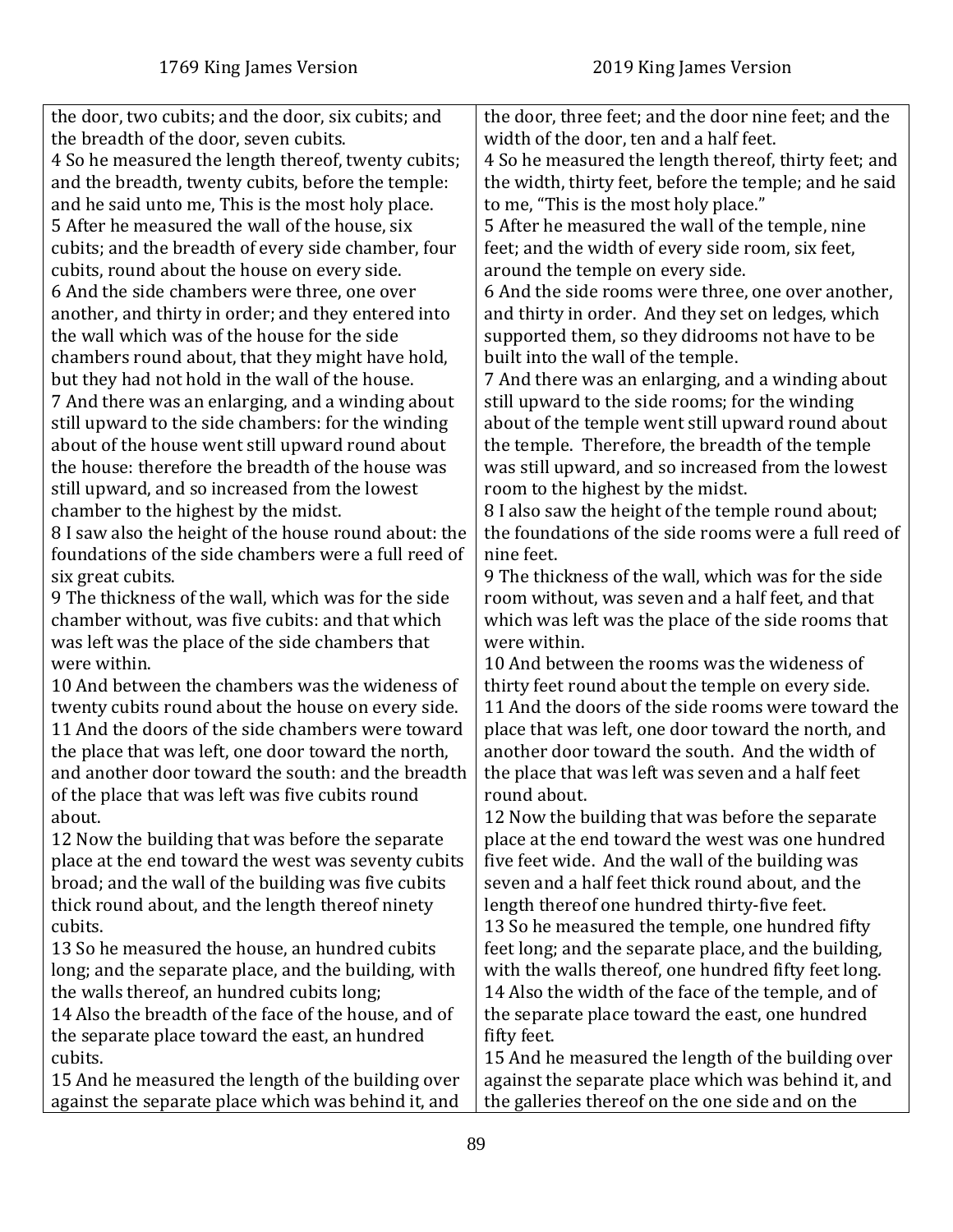| the galleries thereof on the one side and on the                                                                                                                                                                                                                                                                                                                                                                                                                                                                                                                                                                                                                                                                                                                                                                                                                                                                                                                                                                                                                                                                                                    | other side, one hundred fifty feet, with the inner                                                                                                                                                                                                                                                                                                                                                                                                                                                                                                                                                                                                                                                                                                                                                                                                                                                                                                                                                                                                   |
|-----------------------------------------------------------------------------------------------------------------------------------------------------------------------------------------------------------------------------------------------------------------------------------------------------------------------------------------------------------------------------------------------------------------------------------------------------------------------------------------------------------------------------------------------------------------------------------------------------------------------------------------------------------------------------------------------------------------------------------------------------------------------------------------------------------------------------------------------------------------------------------------------------------------------------------------------------------------------------------------------------------------------------------------------------------------------------------------------------------------------------------------------------|------------------------------------------------------------------------------------------------------------------------------------------------------------------------------------------------------------------------------------------------------------------------------------------------------------------------------------------------------------------------------------------------------------------------------------------------------------------------------------------------------------------------------------------------------------------------------------------------------------------------------------------------------------------------------------------------------------------------------------------------------------------------------------------------------------------------------------------------------------------------------------------------------------------------------------------------------------------------------------------------------------------------------------------------------|
| other side, an hundred cubits, with the inner                                                                                                                                                                                                                                                                                                                                                                                                                                                                                                                                                                                                                                                                                                                                                                                                                                                                                                                                                                                                                                                                                                       | temple, and the porches of the court.                                                                                                                                                                                                                                                                                                                                                                                                                                                                                                                                                                                                                                                                                                                                                                                                                                                                                                                                                                                                                |
| temple, and the porches of the court;                                                                                                                                                                                                                                                                                                                                                                                                                                                                                                                                                                                                                                                                                                                                                                                                                                                                                                                                                                                                                                                                                                               | 16 The door posts, and the narrow windows, and                                                                                                                                                                                                                                                                                                                                                                                                                                                                                                                                                                                                                                                                                                                                                                                                                                                                                                                                                                                                       |
| 16 The door posts, and the narrow windows, and                                                                                                                                                                                                                                                                                                                                                                                                                                                                                                                                                                                                                                                                                                                                                                                                                                                                                                                                                                                                                                                                                                      | the galleries round about on their three stories,                                                                                                                                                                                                                                                                                                                                                                                                                                                                                                                                                                                                                                                                                                                                                                                                                                                                                                                                                                                                    |
| the galleries round about on their three stories,                                                                                                                                                                                                                                                                                                                                                                                                                                                                                                                                                                                                                                                                                                                                                                                                                                                                                                                                                                                                                                                                                                   | over against the door, paneled with wood round                                                                                                                                                                                                                                                                                                                                                                                                                                                                                                                                                                                                                                                                                                                                                                                                                                                                                                                                                                                                       |
| over against the door, cieled with wood round                                                                                                                                                                                                                                                                                                                                                                                                                                                                                                                                                                                                                                                                                                                                                                                                                                                                                                                                                                                                                                                                                                       | about, and from the ground up to the windows, and                                                                                                                                                                                                                                                                                                                                                                                                                                                                                                                                                                                                                                                                                                                                                                                                                                                                                                                                                                                                    |
| about, and from the ground up to the windows, and                                                                                                                                                                                                                                                                                                                                                                                                                                                                                                                                                                                                                                                                                                                                                                                                                                                                                                                                                                                                                                                                                                   | the windows were covered                                                                                                                                                                                                                                                                                                                                                                                                                                                                                                                                                                                                                                                                                                                                                                                                                                                                                                                                                                                                                             |
| the windows were covered;                                                                                                                                                                                                                                                                                                                                                                                                                                                                                                                                                                                                                                                                                                                                                                                                                                                                                                                                                                                                                                                                                                                           | 17 to that above the door, even to the inner part,                                                                                                                                                                                                                                                                                                                                                                                                                                                                                                                                                                                                                                                                                                                                                                                                                                                                                                                                                                                                   |
| 17 To that above the door, even unto the inner                                                                                                                                                                                                                                                                                                                                                                                                                                                                                                                                                                                                                                                                                                                                                                                                                                                                                                                                                                                                                                                                                                      | and without, and by all the wall round about within                                                                                                                                                                                                                                                                                                                                                                                                                                                                                                                                                                                                                                                                                                                                                                                                                                                                                                                                                                                                  |
| house, and without, and by all the wall round about                                                                                                                                                                                                                                                                                                                                                                                                                                                                                                                                                                                                                                                                                                                                                                                                                                                                                                                                                                                                                                                                                                 | and without, by measure.                                                                                                                                                                                                                                                                                                                                                                                                                                                                                                                                                                                                                                                                                                                                                                                                                                                                                                                                                                                                                             |
| within and without, by measure.                                                                                                                                                                                                                                                                                                                                                                                                                                                                                                                                                                                                                                                                                                                                                                                                                                                                                                                                                                                                                                                                                                                     | 18 And it was made with angels and palm trees so                                                                                                                                                                                                                                                                                                                                                                                                                                                                                                                                                                                                                                                                                                                                                                                                                                                                                                                                                                                                     |
| 18 And it was made with cherubims and palm trees,                                                                                                                                                                                                                                                                                                                                                                                                                                                                                                                                                                                                                                                                                                                                                                                                                                                                                                                                                                                                                                                                                                   | that a palm tree was between a winged creature                                                                                                                                                                                                                                                                                                                                                                                                                                                                                                                                                                                                                                                                                                                                                                                                                                                                                                                                                                                                       |
| so that a palm tree was between a cherub and a                                                                                                                                                                                                                                                                                                                                                                                                                                                                                                                                                                                                                                                                                                                                                                                                                                                                                                                                                                                                                                                                                                      | and a winged creature, and every winged creature                                                                                                                                                                                                                                                                                                                                                                                                                                                                                                                                                                                                                                                                                                                                                                                                                                                                                                                                                                                                     |
| cherub; and every cherub had two faces;                                                                                                                                                                                                                                                                                                                                                                                                                                                                                                                                                                                                                                                                                                                                                                                                                                                                                                                                                                                                                                                                                                             | had two faces                                                                                                                                                                                                                                                                                                                                                                                                                                                                                                                                                                                                                                                                                                                                                                                                                                                                                                                                                                                                                                        |
| 19 So that the face of a man was toward the palm                                                                                                                                                                                                                                                                                                                                                                                                                                                                                                                                                                                                                                                                                                                                                                                                                                                                                                                                                                                                                                                                                                    | 19 so that the face of a man was toward the palm                                                                                                                                                                                                                                                                                                                                                                                                                                                                                                                                                                                                                                                                                                                                                                                                                                                                                                                                                                                                     |
| tree on the one side, and the face of a young lion                                                                                                                                                                                                                                                                                                                                                                                                                                                                                                                                                                                                                                                                                                                                                                                                                                                                                                                                                                                                                                                                                                  | tree on the one side, and the face of a young lion                                                                                                                                                                                                                                                                                                                                                                                                                                                                                                                                                                                                                                                                                                                                                                                                                                                                                                                                                                                                   |
| toward the palm tree on the other side: it was made                                                                                                                                                                                                                                                                                                                                                                                                                                                                                                                                                                                                                                                                                                                                                                                                                                                                                                                                                                                                                                                                                                 | toward the palm tree on the other side. It was made                                                                                                                                                                                                                                                                                                                                                                                                                                                                                                                                                                                                                                                                                                                                                                                                                                                                                                                                                                                                  |
| through all the house round about.                                                                                                                                                                                                                                                                                                                                                                                                                                                                                                                                                                                                                                                                                                                                                                                                                                                                                                                                                                                                                                                                                                                  | through all the temple round about.                                                                                                                                                                                                                                                                                                                                                                                                                                                                                                                                                                                                                                                                                                                                                                                                                                                                                                                                                                                                                  |
| 20 From the ground unto above the door were                                                                                                                                                                                                                                                                                                                                                                                                                                                                                                                                                                                                                                                                                                                                                                                                                                                                                                                                                                                                                                                                                                         | 20 From the ground to above the doors were angels                                                                                                                                                                                                                                                                                                                                                                                                                                                                                                                                                                                                                                                                                                                                                                                                                                                                                                                                                                                                    |
| cherubims and palm trees made, and on the wall of                                                                                                                                                                                                                                                                                                                                                                                                                                                                                                                                                                                                                                                                                                                                                                                                                                                                                                                                                                                                                                                                                                   | and palm trees made and on the wall of the temple.                                                                                                                                                                                                                                                                                                                                                                                                                                                                                                                                                                                                                                                                                                                                                                                                                                                                                                                                                                                                   |
| the temple.                                                                                                                                                                                                                                                                                                                                                                                                                                                                                                                                                                                                                                                                                                                                                                                                                                                                                                                                                                                                                                                                                                                                         | 21 The posts of the temple were squared, and the                                                                                                                                                                                                                                                                                                                                                                                                                                                                                                                                                                                                                                                                                                                                                                                                                                                                                                                                                                                                     |
| 21 The posts of the temple were squared, and the                                                                                                                                                                                                                                                                                                                                                                                                                                                                                                                                                                                                                                                                                                                                                                                                                                                                                                                                                                                                                                                                                                    | face of the sanctuary; the appearance of the one as                                                                                                                                                                                                                                                                                                                                                                                                                                                                                                                                                                                                                                                                                                                                                                                                                                                                                                                                                                                                  |
| face of the sanctuary; the appearance of the one as<br>the appearance of the other.<br>22 The altar of wood was three cubits high, and the<br>length thereof two cubits; and the corners thereof,<br>and the length thereof, and the walls thereof, were<br>of wood: and he said unto me, This is the table that<br>is before the LORD.<br>23 And the temple and the sanctuary had two doors.<br>24 And the doors had two leaves apiece, two<br>turning leaves; two leaves for the one door, and two<br>leaves for the other door.<br>25 And there were made on them, on the doors of<br>the temple, cherubims and palm trees, like as were<br>made upon the walls; and there were thick planks<br>upon the face of the porch without.<br>26 And there were narrow windows and palm trees<br>on the one side and on the other side, on the sides of<br>the porch, and upon the side chambers of the house,<br>and thick planks.<br>42:1 Then he brought me forth into the utter court,<br>the way toward the north: and he brought me into<br>the chamber that was over against the separate<br>place, and which was before the building toward the | the appearance of the other.<br>22 The altar of wood was four and a half feet high,<br>and the length thereof three feet; and the corners,<br>the length, and the walls thereof, were of wood.<br>And he said to me, "This is the table that is before<br>the Lord."<br>23 And the temple and the sanctuary had two doors.<br>24 And the doors had two leaves apiece, two<br>turning leaves, two leaves for the one door and two<br>leaves for the other door.<br>25 And on the doors of the temple, angels and palm<br>trees were made, like as were made on the walls.<br>And there were thick planks upon the face of the<br>porch without.<br>26 And there were narrow windows and palm trees<br>on the one side and on the other side, on the sides of<br>the porch, and in the side rooms of the temple, and<br>thick planks.<br>42:1 Then he brought me forth into the utter court,<br>the way toward the north. And he brought me into<br>the room that was over against the separate place,<br>and which was before the building toward the |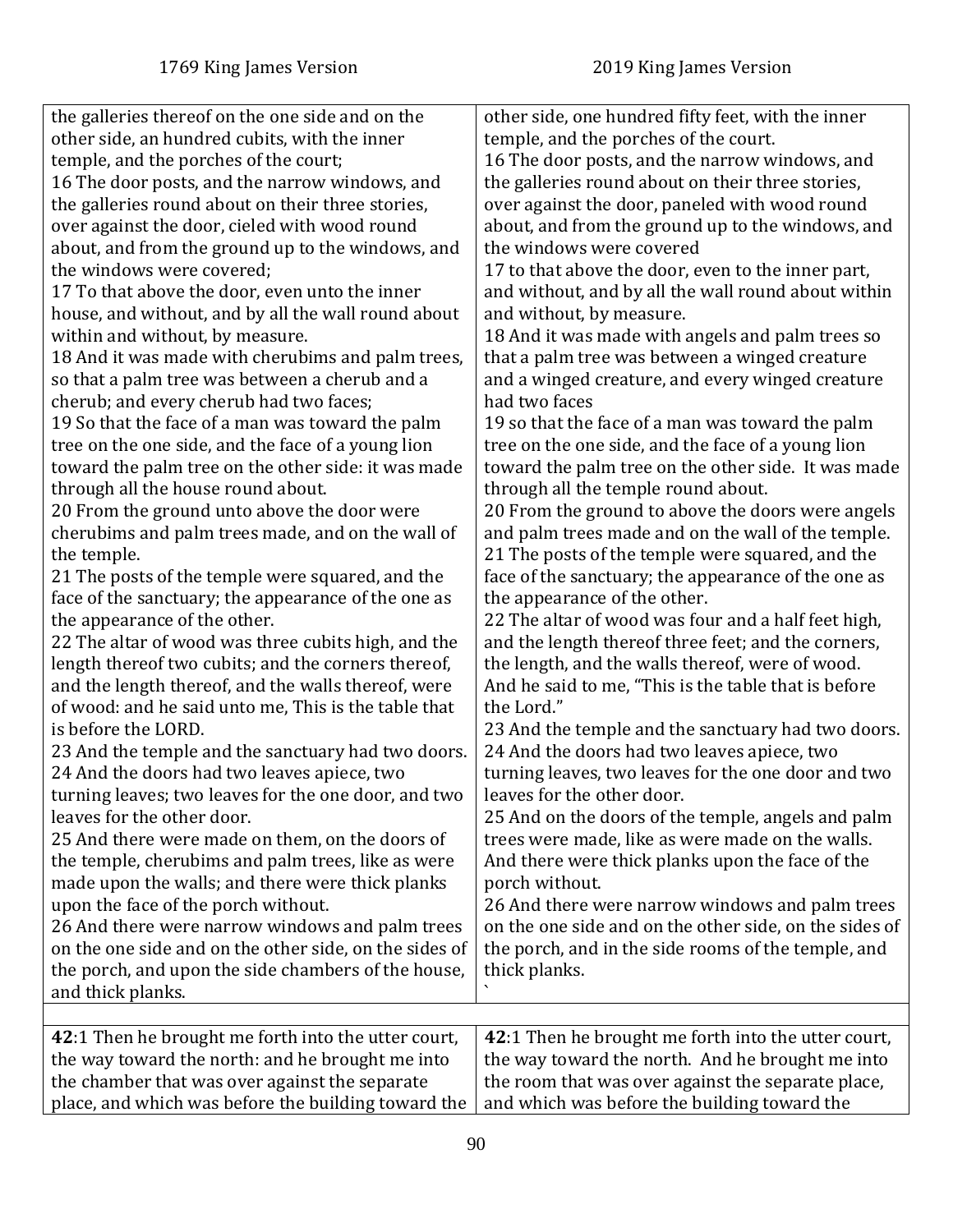| north.                                                 | north.                                                    |
|--------------------------------------------------------|-----------------------------------------------------------|
| 2 Before the length of an hundred cubits was the       | 2 Before the length of one hundred fifty feet was the     |
| north door, and the breadth was fifty cubits.          | north door, and the width was seventy-five feet.          |
| 3 Over against the twenty cubits which were for the    | 3 Over against the thirty feet which were for the         |
| inner court, and over against the pavement which       | inner court, and over against the pavement which          |
| was for the utter court, was gallery against gallery   | was for the utter court, was gallery against gallery      |
| in three stories.                                      | in three stories.                                         |
| 4 And before the chambers was a walk of ten cubits     | 4 And before the rooms was a walk of fifteen feet         |
| breadth inward, a way of one cubit; and their doors    | width inward, a way of three feet; and their doors        |
| toward the north.                                      | toward the north.                                         |
| 5 Now the upper chambers were shorter: for the         | 5 Now the upper rooms were shorter; for the               |
| galleries were higher than these, than the lower,      | galleries were higher than these, than the lower,         |
| and than the middlemost of the building.               | and than the middlemost of the building.                  |
| 6 For they were in three stories, but had not pillars  | 6 For they were in three stories, but had not pillars     |
| as the pillars of the courts: therefore the building   | as the pillars of the courts; therefore, the building     |
| was straitened more than the lowest and the            | was shortened more than the lowest and the                |
| middlemost from the ground.                            | middlemost from the ground.                               |
| 7 And the wall that was without over against the       | 7 And the wall that was without over against the          |
| chambers, toward the utter court on the forepart of    | rooms, toward the utter court on the forepart of the      |
| the chambers, the length thereof was fifty cubits.     | rooms, the length thereof was seventy-five feet.          |
| 8 For the length of the chambers that were in the      | 8 For the length of the rooms that were in the utter      |
| utter court was fifty cubits: and, lo, before the      | court was seventy-five feet; and, behold, before the      |
| temple were an hundred cubits.                         | temple was one hundred fifty feet.                        |
| 9 And from under these chambers was the entry on       | 9 And from under these rooms was the entry on the         |
| the east side, as one goeth into them from the utter   | east side, as one goes into them from the utter           |
| court.                                                 | court.                                                    |
| 10 The chambers were in the thickness of the wall      | 10 The rooms were in the thickness of the wall of         |
| of the court toward the east, over against the         | the court toward the east, over against the separate      |
| separate place, and over against the building.         | place, and over against the building.                     |
| 11 And the way before them was like the                | 11 And the way before them was like the                   |
| appearance of the chambers which were toward the       | appearance of the rooms which were toward the             |
|                                                        |                                                           |
| north, as long as they, and as wide as they: and all   | north, as long as them, and as wide as them. And all      |
| their goings out were both according to their          | their goings out were both according to their             |
| fashions, and according to their doors.                | patterns, and according to their doors.                   |
| 12 And according to the doors of the chambers that     | 12 And according to the doors of the rooms that           |
| were toward the south was a door in the head of the    | were toward the south was a door in the head of the       |
| way, even the way directly before the wall toward      | way, even the way directly before the wall toward         |
| the east, as one entereth into them.                   | the east, as one enters into them.                        |
| 13 Then said he unto me, The north chambers and        | 13 Then he said to me, "The north rooms and the           |
| the south chambers, which are before the separate      | south rooms, which are before the separate place,         |
| place, they be holy chambers, where the priests that   | are holy rooms, where the priests who approach to         |
| approach unto the LORD shall eat the most holy         | the Lord shall eat the holiest things. There they         |
| things: there shall they lay the most holy things, and | shall lay the holiest things, the grain offering, the sin |
| the meat offering, and the sin offering, and the       | offering, and the trespass offering; for the place is     |
| trespass offering; for the place is holy.              | holy.                                                     |
| 14 When the priests enter therein, then shall they     | 14 "When the priests enter therein, then they shall       |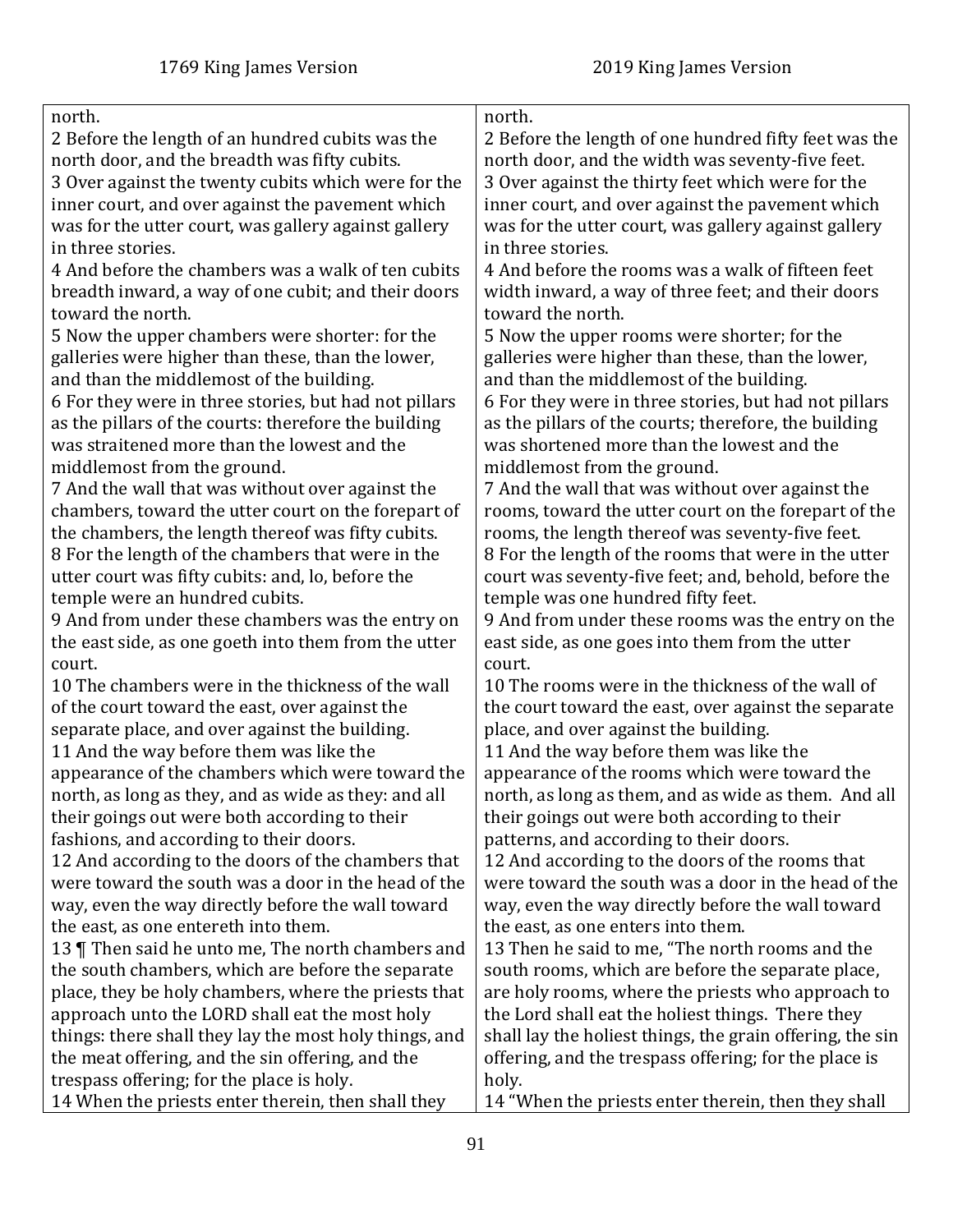| not go out of the holy place into the utter court, but<br>there they shall lay their garments wherein they<br>minister; for they are holy; and shall put on other<br>garments, and shall approach to those things which<br>are for the people.<br>15 Now when he had made an end of measuring the<br>inner house, he brought me forth toward the gate<br>whose prospect is toward the east, and measured it<br>round about.<br>16 He measured the east side with the measuring<br>reed, five hundred reeds, with the measuring reed<br>round about.<br>17 He measured the north side, five hundred reeds,<br>with the measuring reed round about.<br>18 He measured the south side, five hundred reeds,<br>with the measuring reed.<br>19 $\P$ He turned about to the west side, and<br>measured five hundred reeds with the measuring<br>reed.<br>20 He measured it by the four sides: it had a wall<br>round about, five hundred reeds long, and five<br>hundred broad, to make a separation between the<br>sanctuary and the profane place. | not go out of the holy place into the utter court, but<br>there they shall lay their garments in which they<br>serve. For the garments are holy, and they shall put<br>on other garments, and shall approach to those<br>things which are for the people."<br>15 Now when he had made an end of measuring the<br>inner part, he brought me forth toward the gate<br>which faces toward the east and measured it.<br>16 He measured the east side with the measuring<br>reed, seven hundred fifty feet, with the measuring<br>reed round about.<br>17 He measured the north side, seven hundred fifty<br>feet, with the measuring reed round about.<br>18 He measured the south side, seven hundred fifty<br>feet, with the measuring reed.<br>19 He turned about to the west side and measured<br>seven hundred fifty feet with the measuring reed.<br>20 He measured it by the four sides: it had a wall<br>round about, seven hundred fifty feet long, and<br>seven hundred fifty feet wide, to make a separation<br>between the sanctuary and the profane. |
|------------------------------------------------------------------------------------------------------------------------------------------------------------------------------------------------------------------------------------------------------------------------------------------------------------------------------------------------------------------------------------------------------------------------------------------------------------------------------------------------------------------------------------------------------------------------------------------------------------------------------------------------------------------------------------------------------------------------------------------------------------------------------------------------------------------------------------------------------------------------------------------------------------------------------------------------------------------------------------------------------------------------------------------------|---------------------------------------------------------------------------------------------------------------------------------------------------------------------------------------------------------------------------------------------------------------------------------------------------------------------------------------------------------------------------------------------------------------------------------------------------------------------------------------------------------------------------------------------------------------------------------------------------------------------------------------------------------------------------------------------------------------------------------------------------------------------------------------------------------------------------------------------------------------------------------------------------------------------------------------------------------------------------------------------------------------------------------------------------------------|
|                                                                                                                                                                                                                                                                                                                                                                                                                                                                                                                                                                                                                                                                                                                                                                                                                                                                                                                                                                                                                                                |                                                                                                                                                                                                                                                                                                                                                                                                                                                                                                                                                                                                                                                                                                                                                                                                                                                                                                                                                                                                                                                               |
|                                                                                                                                                                                                                                                                                                                                                                                                                                                                                                                                                                                                                                                                                                                                                                                                                                                                                                                                                                                                                                                |                                                                                                                                                                                                                                                                                                                                                                                                                                                                                                                                                                                                                                                                                                                                                                                                                                                                                                                                                                                                                                                               |
| 43:1 Afterward he brought me to the gate, even the<br>gate that looketh toward the east:<br>2 And, behold, the glory of the God of Israel came<br>from the way of the east: and his voice was like a<br>noise of many waters: and the earth shined with his<br>glory.<br>3 And it was according to the appearance of the<br>vision which I saw, even according to the vision that<br>I saw when I came to destroy the city: and the<br>visions were like the vision that I saw by the river<br>Chebar; and I fell upon my face.                                                                                                                                                                                                                                                                                                                                                                                                                                                                                                                | 43:1 Afterward he brought me to the gate, even the<br>gate that looks toward the east.<br>2 And, behold, the glory of the God of Israel came<br>from the way of the east; and His voice was like a<br>sound of many waters, and the earth shone with His<br>glory.<br>3 And it was according to the appearance of the<br>vision which I Ezekiel saw, even according to the<br>vision that I saw when I came to destroy the city.<br>And the visions were like the vision that I saw by<br>the river Chebar, and I fell forward to the ground,<br>face down.                                                                                                                                                                                                                                                                                                                                                                                                                                                                                                   |
| 4 And the glory of the LORD came into the house by<br>the way of the gate whose prospect is toward the<br>east.<br>5 So the spirit took me up, and brought me into the<br>inner court; and, behold, the glory of the LORD filled<br>the house.<br>6 And I heard him speaking unto me out of the<br>house; and the man stood by me.<br>7    And he said unto me, Son of man, the place of<br>my throne, and the place of the soles of my feet,                                                                                                                                                                                                                                                                                                                                                                                                                                                                                                                                                                                                  | 4 And the glory of the Lord came into the temple by<br>way of the gate which faces toward the east.<br>5 So the spirit of God took me up, and brought me<br>into the inner court; and, behold, the glory of the<br>Lord filled the temple.<br>6 And the man stood by me, and I heard the Lord<br>speaking to me out of the temple.<br>7 And He said to me, "Ezekiel, son of man, the place<br>of My temple, the place where I and My holy name<br>will dwell in the midst of the children of Israel                                                                                                                                                                                                                                                                                                                                                                                                                                                                                                                                                           |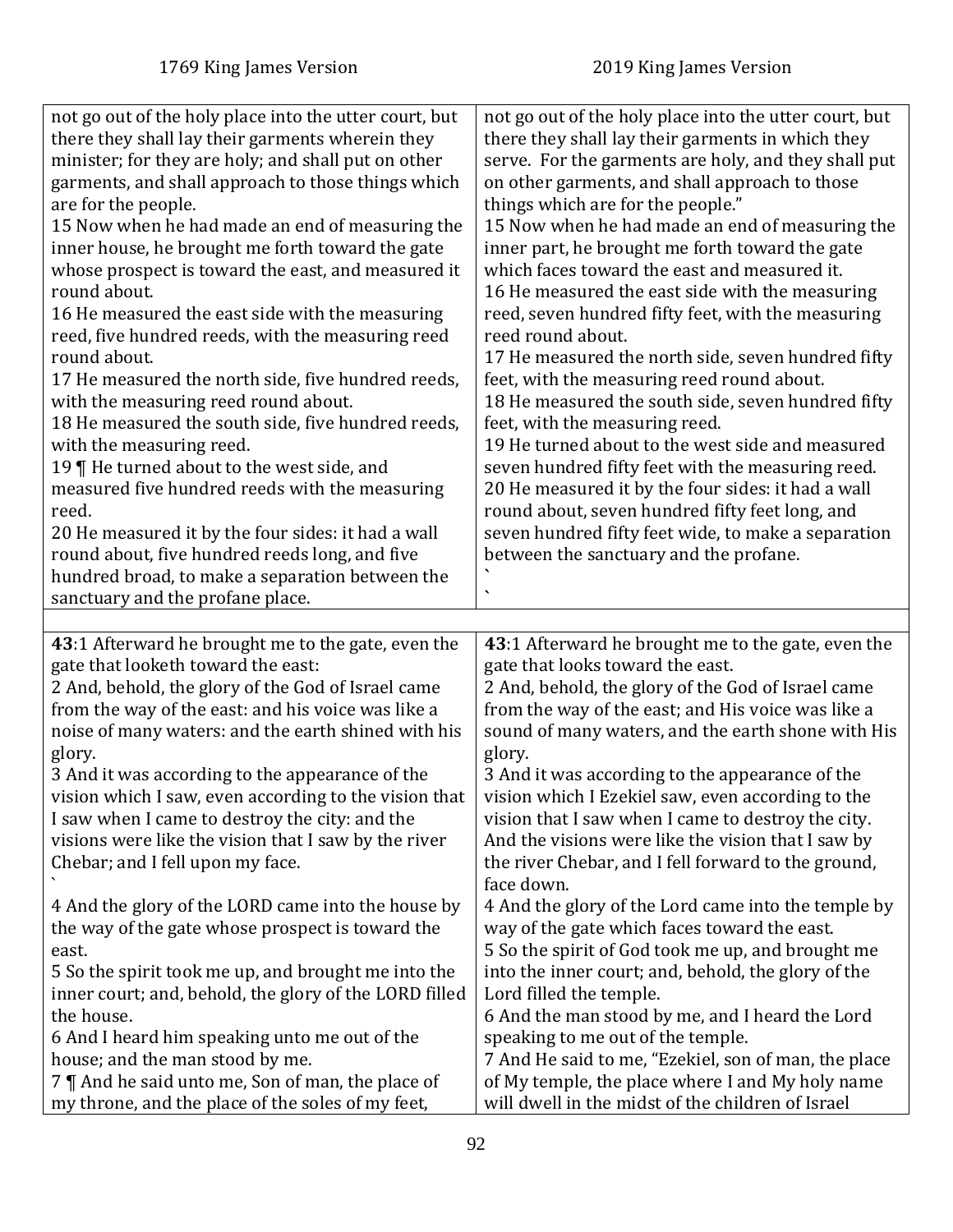| where I will dwell in the midst of the children of     | forever, the people of Israel shall no more defile.       |
|--------------------------------------------------------|-----------------------------------------------------------|
| Israel for ever, and my holy name, shall the house of  | They shall not defile it, neither they nor their kings,   |
| Israel no more defile, neither they, nor their kings,  | by their whoredom nor by burying the corpses of           |
| by their whoredom, nor by the carcases of their        | their kings in their high places.                         |
| kings in their high places.                            | 8 "In their setting of their threshold by My              |
| 8 In their setting of their threshold by my            | thresholds, and their post by My posts, and the wall      |
| thresholds, and their post by my posts, and the wall   | between Me and them, they have even defiled My            |
| between me and them, they have even defiled my         | holy name by their abominations that they have            |
| holy name by their abominations that they have         | committed. Therefore, I have consumed them in My          |
| committed: wherefore I have consumed them in           | anger.                                                    |
| mine anger.                                            | 9 "Now let them put away their whoredom and the           |
| 9 Now let them put away their whoredom, and the        | corpses of their kings far from Me, and I will dwell      |
| carcases of their kings, far from me, and I will dwell | in the midst of them forever."                            |
| in the midst of them for ever.                         | 10 The Lord continued, "Ezekiel, son of man, show         |
| 10 Thou son of man, shew the house to the house        | the temple to the people of Israel so that they may       |
| of Israel, that they may be ashamed of their           | be ashamed of their iniquities. And let them              |
| iniquities: and let them measure the pattern.          | measure the pattern.                                      |
| 11 And if they be ashamed of all that they have        | 11 "And if they are ashamed of all that they have         |
| done, shew them the form of the house, and the         | done, show them the form of the temple, the pattern       |
| fashion thereof, and the goings out thereof, and the   | of it, the goings out thereof, the comings in thereof,    |
| comings in thereof, and all the forms thereof, and all | and all the forms thereof. Also show them all its         |
| the ordinances thereof, and all the forms thereof,     | regulaions, all its forms, and all its laws. And write    |
| and all the laws thereof: and write it in their sight, | it in their sight so that they may keep its whole form    |
| that they may keep the whole form thereof, and all     | and all its regulations and do them.                      |
| the ordinances thereof, and do them.                   | 12 "This is the law of the temple: upon the top of the    |
| 12 This is the law of the house; Upon the top of the   | mountain the whole area around it shall be most           |
| mountain the whole limit thereof round about shall     | holy. Behold, this is the law of the temple."             |
| be most holy. Behold, this is the law of the house.    | 13 And these are the measures of the altar in feet:       |
| 13 $\P$ And these are the measures of the altar after  | The measure is a cubit (eighteen inches) and a hand       |
| the cubits: The cubit is a cubit and an hand breadth;  | breadth (three inches). The bottom shall be               |
| even the bottom shall be a cubit, and the breadth a    | eighteen inches plus three inches, and the border         |
| cubit, and the border thereof by the edge thereof      | thereof by the edge thereof round about shall be a        |
| round about shall be a span: and this shall be the     | span (nine inches). And this shall be the higher          |
| higher place of the altar.                             | place of the altar.                                       |
| 14 And from the bottom upon the ground even to         | 14 And from the bottom upon the ground even to            |
| the lower settle shall be two cubits, and the breadth  | the lower section of the altar shall be three feet, and   |
| one cubit; and from the lesser settle even to the      | the breadth eighteen inches. And from the lower           |
| greater settle shall be four cubits, and the breadth   | section to the next higher section of the altar shall     |
| one cubit.                                             | be six feet, and the breadth eighteen inches.             |
| 15 So the altar shall be four cubits; and from the     | 15 So the altar shall be six feet tall, and on top of the |
| altar and upward shall be four horns.                  | altar shall be four horns.                                |
| 16 And the altar shall be twelve cubits long, twelve   | 16 And the altar shall be eighteen feet long,             |
| broad, square in the four squares thereof.             | eighteen feet wide, square in the four squares            |
|                                                        | thereof.                                                  |
| 17 And the settle shall be fourteen cubits long and    | 17 And the middle section of the altar shall be           |
| fourteen broad in the four squares thereof; and the    | twenty-one feet long and twenty-one feet wide in          |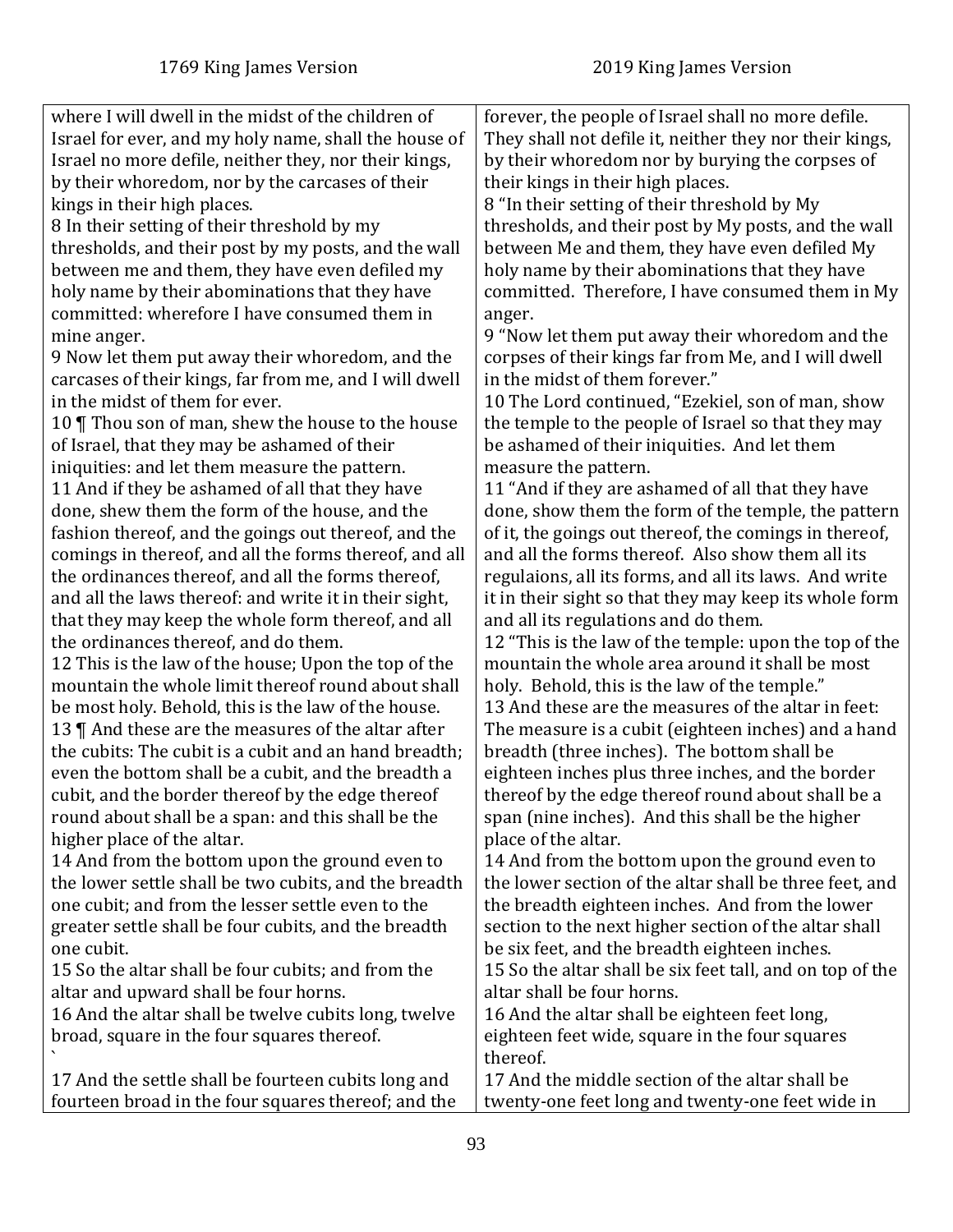| border about it shall be half a cubit; and the bottom  | the four squares thereof. And the border about it             |
|--------------------------------------------------------|---------------------------------------------------------------|
| thereof shall be a cubit about; and his stairs shall   | shall be nine inches, and the bottom thereof shall be         |
| look toward the east.                                  | eighteen inches about; and its stairs shall look              |
|                                                        | toward the east.                                              |
| 18    And he said unto me, Son of man, thus saith the  | 18 And the Lord God said to me, "Ezekiel, son of              |
| LORD God; These are the ordinances of the altar in     | man, these are the regulations of the altar in the day        |
| the day when they shall make it, to offer burnt        | when they shall make it to offer burnt offerings and          |
| offerings thereon, and to sprinkle blood thereon.      | to sprinkle blood on it.                                      |
| 19 And thou shalt give to the priests the Levites that | 19 "And you shall give a young bull for a sin offering        |
| be of the seed of Zadok, which approach unto me, to    | to the Levitical priests who are the descendants of           |
| minister unto me, saith the LORD God, a young          | Zadok, who approach Me to serve Me.                           |
| bullock for a sin offering.                            | 20 "And you shall take some of the blood of the bull,         |
| 20 And thou shalt take of the blood thereof, and put   | and put it on the four horns of the altar, and on the         |
| it on the four horns of it, and on the four corners of | four corners of the middle section of the altar, and          |
| the settle, and upon the border round about: thus      | on the surrounding border. Thus shall you cleanse             |
| shalt thou cleanse and purge it.                       | and purge it.                                                 |
| 21 Thou shalt take the bullock also of the sin         | 21 "You shall take the bull of the sin offering, and          |
| offering, and he shall burn it in the appointed place  | the priest shall burn it in the appointed place of the        |
| of the house, without the sanctuary.                   | temple, outside the sanctuary.                                |
| 22 And on the second day thou shalt offer a kid of     | 22 "And on the second day you shall offer a young             |
| the goats without blemish for a sin offering; and      | goat without any defects for a sin offering; and they         |
| they shall cleanse the altar, as they did cleanse it   | shall cleanse the altar, as they cleansed it with the         |
| with the bullock.                                      | bull.                                                         |
| 23 When thou hast made an end of cleansing it, thou    | 23 "When you have made an end of cleansing them,              |
| shalt offer a young bullock without blemish, and a     | you shall offer a young bull without any defects and          |
| ram out of the flock without blemish.                  | a ram out of the flock without any defects.                   |
| 24 And thou shalt offer them before the LORD, and      | 24 "And you shall offer them before the Lord, and             |
| the priests shall cast salt upon them, and they shall  | the priests shall cast salt upon them; and they shall         |
| offer them up for a burnt offering unto the LORD.      | offer them up for a burnt offering to the Lord.               |
| 25 Seven days shalt thou prepare every day a goat      | 25 "You shall prepare every day for seven days a              |
| for a sin offering: they shall also prepare a young    | goat for a sin offering; they also shall prepare a            |
| bullock, and a ram out of the flock, without blemish.  | young bull and a ram out of the flock without any<br>defects. |
| 26 Seven days shall they purge the altar and purify    | 26 "They shall purge the altar for seven days and             |
| it; and they shall consecrate themselves.              | purify it, and they shall consecrate themselves.              |
| 27 And when these days are expired, it shall be, that  | 27 "And when these days have ended, on the eighth             |
| upon the eighth day, and so forward, the priests       | day and forward, the priests shall make your burnt            |
| shall make your burnt offerings upon the altar, and    | offerings and your peace offerings upon the altar.            |
| your peace offerings; and I will accept you, saith the | And I the Lord God will accept you."                          |
| LORD God.                                              |                                                               |
|                                                        |                                                               |
| 44:1 Then he brought me back the way of the gate       | 44:1 Then the man brought me back the way of the              |
| of the outward sanctuary which looketh toward the      | gate of the outward sanctuary which looks toward              |
| east; and it was shut.                                 | the east, and it was shut.                                    |
| 2 Then said the LORD unto me; This gate shall be       | 2 Then the Lord said to me, Ezekiel, "This gate shall         |
| shut, it shall not be opened, and no man shall enter   | be shut. It shall not be opened, and no one shall             |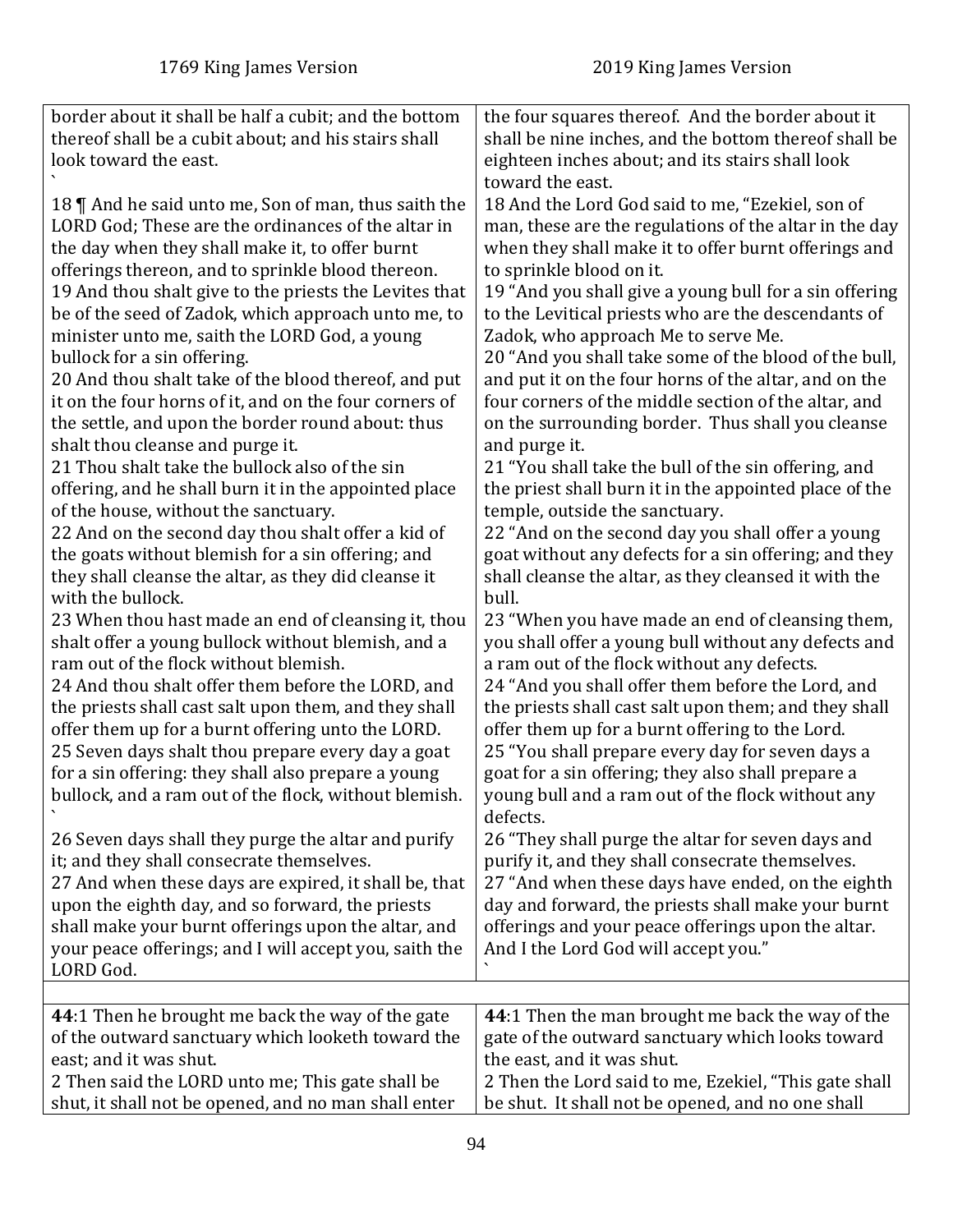| in by it; because the LORD, the God of Israel, hath       | enter in by it because the Lord, the God of Israel, has   |
|-----------------------------------------------------------|-----------------------------------------------------------|
| entered in by it, therefore it shall be shut.             | entered in by it; therefore, it shall be shut.            |
| 3 It is for the prince; the prince, he shall sit in it to | 3 "It is for the prince; he shall sit in it to eat before |
| eat bread before the LORD; he shall enter by the          | the Lord; he shall enter by way of the porch of that      |
| way of the porch of that gate, and shall go out by the    | gate and shall go out the same way."                      |
| way of the same.                                          | 4 Then the man brought me the way of the north            |
| 4 Then brought he me the way of the north gate            | gate before the temple, and I looked, and, behold,        |
| before the house: and I looked, and, behold, the          | the glory of the Lord filled the temple of the Lord.      |
| glory of the LORD filled the house of the LORD: and       | And I fell forward to the ground, face down.              |
| I fell upon my face.                                      | 5 And the Lord said to me, "Ezekiel, son of man,          |
| 5 And the LORD said unto me, Son of man, mark             | mark well, and see with your eyes, and hear with          |
| well, and behold with thine eyes, and hear with           | your ears all that I say to you concerning all the        |
| thine ears all that I say unto thee concerning all the    | regulations of the temple of the Lord, and all the        |
| ordinances of the house of the LORD, and all the          | laws of it. And mark well the entering in of the          |
| laws thereof; and mark well the entering in of the        | temple, with every going forth of the sanctuary.          |
| house, with every going forth of the sanctuary.           | 6 "And you shall say to the rebellious people of          |
| 6 And thou shalt say to the rebellious, even to the       | Israel that the Lord God says, 'O you people of           |
| house of Israel, Thus saith the LORD God; O ye            | Israel, let it suffice you of all your abominations,      |
| house of Israel, let it suffice you of all your           | 7 "that you have brought into My sanctuary                |
| abominations,                                             | strangers, uncircumcised in heart and flesh, to be in     |
| 7 In that ye have brought into my sanctuary               | My sanctuary, My temple, to pollute it when you           |
| strangers, uncircumcised in heart, and                    | offer Me My food of fat and blood; and they have          |
| uncircumcised in flesh, to be in my sanctuary, to         | broken My covenant because of all your                    |
| pollute it, even my house, when ye offer my bread,        | abominations.                                             |
| the fat and the blood, and they have broken my            | 8 "And you have not remained in charge of My holy         |
| covenant because of all your abominations.                | things, but you have set foreigners in charge of My       |
| 8 And ye have not kept the charge of mine holy            | sanctuary.""                                              |
| things: but ye have set keepers of my charge in my        | 9 The Lord God says, "No foreigner uncircumcised          |
| sanctuary for yourselves.                                 | in heart, nor uncircumcised in the flesh, who is          |
| 9 Thus saith the LORD God; No stranger,                   | among the children of Israel, shall enter into My         |
| uncircumcised in heart, nor uncircumcised in flesh,       | sanctuary.                                                |
| shall enter into my sanctuary, of any stranger that is    | 10 "And the Levites who went far away from Me             |
| among the children of Israel.                             | when Israel went astray, who went astray away             |
| 10 And the Levites that are gone away far from me,        | from Me after their idols, shall bear their iniquity.     |
| when Israel went astray, which went astray away           | 11 "Yet they shall serve in My sanctuary, having          |
| from me after their idols; they shall even bear their     | charge of the gates of the temple, and serving in the     |
| iniquity.                                                 | temple. They shall slay the burnt offering and the        |
| 11 Yet they shall be ministers in my sanctuary,           | sacrifice for the people, and they shall stand before     |
| having charge at the gates of the house, and              | the people to serve them.                                 |
| ministering to the house: they shall slay the burnt       | 12 "Because they served them before their idols,          |
| offering and the sacrifice for the people, and they       | and caused the people of Israel to fall into iniquity,    |
| shall stand before them to minister unto them.            | therefore, I the Lord God have exercised My power         |
| 12 Because they ministered unto them before their         | against them, and they shall bear their iniquity.         |
| idols, and caused the house of Israel to fall into        | 13 "And they shall not come near to Me, to perform        |
| iniquity; therefore have I lifted up mine hand            | the office of a priest to Me, nor come near to any of     |
| against them, saith the LORD God, and they shall          | My holy things in the most holy place. But they           |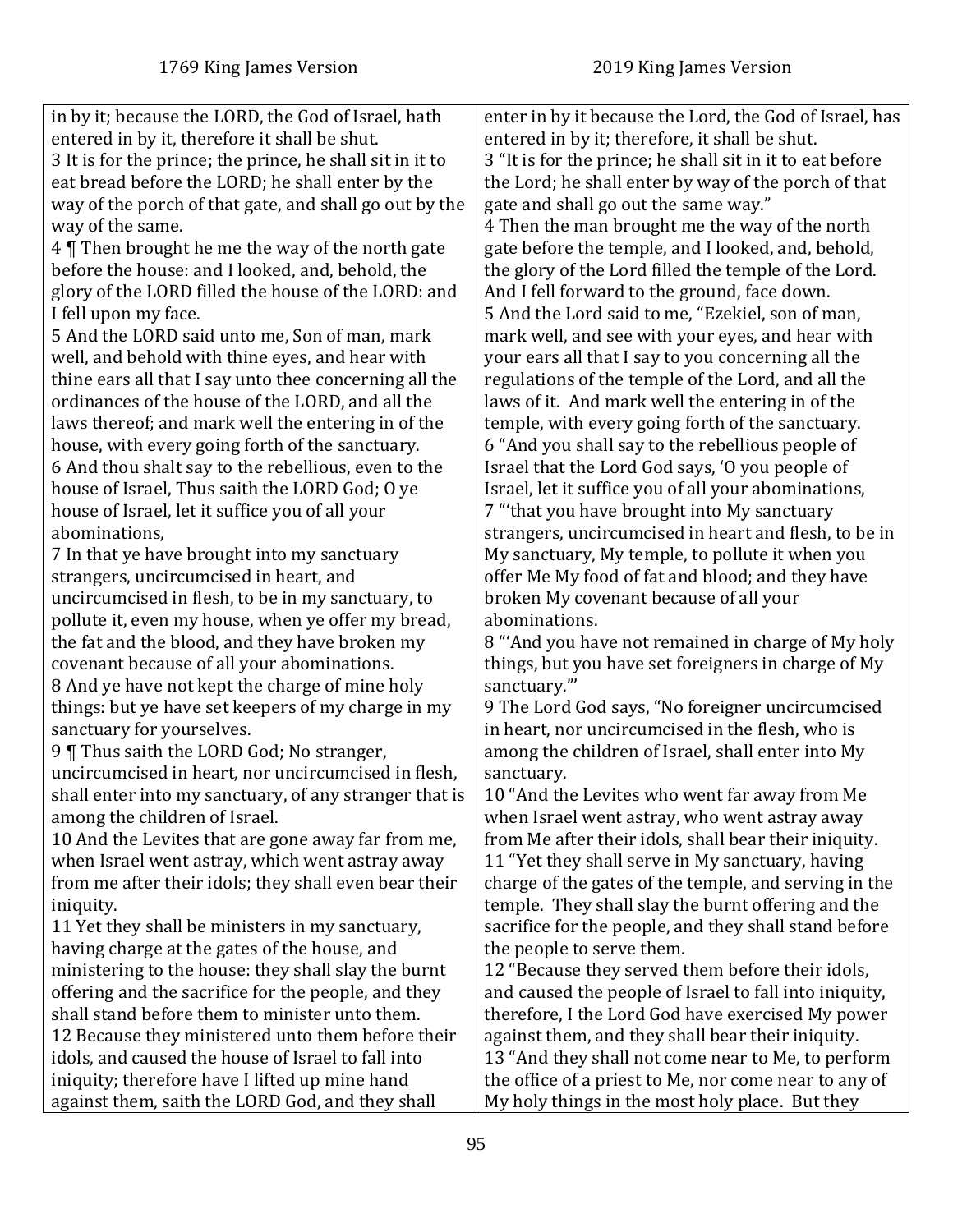| bear their iniquity.                                   | shall bear their shame and their abominations         |
|--------------------------------------------------------|-------------------------------------------------------|
| 13 And they shall not come near unto me, to do the     | which they have committed.                            |
| office of a priest unto me, nor to come near to any of | 14 "But I will put them in charge of the service in   |
| my holy things, in the most holy place: but they       | the temple and for all that shall be done in the      |
| shall bear their shame, and their abominations         | temple.                                               |
| which they have committed.                             | 15 "But the Levitical priests, the sons of Zadok, who |
| 14 But I will make them keepers of the charge of the   | remained in charge of My sanctuary when the           |
| house, for all the service thereof, and for all that   | children of Israel went astray from Me, shall come    |
| shall be done therein.                                 | near to Me to serve Me. And they shall stand before   |
| 15   But the priests the Levites, the sons of Zadok,   | Me the Lord God to offer Me the fat and the blood.    |
| that kept the charge of my sanctuary when the          | 16 "They shall enter into My sanctuary, and they      |
| children of Israel went astray from me, they shall     | shall come near to My table to serve Me, and they     |
| come near to me to minister unto me, and they shall    | shall keep My commands.                               |
| stand before me to offer unto me the fat and the       | 17 "And it shall come to pass that when they enter    |
|                                                        |                                                       |
| blood, saith the LORD God:                             | in at the gates of the inner court, they shall be     |
| 16 They shall enter into my sanctuary, and they        | clothed with linen garments. And no wool shall        |
| shall come near to my table, to minister unto me,      | come upon them while they serve in the gates of the   |
| and they shall keep my charge.                         | inner court and within the temple.                    |
| 17    And it shall come to pass, that when they enter  | 18 "They shall have linen bonnets upon their heads,   |
| in at the gates of the inner court, they shall be      | and shall wear linen undergarments; they shall not    |
| clothed with linen garments; and no wool shall         | wear anything that causes sweat.                      |
| come upon them, whiles they minister in the gates      | 19 "And when they go forth into the outer court to    |
| of the inner court, and within.                        | the people, they shall put off their garments in      |
| 18 They shall have linen bonnets upon their heads,     | which they served, and lay the garments in the holy   |
| and shall have linen breeches upon their loins; they   | rooms. And they shall put on other garments, and      |
| shall not gird themselves with any thing that          | they shall not sanctify the people with their         |
| causeth sweat.                                         | garments.                                             |
| 19 And when they go forth into the utter court, even   | 20 "Nor shall they shave their heads, nor allowtheir  |
| into the utter court to the people, they shall put off | hair to grow long; they shall keep their hair         |
| their garments wherein they ministered, and lay        | properly trimmed.                                     |
| them in the holy chambers, and they shall put on       | 21 "Nor shall any priest drink wine when he enters    |
| other garments; and they shall not sanctify the        | the inner court.                                      |
| people with their garments.                            | 22 "Nor shall they take for their wives a widow, nor  |
| 20 Neither shall they shave their heads, nor suffer    | her who has been put away; but they shall take        |
| their locks to grow long; they shall only poll their   | virgins of the children of Israel or a widow of a     |
| heads.                                                 | priest.                                               |
| 21 Neither shall any priest drink wine, when they      | 23 "And they shall teach My people the difference     |
| enter into the inner court.                            | between the holy and profane, and cause them to       |
| 22 Neither shall they take for their wives a widow,    | discern between the ritually pure and the impure.     |
| nor her that is put away: but they shall take          | 24 "And in controversy they shall stand in            |
| maidens of the seed of the house of Israel, or a       | judgment, and they shall judge the controversy        |
| widow that had a priest before.                        |                                                       |
|                                                        | according to My judgments. And they shall keep My     |
| 23 And they shall teach my people the difference       | laws and My statutes in all My assemblies, and they   |
| between the holy and profane, and cause them to        | shall hallow My Sabbaths.                             |
| discern between the unclean and the clean.             | 25 "And they shall not come in contact with any       |
| 24 And in controversy they shall stand in judgment;    | dead person to defile themselves. But for their       |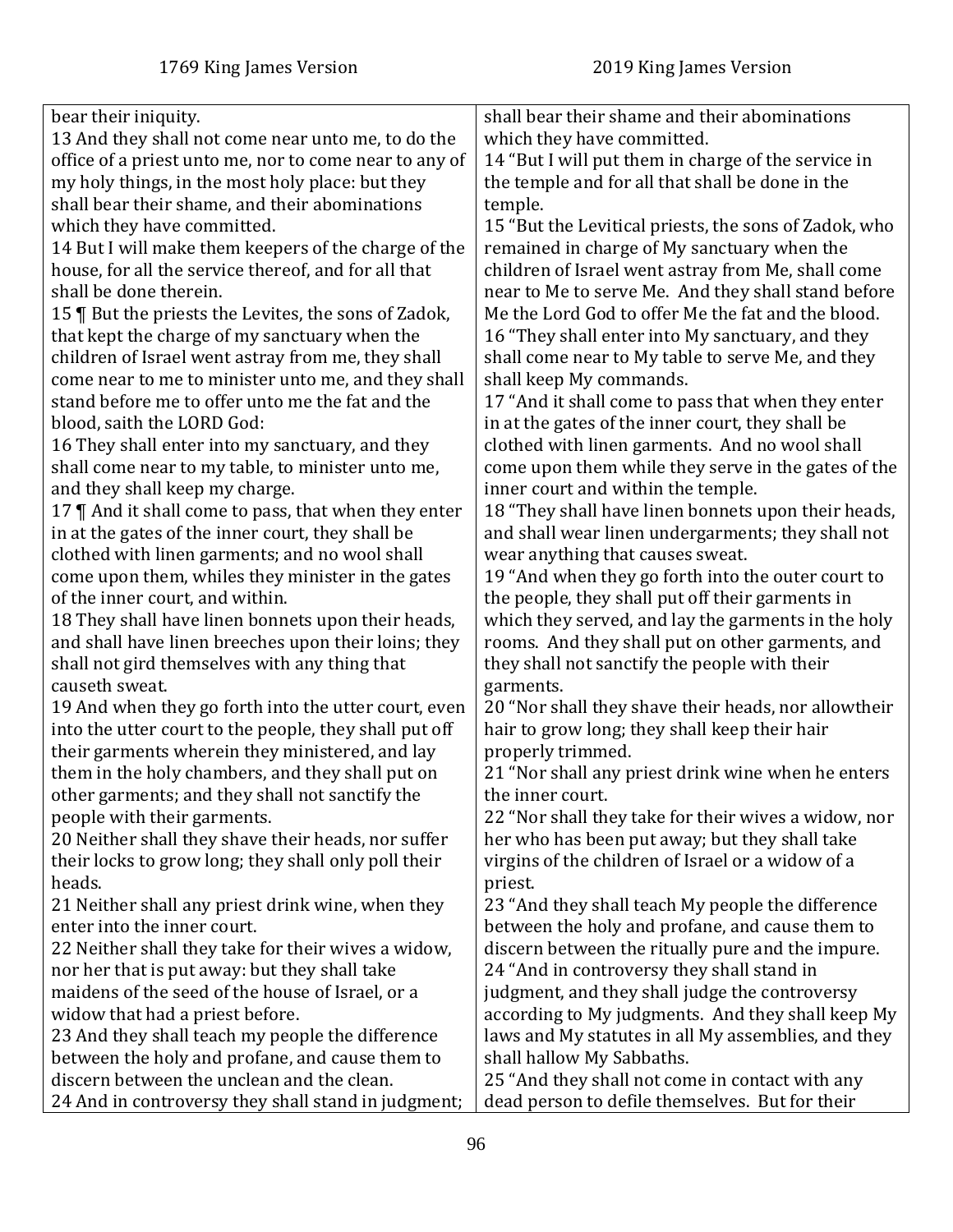| and they shall judge it according to my judgments:<br>and they shall keep my laws and my statutes in all<br>mine assemblies; and they shall hallow my<br>sabbaths.<br>25 And they shall come at no dead person to defile<br>themselves: but for father, or for mother, or for son,<br>or for daughter, for brother, or for sister that hath<br>had no husband, they may defile themselves.<br>26 And after he is cleansed, they shall reckon unto<br>him seven days.<br>27 And in the day that he goeth into the sanctuary,<br>unto the inner court, to minister in the sanctuary, he<br>shall offer his sin offering, saith the LORD God.<br>28 And it shall be unto them for an inheritance: I am<br>their inheritance: and ye shall give them no<br>possession in Israel: I am their possession.<br>29 They shall eat the meat offering, and the sin<br>offering, and the trespass offering; and every<br>dedicated thing in Israel shall be theirs.<br>30 And the first of all the firstfruits of all things, and<br>every oblation of all, of every sort of your oblations,<br>shall be the priest's: ye shall also give unto the<br>priest the first of your dough, that he may cause the<br>blessing to rest in thine house.<br>31 The priests shall not eat of any thing that is dead<br>of itself, or torn, whether it be fowl or beast. | close relative: father, or mother, or son, or daughter,<br>or brother, or sister who has had no husband, they<br>may defile themselves.<br>26 "And after the priest is ritually cleansed, they<br>shall reckon to him seven days.<br>27 "And in the day that he goes into the inner court<br>in the sanctuary, to serve in the sanctuary, he shall<br>offer his sin offering.<br>28 "And it shall be to them for an inheritance; I the<br>Lord God am their inheritance, and you shall not<br>give them any possession in Israel: I am their<br>possession.<br>29 "They shall eat the grain offering, the sin<br>offering, and the trespass offering; and every<br>dedicated thing in Israel shall be theirs.<br>30 "And the first of all the first fruits of all things,<br>and every offering of all sort of your offerings shall<br>belong to the priests. You shall also give to the<br>priest the first of the loaves of bread you bake so<br>that the priest may cause a blessing to rest on your<br>house.<br>31 "The priests shall not eat anything that has died<br>from natural causes or has been torn by a bird or<br>wild beast." |
|---------------------------------------------------------------------------------------------------------------------------------------------------------------------------------------------------------------------------------------------------------------------------------------------------------------------------------------------------------------------------------------------------------------------------------------------------------------------------------------------------------------------------------------------------------------------------------------------------------------------------------------------------------------------------------------------------------------------------------------------------------------------------------------------------------------------------------------------------------------------------------------------------------------------------------------------------------------------------------------------------------------------------------------------------------------------------------------------------------------------------------------------------------------------------------------------------------------------------------------------------------------------------------------------------------------------------------------------------|------------------------------------------------------------------------------------------------------------------------------------------------------------------------------------------------------------------------------------------------------------------------------------------------------------------------------------------------------------------------------------------------------------------------------------------------------------------------------------------------------------------------------------------------------------------------------------------------------------------------------------------------------------------------------------------------------------------------------------------------------------------------------------------------------------------------------------------------------------------------------------------------------------------------------------------------------------------------------------------------------------------------------------------------------------------------------------------------------------------------------------------------|
| 45:1 Moreover, when ye shall divide by lot the land<br>for inheritance, ye shall offer an oblation unto the<br>LORD, an holy portion of the land: the length shall<br>be the length of five and twenty thousand reeds,<br>and the breadth shall be ten thousand. This shall be<br>holy in all the borders thereof round about.<br>2 Of this there shall be for the sanctuary five<br>hundred in length, with five hundred in breadth,<br>square round about; and fifty cubits round about for<br>the suburbs thereof.<br>3 And of this measure shalt thou measure the length<br>of five and twenty thousand, and the breadth of ten<br>thousand: and in it shall be the sanctuary and the<br>most holy place.<br>4 The holy portion of the land shall be for the<br>priests the ministers of the sanctuary, which shall<br>come near to minister unto the LORD: and it shall be<br>a place for their houses, and an holy place for the                                                                                                                                                                                                                                                                                                                                                                                                            | 45:1 The Lord said, "Moreover, when you shall<br>divide by lot the land for an inheritance, you shall<br>offer an offering to the Lord, a holy portion of the<br>land. The length shall be eight miles long, and the<br>width shall be six miles. The entire area shall be<br>holy.<br>2 "The sanctuary will be on a square piece of land<br>eight hundred forty feet on a side, surrounded by an<br>open space eighty-four feet wide.<br>3 "One-half of this sacred land which is eight miles<br>long and three miles wide shall contain the<br>sanctuary and the housing for the priests.<br>4 "This holy land shall be for the priests who serve<br>in the sanctuary, who shall come near to serve the<br>Lord. And it shall be a place for their houses and a<br>holy place for the sanctuary.<br>5 "The other half of this sacred land shall be for the<br>Levites who serve the temple: their housing shall be                                                                                                                                                                                                                           |
| sanctuary.                                                                                                                                                                                                                                                                                                                                                                                                                                                                                                                                                                                                                                                                                                                                                                                                                                                                                                                                                                                                                                                                                                                                                                                                                                                                                                                                        | there.                                                                                                                                                                                                                                                                                                                                                                                                                                                                                                                                                                                                                                                                                                                                                                                                                                                                                                                                                                                                                                                                                                                                         |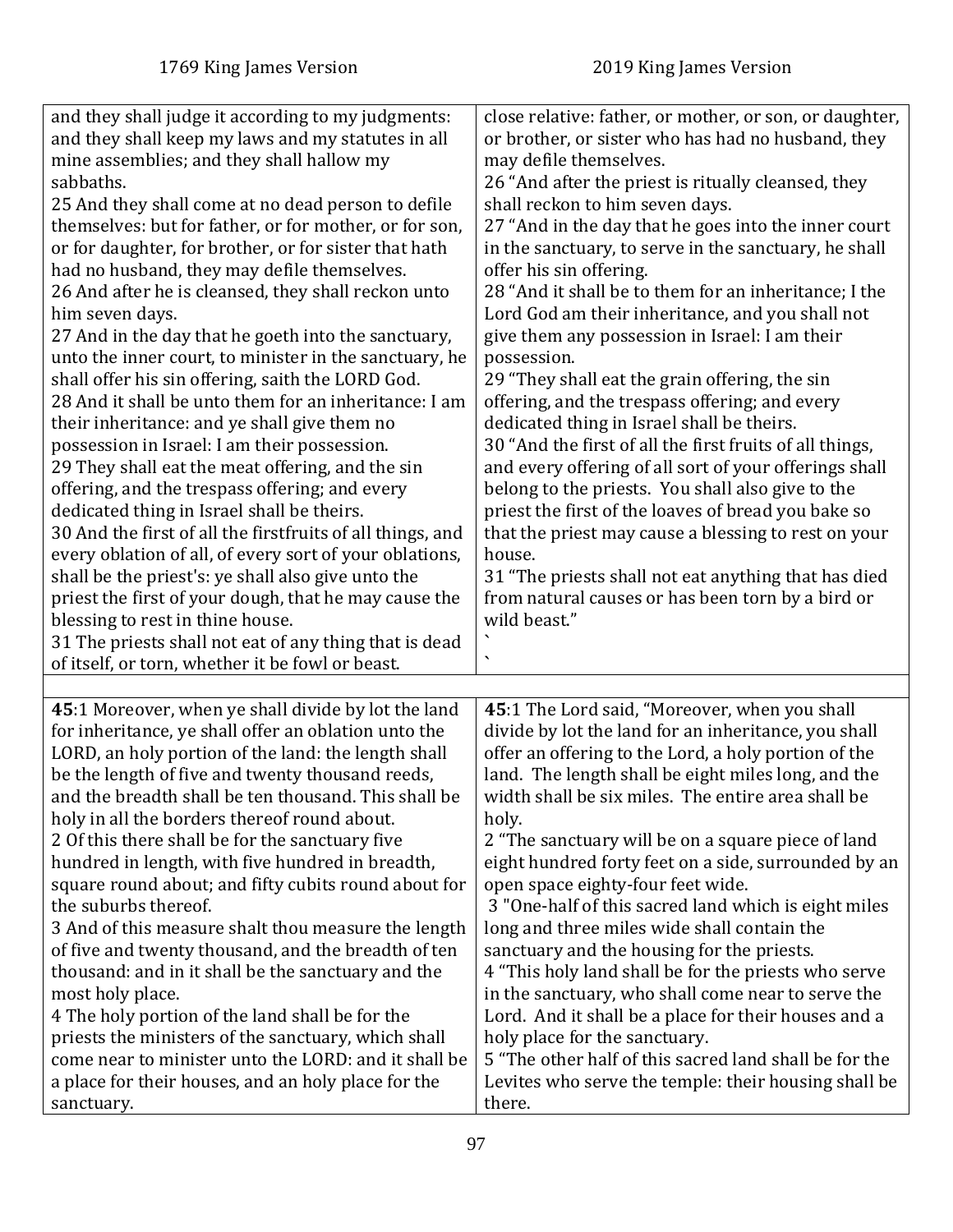5 And the five and twenty thousand of length, and the ten thousand of breadth, shall also the Levites, the ministers of the house, have for themselves, for a possession for twenty chambers.

6 ¶ And ye shall appoint the possession of the city five thousand broad, and five and twenty thousand long, over against the oblation of the holy portion: it shall be for the whole house of Israel.

7 ¶ And a portion shall be for the prince on the one side and on the other side of the oblation of the holy portion, and of the possession of the city, before the oblation of the holy portion, and before the

possession of the city, from the west side westward, and from the east side eastward: and the length shall be over against one of the portions, from the west border unto the east border.

8 In the land shall be his possession in Israel: and my princes shall no more oppress my people; and the rest of the land shall they give to the house of Israel according to their tribes.

9 ¶ Thus saith the LORD God; Let it suffice you, O princes of Israel: remove violence and spoil, and execute judgment and justice, take away your exactions from my people, saith the LORD God. 10 Ye shall have just balances, and a just ephah, and a just bath.

11 The ephah and the bath shall be of one measure, that the bath may contain the tenth part of an homer, and the ephah the tenth part of an homer: the measure thereof shall be after the homer.

12 And the shekel shall be twenty gerahs: twenty shekels, five and twenty shekels, fifteen shekels, shall be your maneh.

13 This is the oblation that ye shall offer; the sixth part of an ephah of an homer of wheat, and ye shall give the sixth part of an ephah of an homer of barley:

14 Concerning the ordinance of oil, the bath of oil, ye shall offer the tenth part of a bath out of the cor, which is an homer of ten baths; for ten baths are an homer:

15 And one lamb out of the flock, out of two hundred, out of the fat pastures of Israel; for a meat offering, and for a burnt offering, and for peace offerings, to make reconciliation for them, saith the LORD God.

6 "Next to the sacred land shall be an area eight miles long and two miles wide: it shall be for the whole people of Israel and shall include Jerusalem. 7 "And a portion shall be for the ruling prince. It shall extend on the one side from the sacred land westward to the Mediterranean Sea and on the other side from the sacred land eastward to the Jordan River. This means that the length of his property will be the same as that of a tribe of Israel. 8 "This shall be his possession in Israel, and My princes shall no more oppress My people. And the rest of the land they shall give to the people of Israel according to their tribes."

9 The Lord God says, "Let it suffice you, O princes of Israel: remove violence and plunder, and do what is just and right; take away your exactions from My people.

10 "You shall have just balances, and a just ephah (one-half bushel or seventeen and a half quarts) and a just bath (one-half bushel or seventeen and a half quarts.)

11 "The ephah and the bath shall be equal in measure so that the bath may contain the tenth part of a homer (five bushels or one hundred seventyfive quarts), and the ephah the tenth part of a homer. The measure of it shall be according to the homer.

12 "And the standard unit of weight shall be the shekel (four-tenths of an ounce), which shall equal twenty gerahs; and sixty shekels shall equal one mina (twenty-four ounces).

13 "This is the offering that you shall offer to Me: one sixtieth of your grain harvests.

14 "Concerning the ordinance of olive oil, you shall offer one percent of your olive oil to Me.

15 "And you shall offer one sheep out of every two hundred of the flock out of the fertile pastures of Israel. These are the offerings for grain offerings, and for burnt offerings, and for peace offerings to make reconciliation for the people, says the Lord God.

16 "All the people of the land shall give this offering for the prince in Israel.

17 "And it shall be the prince's duty to give burnt offerings, grain offerings, and drink offerings in the feasts, and on the new moons, and on the Sabbaths,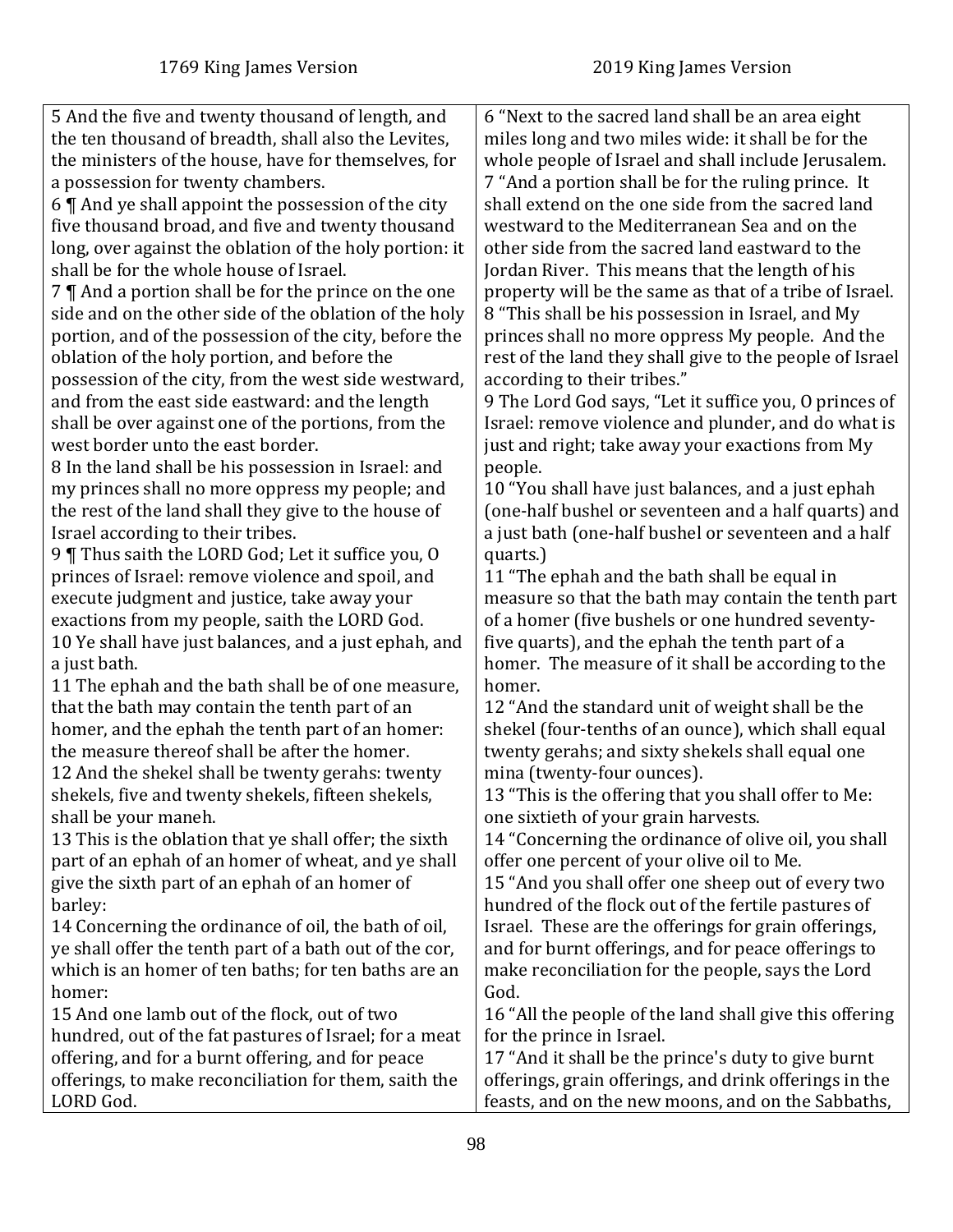| 16 All the people of the land shall give this oblation<br>for the prince in Israel.<br>17 And it shall be the prince's part to give burnt<br>offerings, and meat offerings, and drink offerings, in<br>the feasts, and in the new moons, and in the<br>sabbaths, in all solemnities of the house of Israel: he<br>shall prepare the sin offering, and the meat offering,<br>and the burnt offering, and the peace offerings, to<br>make reconciliation for the house of Israel.<br>18 Thus saith the LORD God; In the first month, in<br>the first day of the month, thou shalt take a young<br>bullock without blemish, and cleanse the sanctuary:<br>19 And the priest shall take of the blood of the sin<br>offering, and put it upon the posts of the house, and<br>upon the four corners of the settle of the altar, and<br>upon the posts of the gate of the inner court.<br>20 And so thou shalt do the seventh day of the<br>month for every one that erreth, and for him that is<br>simple: so shall ye reconcile the house.<br>21 In the first month, in the fourteenth day of the<br>month, ye shall have the passover, a feast of seven<br>days; unleavened bread shall be eaten.<br>22 And upon that day shall the prince prepare for<br>himself and for all the people of the land a bullock<br>for a sin offering.<br>23 And seven days of the feast he shall prepare a<br>burnt offering to the LORD, seven bullocks and<br>seven rams without blemish daily the seven days;<br>and a kid of the goats daily for a sin offering.<br>24 And he shall prepare a meat offering of an ephah<br>for a bullock, and an ephah for a ram, and an hin of<br>oil for an ephah.<br>25 In the seventh month, in the fifteenth day of the<br>month, shall he do the like in the feast of the seven<br>days, according to the sin offering, according to the<br>burnt offering, and according to the meat offering,<br>and according to the oil. | in all solemnities of the people of Israel. He shall<br>prepare the sin offering, the grain offering, the<br>burnt offering, and the peace offerings, to make<br>reconciliation for the people of Israel."<br>18 The Lord God says, "In the first month, on the<br>first day of the month, you shall take a young bull<br>without any defects and cleanse the sanctuary.<br>19 "And the priest shall take some of the blood of<br>the sin offering, and put it on the posts of the<br>temple, upon the four corners of the middle section<br>of the altar, and upon the posts of the gate of the<br>inner court.<br>20 "And this you shall do the seventh day of the<br>month for everyone who errs, and for the person<br>who sins unintentionally: so shall you reconcile the<br>people of Israel.<br>21 "In the first month on the fourteenth day of the<br>month, you shall have the Passover, a feast of seven<br>days; unleavened bread shall be eaten.<br>22 "And upon that day the prince shall prepare for<br>himself and for all the people of the land a bull for a<br>sin offering.<br>23 "And on each of the seven days of the feast he<br>shall prepare a burnt offering to the Lord, seven<br>bulls and seven rams without any defects, and a<br>young goat daily for a sin offering.<br>24 "And he shall prepare a grain offering of twenty<br>pounds of grain and four quarts of olive oil to be<br>given with each bull and ram.<br>25 "In the seventh month on the fifteenth day of the<br>month, he shall do the same in the seven-day feast,<br>according to the sin offering, according to the burnt<br>offering, according to the grain offering, and<br>according to the olive oil."<br>$\checkmark$<br>$\overline{\phantom{0}}$ |
|----------------------------------------------------------------------------------------------------------------------------------------------------------------------------------------------------------------------------------------------------------------------------------------------------------------------------------------------------------------------------------------------------------------------------------------------------------------------------------------------------------------------------------------------------------------------------------------------------------------------------------------------------------------------------------------------------------------------------------------------------------------------------------------------------------------------------------------------------------------------------------------------------------------------------------------------------------------------------------------------------------------------------------------------------------------------------------------------------------------------------------------------------------------------------------------------------------------------------------------------------------------------------------------------------------------------------------------------------------------------------------------------------------------------------------------------------------------------------------------------------------------------------------------------------------------------------------------------------------------------------------------------------------------------------------------------------------------------------------------------------------------------------------------------------------------------------------------------------------------------------------------------------------------------------------------------------|----------------------------------------------------------------------------------------------------------------------------------------------------------------------------------------------------------------------------------------------------------------------------------------------------------------------------------------------------------------------------------------------------------------------------------------------------------------------------------------------------------------------------------------------------------------------------------------------------------------------------------------------------------------------------------------------------------------------------------------------------------------------------------------------------------------------------------------------------------------------------------------------------------------------------------------------------------------------------------------------------------------------------------------------------------------------------------------------------------------------------------------------------------------------------------------------------------------------------------------------------------------------------------------------------------------------------------------------------------------------------------------------------------------------------------------------------------------------------------------------------------------------------------------------------------------------------------------------------------------------------------------------------------------------------------------------------------------------------------------------------------|
|                                                                                                                                                                                                                                                                                                                                                                                                                                                                                                                                                                                                                                                                                                                                                                                                                                                                                                                                                                                                                                                                                                                                                                                                                                                                                                                                                                                                                                                                                                                                                                                                                                                                                                                                                                                                                                                                                                                                                    |                                                                                                                                                                                                                                                                                                                                                                                                                                                                                                                                                                                                                                                                                                                                                                                                                                                                                                                                                                                                                                                                                                                                                                                                                                                                                                                                                                                                                                                                                                                                                                                                                                                                                                                                                          |
|                                                                                                                                                                                                                                                                                                                                                                                                                                                                                                                                                                                                                                                                                                                                                                                                                                                                                                                                                                                                                                                                                                                                                                                                                                                                                                                                                                                                                                                                                                                                                                                                                                                                                                                                                                                                                                                                                                                                                    |                                                                                                                                                                                                                                                                                                                                                                                                                                                                                                                                                                                                                                                                                                                                                                                                                                                                                                                                                                                                                                                                                                                                                                                                                                                                                                                                                                                                                                                                                                                                                                                                                                                                                                                                                          |
| 46:1 Thus saith the LORD God; The gate of the inner<br>court that looketh toward the east shall be shut the                                                                                                                                                                                                                                                                                                                                                                                                                                                                                                                                                                                                                                                                                                                                                                                                                                                                                                                                                                                                                                                                                                                                                                                                                                                                                                                                                                                                                                                                                                                                                                                                                                                                                                                                                                                                                                        | 46:1 The Lord God says, "The gate of the inner court                                                                                                                                                                                                                                                                                                                                                                                                                                                                                                                                                                                                                                                                                                                                                                                                                                                                                                                                                                                                                                                                                                                                                                                                                                                                                                                                                                                                                                                                                                                                                                                                                                                                                                     |
| six working days; but on the sabbath it shall be                                                                                                                                                                                                                                                                                                                                                                                                                                                                                                                                                                                                                                                                                                                                                                                                                                                                                                                                                                                                                                                                                                                                                                                                                                                                                                                                                                                                                                                                                                                                                                                                                                                                                                                                                                                                                                                                                                   | that looks toward the east shall be shut during the<br>six working days, but on the Sabbath it shall be                                                                                                                                                                                                                                                                                                                                                                                                                                                                                                                                                                                                                                                                                                                                                                                                                                                                                                                                                                                                                                                                                                                                                                                                                                                                                                                                                                                                                                                                                                                                                                                                                                                  |
|                                                                                                                                                                                                                                                                                                                                                                                                                                                                                                                                                                                                                                                                                                                                                                                                                                                                                                                                                                                                                                                                                                                                                                                                                                                                                                                                                                                                                                                                                                                                                                                                                                                                                                                                                                                                                                                                                                                                                    |                                                                                                                                                                                                                                                                                                                                                                                                                                                                                                                                                                                                                                                                                                                                                                                                                                                                                                                                                                                                                                                                                                                                                                                                                                                                                                                                                                                                                                                                                                                                                                                                                                                                                                                                                          |
| opened, and in the day of the new moon it shall be                                                                                                                                                                                                                                                                                                                                                                                                                                                                                                                                                                                                                                                                                                                                                                                                                                                                                                                                                                                                                                                                                                                                                                                                                                                                                                                                                                                                                                                                                                                                                                                                                                                                                                                                                                                                                                                                                                 | opened, and on the day of the new moon it shall be                                                                                                                                                                                                                                                                                                                                                                                                                                                                                                                                                                                                                                                                                                                                                                                                                                                                                                                                                                                                                                                                                                                                                                                                                                                                                                                                                                                                                                                                                                                                                                                                                                                                                                       |
| opened.                                                                                                                                                                                                                                                                                                                                                                                                                                                                                                                                                                                                                                                                                                                                                                                                                                                                                                                                                                                                                                                                                                                                                                                                                                                                                                                                                                                                                                                                                                                                                                                                                                                                                                                                                                                                                                                                                                                                            | opened.                                                                                                                                                                                                                                                                                                                                                                                                                                                                                                                                                                                                                                                                                                                                                                                                                                                                                                                                                                                                                                                                                                                                                                                                                                                                                                                                                                                                                                                                                                                                                                                                                                                                                                                                                  |
| 2 And the prince shall enter by the way of the porch                                                                                                                                                                                                                                                                                                                                                                                                                                                                                                                                                                                                                                                                                                                                                                                                                                                                                                                                                                                                                                                                                                                                                                                                                                                                                                                                                                                                                                                                                                                                                                                                                                                                                                                                                                                                                                                                                               | 2 "And the prince shall enter by way of the porch of                                                                                                                                                                                                                                                                                                                                                                                                                                                                                                                                                                                                                                                                                                                                                                                                                                                                                                                                                                                                                                                                                                                                                                                                                                                                                                                                                                                                                                                                                                                                                                                                                                                                                                     |
| of that gate without, and shall stand by the post of                                                                                                                                                                                                                                                                                                                                                                                                                                                                                                                                                                                                                                                                                                                                                                                                                                                                                                                                                                                                                                                                                                                                                                                                                                                                                                                                                                                                                                                                                                                                                                                                                                                                                                                                                                                                                                                                                               | that gate and shall stand by the post of the gate, and                                                                                                                                                                                                                                                                                                                                                                                                                                                                                                                                                                                                                                                                                                                                                                                                                                                                                                                                                                                                                                                                                                                                                                                                                                                                                                                                                                                                                                                                                                                                                                                                                                                                                                   |
| the gate, and the priests shall prepare his burnt                                                                                                                                                                                                                                                                                                                                                                                                                                                                                                                                                                                                                                                                                                                                                                                                                                                                                                                                                                                                                                                                                                                                                                                                                                                                                                                                                                                                                                                                                                                                                                                                                                                                                                                                                                                                                                                                                                  | the priests shall prepare his burnt offering and his                                                                                                                                                                                                                                                                                                                                                                                                                                                                                                                                                                                                                                                                                                                                                                                                                                                                                                                                                                                                                                                                                                                                                                                                                                                                                                                                                                                                                                                                                                                                                                                                                                                                                                     |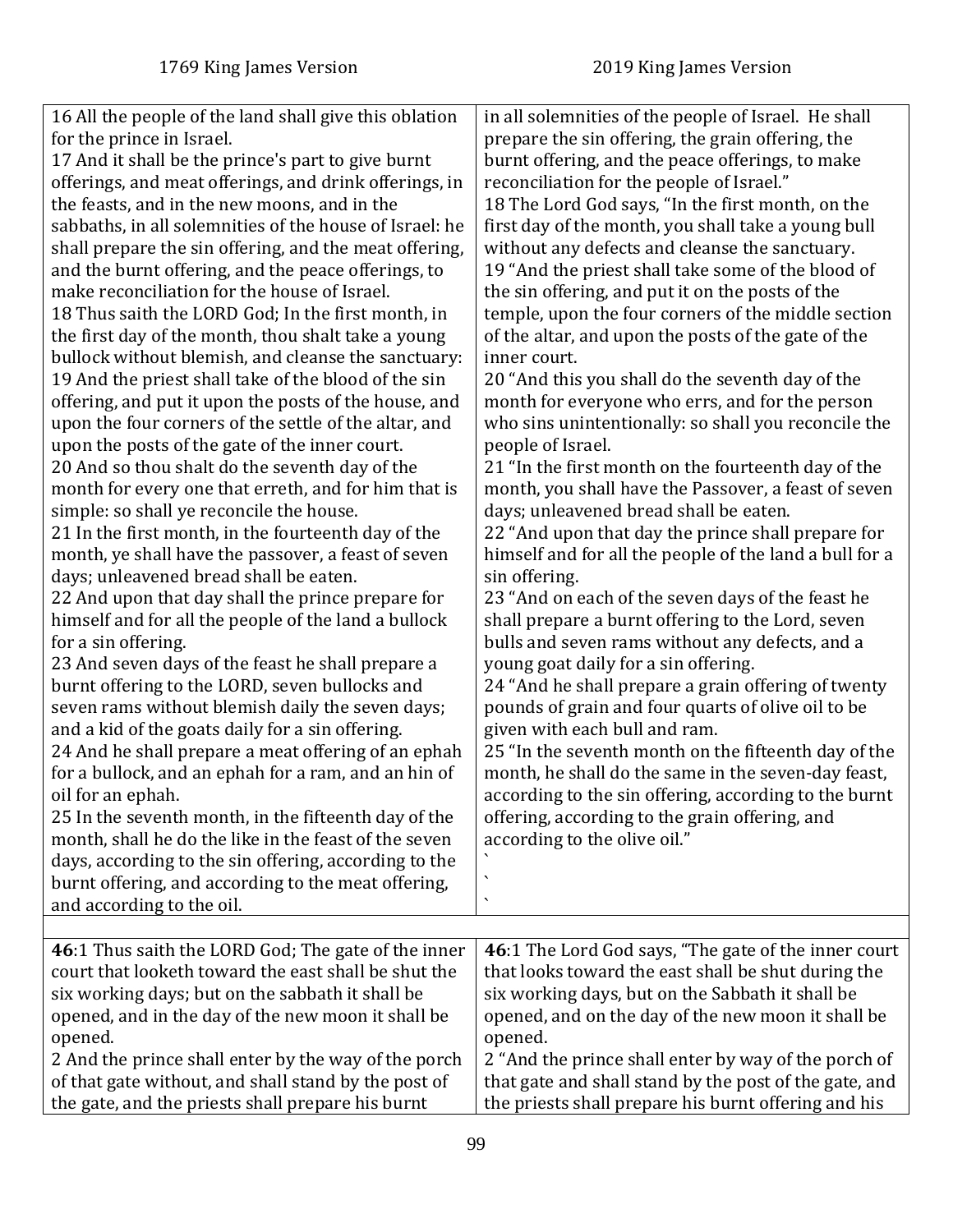| offering and his peace offerings, and he shall         | peace offerings. And he shall worship at the            |
|--------------------------------------------------------|---------------------------------------------------------|
| worship at the threshold of the gate: then he shall    | threshold of the gate; then he shall go forth, but the  |
| go forth; but the gate shall not be shut until the     | gate shall not be shut until the evening.               |
| evening.                                               | 3 "Likewise the people of the land shall worship at     |
| 3 Likewise the people of the land shall worship at     | the door of this gate before the Lord on the            |
| the door of this gate before the LORD in the           | Sabbaths and on the new moons.                          |
| sabbaths and in the new moons.                         | 4 "And the burnt offering that the prince shall offer   |
| 4 And the burnt offering that the prince shall offer   | to the Lord on the Sabbath day shall be six lambs       |
| unto the LORD in the sabbath day shall be six lambs    | without any defects, and a ram without any defects.     |
| without blemish, and a ram without blemish.            | 5 "And the grain offering shall be twenty pounds for    |
| 5 And the meat offering shall be an ephah for a ram,   | a ram, and the meat offering for the lambs shall be     |
| and the meat offering for the lambs as he shall be     | as much as he wishes. He also shall offer four          |
| able to give, and an hin of oil to an ephah.           | quarts of olive oil with each twenty-pound grain        |
|                                                        | offering.                                               |
| 6 And in the day of the new moon it shall be a young   | 6 "And on the day of the new moon, he shall offer a     |
| bullock without blemish, and six lambs, and a ram:     | young bull without any defects, six lambs, and a        |
| they shall be without blemish.                         | ram; they shall all be without any defects.             |
| 7 And he shall prepare a meat offering, an ephah for   | 7 "And he shall prepare a grain offering of twenty      |
| a bullock, and an ephah for a ram, and for the lambs   | pounds for a bull or for a ram, and as much as he       |
| according as his hand shall attain unto, and an hin of | wishes with a lamb, and four quarts of olive oil with   |
| oil to an ephah.                                       | each twenty pounds of grain.                            |
| 8 And when the prince shall enter, he shall go in by   | 8 "And when the prince shall enter, he shall go in by   |
| the way of the porch of that gate, and he shall go     | way of the porch of that gate, and he shall go forth    |
| forth by the way thereof.                              | by the same way.                                        |
| 9   But when the people of the land shall come         | 9 "But when the people of the land shall come           |
| before the LORD in the solemn feasts, he that          | before the Lord in the solemn feasts, those who         |
| entereth in by the way of the north gate to worship    | enter in by way of the north gate to worship shall go   |
| shall go out by the way of the south gate; and he      | out by way of the south gate. And those who enter       |
| that entereth by the way of the south gate shall go    | by way of the south gate shall go forth by way of the   |
| forth by the way of the north gate: he shall not       | north gate. They shall not return by the same gate      |
| return by the way of the gate whereby he came in,      | they came in by but shall go forth out the opposite     |
| but shall go forth over against it.                    | gate.                                                   |
| 10 And the prince in the midst of them, when they      | 10 "And the prince in the midst of them, when they      |
| go in, shall go in; and when they go forth, shall go   | go in, shall go in; and when they go forth, he shall go |
| forth.                                                 | forth.                                                  |
| 11 And in the feasts and in the solemnities the meat   | 11 "And in the feasts and in the solemnities, the       |
| offering shall be an ephah to a bullock, and an ephah  | grain offering shall be twenty pounds for a bull,       |
| to a ram, and to the lambs as he is able to give, and  | twenty pounds for a ram, for the lambs as much as       |
| an hin of oil to an ephah.                             | he wishes to give, and four quarts of olive oil for     |
|                                                        | every twenty pounds of grain.                           |
| 12 Now when the prince shall prepare a voluntary       | 12 "Now when the prince shall prepare a voluntary       |
| burnt offering or peace offerings voluntarily unto     | burnt offering or peace offerings to the Lord, one      |
| the LORD, one shall then open him the gate that        | shall then open for him the gate that looks toward      |
| looketh toward the east, and he shall prepare his      | the east, and he shall prepare his burnt offering and   |
| burnt offering and his peace offerings, as he did on   | his peace offerings, as he did on the Sabbath day.      |
| the sabbath day: then he shall go forth; and after his | Then he shall go forth; and after his going forth, one  |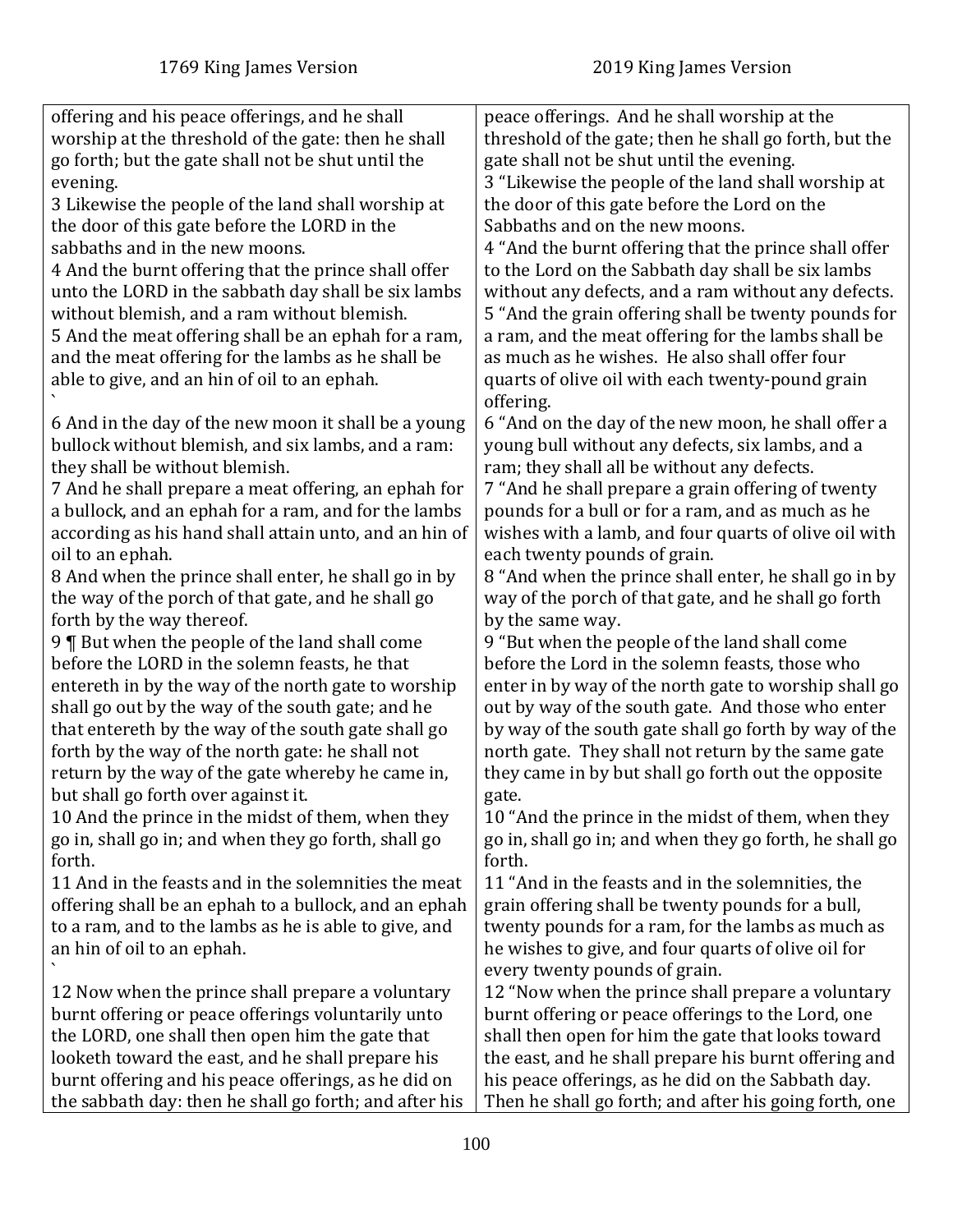| 13 Thou shalt daily prepare a burnt offering unto<br>13 "You shall daily prepare a burnt offering to the<br>the LORD of a lamb of the first year without<br>Lord of a yearling lamb without any defects; you<br>blemish: thou shalt prepare it every morning.<br>shall prepare it every morning.<br>14 "And you shall prepare a grain offering for it<br>14 And thou shalt prepare a meat offering for it |  |
|-----------------------------------------------------------------------------------------------------------------------------------------------------------------------------------------------------------------------------------------------------------------------------------------------------------------------------------------------------------------------------------------------------------|--|
|                                                                                                                                                                                                                                                                                                                                                                                                           |  |
|                                                                                                                                                                                                                                                                                                                                                                                                           |  |
|                                                                                                                                                                                                                                                                                                                                                                                                           |  |
|                                                                                                                                                                                                                                                                                                                                                                                                           |  |
| every morning, the sixth part of an ephah, and the<br>every morning of three pounds of grain, and one                                                                                                                                                                                                                                                                                                     |  |
| quart of olive oil to mix with the fine flour. This will<br>third part of an hin of oil, to temper with the fine                                                                                                                                                                                                                                                                                          |  |
| flour; a meat offering continually by a perpetual<br>be a grain offering continually by a perpetual                                                                                                                                                                                                                                                                                                       |  |
| ordinance unto the LORD.<br>ordinance to the Lord.                                                                                                                                                                                                                                                                                                                                                        |  |
| 15 Thus shall they prepare the lamb, and the meat<br>15 "Thus shall they prepare the lamb, the grain                                                                                                                                                                                                                                                                                                      |  |
| offering, and the olive oil, every morning for a<br>offering, and the oil, every morning for a continual                                                                                                                                                                                                                                                                                                  |  |
| continual burnt offering."<br>burnt offering.                                                                                                                                                                                                                                                                                                                                                             |  |
| 16 Thus saith the LORD God; If the prince give a<br>16 The Lord God says, "If the prince gives a gift to                                                                                                                                                                                                                                                                                                  |  |
| gift unto any of his sons, the inheritance thereof<br>any of his children, the inheritance shall be his                                                                                                                                                                                                                                                                                                   |  |
| shall be his sons'; it shall be their possession by<br>child's; it shall be the child's possession by                                                                                                                                                                                                                                                                                                     |  |
| inheritance.<br>inheritance.                                                                                                                                                                                                                                                                                                                                                                              |  |
| 17 But if he give a gift of his inheritance to one of his<br>17 "But if the prince gives a gift of his inheritance to                                                                                                                                                                                                                                                                                     |  |
| servants, then it shall be his to the year of liberty;<br>one of his servants, then it shall belong to the                                                                                                                                                                                                                                                                                                |  |
| after it shall return to the prince: but his inheritance<br>servant to the year of liberty. Afterwards, it shall                                                                                                                                                                                                                                                                                          |  |
| shall be his sons' for them.<br>return to the prince; only the ruler's children can                                                                                                                                                                                                                                                                                                                       |  |
| keep their inheritance.                                                                                                                                                                                                                                                                                                                                                                                   |  |
| 18 "Moreover the prince shall not take of the<br>18 Moreover the prince shall not take of the                                                                                                                                                                                                                                                                                                             |  |
| people's inheritance by oppression, to thrust them<br>people's inheritance by oppression to thrust them                                                                                                                                                                                                                                                                                                   |  |
| out of their possession; but he shall give his sons<br>out of their possession. But he shall give his                                                                                                                                                                                                                                                                                                     |  |
| inheritance out of his own possession: that my<br>children inheritance only out of his own                                                                                                                                                                                                                                                                                                                |  |
| people be not scattered every man from his<br>possessions so that My people are not scattered all                                                                                                                                                                                                                                                                                                         |  |
| possession.<br>from their possession."                                                                                                                                                                                                                                                                                                                                                                    |  |
| 19 The man who was showing me, Ezekiel, the<br>19 ¶ After he brought me through the entry, which                                                                                                                                                                                                                                                                                                          |  |
| was at the side of the gate, into the holy chambers of<br>temple, brought me through the entry, which was at                                                                                                                                                                                                                                                                                              |  |
| the priests, which looked toward the north: and,<br>the side of the gate into the holy rooms of the                                                                                                                                                                                                                                                                                                       |  |
| behold, there was a place on the two sides<br>priests which looked toward the north. And,                                                                                                                                                                                                                                                                                                                 |  |
| behold, there were more rooms on the westward<br>westward.                                                                                                                                                                                                                                                                                                                                                |  |
| side of the temple.                                                                                                                                                                                                                                                                                                                                                                                       |  |
| 20 Then the man said to me, "This is the place<br>20 Then said he unto me, This is the place where                                                                                                                                                                                                                                                                                                        |  |
| the priests shall boil the trespass offering and the<br>where the priests shall boil the trespass offering                                                                                                                                                                                                                                                                                                |  |
| sin offering, where they shall bake the meat<br>and the sin offering and where they shall bake the                                                                                                                                                                                                                                                                                                        |  |
| offering; that they bear them not out into the utter<br>grain offering so that they do not bear them out into                                                                                                                                                                                                                                                                                             |  |
| the outer court where people might touch the holy<br>court, to sanctify the people.                                                                                                                                                                                                                                                                                                                       |  |
| objects to their harm."                                                                                                                                                                                                                                                                                                                                                                                   |  |
| 21 Then he brought me forth into the utter court,<br>21 Then the man brought me forth into the outer                                                                                                                                                                                                                                                                                                      |  |
| court and caused me to pass by the four corners of<br>and caused me to pass by the four corners of the                                                                                                                                                                                                                                                                                                    |  |
| the court. And, behold, in every corner of the court,<br>court; and, behold, in every corner of the court                                                                                                                                                                                                                                                                                                 |  |
| there was a court.<br>there was a court.                                                                                                                                                                                                                                                                                                                                                                  |  |
| 22 In the four corners of the court there were courts<br>22 In the four corners of the court there were courts                                                                                                                                                                                                                                                                                            |  |
| joined of forty cubits long and thirty broad: these<br>joined 68 feet long and fifty feet wide: these four                                                                                                                                                                                                                                                                                                |  |
| four corners were of one measure.<br>corners all measured the same.                                                                                                                                                                                                                                                                                                                                       |  |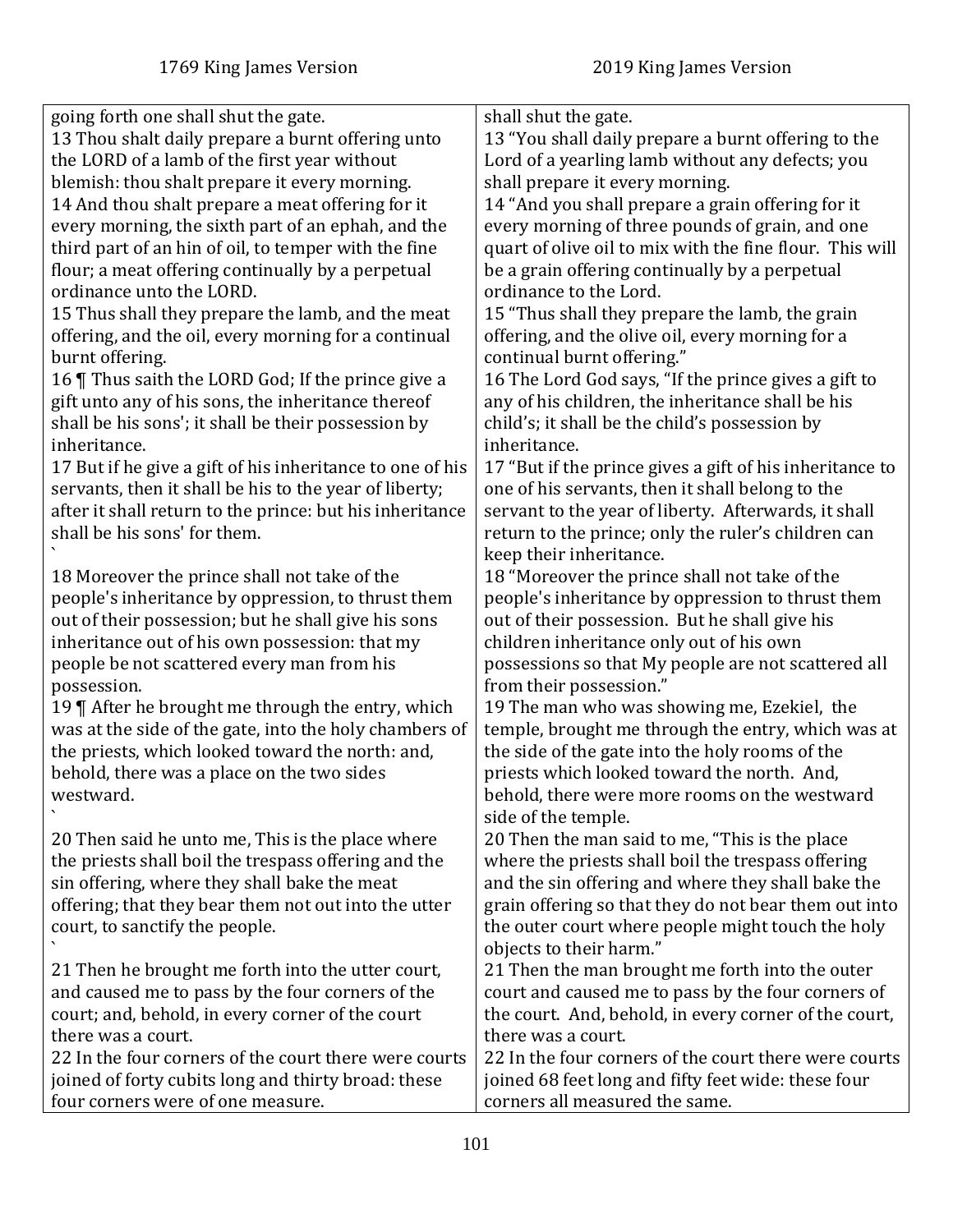| 23 And there was a row of building round about in     | 23 And there was a row of stones in them with         |
|-------------------------------------------------------|-------------------------------------------------------|
|                                                       |                                                       |
| them, round about them four, and it was made with     | places for boiling.                                   |
| boiling places under the rows round about.            | 24 Then the man said to me, "These are the places     |
| 24 Then said he unto me, These are the places of      | for boiling, where those who serve in the temple      |
| them that boil, where the ministers of the house      | boil the sacrifices of the people."                   |
| shall boil the sacrifice of the people.               |                                                       |
|                                                       |                                                       |
| 47:1 Afterward he brought me again unto the door      | 47:1 Afterward the man brought me again to the        |
| of the house; and, behold, waters issued out from     | door of the temple; and, behold, waters issued out    |
| under the threshold of the house eastward: for the    | from under the threshold of the temple eastward.      |
| forefront of the house stood toward the east, and     | For the front of the temple faced toward the east,    |
| the waters came down from under from the right        | and the waters came down from under from the          |
| side of the house, at the south side of the altar.    | south side of the temple, at the south side of the    |
|                                                       | altar.                                                |
| 2 Then brought he me out of the way of the gate       | 2 Then he brought me out of the way of the gate       |
| northward, and led me about the way without unto      | northward and led me to the outer gate by the way     |
| the utter gate by the way that looketh eastward;      | that looks eastward. And, behold, waters ran out on   |
| and, behold, there ran out waters on the right side.  | the south side.                                       |
| 3 And when the man that had the line in his hand      | 3 And when the man who had the line in his hand       |
| went forth eastward, he measured a thousand           | went forth eastward, he measured five hundred         |
| cubits, and he brought me through the waters; the     | sixty-eight yards downstream, and he brought me       |
| waters were to the ankles.                            | through the waters. The waters were to the ankles.    |
| 4 Again he measured a thousand, and brought me        | 4 Again he measured five hundred sixty-eight yards    |
| through the waters; the waters were to the knees.     | downstream, and brought me through the waters;        |
|                                                       |                                                       |
| Again he measured a thousand, and brought me          | the waters were to the knees. Again he measured       |
| through; the waters were to the loins.                | five hundred sixty-eight yards downstream, and        |
|                                                       | brought me through; the waters were to the waist.     |
| 5 Afterward he measured a thousand; and it was a      | 5 Afterward, he measured five hundred sixty-eight     |
| river that I could not pass over: for the waters were | yards downstream, and it was a river that I could     |
| risen, waters to swim in, a river that could not be   | not pass over. For the waters had risen, waters to    |
| passed over.                                          | swim in, a river that could not be passed over.       |
| 6   And he said unto me, Son of man, hast thou seen   | 6 And he said to me, "Ezekiel, have you seen this?"   |
| this? Then he brought me, and caused me to return     | Then he brought me and caused me to return to the     |
| to the brink of the river.                            | brink of the river.                                   |
| 7 Now when I had returned, behold, at the bank of     | 7 Now when I had returned, behold, on the bank of     |
| the river were very many trees on the one side and    | the river were very many trees on each side.          |
| on the other.                                         | 8 Then he said to me, "These waters issue out         |
| 8 Then said he unto me, These waters issue out        | toward the east country and go down into the          |
| toward the east country, and go down into the         | desert and go into the sea. Being brought forth into  |
| desert, and go into the sea: which being brought      | the sea, the waters shall be healed.                  |
| forth into the sea, the waters shall be healed.       | 9 "And it shall come to pass that everything that     |
| 9 And it shall come to pass, that every thing that    | lives and moves, wherever the rivers shall come,      |
| liveth, which moveth, whithersoever the rivers shall  | shall live. And there shall be a very great multitude |
| come, shall live: and there shall be a very great     | of fish because these waters shall come there; for    |
| multitude of fish, because these waters shall come    | the fish shall be healed. And everything shall live   |
| thither: for they shall be healed; and every thing    | where the river comes.                                |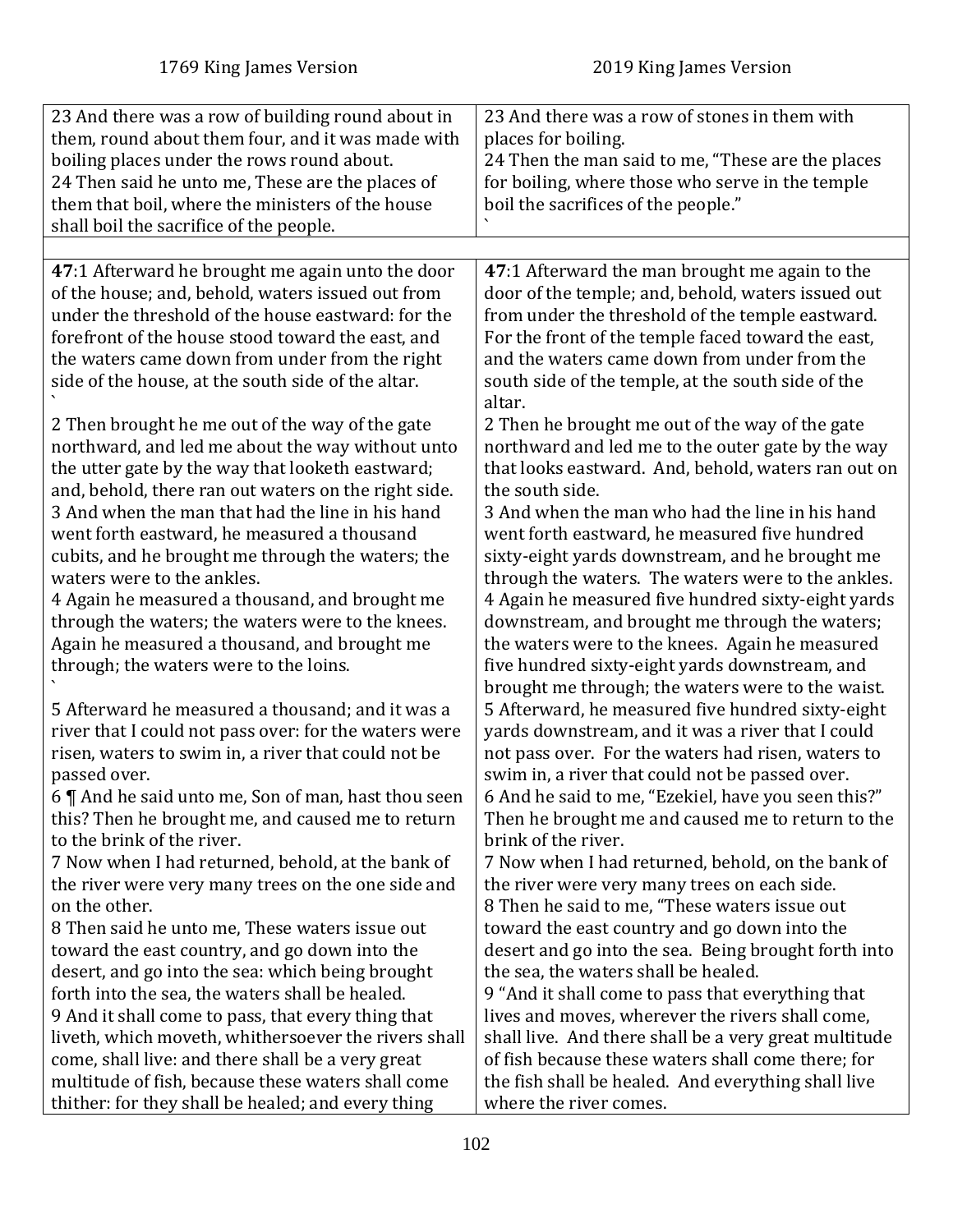| shall live whither the river cometh.                    | 10 "And it shall come to pass that the fishermen        |
|---------------------------------------------------------|---------------------------------------------------------|
| 10 And it shall come to pass, that the fishers shall    | shall stand upon it from Engedi even to Eneglaim;       |
| stand upon it from Engedi even unto Eneglaim; they      | these shall be places to spread forth nets. Their fish  |
| shall be a place to spread forth nets; their fish shall | shall be according to their kinds, as exceedingly       |
| be according to their kinds, as the fish of the great   | many as the fish in the Mediterranean Sea.              |
| sea, exceeding many.                                    | 11 "But its miry places and its marshes shall not be    |
| 11 But the miry places thereof and the marishes         | healed, for they shall remain salty.                    |
| thereof shall not be healed; they shall be given to     | 12 "And by the river upon each side of its bank shall   |
| salt.                                                   | grow all trees for food, the leaves of which shall not  |
| 12 And by the river upon the bank thereof, on this      | fade, nor shall all their fruit be consumed. Each tree  |
| side and on that side, shall grow all trees for meat,   | shall bring forth new fruit according to its months     |
| whose leaf shall not fade, neither shall the fruit      | because of the waters which issued out of the           |
| thereof be consumed: it shall bring forth new fruit     | sanctuary. And the fruit of the trees shall be for      |
| according to his months, because their waters they      | food, and their leaves for medicine."                   |
| issued out of the sanctuary: and the fruit thereof      | 13 The Lord God says, "The following shall be the       |
| shall be for meat, and the leaf thereof for medicine.   | boundaries of the land which you shall inherit          |
| 13   Thus saith the LORD God; This shall be the         | according to the twelve tribes of Israel. Joseph shall  |
| border, whereby ye shall inherit the land according     | have two portions.                                      |
| to the twelve tribes of Israel: Joseph shall have two   | 14 "And you shall inherit it, one as well as another; I |
| portions.                                               | exercised My power to give it to your ancestors, and    |
| 14 And ye shall inherit it, one as well as another:     | this land shall come as your inheritance.               |
| concerning the which I lifted up mine hand to give it   | 15 "And this shall be the border of the land toward     |
| unto your fathers: and this land shall fall unto you    | the north side, from the Mediterranean Sea, the way     |
| for inheritance.                                        | of Hethlon, as people go to Zedad;                      |
| 15 And this shall be the border of the land toward      | 16 "Hamath, Berothah, Sibraim, which is between         |
| the north side, from the great sea, the way of          | the border of Damascus and the border of Hamath;        |
| Hethlon, as men go to Zedad;                            | Hazarhatticon, which is by the land of Hauran.          |
| 16 Hamath, Berothah, Sibraim, which is between          | 17 "And the border from the sea shall be Hazarenan,     |
| the border of Damascus and the border of Hamath;        | the border of Damascus, and the north northward,        |
| Hazarhatticon, which is by the coast of Hauran.         | and the border of Hamath. And this is the north         |
| 17 And the border from the sea shall be Hazarenan,      | side.                                                   |
| the border of Damascus, and the north northward         | 18 "And the east side you shall measure from            |
| and the border of Hamath. And this is the north         | Hauran, from Damascus, from Gilead, and from the        |
| side.                                                   | land of Israel by the Jordan River, from the border     |
| 18 And the east side ye shall measure from Hauran,      | to the east sea. And this is the east side.             |
| and from Damascus, and from Gilead, and from the        | 19 "And the south side southward, from Tamar even       |
| land of Israel by Jordan, from the border unto the      | to the waters of strife in Kadesh, the river to the     |
| east sea. And this is the east side.                    | Mediterranean sea. And this is the south side           |
| 19 And the south side southward, from Tamar even        | southward.                                              |
| to the waters of strife in Kadesh, the river to the     | 20 "The west side also shall be the Mediterranean       |
| great sea. And this is the south side southward.        | Sea from the border, till a person comes over           |
| 20 The west side also shall be the great sea from the   | against Hamath. This is the west side.                  |
| border, till a man come over against Hamath. This is    | 21 "So you shall divide this land to you according to   |
| the west side.                                          | the tribes of Israel.                                   |
| 21 So shall ye divide this land unto you according to   | 22 "And it shall come to pass, that you shall divide it |
| the tribes of Israel.                                   | by lot for an inheritance to you, and to the            |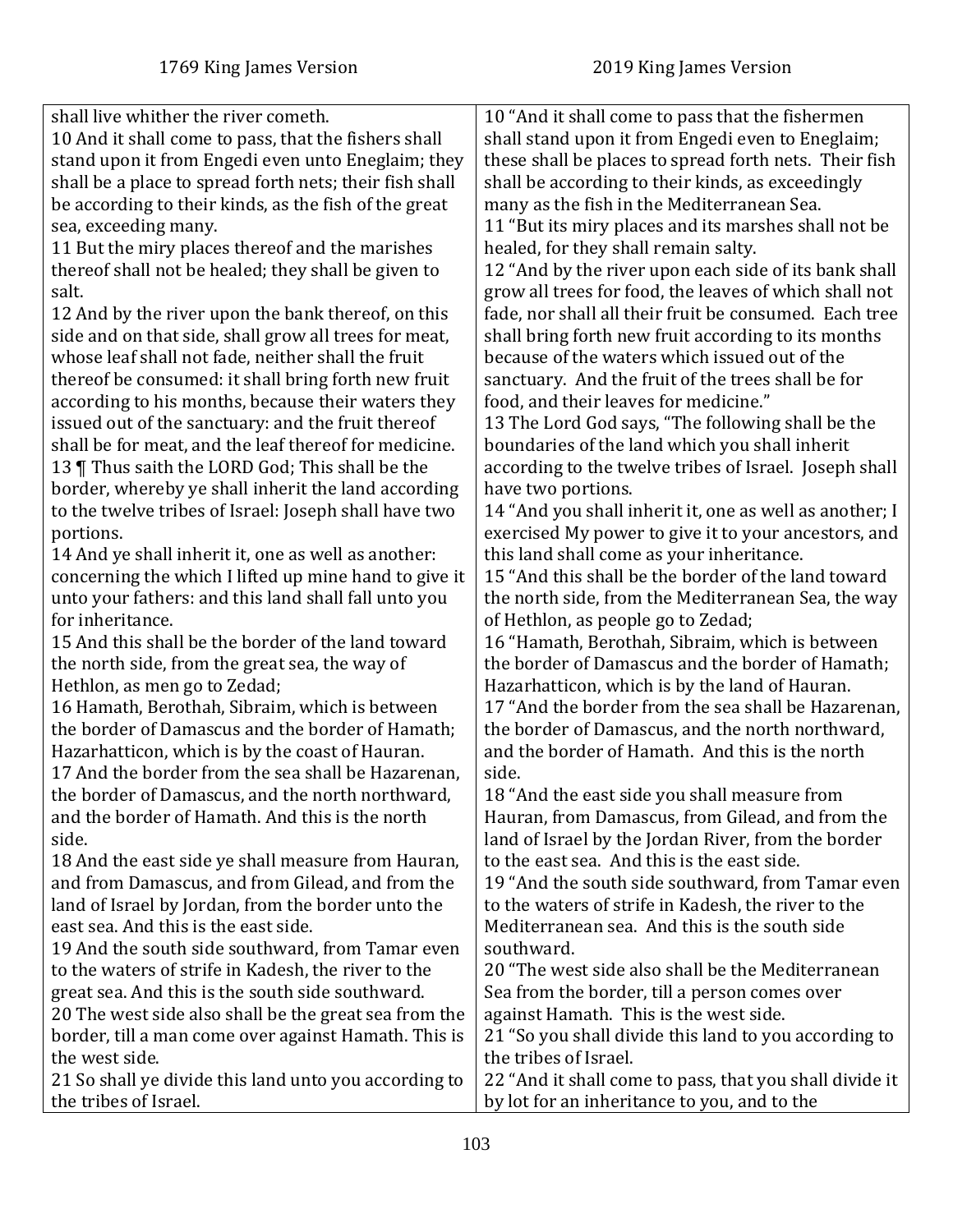| 22    And it shall come to pass, that ye shall divide it<br>by lot for an inheritance unto you, and to the<br>strangers that sojourn among you, which shall beget<br>children among you: and they shall be unto you as<br>born in the country among the children of Israel;<br>they shall have inheritance with you among the<br>tribes of Israel.<br>23 And it shall come to pass, that in what tribe the<br>stranger sojourneth, there shall ye give him his<br>inheritance, saith the LORD God.                                 | foreigners who sojourn among you, who shall bring<br>forth children among you. And they shall be to you<br>as born in the country among the children of Israel;<br>they shall have inheritance with you among the<br>tribes of Israel.<br>23 "And it shall come to pass, that in whatever tribe<br>foreigners come to sojourn, you shall give them<br>their inheritance," says the Lord God.                                                                                                                                               |
|------------------------------------------------------------------------------------------------------------------------------------------------------------------------------------------------------------------------------------------------------------------------------------------------------------------------------------------------------------------------------------------------------------------------------------------------------------------------------------------------------------------------------------|--------------------------------------------------------------------------------------------------------------------------------------------------------------------------------------------------------------------------------------------------------------------------------------------------------------------------------------------------------------------------------------------------------------------------------------------------------------------------------------------------------------------------------------------|
|                                                                                                                                                                                                                                                                                                                                                                                                                                                                                                                                    |                                                                                                                                                                                                                                                                                                                                                                                                                                                                                                                                            |
| 48:1 Now these are the names of the tribes. From<br>the north end to the coast of the way of Hethlon, as<br>one goeth to Hamath, Hazarenan, the border of<br>Damascus northward, to the coast of Hamath; for<br>these are his sides east and west; a portion for Dan.<br>2 And by the border of Dan, from the east side unto<br>the west side, a portion for Asher.<br>3 And by the border of Asher, from the east side<br>even unto the west side, a portion for Naphtali.<br>4 And by the border of Naphtali, from the east side | 48:1 Now these are the names of the tribes. From<br>the north end to the land of the way of Hethlon, as<br>one goes to Hamath, Hazarenan, the border of<br>Damascus northward, to the land of Hamath. For<br>from its east to its west side, there shall be a portion<br>for Dan.<br>2 And by the border of Dan, from the east side to the<br>west side, a portion for Asher.<br>3 And by the border of Asher, from the east side<br>even to the west side, a portion for Naphtali.<br>4 And by the border of Naphtali, from the east side |
| unto the west side, a portion for Manasseh.                                                                                                                                                                                                                                                                                                                                                                                                                                                                                        | to the west side, a portion for Manasseh.                                                                                                                                                                                                                                                                                                                                                                                                                                                                                                  |
| 5 And by the border of Manasseh, from the east side                                                                                                                                                                                                                                                                                                                                                                                                                                                                                | 5 And by the border of Manasseh, from the east side                                                                                                                                                                                                                                                                                                                                                                                                                                                                                        |
| unto the west side, a portion for Ephraim.                                                                                                                                                                                                                                                                                                                                                                                                                                                                                         | to the west side, a portion for Ephraim.                                                                                                                                                                                                                                                                                                                                                                                                                                                                                                   |
| 6 And by the border of Ephraim, from the east side                                                                                                                                                                                                                                                                                                                                                                                                                                                                                 | 6 And by the border of Ephraim, from the east side                                                                                                                                                                                                                                                                                                                                                                                                                                                                                         |
| even unto the west side, a portion for Reuben.                                                                                                                                                                                                                                                                                                                                                                                                                                                                                     | even to the west side, a portion for Reuben.                                                                                                                                                                                                                                                                                                                                                                                                                                                                                               |
| 7 And by the border of Reuben, from the east side                                                                                                                                                                                                                                                                                                                                                                                                                                                                                  | 7 And by the border of Reuben, from the east side to                                                                                                                                                                                                                                                                                                                                                                                                                                                                                       |
| unto the west side, a portion for Judah.                                                                                                                                                                                                                                                                                                                                                                                                                                                                                           | the west side, a portion for Judah.                                                                                                                                                                                                                                                                                                                                                                                                                                                                                                        |
| 8    And by the border of Judah, from the east side                                                                                                                                                                                                                                                                                                                                                                                                                                                                                | 8 And by the border of Judah, from the east side to                                                                                                                                                                                                                                                                                                                                                                                                                                                                                        |
| unto the west side, shall be the offering which ye                                                                                                                                                                                                                                                                                                                                                                                                                                                                                 | the west side, shall be the offering which you shall                                                                                                                                                                                                                                                                                                                                                                                                                                                                                       |
| shall offer of five and twenty thousand reeds in                                                                                                                                                                                                                                                                                                                                                                                                                                                                                   | offer of ten miles in width, and eight miles in length                                                                                                                                                                                                                                                                                                                                                                                                                                                                                     |
| breadth, and in length as one of the other parts,                                                                                                                                                                                                                                                                                                                                                                                                                                                                                  | from the east side to the west side, the same length                                                                                                                                                                                                                                                                                                                                                                                                                                                                                       |
| from the east side unto the west side: and the                                                                                                                                                                                                                                                                                                                                                                                                                                                                                     | as that of the tribes. And the sanctuary shall be in                                                                                                                                                                                                                                                                                                                                                                                                                                                                                       |
| sanctuary shall be in the midst of it.                                                                                                                                                                                                                                                                                                                                                                                                                                                                                             | the midst of it.                                                                                                                                                                                                                                                                                                                                                                                                                                                                                                                           |
| 9 The oblation that ye shall offer unto the LORD                                                                                                                                                                                                                                                                                                                                                                                                                                                                                   | 9 The offering that you shall give to the Lord shall                                                                                                                                                                                                                                                                                                                                                                                                                                                                                       |
| shall be of five and twenty thousand in length, and                                                                                                                                                                                                                                                                                                                                                                                                                                                                                | have a special area eight miles in length and six                                                                                                                                                                                                                                                                                                                                                                                                                                                                                          |
| of ten thousand in breadth.                                                                                                                                                                                                                                                                                                                                                                                                                                                                                                        | miles in width.                                                                                                                                                                                                                                                                                                                                                                                                                                                                                                                            |
| 10 And for them, even for the priests, shall be this                                                                                                                                                                                                                                                                                                                                                                                                                                                                               | 10 And for them, even for the priests, shall be this                                                                                                                                                                                                                                                                                                                                                                                                                                                                                       |
| holy oblation; toward the north five and twenty                                                                                                                                                                                                                                                                                                                                                                                                                                                                                    | holy offering; running from east to west, eight miles                                                                                                                                                                                                                                                                                                                                                                                                                                                                                      |
| thousand in length, and toward the west ten                                                                                                                                                                                                                                                                                                                                                                                                                                                                                        | in length, and toward the west three miles in width;                                                                                                                                                                                                                                                                                                                                                                                                                                                                                       |
| thousand in breadth, and toward the east ten                                                                                                                                                                                                                                                                                                                                                                                                                                                                                       | and the temple of the Lord shall be in its midst.                                                                                                                                                                                                                                                                                                                                                                                                                                                                                          |
| thousand in breadth, and toward the south five and                                                                                                                                                                                                                                                                                                                                                                                                                                                                                 | 11 It shall be for the priests who are sanctified of                                                                                                                                                                                                                                                                                                                                                                                                                                                                                       |
| twenty thousand in length: and the sanctuary of the                                                                                                                                                                                                                                                                                                                                                                                                                                                                                | the sons of Zadok who have kept My commands and                                                                                                                                                                                                                                                                                                                                                                                                                                                                                            |
| LORD shall be in the midst thereof.                                                                                                                                                                                                                                                                                                                                                                                                                                                                                                | who did not go astray when the children of Israel                                                                                                                                                                                                                                                                                                                                                                                                                                                                                          |
| 11 It shall be for the priests that are sanctified of the                                                                                                                                                                                                                                                                                                                                                                                                                                                                          | went astray, as the other members of the Levites                                                                                                                                                                                                                                                                                                                                                                                                                                                                                           |